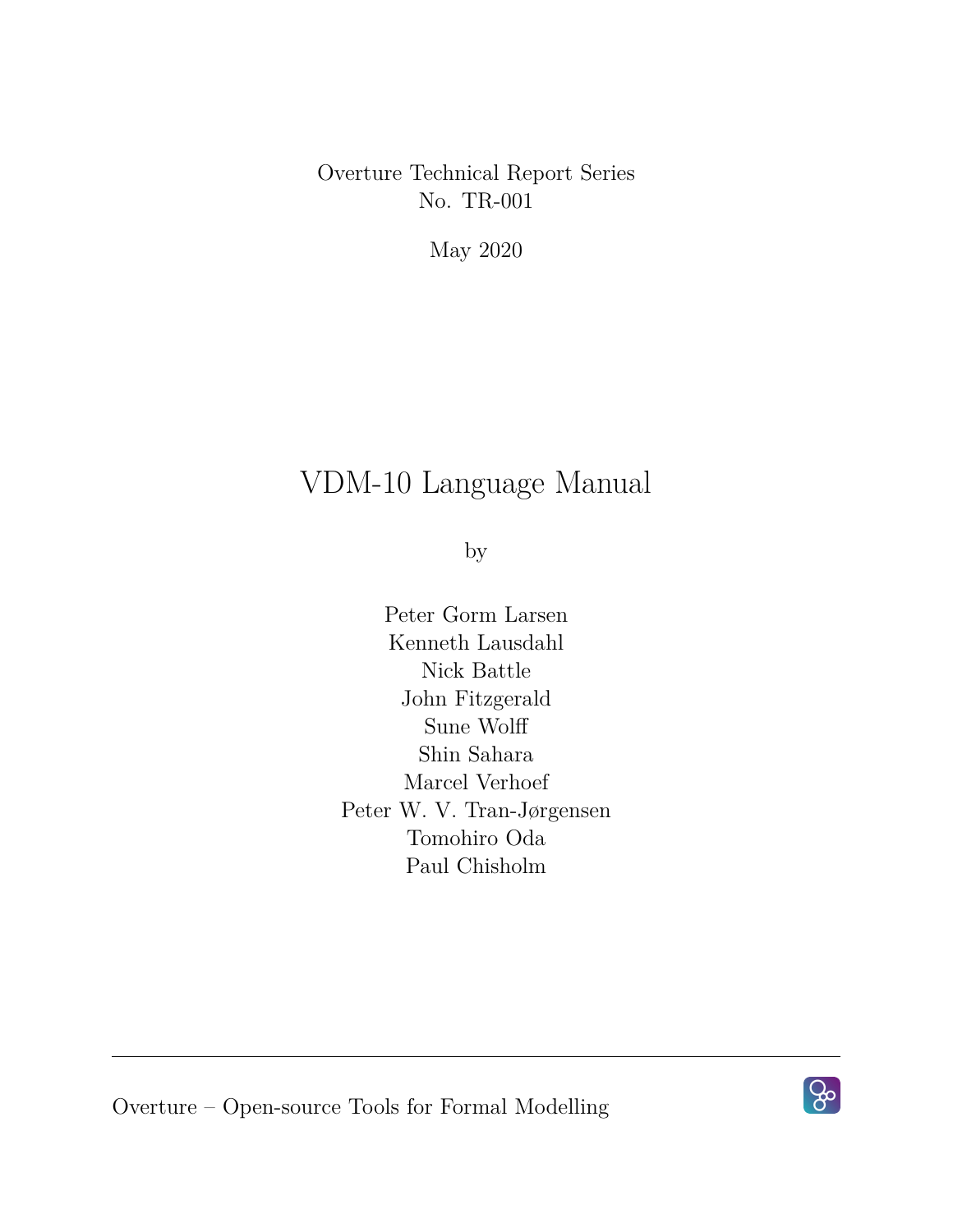

| Document history |      |                |                         |                                       |  |
|------------------|------|----------------|-------------------------|---------------------------------------|--|
| Month            | Year | Version        | Version of Overture.exe | Comment                               |  |
| April            | 2010 |                | 0.2                     |                                       |  |
| May              | 2010 | $\mathbf{1}$   | 0.2                     |                                       |  |
| February         | 2011 | $\overline{2}$ | 1.0.0                   |                                       |  |
| July             | 2012 | 3              | 1.2.2                   |                                       |  |
| April            | 2013 | $\overline{4}$ | 2.0.0                   |                                       |  |
| March            | 2014 | $\overline{5}$ | 2.0.4                   | Includes RMs $\#16, \#17, \#18, \#20$ |  |
| November         | 2014 | 6              | 2.1.2                   | Includes RMs $\#25, \#26, \#29$       |  |
| August           | 2015 | $\overline{7}$ | 2.3.0                   | Includes RMs $#27$                    |  |
| April            | 2016 | 8              | 2.3.4                   | Review inputs from Paul Chisholm      |  |
| September        | 2016 | 9              | 2.4.0                   | RMs $\#35, \#36$                      |  |
| May              | 2017 | 10             | 2.5.0                   | $RM$ #39                              |  |
| Feb              | 2018 | 11             | 2.6.0                   | Includes RM $#42$                     |  |
| May              | 2020 | 12             | 2.7.4                   | Includes RM $\#44, \#47, \#48$        |  |
| July             | 2021 | 13             | 3.0.2                   | Includes RC $#52$                     |  |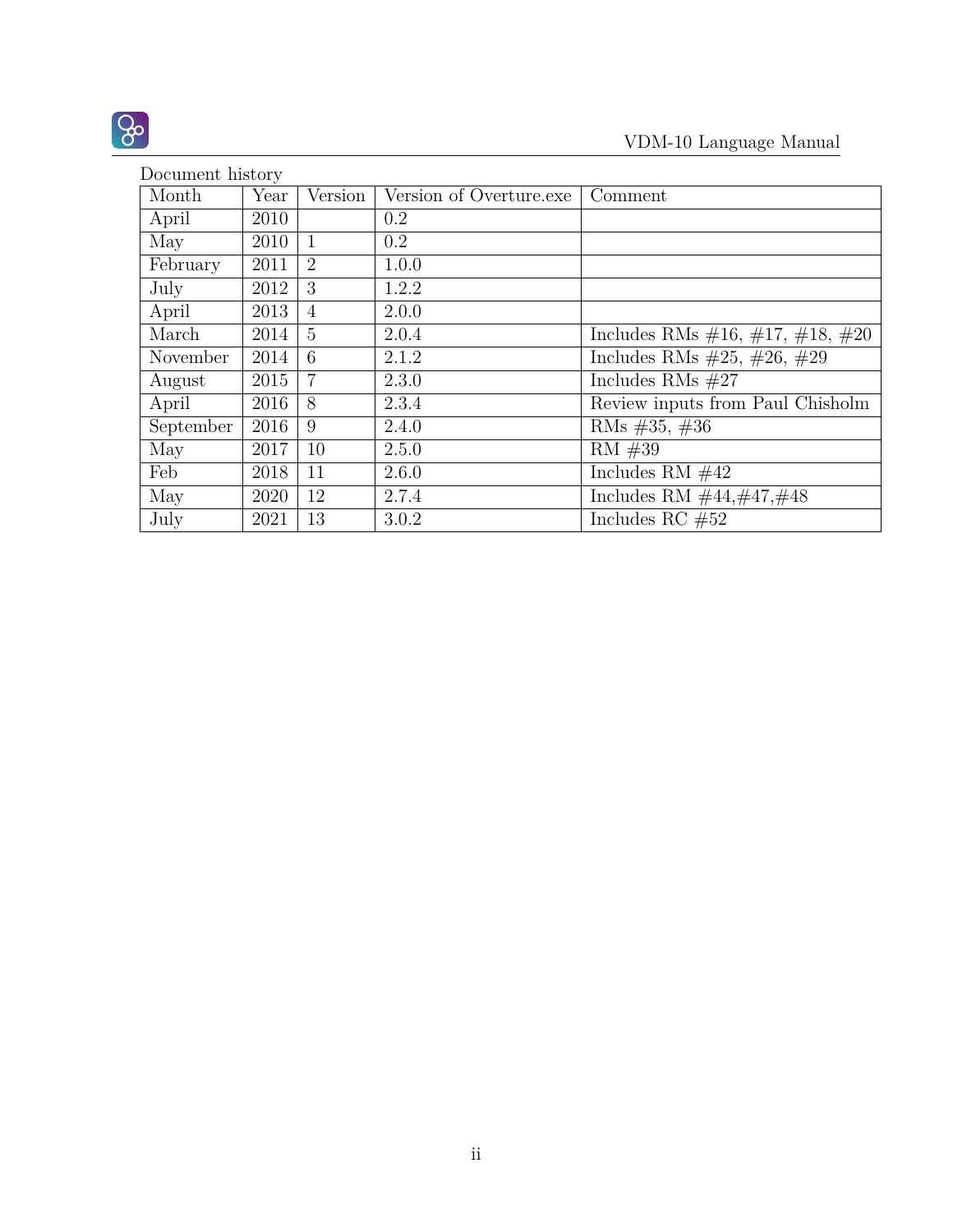# **Contents**

| $\mathbf{1}$   |     | Introduction |                                                                                                    | $\mathbf{1}$   |
|----------------|-----|--------------|----------------------------------------------------------------------------------------------------|----------------|
|                | 1.1 |              | The VDM Specification Language (VDM-SL) $\ldots \ldots \ldots \ldots \ldots$                       | $\mathbf{1}$   |
|                | 1.2 |              | The VDM++ Language $\dots \dots \dots \dots \dots \dots \dots \dots \dots \dots \dots \dots \dots$ | $\mathbf{1}$   |
|                | 1.3 |              | The VDM Real Time Language (VDM-RT) $\ldots \ldots \ldots \ldots \ldots \ldots$                    | $\overline{2}$ |
|                | 1.4 |              |                                                                                                    | $\overline{2}$ |
|                | 1.5 |              |                                                                                                    | $\overline{2}$ |
| $\overline{2}$ |     |              | Concrete Syntax Notation                                                                           | 3              |
| 3              |     |              | Data Type Definitions                                                                              | $\overline{5}$ |
|                | 3.1 |              |                                                                                                    | $\overline{5}$ |
|                |     | 3.1.1        |                                                                                                    | 6              |
|                |     | 3.1.2        |                                                                                                    | 8              |
|                |     | 3.1.3        |                                                                                                    | 11             |
|                |     | 3.1.4        | The Quote Type $\dots \dots \dots \dots \dots \dots \dots \dots \dots \dots \dots \dots$           | 11             |
|                |     | 3.1.5        | The Token Type $\dots \dots \dots \dots \dots \dots \dots \dots \dots \dots \dots \dots$           | 12             |
|                | 3.2 |              |                                                                                                    | 13             |
|                |     | 3.2.1        |                                                                                                    | 13             |
|                |     | 3.2.2        |                                                                                                    | 16             |
|                |     | 3.2.3        |                                                                                                    | 18             |
|                |     | 3.2.4        |                                                                                                    | 22             |
|                |     | 3.2.5        |                                                                                                    | 23             |
|                |     | 3.2.6        |                                                                                                    | 26             |
|                |     | 3.2.7        | The Object Reference Type (VDM++ and VDM-RT) $\dots \dots$                                         | 28             |
|                |     | 3.2.8        |                                                                                                    | 29             |
|                | 3.3 |              |                                                                                                    | 31             |
|                | 3.4 |              |                                                                                                    | 32             |
|                | 3.5 | Order        |                                                                                                    | 35             |
| $\overline{4}$ |     |              | Algorithm Definitions                                                                              | 39             |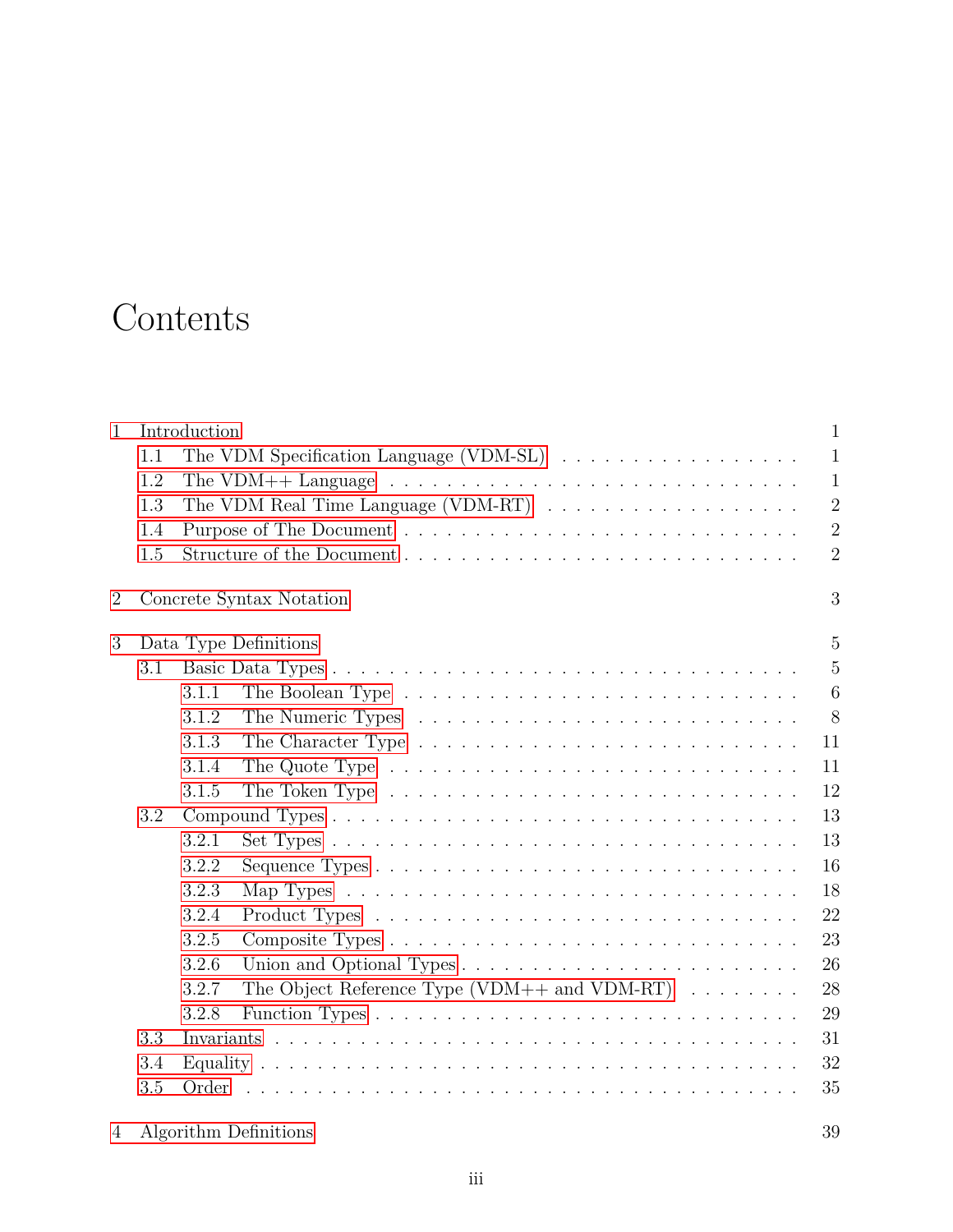

| 5  | <b>Function Definitions</b>                                                                 | 41              |
|----|---------------------------------------------------------------------------------------------|-----------------|
|    | 5.1                                                                                         | 47              |
|    | 5.2                                                                                         | 49              |
| 6  | <b>Expressions</b>                                                                          | 51              |
|    | 6.1                                                                                         | 51              |
|    | 6.2                                                                                         | 54              |
|    | 6.3                                                                                         | 55              |
|    | 6.4                                                                                         | 56              |
|    | 6.5                                                                                         | 59              |
|    | 6.6                                                                                         | 61              |
|    | 6.7                                                                                         | 61              |
|    | 6.8                                                                                         | 63              |
|    | 6.9                                                                                         | 65              |
|    | 6.10                                                                                        | 66              |
|    |                                                                                             | 66              |
|    |                                                                                             | 68              |
|    |                                                                                             | 69              |
|    | 6.14 The Self Expression (VDM++ and VDM-RT) $\ldots \ldots \ldots \ldots \ldots$            | 70              |
|    | 6.15 The Threadid Expression (VDM++ and VDM-RT) $\ldots \ldots \ldots \ldots$               | 71              |
|    |                                                                                             | 73              |
|    |                                                                                             | 74              |
|    |                                                                                             | 76              |
|    | Base Class Membership (VDM++ and VDM-RT) $\ldots \ldots \ldots \ldots \ldots$<br>6.19       | 77              |
|    | 6.20                                                                                        | 77              |
|    | 6.21 Same Base Class Membership (VDM++ and VDM-RT)                                          | 78              |
|    | 6.22 Same Class Membership (VDM++ and VDM-RT) $\ldots \ldots \ldots \ldots$                 | 78              |
|    | 6.23 History Expressions (VDM++ and VDM-RT)                                                 | 79              |
|    |                                                                                             | 80              |
|    |                                                                                             | 81              |
|    |                                                                                             | 83              |
|    |                                                                                             | 84              |
| 7  | Patterns                                                                                    | 87              |
|    | Object Pattern (VDM++ and VDM-RT) $\ldots \ldots \ldots \ldots \ldots \ldots \ldots$<br>7.1 | 92              |
| 8  | <b>Bindings</b>                                                                             | 95              |
| 9  | Value (Constant) Definitions                                                                | 97              |
| 10 | Declaration of Modifiable State Components                                                  | 99<br>99<br>101 |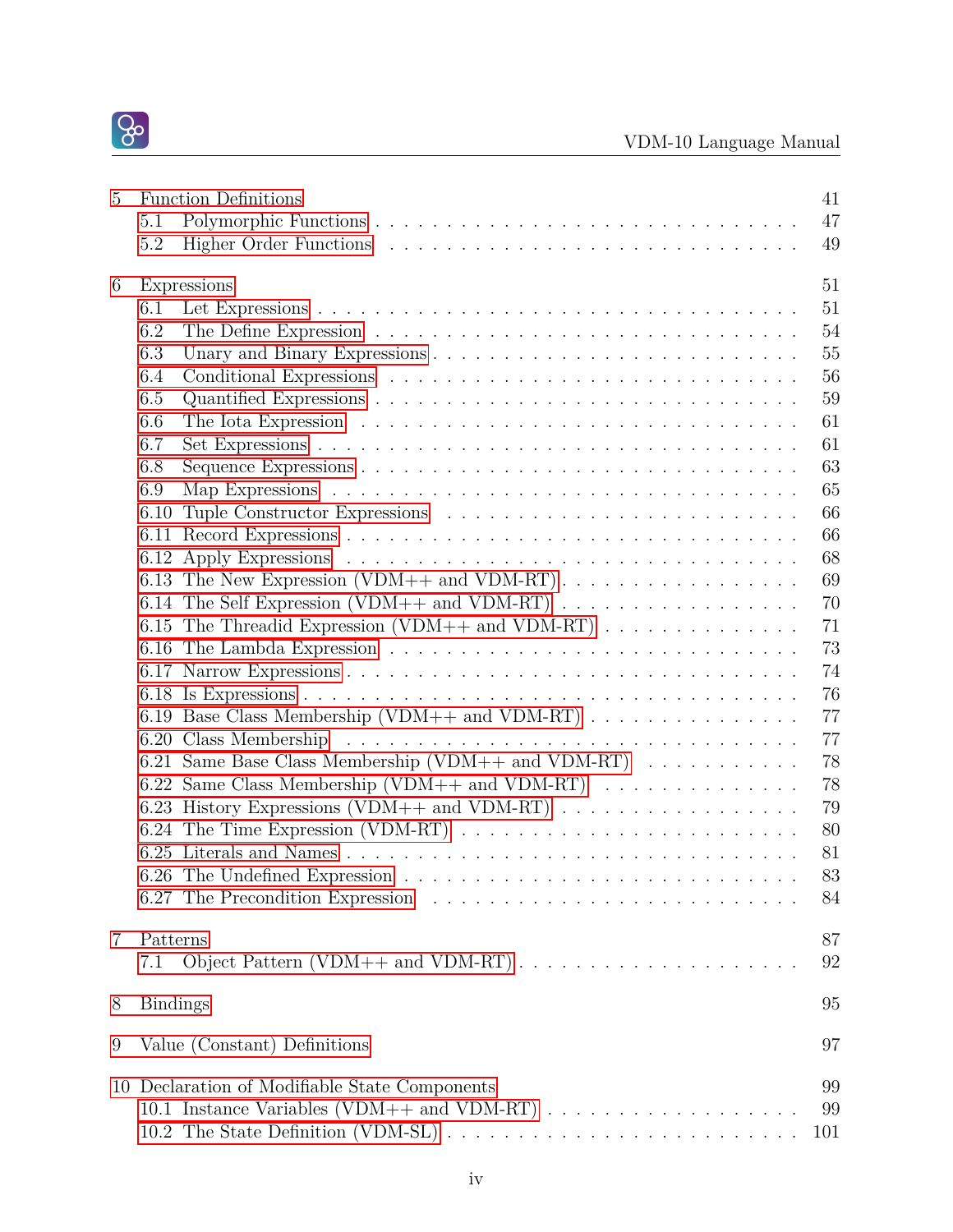#### **CONTENTS**



| 11 Operation Definitions<br>11.1 Constructors (VDM++ and VDM-RT) $\dots \dots \dots \dots \dots \dots \dots \dots$                                                                                                             | 103<br>110 |
|--------------------------------------------------------------------------------------------------------------------------------------------------------------------------------------------------------------------------------|------------|
|                                                                                                                                                                                                                                |            |
| 12 Statements                                                                                                                                                                                                                  | 111        |
|                                                                                                                                                                                                                                | 111        |
|                                                                                                                                                                                                                                | 113        |
|                                                                                                                                                                                                                                | 114        |
|                                                                                                                                                                                                                                | 115        |
|                                                                                                                                                                                                                                | 119        |
|                                                                                                                                                                                                                                | 121        |
|                                                                                                                                                                                                                                | 123        |
|                                                                                                                                                                                                                                | 124        |
|                                                                                                                                                                                                                                | 126        |
|                                                                                                                                                                                                                                | 129        |
|                                                                                                                                                                                                                                | 129        |
|                                                                                                                                                                                                                                | 133        |
|                                                                                                                                                                                                                                | 133        |
| 12.14Start and Start List Statements (VDM++ and VDM-RT)                                                                                                                                                                        | 134        |
| 12.15Stop and Stop List Statements (VDM++ and VDM-RT)                                                                                                                                                                          | 136        |
|                                                                                                                                                                                                                                | 136        |
|                                                                                                                                                                                                                                | 137        |
|                                                                                                                                                                                                                                | 139        |
| 13 Top-level Specification in VDM                                                                                                                                                                                              | 141        |
|                                                                                                                                                                                                                                | 141        |
|                                                                                                                                                                                                                                | 141        |
|                                                                                                                                                                                                                                | 143        |
| 13.2 Top-level Specification in VDM++ and VDM-RT                                                                                                                                                                               | 150        |
|                                                                                                                                                                                                                                | 150        |
| $13.3.1$ Classes<br><u>.</u>                                                                                                                                                                                                   | 153        |
| in the second contract of the second contract of the second contract of the second contract of the second contract of the second contract of the second contract of the second contract of the second contract of the second c | 155        |
| 13.3.3 Interface and Availability of Class Members                                                                                                                                                                             | 158        |
|                                                                                                                                                                                                                                |            |
| 14 Synchronization Constraints (VDM++ and VDM-RT)                                                                                                                                                                              | 163        |
|                                                                                                                                                                                                                                | 164        |
|                                                                                                                                                                                                                                | 166        |
| 14.1.2 The object state guard $\ldots \ldots \ldots \ldots \ldots \ldots \ldots \ldots \ldots$                                                                                                                                 | 166        |
|                                                                                                                                                                                                                                | 167        |
| 14.1.4 Evaluation of Guards                                                                                                                                                                                                    | 168        |
|                                                                                                                                                                                                                                | 169        |
|                                                                                                                                                                                                                                | 169        |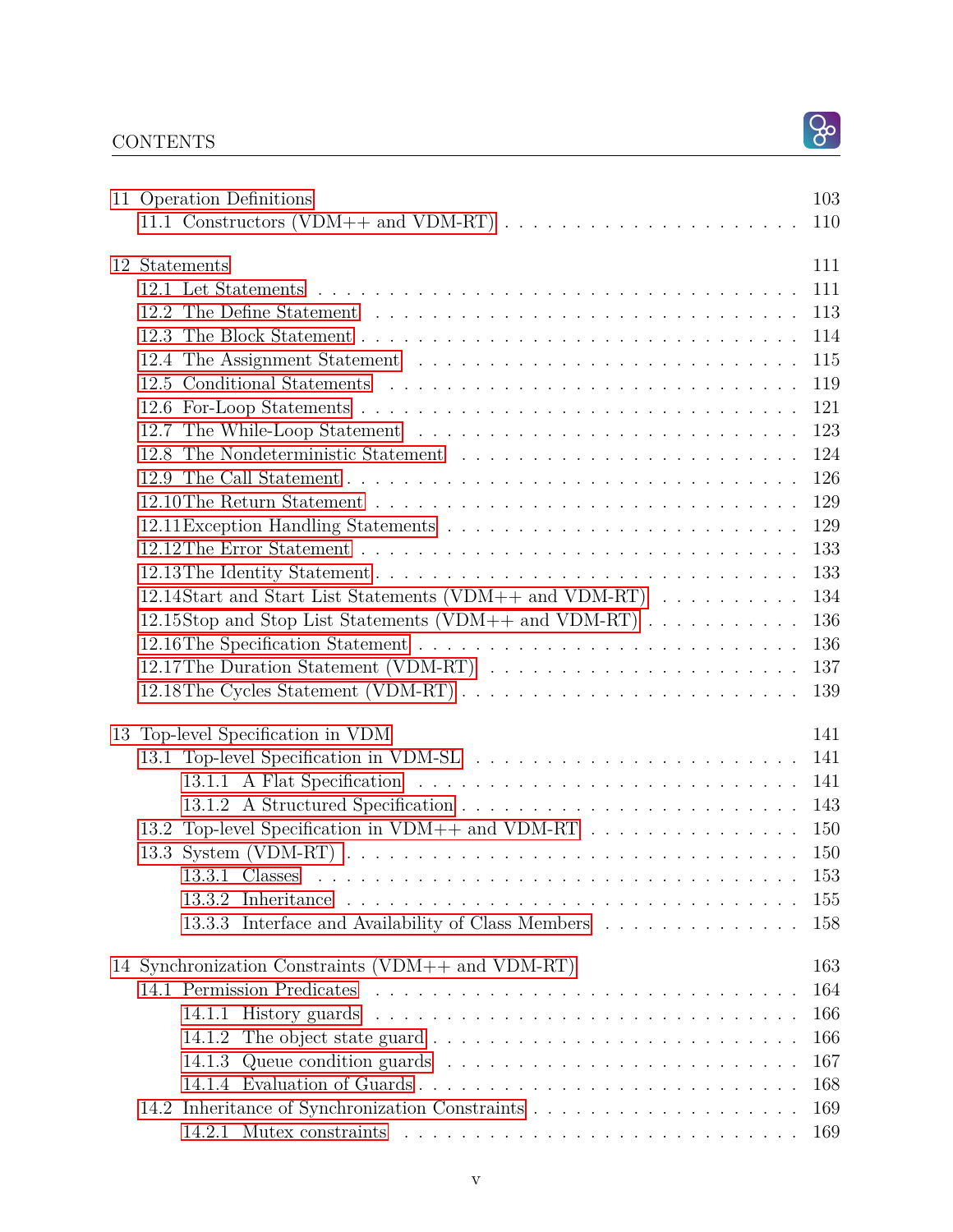

|   |     |                      | 15 Threads (VDM++ and VDM-RT)                                                                  | 171 |
|---|-----|----------------------|------------------------------------------------------------------------------------------------|-----|
|   |     |                      |                                                                                                | 171 |
|   |     |                      |                                                                                                | 174 |
|   |     |                      | 15.3 Procedural Thread Definitions (VDM++ and VDM-RT)                                          | 175 |
|   |     | 16 Trace Definitions |                                                                                                | 179 |
| A |     |                      | The Syntax of the VDM Languages                                                                | 183 |
|   |     |                      |                                                                                                | 183 |
|   |     |                      |                                                                                                | 183 |
|   | A.2 |                      |                                                                                                | 185 |
|   | A.3 |                      | System (VDM-RT) $\ldots \ldots \ldots \ldots \ldots \ldots \ldots \ldots \ldots \ldots \ldots$ | 185 |
|   |     | A.3.1                | Classes                                                                                        | 185 |
|   | A.4 |                      |                                                                                                | 185 |
|   |     | A.4.1                | Type Definitions $\ldots \ldots \ldots \ldots \ldots \ldots \ldots \ldots \ldots \ldots$       | 185 |
|   |     | A.4.2                |                                                                                                | 187 |
|   |     | A.4.3                |                                                                                                | 188 |
|   |     | A.4.4                |                                                                                                | 188 |
|   |     | A.4.5                |                                                                                                | 189 |
|   |     | A.4.6                | Instance Variable Definitions (VDM++ and VDM-RT) $\dots \dots$                                 | 190 |
|   |     | A.4.7                | Synchronization Definitions (VDM++ and VDM-RT) $\ldots \ldots \ldots$                          | 191 |
|   |     | A.4.8                | Thread Definitions (VDM++ and VDM-RT) $\dots \dots \dots \dots$                                | 191 |
|   |     | A.4.9                |                                                                                                | 191 |
|   | A.5 |                      |                                                                                                | 192 |
|   |     | A.5.1                |                                                                                                | 193 |
|   |     | A.5.2                |                                                                                                | 194 |
|   |     | A.5.3                |                                                                                                | 194 |
|   |     | A.5.4                |                                                                                                | 194 |
|   |     | A.5.5                |                                                                                                | 196 |
|   |     | A.5.6                |                                                                                                | 198 |
|   |     | A.5.7                |                                                                                                | 198 |
|   |     | A.5.8                |                                                                                                | 198 |
|   |     | A.5.9                |                                                                                                | 198 |
|   |     |                      |                                                                                                | 198 |
|   |     |                      |                                                                                                | 199 |
|   |     |                      |                                                                                                | 199 |
|   |     |                      |                                                                                                | 199 |
|   |     |                      |                                                                                                | 199 |
|   |     |                      |                                                                                                | 199 |
|   |     |                      | A.5.16 The New Expression (VDM++ and VDM-RT) $\ldots \ldots \ldots$                            | 199 |
|   |     |                      | A.5.17 The Self Expression (VDM++ and VDM-RT) $\ldots \ldots \ldots \ldots$                    | 199 |
|   |     |                      | A.5.18 The Threadid Expression (VDM++ and VDM-RT)                                              | 199 |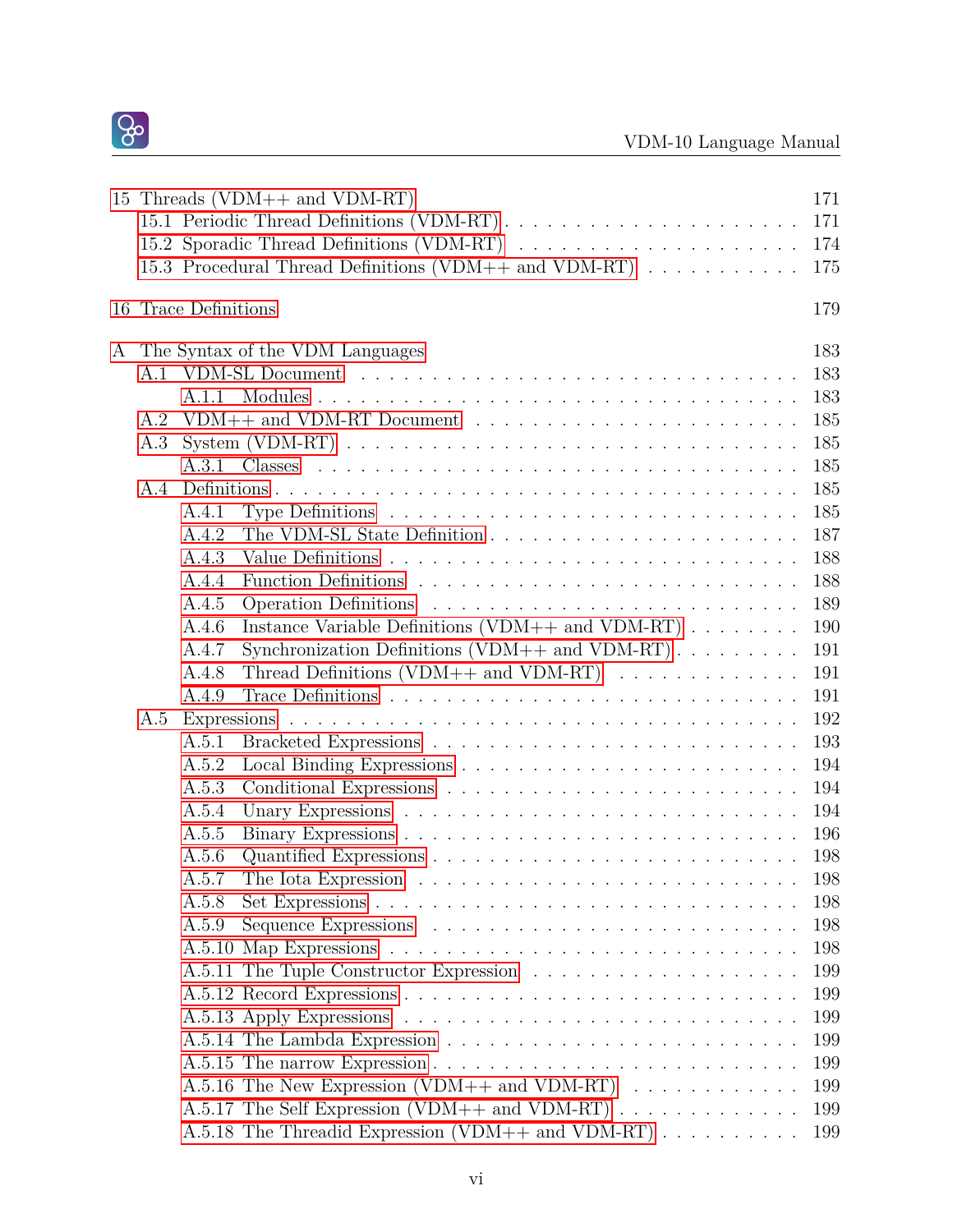

|         |     |                                                                                                     | 200 |
|---------|-----|-----------------------------------------------------------------------------------------------------|-----|
|         |     |                                                                                                     | 200 |
|         |     |                                                                                                     | 200 |
|         |     | A.5.22 Base Class Membership (VDM++ and VDM-RT) $\ldots \ldots \ldots$                              | 200 |
|         |     | A.5.23 Class Membership (VDM++ and VDM-RT) $\ldots \ldots \ldots \ldots$                            | 200 |
|         |     | A.5.24 Same Base Class Membership (VDM++ and VDM-RT)                                                | 200 |
|         |     | A.5.25 Same Class Membership (VDM++ and VDM-RT) $\ldots \ldots \ldots$                              | 200 |
|         |     | A.5.26 History Expressions (VDM++ and VDM-RT)                                                       | 200 |
|         |     |                                                                                                     | 201 |
|         |     |                                                                                                     | 201 |
|         | A.6 |                                                                                                     | 201 |
|         | A.7 | <b>Statements</b>                                                                                   | 201 |
|         |     | A.7.1                                                                                               | 202 |
|         |     | A.7.2                                                                                               | 202 |
|         |     | A.7.3                                                                                               | 203 |
|         |     | A.7.4                                                                                               | 203 |
|         |     | A.7.5                                                                                               | 203 |
|         |     | A.7.6                                                                                               | 203 |
|         |     | A.7.7                                                                                               | 204 |
|         |     | Start and Start List Statements (VDM++ and VDM-RT) $\ldots \ldots$<br>A.7.8                         | 204 |
|         |     | Stop and Stop List Statements (VDM++ and VDM-RT) $\ldots \ldots$<br>A.7.9                           | 204 |
|         |     | A.7.10 The Duration and Cycles Statements (VDM-RT)                                                  | 204 |
|         |     |                                                                                                     | 205 |
|         |     |                                                                                                     | 205 |
|         |     |                                                                                                     | 205 |
|         | A.8 |                                                                                                     | 205 |
|         |     | A.8.1                                                                                               | 205 |
|         |     | A.8.2                                                                                               | 206 |
|         |     |                                                                                                     |     |
| В       |     | Lexical Specification                                                                               | 207 |
|         |     |                                                                                                     | 207 |
|         | B.2 | <b>Symbols</b>                                                                                      | 209 |
|         |     |                                                                                                     |     |
| $\rm C$ |     | Operator Precedence                                                                                 | 213 |
|         | C.1 |                                                                                                     | 214 |
|         | C.2 | The Family of Applicators $\dots \dots \dots \dots \dots \dots \dots \dots \dots \dots \dots \dots$ | 214 |
|         | C.3 |                                                                                                     | 214 |
|         | C.4 |                                                                                                     | 216 |
|         | C.5 |                                                                                                     | 216 |
|         | C.6 |                                                                                                     | 217 |
|         | C.7 | Grouping                                                                                            | 217 |
|         | C.8 | The Type Operators $\dots \dots \dots \dots \dots \dots \dots \dots \dots \dots \dots \dots \dots$  | 217 |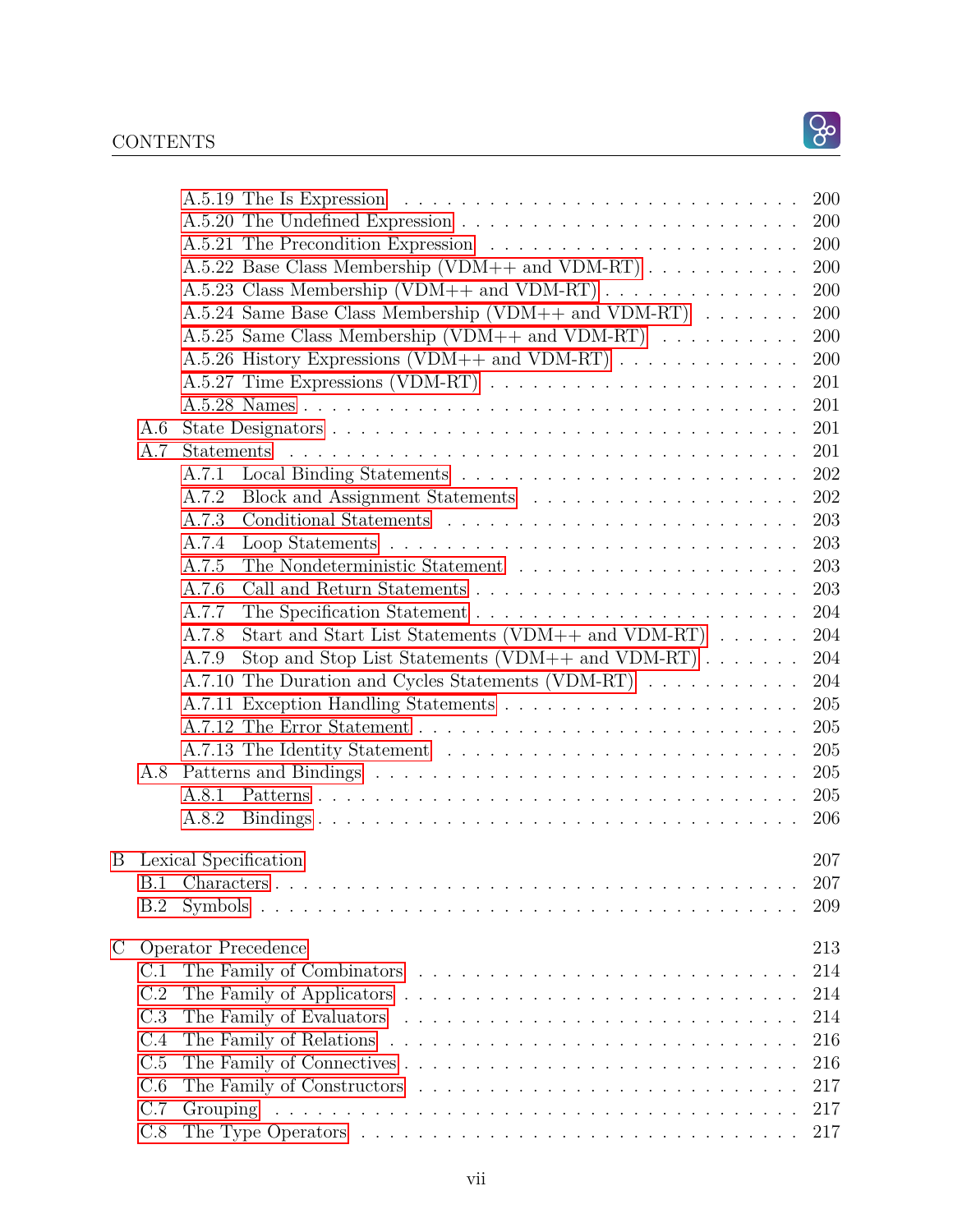

[D Differences between the Concrete Syntaxes](#page-227-0) 219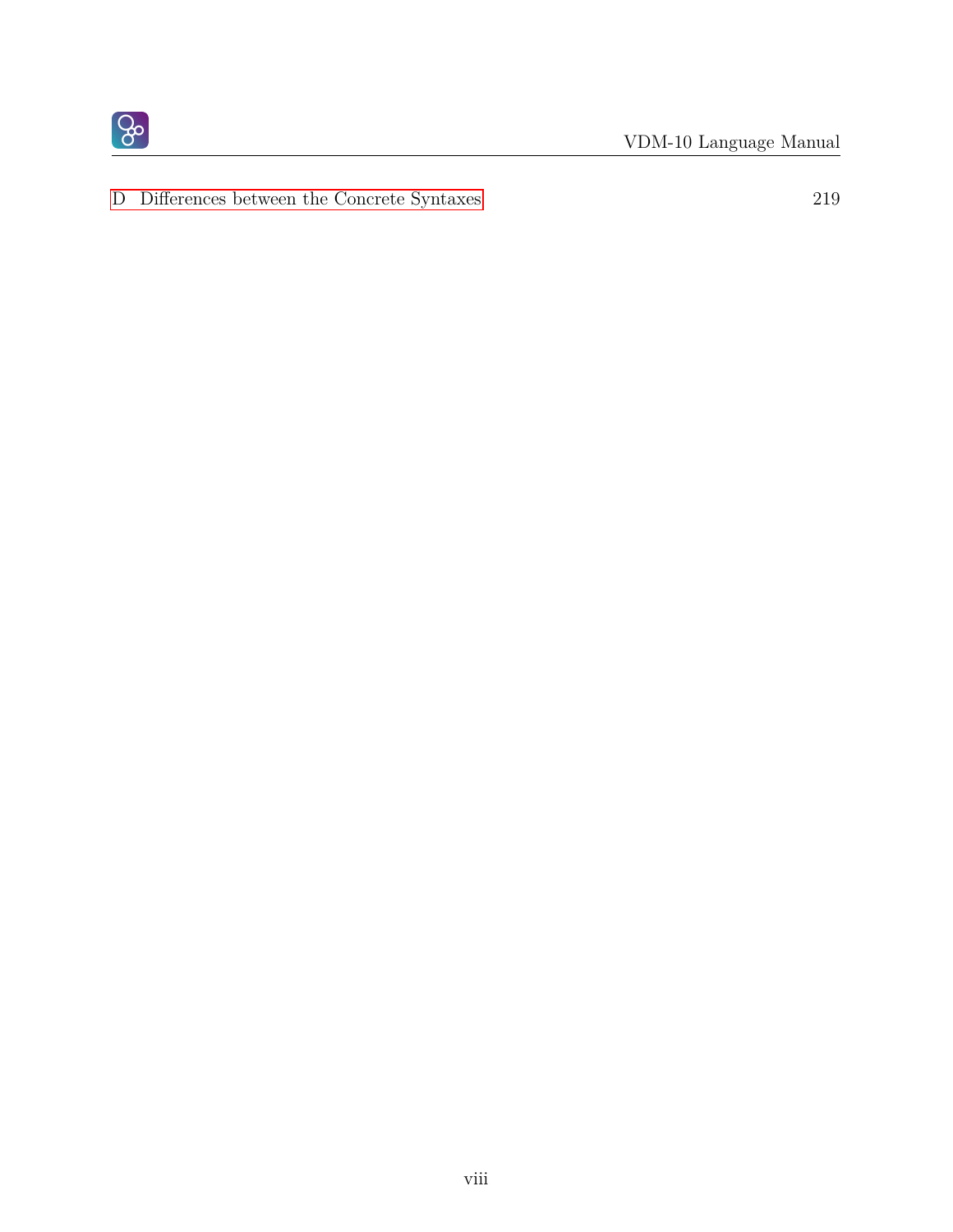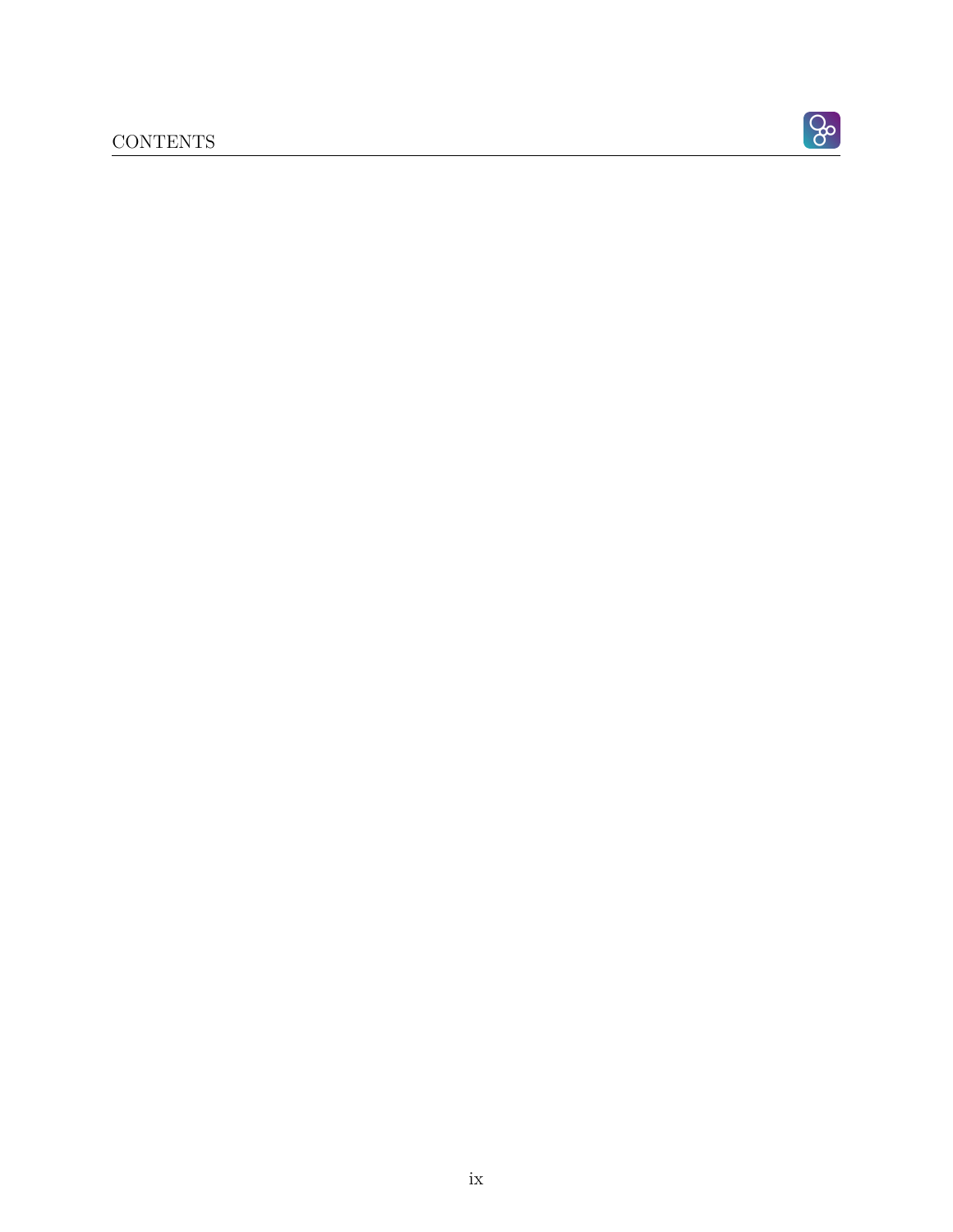# <span id="page-9-0"></span>Chapter 1

## Introduction

The Vienna Development Method (VDM) [?, ?, ?] was originally developed at the IBM laboratories in Vienna in the 1970's and as such it is one of the longest established formal methods. This document is a common language manual for the three dialects for VDM-SL, VDM++ and VDM-RT in the VDM-10 commonly agreed language revision. These dialects are supported by both VDMTools (minus VDM-RT) [?] (in the appropriate version) as well as in the Overture open source tool [?] built on top of the Eclipse platform. Whenever a construct is common to the three different dialects the term "VDM languages" will be used. Whenever a construct is specific to a subset of the VDM languages the specific dialect term mentioned above will be mentioned explicitly.

## <span id="page-9-1"></span>1.1 The VDM Specification Language (VDM-SL)

The syntax and semantics of the VDM-SL language is essentially the standard ISO/VDM-SL [?] with a modular extension<sup>[1](#page-9-3)</sup>. Notice that all syntactically correct VDM-SL specifications are also correct in VDM-SL. Even though we have tried to present the language in a clear and understandable way the document is not a complete VDM-SL reference manual. For a more thorough presentation of the language we refer to the existing literature<sup>[2](#page-9-4)</sup>. Wherever the VDM-SL notation differs from the VDM-SL standard notation the semantics will of course be carefully explained.

## <span id="page-9-2"></span>1.2 The VDM++ Language

VDM++ is a formal specification language intended to specify object oriented systems with parallel and real-time behaviour, typically in technical environments [?]. The language is based on VDM-SL [?], and has been extended with class and object concepts, which are also

<span id="page-9-3"></span><sup>&</sup>lt;sup>1</sup>A few other extensions are also included.

<span id="page-9-4"></span><sup>&</sup>lt;sup>2</sup>A more tutorial like presentation is given in [?, ?] whereas proofs in VDM-SL are treated best in [?] and [?].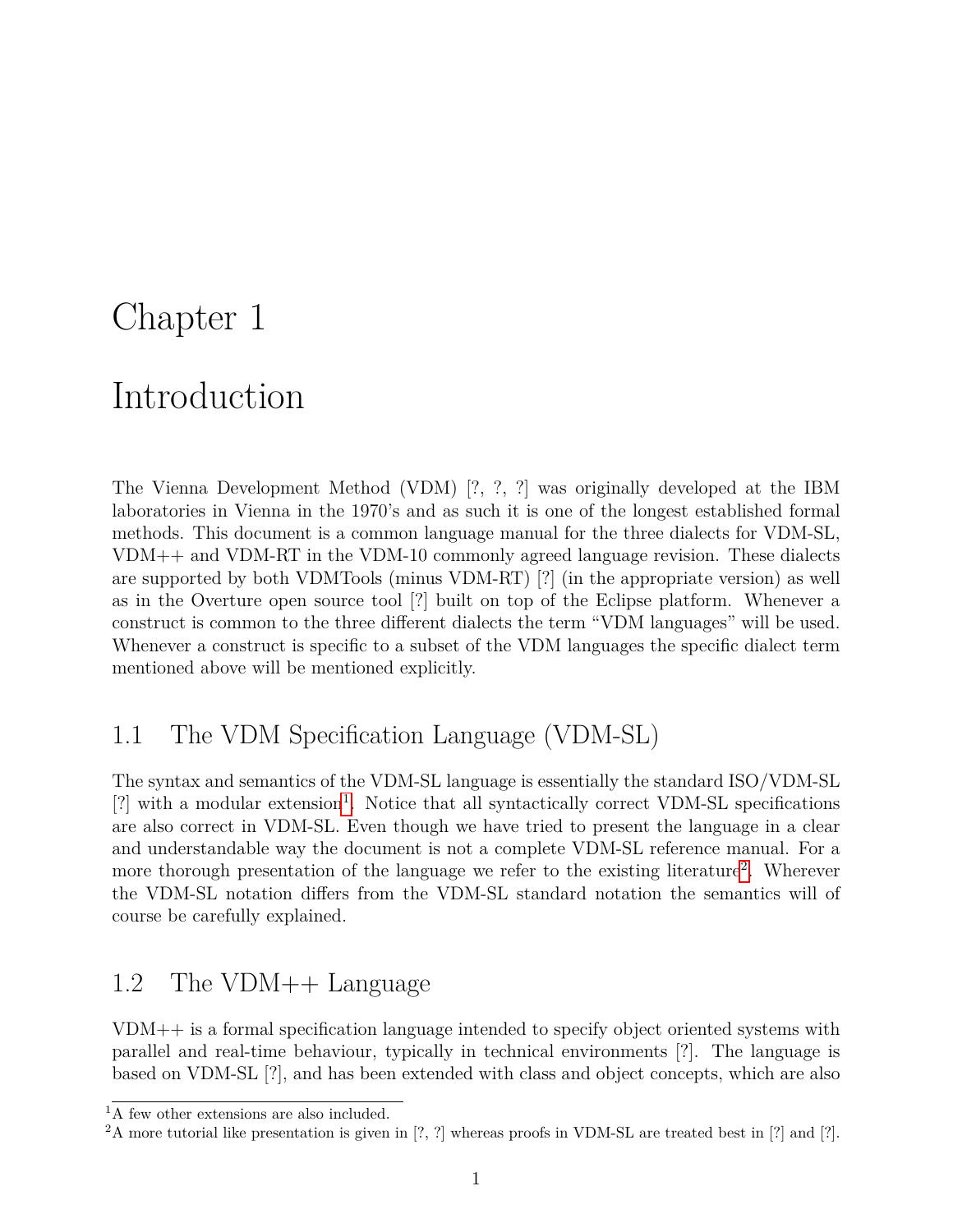

present in languages like Smalltalk-80 and Java. This combination facilitates the development of object oriented formal specifications.

## <span id="page-10-0"></span>1.3 The VDM Real Time Language (VDM-RT)

The VDM-RT language (formerly called VICE as an acronym for "VDM++ In Constrained Environments") is used to appropriately model and analyse Real-Time embedded and distributed systems [?, ?, ?, ?, ?]. Thus VDM-RT is an extension of the VDM++ language.

## <span id="page-10-1"></span>1.4 Purpose of The Document

This document is the language reference manual for all the VDM-10 dialects. The syntax of VDM language constructs is defined using grammar rules. The meaning of each language construct is explained in an informal manner and some small examples are given. The description is supposed to be suited for 'looking up' information rather than for 'sequential reading'; it is a manual rather than a tutorial. The reader is expected be familiar with the concepts of object oriented programming/design.

We will use the ASCII (also called the interchange) concrete syntax but we will display all reserved words in a special keyword font. Note that general Unicode identifiers are allowed so it is for example possible to write Japanese characters directly.

## <span id="page-10-2"></span>1.5 Structure of the Document

Chapter [2](#page-11-0) presents the BNF notation used for the description of syntactic constructs. The VDM notations are described in Chapter [3](#page-13-0) to Chapter [16.](#page-187-0) The complete syntax of the language is described in Appendix [A,](#page-191-0) the lexical specification in Appendix [B](#page-215-0) and the operator precedence in Appendix [C.](#page-221-0) Appendix [D](#page-227-0) presents a list of the differences between symbols in the mathematical syntax and the ASCII concrete syntax.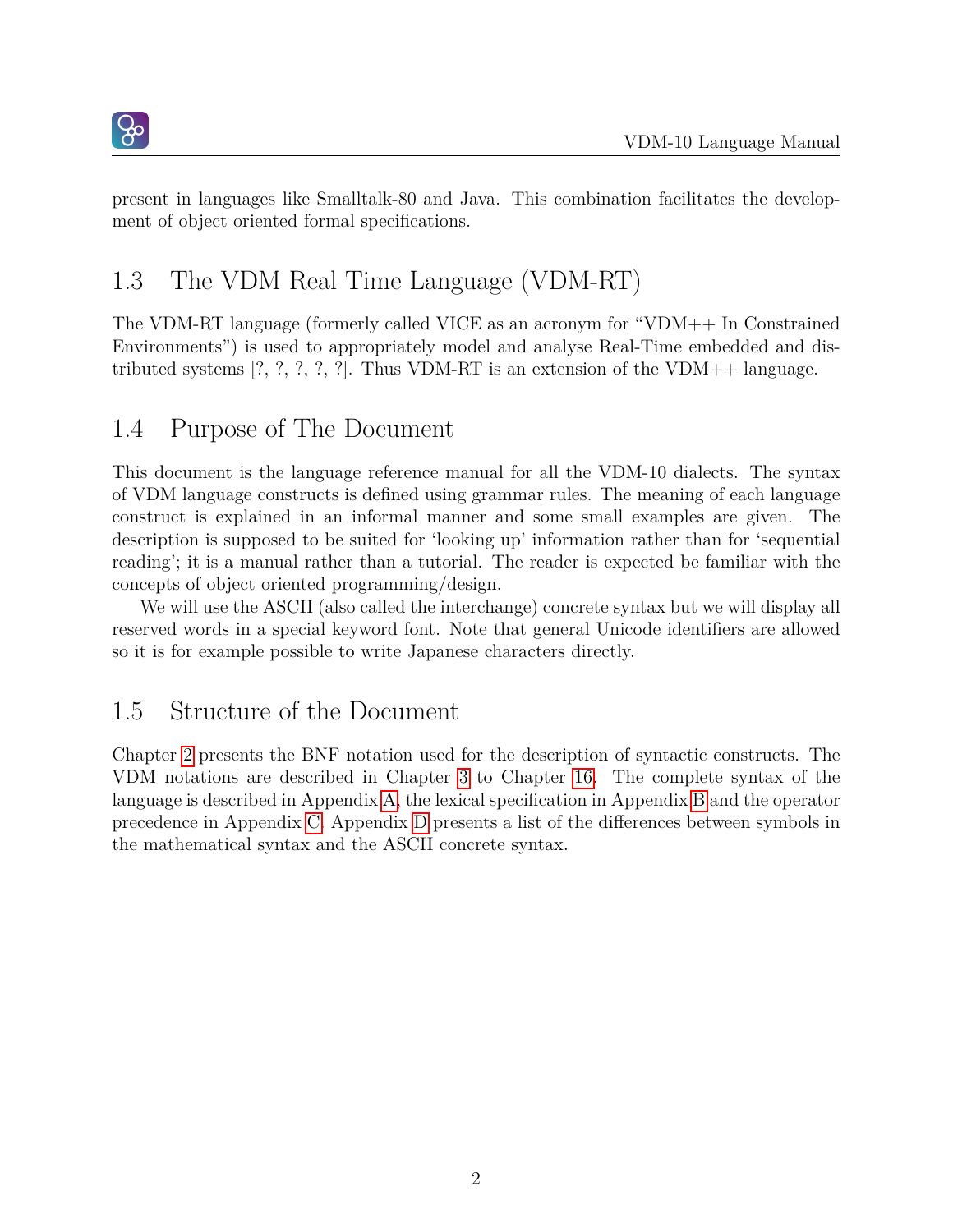# <span id="page-11-0"></span>Chapter 2

# Concrete Syntax Notation

Wherever the syntax for parts of the language is presented in the document it will be described in a BNF dialect. The BNF notation used employs the following special symbols:

| $\overline{ }$  | the concatenate symbol                                         |
|-----------------|----------------------------------------------------------------|
|                 | the define symbol                                              |
|                 | the definition separator symbol (alternatives)                 |
|                 | enclose optional syntactic items                               |
| $\{ \}$         | enclose syntactic items which may occur zero or more           |
|                 | times                                                          |
| ( )             | single quotes are used to enclose terminal symbols             |
| meta identifier | non-terminal symbols are written in lower-case letters         |
|                 | (possibly including spaces)                                    |
|                 | terminator symbol to denote the end of a rule                  |
|                 | used for grouping, e.g. "a, $(b   c)$ " is equivalent to "a, b |
|                 | $a, c$ ".                                                      |
|                 | denotes subtraction from a set of terminal symbols (e.g.       |
|                 | "character $-$ ("")" denotes all characters excepting the      |
|                 | double quote character.)                                       |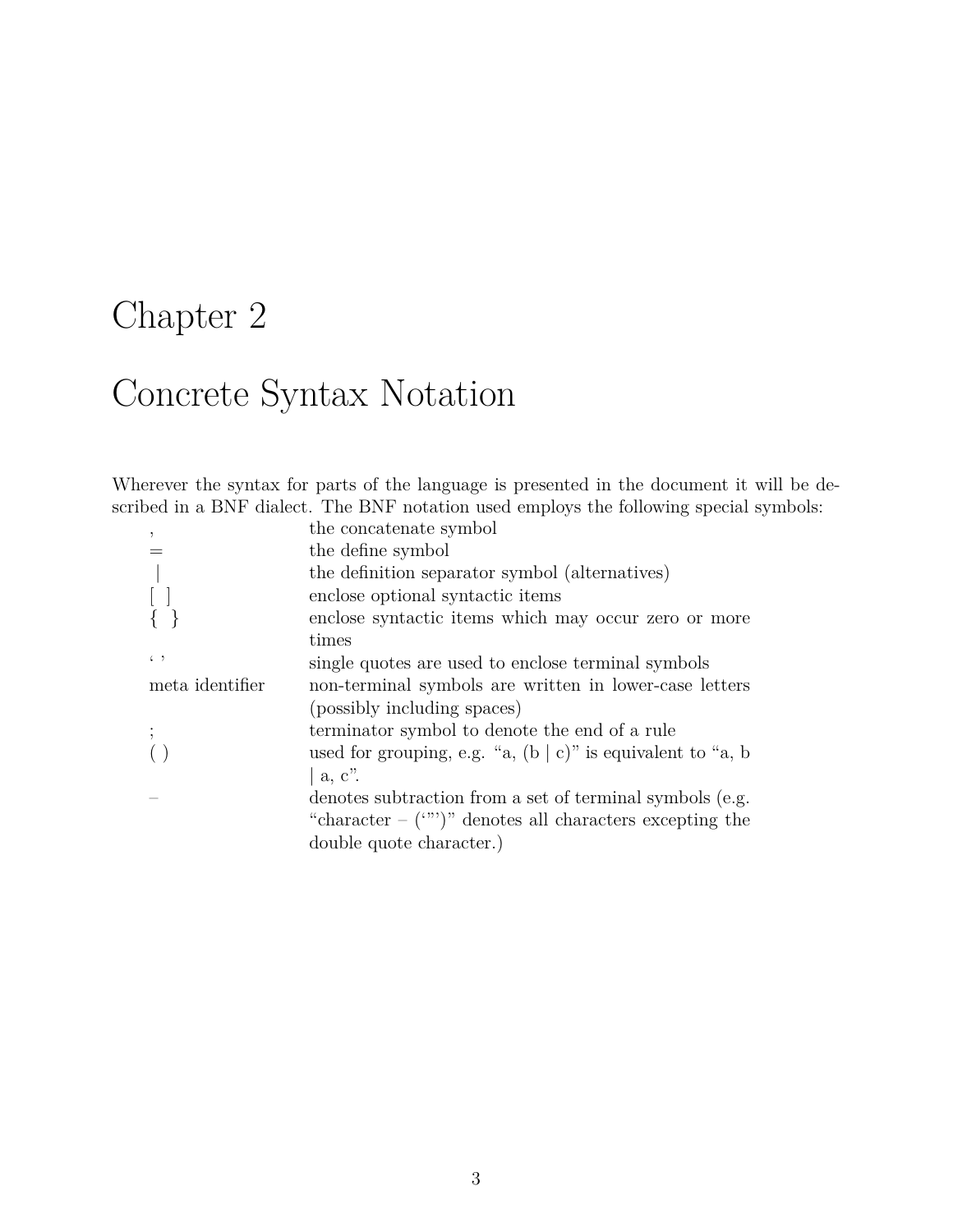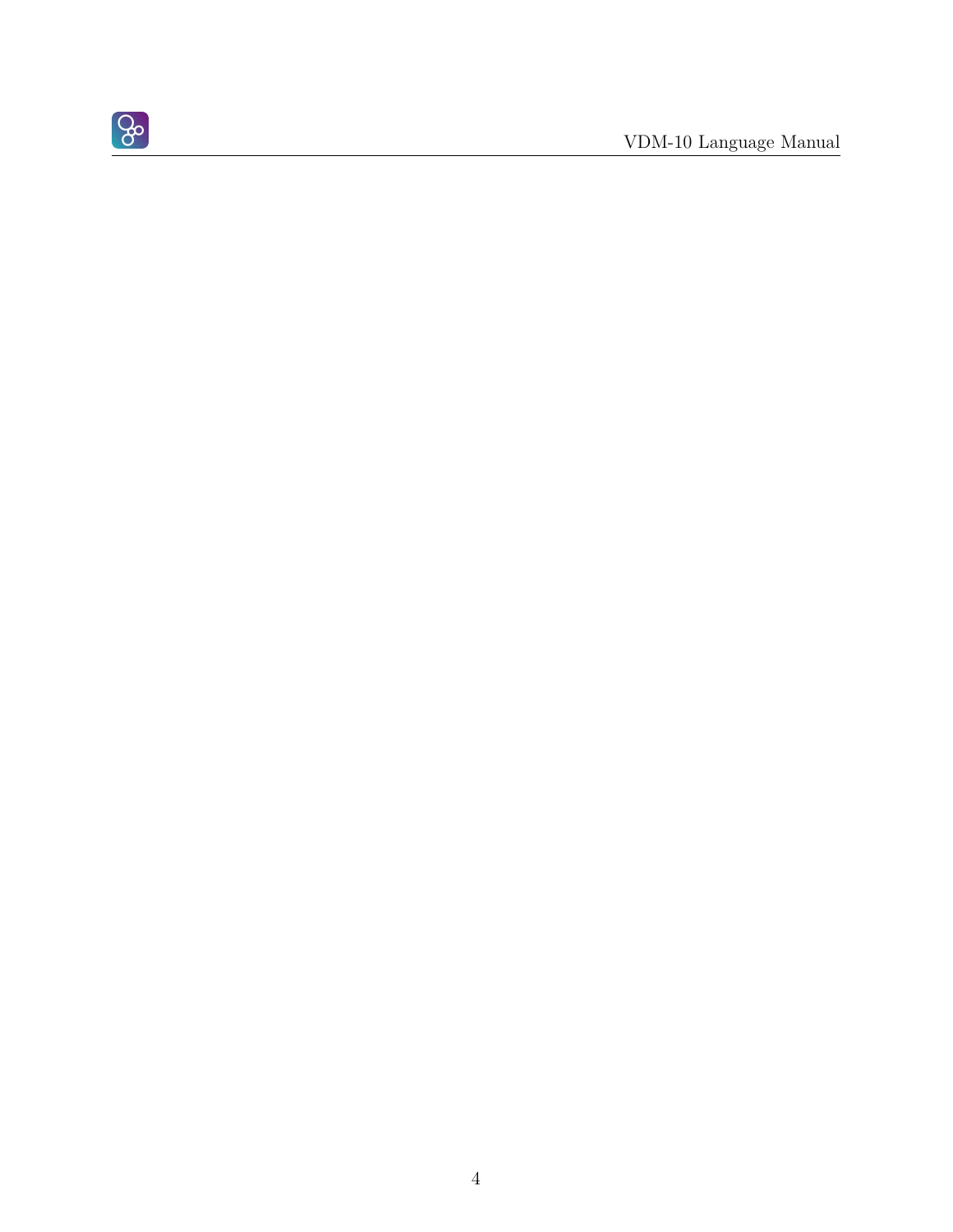# <span id="page-13-0"></span>Chapter 3

# Data Type Definitions

As in traditional programming languages it is possible to define data types in the VDM languages and give them appropriate names. Such an equation might look like:

t y p e s

 $\overline{a}$ 

Amount  $=$  nat

Here we have defined a data type with the name "Amount" and stated that the values which belong to this type are natural numbers (nat is one of the basic types described below). One general point about the type system of the VDM languages which is worth mentioning at this point is that equality and inequality can be used between any value. In programming languages it is often required that the operands have the same type. Because of a construct called a union type (described below) this is not the case for the VDM languages.

 $\overline{\phantom{a}}$   $\overline{\phantom{a}}$   $\overline{\phantom{a}}$   $\overline{\phantom{a}}$   $\overline{\phantom{a}}$   $\overline{\phantom{a}}$   $\overline{\phantom{a}}$   $\overline{\phantom{a}}$   $\overline{\phantom{a}}$   $\overline{\phantom{a}}$   $\overline{\phantom{a}}$   $\overline{\phantom{a}}$   $\overline{\phantom{a}}$   $\overline{\phantom{a}}$   $\overline{\phantom{a}}$   $\overline{\phantom{a}}$   $\overline{\phantom{a}}$   $\overline{\phantom{a}}$   $\overline{\$ 

In this chapter we will present the syntax of data type definitions. In addition, we will show how values belonging to a type can be constructed and manipulated (by means of built-in operators). We will present the basic data types first and then we will proceed with the compound types.

#### <span id="page-13-1"></span>3.1 Basic Data Types

In the following a number of basic types will be presented. Each of them will contain:

- Name of the construct.
- Symbol for the construct.
- Special values belonging to the data type.
- Built-in operators for values belonging to the type.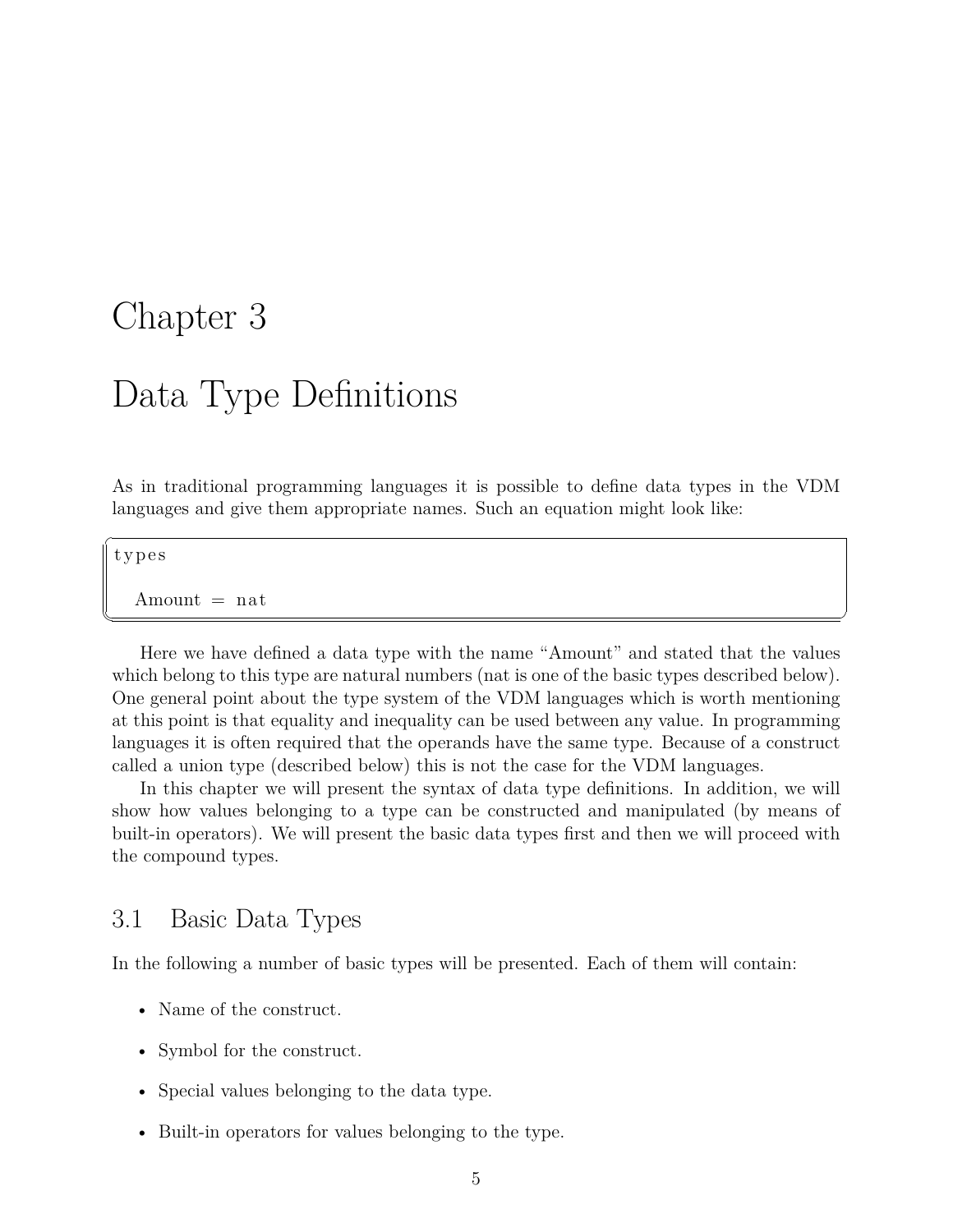

- Semantics of the built-in operators.
- Examples illustrating how the built-in operators can be used.<sup>[1](#page-14-1)</sup>

For each of the built-in operators the name, the symbol used and the type of the operator will be given together with a description of its semantics (except that the semantics of Equality and Inequality is not described, since it follows the usual semantics). In the semantics description identifiers refer to those used in the corresponding definition of operator type, e.g. a, b, x, y etc.

The basic types are the types defined by the language with distinct values that cannot be analysed into simpler values. There are five fundamental basic types: booleans, numeric types, characters, tokens and quote types. The basic types will be explained one by one in the following.

#### <span id="page-14-0"></span>3.1.1 The Boolean Type

In general the VDM languages allow one to specify systems in which computations may fail to terminate or to deliver a result. To deal with such potential undefinedness, the VDM languages employ a three valued logic: values may be true, false or bottom (undefined). The semantics of the VDM interpreters differs from the ISO/VDM-SL standard in that it does not have an LPF (Logic of Partial Functions) three valued logic where the order of the operands is unimportant (see [?]). The and operator, the or operator and the imply operator, though, have a conditional semantics meaning that if the first operand is sufficient to determine the final result, the second operand will not be evaluated. In a sense the semantics of the logic in the VDM interpreter can still be considered to be three-valued as for ISO/VDM-SL. However, bottom values may either result in infinite computation or a run-time error in the VDM interpreter.

Name: Boolean

Symbol: bool

Values: true, false

| Operator              | Name          | Type                             |
|-----------------------|---------------|----------------------------------|
| not b                 | Negation      | $bool \rightarrow bool$          |
| a and b               | Conjunction   | bool $*$ bool $\rightarrow$ bool |
| a or b                | Disjunction   | bool $*$ bool $\rightarrow$ bool |
| $a \Rightarrow b$     | Implication   | bool $*$ bool $\rightarrow$ bool |
| $\rm{a}$ <=> $\rm{b}$ | Biimplication | bool $*$ bool $\rightarrow$ bool |
| $a = b$               | Equality      | bool $*$ bool $\rightarrow$ bool |
| $a \ll b$             | Inequality    | bool $*$ bool $\rightarrow$ bool |
|                       |               |                                  |

Operators: Assume that a and b in the following denote arbitrary boolean expressions:

<span id="page-14-1"></span><sup>&</sup>lt;sup>1</sup>In these examples the Meta symbol ' $\equiv$ ' will be used to indicate what the given example is equivalent to.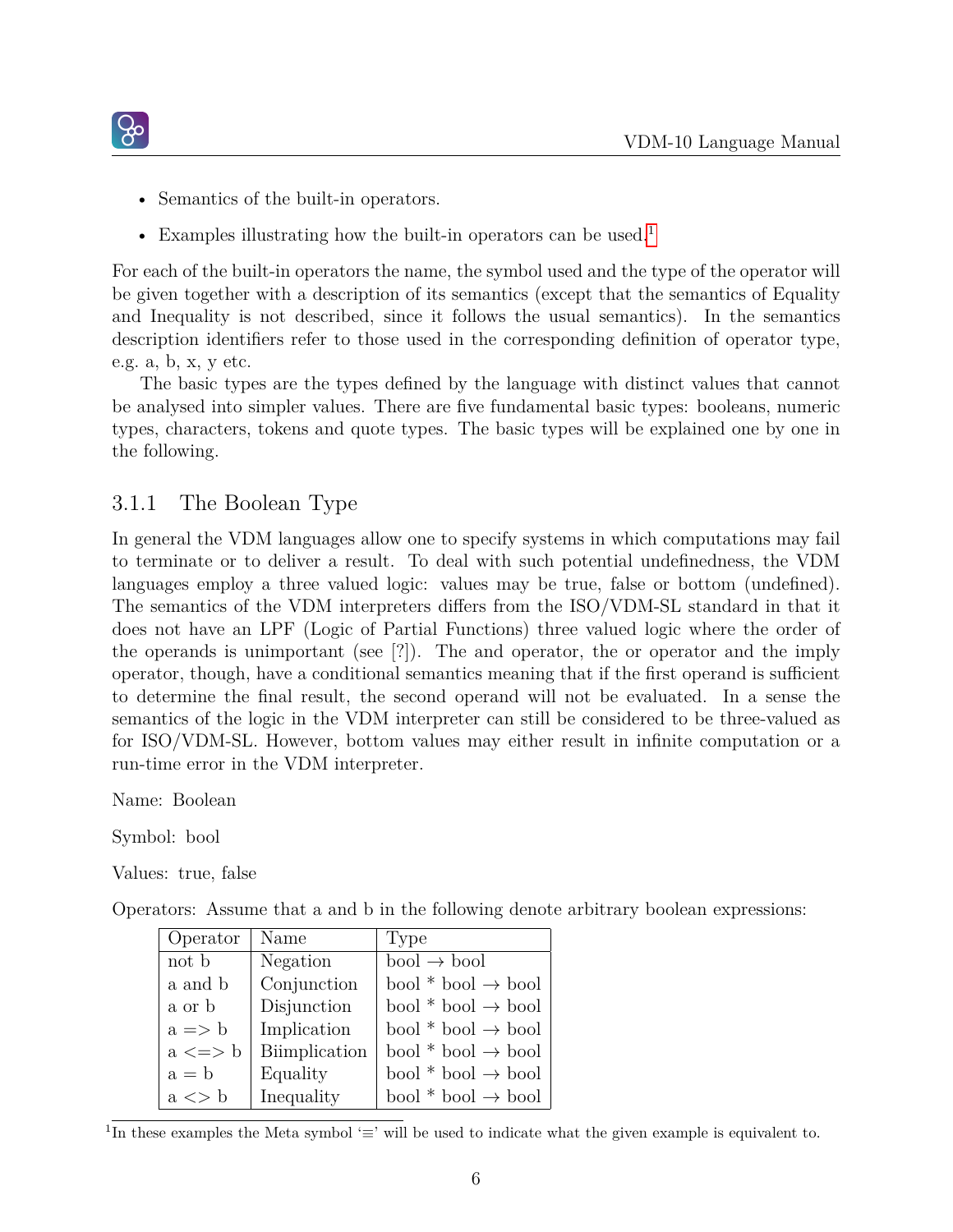

Semantics of Operators: Semantically  $\leq$  > and = are equivalent when we deal with boolean values. There is a conditional semantics for and, or and  $\Rightarrow$ .

We denote undefined terms (e.g. applying a map with a key outside its domain) by ⊥. The truth tables for the boolean operators are then<sup>[2](#page-15-0)</sup>:

| Negation not b                | b                | true         | false        |              |
|-------------------------------|------------------|--------------|--------------|--------------|
|                               | not b            | false        | true         |              |
|                               |                  |              |              |              |
|                               | $a \backslash b$ | true         | false        |              |
| Conjunction a and b           | true             | true         | false        |              |
|                               | false            | false        | false        | false        |
|                               |                  |              | $\mathbf{I}$ |              |
|                               |                  |              |              |              |
|                               | $a \backslash b$ | true         | false        |              |
| Disjunction a or b            | true             | true         | true         | true         |
|                               | false            | true         | false        |              |
|                               |                  |              |              |              |
|                               |                  | $\mathbf{I}$ | $\perp$      |              |
|                               |                  |              |              |              |
|                               | $a \backslash b$ | true         | false        | $\perp$      |
|                               | true             | true         | false        | $\mathbf{L}$ |
| Implication $a \Rightarrow b$ | false            | true         | true         | true         |
|                               |                  | ⊥            | $\perp$      | $\perp$      |
|                               |                  |              |              |              |
|                               | $a \backslash b$ | true         | false        |              |
|                               | true             | true         | false        |              |
| Biimplication $a \leq b$      | false            | false        | true         |              |
|                               |                  |              |              |              |

Examples: Let  $a = true$  and  $b = false$  then:

<span id="page-15-0"></span><sup>&</sup>lt;sup>2</sup>Notice that in standard VDM-SL all these truth tables (except  $\Rightarrow$ ) would be symmetric.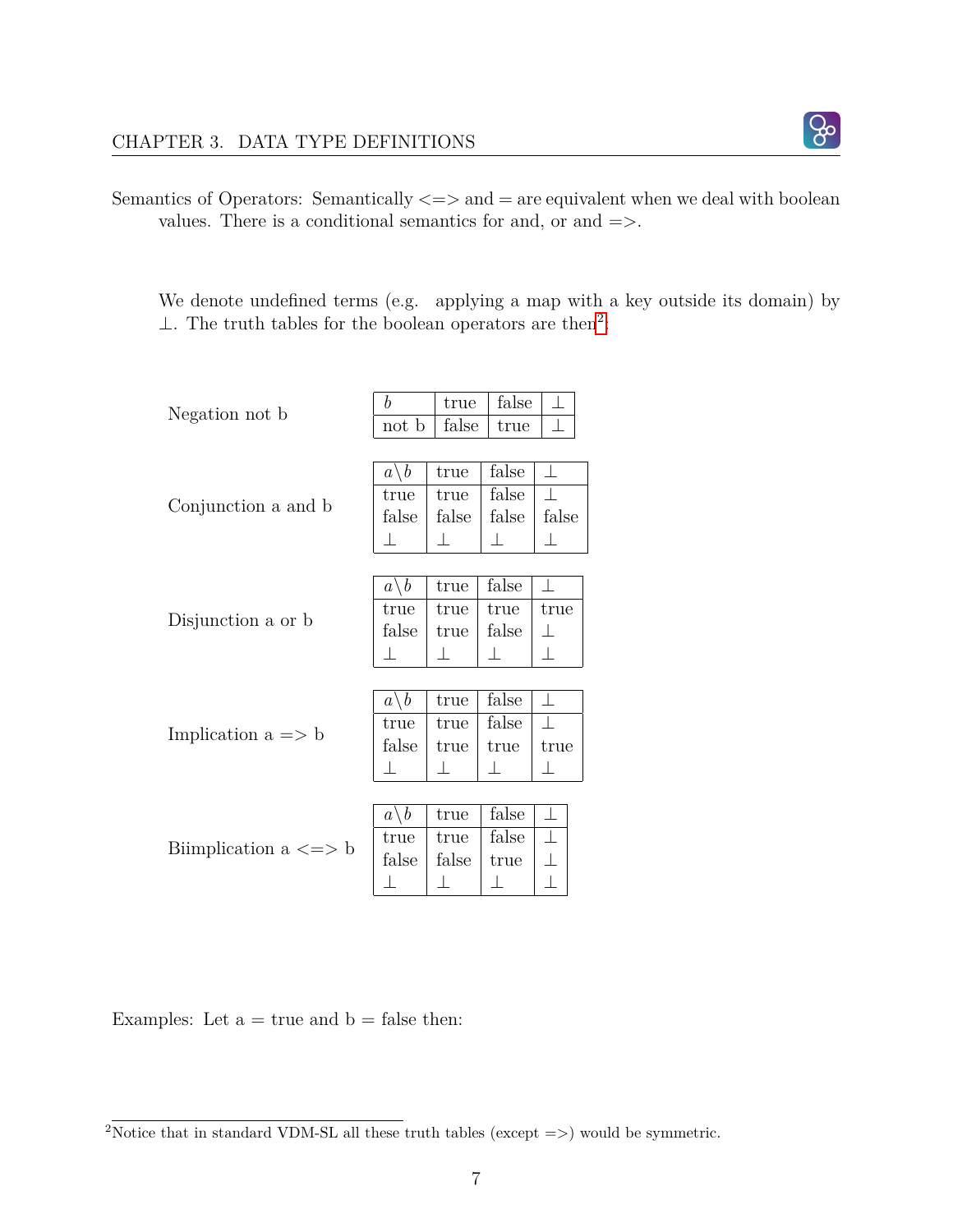

| not a                                                          | ≡        | false   |
|----------------------------------------------------------------|----------|---------|
| a and b                                                        | ≡        | false   |
| $\mathbf b$ and $\perp$                                        | ≡        | false   |
| a or b                                                         | ≡        | true    |
| a or $\perp$                                                   | ≡        | true    |
| $a \Rightarrow b$                                              | Ξ        | false   |
| $b \Rightarrow b$                                              | ≡        | true    |
| $b \Rightarrow \perp$                                          | ≡        | true    |
| $a \leq b$                                                     | $\equiv$ | false   |
| $a = b$                                                        | ≡        | false   |
| $a \ll b$                                                      | ≡        | true    |
| $\perp$ or not $\perp$                                         | ≡        | $\perp$ |
| $(b \text{ and } \perp) \text{ or } (\perp \text{ and false})$ |          |         |
|                                                                |          |         |

#### <span id="page-16-0"></span>3.1.2 The Numeric Types

There are five basic numeric types: positive naturals, naturals, integers, rationals and reals. Except for three, all the numerical operators can have mixed operands of the three types. The exceptions are integer division, modulo and the remainder operation.

The five numeric types denote a subset hierarchy where real is the most general type followed by  $rat^3$  $rat^3$ , int, nat and nat1. Note that no "casting" like it is done in many programming languages is needed in the VDM languages.

|      | Type   Values                                                    |
|------|------------------------------------------------------------------|
|      | natl   1, 2, 3,                                                  |
|      | nat $\begin{array}{ c c c } \hline 0, 1, 2,  \hline \end{array}$ |
| int  | $\vert$ , -2, -1, 0, 1,                                          |
| real | , $-12.78356$ , , 0, , 3, , 1726.34,                             |

This means that any number of type int is also automatically of type real but not necessarily of type nat. Another way to illustrate this is to say that the positive natural numbers are a subset of the natural numbers which again are a subset of the integers which again are a subset of the rational numbers which finally are a subset of the real numbers. The following table shows some numbers and their associated type:

| Number   Type |                                        |
|---------------|----------------------------------------|
| 3             | real, rat, int, nat, nat1              |
| 3.0           | real, rat, int, nat<br>, nat<br>1 $\,$ |
| 0             | real, rat, int, nat                    |
| -1            | real, rat, int                         |
| 3.1415        | real, rat                              |

Note that all numbers are necessarily of type real (and rat).

<span id="page-16-1"></span><sup>&</sup>lt;sup>3</sup>From the VDM interpreter's point of view there is no difference between real and rat because only rational numbers can be represented in a computer.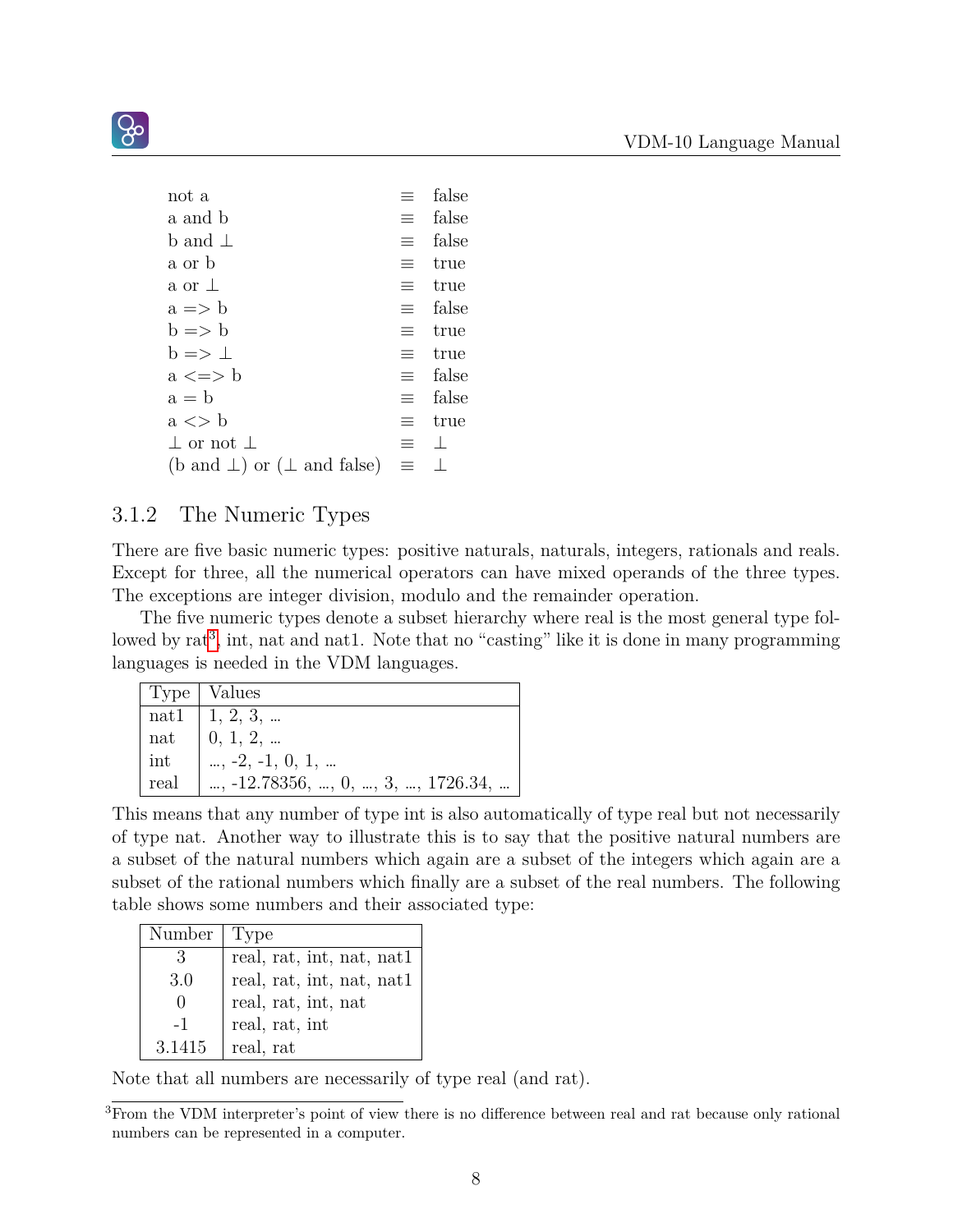$[$ % $]$ 

Names: real, rational, integer, natural and positive natural numbers.

Symbols: real, rat, int, nat, nat1

Values: …, -3.89, …, -2, …, 0, …, 4, …, 1074.345, …

Operators: Assume in the following that x and y denote numeric expressions. No assumptions are made regarding their type.

| Operator  | Name             | Type                                             |
|-----------|------------------|--------------------------------------------------|
| $-X$      | Unary minus      | $real \rightarrow real$                          |
| abs x     | Absolute value   | real $\rightarrow$ real                          |
| floor x   | Floor            | real $\rightarrow$ int                           |
| $x + y$   | Sum              | real $*$ real $\rightarrow$ real                 |
| $X - Y$   | Difference       | real $*$ real $\rightarrow$ real                 |
| $x * y$   | Product          | real $*$ real $\rightarrow$ real                 |
| x / y     | Division         | real $*$ real $\rightarrow$ real                 |
| x div y   | Integer division | $\text{int}^* \text{int} \rightarrow \text{int}$ |
| x rem y   | Remainder        | $\text{int}^* \text{int} \rightarrow \text{int}$ |
| x mod y   | Modulus          | $\text{int}^* \text{int} \rightarrow \text{int}$ |
| $x^{**}y$ | Power            | real $*$ real $\rightarrow$ real                 |
| x < y     | Less than        | real $*$ real $\rightarrow$ bool                 |
| x > y     | Greater than     | real $*$ real $\rightarrow$ bool                 |
| $x \le y$ | Less or equal    | real $*$ real $\rightarrow$ bool                 |
| $x >= y$  | Greater or equal | real $*$ real $\rightarrow$ bool                 |
| $x = y$   | Equal            | real $*$ real $\rightarrow$ bool                 |
| $x \ll y$ | Not equal        | real $*$ real $\rightarrow$ bool                 |

The types stated for operands are the most general types allowed. This means for instance that unary minus works for operands of all five types (nat1, nat, int, rat and real).

Semantics of Operators: The operators Unary minus, Sum, Difference, Product, Division, Less than, Greater than, Less or equal, Greater or equal, Equal and Not equal have the usual semantics of such operators.

| Operator Name  | Semantics Description                                                                |
|----------------|--------------------------------------------------------------------------------------|
| Floor          | yields the greatest integer which is equal to or<br>smaller than x.                  |
| Absolute value | yields the absolute value of x, i.e. x itself if $x \geq 0$<br>0 and -x if $x < 0$ . |
| Power          | yields x raised to the y'th power.                                                   |

There is often confusion on how integer division, remainder and modulus work on neg-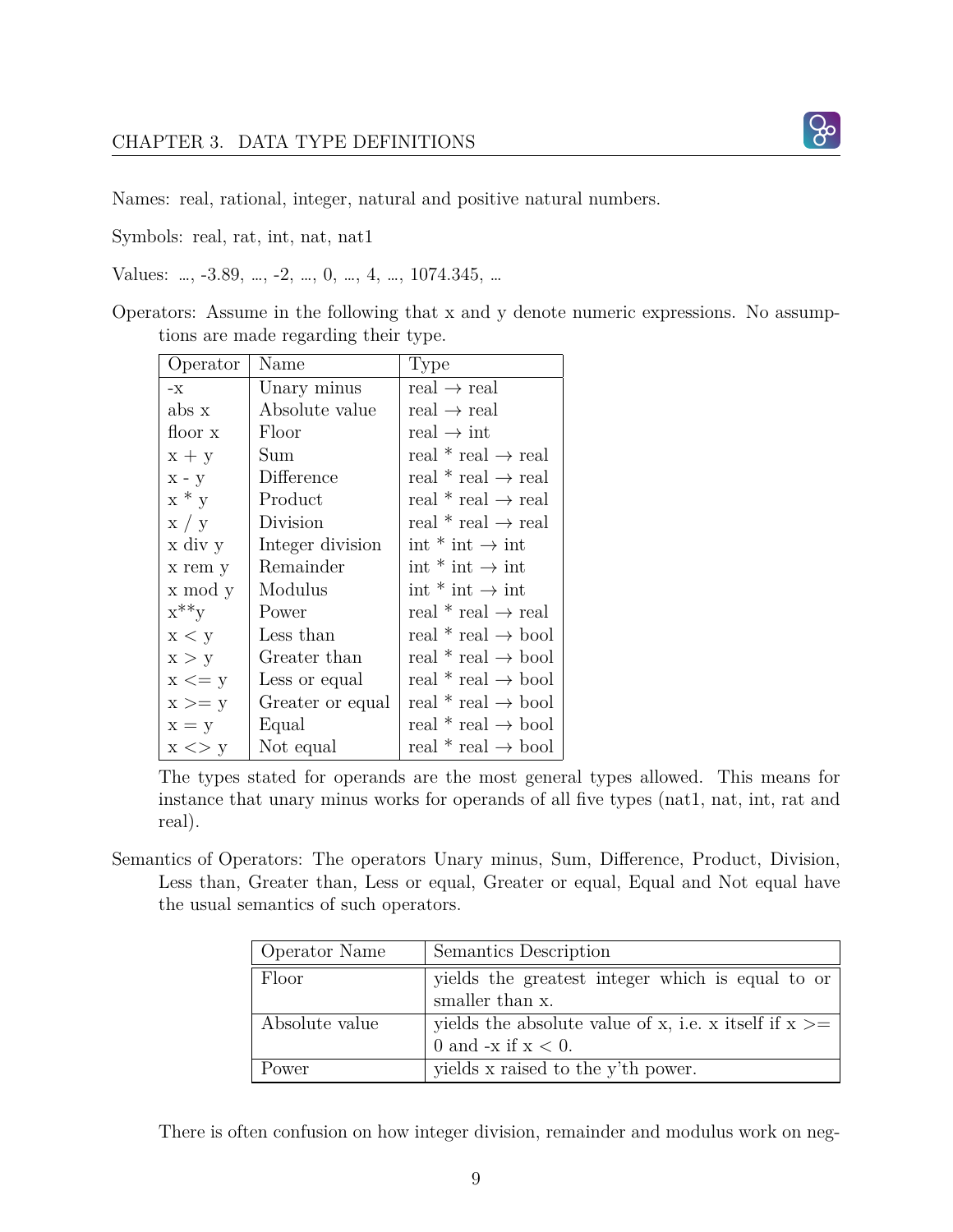ative numbers. In fact, there are two valid answers to -14 div 3: either (the intuitive) -4 as in the VDM interpreters, or -5 as in e.g. Standard ML [?]. It is therefore appropriate to explain these operations in some detail.

Integer division is defined using floor and real number division:

```
x/y < 0: x div y = -floor (abs (-x/y))
x/y \ge 0: x div y = floor (abs (x/y))
```
Note that the order of floor and abs on the right-hand side makes a difference, the above example would yield -5 if we changed the order. This is because floor always yields a smaller (or equal) integer, e.g. floor  $(14/3)$  is 4 while floor  $(-14/3)$  is -5.

 $\overline{\phantom{a}}$   $\overline{\phantom{a}}$   $\overline{\phantom{a}}$   $\overline{\phantom{a}}$   $\overline{\phantom{a}}$   $\overline{\phantom{a}}$   $\overline{\phantom{a}}$   $\overline{\phantom{a}}$   $\overline{\phantom{a}}$   $\overline{\phantom{a}}$   $\overline{\phantom{a}}$   $\overline{\phantom{a}}$   $\overline{\phantom{a}}$   $\overline{\phantom{a}}$   $\overline{\phantom{a}}$   $\overline{\phantom{a}}$   $\overline{\phantom{a}}$   $\overline{\phantom{a}}$   $\overline{\$ 

Remainder x rem y and modulus x mod y are the same if the signs of x and y are the same, otherwise they differ and rem takes the sign of x and mod takes the sign of y. The formulas for remainder and modulus are:

```
x rem y = x - y * (x \div y)x mod y = x - y * floor (x/y)
```
 $\overline{a}$ 

 $[8]$ 

 $\overline{a}$ 

Hence, -14 rem 3 equals -2 and -14 mod 3 equals 1. One can view these results by walking the real axis, starting at -14 and making jumps of 3. The remainder will be the last negative number one visits, because the first argument corresponding to x is negative, while the modulus will be the first positive number one visits, because the second argument corresponding to y is positive.

 $\overline{\phantom{a}}$   $\overline{\phantom{a}}$   $\overline{\phantom{a}}$   $\overline{\phantom{a}}$   $\overline{\phantom{a}}$   $\overline{\phantom{a}}$   $\overline{\phantom{a}}$   $\overline{\phantom{a}}$   $\overline{\phantom{a}}$   $\overline{\phantom{a}}$   $\overline{\phantom{a}}$   $\overline{\phantom{a}}$   $\overline{\phantom{a}}$   $\overline{\phantom{a}}$   $\overline{\phantom{a}}$   $\overline{\phantom{a}}$   $\overline{\phantom{a}}$   $\overline{\phantom{a}}$   $\overline{\$ 

Examples: Let  $a = 7$ ,  $b = 3.5$ ,  $c = 3.1415$ ,  $d = -3$ ,  $e = 2$  then:

| - a              |                   | -7             |
|------------------|-------------------|----------------|
| abs a            | $\equiv$ 7        |                |
| abs d            | ≡                 | 3              |
| floor $a \leq a$ | ≡                 | true           |
| $a + d$          | ≡                 | 4              |
| $a * b$          |                   | $\equiv$ 24.5  |
| a/b              | $\equiv$ $\equiv$ | $\overline{2}$ |
| a div e          | ≡                 | - 3            |
| a div d          | ≡                 | $-2$           |
| a mod e          | ≡                 | 1              |
| a mod d          | ≡                 | $-2$           |
| -a mod d         | ≡                 | $-1$           |
| a rem e          | ≡                 | 1              |
| a rem d          | $=$               | 1              |
| -a rem d         |                   | -1             |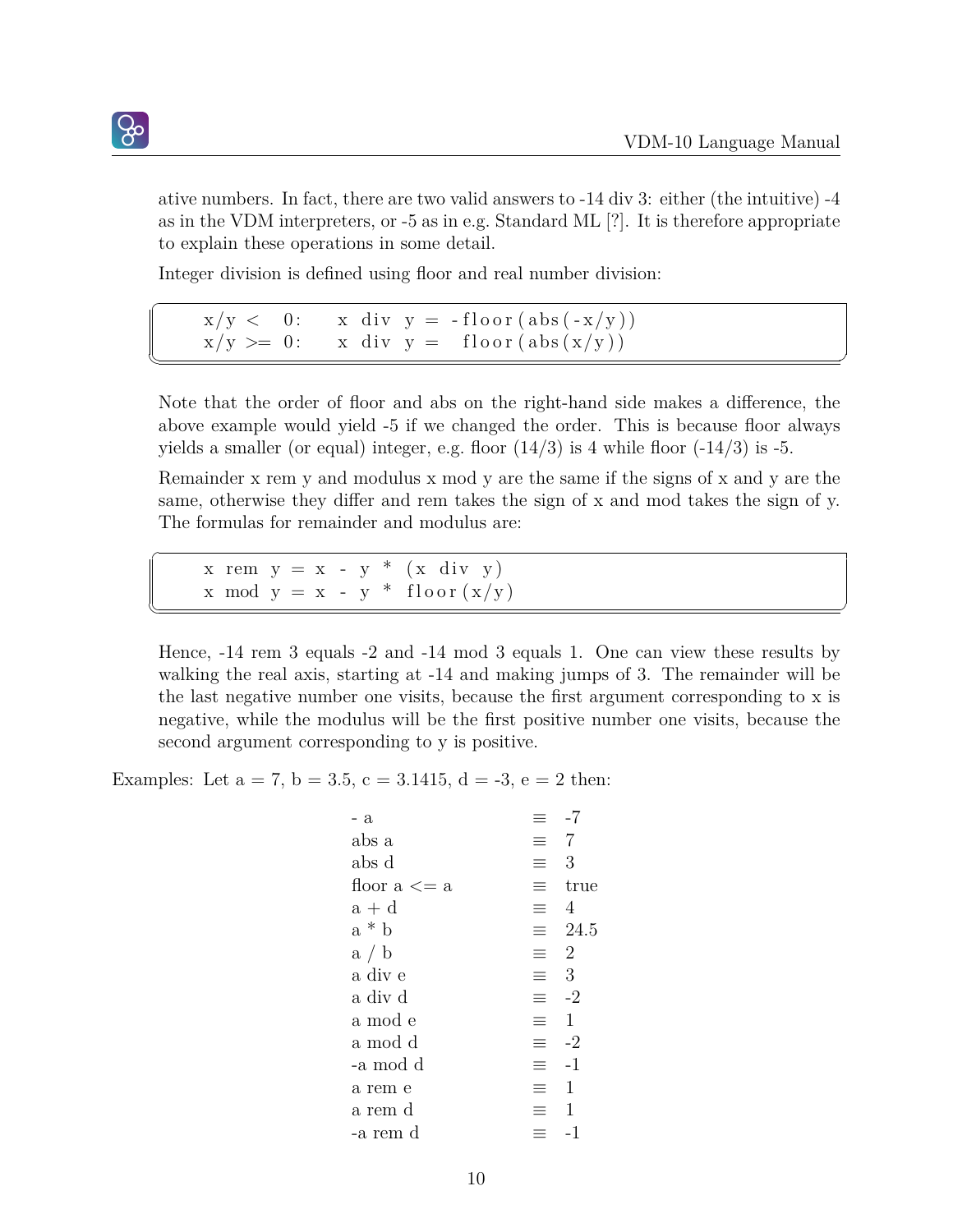

| $3^{**}2 + 4^{**}2 = 5^{**}2$ |            | $\equiv$ true  |
|-------------------------------|------------|----------------|
| b < c                         | $\equiv$ . | false          |
| h > c                         | $\equiv$   | true           |
| $a \leq d$                    |            | $\equiv$ false |
| $b \geqslant = e$             |            | $\equiv$ true  |
| $a = e$                       |            | $\equiv$ false |
| $a = 7.0$                     |            | $\equiv$ true  |
| $c \ll d$                     | $\equiv$   | true           |
| abs $c < 0$                   | $\equiv$   | false          |
| $(a\ div e)*e$                |            | 6              |

#### <span id="page-19-0"></span>3.1.3 The Character Type

The character type contains all the single character elements of the VDM character set (see Table [B.1](#page-216-0) on page [208\)](#page-216-0).

Name: Char

Symbol: char

Values: 'a', 'b', …, '1', '2', …'+', '-' …

Operators: Assume that c1 and c2 in the following denote arbitrary characters:

| Operator   Name    | Type                                                             |
|--------------------|------------------------------------------------------------------|
| $ c1 = c2$   Equal | $\vert \text{ char} * \text{char} \rightarrow \text{bool} \vert$ |
|                    | $ c1 \ll c2 $ Not equal $ char * char \rightarrow bool $         |

Examples:

 $a' = b'$   $\equiv$  false  $'1' = 'c'$   $\equiv$  false 'd' <> '7' ≡ true  $'e' = 'e'$   $\equiv$  true

#### <span id="page-19-1"></span>3.1.4 The Quote Type

The quote type corresponds to enumerated types in a programming language like Pascal. However, instead of writing the different quote literals between curly brackets in VDM it is done by letting a quote type consist of a single quote literal and then let them be a part of a union type.

Name: Quote

Symbol: e.g. <QuoteLit>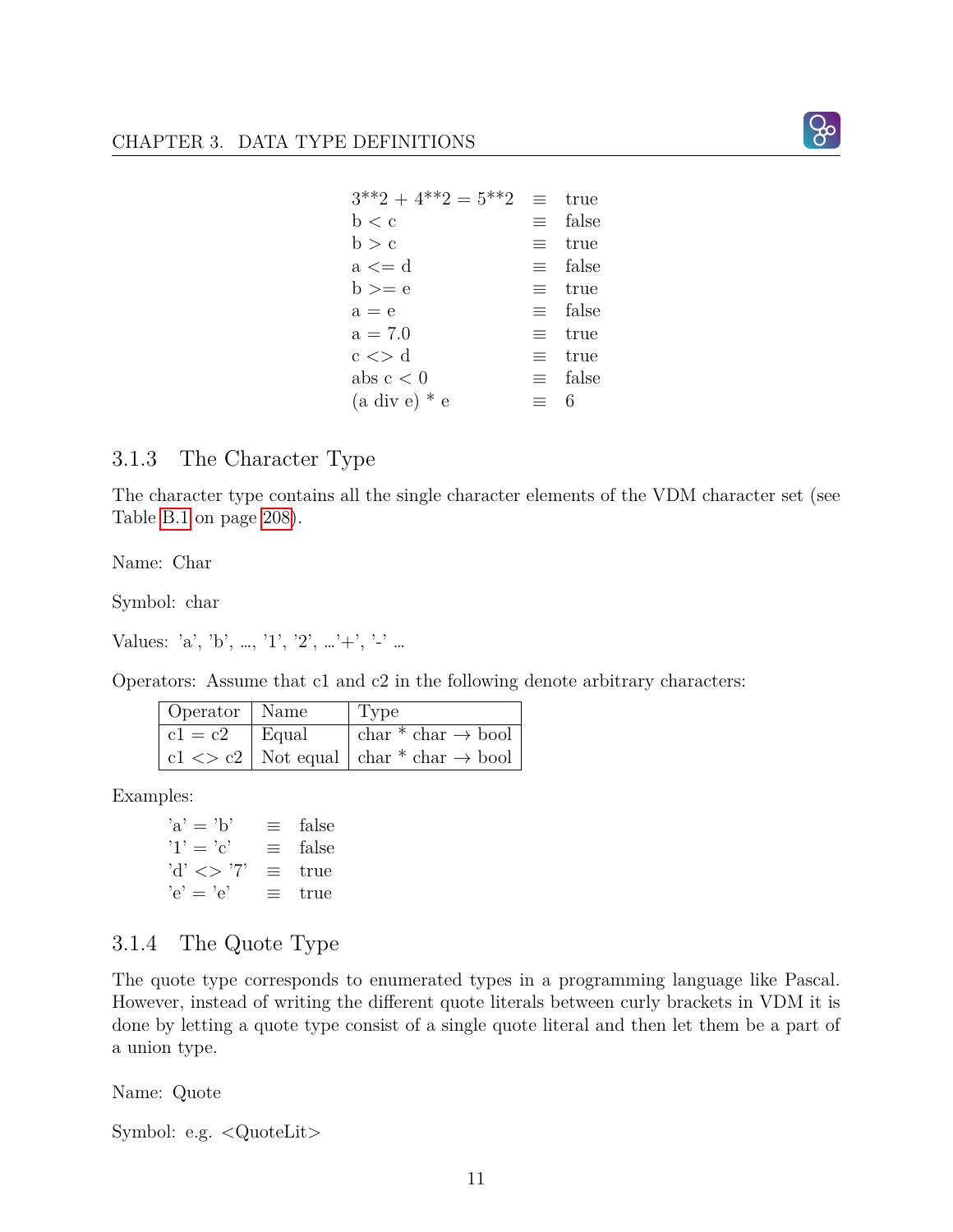

Values: <RED>, <CAR>, <QuoteLit>, …

Operators: Assume that q and r in the following denote arbitrary quote values belonging to an enumerated type T:

| Operator   Name |           | 'Type                             |
|-----------------|-----------|-----------------------------------|
| $q = r$         | Equal     | $\overline{T^*T} \to \text{bool}$ |
| $q \leq r$      | Not equal | $T^*T \rightarrow \text{bool}$    |

Examples: Let T be the type defined as:

T = <France> | <Denmark> | <SouthAfrica> | <SaudiArabia>

If for example  $a = \langle$ France $\rangle$  then:

| $\langle$ France $\rangle$ = $\langle$ Denmark $\rangle$                      | $\equiv$ false |
|-------------------------------------------------------------------------------|----------------|
| $\langle$ SaudiArabia> $\langle \rangle$ $\langle$ SouthAfrica> $\equiv$ true |                |
| a <> <france></france>                                                        | $\equiv$ false |

#### <span id="page-20-0"></span>3.1.5 The Token Type

The token type consists of a countably infinite set of distinct values, called tokens. The only operations that can be carried out on tokens are equality and inequality. In VDM, tokens cannot be individually represented whereas they can be written with a mk\_token around an arbitrary expression. This is a way of enabling testing of specifications that contain token types. However, in order to resemble the ISO/VDM-SL standard these token values cannot be decomposed by means of any pattern matching and they cannot be used for anything other than equality and inequality comparisons.

Name: Token

Symbol: token

Values:  $mk\_token(5)$ ,  $mk\_token({9, 3})$ ,  $mk\_token([true, \{\})$ , ...

Operators: Assume that s and t in the following denote arbitrary token values:

| Operator   Name |       | Type                                                                          |
|-----------------|-------|-------------------------------------------------------------------------------|
| $s = t$         | Equal | $\vert$ token $*$ token $\rightarrow$ bool                                    |
| $s \leq t$      |       | Not equal $\vert \text{ token} * \text{ token} \rightarrow \text{bool} \vert$ |

Examples: Let for example  $s = mk\_token(6)$ , let  $t = mk\_token(1)$  and  $u = mk\_token({1,2})$ in:

 $s = t$   $\equiv$  false  $s \leq t$   $\equiv$  true  $s = mk \ttoken(6) \equiv true$  $u = mk\_token({2,1}) \equiv true$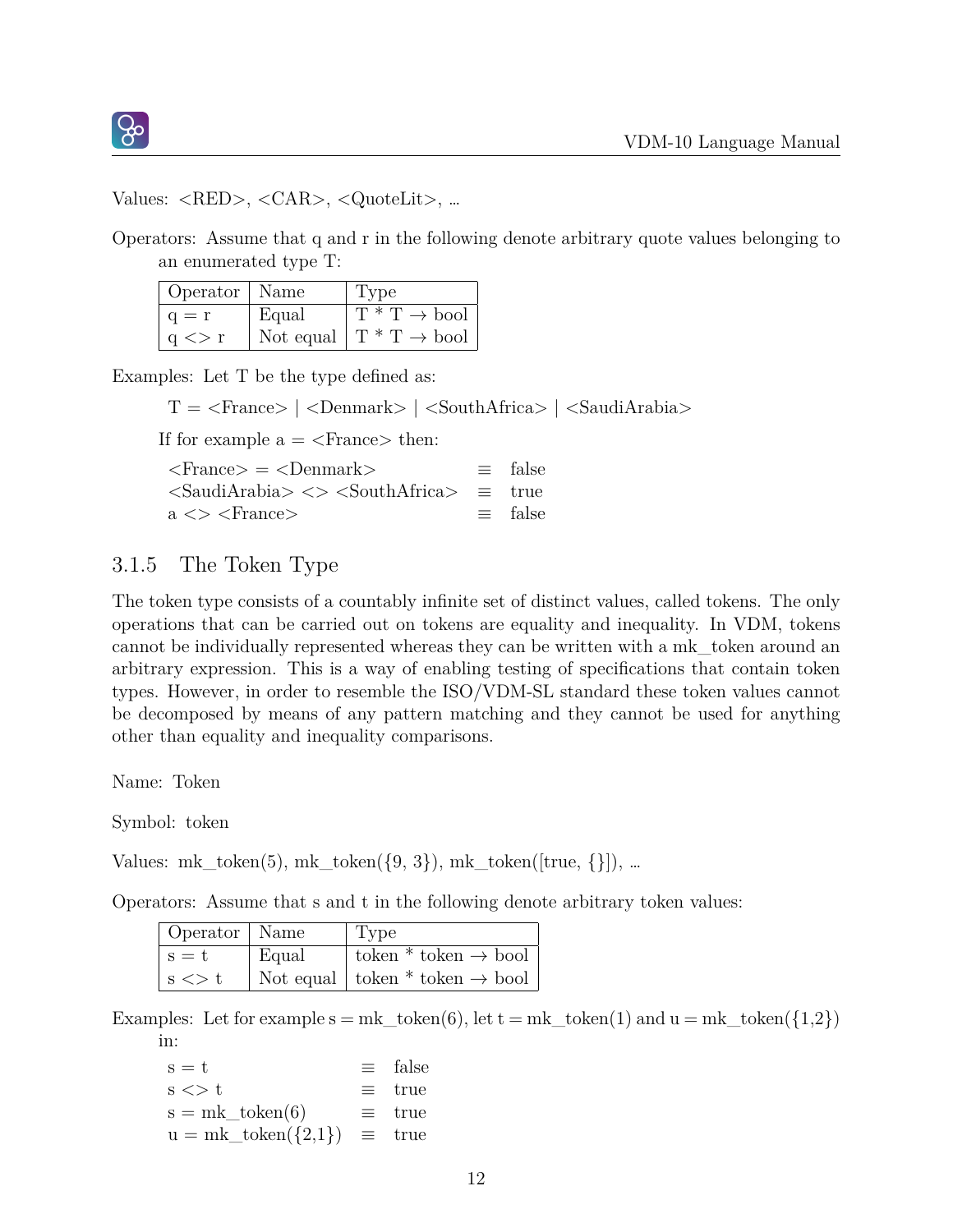

### <span id="page-21-0"></span>3.2 Compound Types

In the following compound types will be presented. Each of them will contain:

- The syntax for the compound type definition.
- An equation illustrating how to use the construct.
- Examples of how to construct values belonging to the type. In most cases there will also be given a forward reference to the section where the syntax of the basic constructor expressions is given.
- Built-in operators for values belonging to the type<sup>[4](#page-21-2)</sup>.
- Semantics of the built-in operators.
- Examples illustrating how the built-in operators can be used.

For each of the built-in operators the name, the symbol used and the type of the operator will be given together with a description of its semantics (except that the semantics of Equality and Inequality is not described, since it follows the usual semantics). In the semantics description identifiers refer to those used in the corresponding definition of operator type, e.g. m, m1, s, s1 etc.

#### <span id="page-21-1"></span>3.2.1 Set Types

A set is an unordered collection of values, all of the same type<sup>[5](#page-21-3)</sup>, which is treated as a whole. All sets in VDM languages are finite, i.e. they contain only a finite number of elements. The elements of a set type can be arbitrarily complex, they could for example be sets themselves. Sets may include the empty set (set0 type), or may require at least one element (set1 type).

In the following this convention will be used: A is an arbitrary type, S is a set type, s, s1, s2 are set values, ss is a set of set values, e, e1, e2 and en are elements from the sets, bd1, bd2, …, bdm are bindings of identifiers to sets or types, and P is a logical predicate.

```
Syntax: type = set type
             | … ;
         set type = set0 type| set1 type ;
         set0 type = 'set of', type;
```
<span id="page-21-2"></span><sup>&</sup>lt;sup>4</sup>These operators are used in either unary or binary expressions which are given with all the operators in section [6.3.](#page-63-0)

<span id="page-21-3"></span><sup>&</sup>lt;sup>5</sup>Note however that it is always possible to find a common type for two values by the use of a union type (see section [3.2.6.](#page-34-0))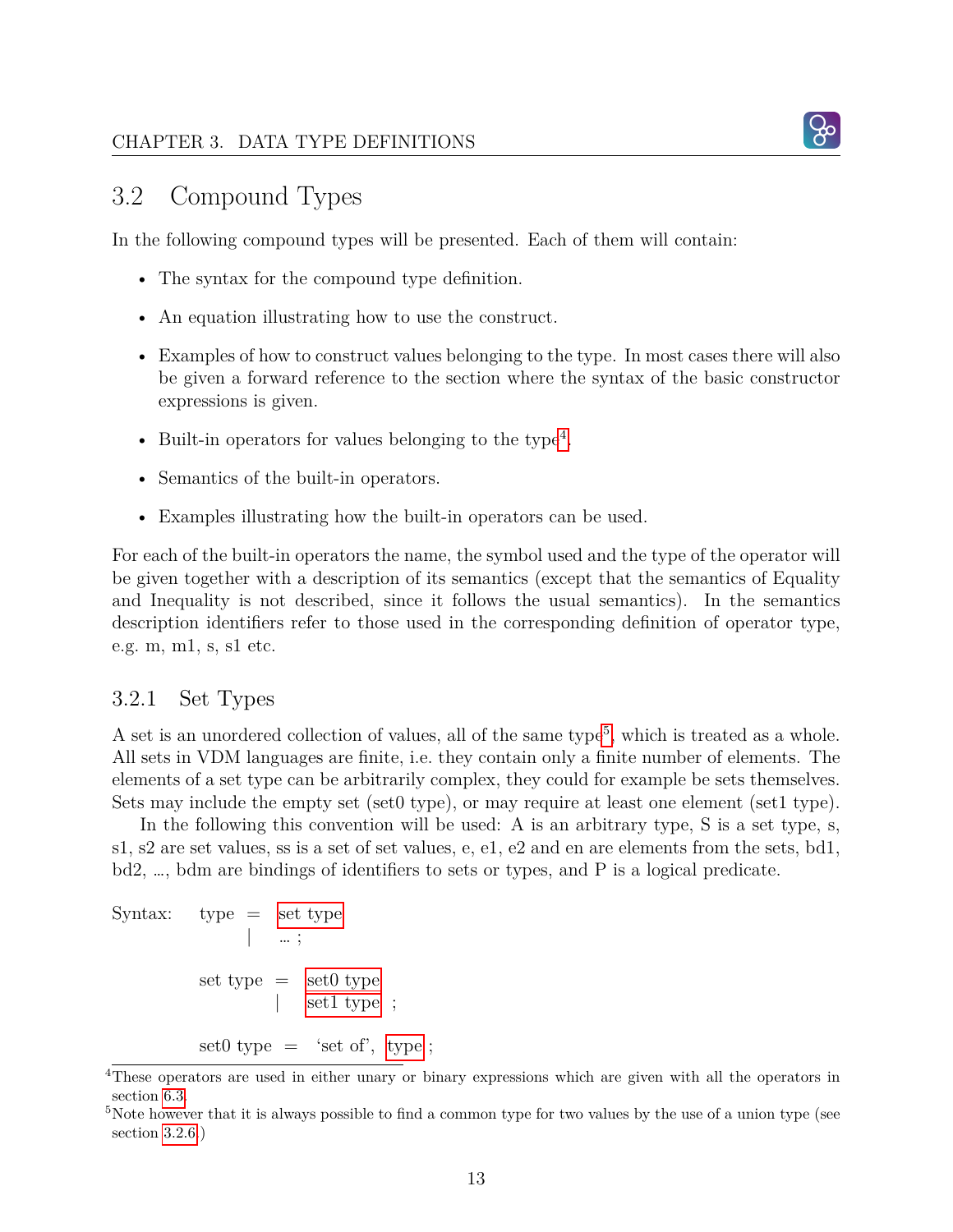

set1 [type](#page-194-1)  $=$  'set1 of', type;

Equation:  $S = set of A or S = set1 of A$ 

Constructors:

- Set enumeration:  $\{e1, e2, ..., en\}$  constructs a set of the enumerated elements. The empty set is denoted by  $\{\}.$
- Set comprehension:  $\{e \mid bd1, bd2, ..., bdm \& P\}$  constructs a set by evaluating the expression e on all the bindings for which the predicate P evaluates to true. A binding is either a set binding, a sequence binding, or a type binding<sup>[6](#page-22-0)</sup>. A set bind bdn has the form pat1, …, patp in set s, where pati is a pattern (normally simply an identifier), and s is a set constructed by an expression. A sequence (or type) binding is similar, in the sense that in set is replaced by in seq (or a colon) and s is replaced with a sequence (or type) expression.

The syntax and semantics for all set expressions are given in section [6.7.](#page-69-1)

Operators:

| Operator          | Name                     | Type                                         |
|-------------------|--------------------------|----------------------------------------------|
| e in set s1       | Membership               | A $*$ set of A $\rightarrow$ bool            |
| e not in set s1   | Not membership           | A $*$ set of A $\rightarrow$ bool            |
| s1 union s2       | Union                    | set of A $*$ set of A $\rightarrow$ set of A |
| s1 inter s2       | Intersection             | set of A $*$ set of A $\rightarrow$ set of A |
| $s1 \setminus s2$ | Difference               | set of A $*$ set of A $\rightarrow$ set of A |
| s1 subset s2      | Subset                   | set of A $*$ set of A $\rightarrow$ bool     |
| s1 psubset s2     | Proper subset            | set of A $*$ set of A $\rightarrow$ bool     |
| $s1 = s2$         | Equality                 | set of A $*$ set of A $\rightarrow$ bool     |
| $s1 \ll s2$       | Inequality               | set of A $*$ set of A $\rightarrow$ bool     |
| card s1           | Cardinality              | set of $A \rightarrow nat$                   |
| dunion ss         | Distributed union        | set of set of $A \rightarrow$ set of A       |
| dinter ss         | Distributed intersection | set1 of set of A $\rightarrow$ set of A      |
| power sl          | Finite power set         | set of $A \rightarrow$ set of set of A       |

Note that the types A, set of A and set of set of A are only meant to illustrate the structure of the type. For instance it is possible to make a union between two arbitrary sets s1 and s2 and the type of the resultant set is the union type of the two set types. Examples of this will be given in section [3.2.6.](#page-34-0)

Semantics of Operators:

<span id="page-22-0"></span> $6$ Notice that type bindings over infinite types (discharging the invariant limitations) cannot be executed by the VDM interpreters because in general they are not executable (see section [8](#page-103-0) for further information about this).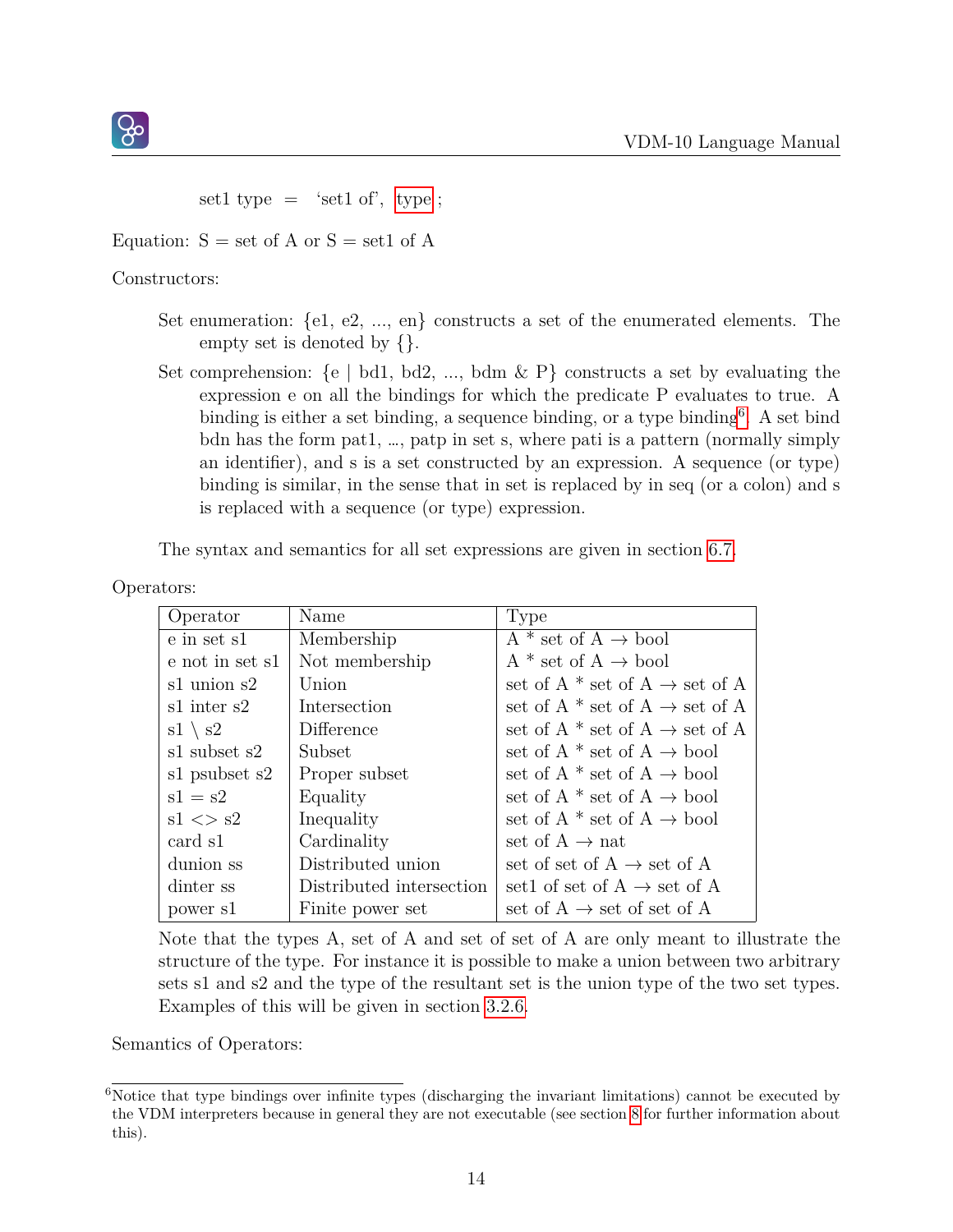

| Operator Name                                                              | Semantics Description                                    |  |
|----------------------------------------------------------------------------|----------------------------------------------------------|--|
| Membership                                                                 | tests if e is a member of the set s1                     |  |
| Not membership                                                             | tests if e is not a member of the set s1                 |  |
| Union                                                                      | yields the union of the sets s1 and s2, i.e. the set     |  |
|                                                                            | containing all the elements of both s1 and s2.           |  |
| Intersection                                                               | yields the intersection of sets s1 and s2, i.e. the set  |  |
|                                                                            | containing the elements that are in both s1 and s2.      |  |
| Difference                                                                 | yields the set containing all the elements from s1       |  |
|                                                                            | that are not in s2. s2 need not be a subset of s1.       |  |
| Subset                                                                     | tests if s1 is a subset of s2, i.e. whether all elements |  |
|                                                                            | from s1 are also in s2. Notice that any set is a         |  |
|                                                                            | subset of itself.                                        |  |
| tests if s1 is a proper subset of s2, i.e. it is a subset<br>Proper subset |                                                          |  |
|                                                                            | and $s2\$ I is non-empty.                                |  |
| Cardinality                                                                | yields the number of elements in s1.                     |  |
| Distributed union                                                          | the resulting set is the union of all the elements       |  |
|                                                                            | (these are sets themselves) of ss, i.e. it contains all  |  |
|                                                                            | the elements of all the elements/sets of ss.             |  |
| Distributes<br>inter-                                                      | the resulting set is the intersection of all the ele-    |  |
| section                                                                    | ments (these are sets themselves) of ss, i.e. it con-    |  |
|                                                                            | tains the elements that are in all the elements/sets     |  |
|                                                                            | of ss. ss must be non-empty.                             |  |
| Finite power set                                                           | yields the power set of s1, i.e. the set of all subsets  |  |
|                                                                            | of s1.                                                   |  |

Examples: Let  $s1 = \{\langle \text{France}\rangle, \langle \text{Denmark}\rangle, \langle \text{South Africa}\rangle, \langle \text{SaudiArabia}\rangle\}, s2 = \{2, 4,$ 6, 8, 11} and  $s3 = \{\}\$  then:

| $\le$ England $>$ in set s1                             |            | false                          |
|---------------------------------------------------------|------------|--------------------------------|
| 10 not in set $s2$                                      |            | true                           |
| s2 union s3                                             |            | $\equiv \{2, 4, 6, 8, 11\}$    |
| s1 inter s3                                             | $\equiv$   | $\{\}$                         |
| $(s2 \setminus \{2,4,8,10\})$ union $\{2,4,8,10\} = s2$ | $\equiv$   | false                          |
| s1 subset s3                                            | $\equiv$   | false                          |
| s3 subset s1                                            | ≡          | true                           |
| s2 psubset s2                                           | $\equiv$   | false                          |
| $s2 \ll s2$ union $\{2, 4\}$                            |            | $\equiv$ false                 |
| card s2 union $\{2, 4\}$                                | $\equiv$ 5 |                                |
| dunion $\{s2, \{2,4\}, \{4,5,6\}, \{0,12\}\}\$          |            | $\equiv \{0,2,4,5,6,8,11,12\}$ |
| dinter $\{s2, \{2,4\}, \{4,5,6\}\}\$                    |            | $\equiv \{4\}$                 |
| dunion power $\{2,4\}$                                  |            | $\equiv \{2,4\}$               |
| dinter power $\{2,4\}$                                  |            |                                |
|                                                         |            |                                |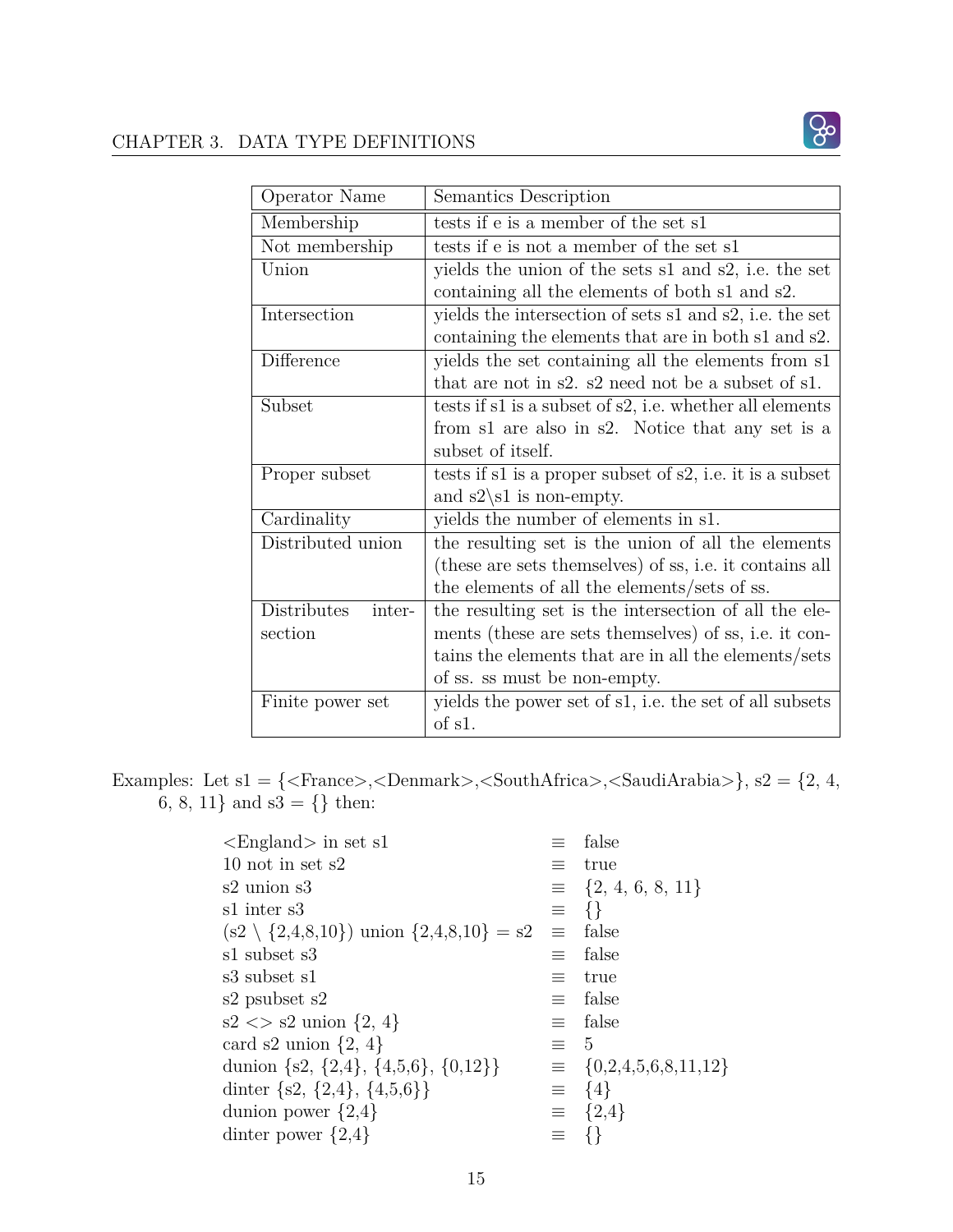

#### <span id="page-24-0"></span>3.2.2 Sequence Types

A sequence value is an ordered collection of elements of some type indexed by 1, 2, …, n; where n is the length of the sequence. A sequence type is the type of finite sequences of elements of a type, either including the empty sequence (seq0 type) or excluding it (seq1 type). The elements of a sequence type can be arbitrarily complex; they could e.g. be sequences themselves.

In the following this convention will be used: A is an arbitrary type, L is a sequence type, S is a set type, l, l1, l2 are sequence values, ll is a sequence of sequence values. e1, e2 and en are elements in these sequences, i will be a natural number, P is a predicate and e is an arbitrary expression.

```
Syntax: type = seq type
          \vert \ldots; seq0 type| seq1 type ;
        seq0 type = 'seq of', type;
         type = 'seq1 of', type;
```
Equation:  $L = \text{seq}$  of A or  $L = \text{seq}1$  of A

Constructors:

- Sequence enumeration: [e1, e2,..., en] constructs a sequence of the enumerated elements. The empty sequence is written as []. A text literal is a shorthand for enumerating a sequence of characters (e.g. "ifad" =  $[i', 'f', 'a', 'd']$ ).
	- Sequence comprehension: [e | id in seq S & P] constructs a sequence by evaluating the expression e on all the bindings for which the predicate P evaluates to true. The expression e will use the identifier id. S is a sequence of elements and id will be matched with the elements preserving the order of S.

 $\lbrack e \rbrack$  id in set S & P constructs a sequence by evaluating the expression e on all the bindings for which the predicate P evaluates to true. The expression e will use the identifier id. S is a set of elements of a type with an order relation (section [3.5\)](#page-43-0) and id will be matched to the elements from the set in increasing order.

The syntax and semantics of all sequence expressions are given in section [6.8.](#page-71-0)

Operators: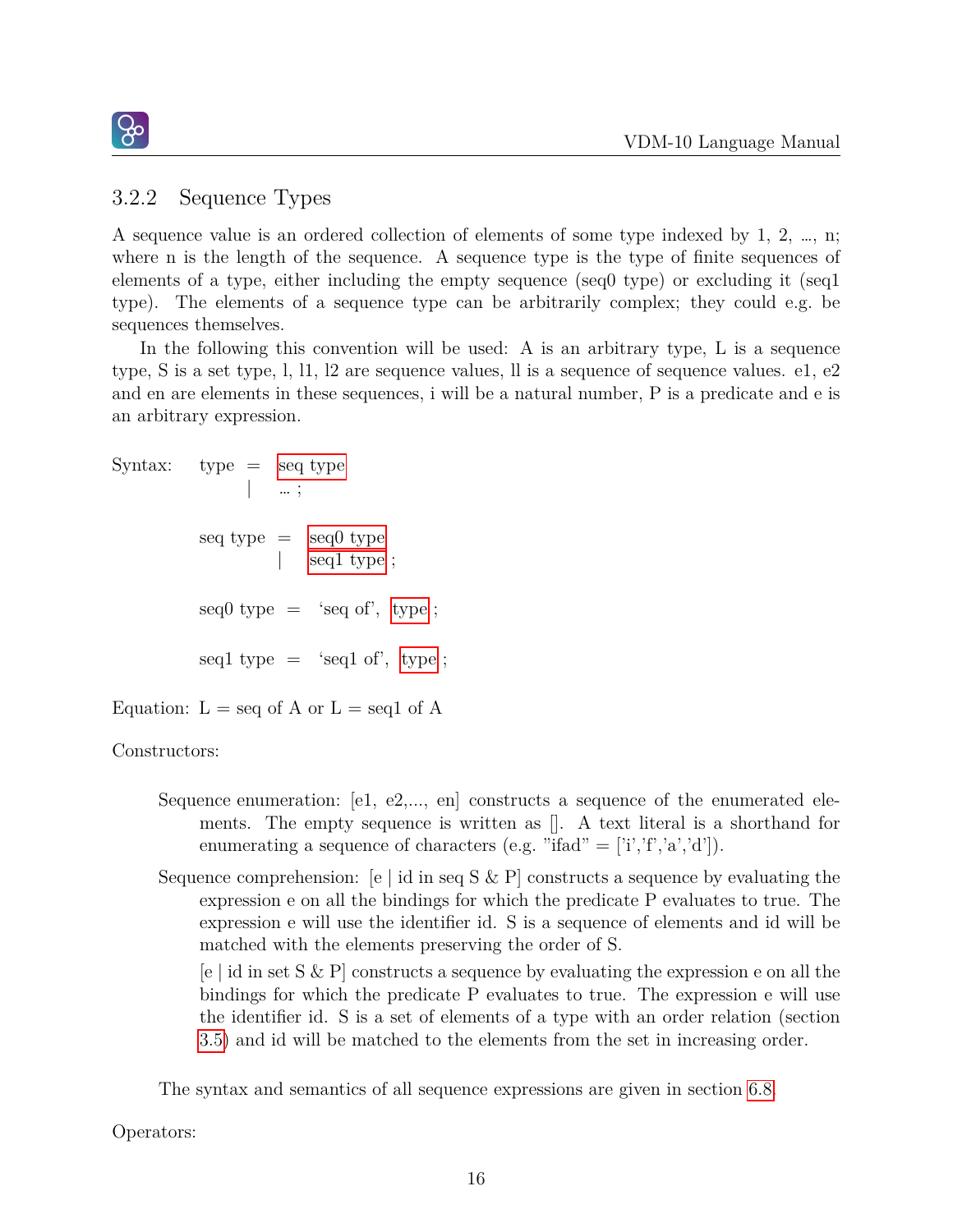

 $\left[ 3\right]$ 

| Operator        | Name                      | Type                                                                |
|-----------------|---------------------------|---------------------------------------------------------------------|
| hd <sub>1</sub> | Head                      | seq1 of $A \rightarrow A$                                           |
| $tl$ $l$        | Tail                      | seq 1 of $A \rightarrow$ seq of A                                   |
| len l           | Length                    | seq of $A \rightarrow nat$                                          |
| elems l         | Elements                  | seq of $A \rightarrow$ set of A                                     |
| inds l          | Indexes                   | seq of $A \rightarrow$ set of nat1                                  |
| reverse l       | Reverse                   | seq of $A \rightarrow$ seq of A                                     |
| $11 \hat{ } 12$ | Concatenation             | $(\text{seq of A}) * (\text{seq of A}) \rightarrow \text{seq of A}$ |
| conc ll         | Distributed concatenation | seq of seq of $A \rightarrow$ seq of A                              |
| $l ++ m$        | Sequence modification     | seq of A $*$ map nat1 to A $\rightarrow$ seq of A                   |
| l(i)            | Sequence application      | seq of A $*$ nat $1 \rightarrow A$                                  |
| $11 = 12$       | Equality                  | $(\text{seq of A}) * (\text{seq of A}) \rightarrow \text{bool}$     |
| $11 \leq 12$    | Inequality                | $(\text{seq of A}) * (\text{seq of A}) \rightarrow \text{bool}$     |

The type A is an arbitrary type and the operands for the concatenation and distributed concatenation operators do not have to be of the same (A) type. The type of the resultant sequence will be the union type of the types of the operands. Examples will be given in section [3.2.6.](#page-34-0)

#### Semantics of Operators:

| Operator Name         | Semantics Description                                         |  |  |
|-----------------------|---------------------------------------------------------------|--|--|
| Head                  | yields the first element of l. 1 must be a non-empty          |  |  |
|                       | sequence.                                                     |  |  |
| Tail                  | yields the subsequence of l where the first element           |  |  |
|                       | is removed. I must be a non-empty sequence.                   |  |  |
| Length                | yields the length of l.                                       |  |  |
| Elements              | yields the set containing all the elements of l.              |  |  |
| Indexes               | yields the set of indexes of l, i.e. the set $\{1,,len 1\}$ . |  |  |
| Reverse               | yields a new sequence where the order of the ele-             |  |  |
|                       | ments have been reversed.                                     |  |  |
| Concatenation         | yields the concatenation of 11 and 12, i.e. the se-           |  |  |
|                       | quence consisting of the elements of 11 followed by           |  |  |
|                       | those of 12, in order.                                        |  |  |
| Distributed<br>$con-$ | yields the sequence where the elements (these are             |  |  |
| catenation            | sequences themselves) of ll are concatenated: the             |  |  |
|                       | first and the second, and then the third, etc.                |  |  |
| Sequence modifica-    | the elements of l whose indexes are in the domain             |  |  |
| tion                  | of m are modified to the range value that the index           |  |  |
|                       | maps into. dom m must be a subset of inds I                   |  |  |
| applica-<br>Sequence  | yields the element of index from l. i must be in              |  |  |
| tion                  | the indexes of l.                                             |  |  |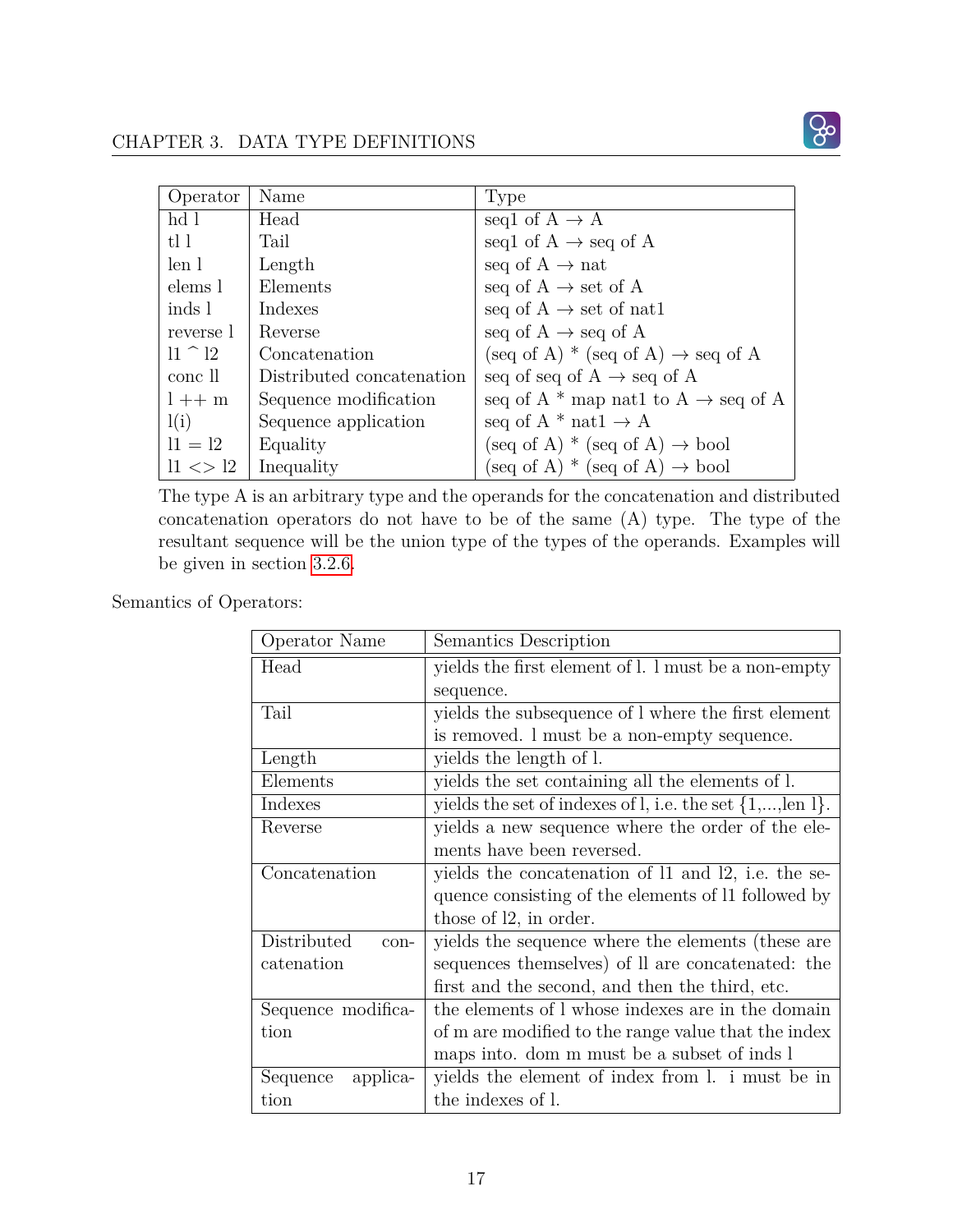Examples: Let  $11 = \begin{bmatrix} 3,1,4,1,5,9,2 \end{bmatrix}$ ,  $12 = \begin{bmatrix} 2,7,1,8 \end{bmatrix}$ ,  $13 = \leq$ England $>$ ,  $\leq$ Rumania $>$ ,  $\leq$ Colombia $>$ ,  $\leq$ Tunisia $>$  then: len l1  $\equiv$  7 hd (l1^l2)  $\equiv$  3 tl (11^l2)  $\equiv$  [1,4,1,5,9,2,2,7,1,8]  $\exists$  l3(len l3)  $\equiv$   $\langle$  Tunisia $\rangle$  $"England"(2)$   $\equiv$  'n' reverse 11  $\equiv [2,9,5,1,4,1,3]$ conc  $[11,12] = 11^2$   $\equiv$  true conc  $[11,11,12] = 11^2$   $\equiv$  false elems l3  $\equiv \{ \langle$ England>,  $\langle$ Rumania>, <Colombia>,<Tunisia>} (elems 11) inter (elems 12)  $\equiv \{1,2\}$ inds l1  $\equiv \{1,2,3,4,5,6,7\}$ (inds l1) inter (inds l2)  $\equiv \{1,2,3,4\}$  $13 + f\{2 \mid > \text{Cermany}>, 4 \mid > \text{Nigeria}> \} \equiv [\text{CEngland}>, \text{Cermany}>,$ <Colombia>, <Nigeria>]

#### <span id="page-26-0"></span>3.2.3 Map Types

 $[$   $\%$ 

A map type from a type A to a type B is a type that associates with each element of A (or a subset of A) an element of B. A map value can be thought of as an unordered collection of pairs. The first element in each pair is called a key, because it can be used as a key to get the second element (called the information part) in that pair. All key elements in a map must therefore be unique. The set of all key elements is called the domain of the map, while the set of all information values is called the range of the map. All maps in VDM languages are finite. The domain and range elements of a map type can be arbitrarily complex, they could e.g. be maps themselves.

A special kind of map is the injective map. An injective map is one for which no element of the range is associated with more than one element of the domain. For an injective map it is possible to invert the map.

In the following this convention will be used: m, m1 and m2 are maps from an arbitrary type A to another arbitrary type B, ms is a set of map values, a, a1, a2 and an are elements from A while b, b1, b2 and bn are elements from B and P is a logic predicate. e1 and e2 are arbitrary expressions and s is an arbitrary set.

Syntax: type  $=$  [map type](#page-195-3) | … ; map type  $=$  [general map type](#page-195-4) [injective map type](#page-195-5); general map [type](#page-194-1)  $=$  'map', [type,](#page-194-1) 'to', type;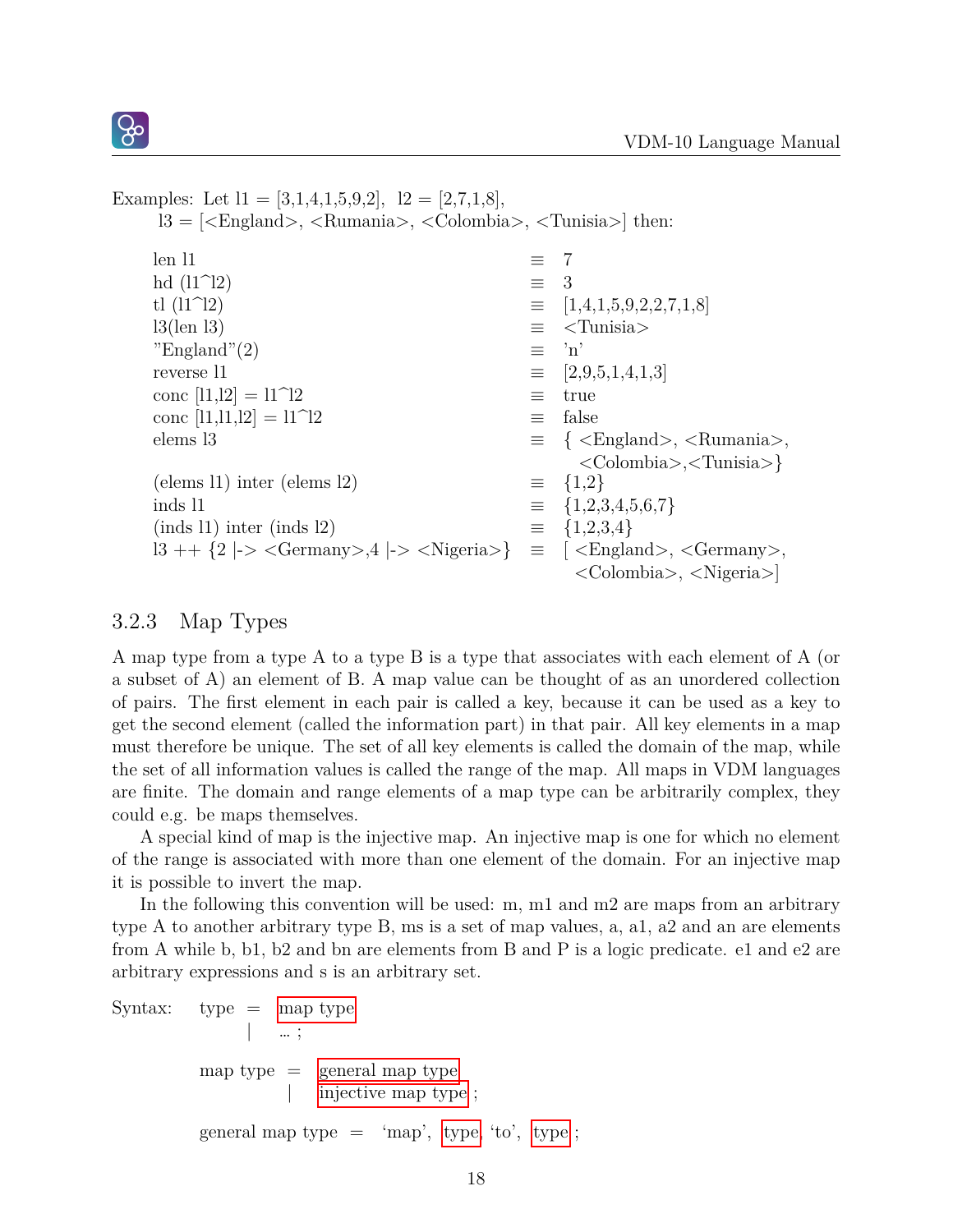

injective map [type](#page-194-1)  $=$  'inmap', [type,](#page-194-1) 'to', type;

Equation:  $M = \text{map } A$  to B or  $M = \text{inmap } A$  to B

Constructors:

- Map enumeration:  $\{a1 \mid > b1, a2 \mid > b2, ..., an \mid > bn\}$  constructs a mapping of the enumerated maplets. The empty map is written as  $\{-\}$ .
- Map comprehension:  $\{ed \mid > \text{er} \mid bd1, ..., bdn \& P\}$  constructs a mapping by evaluating the expressions ed and er on all the possible bindings for which the predicate P evaluates to true. bd1, …, bdn are bindings of free identifiers from the expressions ed and er to sets, sequences or types.

The syntax and semantics of all map expressions are given in section [6.9.](#page-73-0)

Operators:

| Operator       | Name               | Type                                                                                                      |
|----------------|--------------------|-----------------------------------------------------------------------------------------------------------|
| dom m          | Domain             | $(\text{map A to B}) \rightarrow \text{set of A}$                                                         |
| rng m          | Range              | $(\text{map A to B}) \rightarrow \text{set of B}$                                                         |
| m1 munion m2   | Merge              | $(\text{map A to B}) * (\text{map A to B}) \rightarrow \text{map A to B}$                                 |
| $m1 + m2$      | Override           | $(\text{map A to B}) * (\text{map A to B}) \rightarrow \text{map A to B}$                                 |
| merge ms       | Distributed merge  | set of (map A to B) $\rightarrow$ map A to B                                                              |
| $s \leq m$     | Domain restrict to | $(\text{set of A}) * (\text{map A to B}) \rightarrow \text{map A to B}$                                   |
| $s \leq m$     | Domain restrict by | $(\text{set of A}) * (\text{map A to B}) \rightarrow \text{map A to B}$                                   |
| m : > s        | Range restrict to  | $(\text{map A to B})^* (\text{set of B}) \rightarrow \text{map A to B}$                                   |
| $m :-> s$      | Range restrict by  | $(\text{map } A \text{ to } B) * (\text{set of } B) \rightarrow \text{map } A \text{ to } B$              |
| m(d)           | Map apply          | (map A to B) $* A \rightarrow B$                                                                          |
| $m1$ comp $m2$ | Map composition    | $(\text{map } B \text{ to } C)$ * $(\text{map } A \text{ to } B) \rightarrow \text{map } A \text{ to } C$ |
| $m$ ** $n$     | Map iteration      | $(\text{map A to A})^*$ nat $\rightarrow$ map A to A                                                      |
| $m1 = m2$      | Equality           | $(\text{map A to B}) * (\text{map A to B}) \rightarrow \text{bool}$                                       |
| $ml \ll m2$    | Inequality         | $(\text{map A to B}) * (\text{map A to B}) \rightarrow \text{bool}$                                       |
| inverse m      | Map inverse        | inmap A to $B \rightarrow \text{immap } B$ to A                                                           |

Semantics of Operators: Two maps m1 and m2 are compatible if any common element of dom m1 and dom m2 is mapped to the same value by both maps.

| Operator Name | Semantics Description                               |  |
|---------------|-----------------------------------------------------|--|
| Domain        | yields the domain (the set of keys) of m.           |  |
| Range         | yields the range (the set of information values) of |  |
|               | m.                                                  |  |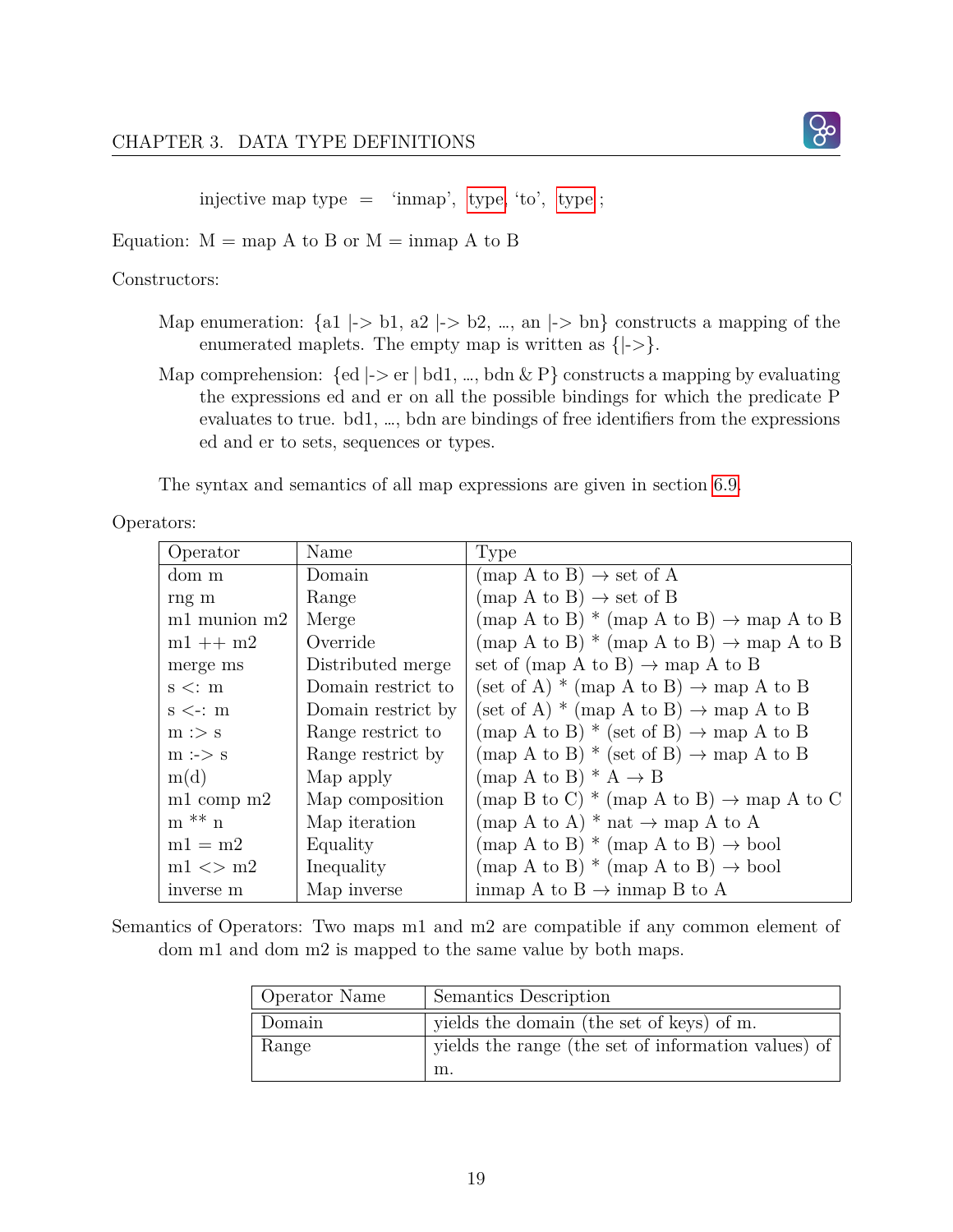| Operator Name      | Semantics Description                                                                                                                                                                                                                                                                                                        |
|--------------------|------------------------------------------------------------------------------------------------------------------------------------------------------------------------------------------------------------------------------------------------------------------------------------------------------------------------------|
| Merge              | yields a map combined by m1 and m2 such that<br>the resulting map maps the elements of dom m1<br>as does m1, and the elements of dom m2 as does<br>m2. The two maps must be compatible.                                                                                                                                      |
| Override           | overrides and merges m1 with m2, i.e. it is like a<br>merge except that m1 and m2 need not be com-<br>patible; any common elements are mapped as by<br>$m2$ (so m2 overrides m1).                                                                                                                                            |
| Distributed merge  | yields the map that is constructed by merging all<br>the maps in ms. The maps in ms must be compat-<br>ible.                                                                                                                                                                                                                 |
| Domain restrict to | creates the map consisting of the elements in m<br>whose key is in s. s need not be a subset of dom<br>m.                                                                                                                                                                                                                    |
| Domain restrict by | creates the map consisting of the elements in m<br>whose key is not in s. s need not be a subset of<br>dom m.                                                                                                                                                                                                                |
| Range restrict to  | creates the map consisting of the elements in m<br>whose information value is in s. s need not be a<br>subset of rng m.                                                                                                                                                                                                      |
| Range restrict by  | creates the map consisting of the elements in m<br>whose information value is not in s. s need not be<br>a subset of rng m.                                                                                                                                                                                                  |
| Map apply          | yields the information value whose key is d. d must<br>be in the domain of m.                                                                                                                                                                                                                                                |
| Map composition    | yields the map that is created by composing m2<br>elements with m1 elements. The resulting map is<br>a map with the same domain as m2. The informa-<br>tion value corresponding to a key is the one found<br>by first applying m2 to the key and then applying<br>m1 to the result. rng m2 must be a subset of dom<br>$m1$ . |
| Map iteration      | yields the map where m is composed with itself<br>n times. $n=0$ yields the identity map where each<br>element of dom m is map into itself; $n=1$ yields m<br>itself. For $n>1$ , the range of m must be a subset<br>of dom m.                                                                                               |
| Map inverse        | yields the inverse map of m. m must be a 1-to-1<br>mapping.                                                                                                                                                                                                                                                                  |

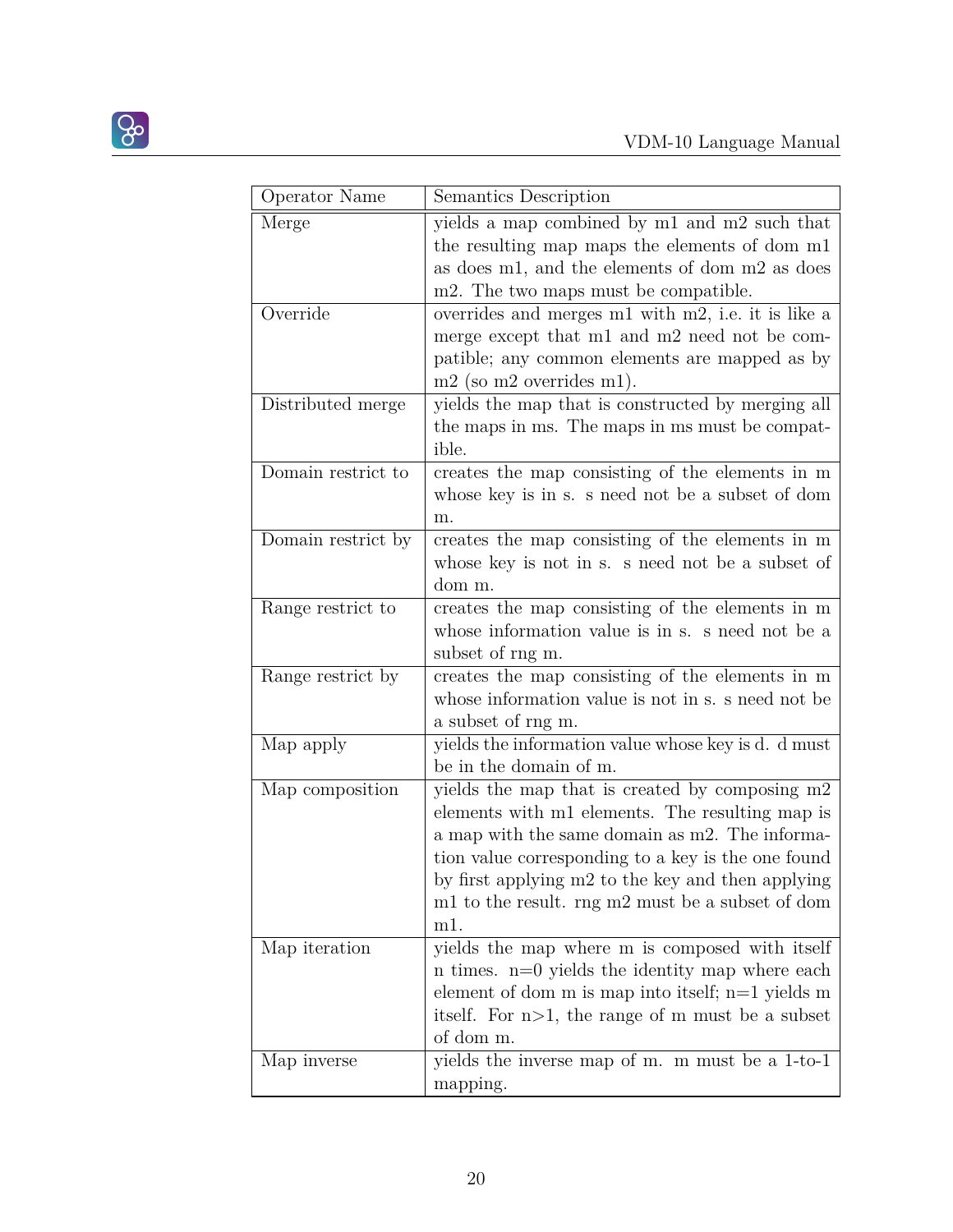

| Examples: Let                                                                                                                                                                                                                                                                                                                                                                                       |   |                                                                                                                                                                                                                             |
|-----------------------------------------------------------------------------------------------------------------------------------------------------------------------------------------------------------------------------------------------------------------------------------------------------------------------------------------------------------------------------------------------------|---|-----------------------------------------------------------------------------------------------------------------------------------------------------------------------------------------------------------------------------|
| $m1 = \{ \langle \text{France} \rangle \mid > 9, \langle \text{Denmark} \rangle \mid > 4,$<br>$\langle$ SouthAfrica> $ -> 2, \langle$ SaudiArabia> $ -> 1\rangle,$<br>$m2 = \{ 1 \mid > 2, 2 \mid > 3, 3 \mid > 4, 4 \mid > 1 \},$<br>Europe = $\{ \langle$ <france>, <math>\langle</math>England&gt;, <math>\langle</math>Denmark&gt;, <math>\langle</math>Spain&gt; <math>\rangle</math></france> |   |                                                                                                                                                                                                                             |
| then:                                                                                                                                                                                                                                                                                                                                                                                               |   |                                                                                                                                                                                                                             |
| dom m1                                                                                                                                                                                                                                                                                                                                                                                              |   | $\equiv \{ \langle \text{France} \rangle, \langle \text{Denmark} \rangle, \}$<br>$\langle$ SouthAfrica>, $\langle$ SaudiAra-<br>$bias\}$                                                                                    |
| $rng$ m1                                                                                                                                                                                                                                                                                                                                                                                            |   | $\equiv \{1,2,4,9\}$                                                                                                                                                                                                        |
| m1 munion $\{\langle$ England> $ $ -> 3 $\}$                                                                                                                                                                                                                                                                                                                                                        |   | $\equiv \left\{ \langle \text{France} \rangle \right\} > 9,$<br>$\langle$ Denmark $\rangle$  - $> 4$ ,<br>$\text{England}>  -3,$<br>$\langle$ SaudiArabia> $\vert$ -> 1,<br>$\langle$ SouthAfrica> $\vert$ ->2}             |
| m1 + $\{\langle$ France > $ $ - > 8,<br>$\langle$ England $\rangle$  -> 4}                                                                                                                                                                                                                                                                                                                          |   | $\equiv \left\{ \langle \text{France} \rangle \right\} > 8,$<br>$\langle$ Denmark $\rangle$  - $> 4$ ,<br>$\langle$ SouthAfrica> $ $ -><br>2,<br>$\langle$ SaudiArabia> $\vert$ -> 1,<br>$\langle$ England $\rangle$  -> 4} |
| merge $\{\ \{\text{&France}\}\ \mid\geq 9,\ \ \}$<br>$\langle$ Spain $\rangle$  -> 4}<br>$\{\langle \text{France} \rangle \mid > 9,$<br>$\text{England}>  -3,$<br>$\langle$ UnitedStates > $\vert$ -> 1}}                                                                                                                                                                                           |   | $\equiv \{ \langle \text{France} \rangle   \geq 9, \}$<br>$\mathsf{England}\mathsf{S} \rightarrow 3,$<br>$\langle$ Spain $\rangle$  -> 4,<br>$\langle$ UnitedStates > $\vert$ -> 1}                                         |
| Europe $\lt$ : m1                                                                                                                                                                                                                                                                                                                                                                                   |   | $\equiv \left\{ \langle \text{France} \rangle \right\} > 9,$<br>$\langle$ Denmark $>$  -> 4}                                                                                                                                |
| Europe $\lt$ -: m1                                                                                                                                                                                                                                                                                                                                                                                  |   | $\equiv \{ \langle \text{SouthAfrica} \rangle   \geq 2,$<br>$\langle$ SaudiArabia> $\vert$ -> 1}                                                                                                                            |
| $m1$ :> $\{2,,10\}$                                                                                                                                                                                                                                                                                                                                                                                 |   | $\equiv \{ \langle \text{France} \rangle   \geq 9,$<br>$\langle$ Denmark> $\vert$ ->4,<br>$\langle$ SouthAfrica> $\vert$ ->2}                                                                                               |
| $m1$ :-> $\{2,,10\}$                                                                                                                                                                                                                                                                                                                                                                                | 三 | $\{\langle$ SaudiArabia> $ $ -> 1}                                                                                                                                                                                          |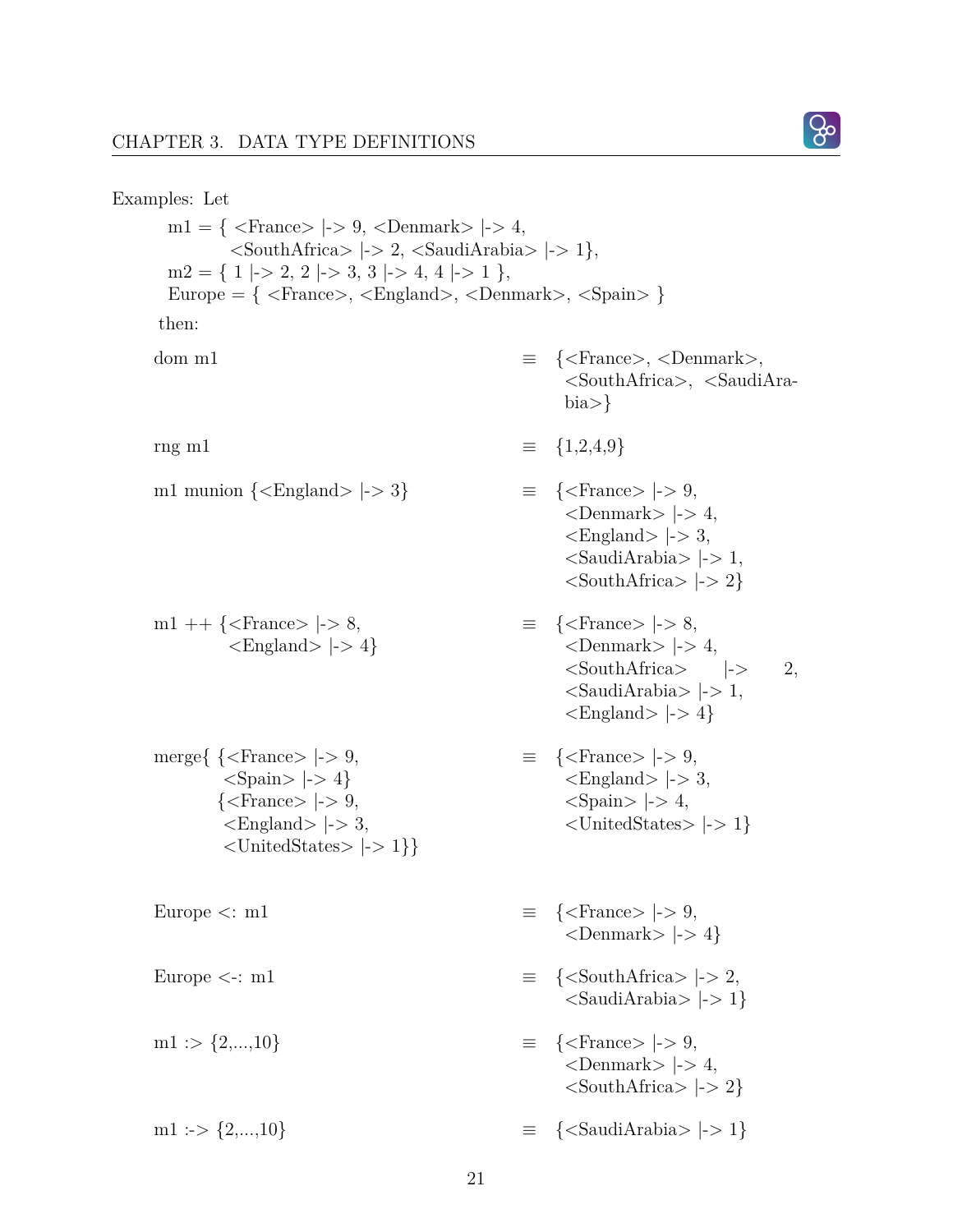m1 comp ({"France"  $|->$  <France>})  $\equiv$  {"France"  $|-> 9\rangle$ m2 \*\* 3  $\equiv \{1 \mid -\ge 4, 2 \mid -\ge 1,$  $3 \mid > 2, 4 \mid > 3$ inverse m2  $\equiv \{2 \mid > 1, 3 \mid > 2,$  $4 \mid > 3, 1 \mid > 4$ m2 comp (inverse m2)  $\equiv \{1 \mid -\ge 1, 2 \mid -\ge 2,$  $3 \mid > 3, 4 \mid > 4$ 

#### <span id="page-30-0"></span>3.2.4 Product Types

The values of a product type are called tuples. A tuple is a fixed length list where the i'th element of the tuple must belong to the i'th element of the product type.

Syntax: type = [product type](#page-194-2) | … ; product type = [type,](#page-194-1)  $\langle \cdot \rangle^*$ , [type](#page-194-1),  $\langle \cdot \rangle^*$ , type  $\}$ ;

A product type consists of at least two subtypes.

Equation:  $T = A1 * A2 * ... * An$ 

Constructors: The tuple constructor: mk\_(a1, a2, …, an)

The syntax and semantics for the tuple constructor are given in section [6.10.](#page-74-0)

Operators:

| Operator   Name |            | Type                       |
|-----------------|------------|----------------------------|
| $t.\#n$         | Select     | $T^*$ nat $\rightarrow$ Ti |
| $t1 = t2$       | Equality   | $T * T \rightarrow bool$   |
| $t1 \ll t2$     | Inequality | $T * T \rightarrow bool$   |

The only operators working on tuples are component select, equality and inequality. Tuple components may be accessed using the select operator or by matching against a tuple pattern. Details of the semantics of the tuple select operator and an example of its use are given in section [6.12.](#page-76-0)

Examples: Let  $a = mk(1, 4, 8)$ ,  $b = mk(2, 4, 8)$  then:

 $a = b$   $\equiv$  false  $a \leq b$   $\equiv$  true  $a = mk_2(2,4) \equiv false$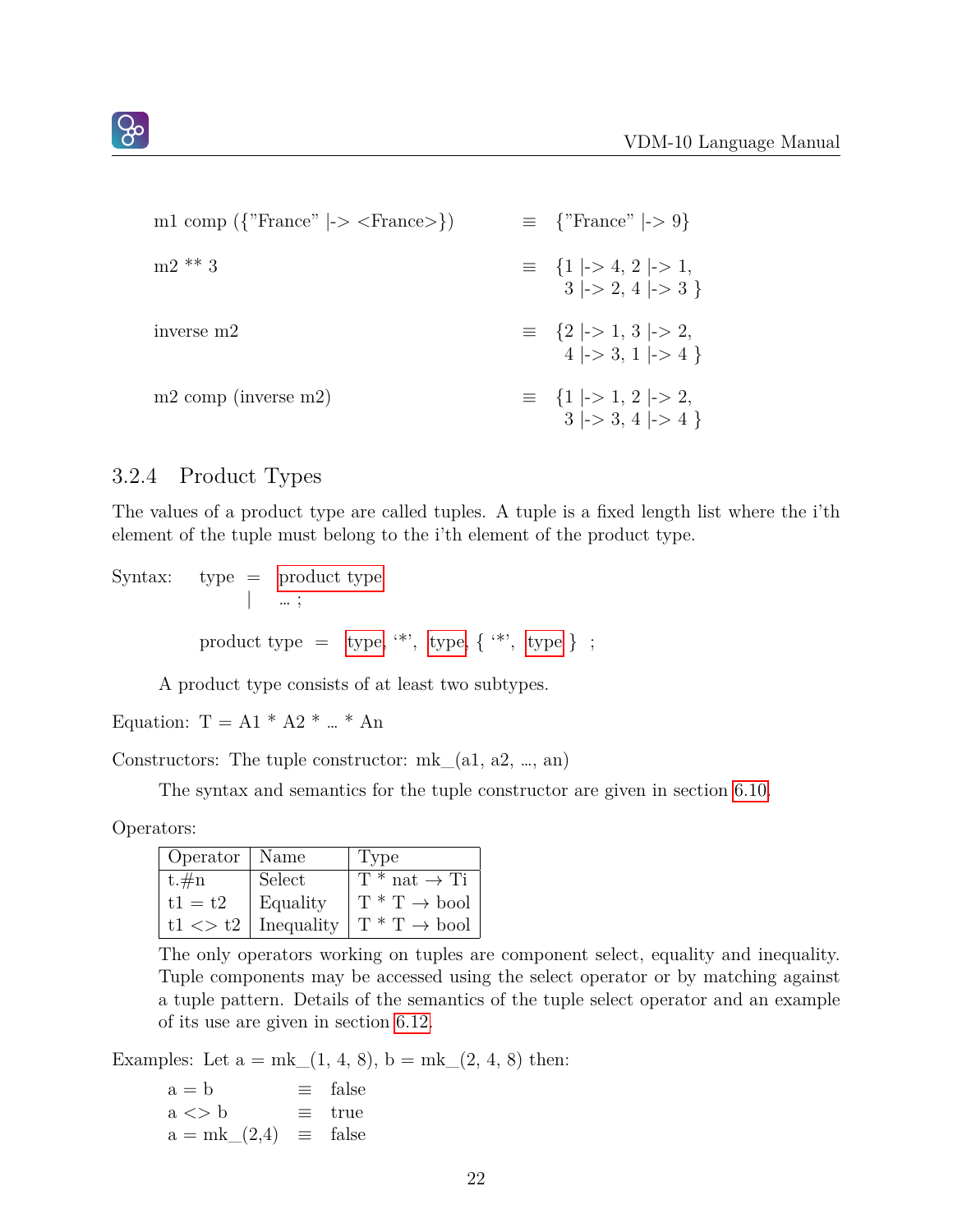

#### <span id="page-31-0"></span>3.2.5 Composite Types

Composite types correspond to record types in programming languages. Thus, elements of this type are somewhat similar to the tuples described in the section about product types above. The difference between the record type and the product type is that the different components of a record can be directly selected by means of corresponding selector functions. In addition records are tagged with an identifier which must be used when manipulating the record. The only way to tag a type is by defining it as a record. It is therefore common usage to define records with only one field in order to give it a tag. This is another difference to tuples as a tuple must have at least two entries whereas records can be empty.

In VDM languages, is is a reserved prefix for names and it is used in an is expression. This is a built-in operator which is used to determine which record type a record value belongs to. It is often used to discriminate between the subtypes of a union type and will therefore be explained further in section [3.2.6.](#page-34-0) In addition to record types the is\_ operator can also determine if a value is of one of the basic types.

In the following this convention will be used: A is a record type, A1, …, Am are arbitrary types, r, r1, and r2 are record values, i1, …, im are selectors from the r record value (and these must be unique entrances inside one record definition), e1, …, em are arbitrary expressions.

 $Syntax:$  type  $=$  [composite type](#page-194-3) | … ; composite type = 'compose', [identifier,](#page-217-1) 'of', [field list,](#page-194-4) 'end' ; field list  $= \{$  [field](#page-194-5)  $\};$ field $=$  [ [identifier,](#page-217-1)  $\because$  ], [type](#page-194-1)  $\lceil$  [identifier,](#page-217-1) ':-'  $\rceil$ , [type](#page-194-1) ;

or the shorthand notation

composite type  $=$  [identifier,](#page-217-1)  $\therefore$  [field list](#page-194-4);

where identifier denotes both the type name and the tag name.

Equation:

 $\overline{a}$ 

|  | A :: selfirst : AI |  |  |
|--|--------------------|--|--|
|  | selsec : A2        |  |  |
|  |                    |  |  |

 $\overline{\phantom{a}}$   $\overline{\phantom{a}}$   $\overline{\phantom{a}}$   $\overline{\phantom{a}}$   $\overline{\phantom{a}}$   $\overline{\phantom{a}}$   $\overline{\phantom{a}}$   $\overline{\phantom{a}}$   $\overline{\phantom{a}}$   $\overline{\phantom{a}}$   $\overline{\phantom{a}}$   $\overline{\phantom{a}}$   $\overline{\phantom{a}}$   $\overline{\phantom{a}}$   $\overline{\phantom{a}}$   $\overline{\phantom{a}}$   $\overline{\phantom{a}}$   $\overline{\phantom{a}}$   $\overline{\$ 

or

 $\overline{a}$ 

 $A :: selfirst : AI$  $s$  e l  $s$  e c  $\cdots$   $A2$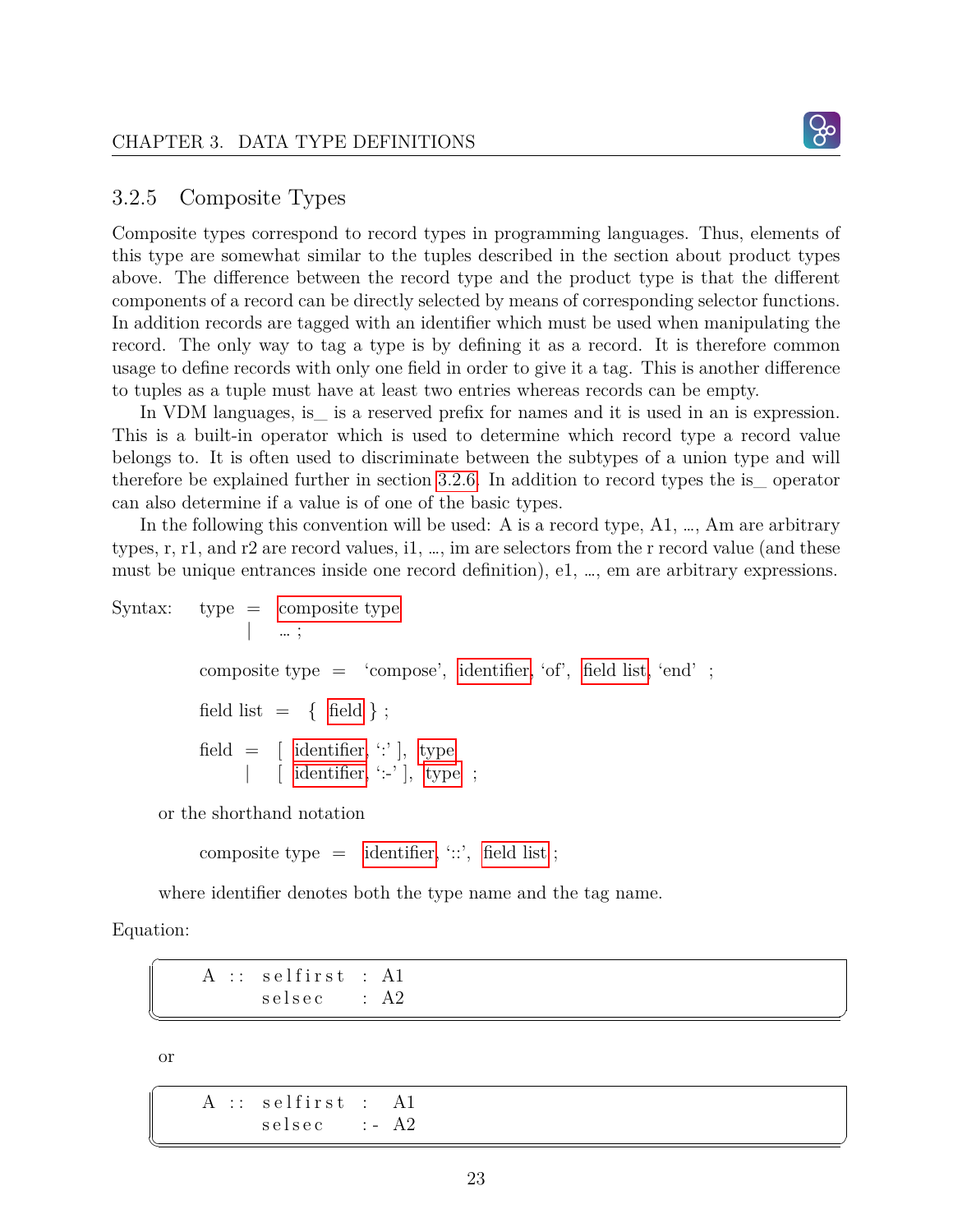

or

 $\overline{a}$ 

 $\overline{a}$ 

 $\overline{a}$ 

#### $A$  :: A1 A2

In the second notation, an equality abstraction field is used for the second field selsec. The minus indicates that such a field is ignored when comparing records using the equality operator. In the last notation the fields of A can only be accessed by pattern matching (like it is done for tuples) as the fields have not been named.

 $\overline{\phantom{a}}$ 

The shorthand notation :: used in the two previous examples where the tag name equals the type name, is the notation most used. The more general compose notation is typically used if a composite type has to be specified directly as a component of a more complex type:

 $T =$  map S to compose A of A1 A2 end

It should be noted however that composite types can only be used in type definitions, and not e.g. in signatures to functions or operations.

 $\overline{\phantom{a}}$   $\overline{\phantom{a}}$   $\overline{\phantom{a}}$   $\overline{\phantom{a}}$   $\overline{\phantom{a}}$   $\overline{\phantom{a}}$   $\overline{\phantom{a}}$   $\overline{\phantom{a}}$   $\overline{\phantom{a}}$   $\overline{\phantom{a}}$   $\overline{\phantom{a}}$   $\overline{\phantom{a}}$   $\overline{\phantom{a}}$   $\overline{\phantom{a}}$   $\overline{\phantom{a}}$   $\overline{\phantom{a}}$   $\overline{\phantom{a}}$   $\overline{\phantom{a}}$   $\overline{\$ 

Typically composite types are used as alternatives in a union type definition (see section [3.2.6\)](#page-34-0) such as:

 $Master A = A \mid B \mid ...$ 

where A and B are defined as composite types themselves. In this situation the is predicate can be used to distinguish the alternatives.

 $\overline{\phantom{a}}$   $\overline{\phantom{a}}$   $\overline{\phantom{a}}$   $\overline{\phantom{a}}$   $\overline{\phantom{a}}$   $\overline{\phantom{a}}$   $\overline{\phantom{a}}$   $\overline{\phantom{a}}$   $\overline{\phantom{a}}$   $\overline{\phantom{a}}$   $\overline{\phantom{a}}$   $\overline{\phantom{a}}$   $\overline{\phantom{a}}$   $\overline{\phantom{a}}$   $\overline{\phantom{a}}$   $\overline{\phantom{a}}$   $\overline{\phantom{a}}$   $\overline{\phantom{a}}$   $\overline{\$ 

Constructors: The record constructor: mk  $A(a, b)$  where a belongs to the type A1 and b belongs to the type A2.

The syntax and semantics for all record expressions are given in section [6.11.](#page-74-1)

Operators:

| Operator   Name      |                              | Type                                               |  |
|----------------------|------------------------------|----------------------------------------------------|--|
| r.i                  |                              | Field select $A^* \text{Id} \rightarrow \text{Ai}$ |  |
| $r1 = r2$   Equality |                              | $A^* A \rightarrow \text{bool}$                    |  |
|                      | r1 $\langle$ r2   Inequality | $A^* A \rightarrow bool$                           |  |
| is $A(r1)$   Is      |                              | Id * MasterA $\rightarrow$ bool                    |  |

Semantics of Operators: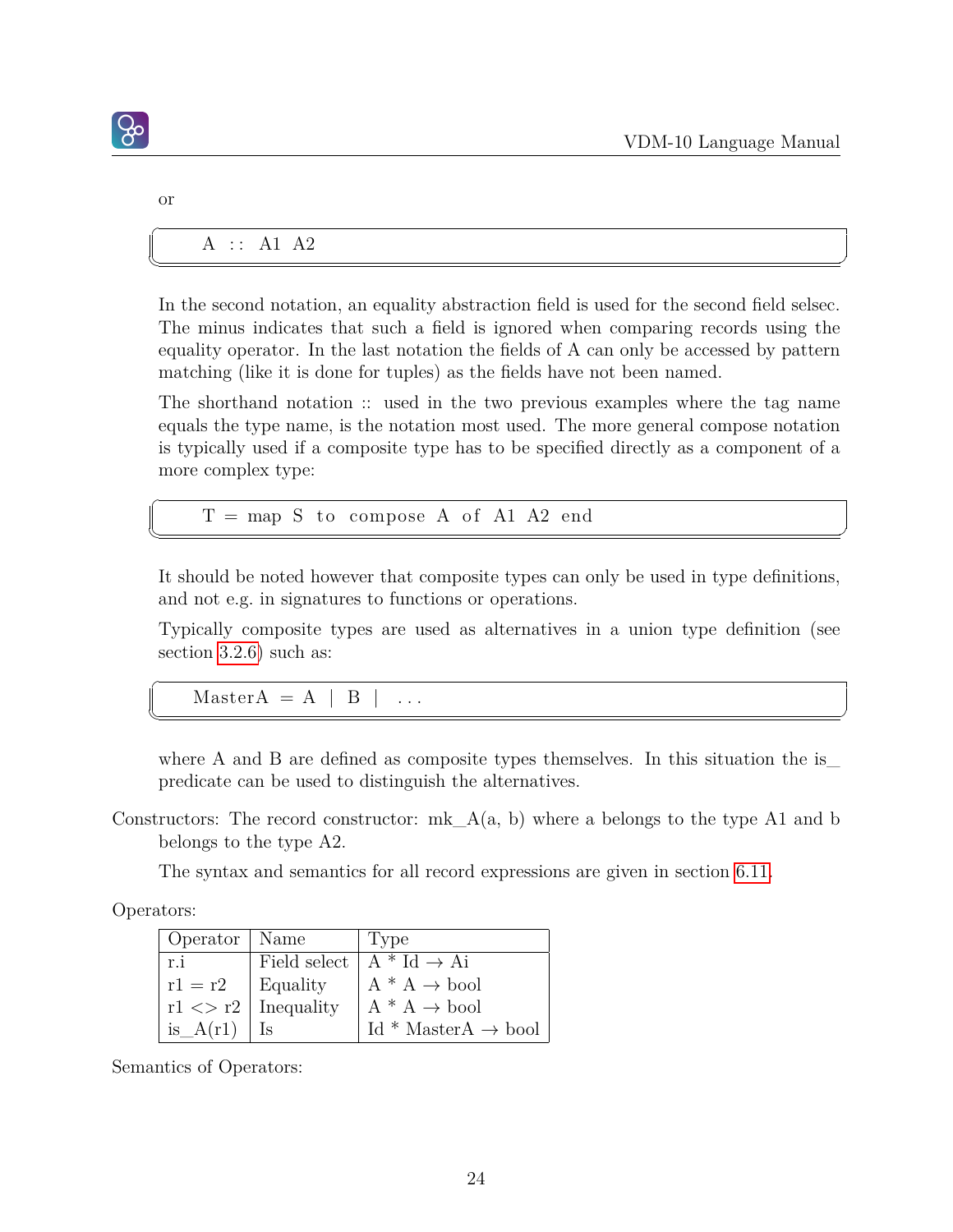

| Operator Name         | Semantics Description                                  |  |  |
|-----------------------|--------------------------------------------------------|--|--|
| Field select          | yields the value of the field with field name i in the |  |  |
|                       | record value r. r must have a field with name i.       |  |  |
| Equality <sup>7</sup> | Structural equality over the record. That is, field-   |  |  |
|                       | by-field equality, recursively applying equality to    |  |  |
|                       | the constituent fields.                                |  |  |

Examples: Let Score be defined as

| Score :: team : Team |                                              |
|----------------------|----------------------------------------------|
| won : nat            |                                              |
| drawn : nat          |                                              |
| $\lambda$ lost : nat |                                              |
| points : nat;        |                                              |
|                      | Team = $\langle$ Brazil>   $\langle$ France> |

and let

 $\overline{a}$ 

```
\text{sc}1 = \text{mk}\_\text{Score}(\langle \text{France}\rangle, 3, 0, 0, 9),\text{sc}2 = \text{mk} Score (<Denmark>, 1, 1, 1, 4),
 \text{sc}3 = \text{mk\_Score} (<SouthAfrica>, 0, 2, 1, 2) and
 \text{sc}4 = \text{mk\_Score} (<SaudiArabia>, 0, 1, 2, 1).
Then
 sc1.team \equiv <France>
 sc4.points \equiv 1\text{sc2}.\text{points} > \text{sc3}.\text{points} \equiv \text{true}is_Score(sc4) \equiv true
 is_bool(sc3) \equiv false
 is int(scl.won) \equiv true
 \mathrm{sc}4 = \mathrm{sc}1 \equiv false
 \mathrm{sc}4 \leq \mathrm{sc}2 \equiv true
```
The equality abstraction field, written using ':-' instead of ':', may be useful, for example, when working with lower level models of an abstract syntax of a programming language. For example, one may wish to add a position information field to a type of identifiers without affecting the true identity of identifiers:

 $\overline{\phantom{a}}$   $\overline{\phantom{a}}$   $\overline{\phantom{a}}$   $\overline{\phantom{a}}$   $\overline{\phantom{a}}$   $\overline{\phantom{a}}$   $\overline{\phantom{a}}$   $\overline{\phantom{a}}$   $\overline{\phantom{a}}$   $\overline{\phantom{a}}$   $\overline{\phantom{a}}$   $\overline{\phantom{a}}$   $\overline{\phantom{a}}$   $\overline{\phantom{a}}$   $\overline{\phantom{a}}$   $\overline{\phantom{a}}$   $\overline{\phantom{a}}$   $\overline{\phantom{a}}$   $\overline{\$ 

```
Id : name : seq of char
      pos : - na t
```
<span id="page-33-0"></span><sup>&</sup>lt;sup>7</sup>This equality is implicitly provided with the type. It is possible to override the primitive equality – see Section [3.4](#page-40-0)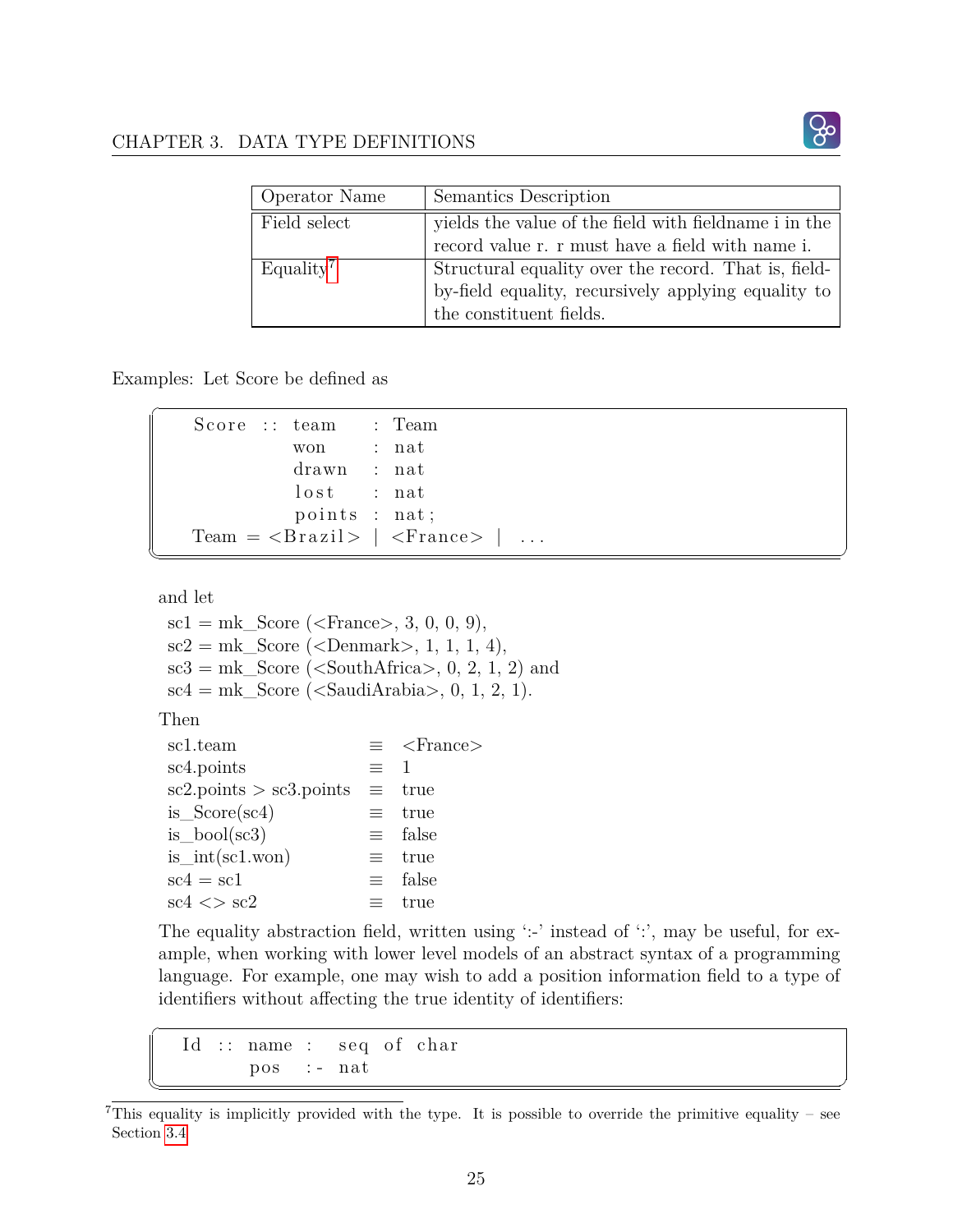$\overline{a}$ 

 $\overline{a}$ 

 $\overline{a}$ 

 $\overline{a}$ 

The effect of this will be that the pos field is ignored in equality comparisons, e.g. the following would evaluate to true:

 $mk_{\text{I}}d("x", 7) = mk_{\text{I}}d("x", 9)$ 

In particular this can be useful when looking up in an environment which is typically modelled as a map of the following form:

 $\overline{\phantom{a}}$   $\overline{\phantom{a}}$   $\overline{\phantom{a}}$   $\overline{\phantom{a}}$   $\overline{\phantom{a}}$   $\overline{\phantom{a}}$   $\overline{\phantom{a}}$   $\overline{\phantom{a}}$   $\overline{\phantom{a}}$   $\overline{\phantom{a}}$   $\overline{\phantom{a}}$   $\overline{\phantom{a}}$   $\overline{\phantom{a}}$   $\overline{\phantom{a}}$   $\overline{\phantom{a}}$   $\overline{\phantom{a}}$   $\overline{\phantom{a}}$   $\overline{\phantom{a}}$   $\overline{\$ 

```
Env = map Id to Val
```
Such a map will contain at most one index for a specific identifier, and a map lookup will be independent of the pos field.

 $\overline{\phantom{a}}$   $\overline{\phantom{a}}$   $\overline{\phantom{a}}$   $\overline{\phantom{a}}$   $\overline{\phantom{a}}$   $\overline{\phantom{a}}$   $\overline{\phantom{a}}$   $\overline{\phantom{a}}$   $\overline{\phantom{a}}$   $\overline{\phantom{a}}$   $\overline{\phantom{a}}$   $\overline{\phantom{a}}$   $\overline{\phantom{a}}$   $\overline{\phantom{a}}$   $\overline{\phantom{a}}$   $\overline{\phantom{a}}$   $\overline{\phantom{a}}$   $\overline{\phantom{a}}$   $\overline{\$ 

 $\overline{\phantom{a}}$ 

 $\overline{\phantom{a}}$   $\overline{\phantom{a}}$   $\overline{\phantom{a}}$   $\overline{\phantom{a}}$   $\overline{\phantom{a}}$   $\overline{\phantom{a}}$   $\overline{\phantom{a}}$   $\overline{\phantom{a}}$   $\overline{\phantom{a}}$   $\overline{\phantom{a}}$   $\overline{\phantom{a}}$   $\overline{\phantom{a}}$   $\overline{\phantom{a}}$   $\overline{\phantom{a}}$   $\overline{\phantom{a}}$   $\overline{\phantom{a}}$   $\overline{\phantom{a}}$   $\overline{\phantom{a}}$   $\overline{\$ 

Moreover, the equality abstraction field will affect set expressions. For example,

 $\{m k_{\text{old}}("x", 7), mk_{\text{old}}("y", 8), mk_{\text{old}}("x", 9) \}$ 

will be equal to

 $\{\mathrm{mk\_Id}(\text{ "x" }, ? )\}$  ,  $\mathrm{mk\_Id}(\text{ "y" }, 8)$ 

where the question mark stands for 7 or 9.

Finally, note that for equality abstraction fields valid patterns are limited to don't care and identifier patterns. Since equality abstraction fields are ignored when comparing two values, it does not make sense to use more complicated patterns.

#### <span id="page-34-0"></span>3.2.6 Union and Optional Types

The union type corresponds to a set-theoretic union, i.e. the type defined by means of a union type will contain all the elements from each of the components of the union type. It is possible to use types that are not disjoint in the union type, even though such usage would be bad practice. However, the union type is normally used when something belongs to one type from a set of possible types. The types which constitute the union type are often composite types. This makes it possible, using the is\_ operator, to decide which of these types a given value of the union type belongs to.

The optional type  $[T]$  is a kind of shorthand for a union type  $T \mid \text{nil}$ , where nil is used to denote the absence of a value. However, it is not possible to use the set {nil} as a type so the only types nil will belong to will be optional types.

Syntax:  $type = union type$  $type = union type$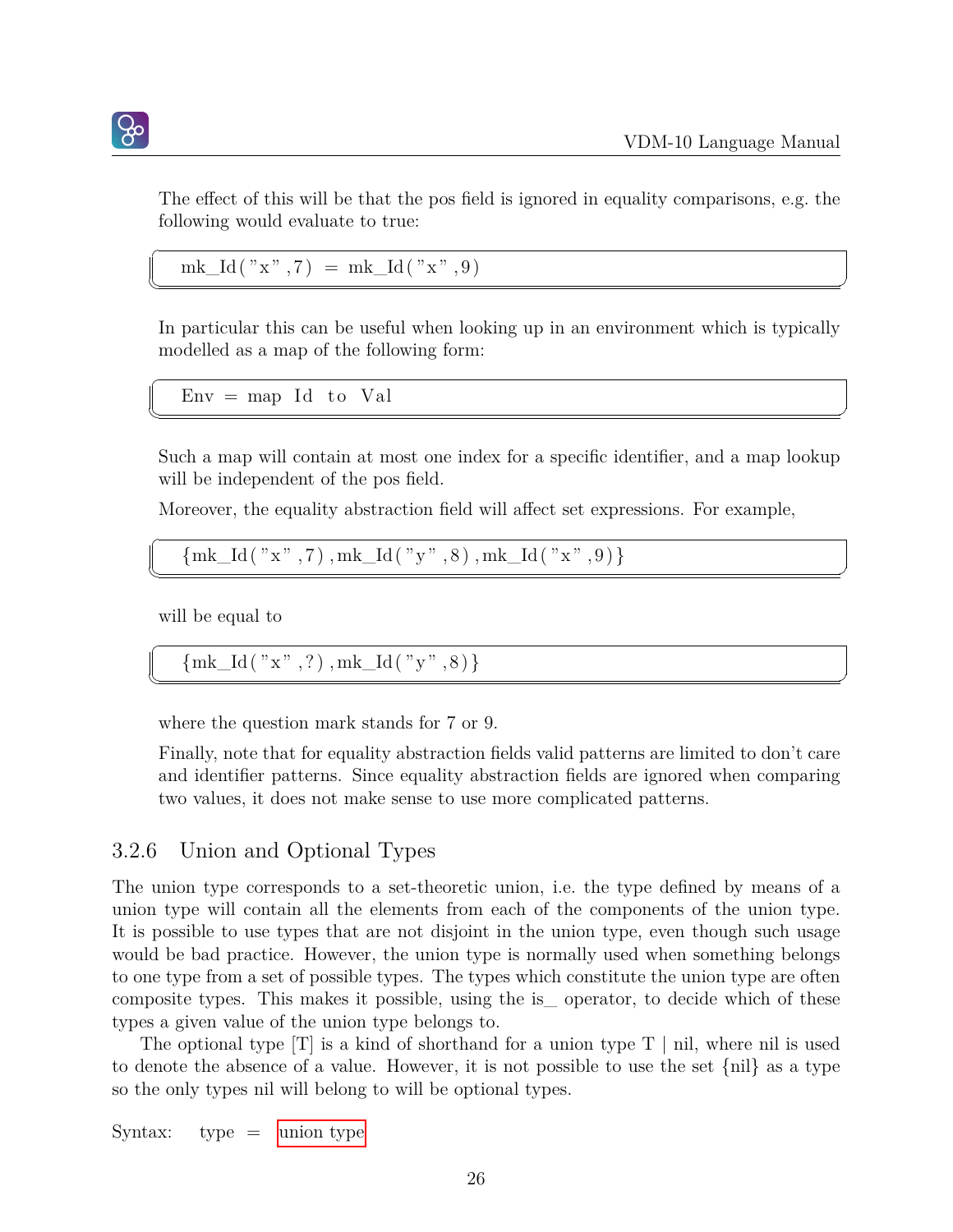

| [optional type](#page-194-7) | … ; union type = [type,](#page-194-1) '|', [type](#page-194-1),  $\{$  '|', type  $\}$  ; optional type  $=$  '[', [type,](#page-194-1) ']';

Equation:  $B = A1 | A2 | ... | [An]$ 

Constructors: None.

Operators:

 $\overline{a}$ 

| Operator   Name |          | Type                                                |
|-----------------|----------|-----------------------------------------------------|
| $t1 = t2$       | Equality | $A^* A \rightarrow \text{bool}$                     |
|                 |          | $t1 \ll t2$   Inequality   A $* A \rightarrow$ bool |

Examples: In this example Expr is a union type whereas Const, Var, Infix and Cond are composite types defined using the shorthand :: notation.

```
\text{Expr} = \text{Const} \mid \text{Var} \mid \text{Infix} \mid \text{Cond};Const :: nat \vert bool;
       Var :: id: Idtp: [<\text{Bool}>|<\text{Nat}>];In fix :: Expr * Op * Expr;Cond :: test : Exprcons : Expr
                                  altn : Expr\overline{\phantom{a}} \overline{\phantom{a}} \overline{\phantom{a}} \overline{\phantom{a}} \overline{\phantom{a}} \overline{\phantom{a}} \overline{\phantom{a}} \overline{\phantom{a}} \overline{\phantom{a}} \overline{\phantom{a}} \overline{\phantom{a}} \overline{\phantom{a}} \overline{\phantom{a}} \overline{\phantom{a}} \overline{\phantom{a}} \overline{\phantom{a}} \overline{\phantom{a}} \overline{\phantom{a}} \overline{\
```
and let  $\exp r = mk\_Cond(mk\_Var("b", Bool})$ , mk  $Const(3)$ , mk  $Var("v", nil))$  then:

is\_Cond(expr)  $\equiv$  true is  $Const(exp.coms) \equiv true$ is\_Var(expr.altn)  $\equiv$  true is\_Infix(expr.test)  $\equiv$  false  $expr.altn.tp = nil \equiv true$ 

Using union types we can extend the use of previously defined operators. For instance, interpreting  $=$  as a test over bool  $\vert$  nat we have

 $1 = false \equiv false$ 

Similarly we can take use union types for taking unions of sets and concatenating sequences: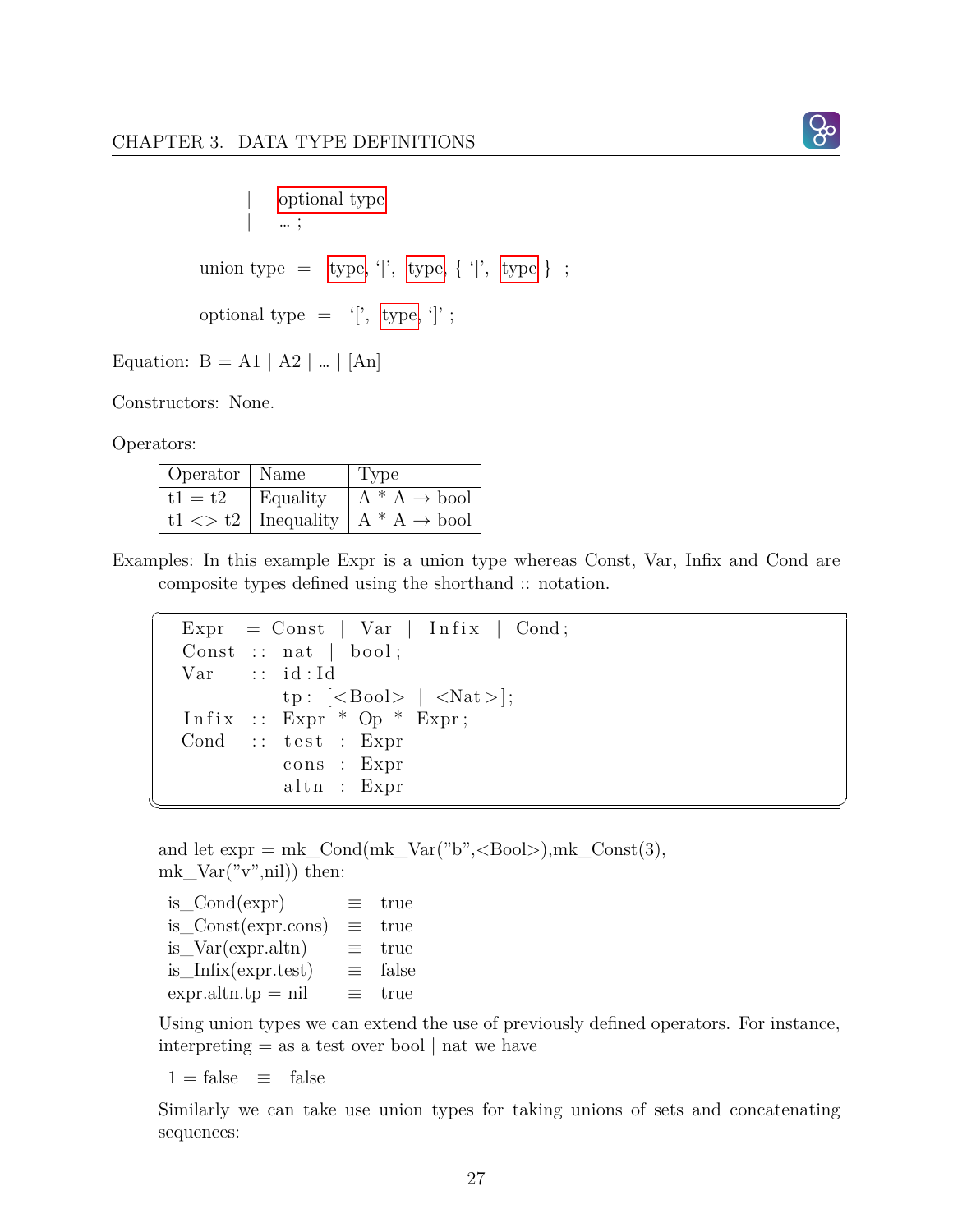

 ${1,2}$  union  ${false, true} \equiv {1,2, false, true}$  $[a', 'b']^{\frown}[\langle c \rangle, \langle d \rangle] \equiv [a', 'b', \langle c \rangle, \langle d \rangle]$ 

In the set union, we take the union over sets of type nat  $\vert$  bool; for the sequence concatenation we are manipulating sequences of type char  $| \langle \langle c \rangle | \langle d \rangle$ .

### 3.2.7 The Object Reference Type (VDM++ and VDM-RT)

The object reference type has been added as part of the standard VDM-SL types. Therefore there is no direct way of restricting the use of object reference types (and thus of objects) in a way that conforms to pure object oriented principles; no additional structuring mechanisms than classes are foreseen. From these principles it follows that the use of an object reference type in combination with a type constructor (record, map, set, etc.) should be treated with caution.

A value of the object reference type can be regarded as a reference to an object. If, for example, an instance variable (see section [10.1\)](#page-107-0) is defined to be of this type, this makes the class in which that instance variable is defined, a 'client' of the class in the object reference type; a clientship relation is established between the two classes.

An object reference type is denoted by a class name. The class name in the object reference type must be the name of a class defined in the specification.

The only operators defined for values of this type is the test for equality  $(2)$  and inequality  $(\leq >')$ . Equality is based on references rather than values. That is, if of and o2 are two distinct objects which happen to have the same contents,  $01 = 02$  will yield false.

Constructors Object references are constructed using the new expression (see section [6.13\)](#page-77-0).

Operators

| Operator   Name      | Type                                                |
|----------------------|-----------------------------------------------------|
| $t1 = t2$   Equality | $A^* A \rightarrow \text{bool}$                     |
|                      | $t1 \ll t2$   Inequality   A $* A \rightarrow$ bool |

Examples An example of the use of object references is in the definition of the class of binary trees:

```
\overline{a}class Tree
t y p e s
   \text{protected} tree = \text{<} \text{Empty}> | node;
   public node :: lt : Tree
                        nval : int
                        rt : Tree
```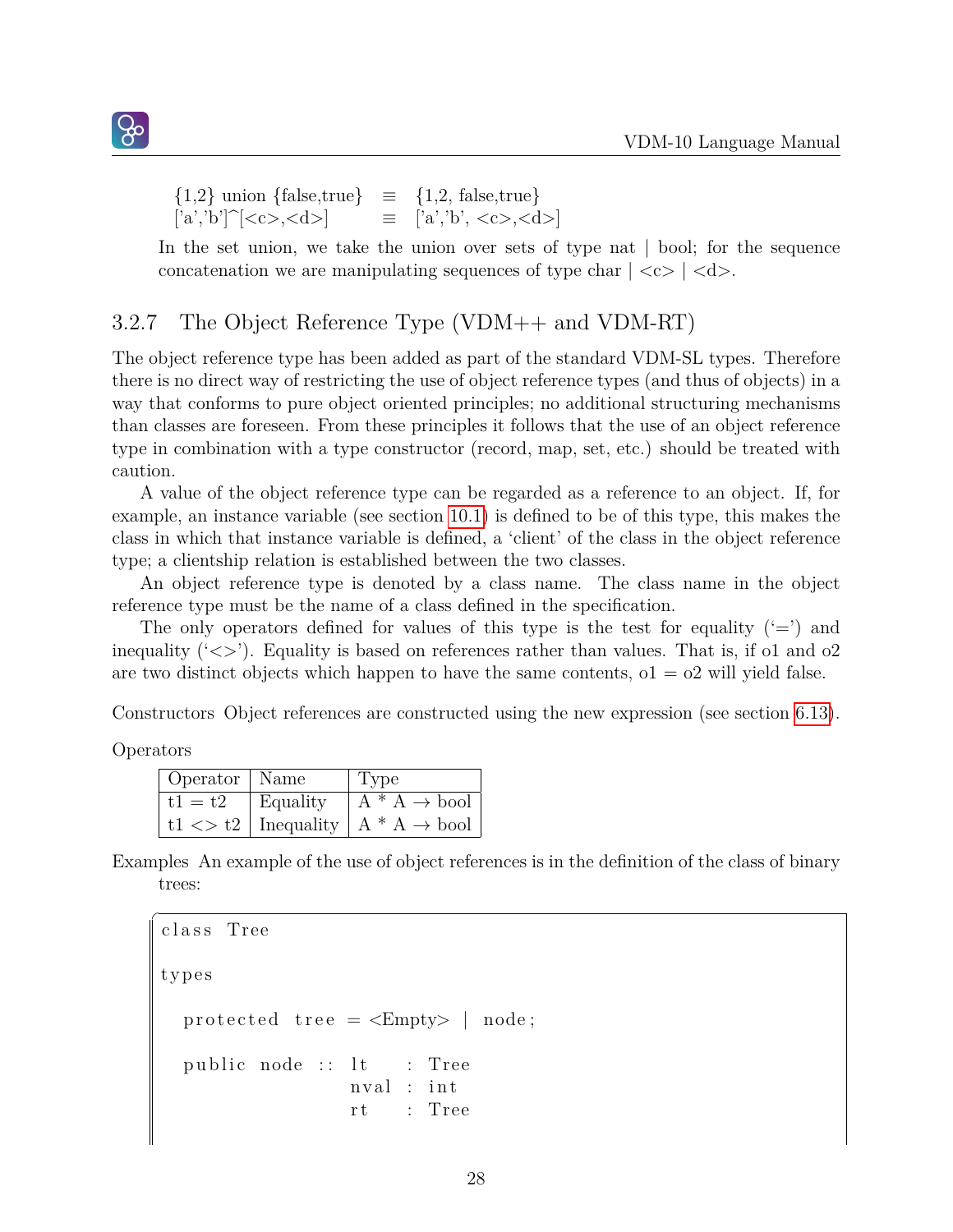

```
instance variables
```

```
protected root: tree := \langleEmpty>;
end Tree
```
Here we define the type of nodes, which consist of a node value, and references to left and right tree objects. Details of access specifiers may be found in section [13.3.3.](#page-166-0)

 $\overline{\phantom{a}}$   $\overline{\phantom{a}}$   $\overline{\phantom{a}}$   $\overline{\phantom{a}}$   $\overline{\phantom{a}}$   $\overline{\phantom{a}}$   $\overline{\phantom{a}}$   $\overline{\phantom{a}}$   $\overline{\phantom{a}}$   $\overline{\phantom{a}}$   $\overline{\phantom{a}}$   $\overline{\phantom{a}}$   $\overline{\phantom{a}}$   $\overline{\phantom{a}}$   $\overline{\phantom{a}}$   $\overline{\phantom{a}}$   $\overline{\phantom{a}}$   $\overline{\phantom{a}}$   $\overline{\$ 

#### 3.2.8 Function Types

In the VDM languages function types can also be used in type definitions. A function type from a type A (actually a list of types as a tuple type) to a type B is a type that associates with each element of A an element of B. A function value can be thought of as a function in a programming language which has no side-effects (i.e. it does not use any global variables).

Such usage can be considered advanced in the sense that functions are used as values (thus this section may be skipped during the first reading). Function values may be created by lambda expressions (see below), or by function definitions, which are described in section [5.](#page-49-0) Function values can be of higher order in the sense that they can take functions as arguments or return functions as results. In this way functions can be Curried such that a new function is returned when the first set of parameters are supplied (see the examples below).

 $Syntax:$  type  $=$  [function type](#page-195-0) | … ; function type  $=$  [partial function type](#page-195-1) | [total function type](#page-195-2) ; partial function [type](#page-194-0)  $=$  [discretionary type,](#page-195-3)  $\div$ , type; total function [type](#page-194-0)  $=$  [discretionary type,](#page-195-3)  $\div$   $\div$ , type ; discretionary [type](#page-194-0) = type  $| (^\prime, ^\prime)^\prime ;$ 

Equation:  $F = A \Rightarrow B$  or  $F = A \Rightarrow B$ 

Constructors: In addition to the traditional function definitions the only way to construct functions is by the lambda expression: lambda pat1 : T1, ..., patn : Tn  $\&$  body where the patj are patterns, the Tj are type expressions, and body is the body expression which may use the pattern identifiers from all the patterns.

The syntax and semantics for the lambda expression are given in section [6.16.](#page-81-0)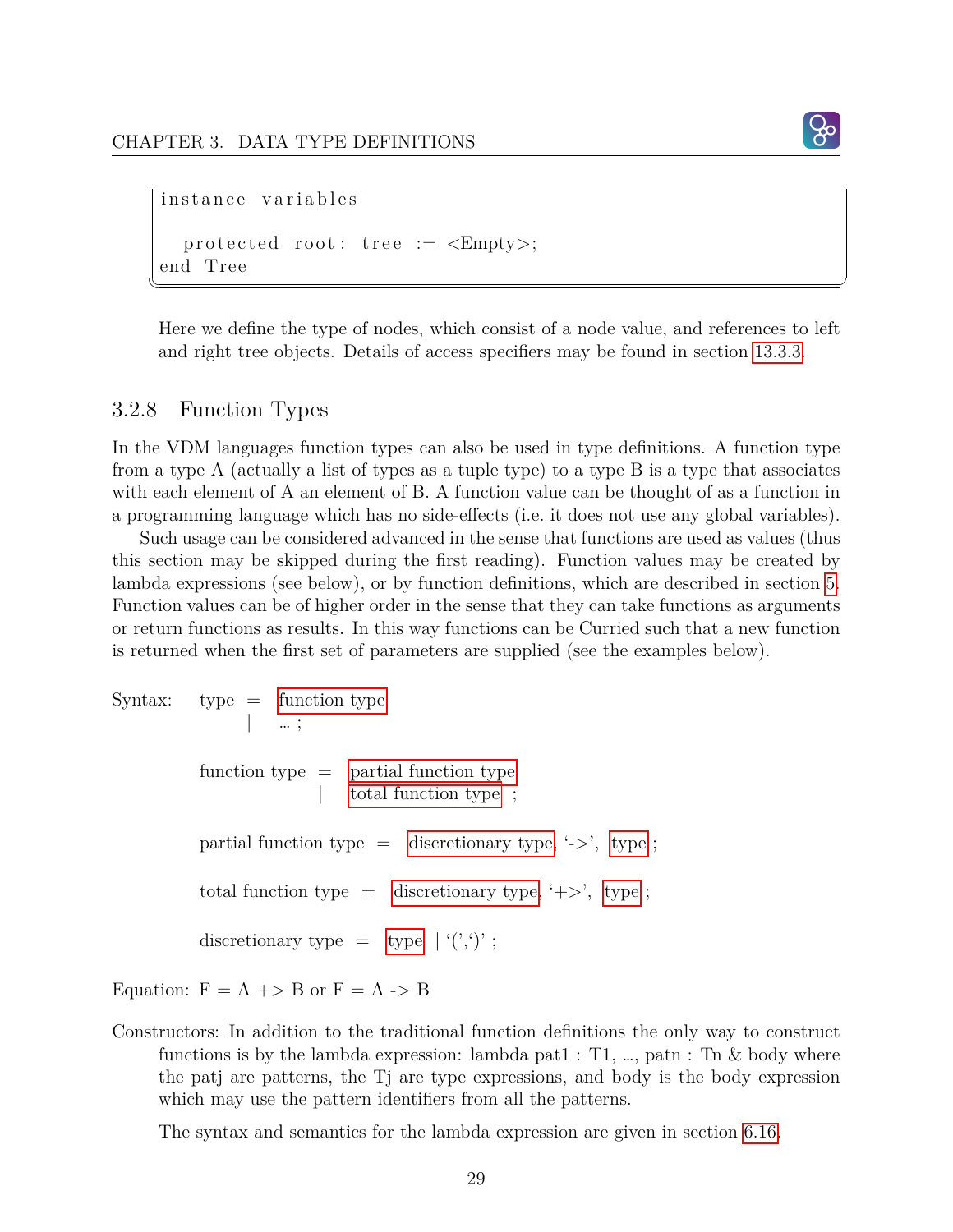

Operators:

| Operator    | Name                                          | Type                                                      |
|-------------|-----------------------------------------------|-----------------------------------------------------------|
|             | $f(a1,,an)$ Function apply                    | $A1 * \cdots * An \rightarrow B$                          |
|             | $\mid$ f1 comp f2 $\mid$ Function composition | $(B \to C)$ * $(A \to B) \to (A \to C)$                   |
| $f^*$ n     | Function iteration                            | $(A \rightarrow A)$ * nat $\rightarrow (A \rightarrow A)$ |
| $t1 = t2$   | Equality                                      | $A^* A \rightarrow$ bool                                  |
| $t1 \ll t2$ | Inequality                                    | $A^* A \rightarrow \text{bool}$                           |

Note that equality and inequality between type values should be used with great care. In the VDM languages this corresponds to the mathematical equality (and inequality) which is not computable for infinite values like general functions. Thus, in the VDM interpreters the equality is on the abstract syntax of the function value (see inc1 and inc2 below).

Semantics of Operators:

 $\overline{a}$ 

| Operator Name      | Semantics Description                                 |  |
|--------------------|-------------------------------------------------------|--|
| Function apply     | yields the result of applying the function f to the   |  |
|                    | values of aj. See the definition of apply expressions |  |
|                    | in Section $6.12$ .                                   |  |
| Function composi-  | it yields the function equivalent to applying first   |  |
| tion               | f2 and then applying f1 to the result. f1, but not    |  |
|                    | f <sub>2</sub> may be Curried.                        |  |
| Function iteration | yields the function equivalent to applying f n times. |  |
|                    | $n=0$ yields the identity function which just returns |  |
|                    | the value of its parameter; $n=1$ yields the function |  |
|                    | itself. For $n>1$ , the result of f must be contained |  |
|                    | in its parameter type.                                |  |

Examples: Let the following function values be defined:

```
f1 = lambda x : nat & lambda y : nat & x + y
             f2 =lambda x : nat & x + 2
             inc 1 = lambda x : nat & x + 1inc2 = lambda y : nat & y + 1
\overline{\phantom{a}} \overline{\phantom{a}} \overline{\phantom{a}} \overline{\phantom{a}} \overline{\phantom{a}} \overline{\phantom{a}} \overline{\phantom{a}} \overline{\phantom{a}} \overline{\phantom{a}} \overline{\phantom{a}} \overline{\phantom{a}} \overline{\phantom{a}} \overline{\phantom{a}} \overline{\phantom{a}} \overline{\phantom{a}} \overline{\phantom{a}} \overline{\phantom{a}} \overline{\phantom{a}} \overline{\
```
then the following holds:

f1(5)  $\equiv$  lambda y :nat & 5 + y f2(4)  $\equiv$  6 f1 comp f2  $\equiv$  lambda x :nat & lambda y :nat &  $(x + 2) + y$ f2 \*\* 4  $\equiv$  lambda x :nat & x + 8  $\text{inc1} = \text{inc2} \equiv \text{false}$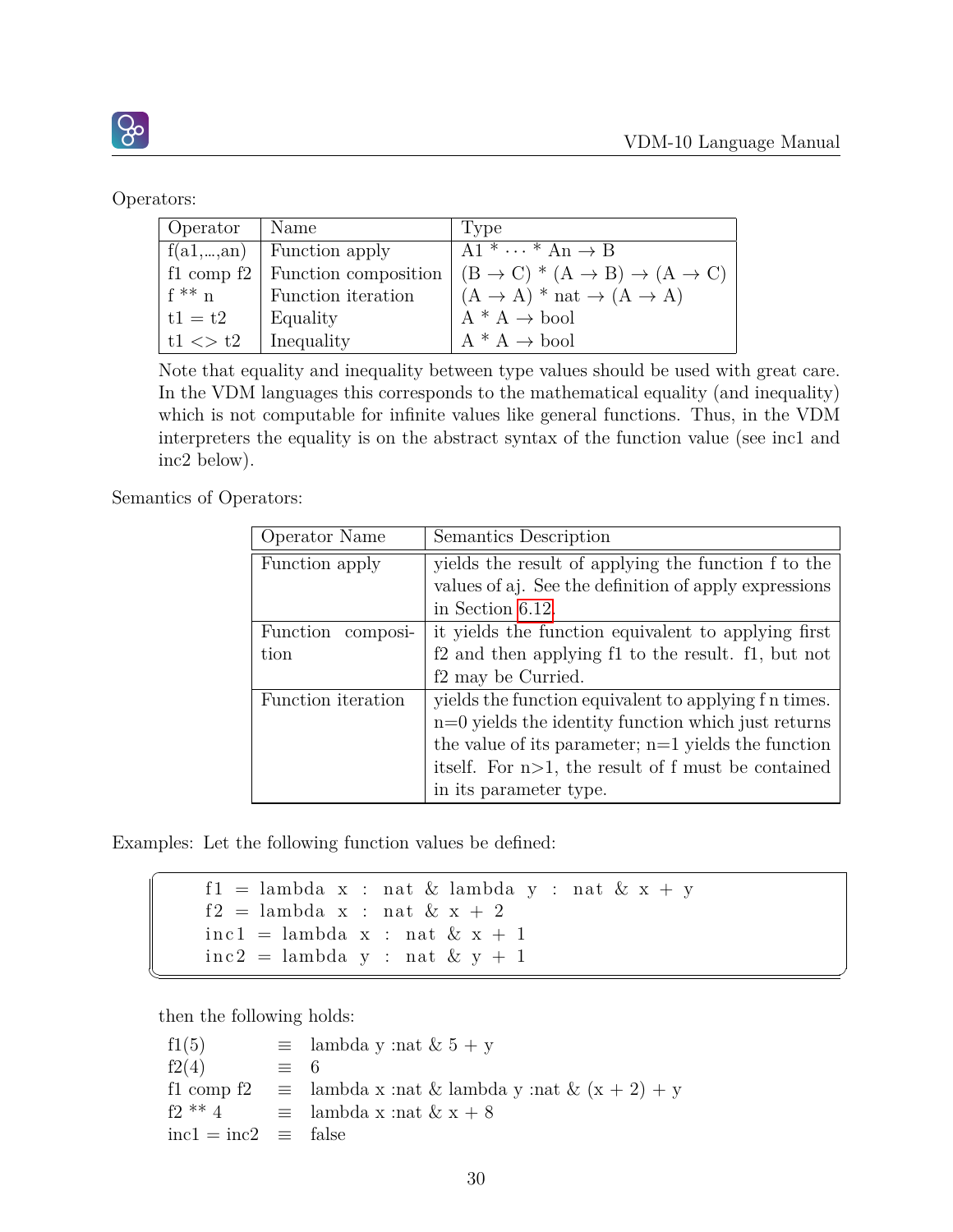

Notice that the equality test does not yield the expected result with respect to the semantics of the VDM languages. Thus, one should be very careful with the usage of equality for infinite values like functions.

### 3.3 Invariants

If the data types specified by means of equations as described above contain values which should not be allowed, then it is possible to restrict the values in a type by means of an invariant. The result is that the type is restricted to a subset of its original values. Thus, by means of a predicate the acceptable values of the defined type are limited to those where this expression is true.

The general scheme for using invariants looks like this:

 $Id = Type$  $inv$  pat  $=$  expr

 $\overline{a}$ 

 $\overline{a}$ 

 $\overline{a}$ 

where pat is a pattern matching the values belonging to the type Id, and expr is a truthvalued expression, involving some or all of the identifiers from the pattern pat.

 $\overline{\phantom{a}}$   $\overline{\phantom{a}}$   $\overline{\phantom{a}}$   $\overline{\phantom{a}}$   $\overline{\phantom{a}}$   $\overline{\phantom{a}}$   $\overline{\phantom{a}}$   $\overline{\phantom{a}}$   $\overline{\phantom{a}}$   $\overline{\phantom{a}}$   $\overline{\phantom{a}}$   $\overline{\phantom{a}}$   $\overline{\phantom{a}}$   $\overline{\phantom{a}}$   $\overline{\phantom{a}}$   $\overline{\phantom{a}}$   $\overline{\phantom{a}}$   $\overline{\phantom{a}}$   $\overline{\$ 

If an invariant is defined, a new (total) function is implicitly created with the signature:

inv Id : Type  $\Rightarrow$  bool

This function can be used within other invariant, function or operation definitions.

For instance, recall the record type Score defined on page [25.](#page-33-0) We can ensure that the number of points awarded is consistent with the number of games won and drawn using an invariant:

 $\overline{\phantom{a}}$   $\overline{\phantom{a}}$   $\overline{\phantom{a}}$   $\overline{\phantom{a}}$   $\overline{\phantom{a}}$   $\overline{\phantom{a}}$   $\overline{\phantom{a}}$   $\overline{\phantom{a}}$   $\overline{\phantom{a}}$   $\overline{\phantom{a}}$   $\overline{\phantom{a}}$   $\overline{\phantom{a}}$   $\overline{\phantom{a}}$   $\overline{\phantom{a}}$   $\overline{\phantom{a}}$   $\overline{\phantom{a}}$   $\overline{\phantom{a}}$   $\overline{\phantom{a}}$   $\overline{\$ 

 $\overline{a}$ Score :: team : Team won : nat drawn : na t  $\lambda$  lost : nat points : nat inv  $sc = sc.points = 3 * sc.won + sc.drawn;$  $\overline{\phantom{a}}$   $\overline{\phantom{a}}$   $\overline{\phantom{a}}$   $\overline{\phantom{a}}$   $\overline{\phantom{a}}$   $\overline{\phantom{a}}$   $\overline{\phantom{a}}$   $\overline{\phantom{a}}$   $\overline{\phantom{a}}$   $\overline{\phantom{a}}$   $\overline{\phantom{a}}$   $\overline{\phantom{a}}$   $\overline{\phantom{a}}$   $\overline{\phantom{a}}$   $\overline{\phantom{a}}$   $\overline{\phantom{a}}$   $\overline{\phantom{a}}$   $\overline{\phantom{a}}$   $\overline{\$ 

The invariant function implicitly created for this type is:

```
inv\_Score : Score \Rightarrow bool
inv\_Score (sc) =sc. points = 3 * sc. won + sc. drawn;
```
 $\overline{\phantom{a}}$   $\overline{\phantom{a}}$   $\overline{\phantom{a}}$   $\overline{\phantom{a}}$   $\overline{\phantom{a}}$   $\overline{\phantom{a}}$   $\overline{\phantom{a}}$   $\overline{\phantom{a}}$   $\overline{\phantom{a}}$   $\overline{\phantom{a}}$   $\overline{\phantom{a}}$   $\overline{\phantom{a}}$   $\overline{\phantom{a}}$   $\overline{\phantom{a}}$   $\overline{\phantom{a}}$   $\overline{\phantom{a}}$   $\overline{\phantom{a}}$   $\overline{\phantom{a}}$   $\overline{\$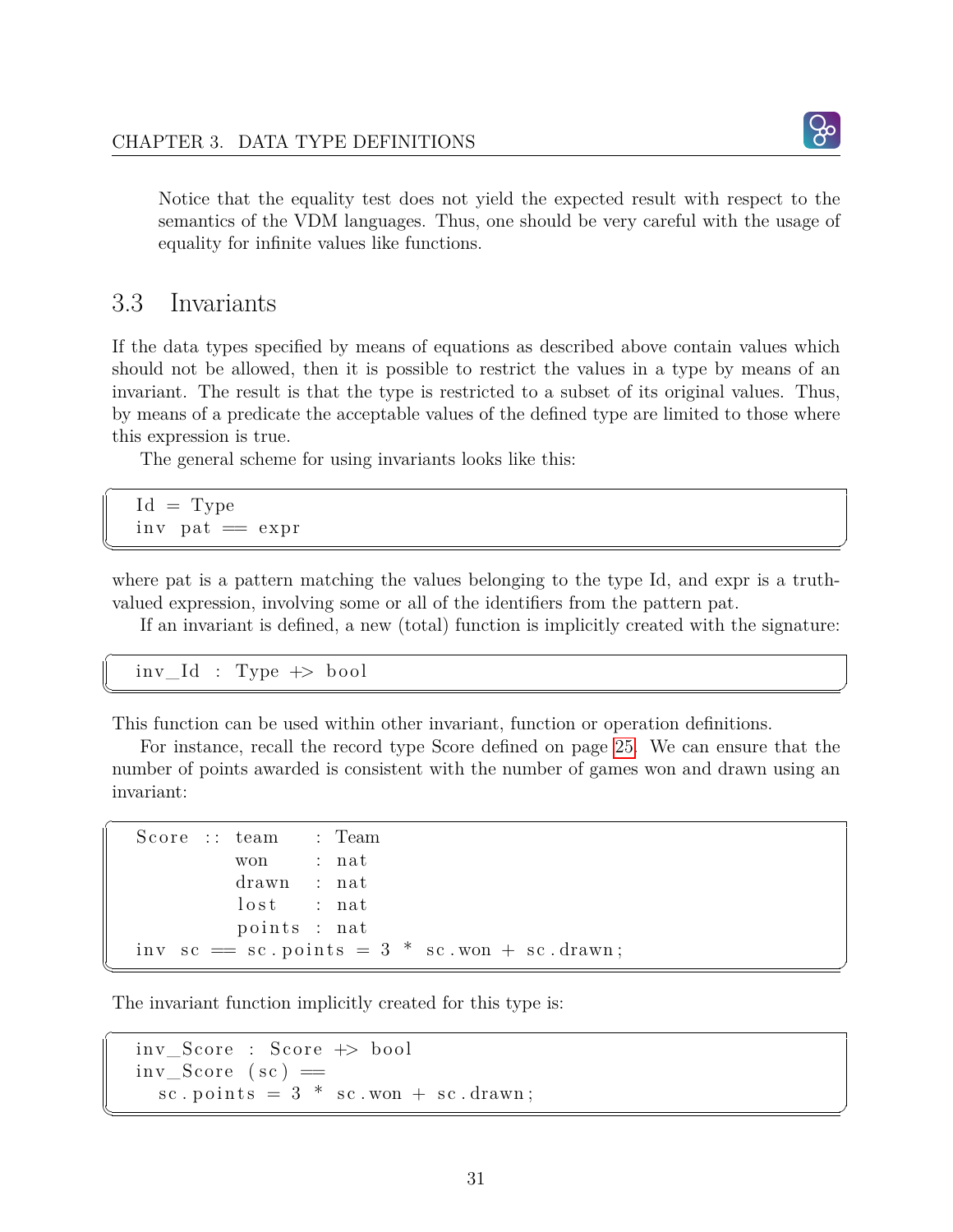

Note that where the compose form is used to define a composite type with an invariant, a distinction must be drawn. Consider:

```
\overline{a}Range = \text{composite } \text{Rng} \text{ of } \text{low} : \text{nat } \text{high} : \text{nat } \text{end}inv mk Rng(1, h) = 1 \le h;
```
This defines two types, Range and Rng, where Rng is a pair of natural numbers with no constraint, while Range is structurally the same as Rng but must additionally satisfy the invariant. For example, the following definitions are valid

 $\overline{\phantom{a}}$   $\overline{\phantom{a}}$   $\overline{\phantom{a}}$   $\overline{\phantom{a}}$   $\overline{\phantom{a}}$   $\overline{\phantom{a}}$   $\overline{\phantom{a}}$   $\overline{\phantom{a}}$   $\overline{\phantom{a}}$   $\overline{\phantom{a}}$   $\overline{\phantom{a}}$   $\overline{\phantom{a}}$   $\overline{\phantom{a}}$   $\overline{\phantom{a}}$   $\overline{\phantom{a}}$   $\overline{\phantom{a}}$   $\overline{\phantom{a}}$   $\overline{\phantom{a}}$   $\overline{\$ 

```
\overline{a}r : \text{Range} = \text{mk}\_\text{Rng}(1, 2);r2 : \text{Rng} = \text{mk\_Rng}(2, 1);r3 = mk_Rng(2, 1);\overline{\phantom{a}}
```
r2 and r3 need not satisfy the invariant (in the absence of explicit declaration, r3 is of type Rng). On the other hand,

 $\overline{\phantom{a}}$   $\overline{\phantom{a}}$   $\overline{\phantom{a}}$   $\overline{\phantom{a}}$   $\overline{\phantom{a}}$   $\overline{\phantom{a}}$   $\overline{\phantom{a}}$   $\overline{\phantom{a}}$   $\overline{\phantom{a}}$   $\overline{\phantom{a}}$   $\overline{\phantom{a}}$   $\overline{\phantom{a}}$   $\overline{\phantom{a}}$   $\overline{\phantom{a}}$   $\overline{\phantom{a}}$   $\overline{\phantom{a}}$   $\overline{\phantom{a}}$   $\overline{\phantom{a}}$   $\overline{\$ 

 $\overline{a}$  $r4$ : Range = mk\_Rng $(2, 1)$ ;

is invalid since r4 of type Range violates the invariant.

### 3.4 Equality

Every type defined in VDM, both basic and compound types, is provided with an equality relation by default as described earlier. The primitive equality is not always that which is desired. If the values of a data type are normalised then structural equality is adequate, but this is not always the case. Consider for example a data type that represents times and includes time zones. The same point in time is represented differently in different time zones. A type definition allows an equality relation to be defined explicitly for a type. In such a case the explicit equality relation is employed when comparing values of the type in preference to the primitive equality. The general scheme for defining an equality relation is:

 $\overline{a}$  $Id = Type$ eq pat $1 =$  pat $2 =$  expr

or

 $\overline{a}$  $Id :: fields$ eq pat $1 =$  pat $2 =$  expr

 $\overline{\phantom{a}}$   $\overline{\phantom{a}}$   $\overline{\phantom{a}}$   $\overline{\phantom{a}}$   $\overline{\phantom{a}}$   $\overline{\phantom{a}}$   $\overline{\phantom{a}}$   $\overline{\phantom{a}}$   $\overline{\phantom{a}}$   $\overline{\phantom{a}}$   $\overline{\phantom{a}}$   $\overline{\phantom{a}}$   $\overline{\phantom{a}}$   $\overline{\phantom{a}}$   $\overline{\phantom{a}}$   $\overline{\phantom{a}}$   $\overline{\phantom{a}}$   $\overline{\phantom{a}}$   $\overline{\$ 

 $\overline{\phantom{a}}$   $\overline{\phantom{a}}$   $\overline{\phantom{a}}$   $\overline{\phantom{a}}$   $\overline{\phantom{a}}$   $\overline{\phantom{a}}$   $\overline{\phantom{a}}$   $\overline{\phantom{a}}$   $\overline{\phantom{a}}$   $\overline{\phantom{a}}$   $\overline{\phantom{a}}$   $\overline{\phantom{a}}$   $\overline{\phantom{a}}$   $\overline{\phantom{a}}$   $\overline{\phantom{a}}$   $\overline{\phantom{a}}$   $\overline{\phantom{a}}$   $\overline{\phantom{a}}$   $\overline{\$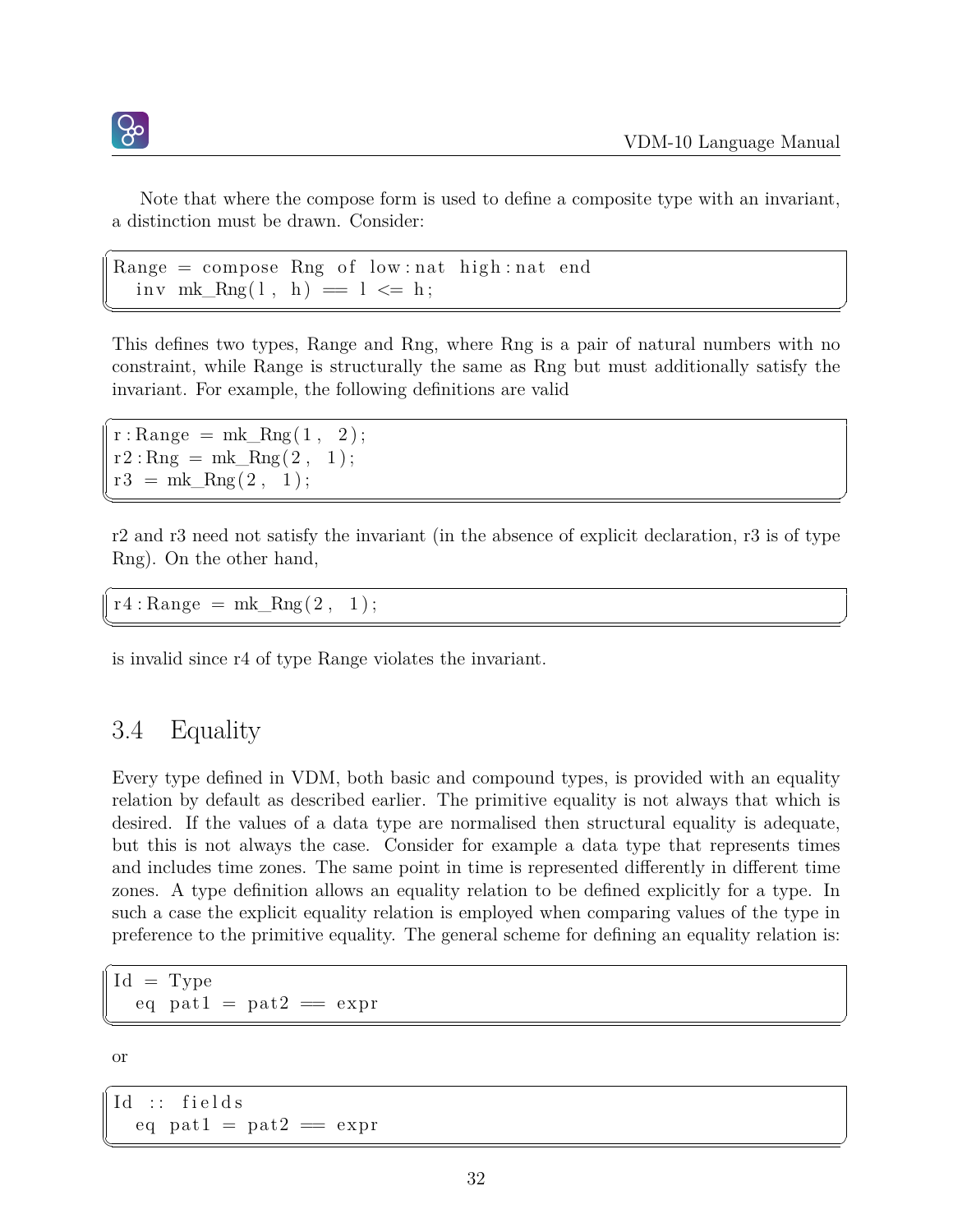

pat1 and pat2 are patterns for two values of the type (or composite type), and expr is a boolean expression that is true exactly when the expressions represented by pat1 and pat2 are equal.

When defined, the explicit equality relation is also employed for inequality comparison with  $\langle \rangle$ . If an eq clause is defined, a new (total) function is created implicitly with the signature:

 $\overline{\phantom{a}}$   $\overline{\phantom{a}}$   $\overline{\phantom{a}}$   $\overline{\phantom{a}}$   $\overline{\phantom{a}}$   $\overline{\phantom{a}}$   $\overline{\phantom{a}}$   $\overline{\phantom{a}}$   $\overline{\phantom{a}}$   $\overline{\phantom{a}}$   $\overline{\phantom{a}}$   $\overline{\phantom{a}}$   $\overline{\phantom{a}}$   $\overline{\phantom{a}}$   $\overline{\phantom{a}}$   $\overline{\phantom{a}}$   $\overline{\phantom{a}}$   $\overline{\phantom{a}}$   $\overline{\$ 

 $\mathrm{eq\_T}$  : T  $^*$  T  $\text{+>}$  bool

 $\overline{a}$ 

such that eq\_T(t1,t2) denotes the same value as t1 = t2.

Examples: Flight matching

| Flight :: id : seq1 of char |                                                        |  |
|-----------------------------|--------------------------------------------------------|--|
| departure : seq1 of char    |                                                        |  |
| depTime : DateTime          |                                                        |  |
| destination: seq1 of char   |                                                        |  |
|                             | eq mk_Flight(i1,d1,dt1,a1) = mk_Flight(i2,d2,dt2,a2) = |  |
|                             | $i1 = i2$ and $d1 = d2$ and $a1 = a2$ and              |  |
|                             | within $(dt1, dt2, mk_Minute(10));$                    |  |
|                             |                                                        |  |

A simplified definition of a flight consisting of an identifier, departure location, departure date/time, and destination location. Two records refer to the same flight if they have the same identifier, same departure location, same destination location, and a departure time within 10 minutes of each other; it is the last item that renders structural equality inadequate.[8](#page-41-0) Given

| $\begin{bmatrix} f1 = mk_F\text{light}("QF5", "YSSY", '17-04-01 12:20", "WSSS"\end{bmatrix}$      |  |
|---------------------------------------------------------------------------------------------------|--|
| $\text{f2 = mk\_Flight}("QF5", "YSSY", '17-04-01 12:28", "WSSS")$                                 |  |
| $\begin{bmatrix} 163 = mk_F\text{light}("VOZ42", "YSSY", '16-12-25 02:21", "YBBN") \end{bmatrix}$ |  |
| $\left  \text{ f4 = mk\_Flight}(\text{"VOZ42", "YSSY", '16-12-24 02:21", "YBBN")} \right $        |  |
| $\text{if } 5 = \text{mk\_Flight}("VOZ42", "YSSY", '16-12-24 02:21", "YMML")$                     |  |
|                                                                                                   |  |

We have

 $f1 = f2$   $\equiv$  true  $f3 = f4$   $\equiv$  false  $f1 = f3$   $\equiv$  false f2  $\langle$  > f4  $\equiv$  true eq\_Flight(f4, f5)  $\equiv$  false

<span id="page-41-0"></span><sup>8</sup>We assume a type DateTime, a type Minute, and a function within.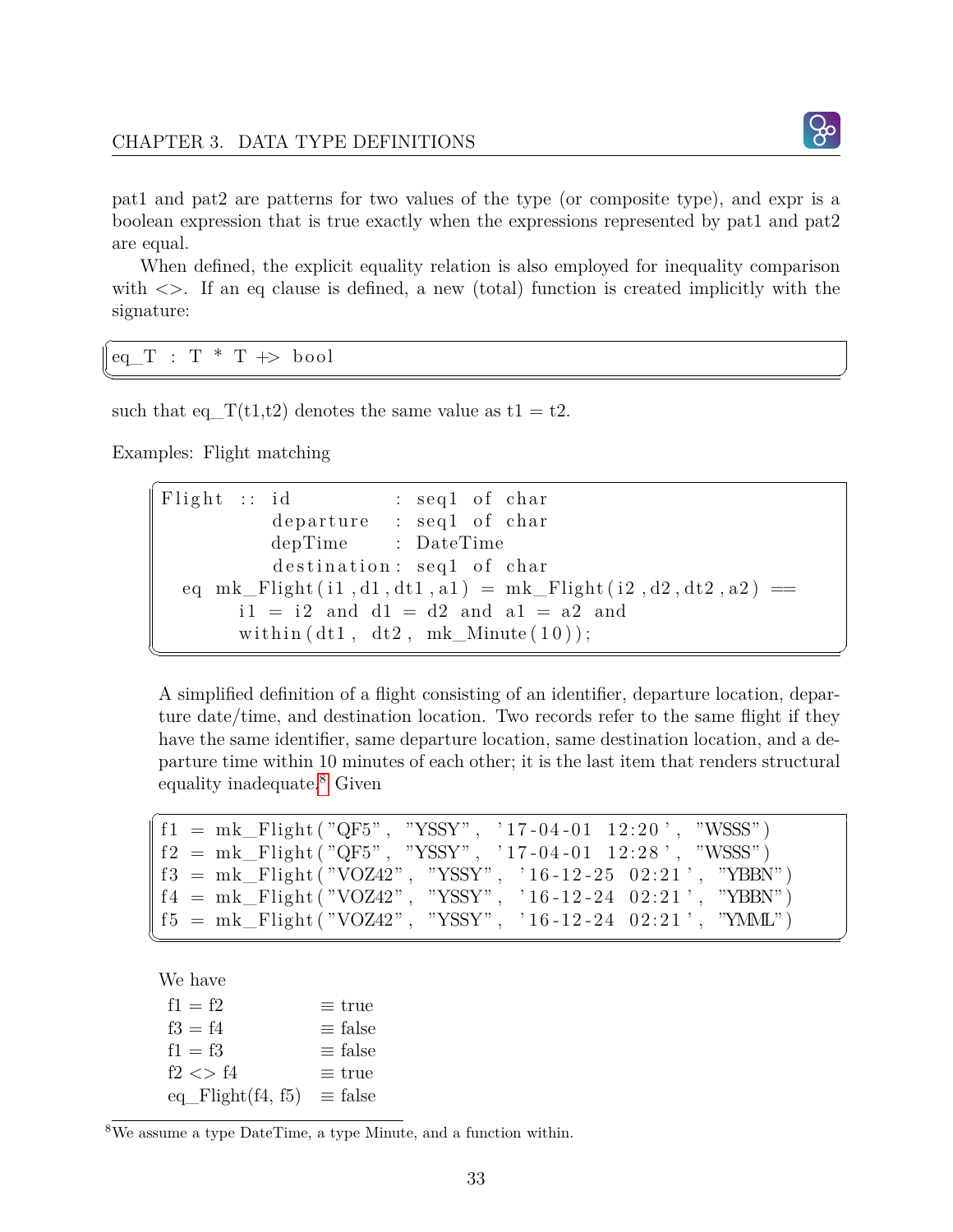A proof obligation is a condition that needs to be satisfied to verify a specification is consistent. Whenever an equality relation is defined, the proof obligation requires the relation to be an equivalence relation; that is, it is reflexive, symmetric and transitive<sup>[9](#page-42-0)</sup>. For a type T we have:

Reflexive:

 $\left[ 8\right]$ 

 $\overline{a}$ for all  $x : T \& x = x$  $\sqrt{2\pi\left(\frac{1}{2}\right)^{2}+2\left(1+\frac{1}{2}\right)^{2}}$ 

Symmetric:

 $\overline{a}$ for all  $x, y: T \& x = y \Rightarrow y = x$  $\overline{\phantom{a}}$   $\overline{\phantom{a}}$   $\overline{\phantom{a}}$   $\overline{\phantom{a}}$   $\overline{\phantom{a}}$   $\overline{\phantom{a}}$   $\overline{\phantom{a}}$   $\overline{\phantom{a}}$   $\overline{\phantom{a}}$   $\overline{\phantom{a}}$   $\overline{\phantom{a}}$   $\overline{\phantom{a}}$   $\overline{\phantom{a}}$   $\overline{\phantom{a}}$   $\overline{\phantom{a}}$   $\overline{\phantom{a}}$   $\overline{\phantom{a}}$   $\overline{\phantom{a}}$   $\overline{\$ 

Transitive:

 $\overline{a}$ for all  $x, y, z: T \& x = y$  and  $y = z \Rightarrow x = z$  $\sqrt{2\pi\left(\frac{1}{2}\right)^{2}+1}$ 

The equality relation employed when evaluating an expression depends on the type that is determined for the expression statically; i.e. when type checking occurs, not during expression evaluation. Consider the type definition

 $\overline{\phantom{a}}$   $\overline{\phantom{a}}$   $\overline{\phantom{a}}$   $\overline{\phantom{a}}$   $\overline{\phantom{a}}$   $\overline{\phantom{a}}$   $\overline{\phantom{a}}$   $\overline{\phantom{a}}$   $\overline{\phantom{a}}$   $\overline{\phantom{a}}$   $\overline{\phantom{a}}$   $\overline{\phantom{a}}$   $\overline{\phantom{a}}$   $\overline{\phantom{a}}$   $\overline{\phantom{a}}$   $\overline{\phantom{a}}$   $\overline{\phantom{a}}$   $\overline{\phantom{a}}$   $\overline{\$ 

 $\overline{a}$  $NATPAIR = nat * nat$ eq e1 = e2 = e1. $\#1 = e2 \cdot \#1;$ 

and the value definitions

```
\overline{a}x1 : \text{NATPAIR} = \text{mk} \ (1, 2);
  x2: NATPAIR = mk_(1,3);
  x3 = mk(1,2);x4 = mk(1, 3);
\overline{\phantom{a}} \overline{\phantom{a}} \overline{\phantom{a}} \overline{\phantom{a}} \overline{\phantom{a}} \overline{\phantom{a}} \overline{\phantom{a}} \overline{\phantom{a}} \overline{\phantom{a}} \overline{\phantom{a}} \overline{\phantom{a}} \overline{\phantom{a}} \overline{\phantom{a}} \overline{\phantom{a}} \overline{\phantom{a}} \overline{\phantom{a}} \overline{\phantom{a}} \overline{\phantom{a}} \overline{\
```
The following expressions all evaluate to true.

<span id="page-42-0"></span> $9$ https://en.wikipedia.org/wiki/Equivalence relation gives a quick introduction to equivalence relation.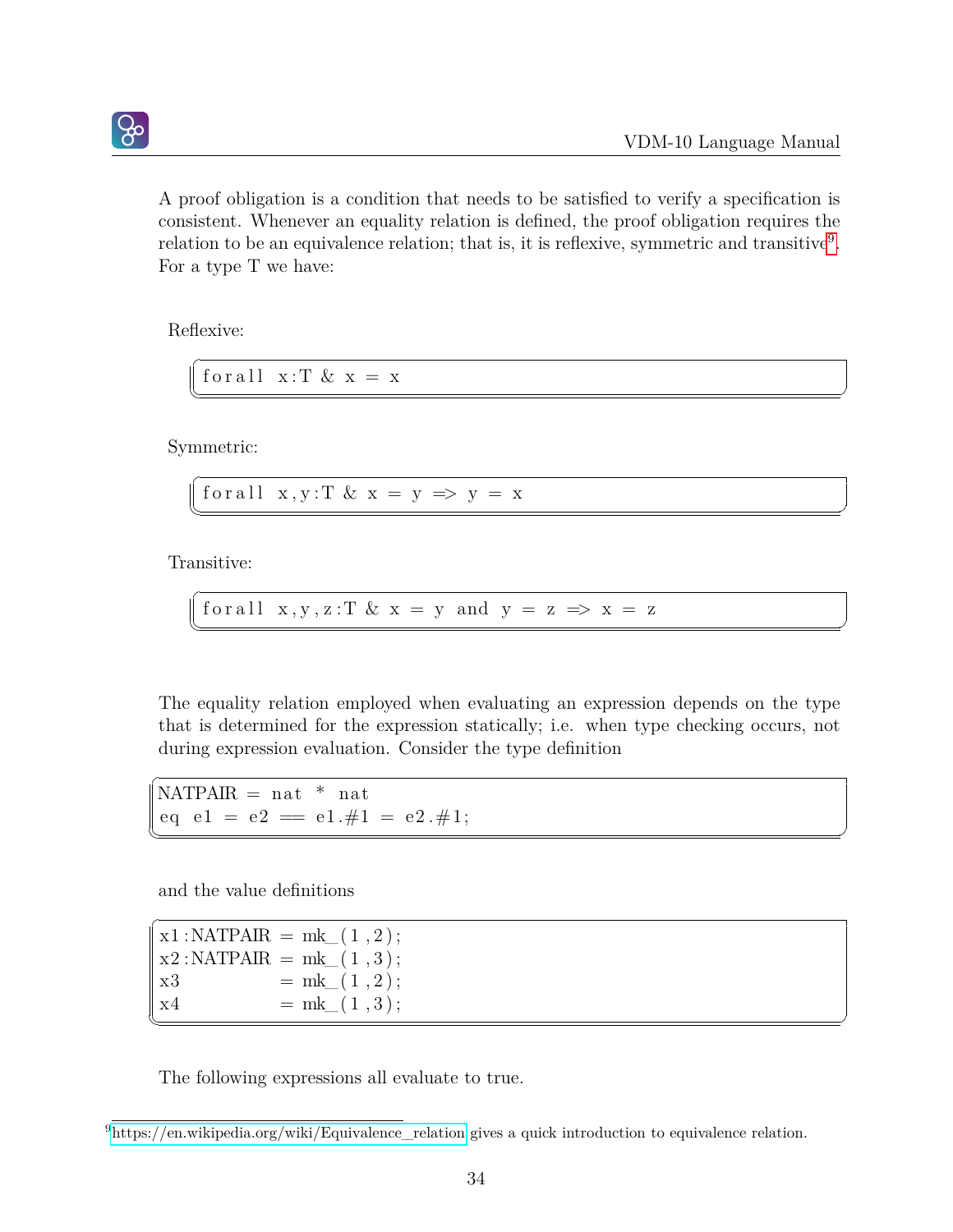

 $x1 = x2$  $x1 = mk(1,42)$  $x1 \leq x \leq m k \quad (2,2)$  $x1 = x3$  $x1 = x4$  $x3 \leq x4$  $x3 = m k(1,2)$ 

Note for example  $x1 = x2$  because statically they are of type NATPAIR whose equality relation states they are equal if their first elements are equal. On the other hand x3  $\langle \rangle$  x4 because statically they are of type nat  $*$  nat whose implicit equality requires both the first and second elements to be equal.  $x1 = x4$  is true because statically  $x4$ is interpreted as type NATPAIR due to the explicit declaration of x1:NATPAIR.

### 3.5 Order

Numeric types (section [3.1.2\)](#page-16-0) have a primitive order relation. An order relation can be defined explicitly for other types as part of the type definition. The general scheme for defining an order (strict less than) relation is:

 $\overline{\phantom{a}}$   $\overline{\phantom{a}}$   $\overline{\phantom{a}}$   $\overline{\phantom{a}}$   $\overline{\phantom{a}}$   $\overline{\phantom{a}}$   $\overline{\phantom{a}}$   $\overline{\phantom{a}}$   $\overline{\phantom{a}}$   $\overline{\phantom{a}}$   $\overline{\phantom{a}}$   $\overline{\phantom{a}}$   $\overline{\phantom{a}}$   $\overline{\phantom{a}}$   $\overline{\phantom{a}}$   $\overline{\phantom{a}}$   $\overline{\phantom{a}}$   $\overline{\phantom{a}}$   $\overline{\$ 

 $\overline{a}$  $Id = Type$ ord pat $1 <$  pat $2 =$  expr

or

 $\overline{a}$  $Id :: fields$ ord pat $1 \leq$  pat $2 \equiv$  expr

pat1 and pat2 are patterns for two values of the type (or composite type), and expr is a boolean expression that is true exactly when the expression represented by pat1 is less than the expression represented by pat2 in the required order relation.

 $\overline{\phantom{a}}$   $\overline{\phantom{a}}$   $\overline{\phantom{a}}$   $\overline{\phantom{a}}$   $\overline{\phantom{a}}$   $\overline{\phantom{a}}$   $\overline{\phantom{a}}$   $\overline{\phantom{a}}$   $\overline{\phantom{a}}$   $\overline{\phantom{a}}$   $\overline{\phantom{a}}$   $\overline{\phantom{a}}$   $\overline{\phantom{a}}$   $\overline{\phantom{a}}$   $\overline{\phantom{a}}$   $\overline{\phantom{a}}$   $\overline{\phantom{a}}$   $\overline{\phantom{a}}$   $\overline{\$ 

If an ord clause is defined, three new functions are created implicitly with the signatures:

 $\overline{\phantom{a}}$   $\overline{\phantom{a}}$   $\overline{\phantom{a}}$   $\overline{\phantom{a}}$   $\overline{\phantom{a}}$   $\overline{\phantom{a}}$   $\overline{\phantom{a}}$   $\overline{\phantom{a}}$   $\overline{\phantom{a}}$   $\overline{\phantom{a}}$   $\overline{\phantom{a}}$   $\overline{\phantom{a}}$   $\overline{\phantom{a}}$   $\overline{\phantom{a}}$   $\overline{\phantom{a}}$   $\overline{\phantom{a}}$   $\overline{\phantom{a}}$   $\overline{\phantom{a}}$   $\overline{\$ 

 $\overline{a}$ ord  $T : T^* T \rightarrow \text{bool}$ max  $T : T^* T \rightarrow T$ min  $T : T^* T \rightarrow T$ 

such that

ord\_T(t1,t2)  $\equiv$  t1 < t2 max  $T(t1,t2) \equiv$  if ord  $T(t1,t2)$  or t1 = t2 then t2 else t1 min\_T(t1, t2)  $\equiv$  if ord\_T(t1, t2) or t1 = t2 then t1 else t2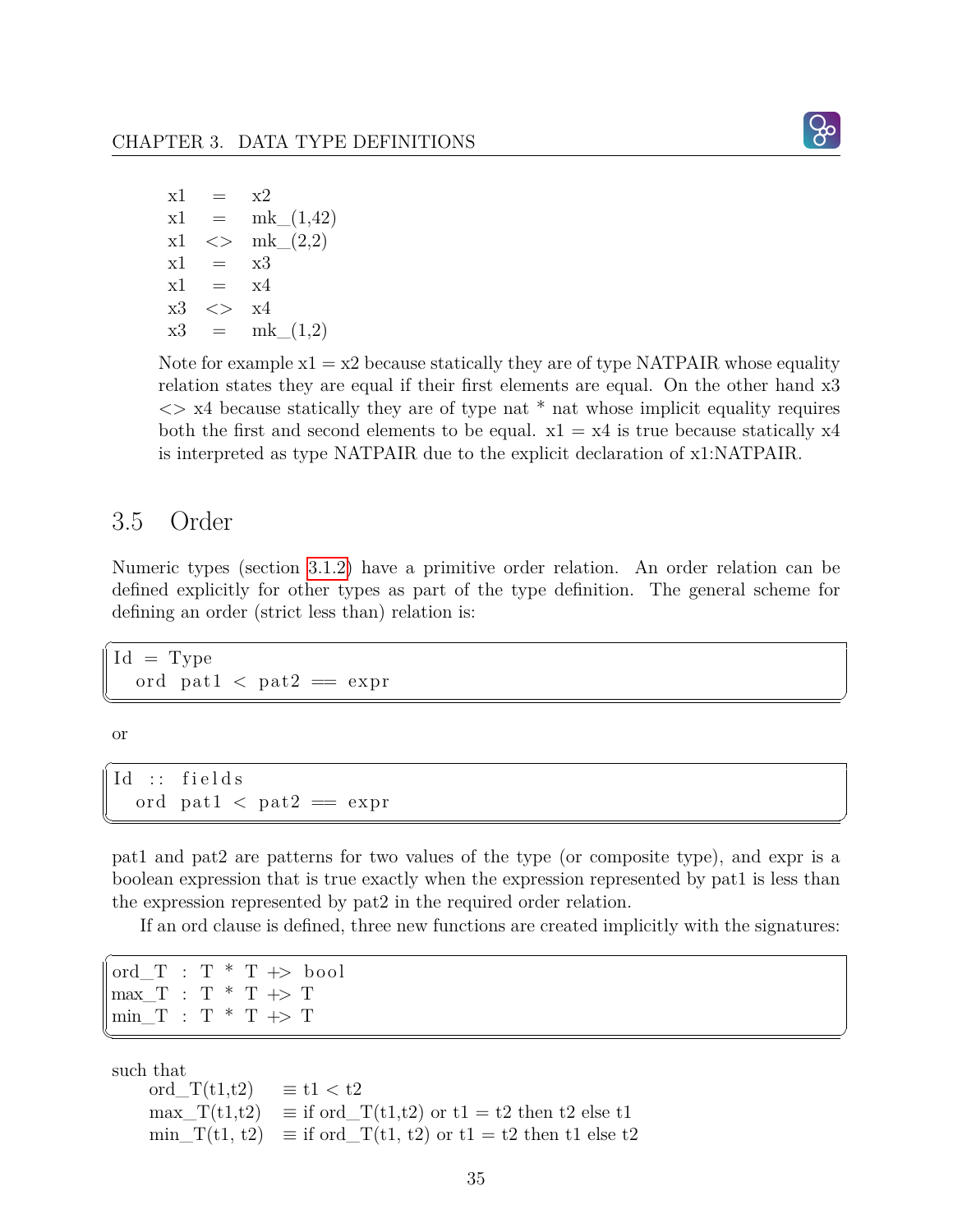

If an ord clause is defined for a type, then the infix operators  $\langle \langle \langle \rangle \rangle$  and  $\langle \rangle$  = can be employed with expressions of that type.

The equality relation for a type is defined (either explicitly or implicitly), and if the order relation for a type is also defined (explicitly), we have

 $x \le y \le \le x \le y$  or  $x = y$  $x > y$   $\iff$  not  $(x = y \text{ or } x < y)$  $x \ge y \iff x = y$  or not  $x \le y$ 

The proof obligation for an order relation is that it be a strict partial order; that is, it is irreflexive and transitive<sup>[10](#page-44-0)</sup>.

Irreflexive:

 $\overline{a}$ for all  $x: T \& not x < x$ 

Transitive:

 $\overline{a}$ 

 $\overline{a}$ 

$$
\text{for all } x, y, z: T \& x < y \text{ and } y < z \implies x < z
$$

The conditions relating  $\langle \xi, \xi \rangle = 0$  and  $\langle \xi \rangle = 0$  and above are only guaranteed to hold for an order relation that satisfies the proof obligation. Note a strict partial order must be asymmetric

 $\overline{\phantom{a}}$   $\overline{\phantom{a}}$   $\overline{\phantom{a}}$   $\overline{\phantom{a}}$   $\overline{\phantom{a}}$   $\overline{\phantom{a}}$   $\overline{\phantom{a}}$   $\overline{\phantom{a}}$   $\overline{\phantom{a}}$   $\overline{\phantom{a}}$   $\overline{\phantom{a}}$   $\overline{\phantom{a}}$   $\overline{\phantom{a}}$   $\overline{\phantom{a}}$   $\overline{\phantom{a}}$   $\overline{\phantom{a}}$   $\overline{\phantom{a}}$   $\overline{\phantom{a}}$   $\overline{\$ 

 $\overline{\phantom{a}}$   $\overline{\phantom{a}}$   $\overline{\phantom{a}}$   $\overline{\phantom{a}}$   $\overline{\phantom{a}}$   $\overline{\phantom{a}}$   $\overline{\phantom{a}}$   $\overline{\phantom{a}}$   $\overline{\phantom{a}}$   $\overline{\phantom{a}}$   $\overline{\phantom{a}}$   $\overline{\phantom{a}}$   $\overline{\phantom{a}}$   $\overline{\phantom{a}}$   $\overline{\phantom{a}}$   $\overline{\phantom{a}}$   $\overline{\phantom{a}}$   $\overline{\phantom{a}}$   $\overline{\$ 

 $\overline{\phantom{a}}$   $\overline{\phantom{a}}$   $\overline{\phantom{a}}$   $\overline{\phantom{a}}$   $\overline{\phantom{a}}$   $\overline{\phantom{a}}$   $\overline{\phantom{a}}$   $\overline{\phantom{a}}$   $\overline{\phantom{a}}$   $\overline{\phantom{a}}$   $\overline{\phantom{a}}$   $\overline{\phantom{a}}$   $\overline{\phantom{a}}$   $\overline{\phantom{a}}$   $\overline{\phantom{a}}$   $\overline{\phantom{a}}$   $\overline{\phantom{a}}$   $\overline{\phantom{a}}$   $\overline{\$ 

for all  $x, y: T \& x < y \Rightarrow$  not  $y < x$ 

However, asymmetry is derivable from irreflexivity and transitivity.

Example: Score revisited

```
\overline{a}Score :: team : Team
                      won : nat
                      drawn : nat
                      \lambda lost : nat
                      points : nat
      inv sc = sc.points = 3 * sc.won + sc.drawnord mk_Score(t1, w1, -, -, p1) < mk_Score(t2, w2, -, -, p2) =
          p1 < p2 or
          p1 = p2 and w1 < w2 or
          p1 = p2 and w1 = w2 and t1 < t2;
\overline{\phantom{a}} \overline{\phantom{a}} \overline{\phantom{a}} \overline{\phantom{a}} \overline{\phantom{a}} \overline{\phantom{a}} \overline{\phantom{a}} \overline{\phantom{a}} \overline{\phantom{a}} \overline{\phantom{a}} \overline{\phantom{a}} \overline{\phantom{a}} \overline{\phantom{a}} \overline{\phantom{a}} \overline{\phantom{a}} \overline{\phantom{a}} \overline{\phantom{a}} \overline{\phantom{a}} \overline{\
```

```
10https://en.wikipedia.org/wiki/Partially_ordered_set gives a quick introduction to ordering relation.
```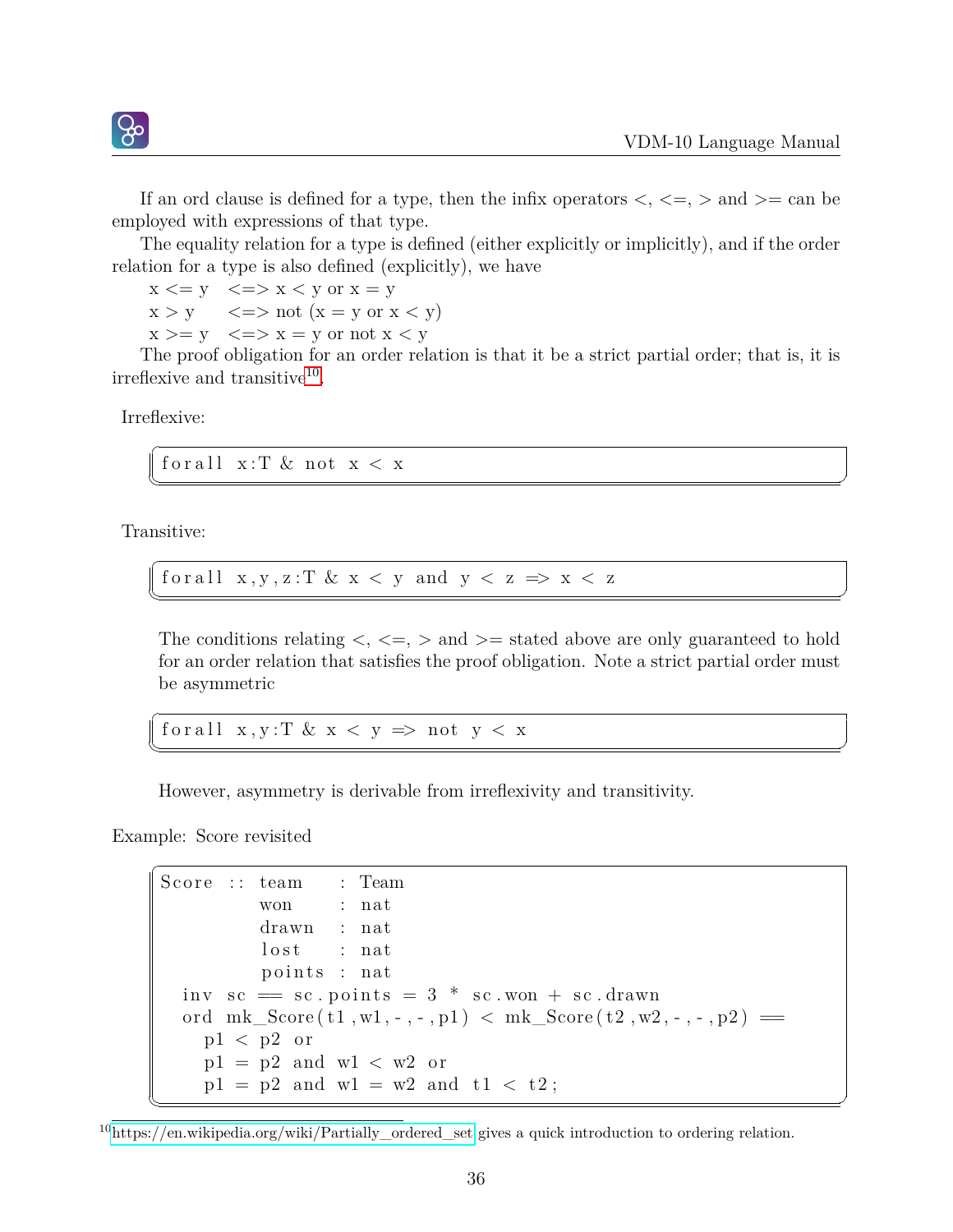

In this case the order is as might be presented in a league table (with greatest element at top):

- Most points first;
- If equal on points, most wins first;
- Otherwise alphabetic ordering of team name (not defined here).

Given

| $ sc1 = mk\_Score (\leq France > 2, 2, 0, 8);$<br>$ sc2 = mk\_Score \;(<3 cotland >, 3, 0, 0, 9);$<br>$\vert sc3 = \mathrm{mk\_Score}$ ( <southafrica>, 0, 3, 0, 3);<br/><math>\vert \text{sc}4 \vert = \text{mk\_Score}</math> (<saudiarabia>, 1, 0, 2, 3);</saudiarabia></southafrica> |
|------------------------------------------------------------------------------------------------------------------------------------------------------------------------------------------------------------------------------------------------------------------------------------------|
|------------------------------------------------------------------------------------------------------------------------------------------------------------------------------------------------------------------------------------------------------------------------------------------|

We have

| $\mathrm{sc}1 < \mathrm{sc}2$        | $\equiv$ true  |
|--------------------------------------|----------------|
| $\mathrm{sc}1 \leq$ $\mathrm{sc}3$   | $\equiv$ false |
| $\mathrm{sc}2 > \mathrm{sc}3$        | $\equiv$ true  |
| $\mathrm{sc}4 \geq$ $\mathrm{sc}3$   | $\equiv$ true  |
| $\mathrm{sc}4 < \mathrm{sc}3$        | $\equiv$ false |
| $ord\_Score(\text{sc1}, \text{sc2})$ | $\equiv$ true  |

The type argument of a polymorphic function can depend on an order relation. For example, the following specifies a function that determines if a sequence is ordered:

```
\overline{a}ascending [@a]: seq of @a \Rightarrow bool
\text{ascending}(s) \equivfor all i in set \{1, ..., len s - 1\} & s(i) \le s(i+1);\overline{\phantom{a}}
```
The specification compares for order values of the type argument @a. There is no way to express that @a admits an order relation so the function is partial. A type error would be thrown at runtime if the function was executed with a type that does not admit an order relation (such as bool).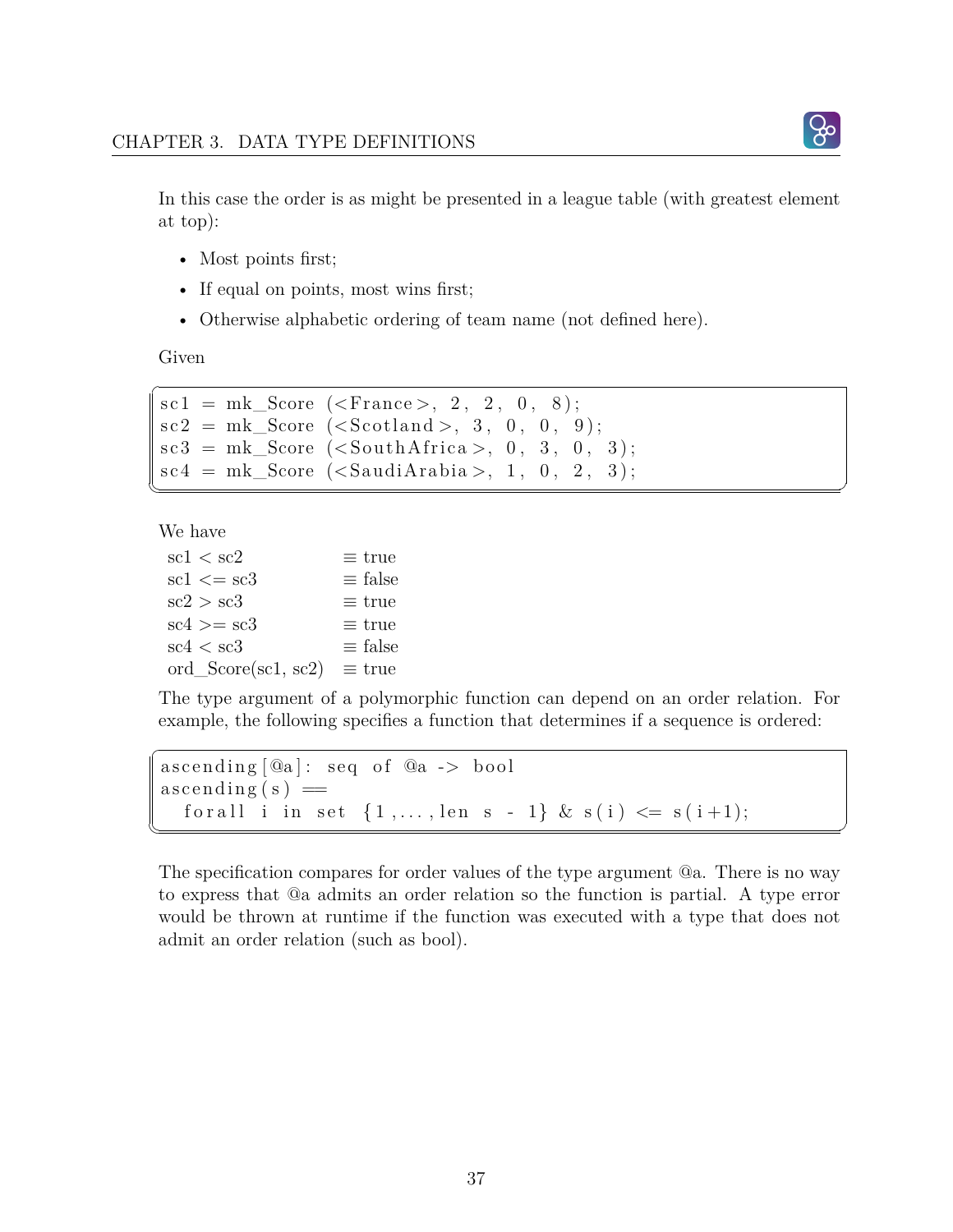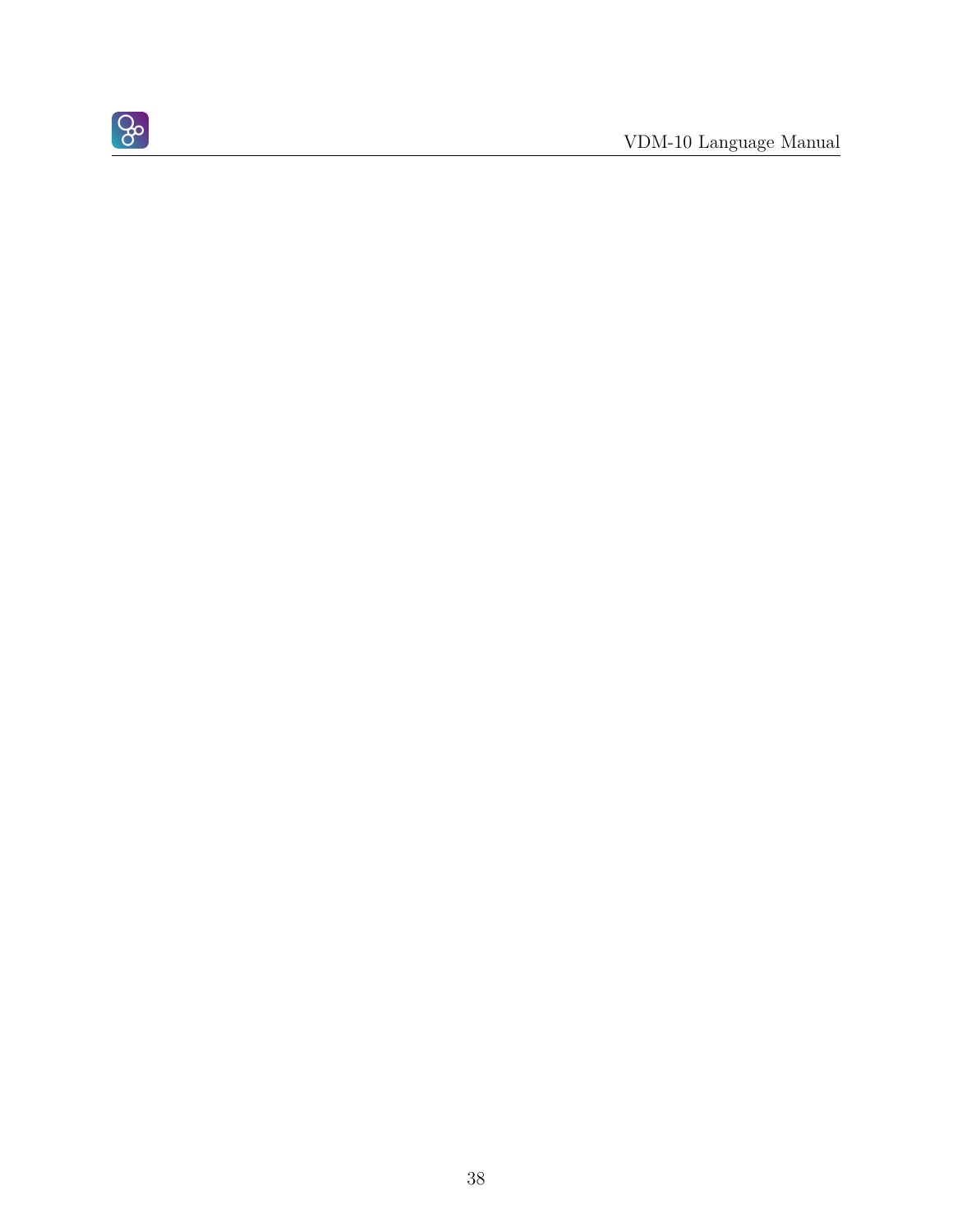## Chapter 4

# Algorithm Definitions

In the VDM languages algorithms can be defined by both functions and operations. However, they do not directly correspond to functions in traditional programming languages. What separates functions from operations in the VDM languages is the use of local and global variables. Operations can manipulate both the global variables and any local variables. Both local and global variables will be described later. Functions are pure in the sense that they cannot access global variables and they are not allowed to define local variables. Thus, functions are purely applicative while operations are imperative.

Functions and operations can be defined both explicitly (by means of an explicit algorithm definition) or implicitly (by means of a pre-condition and/or a post condition). An explicit algorithm definition for a function is called an expression while for an operation it is called a statement. A pre-condition is a truth-valued expression which specifies what must hold before the function/operation is evaluated. A pre-condition can only refer to parameter values and global variables (if it is an operation). A post-condition is also a truth valued expression which specifies what must hold after the function/operation is evaluated. A postcondition can refer to the result identifier, the parameter values, the current values of global variables and the old values of global variables. The old values of global variables are the values of the variables as they were before the operation was evaluated. Only operations can refer to the old values of global variables in a post-condition as functions are not allowed access to the global variables in any way.

However, in order to be able to execute both functions and operations by the VDM interpreters they must be defined explicitly<sup>[1](#page-47-0)</sup>. In the VDM languages it is also possible for explicit function and operation definitions to specify an additional pre- and a post-condition. In the post-condition of explicit function and operation definitions the result value must be referred to by the reserved word RESULT.

<span id="page-47-0"></span><sup>&</sup>lt;sup>1</sup>Implicitly specified functions and operations cannot in general be executed because their post-condition does not need to directly relate the output to the input. Often it is done by specifying the properties the output must satisfy.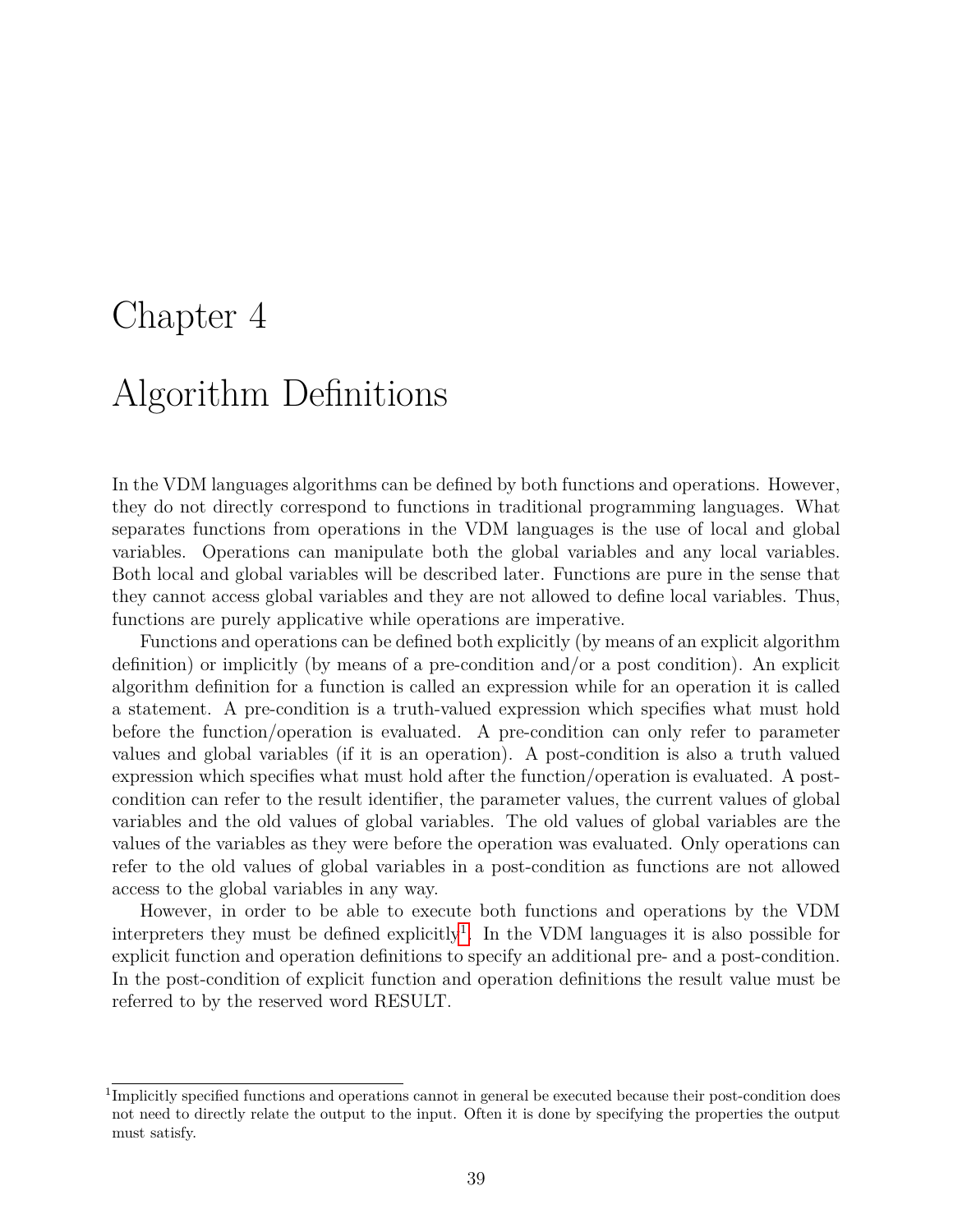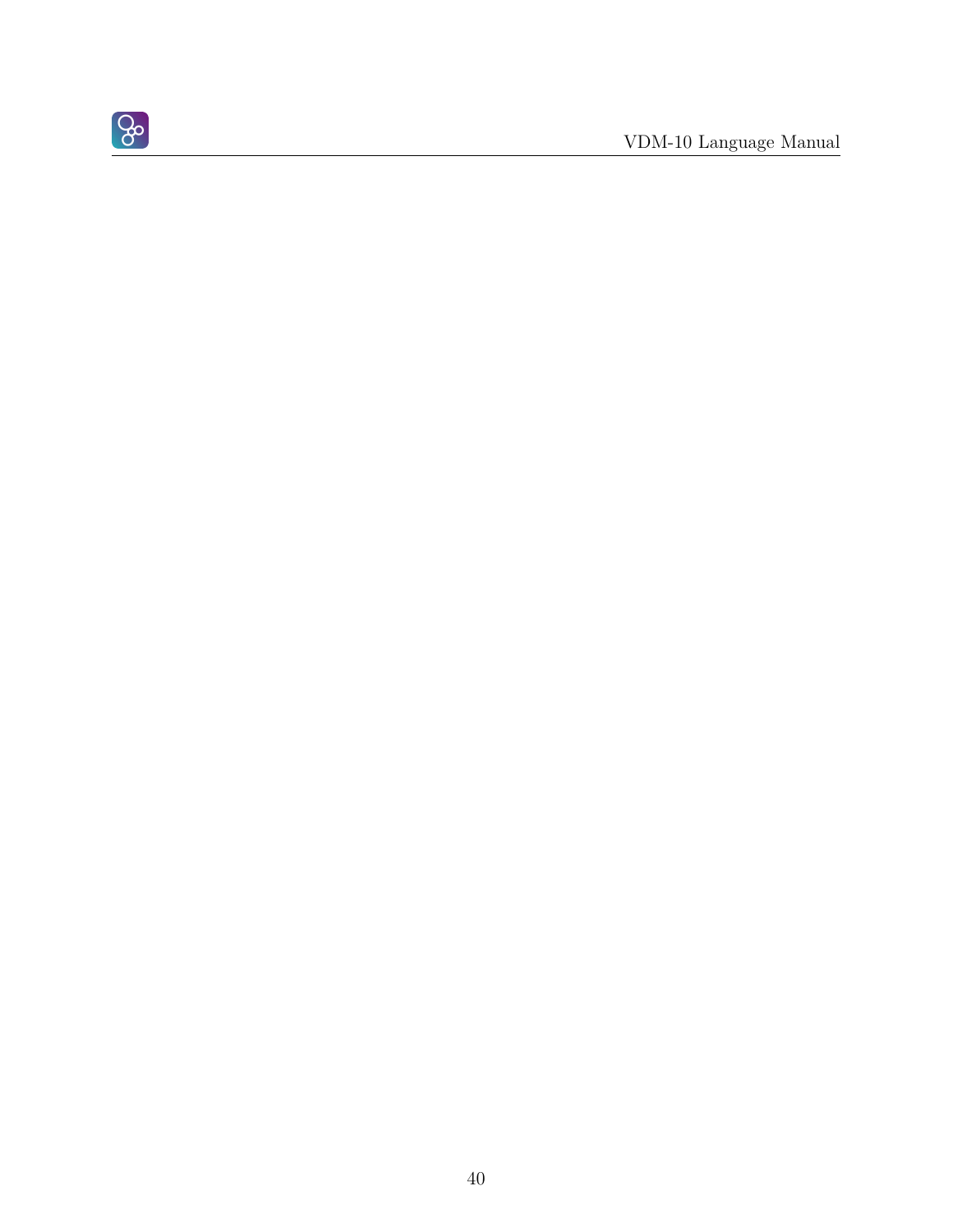## <span id="page-49-0"></span>Chapter 5

## Function Definitions

In the VDM languages we can define first order and higher order functions. A higher order function is either a Curried function (a function that returns a function as result), or a function that takes functions as arguments. Furthermore, both first order and higher order functions can be polymorphic.

In VDM++ and VDM-RT functions are automatically available in a static form (i.e. without having an instance of the defining class). Thus there is no need to use the static keyword that can be used for operations in VDM++ and VDM-RT. Functions are executed atomically - which is consistent with them being able to read instance variables of objects passed, and there being no sync clauses (see Chapter [14\)](#page-171-0) for functions. In general, the syntax for the definition of a function is:

functiondefinitions  $=$  'functions',  $\int$  [access function definition,](#page-228-0)  $\{\ \vdots\ \}$ , [access function definition](#page-228-0) [function definition,](#page-196-0)  $[\ \vdots\ \}$ ;  $access$ function definition  $=$  [ [access](#page-193-0) ], [function definition](#page-196-0) ;  $\mathrm{access} = \mathrm{'public'}$ | 'private' | 'protected' ; function definition = [explicit function definition](#page-196-1) | [implicit function definition](#page-196-2) [extended explicit function definition](#page-196-3); explicit function definition  $=$  [identifier,](#page-217-0) [ [type variable list](#page-196-4) ], ':', [function type,](#page-195-0) [identifier,](#page-217-0) [parameters list,](#page-197-0) '==', [function body,](#page-197-1) [ 'pre', [expression](#page-200-0) ], [ 'post', [expression](#page-200-0) ], ['measure', [measure body](#page-197-2) ] ;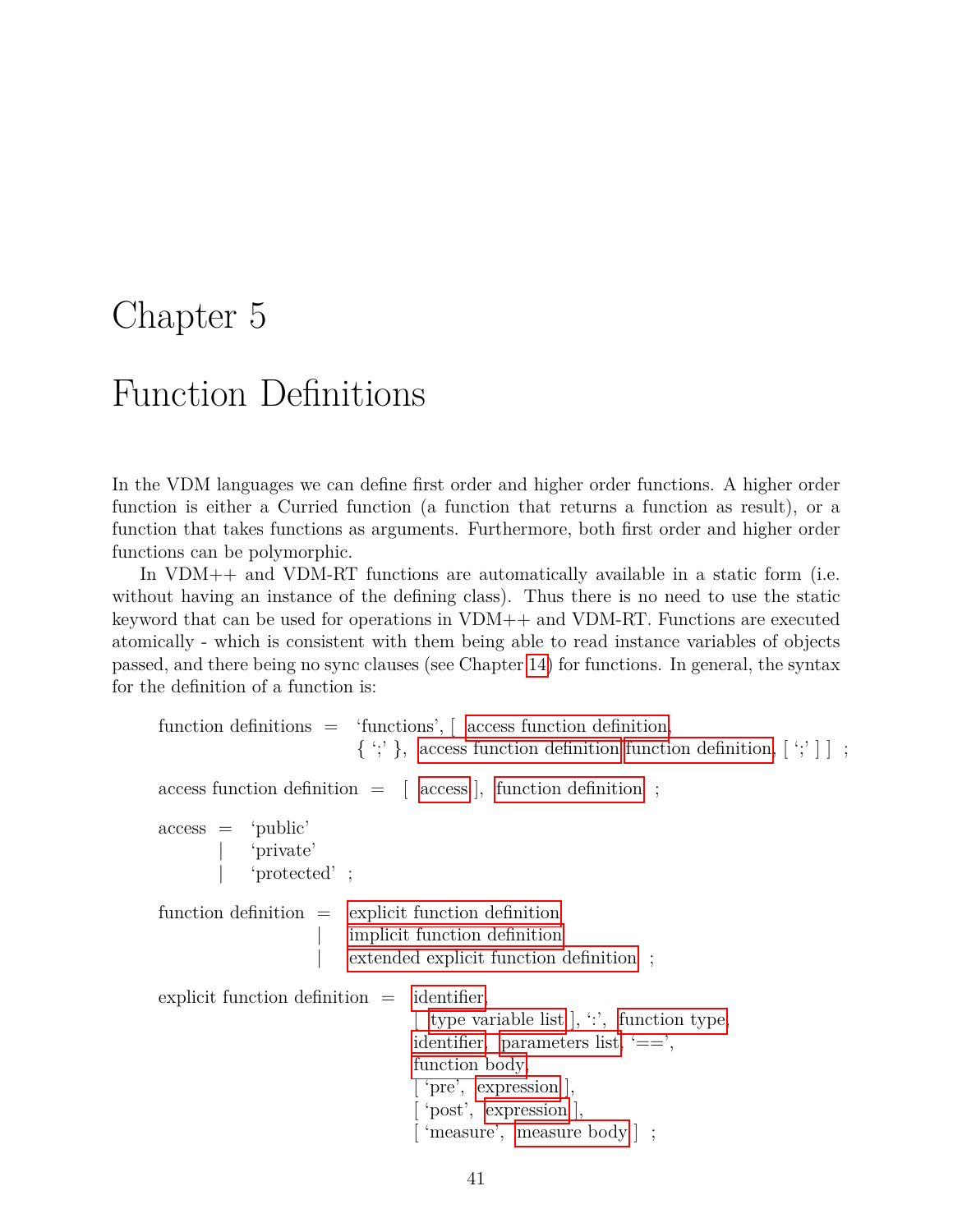

implicitfunction definition  $=$  [identifier,](#page-217-0)  $\lceil$  [type variable list](#page-196-4)  $\rceil$ , [parameter types,](#page-197-3) [identifier type pair list,](#page-197-4) [ 'pre', [expression](#page-200-0) ], 'post', [expression](#page-200-0) ; extendedexplicit function definition  $=$  [identifier,](#page-217-0)  $\lceil$  [type variable list](#page-196-4)  $\rceil$ , [parameter types,](#page-197-3) [identifier type pair list,](#page-197-4)  $'=='$ , [function body,](#page-197-1) [ 'pre', [expression](#page-200-0) ], [ 'post', [expression](#page-200-0) ], [ 'measure', [measure body](#page-197-2) ] ; type variable list  $=$  '[', [type variable identifier,](#page-217-1)  $\{\ \'$ , [type variable identifier](#page-217-1)  $\}$ ,  $\'$  ; identifier type pair list  $=$  [identifier type pair,](#page-196-5)  $\{\cdot,\cdot\}$ , [identifier type pair](#page-196-5)  $\}$ ; parametertypes  $=$  '(', [ [pattern type pair list](#page-197-5) ], ')' ; pattern type pair list  $=$  [pattern list,](#page-214-0)  $\cdot$ ; [type,](#page-194-0) { ',', [pattern list,](#page-214-0)':', [type](#page-194-0) } ; function type  $=$  [partial function type](#page-195-1) | [total function type](#page-195-2) ; partial function [type](#page-194-0)  $=$  [discretionary type,](#page-195-3)  $\langle - \rangle$ , type; total function [type](#page-194-0)  $=$  [discretionary type,](#page-195-3)  $\leftrightarrow$ , type; discretionary [type](#page-194-0) = type  $| (',')'$  ; parameters $=$  '(', [ [pattern list](#page-214-0) ], ')' ; pattern list = [pattern,](#page-213-0) $\{\, \cdot, \, \cdot, \, \text{pattern } \}$ ; function body  $=$  [expression](#page-200-0) 'is not yet specified' 'is subclass responsibility' ;  $measure body = expression$  $measure body = expression$ 'is not yet specified';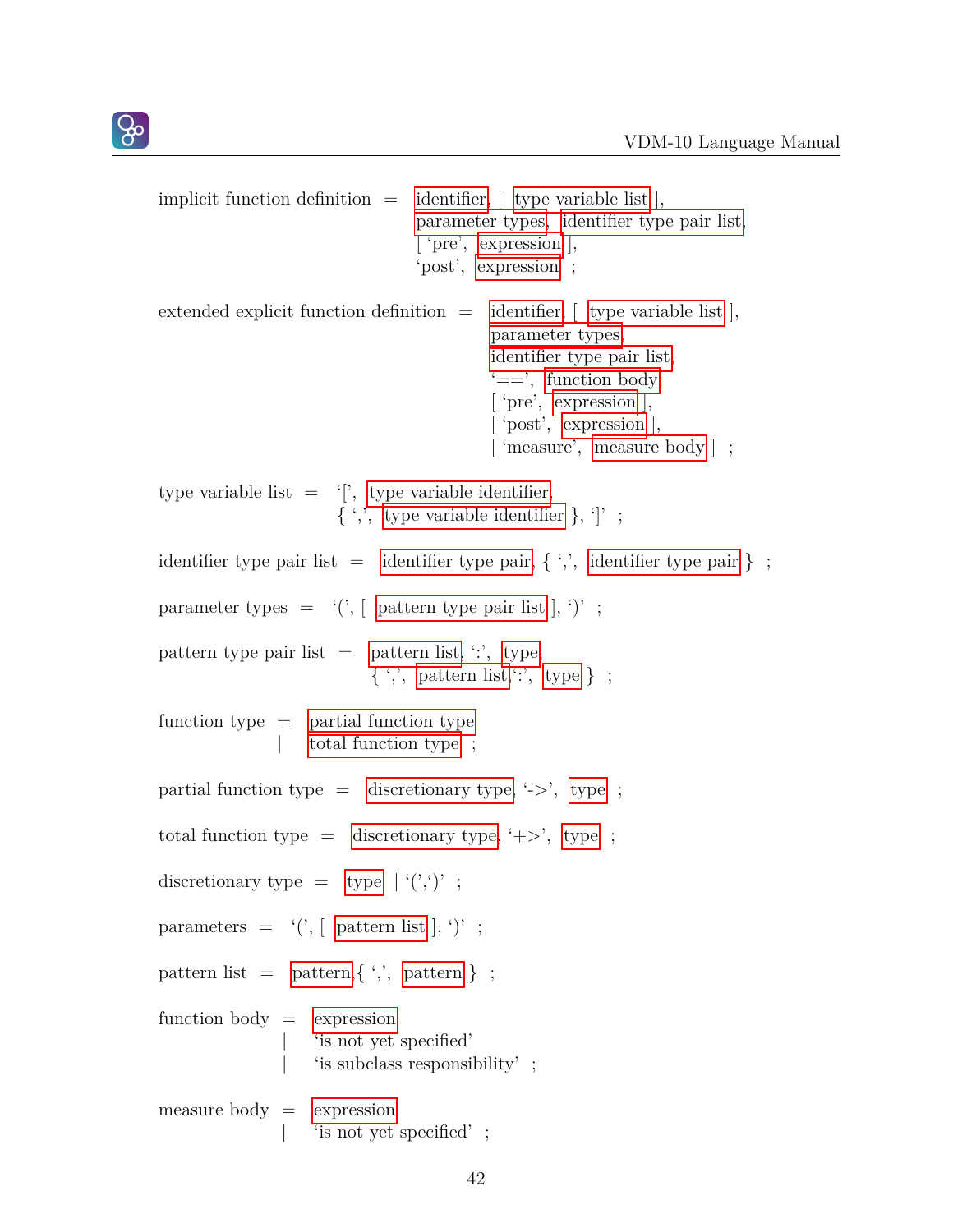$\overline{a}$ 



Here is not yet specified may be used as the function body during development of a model; whereas the is subclass responsibility indicates that implementation of this body must be undertaken by any subclasses so that can only be used in VDM++ and VDM-RT.

A simple example of an explicit function definition is the function map\_inter which takes two compatible maps over natural numbers and returns those maplets common to both

```
\overline{a}map_inter: (map nat to nat) * (map nat to nat) -> map nat to nat
 map\_inter (m1,m2) ==(\text{dom } m1 \text{ inter dom } m2) \leq m1pre for all d in set dom m1 inter dom m2 \& m1(d) = m2(d)
\overline{\phantom{a}} \overline{\phantom{a}} \overline{\phantom{a}} \overline{\phantom{a}} \overline{\phantom{a}} \overline{\phantom{a}} \overline{\phantom{a}} \overline{\phantom{a}} \overline{\phantom{a}} \overline{\phantom{a}} \overline{\phantom{a}} \overline{\phantom{a}} \overline{\phantom{a}} \overline{\phantom{a}} \overline{\phantom{a}} \overline{\phantom{a}} \overline{\phantom{a}} \overline{\phantom{a}} \overline{\
```
Note that we could also use the optional post condition to allow assertions about the result of the function:

```
map_inter: (map nat to nat) * (map nat to nat) -> map nat to nat
 map inter (m1,m2) =
      (\text{dom } m1 \text{ inter dom } m2) \leq m1pre for all d in set dom m1 inter dom m2 \& m1(d) = m2(d)
  post dom RESULT = dom m1 inter dom m2
\overline{\phantom{a}} \overline{\phantom{a}} \overline{\phantom{a}} \overline{\phantom{a}} \overline{\phantom{a}} \overline{\phantom{a}} \overline{\phantom{a}} \overline{\phantom{a}} \overline{\phantom{a}} \overline{\phantom{a}} \overline{\phantom{a}} \overline{\phantom{a}} \overline{\phantom{a}} \overline{\phantom{a}} \overline{\phantom{a}} \overline{\phantom{a}} \overline{\phantom{a}} \overline{\phantom{a}} \overline{\
```
The same function can also be defined implicitly:

```
map_inter2 (m1,m2: map nat to nat) m: map nat to nat
pre for all d in set dom m1 inter dom m2 \& m1(d) = m2(d)
post dom m = dom ml inter dom m2 and
     for all d in set dom m \& m(d) = m1(d);
```
Note that implicitly functions are considered total. Thus if they are exported in VDM-SL they need to be exported using the total function type.

✡✝ ✆

A simple example of an extended explicit function definition is the function map\_disj which takes a pair of compatible maps over natural numbers and returns the map consisting of those maplets unique to one or other of the given maps:

<span id="page-51-0"></span> $\overline{a}$ map\_disj  $(m1: map nat to nat,m2: mapnat to nat)$  $res$  : map nat to nat  $=$  $(\text{dom }\text{ml inter dom }\text{m2}) \leq \cdot$ : m1 munion  $(\text{dom } m1 \text{ inter dom } m2) \leq \cdot: m2$ pre for all d in set dom m1 inter dom m2  $\&$  m1(d) = m2(d) post dom res = (dom m1 union dom m2) \ (dom m1 inter dom m2) and for all d in set dom res  $\&$  res  $(d) = m1(d)$  or res  $(d) = m2(d)$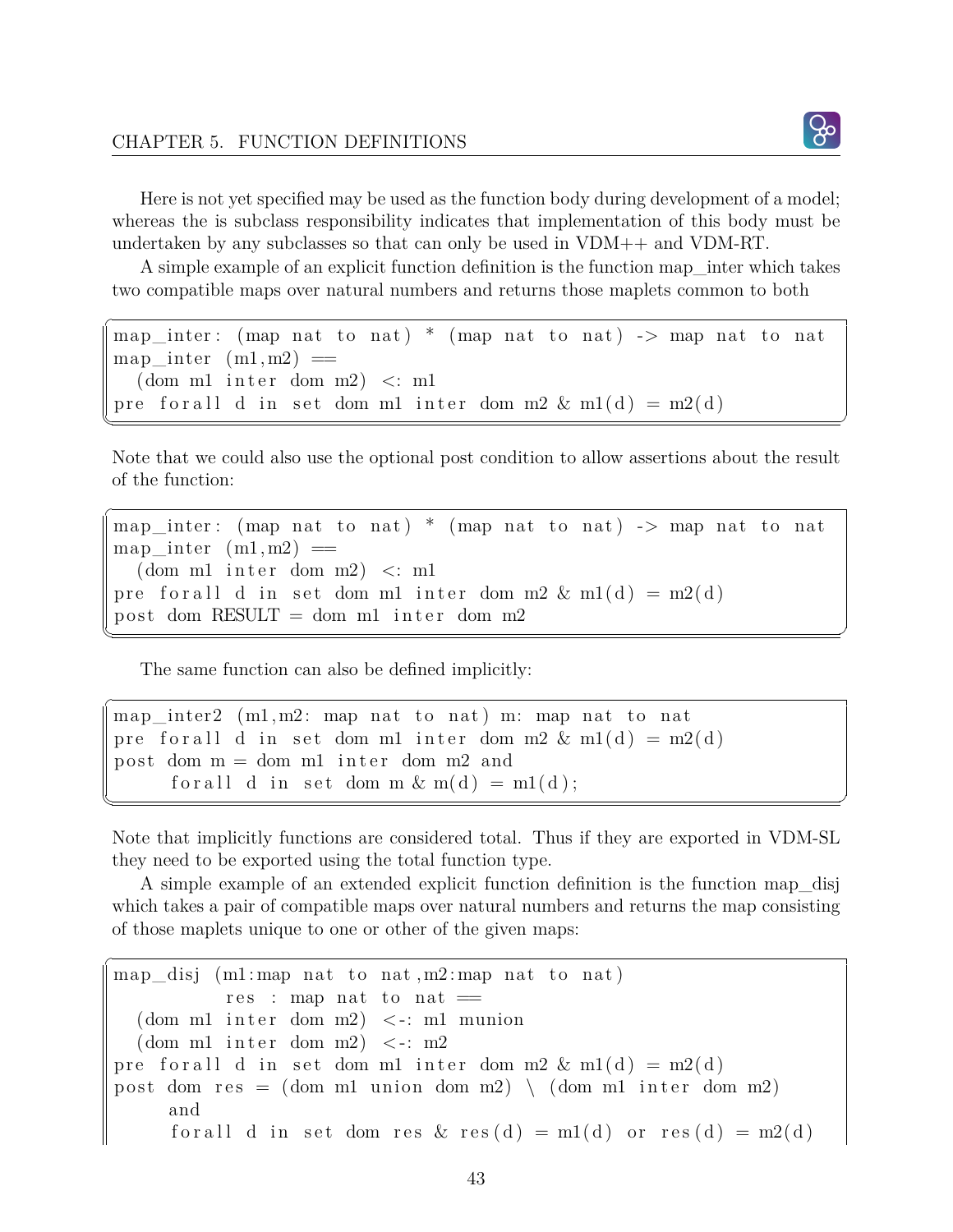

 $\overline{a}$ 

 $\overline{a}$ 

 $\overline{a}$ 

(Note here that an attempt to interpret the post-condition could potentially result in a run-time error since  $m1(d)$  and  $m2(d)$  need not both be defined simultaneously.)

 $\overline{\phantom{a}}$   $\overline{\phantom{a}}$   $\overline{\phantom{a}}$   $\overline{\phantom{a}}$   $\overline{\phantom{a}}$   $\overline{\phantom{a}}$   $\overline{\phantom{a}}$   $\overline{\phantom{a}}$   $\overline{\phantom{a}}$   $\overline{\phantom{a}}$   $\overline{\phantom{a}}$   $\overline{\phantom{a}}$   $\overline{\phantom{a}}$   $\overline{\phantom{a}}$   $\overline{\phantom{a}}$   $\overline{\phantom{a}}$   $\overline{\phantom{a}}$   $\overline{\phantom{a}}$   $\overline{\$ 

The functions map inter and map disj can be evaluated by the VDM interpreters, but the implicit function map\_inter2 cannot be evaluated. However, in all three cases the pre- and post-conditions can be used in other functions; for instance from the definition of map\_inter2 we get functions pre\_map\_inter2 and post\_map\_inter2 with the following signatures:

```
pre_map_inter2 : (map nat to nat) * (map nat to nat) \rightarrow bool
post_map_inter2 : (map nat to nat) * (map nat to nat) *
                   (map nat to nat) \Rightarrow bool
```
These kinds of functions are automatically created by the VDM interpreters and they can be used in other definitions (this technique is called quoting). In general, for a function f with signature

 $\overline{\phantom{a}}$   $\overline{\phantom{a}}$   $\overline{\phantom{a}}$   $\overline{\phantom{a}}$   $\overline{\phantom{a}}$   $\overline{\phantom{a}}$   $\overline{\phantom{a}}$   $\overline{\phantom{a}}$   $\overline{\phantom{a}}$   $\overline{\phantom{a}}$   $\overline{\phantom{a}}$   $\overline{\phantom{a}}$   $\overline{\phantom{a}}$   $\overline{\phantom{a}}$   $\overline{\phantom{a}}$   $\overline{\phantom{a}}$   $\overline{\phantom{a}}$   $\overline{\phantom{a}}$   $\overline{\$ 

f :  $T1 * ... * Tn \rightarrow Tr$ 

defining a pre-condition for the function causes creation of a function pre\_f with signature

 $\overline{\phantom{a}}$   $\overline{\phantom{a}}$   $\overline{\phantom{a}}$   $\overline{\phantom{a}}$   $\overline{\phantom{a}}$   $\overline{\phantom{a}}$   $\overline{\phantom{a}}$   $\overline{\phantom{a}}$   $\overline{\phantom{a}}$   $\overline{\phantom{a}}$   $\overline{\phantom{a}}$   $\overline{\phantom{a}}$   $\overline{\phantom{a}}$   $\overline{\phantom{a}}$   $\overline{\phantom{a}}$   $\overline{\phantom{a}}$   $\overline{\phantom{a}}$   $\overline{\phantom{a}}$   $\overline{\$ 

pre\_f : T1  $*$  ...  $*$  Tn  $\Rightarrow$  bool

and defining a post-condition for the function causes creation of a function post f with signature

 $\overline{\phantom{a}}$   $\overline{\phantom{a}}$   $\overline{\phantom{a}}$   $\overline{\phantom{a}}$   $\overline{\phantom{a}}$   $\overline{\phantom{a}}$   $\overline{\phantom{a}}$   $\overline{\phantom{a}}$   $\overline{\phantom{a}}$   $\overline{\phantom{a}}$   $\overline{\phantom{a}}$   $\overline{\phantom{a}}$   $\overline{\phantom{a}}$   $\overline{\phantom{a}}$   $\overline{\phantom{a}}$   $\overline{\phantom{a}}$   $\overline{\phantom{a}}$   $\overline{\phantom{a}}$   $\overline{\$ 

post\_f : T1  $*$  ...  $*$  Tn  $*$  Tr  $\Rightarrow$  bool

Functions can be defined using recursion (i.e. by calling themselves). When recursion is used one is recommended to add a 'measure' clause that can be used in the proof obligations generated from the model such that termination proofs can be carried out. A measure clause has one of two forms:

 $\overline{\phantom{a}}$   $\overline{\phantom{a}}$   $\overline{\phantom{a}}$   $\overline{\phantom{a}}$   $\overline{\phantom{a}}$   $\overline{\phantom{a}}$   $\overline{\phantom{a}}$   $\overline{\phantom{a}}$   $\overline{\phantom{a}}$   $\overline{\phantom{a}}$   $\overline{\phantom{a}}$   $\overline{\phantom{a}}$   $\overline{\phantom{a}}$   $\overline{\phantom{a}}$   $\overline{\phantom{a}}$   $\overline{\phantom{a}}$   $\overline{\phantom{a}}$   $\overline{\phantom{a}}$   $\overline{\$ 

- 1. The identifier of a function whose argument type is that of the function being defined and result type is nat.
- 2. An expression of type nat that may include free instances of the argument variables in the function definition.

A slightly more general form is described later. Consider the definition of the factorial function: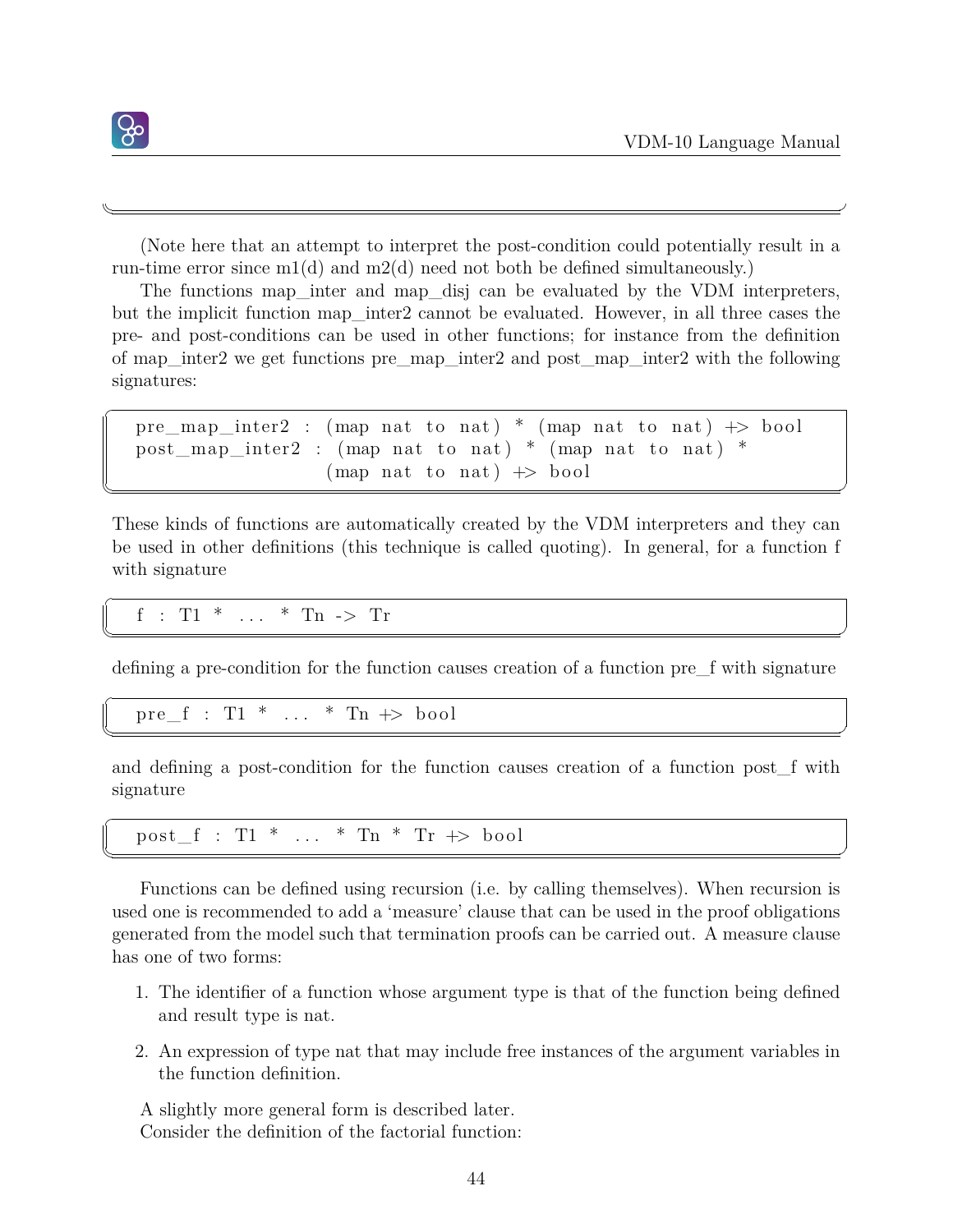

fac: nat  $\Rightarrow$  nat  $fac(n) ==$ if  $n = 0$ then 1 e l s e  $n * f$  a c  $(n - 1);$ 

A measure clause (of the first type) could be added by appending

 $\overline{\phantom{a}}$   $\overline{\phantom{a}}$   $\overline{\phantom{a}}$   $\overline{\phantom{a}}$   $\overline{\phantom{a}}$   $\overline{\phantom{a}}$   $\overline{\phantom{a}}$   $\overline{\phantom{a}}$   $\overline{\phantom{a}}$   $\overline{\phantom{a}}$   $\overline{\phantom{a}}$   $\overline{\phantom{a}}$   $\overline{\phantom{a}}$   $\overline{\phantom{a}}$   $\overline{\phantom{a}}$   $\overline{\phantom{a}}$   $\overline{\phantom{a}}$   $\overline{\phantom{a}}$   $\overline{\$ 

 $\overline{\phantom{a}}$   $\overline{\phantom{a}}$   $\overline{\phantom{a}}$   $\overline{\phantom{a}}$   $\overline{\phantom{a}}$   $\overline{\phantom{a}}$   $\overline{\phantom{a}}$   $\overline{\phantom{a}}$   $\overline{\phantom{a}}$   $\overline{\phantom{a}}$   $\overline{\phantom{a}}$   $\overline{\phantom{a}}$   $\overline{\phantom{a}}$   $\overline{\phantom{a}}$   $\overline{\phantom{a}}$   $\overline{\phantom{a}}$   $\overline{\phantom{a}}$   $\overline{\phantom{a}}$   $\overline{\$ 

 $\overline{\phantom{a}}$   $\overline{\phantom{a}}$   $\overline{\phantom{a}}$   $\overline{\phantom{a}}$   $\overline{\phantom{a}}$   $\overline{\phantom{a}}$   $\overline{\phantom{a}}$   $\overline{\phantom{a}}$   $\overline{\phantom{a}}$   $\overline{\phantom{a}}$   $\overline{\phantom{a}}$   $\overline{\phantom{a}}$   $\overline{\phantom{a}}$   $\overline{\phantom{a}}$   $\overline{\phantom{a}}$   $\overline{\phantom{a}}$   $\overline{\phantom{a}}$   $\overline{\phantom{a}}$   $\overline{\$ 

 $\overline{\phantom{a}}$ 

measure id

 $\overline{a}$ 

 $\overline{a}$ 

 $\overline{a}$ 

where

 $\overline{a}$  $id: nat \Rightarrow nat$  $id(n) == n;$ 

giving

```
fac: nat \rightarrow nat
fac(n) ==if n = 0then 1
    else n*fa c (n-1)measure id;
```
The proof obligation becomes

```
\overline{a}for all n : nat &(not (n=0) \Rightarrowid(n) > id(n-1));\overline{\phantom{a}} \overline{\phantom{a}} \overline{\phantom{a}} \overline{\phantom{a}} \overline{\phantom{a}} \overline{\phantom{a}} \overline{\phantom{a}} \overline{\phantom{a}} \overline{\phantom{a}} \overline{\phantom{a}} \overline{\phantom{a}} \overline{\phantom{a}} \overline{\phantom{a}} \overline{\phantom{a}} \overline{\phantom{a}} \overline{\phantom{a}} \overline{\phantom{a}} \overline{\phantom{a}} \overline{\
```
Verifying the proof obligation ensures the recursive function will terminate; the value of the measure function is smaller on each recursive call, and being of type nat the value cannot go below 0.

The second form of measure clause employs an expression of type nat

measure n

 $\overline{a}$ 

Note in this case the n in the measure clause is the argument variable n in the definition of fac. The full definition is

 $\overline{\phantom{a}}$   $\overline{\phantom{a}}$   $\overline{\phantom{a}}$   $\overline{\phantom{a}}$   $\overline{\phantom{a}}$   $\overline{\phantom{a}}$   $\overline{\phantom{a}}$   $\overline{\phantom{a}}$   $\overline{\phantom{a}}$   $\overline{\phantom{a}}$   $\overline{\phantom{a}}$   $\overline{\phantom{a}}$   $\overline{\phantom{a}}$   $\overline{\phantom{a}}$   $\overline{\phantom{a}}$   $\overline{\phantom{a}}$   $\overline{\phantom{a}}$   $\overline{\phantom{a}}$   $\overline{\$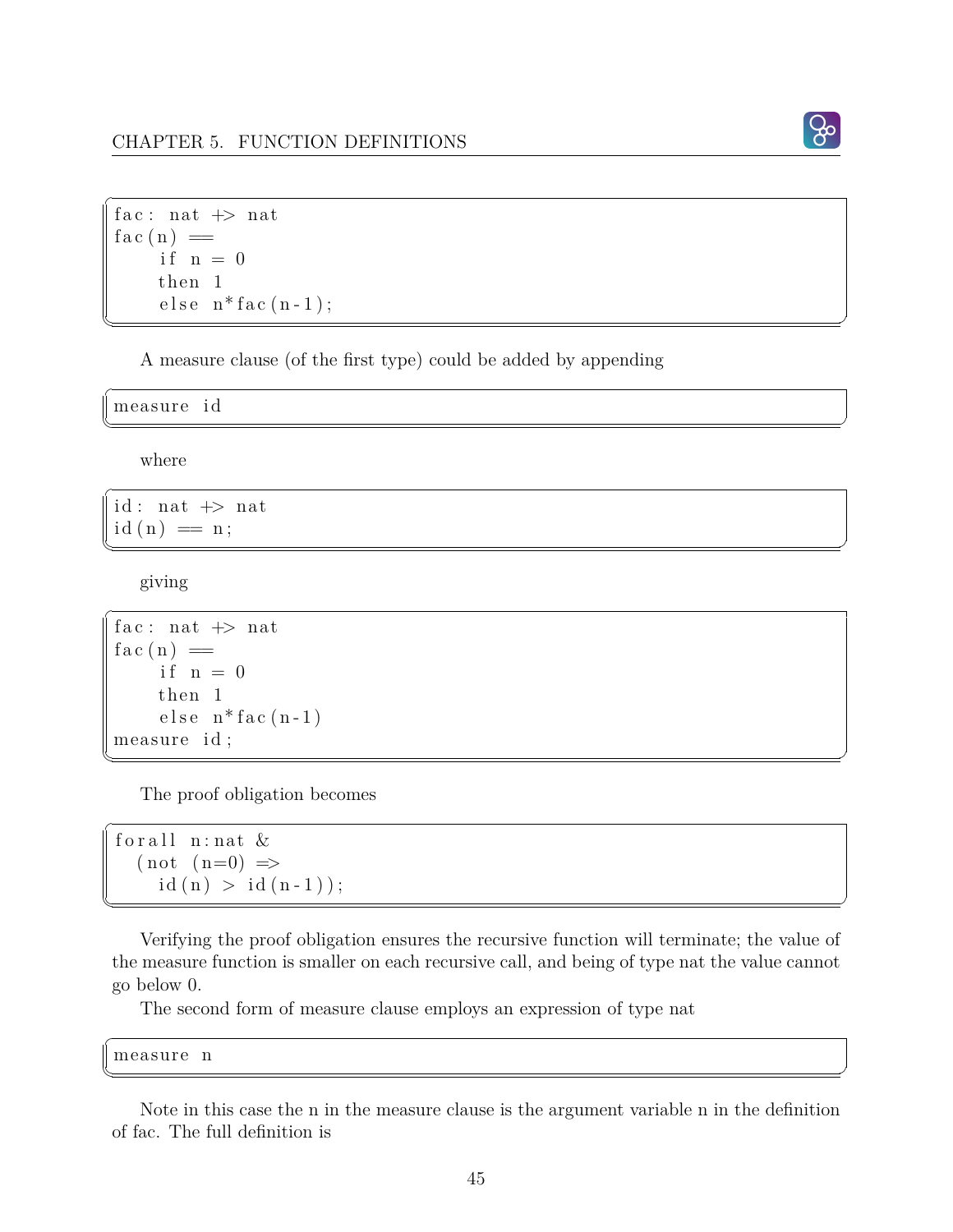```
\overline{a}fac: nat \Rightarrow nat
fac(n) ==if n = 0then 1
      e l s e n * f a c (n-1)measure n ;
```
 $[$ % $]$ 

An example on sequences

```
dupe [@a]: seq of @a \Rightarrow seq of @adue(s) == cases s:\begin{bmatrix} \end{bmatrix} \rightarrow \begin{bmatrix} \end{bmatrix}\begin{bmatrix} x \end{bmatrix} \rightarrow \begin{bmatrix} x, x \end{bmatrix}t \nightharpoonup u -> dupe t \hat{u} dupe u
                                             end
   measure len s;
\overline{\phantom{a}} \overline{\phantom{a}} \overline{\phantom{a}} \overline{\phantom{a}} \overline{\phantom{a}} \overline{\phantom{a}} \overline{\phantom{a}} \overline{\phantom{a}} \overline{\phantom{a}} \overline{\phantom{a}} \overline{\phantom{a}} \overline{\phantom{a}} \overline{\phantom{a}} \overline{\phantom{a}} \overline{\phantom{a}} \overline{\phantom{a}} \overline{\phantom{a}} \overline{\phantom{a}} \overline{\
```
As before the s in the measure clause is the argument variable in the definition of dupe. The measure function reduces because the semantics of concatenation patterns ensure that the sequence s is split into t and u such that t and u contain at least one element each.

 $\overline{\phantom{a}}$   $\overline{\phantom{a}}$   $\overline{\phantom{a}}$   $\overline{\phantom{a}}$   $\overline{\phantom{a}}$   $\overline{\phantom{a}}$   $\overline{\phantom{a}}$   $\overline{\phantom{a}}$   $\overline{\phantom{a}}$   $\overline{\phantom{a}}$   $\overline{\phantom{a}}$   $\overline{\phantom{a}}$   $\overline{\phantom{a}}$   $\overline{\phantom{a}}$   $\overline{\phantom{a}}$   $\overline{\phantom{a}}$   $\overline{\phantom{a}}$   $\overline{\phantom{a}}$   $\overline{\$ 

A measure clause is recommended for recursive functions, but not mandatory. VDM implementations typically issue a warning if a recursive function is defined without a measure clause. If one explicitly does not want to provide a measure clause and avoid a warning the is not yet specified expression can be used.

```
\overline{a}fac: nat \Rightarrow nat
  fac(n) ==if n = 0then 1
                 e l s e n * f a c (n-1)measure is not yet specified;
\overline{\phantom{a}} \overline{\phantom{a}} \overline{\phantom{a}} \overline{\phantom{a}} \overline{\phantom{a}} \overline{\phantom{a}} \overline{\phantom{a}} \overline{\phantom{a}} \overline{\phantom{a}} \overline{\phantom{a}} \overline{\phantom{a}} \overline{\phantom{a}} \overline{\phantom{a}} \overline{\phantom{a}} \overline{\phantom{a}} \overline{\phantom{a}} \overline{\phantom{a}} \overline{\phantom{a}} \overline{\
```
In some situations a measure clause that evaluates to a single nat is not adequate. More generally a measure clause can be a function that returns a nat product, or an expression whose type is a nat product. Consider the Ackermann function

```
\overline{a}ackermann: nat * nat \rightarrow nat
ackerman(n, n) == cases mk(m, n):
                              mk_0(0, q) \Rightarrow q+1,mk (p, 0) \rightarrow \text{ackermann}( p - 1, 1 ),
```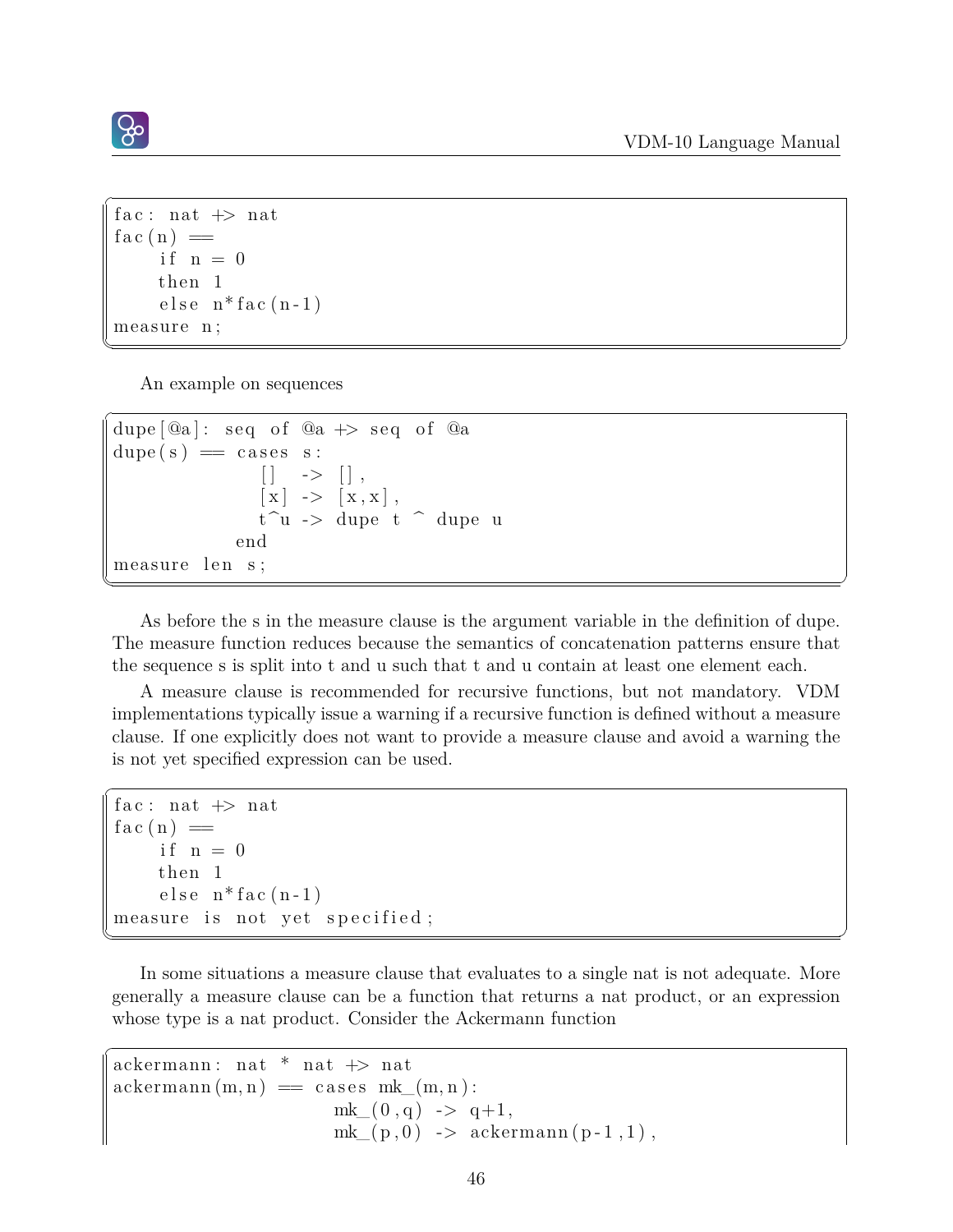

```
mk (p, q) -> ackermann (p - 1, \text{ackermann} ( p, q - 1 ) )
```

```
end ;
\overline{\phantom{a}} \overline{\phantom{a}} \overline{\phantom{a}} \overline{\phantom{a}} \overline{\phantom{a}} \overline{\phantom{a}} \overline{\phantom{a}} \overline{\phantom{a}} \overline{\phantom{a}} \overline{\phantom{a}} \overline{\phantom{a}} \overline{\phantom{a}} \overline{\phantom{a}} \overline{\phantom{a}} \overline{\phantom{a}} \overline{\phantom{a}} \overline{\phantom{a}} \overline{\phantom{a}} \overline{\
```
Note that in the recursive calls either the first or the second argument reduces, but not both. The measure clause is

 $\overline{a}$ measure mk\_(m, n )

Order is lexicographic ordering on the nat tuple: in each recursive call either the first argument reduces, or the first argument is unchanged and the second argument reduces. Generally an arbitrary tuple can be expressed as the value in a measure clause.

 $\overline{\phantom{a}}$   $\overline{\phantom{a}}$   $\overline{\phantom{a}}$   $\overline{\phantom{a}}$   $\overline{\phantom{a}}$   $\overline{\phantom{a}}$   $\overline{\phantom{a}}$   $\overline{\phantom{a}}$   $\overline{\phantom{a}}$   $\overline{\phantom{a}}$   $\overline{\phantom{a}}$   $\overline{\phantom{a}}$   $\overline{\phantom{a}}$   $\overline{\phantom{a}}$   $\overline{\phantom{a}}$   $\overline{\phantom{a}}$   $\overline{\phantom{a}}$   $\overline{\phantom{a}}$   $\overline{\$ 

Defining a measure for a function f with signature f:  $T1 * ... * Tn \rightarrow T$  causes creation of a function measure f with signature measure f: T1 \* …\* Tn +> nat or measure f: T1 \* ...\* Tn +> nat \* ...\* nat.

### 5.1 Polymorphic Functions

Functions can also be polymorphic in VDM. This means that we can create generic functions that can be used on values of several different types. For this purpose type parameters (or type variables which are written like normal identifiers prefixed with a @ sign) are used. Consider the polymorphic function to create an empty bag:<sup>[1](#page-55-0)</sup>

```
\overline{a}empty_bag [ @elem | : ( ) \Rightarrow (map @elem to nat1 )
empty_bag() ==\{ |-> \}
```
Before we can use the above function, we have to instantiate the function empty bag with a type, for example integers (see also section [6.12\)](#page-76-0):

 $\overline{\phantom{a}}$   $\overline{\phantom{a}}$   $\overline{\phantom{a}}$   $\overline{\phantom{a}}$   $\overline{\phantom{a}}$   $\overline{\phantom{a}}$   $\overline{\phantom{a}}$   $\overline{\phantom{a}}$   $\overline{\phantom{a}}$   $\overline{\phantom{a}}$   $\overline{\phantom{a}}$   $\overline{\phantom{a}}$   $\overline{\phantom{a}}$   $\overline{\phantom{a}}$   $\overline{\phantom{a}}$   $\overline{\phantom{a}}$   $\overline{\phantom{a}}$   $\overline{\phantom{a}}$   $\overline{\$ 

 $\overline{a}$  $emptyInt = empty$  bag [int]

Now we can use the function emptyInt to create a new bag to store integers. More examples of polymorphic functions are:

 $\overline{\phantom{a}}$   $\overline{\phantom{a}}$   $\overline{\phantom{a}}$   $\overline{\phantom{a}}$   $\overline{\phantom{a}}$   $\overline{\phantom{a}}$   $\overline{\phantom{a}}$   $\overline{\phantom{a}}$   $\overline{\phantom{a}}$   $\overline{\phantom{a}}$   $\overline{\phantom{a}}$   $\overline{\phantom{a}}$   $\overline{\phantom{a}}$   $\overline{\phantom{a}}$   $\overline{\phantom{a}}$   $\overline{\phantom{a}}$   $\overline{\phantom{a}}$   $\overline{\phantom{a}}$   $\overline{\$ 

```
\overline{a}num bag [@elem] : @elem * (map @elem to nat1) \Rightarrow nat
num bag ( e , m) ==if e in set dom m
```
<span id="page-55-0"></span><sup>&</sup>lt;sup>1</sup>The examples for polymorphic functions are taken from  $[?]$ . Bags are modelled as maps from the elements to their multiplicity in the bag. The multiplicity is at least 1, i.e. a non-element is not part of the map, rather than being mapped to 0.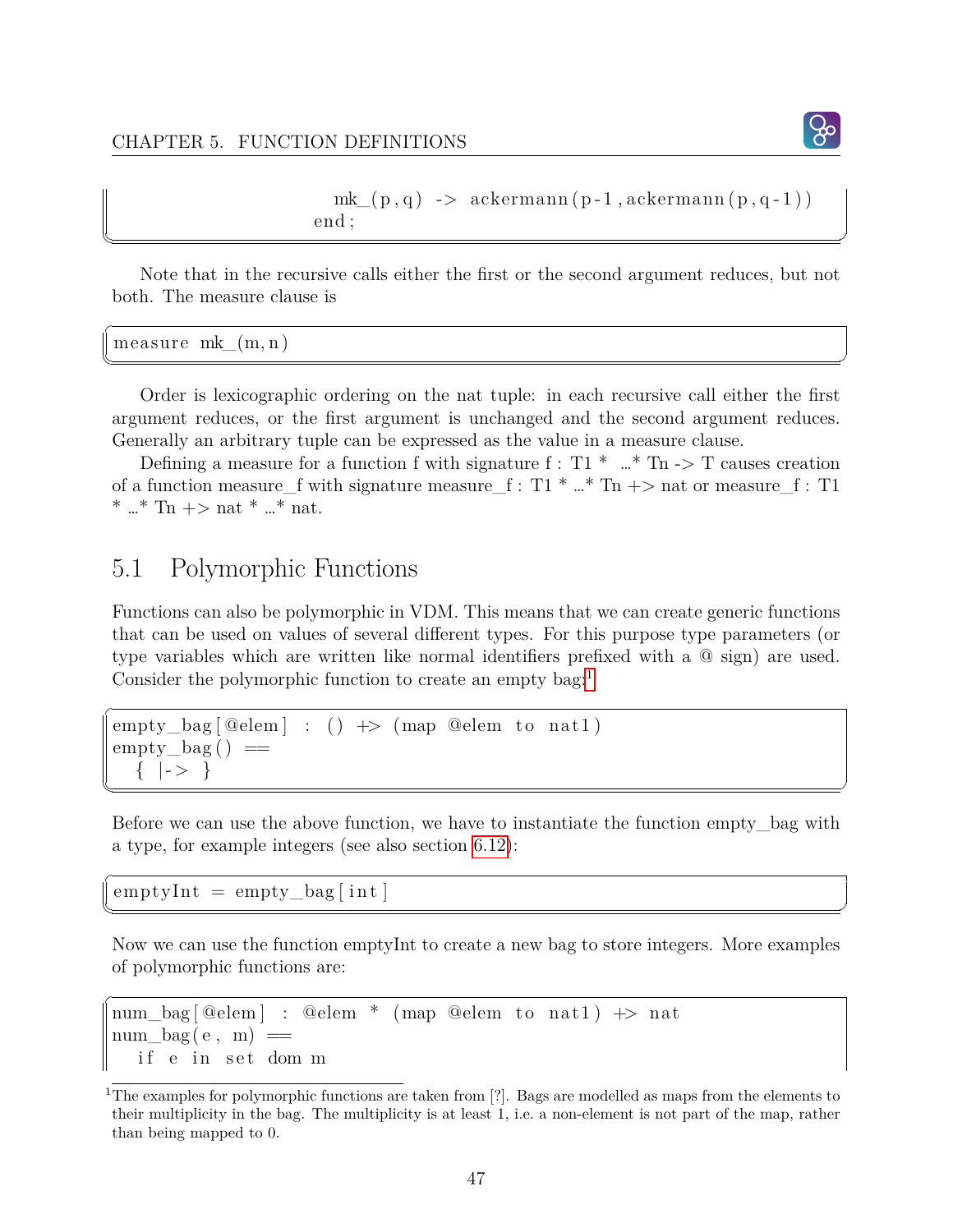```
then m( e )
   else 0;plus_bag [ @elem ] : @elem * (map @elem to nat1 ) \rightarrow(map \quad \text{Qelem} \quad to \quad nat1)plus_bag(e, m) ==m + \{ e \mid -\geq \text{num\_bag} [\text{@elem}](e, m) + 1 \}
```
If pre- and or post-conditions are defined for polymorphic functions, the corresponding predicate functions are also polymorphic. For instance if num\_bag was defined as

 $\overline{\phantom{a}}$   $\overline{\phantom{a}}$   $\overline{\phantom{a}}$   $\overline{\phantom{a}}$   $\overline{\phantom{a}}$   $\overline{\phantom{a}}$   $\overline{\phantom{a}}$   $\overline{\phantom{a}}$   $\overline{\phantom{a}}$   $\overline{\phantom{a}}$   $\overline{\phantom{a}}$   $\overline{\phantom{a}}$   $\overline{\phantom{a}}$   $\overline{\phantom{a}}$   $\overline{\phantom{a}}$   $\overline{\phantom{a}}$   $\overline{\phantom{a}}$   $\overline{\phantom{a}}$   $\overline{\$ 

 $\overline{\phantom{a}}$   $\overline{\phantom{a}}$   $\overline{\phantom{a}}$   $\overline{\phantom{a}}$   $\overline{\phantom{a}}$   $\overline{\phantom{a}}$   $\overline{\phantom{a}}$   $\overline{\phantom{a}}$   $\overline{\phantom{a}}$   $\overline{\phantom{a}}$   $\overline{\phantom{a}}$   $\overline{\phantom{a}}$   $\overline{\phantom{a}}$   $\overline{\phantom{a}}$   $\overline{\phantom{a}}$   $\overline{\phantom{a}}$   $\overline{\phantom{a}}$   $\overline{\phantom{a}}$   $\overline{\$ 

```
num_bag [ @elem ] : @elem * (map @elem to nat1 ) \Rightarrow nat
num\_bag(e, m) ==m(e)pre e in set dom m
```
then the pre-condition function would be

 $\overline{a}$ 

ႜၛၟ

 $\overline{a}$ 

pre\_num\_bag [  $@elem$   $\cdot$   $@elem$   $*$   $($  map  $@elem$  to nat1  $)$   $\rightarrow$  bool

Finally, VDM makes no assumptions about the type bound to a type parameter. This binding must be made explicitly, either by making an assertion as part of the pre-condition of the function, or by making a test before the part of the function body that restricts the type parameter. For example, consider the function given below:

 $\overline{\phantom{a}}$   $\overline{\phantom{a}}$   $\overline{\phantom{a}}$   $\overline{\phantom{a}}$   $\overline{\phantom{a}}$   $\overline{\phantom{a}}$   $\overline{\phantom{a}}$   $\overline{\phantom{a}}$   $\overline{\phantom{a}}$   $\overline{\phantom{a}}$   $\overline{\phantom{a}}$   $\overline{\phantom{a}}$   $\overline{\phantom{a}}$   $\overline{\phantom{a}}$   $\overline{\phantom{a}}$   $\overline{\phantom{a}}$   $\overline{\phantom{a}}$   $\overline{\phantom{a}}$   $\overline{\$ 

```
\overline{a}public f [QT]: seq of QT \rightarrow seq of QTf(s) ==if is (s, seq of real) then
                            \lceil r + 1 \rceil r in seq s
         e l s e
                            reverse s;
\overline{\phantom{a}} \overline{\phantom{a}} \overline{\phantom{a}} \overline{\phantom{a}} \overline{\phantom{a}} \overline{\phantom{a}} \overline{\phantom{a}} \overline{\phantom{a}} \overline{\phantom{a}} \overline{\phantom{a}} \overline{\phantom{a}} \overline{\phantom{a}} \overline{\phantom{a}} \overline{\phantom{a}} \overline{\phantom{a}} \overline{\phantom{a}} \overline{\phantom{a}} \overline{\phantom{a}} \overline{\
```
Here the type parameter @T denotes the element type of the sequence s passed to the function. Note how the body of the function assumes the type parameter to be defined for the + operator. This only works since the if-clause explicitly states that the parameter s is of type seq of real. Without the if-clause use of the  $+$  operator would fail due to  $\mathcal{Q}T$  not being of a numeric type. Alternatively, the assumption could be stated using a pre-condition e.g. using is real. This puts a restriction on the type parameter that applies to the entire body of the function, though with simple examples like this the effect is the same as explicitly declaring the type of the parameter in the function signature.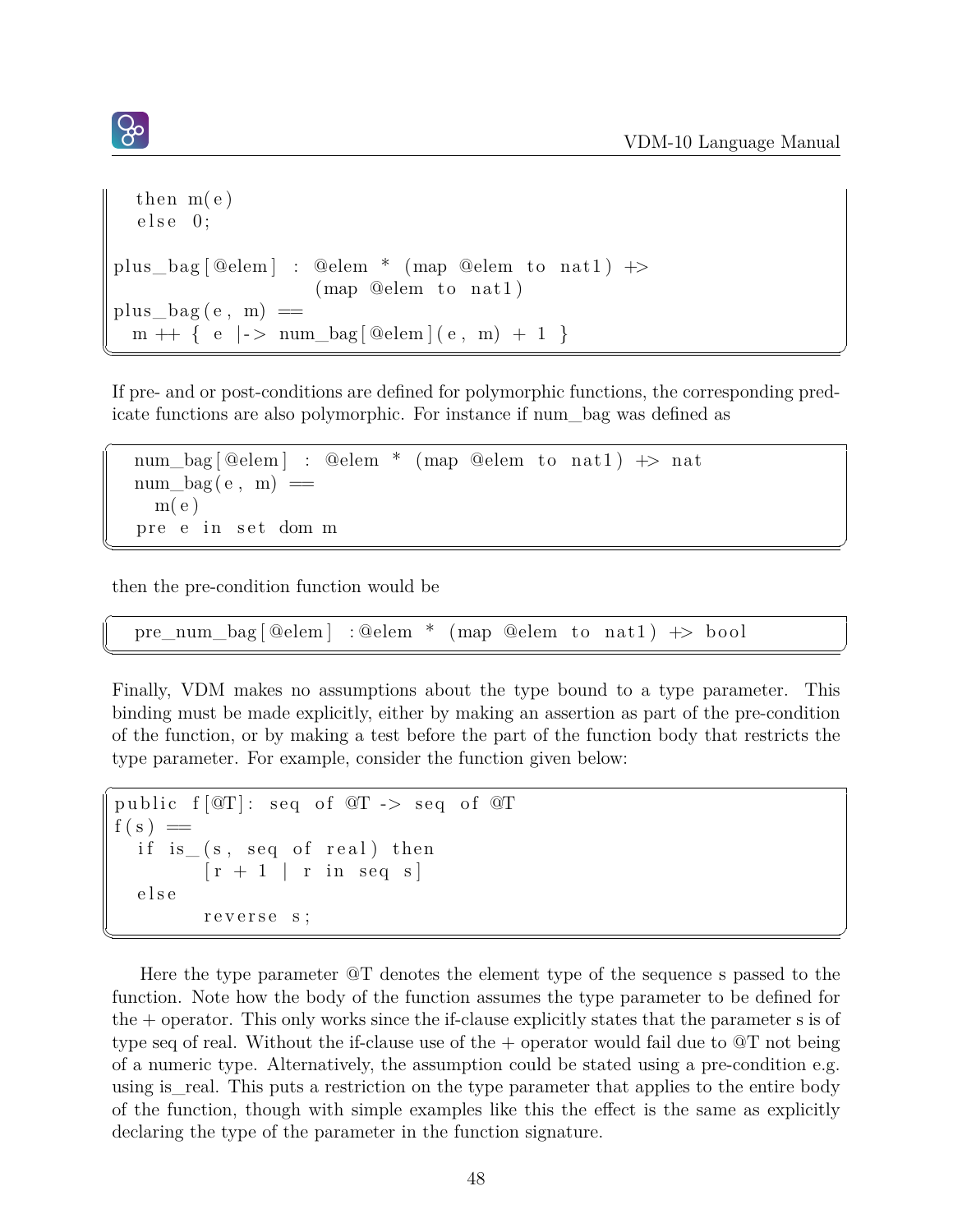

Polymorphic functions can also be recursive and in those cases it also makes sense to include a measure function. For example:

```
\overline{a}dlen [@A]: seq of seq of @A \rightarrow nat
\text{dlen}(1) ==if l = []then 0
   else len hd l + dlen [@A] (tl l)
measure Len ;
Len [@A]: seq of seq of @A -> nat
Len(1) == len 1;
```
where a proof obligation ensuring termination of this recursive function as:

 $\overline{a}$ ( for all l:seq of (seq of  $(QA)$ ) &  $((not (l = [])) \Rightarrow$  $(\text{Len}[\mathbb{Q}A](1) > \text{Len}[\mathbb{Q}A](t1)$ )  $\overline{\phantom{a}}$   $\overline{\phantom{a}}$   $\overline{\phantom{a}}$   $\overline{\phantom{a}}$   $\overline{\phantom{a}}$   $\overline{\phantom{a}}$   $\overline{\phantom{a}}$   $\overline{\phantom{a}}$   $\overline{\phantom{a}}$   $\overline{\phantom{a}}$   $\overline{\phantom{a}}$   $\overline{\phantom{a}}$   $\overline{\phantom{a}}$   $\overline{\phantom{a}}$   $\overline{\phantom{a}}$   $\overline{\phantom{a}}$   $\overline{\phantom{a}}$   $\overline{\phantom{a}}$   $\overline{\$ 

### 5.2 Higher Order Functions

 $\overline{a}$ 

 $\overline{a}$ 

 $\overline{a}$ 

Functions are allowed to receive other functions as arguments. A simple example of this is the function nat\_filter which takes a sequence of natural numbers, and a predicate, and returns the subsequence that satisfies this predicate:

 $\overline{\phantom{a}}$   $\overline{\phantom{a}}$   $\overline{\phantom{a}}$   $\overline{\phantom{a}}$   $\overline{\phantom{a}}$   $\overline{\phantom{a}}$   $\overline{\phantom{a}}$   $\overline{\phantom{a}}$   $\overline{\phantom{a}}$   $\overline{\phantom{a}}$   $\overline{\phantom{a}}$   $\overline{\phantom{a}}$   $\overline{\phantom{a}}$   $\overline{\phantom{a}}$   $\overline{\phantom{a}}$   $\overline{\phantom{a}}$   $\overline{\phantom{a}}$   $\overline{\phantom{a}}$   $\overline{\$ 

nat filter : (nat -> bool) \* seq of nat -> seq of nat  $nat\_filter$   $(p, ns) =$  $\lceil n \rceil$  n in seq ns & p(n)];  $\overline{\phantom{a}}$ 

Then nat\_filter (lambda x:nat & x mod  $2 = 0$ ,  $[1,2,3,4,5]$ )  $\equiv$  [2,4]. In fact, this algorithm is not specific to natural numbers, so we may define a polymorphic version of this function:

```
filter \lceil \text{@elem} \rceil: \lceil \text{@elem} \rceil > \text{bool} * seq of \lceil \text{@elem} \rceil > \text{seq} of \lceil \text{@elem} \rceilfilter (p, l) \equiv[i \mid i \text{ in seq } l \& p(i)];\overline{\phantom{a}} \overline{\phantom{a}} \overline{\phantom{a}} \overline{\phantom{a}} \overline{\phantom{a}} \overline{\phantom{a}} \overline{\phantom{a}} \overline{\phantom{a}} \overline{\phantom{a}} \overline{\phantom{a}} \overline{\phantom{a}} \overline{\phantom{a}} \overline{\phantom{a}} \overline{\phantom{a}} \overline{\phantom{a}} \overline{\phantom{a}} \overline{\phantom{a}} \overline{\phantom{a}} \overline{\
```
so filter[real](lambda x:real & floor  $x = x$ , [2.3,0.7,-2.1,3])  $\equiv$  [3].

Functions may also return functions as results. An example of this is the function fmap:

 $fmap [Qelem] : (Qelem) \Rightarrow Qelem) \Rightarrow seq of Qelem \Rightarrow seq of Qelem$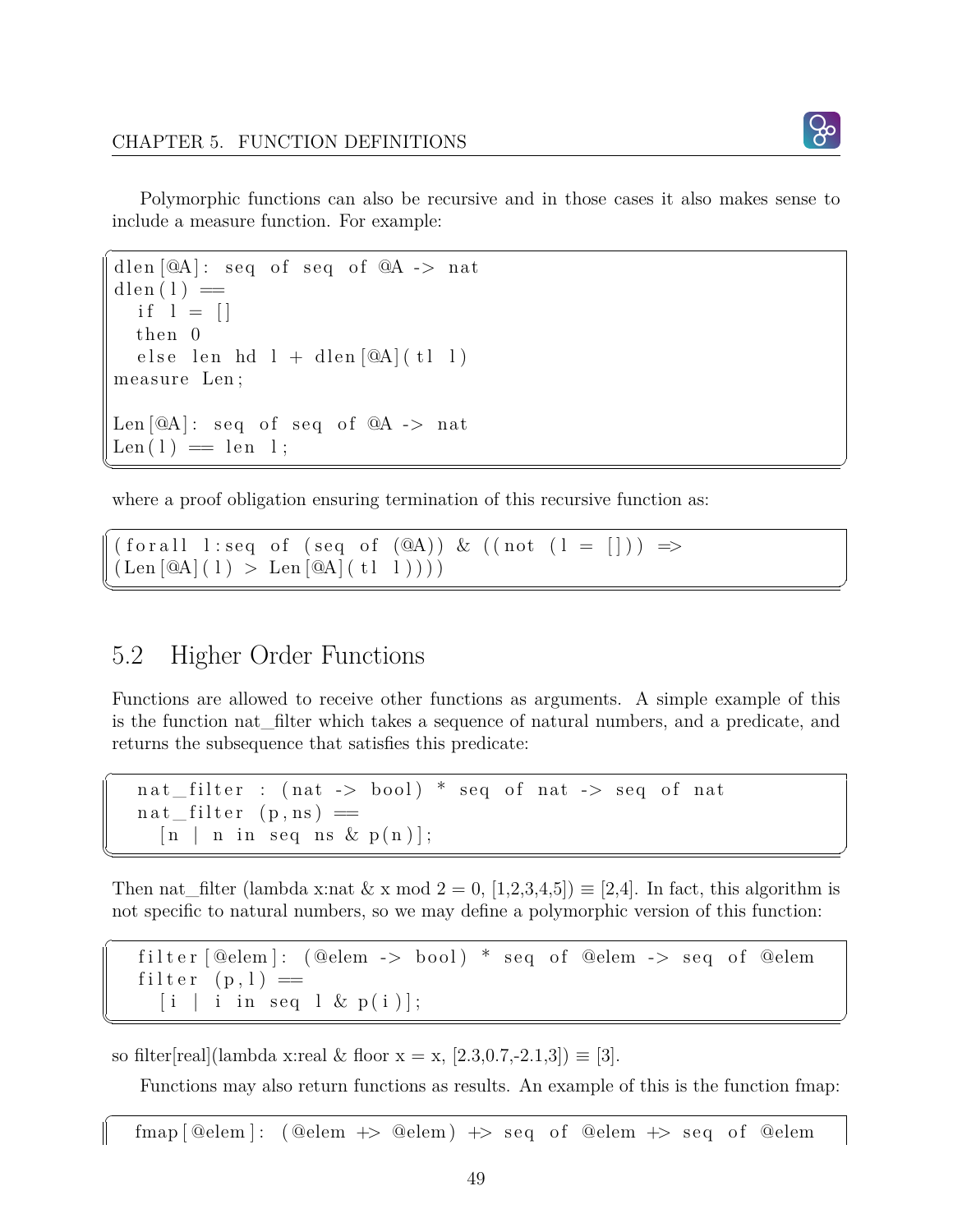

 $fmap (f)(1) ==$ if  $l = []$ then [] else  $[f(hd_1)] \cap (fmap[@elem] (f)(t1_1));$  $\overline{\phantom{a}}$   $\overline{\phantom{a}}$   $\overline{\phantom{a}}$   $\overline{\phantom{a}}$   $\overline{\phantom{a}}$   $\overline{\phantom{a}}$   $\overline{\phantom{a}}$   $\overline{\phantom{a}}$   $\overline{\phantom{a}}$   $\overline{\phantom{a}}$   $\overline{\phantom{a}}$   $\overline{\phantom{a}}$   $\overline{\phantom{a}}$   $\overline{\phantom{a}}$   $\overline{\phantom{a}}$   $\overline{\phantom{a}}$   $\overline{\phantom{a}}$   $\overline{\phantom{a}}$   $\overline{\$ 

So fmap[nat](lambda x:nat & x \* x)([1,2,3,4,5])  $\equiv$  [ 1,4,9,16,25 ].

Since the fmap function is recursive, it ought to have a measure function defined. In the case of curried functions, the measure function's parameters are the same as a de-curried version of the recursive function's parameters. For the fmap example, this would be:

 $m[@elem]:$  ( $@elem \rightarrow @elem" * seq of @elem \rightarrow nat$  $m(-, 1) == len 1;$  $\overline{\phantom{a}}$ 

Note that the measure function is also polymorphic, and must have the same type parameters as the function it measures. The proof obligation will also be polymorphic:

```
\overline{a}(for all f: (@elem -> @elem), l:seq of (@elem) \&(\text{not } (l = [] ) \Rightarrowm[\text{@elem}](f, 1) > m[\text{@elem}](f, (t1 1))))\overline{\phantom{a}} \overline{\phantom{a}} \overline{\phantom{a}} \overline{\phantom{a}} \overline{\phantom{a}} \overline{\phantom{a}} \overline{\phantom{a}} \overline{\phantom{a}} \overline{\phantom{a}} \overline{\phantom{a}} \overline{\phantom{a}} \overline{\phantom{a}} \overline{\phantom{a}} \overline{\phantom{a}} \overline{\phantom{a}} \overline{\phantom{a}} \overline{\phantom{a}} \overline{\phantom{a}} \overline{\
```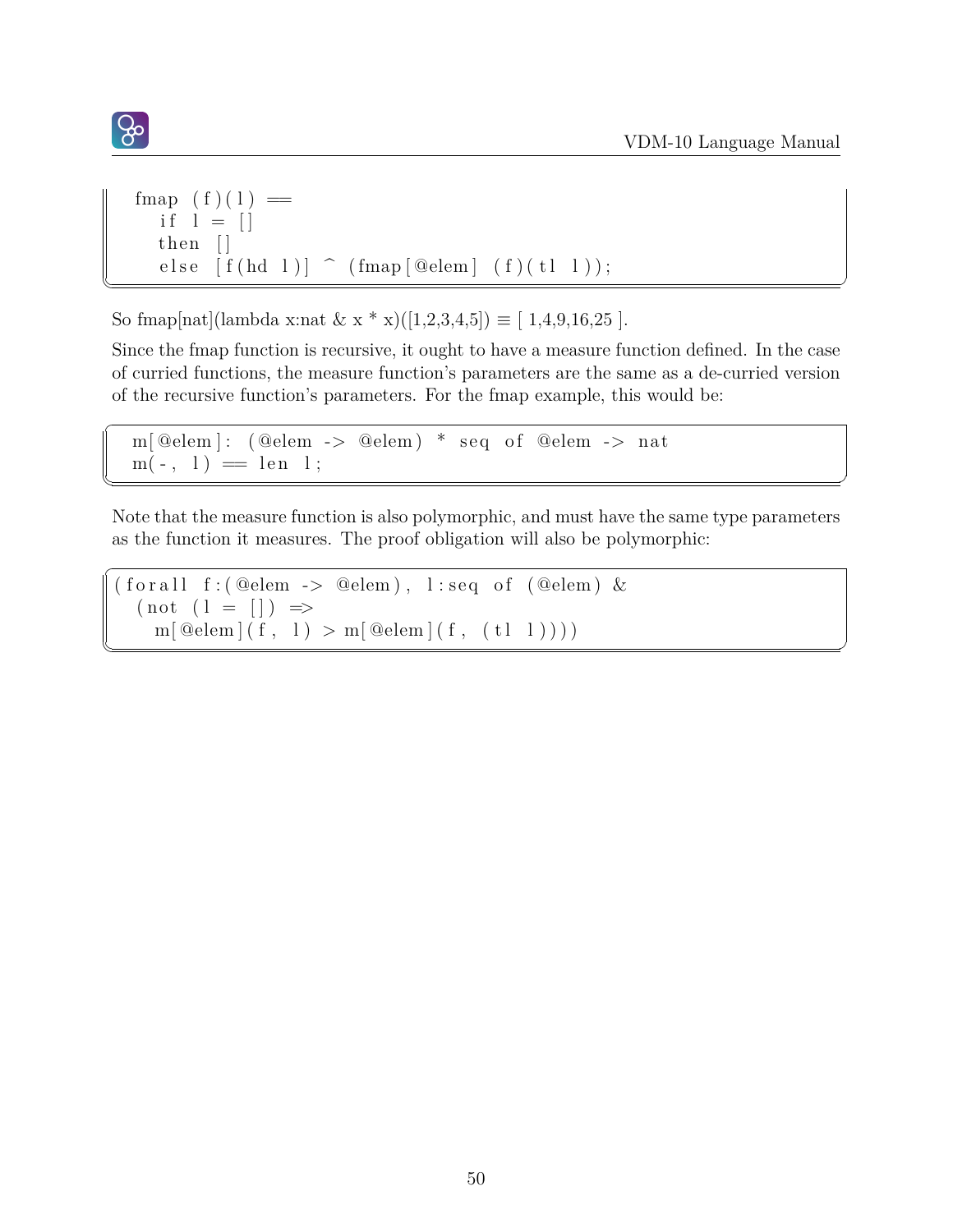# Chapter 6

# Expressions

In this chapter we will describe the different kinds of expressions one by one. Each of them will be described by means of:

- A syntax description in BNF.
- An informal semantics description.
- An example illustrating its usage.

### 6.1 Let Expressions

 $\overline{a}$ 

```
 let expression
                      let be expression
                      | … ;
         let expression = local definition \{\cdot,\cdot\}, local definition \},'in', expression ;
          expression = multiple bind, ['be', 'st', expression ], 'in',
                           expression ;
          value definitionfunction definition;
          pattern, [ type ], = expression ;
    where the "function definition" component is described in section 5.
```
Semantics: A simple let expression has the form:

let  $p1 = e1$ , ...,  $pn = en$  in e

 $\overline{\phantom{a}}$   $\overline{\phantom{a}}$   $\overline{\phantom{a}}$   $\overline{\phantom{a}}$   $\overline{\phantom{a}}$   $\overline{\phantom{a}}$   $\overline{\phantom{a}}$   $\overline{\phantom{a}}$   $\overline{\phantom{a}}$   $\overline{\phantom{a}}$   $\overline{\phantom{a}}$   $\overline{\phantom{a}}$   $\overline{\phantom{a}}$   $\overline{\phantom{a}}$   $\overline{\phantom{a}}$   $\overline{\phantom{a}}$   $\overline{\phantom{a}}$   $\overline{\phantom{a}}$   $\overline{\$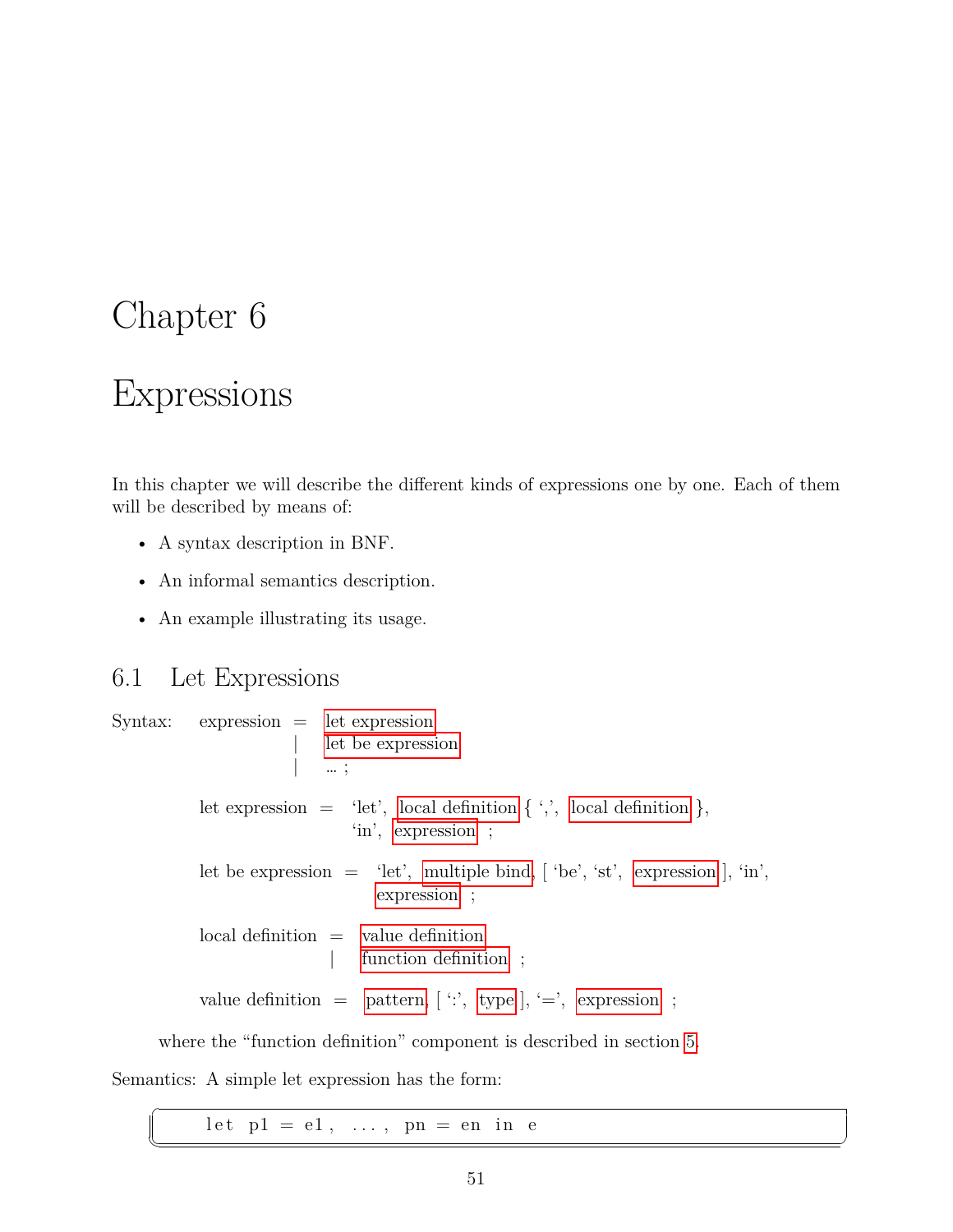

where p1, ..., pn are patterns, e1, ..., en are expressions which match the corresponding pattern pi, and e is an expression, of any type, involving the pattern identifiers of p1,  $...,$  pn. It denotes the value of the expression e in the context in which the patterns  $p1$ , …, pn are matched against the corresponding expressions e1, …, en.

More advanced let expressions can also be made by using local function definitions. The semantics of doing so is simply that the scope of such locally defined functions is restricted to the body of the let expression.

In standard VDM-SL the collection of definitions may be mutually recursive. However, in the VDM languages this is not supported by the VDM interpreters. Furthermore, the definitions must be ordered such that all constructs are defined before they are used.

A let-be-such-that expression has the form:

let mb be st e1 in  $e2$ 

where mb is a multi-binding of one or more patterns (mostly just one pattern) to a set value (or a sequence or a type), e1 is a boolean expression, and e2 is an expression, of any type, involving the pattern identifiers of the patterns from mb. The be st e1 part is optional. The expression denotes the value of the expression e2 in the context in which all the patterns from mb have been matched against either an element in the set from mb, or an element in the sequence from mb, or against a value from the type in mb<sup>[1](#page-60-0)</sup>. If the st e1 expression is present, only such bindings where e1 evaluates to true in the matching context are used.

 $\overline{\phantom{a}}$   $\overline{\phantom{a}}$   $\overline{\phantom{a}}$   $\overline{\phantom{a}}$   $\overline{\phantom{a}}$   $\overline{\phantom{a}}$   $\overline{\phantom{a}}$   $\overline{\phantom{a}}$   $\overline{\phantom{a}}$   $\overline{\phantom{a}}$   $\overline{\phantom{a}}$   $\overline{\phantom{a}}$   $\overline{\phantom{a}}$   $\overline{\phantom{a}}$   $\overline{\phantom{a}}$   $\overline{\phantom{a}}$   $\overline{\phantom{a}}$   $\overline{\phantom{a}}$   $\overline{\$ 

Examples: Let expressions are useful for improving readability especially by contracting complicated expressions used more than once. For instance, we can improve the function map disj from page [44:](#page-51-0)

```
\overline{a}map disj : (map nat to nat) * (map nat to nat) ->
                             map nat to nat
 map disj (m1,m2) =
      let inter dom = dom m1 inter dom m2
      i n
           inter_dom < -: m1 munion inter_dom < -: m2
 pre for all d in set dom m1 inter dom m2 \& m1(d) = m2(d)
\overline{\phantom{a}} \overline{\phantom{a}} \overline{\phantom{a}} \overline{\phantom{a}} \overline{\phantom{a}} \overline{\phantom{a}} \overline{\phantom{a}} \overline{\phantom{a}} \overline{\phantom{a}} \overline{\phantom{a}} \overline{\phantom{a}} \overline{\phantom{a}} \overline{\phantom{a}} \overline{\phantom{a}} \overline{\phantom{a}} \overline{\phantom{a}} \overline{\phantom{a}} \overline{\phantom{a}} \overline{\
```
They are also convenient for decomposing complex structures into their components. For instance, using the previously defined record type Score (see page [25\)](#page-33-0) we can test whether one score is greater than another:

<span id="page-60-0"></span><sup>&</sup>lt;sup>1</sup>Remember that only the set and sequence bindings can be executed by means of the VDM interpreters.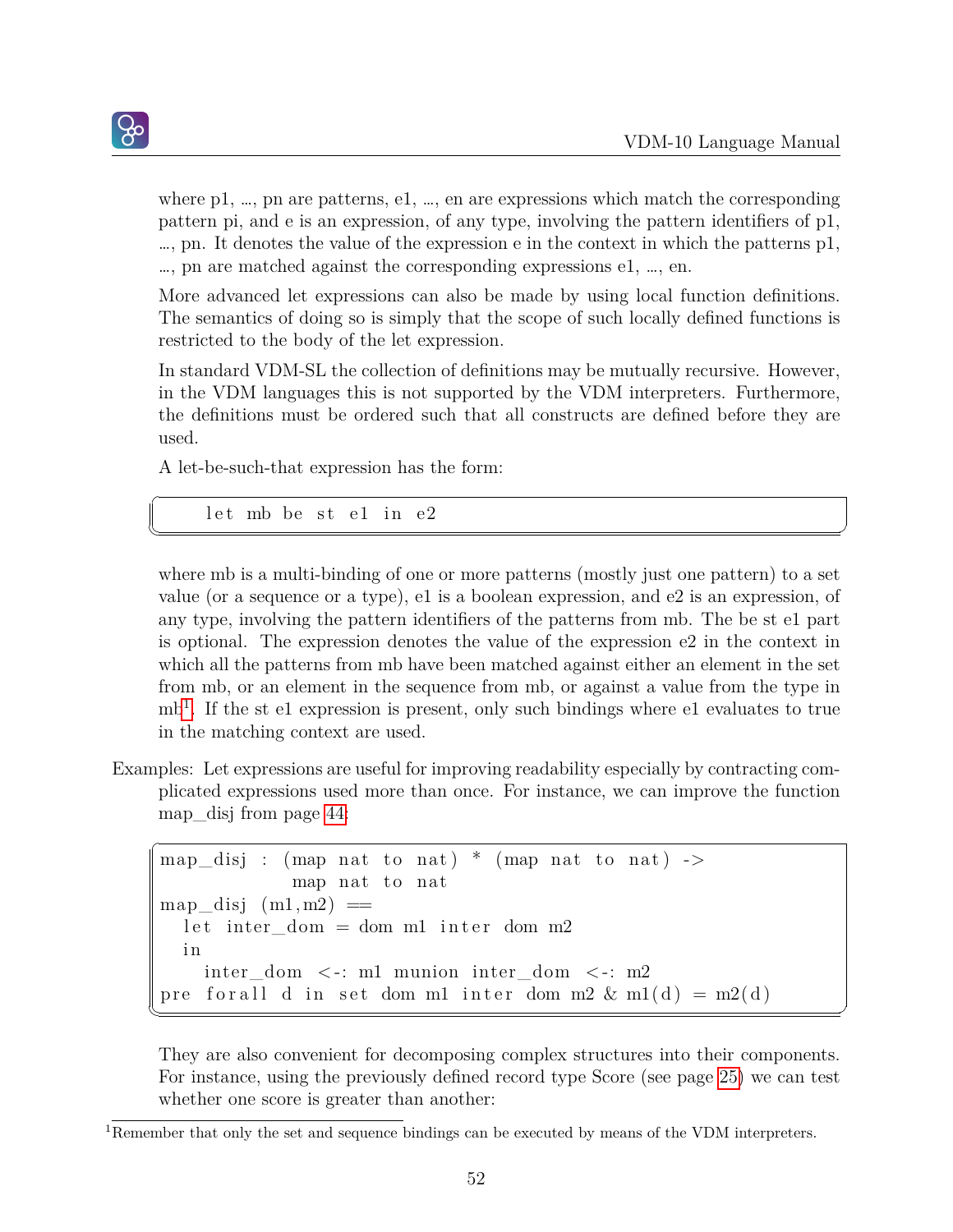$\overline{a}$ 

 $\overline{a}$ 



```
let mk_Score(-, w1, -, -, p1) = sc1,
     mk\_Score(-, w2, -, -, p2) = sc2in \left( p1 > p2 \right) or \left( p1 = p2 \text{ and } w1 > w2 \right)
```
In this particular example we extract the second and fifth components of the two scores. Note that don't care patterns (see page [87\)](#page-95-0) are used to indicate that the remaining components are irrelevant for the processing done in the body of this expression.

 $\overline{\phantom{a}}$   $\overline{\phantom{a}}$   $\overline{\phantom{a}}$   $\overline{\phantom{a}}$   $\overline{\phantom{a}}$   $\overline{\phantom{a}}$   $\overline{\phantom{a}}$   $\overline{\phantom{a}}$   $\overline{\phantom{a}}$   $\overline{\phantom{a}}$   $\overline{\phantom{a}}$   $\overline{\phantom{a}}$   $\overline{\phantom{a}}$   $\overline{\phantom{a}}$   $\overline{\phantom{a}}$   $\overline{\phantom{a}}$   $\overline{\phantom{a}}$   $\overline{\phantom{a}}$   $\overline{\$ 

Let-be-such-that expressions are useful for abstracting away the non-essential choice of an element from a set, in particular in formulating recursive definitions over sets. An example of this is a version of the sequence filter function (see page [49\)](#page-57-0) over sets:

```
\overline{a}set filter [ @elem ] : ( @elem -> bool ) -> ( set of @elem ) ->
                          (set of @elem)
set_{\text{filter}(p)(s)} =if s = \{\}then {}
   else let x in set s
         in ( if p(x) then \{x\} else \{\}\) union
            set_{\text{filter}}[ @elem \mid (p) ( s \ {x} );
```
We could alternatively have defined this function using a set comprehension (described in section [6.7\)](#page-69-0):

 $\overline{\phantom{a}}$   $\overline{\phantom{a}}$   $\overline{\phantom{a}}$   $\overline{\phantom{a}}$   $\overline{\phantom{a}}$   $\overline{\phantom{a}}$   $\overline{\phantom{a}}$   $\overline{\phantom{a}}$   $\overline{\phantom{a}}$   $\overline{\phantom{a}}$   $\overline{\phantom{a}}$   $\overline{\phantom{a}}$   $\overline{\phantom{a}}$   $\overline{\phantom{a}}$   $\overline{\phantom{a}}$   $\overline{\phantom{a}}$   $\overline{\phantom{a}}$   $\overline{\phantom{a}}$   $\overline{\$ 

set\_filter [@elem] : (@elem -> bool) -> (set of @elem) ->  $(set of @elem)$  $set_{\text{filter}(p)(s)} ==$  $\{ x \mid x \text{ in set } s \& p(x) \};$  $\overline{\phantom{a}}$   $\overline{\phantom{a}}$   $\overline{\phantom{a}}$   $\overline{\phantom{a}}$   $\overline{\phantom{a}}$   $\overline{\phantom{a}}$   $\overline{\phantom{a}}$   $\overline{\phantom{a}}$   $\overline{\phantom{a}}$   $\overline{\phantom{a}}$   $\overline{\phantom{a}}$   $\overline{\phantom{a}}$   $\overline{\phantom{a}}$   $\overline{\phantom{a}}$   $\overline{\phantom{a}}$   $\overline{\phantom{a}}$   $\overline{\phantom{a}}$   $\overline{\phantom{a}}$   $\overline{\$ 

The last example shows how the optional "be such that" part (be st) can be used. This part is especially useful when it is known that an element with some property exists but an explicit expression for such an element is not known or difficult to write. For instance we can exploit this expression to write a selection sort algorithm:

```
remove : nat * seq of nat \rightarrow seq of nat
remove (x, l) ==let i in set inds l be st l(i) = xi n
     l ( 1 , \ldots , i - 1 ) \cap l ( i + 1 , \ldots , len l )pre x in set elems l;
```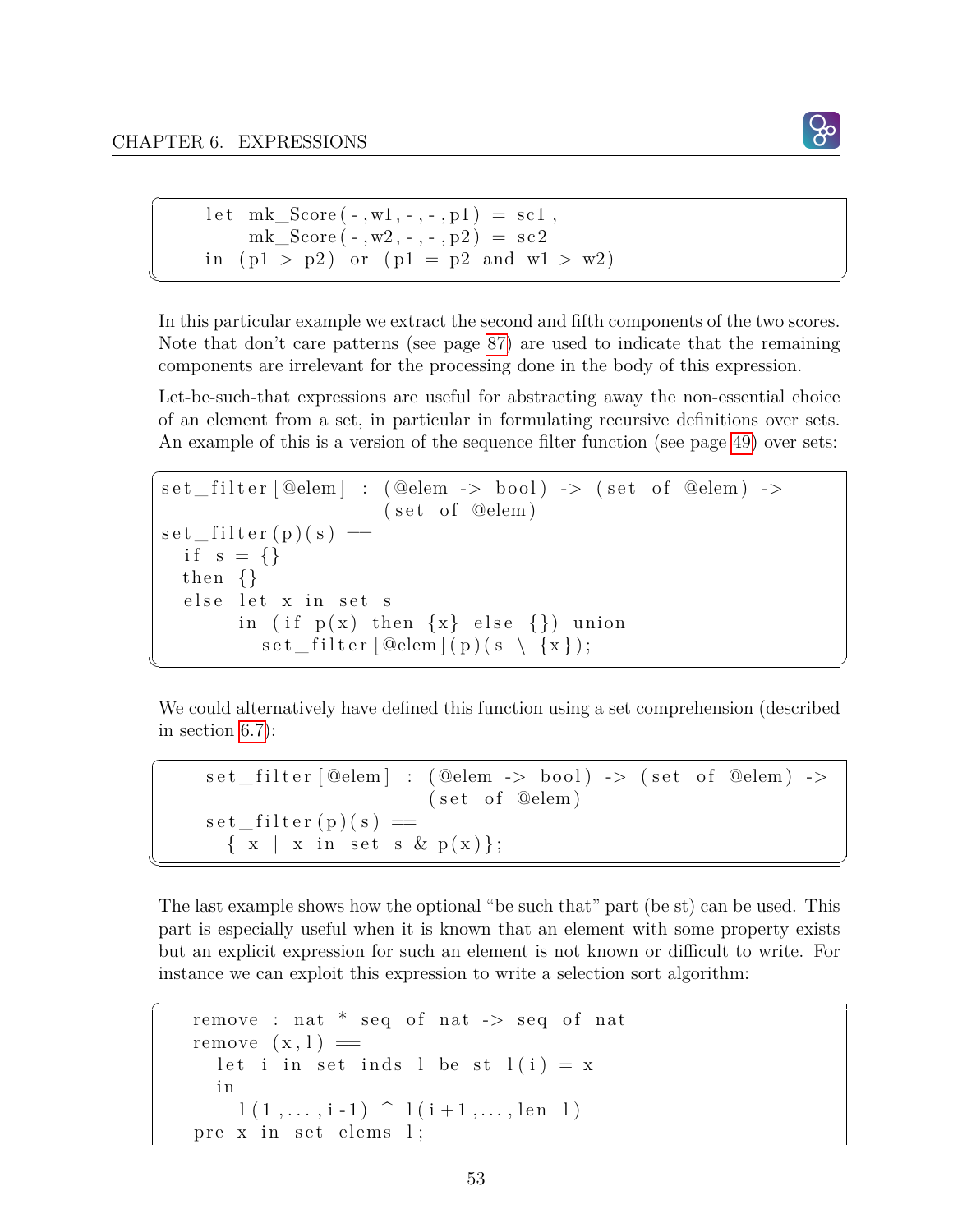

```
selection_sort : seq of nat -> seq of nat
          \text{selection\_sort} (1) =if l = []then []
               else let m in seq l be st
                                        for all x in seq l \& m \leq xi n
                                  [m] \hat{ } (selection sort (remove (m, l ) ))
\overline{\phantom{a}} \overline{\phantom{a}} \overline{\phantom{a}} \overline{\phantom{a}} \overline{\phantom{a}} \overline{\phantom{a}} \overline{\phantom{a}} \overline{\phantom{a}} \overline{\phantom{a}} \overline{\phantom{a}} \overline{\phantom{a}} \overline{\phantom{a}} \overline{\phantom{a}} \overline{\phantom{a}} \overline{\phantom{a}} \overline{\phantom{a}} \overline{\phantom{a}} \overline{\phantom{a}} \overline{\
```
Here the first function removes a given element from the given list; the second function repeatedly removes the least element in the unsorted portion of the list, and places it at the head of the sorted portion of the list.

### 6.2 The Define Expression

This expression can only be used inside operations which will be described in section [11.](#page-111-0) In order to deal with global variables inside the expression part an extra expression construct is available inside operations.

Syntax: expression = … | [def expression](#page-202-2) | … ; def expression  $=$  'def', [pattern bind,](#page-214-2) '=', [expression,](#page-200-0)  $\{\ \cdot, \cdot\} \text{, pattern bind, } \mathrel{\mathop:}= \mathrel{\mathop,}\text{, expression } \},$  $\{\ \cdot, \cdot\} \text{, pattern bind, } \mathrel{\mathop:}= \mathrel{\mathop,}\text{, expression } \},$  $\{\ \cdot, \cdot\} \text{, pattern bind, } \mathrel{\mathop:}= \mathrel{\mathop,}\text{, expression } \},$  $\{\ \cdot, \cdot\} \text{, pattern bind, } \mathrel{\mathop:}= \mathrel{\mathop,}\text{, expression } \},$  $\{\ \cdot, \cdot\} \text{, pattern bind, } \mathrel{\mathop:}= \mathrel{\mathop,}\text{, expression } \},$   $[\ \cdot, \cdot \ ] ,$ 'in', [expression](#page-200-0) ;

Semantics: A define expression has the form:

```
def pb1 = e1;
                                              . . .
                                           pbn = en
                       i n
                                 e
\overline{\phantom{a}} \overline{\phantom{a}} \overline{\phantom{a}} \overline{\phantom{a}} \overline{\phantom{a}} \overline{\phantom{a}} \overline{\phantom{a}} \overline{\phantom{a}} \overline{\phantom{a}} \overline{\phantom{a}} \overline{\phantom{a}} \overline{\phantom{a}} \overline{\phantom{a}} \overline{\phantom{a}} \overline{\phantom{a}} \overline{\phantom{a}} \overline{\phantom{a}} \overline{\phantom{a}} \overline{\
```
 $\overline{a}$ 

The define expression corresponds to a let expression except that the right hand side expressions may depend on the value of the local and/or global variable and that it may not be mutually recursive. It denotes the value of the expression e in the context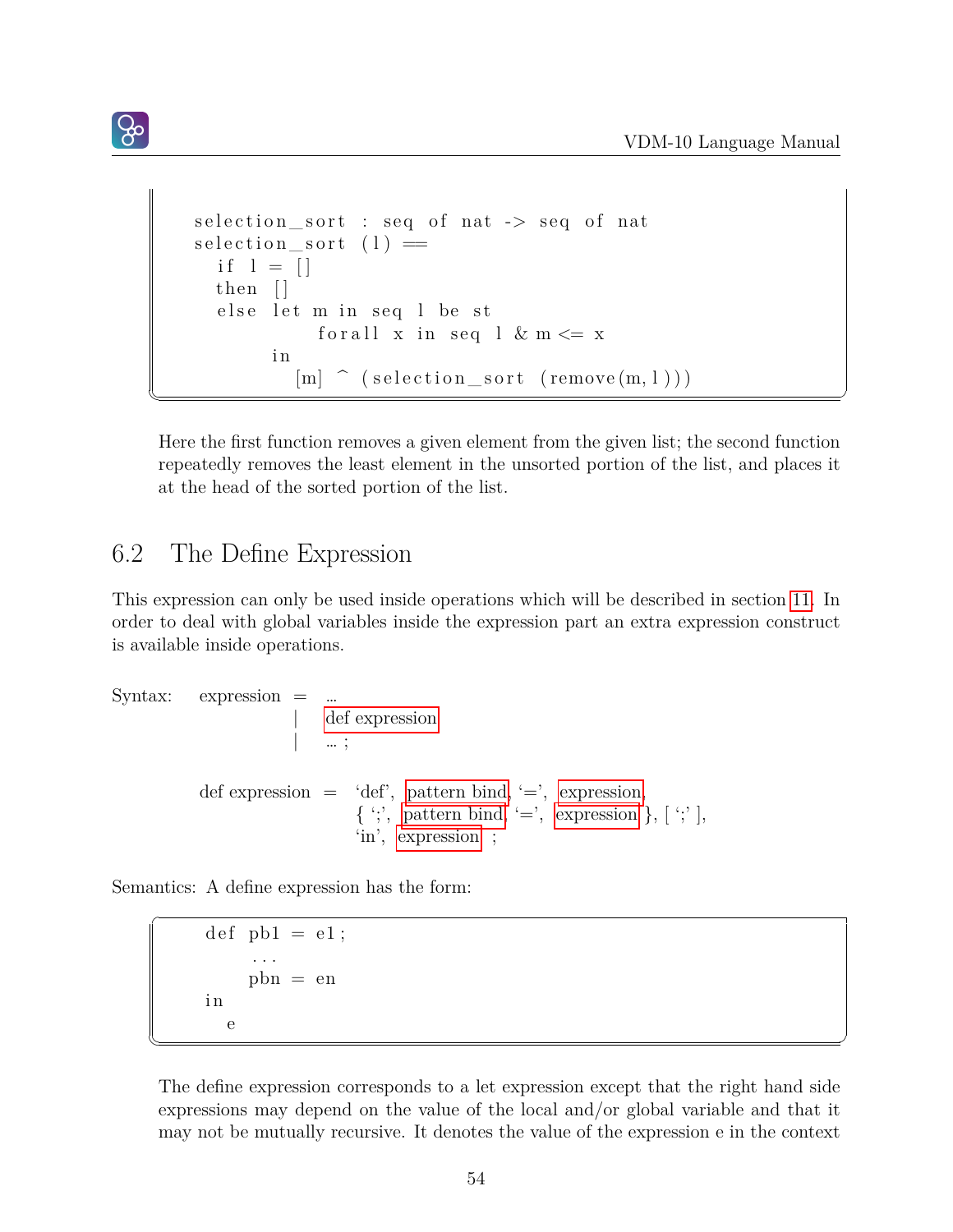

in which the patterns (or binds) pb1, …, pbn are matched against the corresponding expressions  $e1, ..., en^2$  $e1, ..., en^2$ .

Examples: The define expression is used in a pragmatic way, in order to make the reader aware of the fact that the value of the expression depends upon the global variable.

This can be illustrated by a small example:

```
def user = lib (copy)i n
  if user = <OUT>
  then true
  else false
```
where copy is defined in the context, lib is global variable (thus lib(copy) can be considered as looking up the contents of a part of the variable).

 $\overline{\phantom{a}}$   $\overline{\phantom{a}}$   $\overline{\phantom{a}}$   $\overline{\phantom{a}}$   $\overline{\phantom{a}}$   $\overline{\phantom{a}}$   $\overline{\phantom{a}}$   $\overline{\phantom{a}}$   $\overline{\phantom{a}}$   $\overline{\phantom{a}}$   $\overline{\phantom{a}}$   $\overline{\phantom{a}}$   $\overline{\phantom{a}}$   $\overline{\phantom{a}}$   $\overline{\phantom{a}}$   $\overline{\phantom{a}}$   $\overline{\phantom{a}}$   $\overline{\phantom{a}}$   $\overline{\$ 

The operation GroupRunnerUp  $\exp$  in section [12.1](#page-119-0) also gives an example of a define expression.

### 6.3 Unary and Binary Expressions

 $Syntax:$  expression  $=$ | [unary expression](#page-202-3) | [binary expression](#page-204-0) | … ; unary expression  $=$  [prefix expression](#page-202-4) | [map inverse](#page-203-0) ; prefix [expression](#page-200-0)  $=$  [unary operator,](#page-202-5) expression; unary operator = '+' | '-' | 'abs' | 'floor' | 'not' | 'reverse' | 'card' | 'power' | 'dunion' | 'dinter' | 'hd' | 'tl' | 'len' | 'elems' | 'inds' | 'conc' | 'dom' | 'rng' | 'merge' ; map inverse  $=$  'inverse', [expression](#page-200-0) ;  $binary expression = expression, binary operator, expression;$  $binary expression = expression, binary operator, expression;$  $binary expression = expression, binary operator, expression;$  $binary expression = expression, binary operator, expression;$  $binary expression = expression, binary operator, expression;$ 

<span id="page-63-0"></span><sup>&</sup>lt;sup>2</sup>If binds are used, it simply means that the values which can match the pattern are further constrained by the type, sequence, or set expression as explained in Chapter [7.](#page-95-0)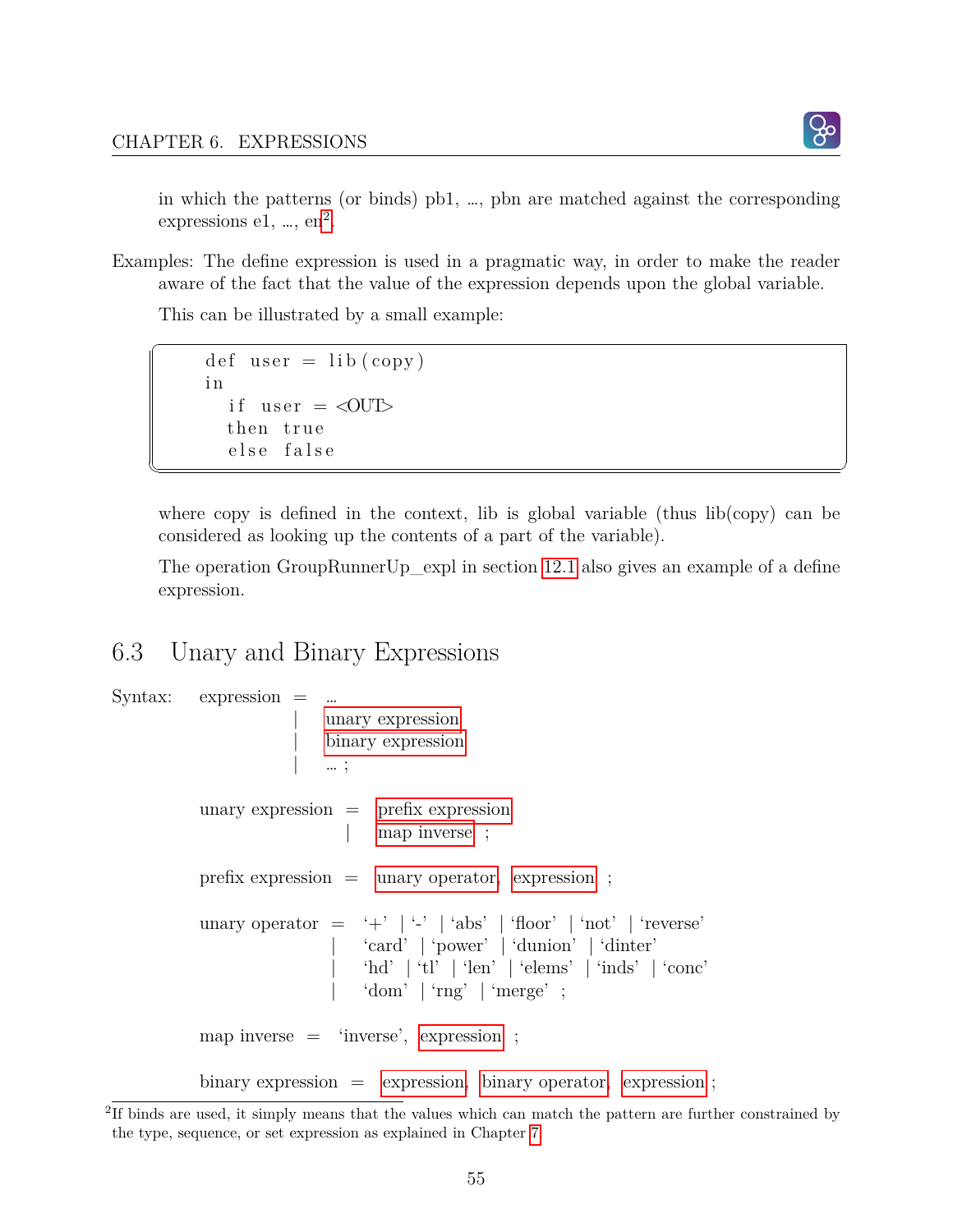

- Semantics: Unary and binary expressions are a combination of operands and operators denoting a value of a specific type. The signature of all these operators is already given in Chapter [3,](#page-13-0) so no further explanation will be provided here. The map inverse unary operator is treated separately because it is written with postfix notation in the mathematical syntax.
- Examples: Examples using these operators were given in Chapter [3,](#page-13-0) so none will be provided here.

### 6.4 Conditional Expressions

```
Syntax: expression = …
                       | if expression
                       | cases expression
                       | … ;
           if expression = 'if', expression, 'then', expression,
                             { elseif expression }, 'else', expression ;
           elseif expression = 'elseif', expression, 'then', expression ;
           cases expression = expression, ":",
                                 cases expression alternatives,
                                 [\, \cdot\, ] others expression ], 'end' ;
           \csc expression alternatives \csc cases expression alternative,
                                             \{\quad\ \cdotp,\quad \text{cases expression alternative }\};
            expression alternative = pattern list, \rightarrow, expression;
            expression = 'others', '->', expression ;
```
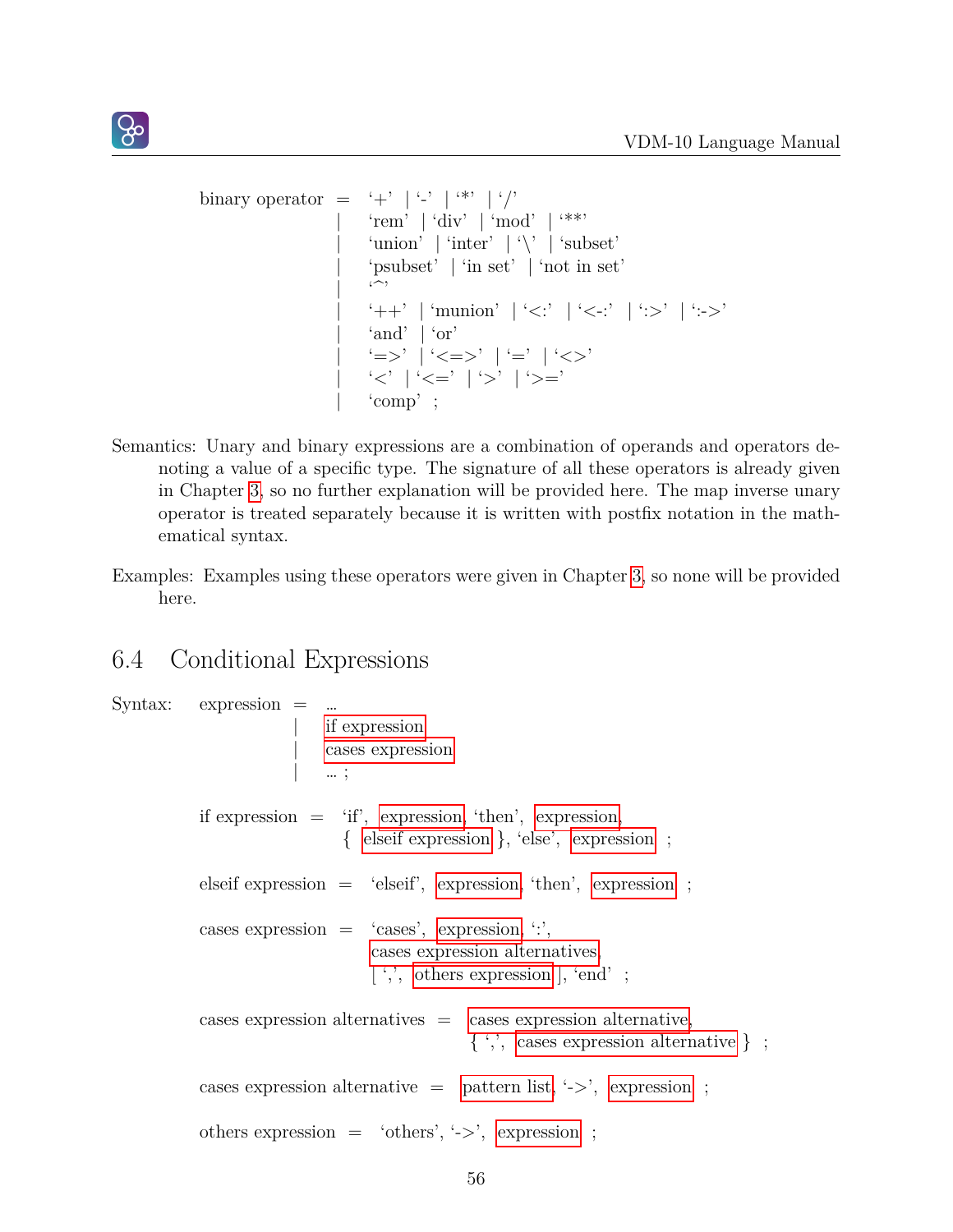$\overline{a}$ 

 $\overline{a}$ 



Semantics: If expressions and cases expressions allow the choice of one from a number of expressions on the basis of the value of a particular expression.

The if expression has the form:

| $:\mathfrak{c}$<br>$^{\circ}$ e $1$<br>1Ι |  |  |
|-------------------------------------------|--|--|
| then e2                                   |  |  |
| else e3                                   |  |  |
|                                           |  |  |

where e1 is a boolean expression, while e2 and e3 are expressions of any type. The if expression denotes the value of e2 evaluated in the given context if e1 evaluates to true in the given context. Otherwise the if expression denotes the value of e3 evaluated in the given context. The use of an elseif expression is simply a shorthand for a nested if then else expression in the else part of the expression.

The cases expression has the form

```
cases e :
                       p11, p12, \ldots, p1n -> e1,
                                                                                       \rightarrow ...,
                      pm1, pm2, ..., pmk \rightarrow em,
                       \text{others} \rightarrow emplus1
                end
\overline{\phantom{a}} \overline{\phantom{a}} \overline{\phantom{a}} \overline{\phantom{a}} \overline{\phantom{a}} \overline{\phantom{a}} \overline{\phantom{a}} \overline{\phantom{a}} \overline{\phantom{a}} \overline{\phantom{a}} \overline{\phantom{a}} \overline{\phantom{a}} \overline{\phantom{a}} \overline{\phantom{a}} \overline{\phantom{a}} \overline{\phantom{a}} \overline{\phantom{a}} \overline{\phantom{a}} \overline{\
```
where e is an expression of any type, all pij's are patterns which are matched one by one against the expression e. The ei's are expressions of any type, and the keyword others and the corresponding expression emplus1 are optional. The cases expression denotes the value of the ei expression evaluated in the context in which one of the pij patterns has been matched against e. The chosen ei is the first entry where it has been possible to match the expression e against one of the patterns. If none of the patterns match e an others clause must be present, and then the cases expression denotes the value of emplus1 evaluated in the given context.

Examples: The if expression in the VDM languages corresponds to what is used in most programming languages, while the cases expression in the VDM languages is more general than most programming languages. This is shown by the fact that real pattern matching is taking place, but also because the patterns do not have to be constants as in most programming languages.

An example of the use of conditional expressions is provided by the specification of the mergesort algorithm:

lmerge : seq of nat  $*$  seq of nat  $\rightarrow$  seq of nat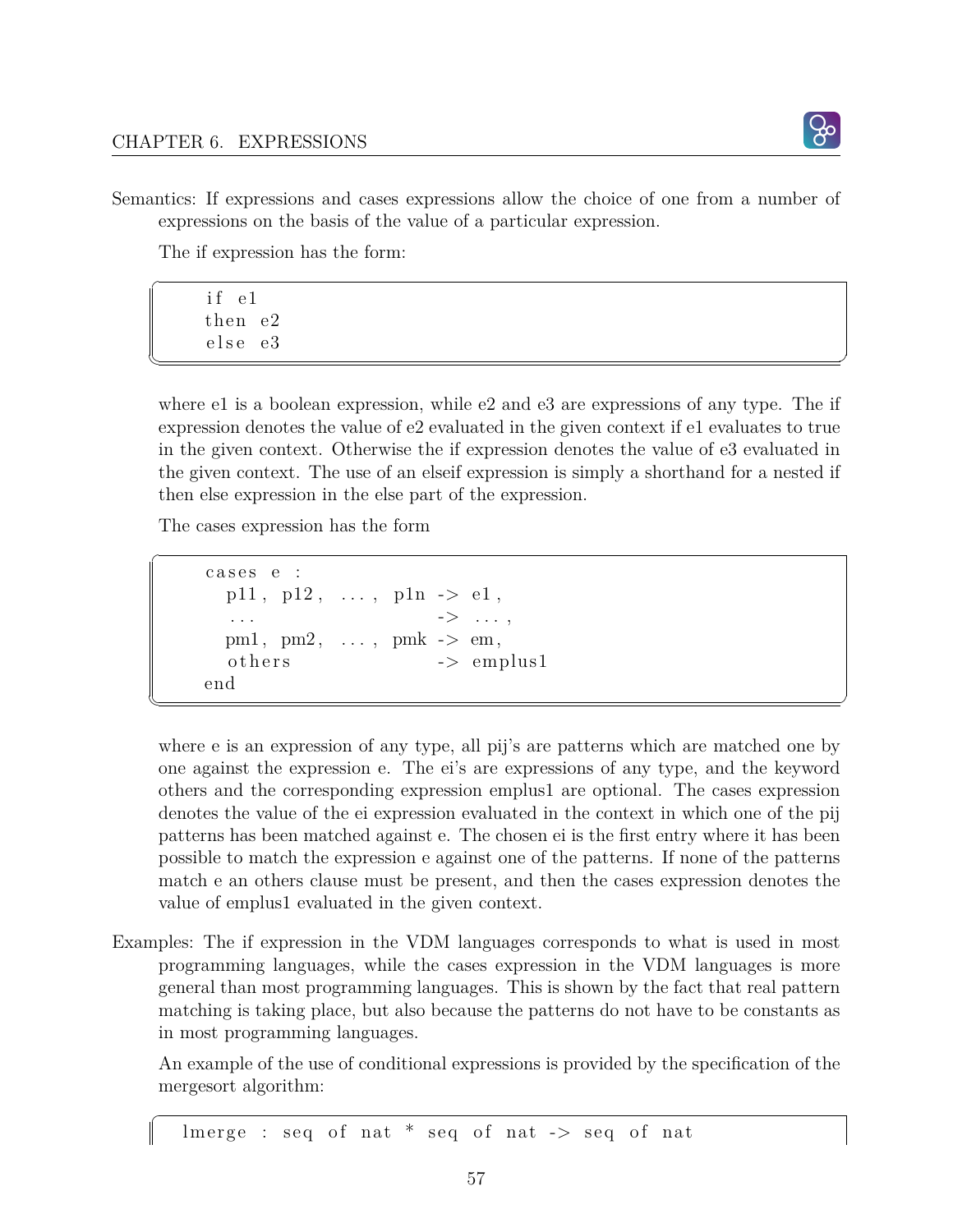```
\text{Imerge (s1, s2)} =if s1 = []then s2
    else if s2 = []then s1
    else if (hd s1) < (hd s2)then [hd s1] \hat{ } (lmerge (tl s1, s2))
    else [hd s2] \hat{ } (lmerge (s1, tl s2));
merges ort : seq of nat \rightarrow seq of nat
mergesort (1) ==cases l:
        \begin{array}{ccccc} & & & & \\ \left[ \begin{array}{ccc} & & & \\ \end{array} \right] & & & & \\ \end{array} \hspace{-2em} \rightarrow & \begin{array}{ccc} & & \\ \end{array} \left[ \begin{array}{ccc} \end{array} \right] \; , \end{array}\begin{bmatrix} x \end{bmatrix} -> \begin{bmatrix} x \end{bmatrix},
        11 \degree 12 -> lmerge (mergesort (11), mergesort (12))
    end
```
 $\infty$ 

The pattern matching provided by cases expressions is useful for manipulating members of type unions. For instance, using the type definition Expr from page [27](#page-35-0) we have:

 $\overline{\phantom{a}}$   $\overline{\phantom{a}}$   $\overline{\phantom{a}}$   $\overline{\phantom{a}}$   $\overline{\phantom{a}}$   $\overline{\phantom{a}}$   $\overline{\phantom{a}}$   $\overline{\phantom{a}}$   $\overline{\phantom{a}}$   $\overline{\phantom{a}}$   $\overline{\phantom{a}}$   $\overline{\phantom{a}}$   $\overline{\phantom{a}}$   $\overline{\phantom{a}}$   $\overline{\phantom{a}}$   $\overline{\phantom{a}}$   $\overline{\phantom{a}}$   $\overline{\phantom{a}}$   $\overline{\$ 

```
\overline{a}print_Expr : Expr -> seq1 of char
 print<sub>Expr</sub> (e) =cases e:
         mk\_Const(-) -> "Const of" \hat{ } (print_Const(e)),
         mk_Var(id,-) -> "Var of" \hat{ } id,
         mk_I_nfix(mk_{-}(e1, op, e2)) \Rightarrow "Infix of" \cap print_Expr(e1)^{\sim v},\hat{\ } print Op ( op ) \hat{\ } ", "
                                                                         \widehat{\text{print\_Expr}(\text{e2})},mk\_Cond(t, c, a) \Rightarrow "Cond of" \hat{\ } print\_Expr(t) \hat{\ } "\hat{ } print \mathbb{E}xpr(c) \hat{ } ", "
                                                                  \hat{r} print Expr ( a )end ;
 print\_Const : Const \rightarrow seq1 of char
 print Const(mk \text{ Const } (c)) ==if is\_nat(c)then "nat"
      else -- must be bool
                " bool";
\overline{\phantom{a}} \overline{\phantom{a}} \overline{\phantom{a}} \overline{\phantom{a}} \overline{\phantom{a}} \overline{\phantom{a}} \overline{\phantom{a}} \overline{\phantom{a}} \overline{\phantom{a}} \overline{\phantom{a}} \overline{\phantom{a}} \overline{\phantom{a}} \overline{\phantom{a}} \overline{\phantom{a}} \overline{\phantom{a}} \overline{\phantom{a}} \overline{\phantom{a}} \overline{\phantom{a}} \overline{\
```
The function print Op would be defined similarly.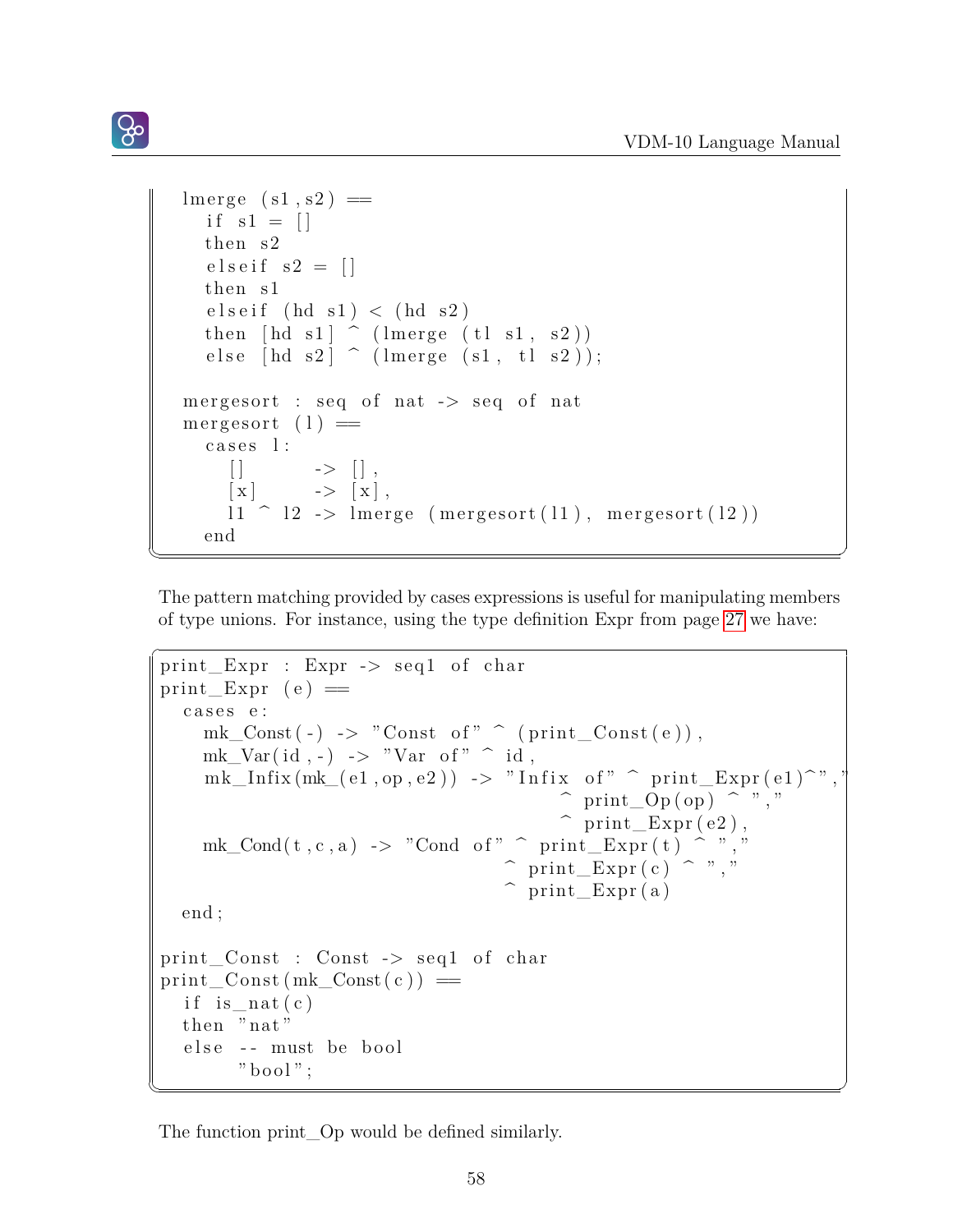

### 6.5 Quantified Expressions

Syntax:  $\exp$ ression  $=$ | [quantified expression](#page-206-0) | … ;

> quantified expression = [all expression](#page-206-1) | [exists expression](#page-206-2) | [exists unique expression](#page-206-3) ; all [expression](#page-200-0)  $=$  'forall', [bind list,](#page-214-3)  $\&mathcal{X}$ ', expression ; exists [expression](#page-200-0)  $=$  'exists', [bind list,](#page-214-3) ' $\&$ ', expression ; bind list  $=$  [multiple bind,](#page-214-1)  $\{\cdot,\cdot\}$ , [multiple bind](#page-214-1)  $\}$ ; exists unique [expression](#page-200-0)  $=$  'exists1', [bind,](#page-214-4) ' $\&$ ', expression ;

Semantics: There are three forms of quantified expressions: universal (written as forall), existential (written as exists), and unique existential (written as exists1). Each yields a boolean value true or false, as explained in the following.

The universal quantification has the form:

 $\overline{a}$ 

 $\overline{a}$ 

 $\overline{a}$ 

for all mbd1, mbd2, …, mbdn  $\&$  e

where each mbdi is a multiple bind pi in set s, pi in seq s, or if it is a type bind pi : type, and e is a boolean expression involving the pattern identifiers of the mbdi's. It has the value true if e is true when evaluated in the context of every choice of bindings from mbd1, mbd2, …, mbdn and false otherwise.

 $\overline{\phantom{a}}$ 

The existential quantification has the form:

exists mbd1, mbd2, ..., mbdn & e

where the mbdi's and the e are as for a universal quantification. It has the value true if e is true when evaluated in the context of at least one choice of bindings from mbd1, mbd2, …, mbdn, and false otherwise.

 $\overline{\phantom{a}}$   $\overline{\phantom{a}}$   $\overline{\phantom{a}}$   $\overline{\phantom{a}}$   $\overline{\phantom{a}}$   $\overline{\phantom{a}}$   $\overline{\phantom{a}}$   $\overline{\phantom{a}}$   $\overline{\phantom{a}}$   $\overline{\phantom{a}}$   $\overline{\phantom{a}}$   $\overline{\phantom{a}}$   $\overline{\phantom{a}}$   $\overline{\phantom{a}}$   $\overline{\phantom{a}}$   $\overline{\phantom{a}}$   $\overline{\phantom{a}}$   $\overline{\phantom{a}}$   $\overline{\$ 

 $\overline{\phantom{a}}$ 

The unique existential quantification has the form:

 $exists 1$  bd  $\&$  e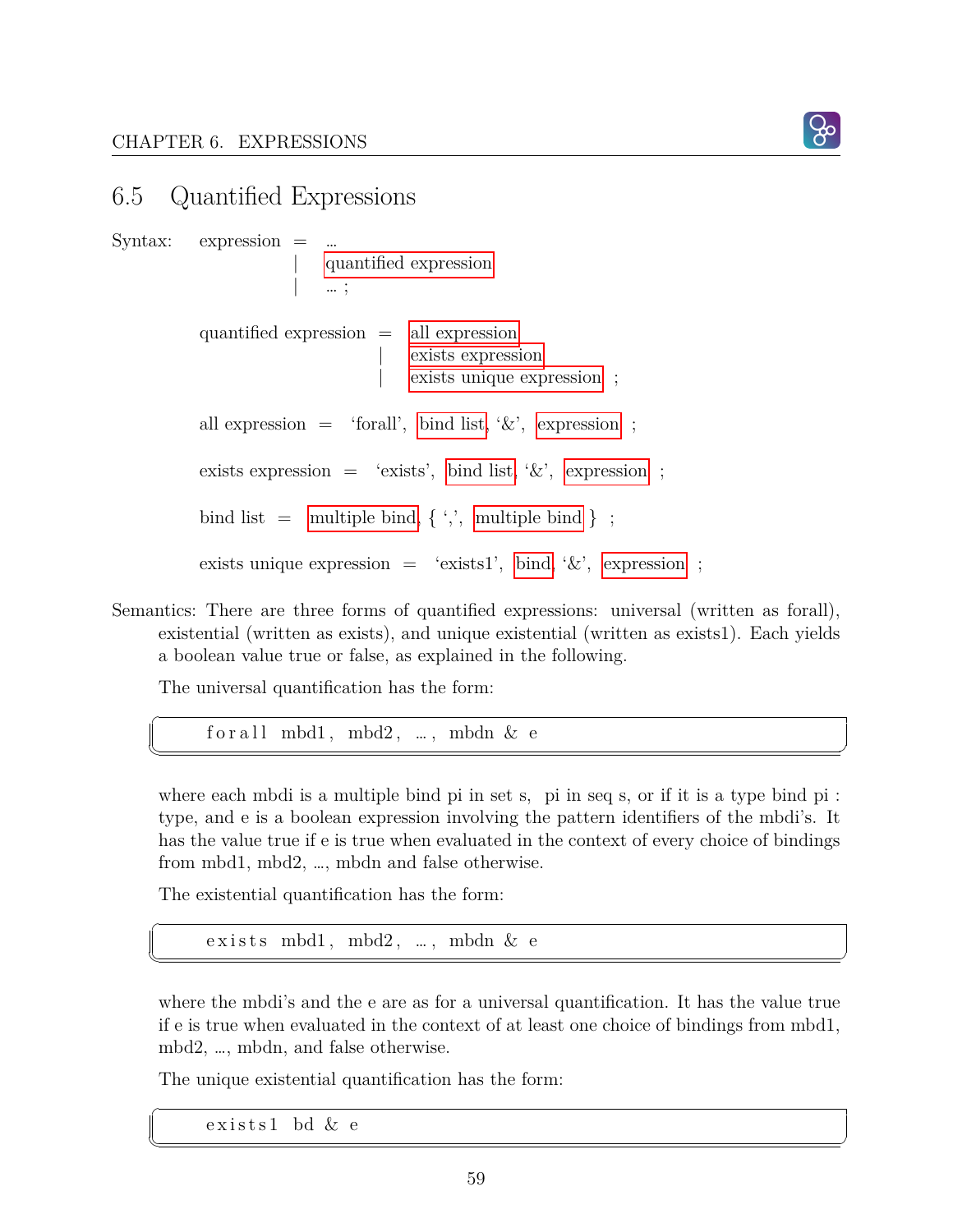

 $[$ % $]$ 

 $\overline{a}$ 

 $\overline{a}$ 

 $\overline{a}$ 

where bd is either a set bind, a sequence bind, or a type bind and e is a boolean expression involving the pattern identifiers of bd. It has the value true if e is true when evaluated in the context of exactly one choice of bindings, and false otherwise.

All quantified expressions have the lowest possible precedence. This means that the longest possible constituent expression is taken. The expression is continued to the right as far as it is syntactically possible.

Examples: An example of an existential quantification is given in the function shown below, QualificationOk. This function, taken from the specification of a nuclear tracking system in [?], checks whether a set of experts has a required qualification.

```
t y p e s
Expected = token;Expert :: expertid : ExpertId
            quali : set of Qualification
inv ex = ex. quali \langle \rangle { };
Qualification = <Elec> | <i>Mech</i> | <i>Bio</i> | <i>Chem</i>functions
Qualification OK: set of Expert * Qualification \rightarrow bool
\text{QualificationOK}(\text{exs}, \text{reqquali}) =exists ex in set exs & reqquali in set ex.quali
```
The function min gives us an example of a universal quantification:

```
min(s: set of nat) x: natpre s \langle \rangle {}
           post for all y in set s & x \le y\overline{\phantom{a}} \overline{\phantom{a}} \overline{\phantom{a}} \overline{\phantom{a}} \overline{\phantom{a}} \overline{\phantom{a}} \overline{\phantom{a}} \overline{\phantom{a}} \overline{\phantom{a}} \overline{\phantom{a}} \overline{\phantom{a}} \overline{\phantom{a}} \overline{\phantom{a}} \overline{\phantom{a}} \overline{\phantom{a}} \overline{\phantom{a}} \overline{\phantom{a}} \overline{\phantom{a}} \overline{\
```
We can use unique existential quantification to state the functional property satisfied by all maps m:

 $\overline{\phantom{a}}$   $\overline{\phantom{a}}$   $\overline{\phantom{a}}$   $\overline{\phantom{a}}$   $\overline{\phantom{a}}$   $\overline{\phantom{a}}$   $\overline{\phantom{a}}$   $\overline{\phantom{a}}$   $\overline{\phantom{a}}$   $\overline{\phantom{a}}$   $\overline{\phantom{a}}$   $\overline{\phantom{a}}$   $\overline{\phantom{a}}$   $\overline{\phantom{a}}$   $\overline{\phantom{a}}$   $\overline{\phantom{a}}$   $\overline{\phantom{a}}$   $\overline{\phantom{a}}$   $\overline{\$ 

 $\overline{\phantom{a}}$   $\overline{\phantom{a}}$   $\overline{\phantom{a}}$   $\overline{\phantom{a}}$   $\overline{\phantom{a}}$   $\overline{\phantom{a}}$   $\overline{\phantom{a}}$   $\overline{\phantom{a}}$   $\overline{\phantom{a}}$   $\overline{\phantom{a}}$   $\overline{\phantom{a}}$   $\overline{\phantom{a}}$   $\overline{\phantom{a}}$   $\overline{\phantom{a}}$   $\overline{\phantom{a}}$   $\overline{\phantom{a}}$   $\overline{\phantom{a}}$   $\overline{\phantom{a}}$   $\overline{\$ 

```
for all d in set dom m \&exists1 r in set rng m \& m(d) = r
```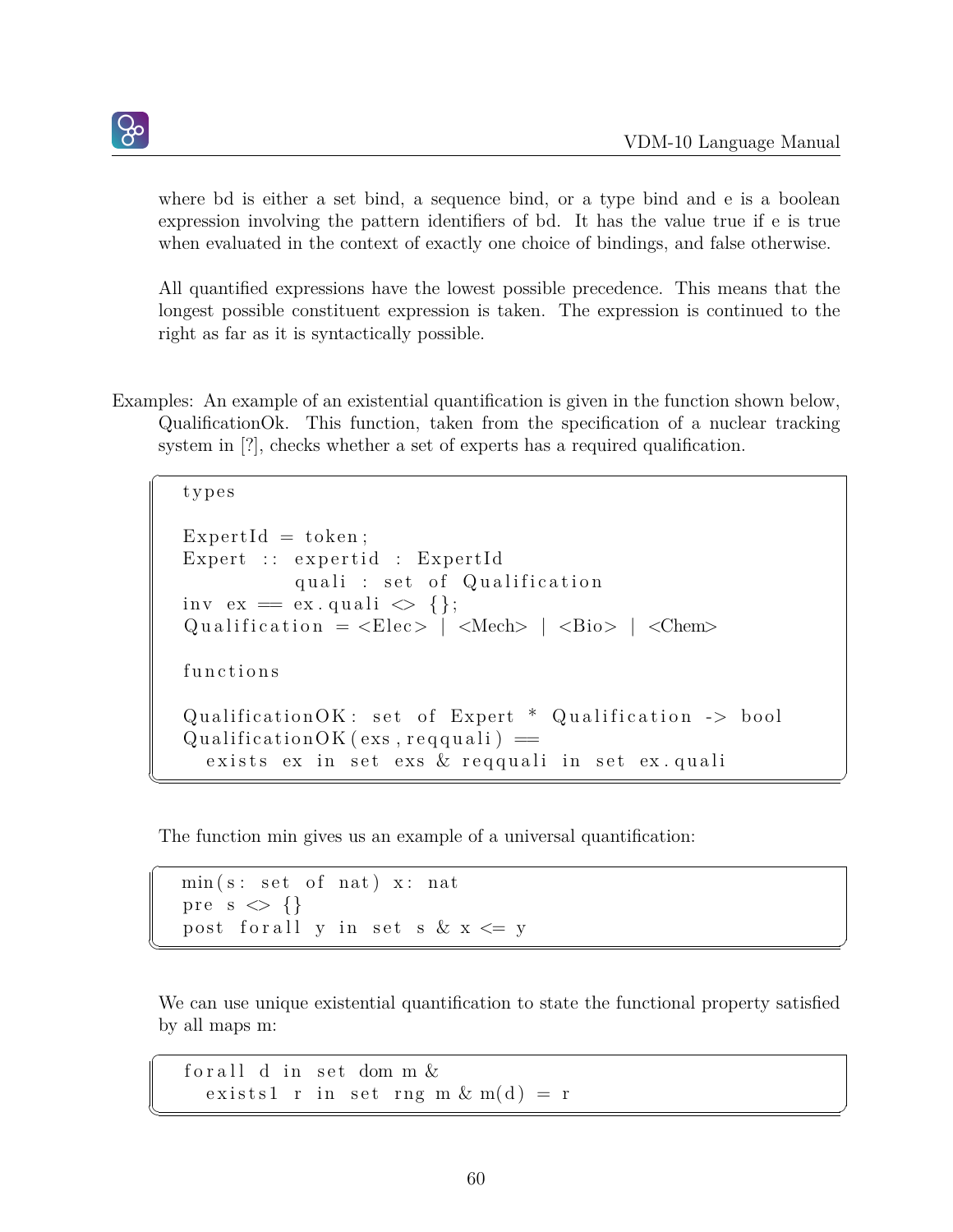

#### 6.6 The Iota Expression

Syntax:  $\exp$ ression  $=$ | [iota expression](#page-206-4) | … ; iota [expression](#page-200-0)  $=$  'iota', [bind,](#page-214-4) ' $\&$ ', expression ;

Semantics: An iota expression has the form:

iota bd  $\&$  e

 $\overline{a}$ 

 $\overline{a}$ 

where bd is either a set bind, a sequence bind, or a type bind, and e is a boolean expression involving the pattern identifiers of bd. The iota operator can only be used if a unique value exists which matches the bind and makes the body expression e yield true (i.e. exists  $1 \text{ bd } \& e \text{ must be true}$ ). The semantics of the iota expression is such that it returns the unique value which satisfies the body expression (e).

 $\overline{\phantom{a}}$   $\overline{\phantom{a}}$   $\overline{\phantom{a}}$   $\overline{\phantom{a}}$   $\overline{\phantom{a}}$   $\overline{\phantom{a}}$   $\overline{\phantom{a}}$   $\overline{\phantom{a}}$   $\overline{\phantom{a}}$   $\overline{\phantom{a}}$   $\overline{\phantom{a}}$   $\overline{\phantom{a}}$   $\overline{\phantom{a}}$   $\overline{\phantom{a}}$   $\overline{\phantom{a}}$   $\overline{\phantom{a}}$   $\overline{\phantom{a}}$   $\overline{\phantom{a}}$   $\overline{\$ 

Examples: Using the values sc1,...,sc4 defined by

 $\text{sc } 1 = \text{mk\_Score} \ (\text{~France} >, 3, 0, 0, 9);$  $\text{sc}2 = \text{mk}\_\text{Score}$  (<Denmark>, 1, 1, 1, 4);  $sc 3 = mk\_Score \;(**South Africa**>, 0, 2, 1, 2);$  $\text{sc } 4 = \text{mk}$  Score (< SaudiA rabia >, 0, 1, 2, 1);

we have

iota x in set  $\{sc1, sc2, sc3, sc4\} \& x.$ team =  $\langle$ France $\rangle$  = sc1 iota x in set  $\{sc1, sc2, sc3, sc4\} \& x.$ points > 3  $\equiv \perp$ iota x : Score & x.points < x.won ≡ ⊥

Notice that the last example cannot be executed and that the last two expressions are undefined - in the former case because there is more than value satisfying the expression, and in the latter because no value satisfies the expression.

 $\overline{\phantom{a}}$   $\overline{\phantom{a}}$   $\overline{\phantom{a}}$   $\overline{\phantom{a}}$   $\overline{\phantom{a}}$   $\overline{\phantom{a}}$   $\overline{\phantom{a}}$   $\overline{\phantom{a}}$   $\overline{\phantom{a}}$   $\overline{\phantom{a}}$   $\overline{\phantom{a}}$   $\overline{\phantom{a}}$   $\overline{\phantom{a}}$   $\overline{\phantom{a}}$   $\overline{\phantom{a}}$   $\overline{\phantom{a}}$   $\overline{\phantom{a}}$   $\overline{\phantom{a}}$   $\overline{\$ 

### <span id="page-69-0"></span>6.7 Set Expressions

Syntax:  $\exp$  expression  $=$ set enumeration | set comprehension | [set range expression](#page-206-5) | … ;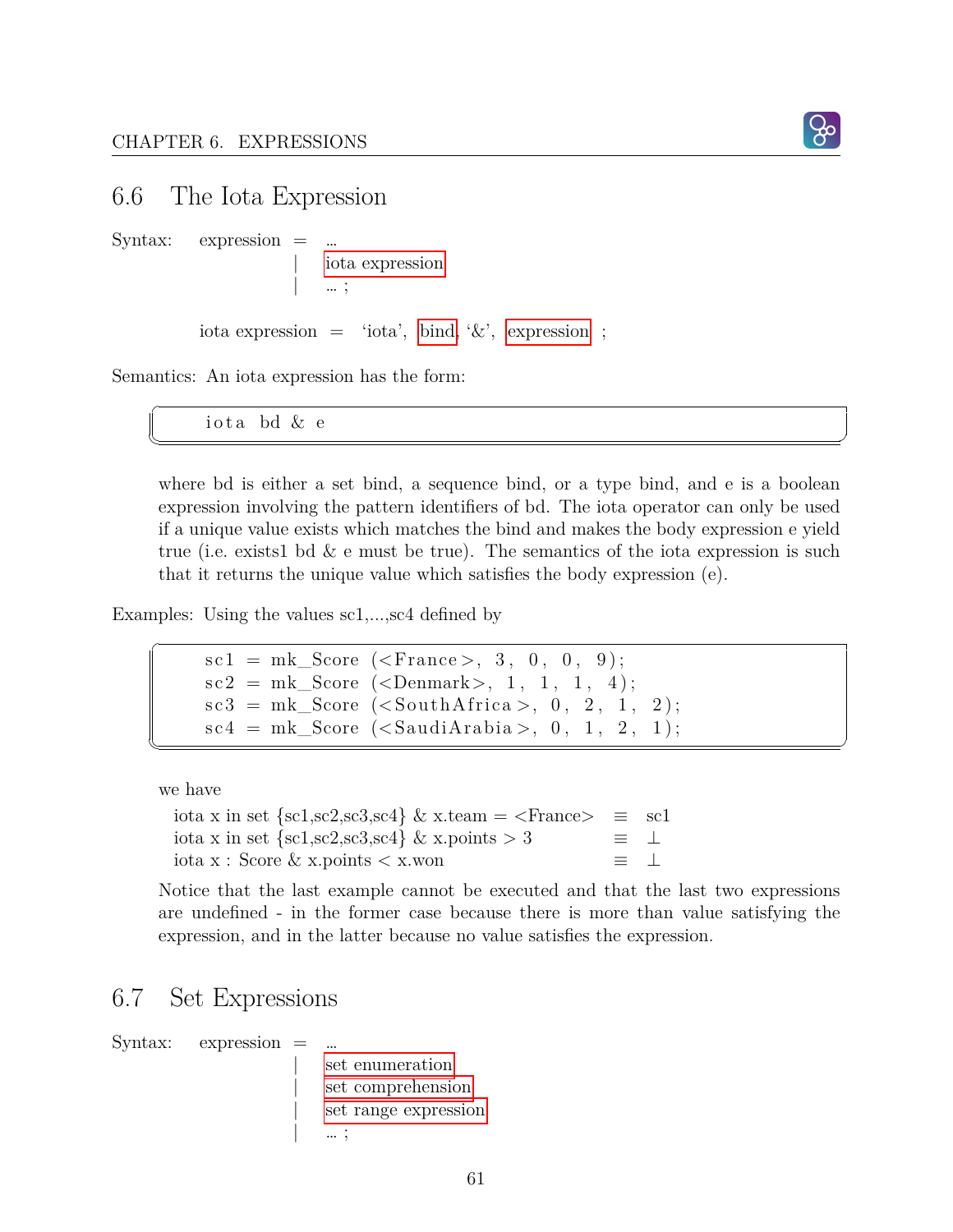

 $\overline{a}$ 

 $\overline{a}$ 

```
 enumeration = \{ \{ \}, [ expression list ], \{ \}' ;
expression list = expression, { ',', expression } ;
set comprehension = expression, bind list,
                        expression}], \mathcal{L};
set range expression = expression, ',', '...', ',',
                         expression, '}' ;
```
Semantics: A Set enumeration has the form:

 $\{e1, e2, e3, ..., en\}$ 

where e1 up to en are general expressions. It constructs a set of the values of the enumerated expressions. The empty set is written as {}.

 $\overline{\phantom{a}}$ 

 $\overline{\phantom{a}}$   $\overline{\phantom{a}}$   $\overline{\phantom{a}}$   $\overline{\phantom{a}}$   $\overline{\phantom{a}}$   $\overline{\phantom{a}}$   $\overline{\phantom{a}}$   $\overline{\phantom{a}}$   $\overline{\phantom{a}}$   $\overline{\phantom{a}}$   $\overline{\phantom{a}}$   $\overline{\phantom{a}}$   $\overline{\phantom{a}}$   $\overline{\phantom{a}}$   $\overline{\phantom{a}}$   $\overline{\phantom{a}}$   $\overline{\phantom{a}}$   $\overline{\phantom{a}}$   $\overline{\$ 

The set comprehension expression has the form:

 ${e \mid mbd1, mbd2, ..., mbdn & P}$ 

It constructs a set by evaluating the expression e on all the bindings for which the predicate P evaluates to true. A multiple binding can contain set bindings, sequence bindings, and type bindings. Thus mbdn will look like pat1 in set s1, pat2 : tp1, pat3 in seq q1, …in set s2, where pati is a pattern (normally simply an identifier), s1 and s2 are sets constructed by expressions, and q1 is a sequence constructed by an expression (whereas tp1 is used to illustrate that type binds can also be used). Notice however that type binds can only be executed by the VDM interpreters in case the types can be statically declared as finite.

The set range expression is a special case of a set comprehension. It has the form

 $\{e1, ..., e2\}$ 

where e1 and e2 are numeric expressions. The set range expression denotes the set of integers from e1 to e2 inclusive. If e2 is smaller than e1 the set range expression denotes the empty set.

 $\overline{\phantom{a}}$ 

Examples: Using the values Europe={<France>,<England>,<Denmark>,<Spain>} and GroupC =  $\{sc1, sc2, sc3, sc4\}$  (where  $sc1, \ldots, sc4$  are as defined in the preceding example) we have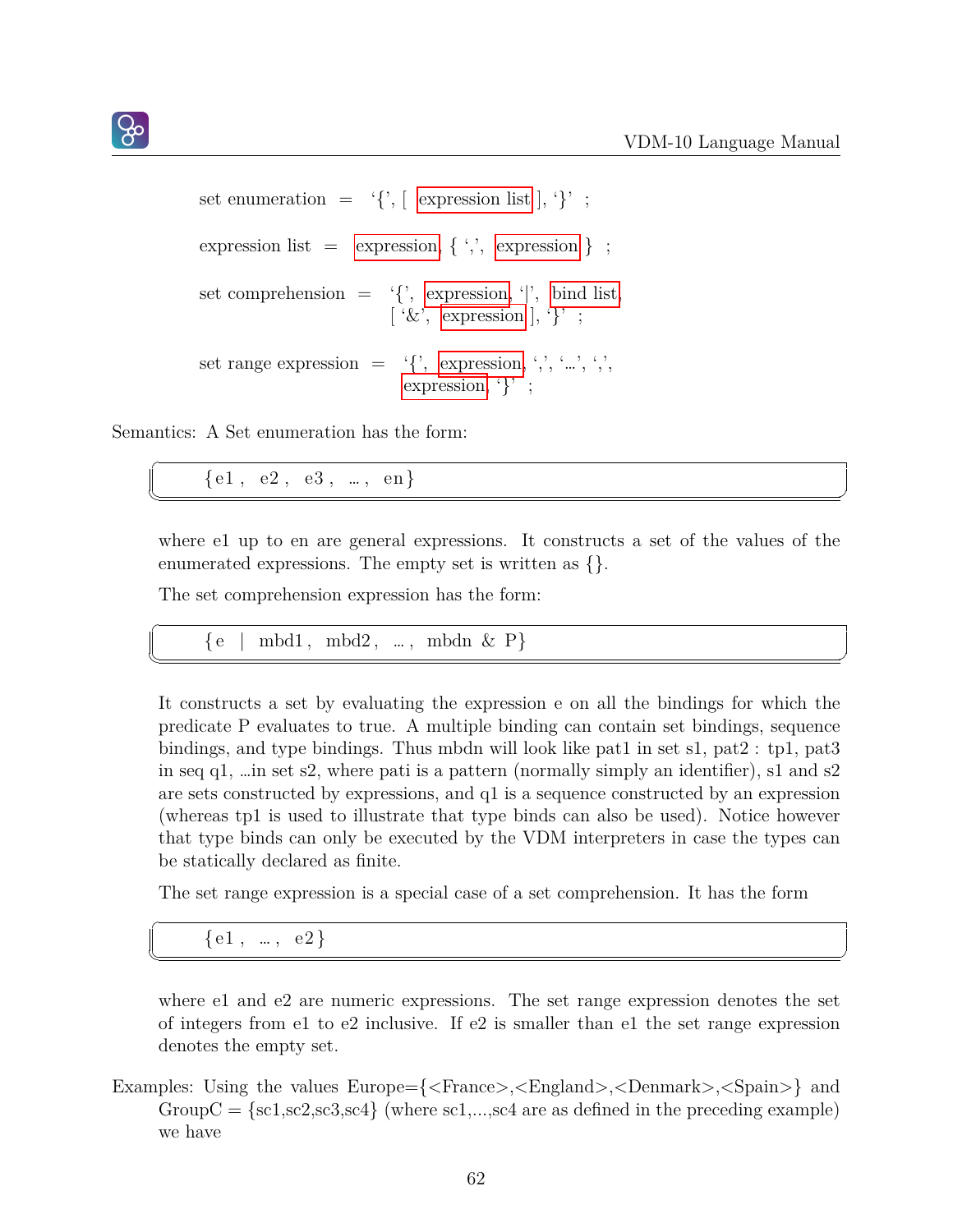

| $\{\langle$ France>, $\langle$ Spain>} subset Europe                                           | true                              |
|------------------------------------------------------------------------------------------------|-----------------------------------|
| $\{\langle \text{Brazil}\rangle, \langle \text{Chile}\rangle, \langle \text{England}\rangle\}$ | $\equiv$ false                    |
| subset Europe                                                                                  |                                   |
| $\{\langle$ France>, $\langle$ Spain>, "France"}                                               | $\equiv$ false                    |
| subset Europe                                                                                  |                                   |
| $\{sc. team \mid sc in set GroupC\}$                                                           | $\equiv \langle \langle$ France>, |
| & sc.points $> 2$ }                                                                            | $\langle$ Denmark $\rangle$       |
| $\{sc. team \mid sc in set GroupC\}$                                                           | $\equiv \{\leq}$ SouthAfrica>,    |
| & sc.lost $>$ sc.won }                                                                         | $\langle$ SaudiArabia $\rangle$   |
| $\{2.718,,3.141\}$                                                                             | $\equiv \{3\}$                    |
| ${3.141,,2.718}$                                                                               | $\equiv \{ \}$                    |
| $\{1,\ldots,5\}$                                                                               | $\equiv \{1,2,3,4,5\}$            |
| $\{x \mid x:\text{nat } \& x < 10 \text{ and } x \mod 2 = 0\}$                                 | $\equiv \{0,2,4,6,8\}$            |

### 6.8 Sequence Expressions

```
Syntax: expression = …
                           sequence enumeration
                           sequence comprehension
                           | subsequence
                           | … ;
            enumeration = expression list ], ']' ;
           sequence comprehension = expression, bind, expression ], ']' ;
            expression, } `( \text{'}, \text{ expression, } ` , ` , ` ... {}\text{'}, ` , " \text{ expression, } ` )` \enspace ;
```
Semantics: A sequence enumeration has the form:

 $[ 0.1, 0.2, ..., 0.01]$  $\overline{\phantom{a}}$ 

 $\overline{a}$ 

 $\overline{a}$ 

where e1 through en are general expressions. It constructs a sequence of the enumerated elements. The empty sequence is written as [].

A sequence comprehension over sequences has the form:

 $[e \mid$  pat in seq S & P]

where the expression e may refer to the identifiers introduced by the one pattern pat. S is a sequence of values. It constructs a sequence by evaluating the expression e on all the bindings for which the predicate P evaluates to true, preserving the order of elements in S.

 $\overline{\phantom{a}}$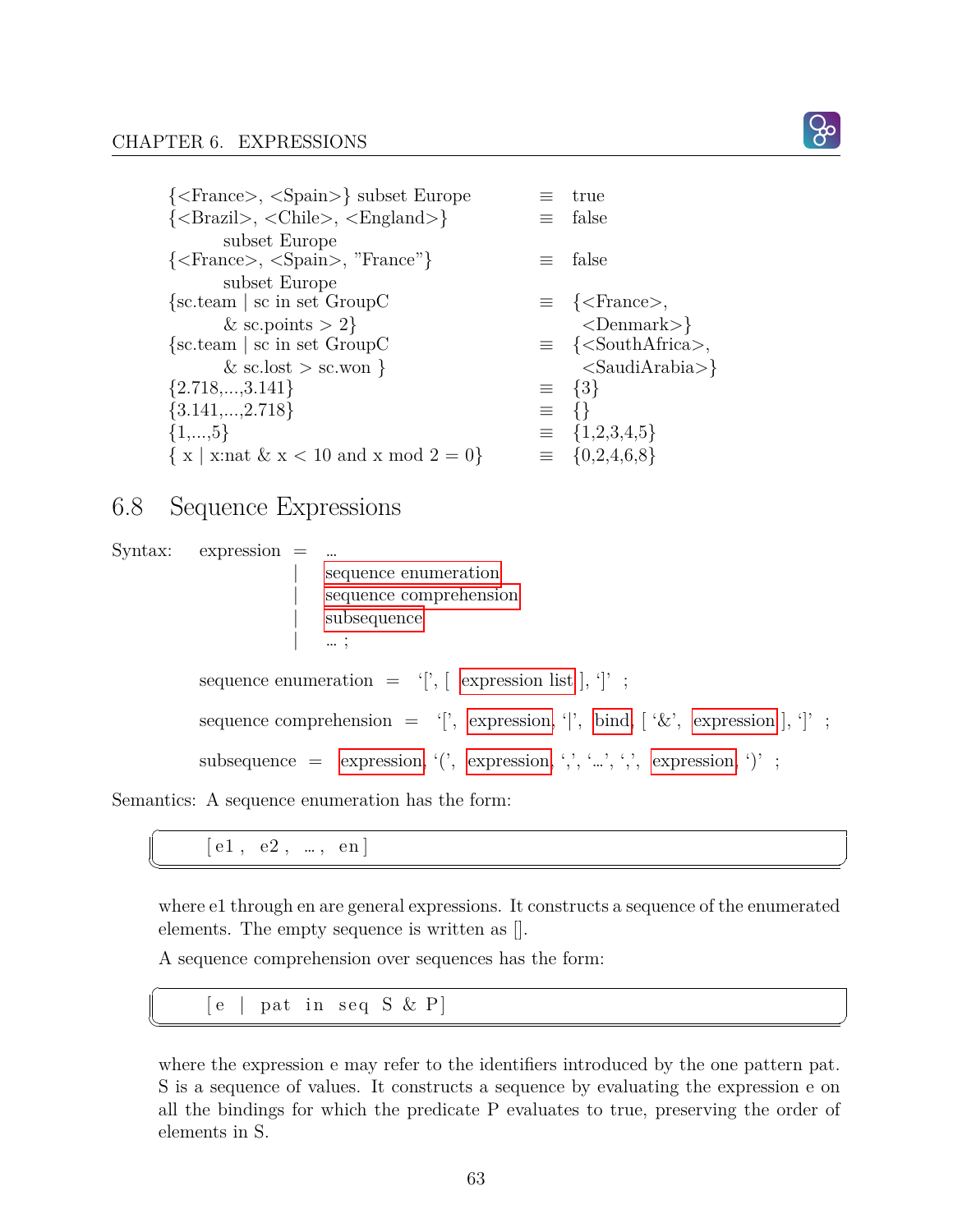

 $\overline{a}$ 

A sequence comprehension over sets has the form:

 $[e \mid$  pat in set S & P  $]$ 

where the expression e will use the identifiers from the pattern pat (normally this pattern will simply be an identifier, but the only real requirement is that exactly one pattern identifier must be present in the pattern). S is a set of values. The bindings of the pattern identifier must be to a type that admits an order relation, which dictates the ordering of the elements in the resulting sequence. It constructs a sequence by evaluating the expression e on all the (ordered) bindings for which the predicate P evaluates to true. Note it is not the result sequence that is ordered, but the sequence of values of the pattern identifier.

 $\overline{\phantom{a}}$ 

A subsequence of a sequence l is a sequence formed from consecutive elements of l; from index n1 up to and including index n2. It has the form:

 $\overline{\phantom{a}}$ 

 $l ( n1, \ldots, n2 )$ 

where n1 and n2 are positive integer expressions. If the lower bound n1 is smaller than 1 (the first index in a non-empty sequence) the subsequence expression will start from the first element of the sequence. If the upper bound n2 is larger than the length of the sequence (the largest index which can be used for a non-empty sequence) the subsequence expression will end at the last element of the sequence.

Examples: Given that GroupA is equal to the sequence

 $mk\_Score(<\text{Brazil} > 0.1, 0.1, 6)$ ,  $mk\_Score(<\text{Norway} > 1, 2, 0, 5)$ ,  $mk\_Score( 1, 1, 1, 1, 4)$ ,  $mk\_Score(< Scotland > 0, 1, 2, 1)$ 

then:

 $\overline{a}$ 

<span id="page-72-0"></span> $\overline{\phantom{a}}$   $\overline{\phantom{a}}$   $\overline{\phantom{a}}$   $\overline{\phantom{a}}$   $\overline{\phantom{a}}$   $\overline{\phantom{a}}$   $\overline{\phantom{a}}$   $\overline{\phantom{a}}$   $\overline{\phantom{a}}$   $\overline{\phantom{a}}$   $\overline{\phantom{a}}$   $\overline{\phantom{a}}$   $\overline{\phantom{a}}$   $\overline{\phantom{a}}$   $\overline{\phantom{a}}$   $\overline{\phantom{a}}$   $\overline{\phantom{a}}$   $\overline{\phantom{a}}$   $\overline{\$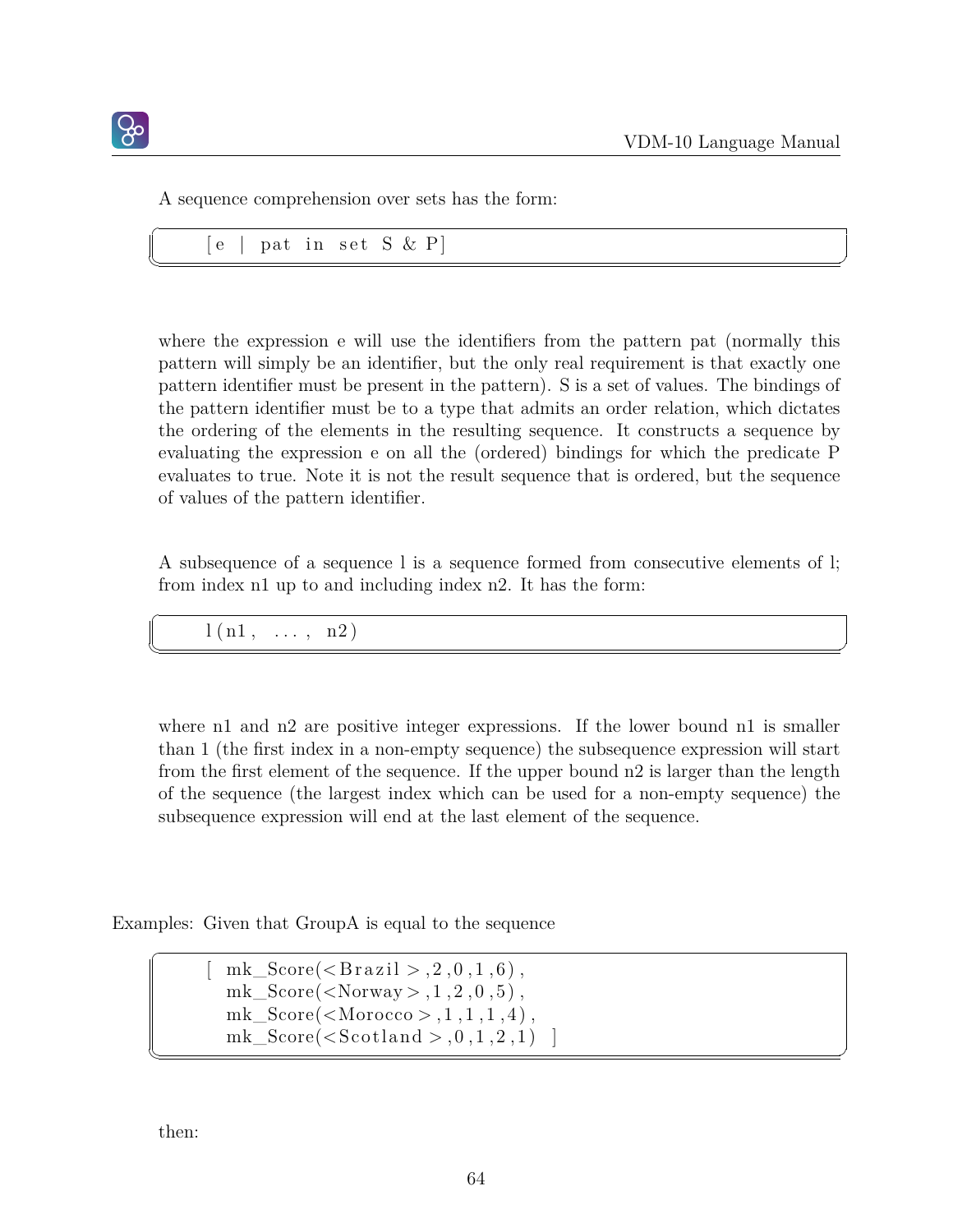

[a.team | a in seq GroupA  $&$  a.won  $&$  0  $\equiv$  [<Brazil>, <Norway>, <Morocco>]  $|a|$ a in seq GroupA  $&$  a.won  $= 0$  $\equiv$  [mk\_Score(<Scotland>,0,1,2,1)] GroupA $(1,...,2)$   $\equiv$   $\int \text{mk} \quad \text{Score}(\langle \text{Brazil}\rangle, 2,0,1,6),$ mk\_Score $(<\N{or}way>1,2,0,5)$ ] [a | a in seq GroupA  $&$  a.points = 9] ≡ []

#### 6.9 Map Expressions

```
Syntax: \expression =| map enumeration
                                    | map comprehension
                                    | … ;
               map enumeration = maplet, maplet }, '}'
                                         |\quad {\rm '}\{\dot{}},\dot{\,}|->\dot{},\dot{}\,\} \rangle;
                expression, \langle - \rangle expression;
              map comprehension = maplet, bind list,
                                                 \left[\left( \mathcal{X}, \right) expression \left[ \cdot \right], \left[ \cdot \right], \left[ \cdot \right]
```
Semantics: A map enumeration has the form:

 $\overline{a}$ 

 $\overline{a}$ 

 $\{d1 \mid -\rangle \text{ r1}, \ d2 \mid -\rangle \text{ r2}, \dots, \ d n \mid -\rangle \text{ rn} \}$  $\overline{\phantom{a}}$   $\overline{\phantom{a}}$   $\overline{\phantom{a}}$   $\overline{\phantom{a}}$   $\overline{\phantom{a}}$   $\overline{\phantom{a}}$   $\overline{\phantom{a}}$   $\overline{\phantom{a}}$   $\overline{\phantom{a}}$   $\overline{\phantom{a}}$   $\overline{\phantom{a}}$   $\overline{\phantom{a}}$   $\overline{\phantom{a}}$   $\overline{\phantom{a}}$   $\overline{\phantom{a}}$   $\overline{\phantom{a}}$   $\overline{\phantom{a}}$   $\overline{\phantom{a}}$   $\overline{\$ 

where all the domain expressions di and range expressions ri are general expressions and all di's must be different unless they point to the same value. The empty map is written as  $\{|-\rangle\}.$ 

A map comprehension has the form:

 $\{ \text{ed } |-> \text{er } | \text{mbd1}, ..., \text{mbdn } \& P \}$ 

where constructs mbd1, ..., mbdn are multiple bindings of variables from the expressions ed and er to sets (or types). The map comprehension constructs a mapping by evaluating the expressions ed and er on all the possible bindings for which the predicate P evaluates to true.

 $\overline{\phantom{a}}$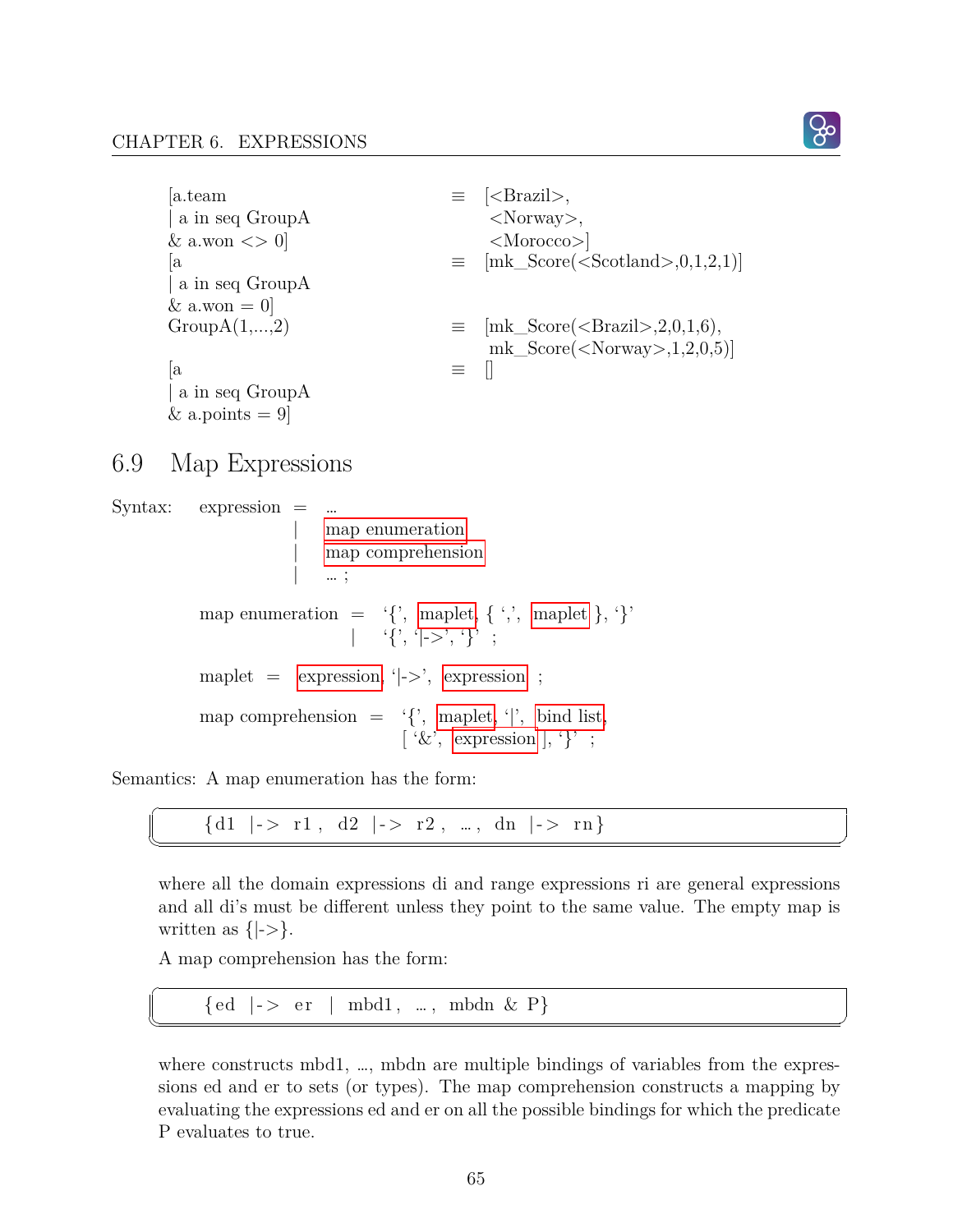

#### Examples: Given that GroupG is equal to the map

<span id="page-74-0"></span>

| { $\langle$ Romania>  -> mk_(2,1,0), $\langle$ England>  -> mk_(2,0,1),                             |
|-----------------------------------------------------------------------------------------------------|
| $\langle \text{Colombia} \rangle$  -> mk_(1,0,2), $\langle \text{Tunisia} \rangle$  -> mk_(0,1,2) } |
|                                                                                                     |

then:

 $\overline{a}$ 

 $\overline{a}$ 

| $\{ t \mid -\geq \text{let mk}(w,d,-) = \text{GroupG}(t) \}$ | $\equiv \{\langle \text{Romania} \rangle   \geq 7,$        |
|--------------------------------------------------------------|------------------------------------------------------------|
| in $w * 3 + d$                                               | $\langle$ England $\rangle$  - $\rangle$ 6,                |
| $\vert$ t in set dom Group $\vert$                           | $\langle$ Colombia> $\vert$ -> 3,                          |
|                                                              | $\langle$ Tunisia $\rangle$  -> 1}                         |
| $\{t \mid -> w * 3 + d\}$                                    | $\equiv \{\langle \text{Romania} \rangle   \rightarrow 7,$ |
| t in set dom GroupG, w,d,l:nat                               | $\text{England}>  -> 6$                                    |
| & mk_(w,d,l) = $GroupG(t)$                                   |                                                            |
| and $w > l$                                                  |                                                            |

#### 6.10 Tuple Constructor Expressions

Syntax: expression = … | [tuple constructor](#page-207-0) | … ;

tuple constructor  $=$  'mk\_', '(', [expression,](#page-200-0) ',', [expression list,](#page-200-1) ')' ;

Semantics: The tuple constructor expression has the form:

 $mk_{-}(e1, e2, ..., en)$  $\overline{\phantom{a}}$ 

where ei is a general expression. It can only be used by the equality and inequality operators.

Examples: Using the map GroupG defined in the preceding example, we have:

mk\_(2,1,0) in set rng GroupG  $\equiv$  true mk\_("Romania",2,1,0) not in set rng GroupG  $\equiv$  true mk\_( $\langle$ Romania>,2,1,0)  $\langle$  mk\_("Romania",2,1,0) = true

#### 6.11 Record Expressions

Syntax: expression = … | [record constructor](#page-207-1) [record modifier](#page-207-2) | … ;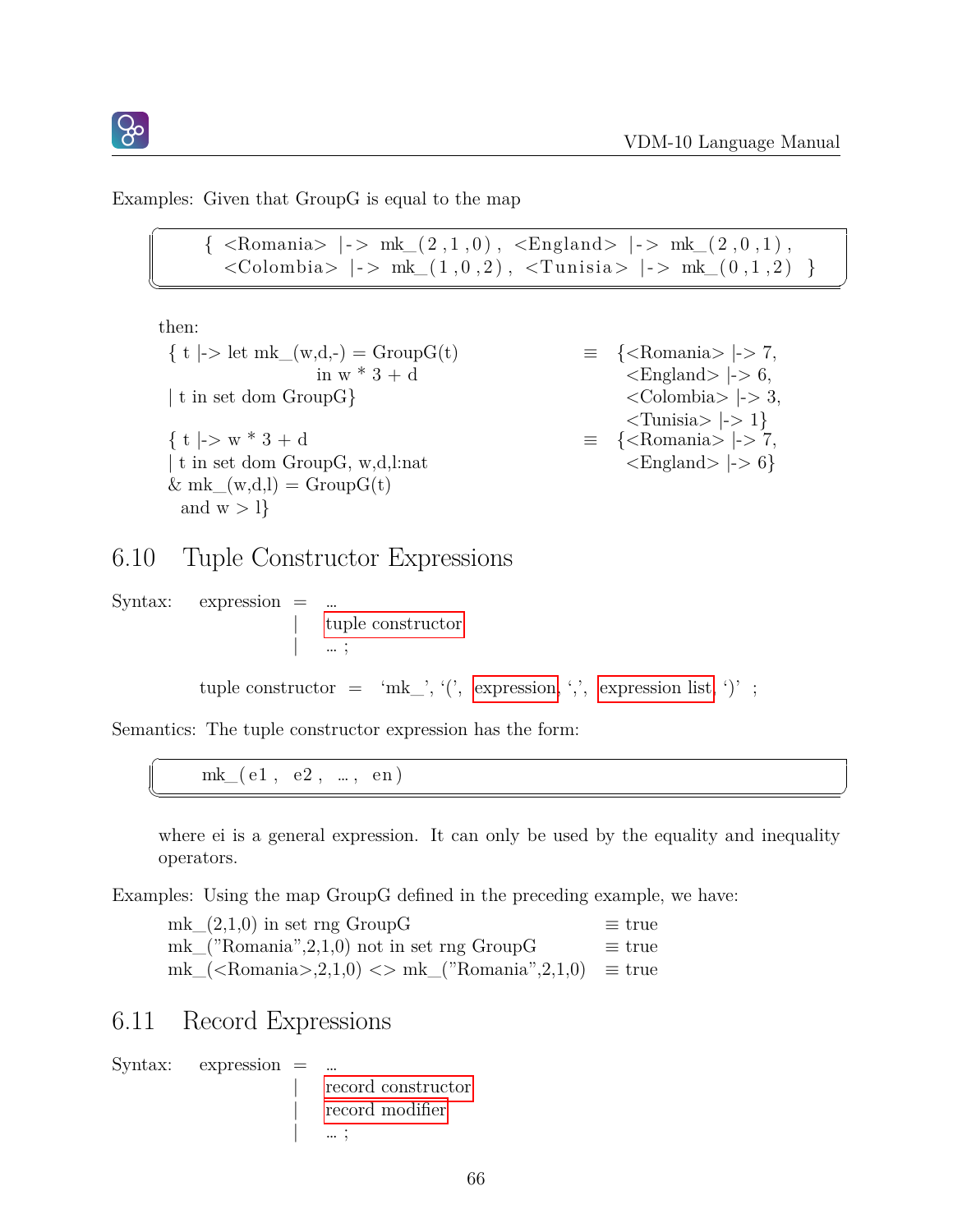$\overline{a}$ 

 $\overline{a}$ 

 $\overline{a}$ 



record constructor = 'mk', [name,](#page-209-0)'(',  $\lceil$  [expression list](#page-200-1)  $\rceil$ , ')' ; record modifier = 'mu', '(', [expression,](#page-200-0) ',', [record modification,](#page-207-3)  $\{\ \'$ , [record modification](#page-207-3)  $\}$  ')'; record modification = [identifier,](#page-217-0)  $\langle |- \rangle$ , [expression](#page-200-0) ;

Semantics: The record constructor has the form:

 $mk_T( e1, e2, ..., en)$  $\overline{\phantom{a}}$ 

where the type of the expressions  $(e1, e2, ..., en)$  matches the type of the corresponding entrances in the composite type T. Note that the reason why a name (and not an identifier) is used here is to take into account that one would like to be able to refer also to a class or a module where the record type is defined (see Chapter [13\)](#page-149-0) this would look like mk\_MC $T$ (e1, e2, ..., en) where MC will be the name of a module or a class.

The record modification has the form:

mu (e, id1 | -> e1, id2 | -> e2, ..., idn | -> en)

where the evaluation of the expression e returns the record value to be modified. All the identifiers idi must be distinct named entrances in the record type of e.

 $\overline{\phantom{a}}$   $\overline{\phantom{a}}$   $\overline{\phantom{a}}$   $\overline{\phantom{a}}$   $\overline{\phantom{a}}$   $\overline{\phantom{a}}$   $\overline{\phantom{a}}$   $\overline{\phantom{a}}$   $\overline{\phantom{a}}$   $\overline{\phantom{a}}$   $\overline{\phantom{a}}$   $\overline{\phantom{a}}$   $\overline{\phantom{a}}$   $\overline{\phantom{a}}$   $\overline{\phantom{a}}$   $\overline{\phantom{a}}$   $\overline{\phantom{a}}$   $\overline{\phantom{a}}$   $\overline{\$ 

Examples: If sc is the value mk  $Score(3,0,0,9)$  then

```
mu (sc, drawn |-> sc.drawn + 1, points |-> sc.points + 1)
\equiv mk_Score(<France > ,3,1,0,10)
```
 $\overline{\phantom{a}}$   $\overline{\phantom{a}}$   $\overline{\phantom{a}}$   $\overline{\phantom{a}}$   $\overline{\phantom{a}}$   $\overline{\phantom{a}}$   $\overline{\phantom{a}}$   $\overline{\phantom{a}}$   $\overline{\phantom{a}}$   $\overline{\phantom{a}}$   $\overline{\phantom{a}}$   $\overline{\phantom{a}}$   $\overline{\phantom{a}}$   $\overline{\phantom{a}}$   $\overline{\phantom{a}}$   $\overline{\phantom{a}}$   $\overline{\phantom{a}}$   $\overline{\phantom{a}}$   $\overline{\$ 

Further examples are demonstrated in the function win. This function takes two teams and a set of scores. From the set of scores it locates the scores corresponding to the given teams (wsc and lsc for the winning and losing team respectively), then updates these using the mu operator. The set of teams is then updated with the new scores replacing the original ones.

```
win : Team * Team * set of Score -> set of Score
win (wt, lt, gp) =let wsc = iota sc in set gp \& sc team = wt,
       \text{lsc} = \text{iota} \text{sc in set gp} \& \text{sc} \text{.team} = \text{lt}i n
     let new wsc = mu (wsc, won |-> wsc. won + 1,
```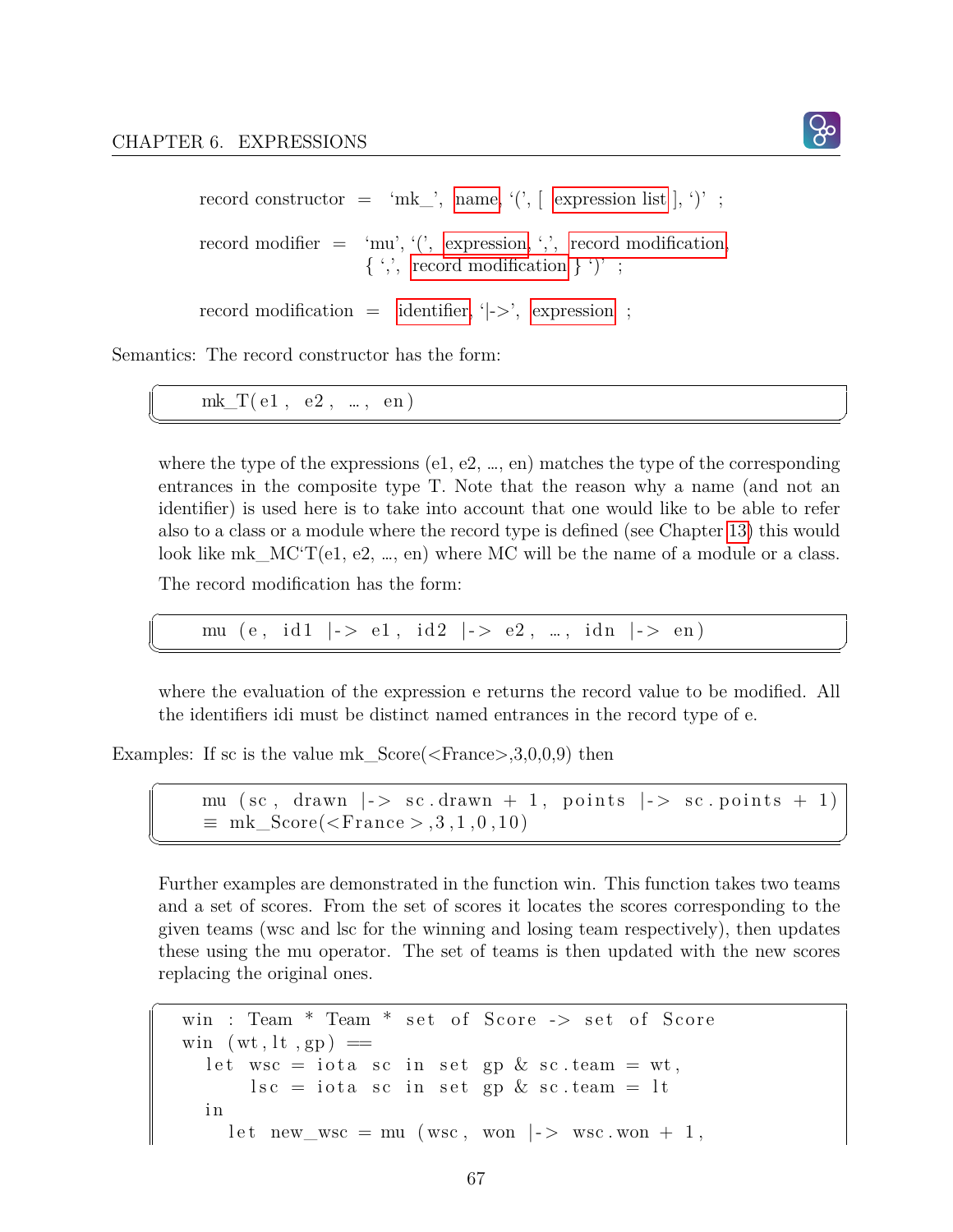```
points |-> wsc. points +3),
         new\_lsc = mu ( lsc , lost |- > lsc.lost + 1)i n
       (gp \ \{ ssc, lsc \}) union {new\_wsc, new\_lsc}pre for all sc1, sc2 in set gp \&(( sc1 \leq sc2 ) \leq > ( sc1. \text{team} \leq sc2. \text{team}))and \{wt,lt\} subset \{sc.team \mid sc in set gp\}
```
 $\overline{\phantom{a}}$   $\overline{\phantom{a}}$   $\overline{\phantom{a}}$   $\overline{\phantom{a}}$   $\overline{\phantom{a}}$   $\overline{\phantom{a}}$   $\overline{\phantom{a}}$   $\overline{\phantom{a}}$   $\overline{\phantom{a}}$   $\overline{\phantom{a}}$   $\overline{\phantom{a}}$   $\overline{\phantom{a}}$   $\overline{\phantom{a}}$   $\overline{\phantom{a}}$   $\overline{\phantom{a}}$   $\overline{\phantom{a}}$   $\overline{\phantom{a}}$   $\overline{\phantom{a}}$   $\overline{\$ 

#### 6.12 Apply Expressions

 $8<sup>o</sup>$ 

 $Syntax:$  expression  $=$ | [apply](#page-207-4) [field select](#page-207-5) [tuple select](#page-207-6) [function type instantiation](#page-207-7) | … ; apply = [expression,](#page-200-0) $\langle \cdot, [$  [expression list](#page-200-1)  $], \cdot \rangle$  ; field select  $=$  [expression,](#page-200-0)  $\therefore$  [identifier](#page-217-0) ; tuple select  $=$  [expression,](#page-200-0)  $\div \#$ , [numeral](#page-218-0); function [type](#page-194-0) instantiation  $=$  [name,](#page-209-0) '[', [type,](#page-194-0) { ',', type }, ']' ;

Semantics: The field select expression can be used for records and it has already been explained in section [3.2.5](#page-31-0) so no further explanation will be given here.

The apply is used for looking up in a map, indexing in a sequence, and finally for calling a function. In section [3.2.3](#page-26-0) it has already been shown what it means to look up in a map. Similarly in section [3.2.2](#page-24-0) it is illustrated how indexing in a sequence is performed. Function calls are using a call by value semantics meaning that the values are passed as arguments. The only exception to this is in the VDM++ and VDM-RT dialects where object references are passed as call by reference but since the functions cannot adjust any instance variable this make no semantic difference.

In the VDM languages an operation can also be called here. This is not allowed in standard VDM-SL and because this kind of operation call can modify the state such usage should be done with care in complex expressions. Note however that such operation calls are not allowed to throw exceptions.

With such operation calls the order of evaluation can become important. Therefore the type checker will allow the user to enable or disable operation calls inside expressions.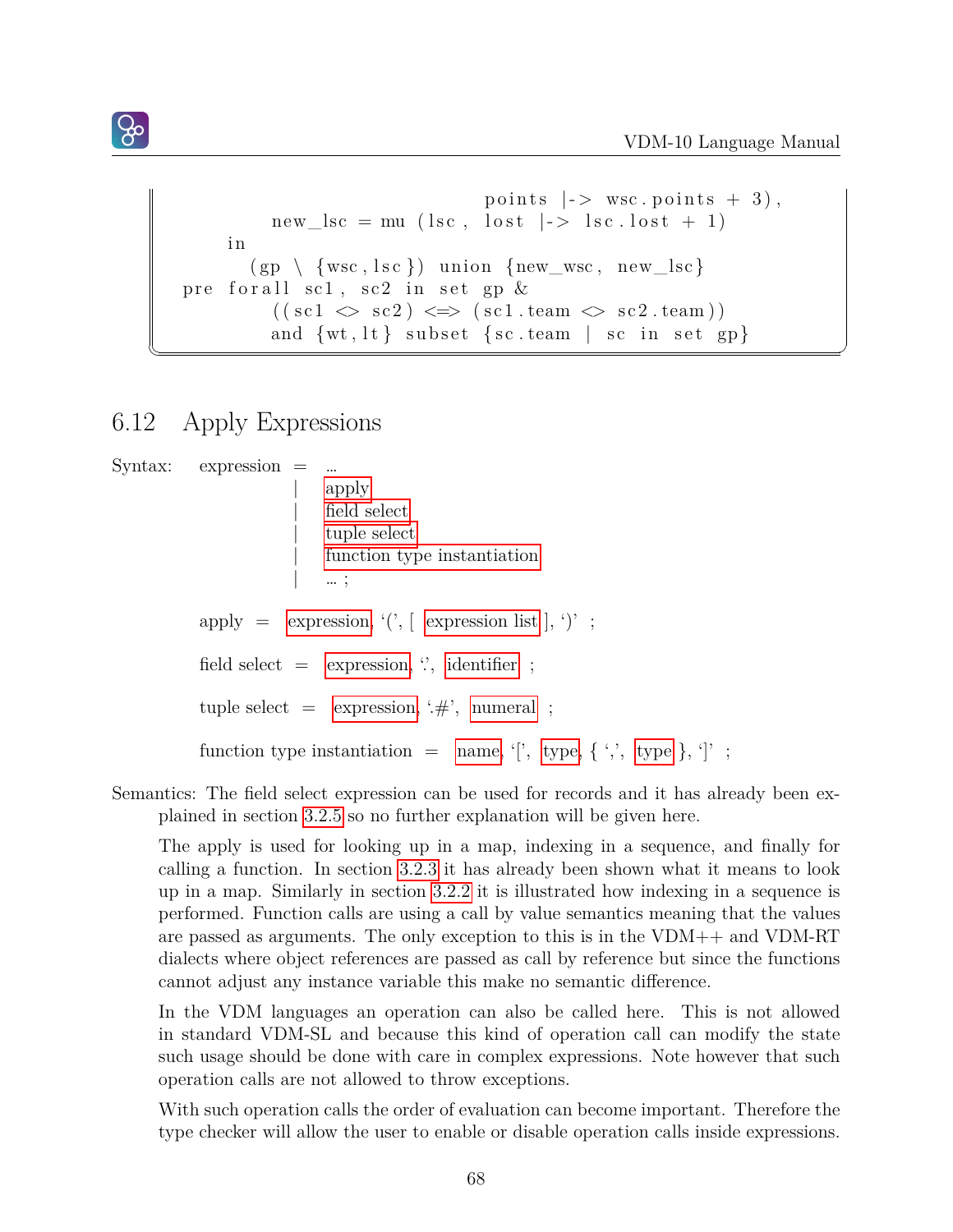$\overline{a}$ 



The tuple select expression is used to extract a particular component from a tuple. The meaning of the expression is if e evaluates to some tuple  $mk_{\perp}(v_1,...,v_N)$  and M is an integer in the range  $\{1,...,N\}$  then e.#M yields vM. If M lies outside  $\{1,...,N\}$  the expression is undefined.

The function type instantiation is used for instantiating polymorphic functions with the proper types. It has the form:

pf  $\begin{bmatrix} t1, \ldots, tn \end{bmatrix}$  $\overline{\phantom{a}}$   $\overline{\phantom{a}}$   $\overline{\phantom{a}}$   $\overline{\phantom{a}}$   $\overline{\phantom{a}}$   $\overline{\phantom{a}}$   $\overline{\phantom{a}}$   $\overline{\phantom{a}}$   $\overline{\phantom{a}}$   $\overline{\phantom{a}}$   $\overline{\phantom{a}}$   $\overline{\phantom{a}}$   $\overline{\phantom{a}}$   $\overline{\phantom{a}}$   $\overline{\phantom{a}}$   $\overline{\phantom{a}}$   $\overline{\phantom{a}}$   $\overline{\phantom{a}}$   $\overline{\$ 

where pf is the name of a polymorphic function, and t1, …, tn are types. The resulting function uses the types t1, …, tn instead of the variable type names given in the function definition.

Examples: Recall that GroupA is a sequence (see page [64\)](#page-72-0), GroupG is a map (see page [66\)](#page-74-0) and selection sort is a function (see page [54\)](#page-62-0):

GroupA(1)  $\equiv$  mk\_Score(<Brazil>,2,0,1,6) GroupG( $\langle$ Romania>)  $\equiv$  mk $(2,1,0)$ GroupG( $\langle$ Romania>).#2  $\equiv$  1 selection sort $([3,2,9,1,3]) \equiv [1,2,3,3,9]$ 

As an example of the use of polymorphic functions and function type instantiation, we use the example functions from section [5:](#page-49-0)

```
let emptyInt = empty_bag [int]
   i n
     plus\_bag [int] (-1, emptyInt())≡
   \{-1 \mid -\geq 1 \}\overline{\phantom{a}}
```
#### 6.13 The New Expression (VDM++ and VDM-RT)

```
Syntax: expression =new expression ;
```

```
 expression = name, '(', [ expression list ], ')' ;
```
Semantics: The new expression has the form: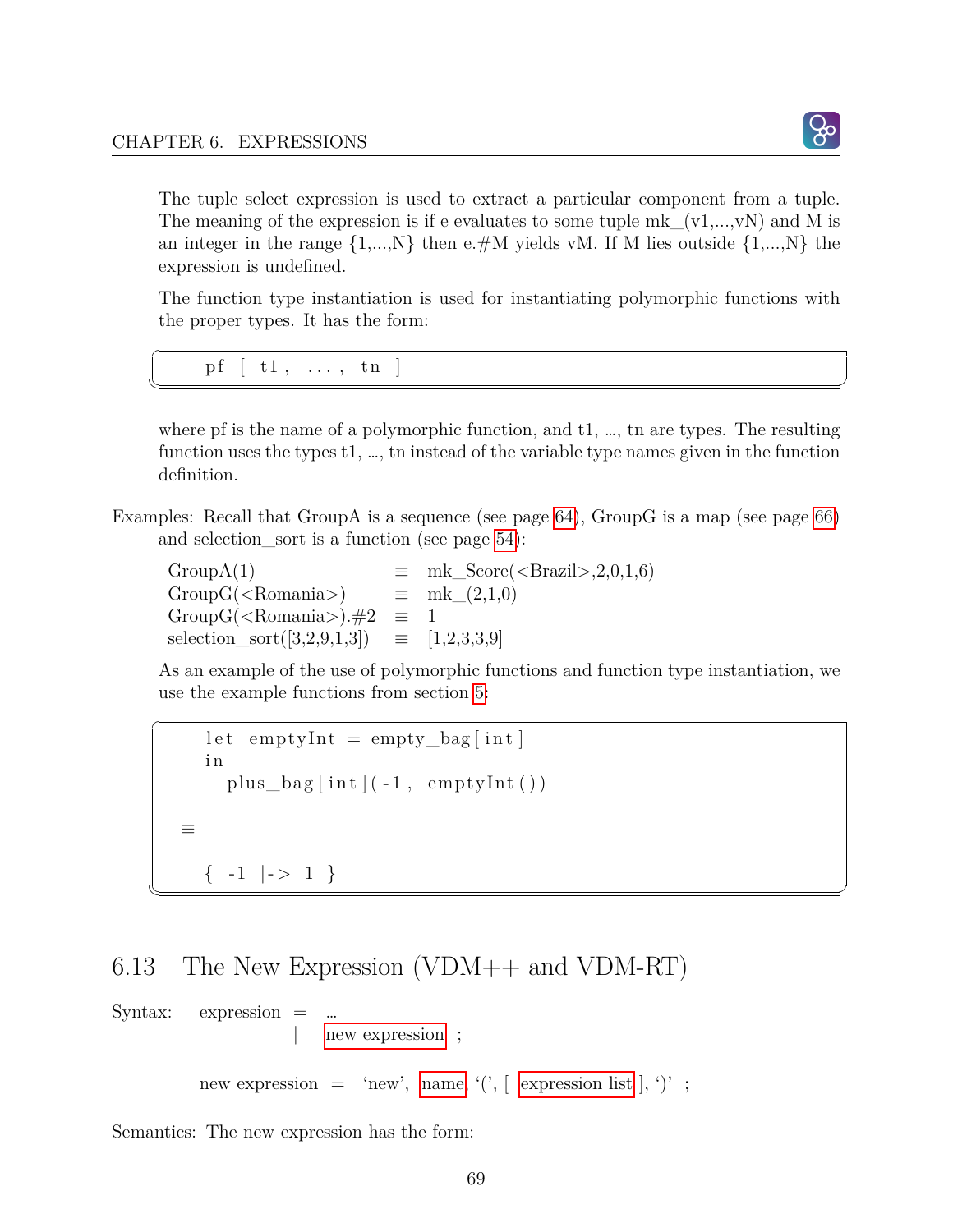

 $\overline{a}$ 

 $\overline{a}$ 

new classname  $(e1, e2, \ldots, en)$  $\overline{\phantom{a}}$   $\overline{\phantom{a}}$   $\overline{\phantom{a}}$   $\overline{\phantom{a}}$   $\overline{\phantom{a}}$   $\overline{\phantom{a}}$   $\overline{\phantom{a}}$   $\overline{\phantom{a}}$   $\overline{\phantom{a}}$   $\overline{\phantom{a}}$   $\overline{\phantom{a}}$   $\overline{\phantom{a}}$   $\overline{\phantom{a}}$   $\overline{\phantom{a}}$   $\overline{\phantom{a}}$   $\overline{\phantom{a}}$   $\overline{\phantom{a}}$   $\overline{\phantom{a}}$   $\overline{\$ 

An object can be created (also called instantiated) from its class description using a new expression. The effect of a new expression is that a 'new', unique object as described in class classname is created. The value of the new expression is a reference to the new object.

If the new expression is invoked with no parameters, an object is created in which all instance variables take their "default" values (i.e. the values defined by their initialisation conditions). With parameters, the new expression represents a constructor (see Section [11.1\)](#page-118-0) and creates customised instances (i.e. where the instance variables may take values which are different from their default values).

Examples: Suppose we have a class called Queue and that default instances of Queue are empty. Suppose also that this class contains a constructor (which will also be called Queue) which takes a single parameter which is a list of values representing an arbitrary starting queue. Then we can create default instances of Queue in which the actual queue is empty using the expression

new Queue ( )  $\overline{\phantom{a}}$ 

and an instance of Queue in which the actual queue is, say, e1, e2, e3 using the expression

```
new Queue (\lceil e1, e2, e3 \rceil)
```
Using the class Tree defined on page [29](#page-37-0) we create new Tree instances to construct nodes:

 $\overline{\phantom{a}}$ 

 $\overline{\phantom{a}}$ 

```
\overline{a}mk\_node(new Tree(), x, new Tree())
```
### 6.14 The Self Expression (VDM++ and VDM-RT)

 $Svntax:$  expression  $=$ 

[self expression](#page-207-9) ;

 $self expression = 'self'$ ;

Semantics: The self expression has the form: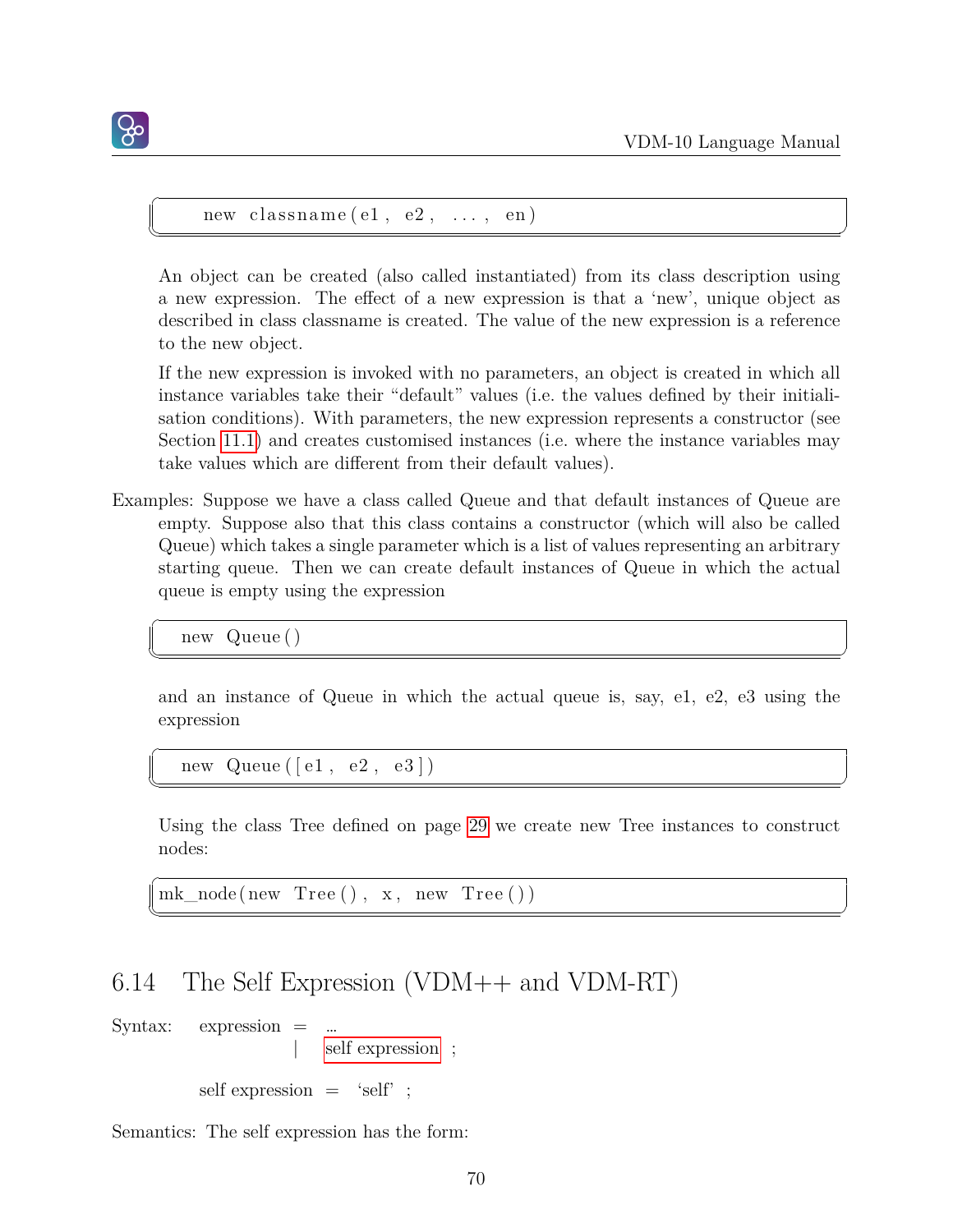

s e l f

 $\overline{a}$ 

 $\overline{a}$ 

The self expression returns a reference to the object currently being executed. It can be used to simplify the name space in chains of inheritance.

 $\overline{\phantom{a}}$   $\overline{\phantom{a}}$   $\overline{\phantom{a}}$   $\overline{\phantom{a}}$   $\overline{\phantom{a}}$   $\overline{\phantom{a}}$   $\overline{\phantom{a}}$   $\overline{\phantom{a}}$   $\overline{\phantom{a}}$   $\overline{\phantom{a}}$   $\overline{\phantom{a}}$   $\overline{\phantom{a}}$   $\overline{\phantom{a}}$   $\overline{\phantom{a}}$   $\overline{\phantom{a}}$   $\overline{\phantom{a}}$   $\overline{\phantom{a}}$   $\overline{\phantom{a}}$   $\overline{\$ 

Examples: Using the class Tree defined on page [29](#page-37-0) we can specify a subclass called BST which stores data using the binary search tree approach. We can then specify an operation which performs a binary search tree insertion:

```
Insert : int \implies ()
    Insert (x) ==(\text{dcl curr}\_\text{node} : \text{Tree} := \text{self};while not curr node isEmpty() do
         if curr node rootval () < xthen curr_node := curr_node.rightBranch()
         else curr_node := curr_node.leftBranch();
       curr node.addRoot(x);
        )
\overline{\phantom{a}}
```
This operation uses a self expression to find the root at which to being traversal prior to insertion. Further examples are given in section [12.9.](#page-134-0)

#### 6.15 The Threadid Expression (VDM++ and VDM-RT)

Syntax:  $expression =$ [threadid expression](#page-207-10) ;

threadid expression = 'threadid' ;

Semantics: The threadid expression has the form:

t h r e a di d

 $\overline{a}$ 

The threadid expression returns a natural number which uniquely identifies the thread in which the expression is executed. Note that periodic threads gets a new threadid at the start of each new period.

 $\overline{\phantom{a}}$   $\overline{\phantom{a}}$   $\overline{\phantom{a}}$   $\overline{\phantom{a}}$   $\overline{\phantom{a}}$   $\overline{\phantom{a}}$   $\overline{\phantom{a}}$   $\overline{\phantom{a}}$   $\overline{\phantom{a}}$   $\overline{\phantom{a}}$   $\overline{\phantom{a}}$   $\overline{\phantom{a}}$   $\overline{\phantom{a}}$   $\overline{\phantom{a}}$   $\overline{\phantom{a}}$   $\overline{\phantom{a}}$   $\overline{\phantom{a}}$   $\overline{\phantom{a}}$   $\overline{\$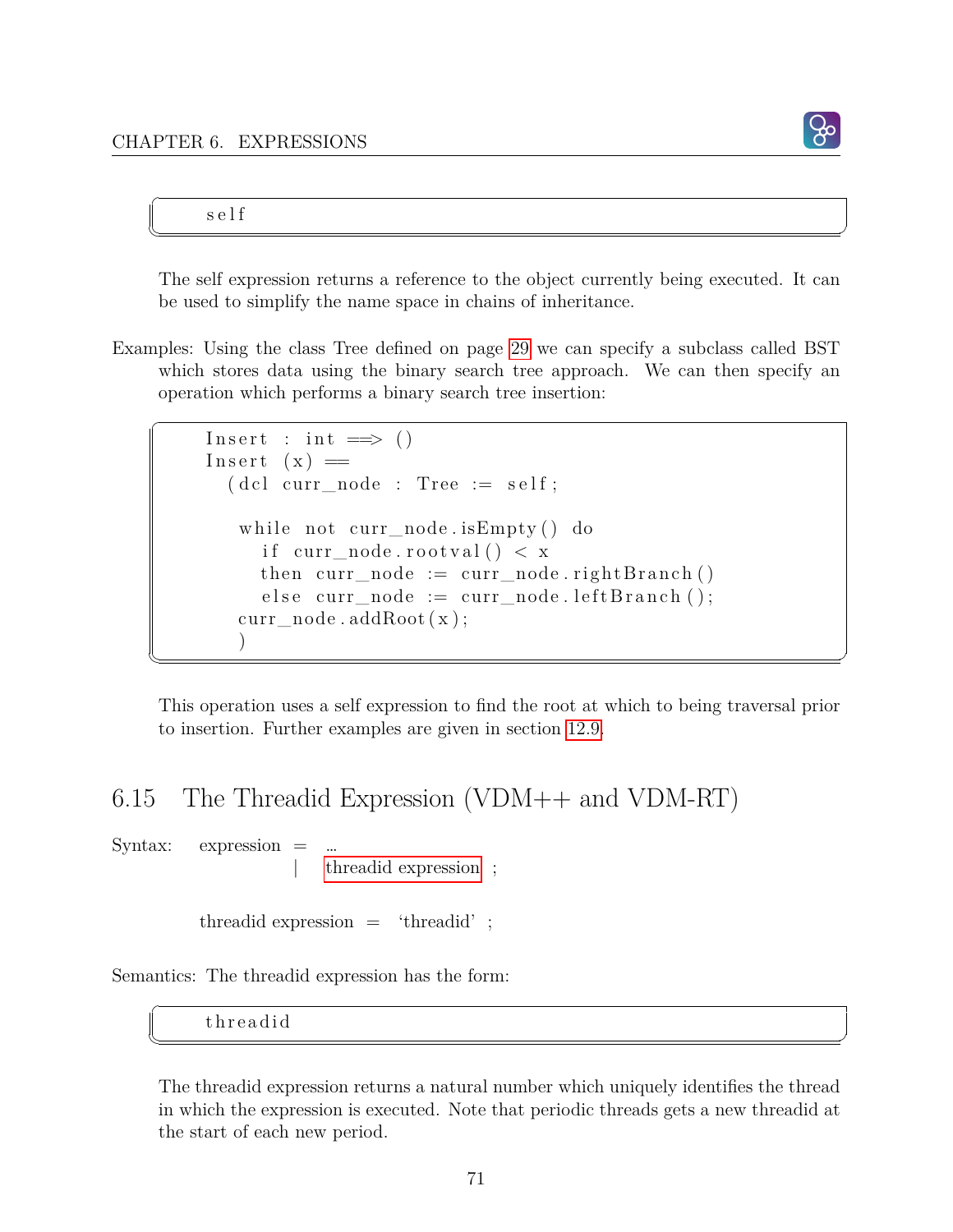

Examples: Using threadid's it is possible to provide a VDM++ base class that implements a Java-style wait-notify in VDM++ using permission predicates. Any object that should be available for the wait-notify mechanism must derive from this base class.

```
class WaitNotify
  instance variables
    waitset : set of nat := \{\};o p e r a t i o n s
    protected wait: () \implies ()
    wait () ==let p = threadidin (AddToWaitSet(p);
         Awake ( ) ;
        ) ;
    AddToWaitSet : nat \implies ()
    AddToWaitSet ( p ) =waitset := waitset union \{p\};
    Awake: () \implies ()
    Awake() ==skip;protected notify: () \implies ()
    \text{notify}() ==if waitset \langle \rangle {}
       then let arbitrary process in set waitset
             in waitset := waitset \setminus {arbitrary process };
    protected notifyAll: () \implies ()
     \text{notifyAll}() ==waitset := \{\};sync
    mutex ( n o t if y All, AddToWaitSet, n o t if y );
    per Awake \Rightarrow threadid not in set waitset;
end WaitNotify
```
 $\overline{\phantom{a}}$   $\overline{\phantom{a}}$   $\overline{\phantom{a}}$   $\overline{\phantom{a}}$   $\overline{\phantom{a}}$   $\overline{\phantom{a}}$   $\overline{\phantom{a}}$   $\overline{\phantom{a}}$   $\overline{\phantom{a}}$   $\overline{\phantom{a}}$   $\overline{\phantom{a}}$   $\overline{\phantom{a}}$   $\overline{\phantom{a}}$   $\overline{\phantom{a}}$   $\overline{\phantom{a}}$   $\overline{\phantom{a}}$   $\overline{\phantom{a}}$   $\overline{\phantom{a}}$   $\overline{\$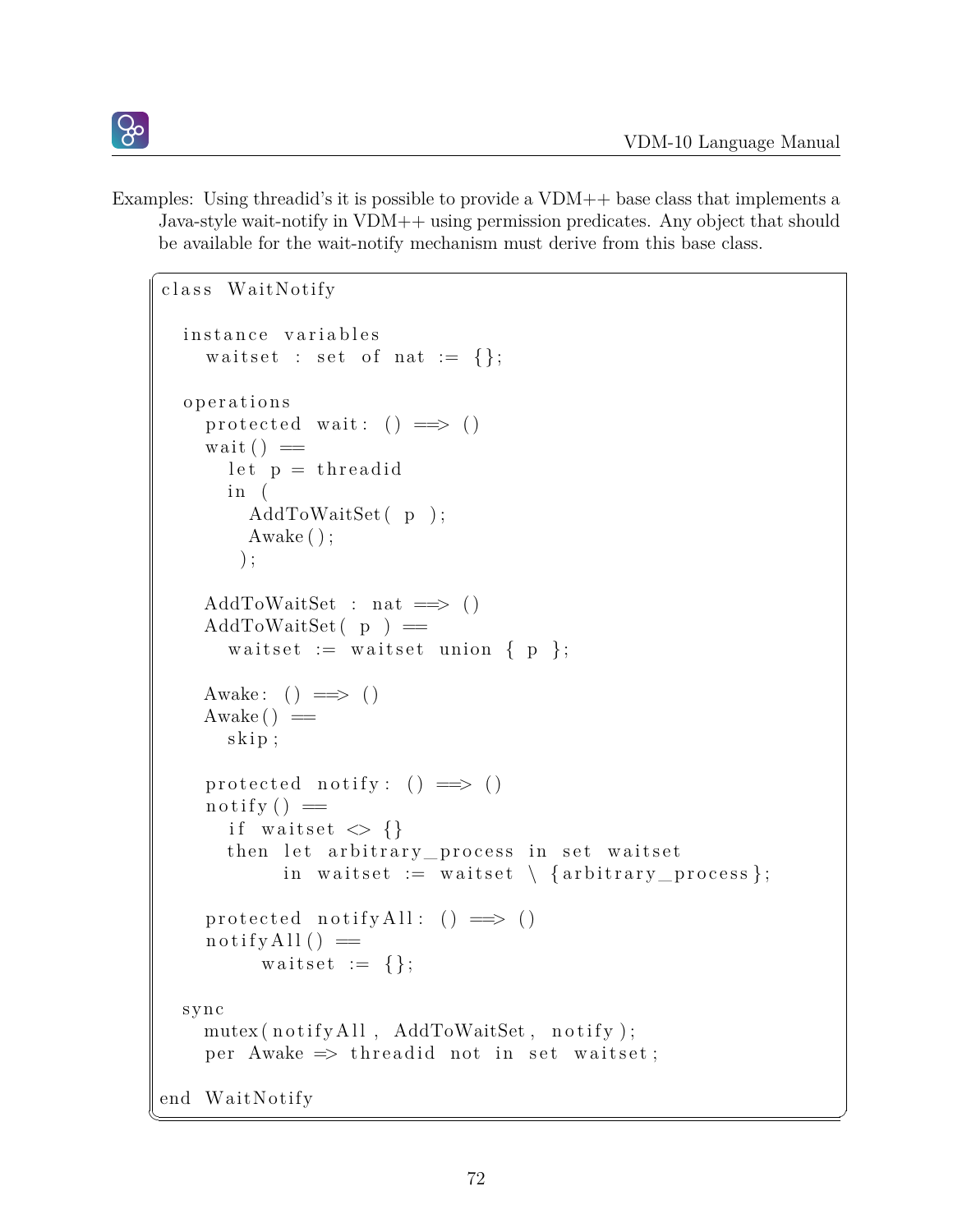

In this example the threadid expression is used in two places:

- In the Wait operation for threads to register interest in this object.
- In the permission predicate for Awake. An interested thread should call Awake following registration using Wait. It will then be blocked until its threadid is removed from the waitset following another thread's call to notify.

#### 6.16 The Lambda Expression

Syntax:  $expression =$ | [lambda expression](#page-207-11) | … ;

lambda expression = 'lambda', [type bind list,](#page-214-1) ' $\&$ ', [expression](#page-200-0) ;

type bind list = [type bind,](#page-214-2)  $\{\cdot, \cdot\}$ , [type bind](#page-214-2)  $\}$ ;

type bind  $=$  [pattern,](#page-213-0)  $\therefore$  [type](#page-194-0) ;

Semantics: A lambda expression is of the form:

 $\overline{a}$ 

 $\overline{a}$ 

 $\overline{a}$ 

lambda pat $1 : T1, ...,$  patn : Tn  $\&$  e

where the pati are patterns, the Ti are type expressions, and e is the body expression. The scope of the pattern identifiers in the patterns pati is the body expression. A lambda expression cannot be polymorphic, but apart from that, it corresponds semantically to an explicit function definition as explained in chapter [5.](#page-49-0) A function defined by a lambda expression can be Curried by using a new nested lambda expression in the body. When lambda expressions are bound to an identifier they can also define a recursive function.

 $\overline{\phantom{a}}$   $\overline{\phantom{a}}$   $\overline{\phantom{a}}$   $\overline{\phantom{a}}$   $\overline{\phantom{a}}$   $\overline{\phantom{a}}$   $\overline{\phantom{a}}$   $\overline{\phantom{a}}$   $\overline{\phantom{a}}$   $\overline{\phantom{a}}$   $\overline{\phantom{a}}$   $\overline{\phantom{a}}$   $\overline{\phantom{a}}$   $\overline{\phantom{a}}$   $\overline{\phantom{a}}$   $\overline{\phantom{a}}$   $\overline{\phantom{a}}$   $\overline{\phantom{a}}$   $\overline{\$ 

 $\overline{\phantom{a}}$   $\overline{\phantom{a}}$   $\overline{\phantom{a}}$   $\overline{\phantom{a}}$   $\overline{\phantom{a}}$   $\overline{\phantom{a}}$   $\overline{\phantom{a}}$   $\overline{\phantom{a}}$   $\overline{\phantom{a}}$   $\overline{\phantom{a}}$   $\overline{\phantom{a}}$   $\overline{\phantom{a}}$   $\overline{\phantom{a}}$   $\overline{\phantom{a}}$   $\overline{\phantom{a}}$   $\overline{\phantom{a}}$   $\overline{\phantom{a}}$   $\overline{\phantom{a}}$   $\overline{\$ 

 $\overline{\phantom{a}}$   $\overline{\phantom{a}}$   $\overline{\phantom{a}}$   $\overline{\phantom{a}}$   $\overline{\phantom{a}}$   $\overline{\phantom{a}}$   $\overline{\phantom{a}}$   $\overline{\phantom{a}}$   $\overline{\phantom{a}}$   $\overline{\phantom{a}}$   $\overline{\phantom{a}}$   $\overline{\phantom{a}}$   $\overline{\phantom{a}}$   $\overline{\phantom{a}}$   $\overline{\phantom{a}}$   $\overline{\phantom{a}}$   $\overline{\phantom{a}}$   $\overline{\phantom{a}}$   $\overline{\$ 

Examples: An increment function can be defined by means of a lambda expression like:

 $Inc = lambda n : nat & n + 1$ 

and an addition function can be Curried by:

Add = lambda a : nat  $\&$  lambda b : nat  $\&$  a + b

which will return a new lambda expression if it is applied to only one argument: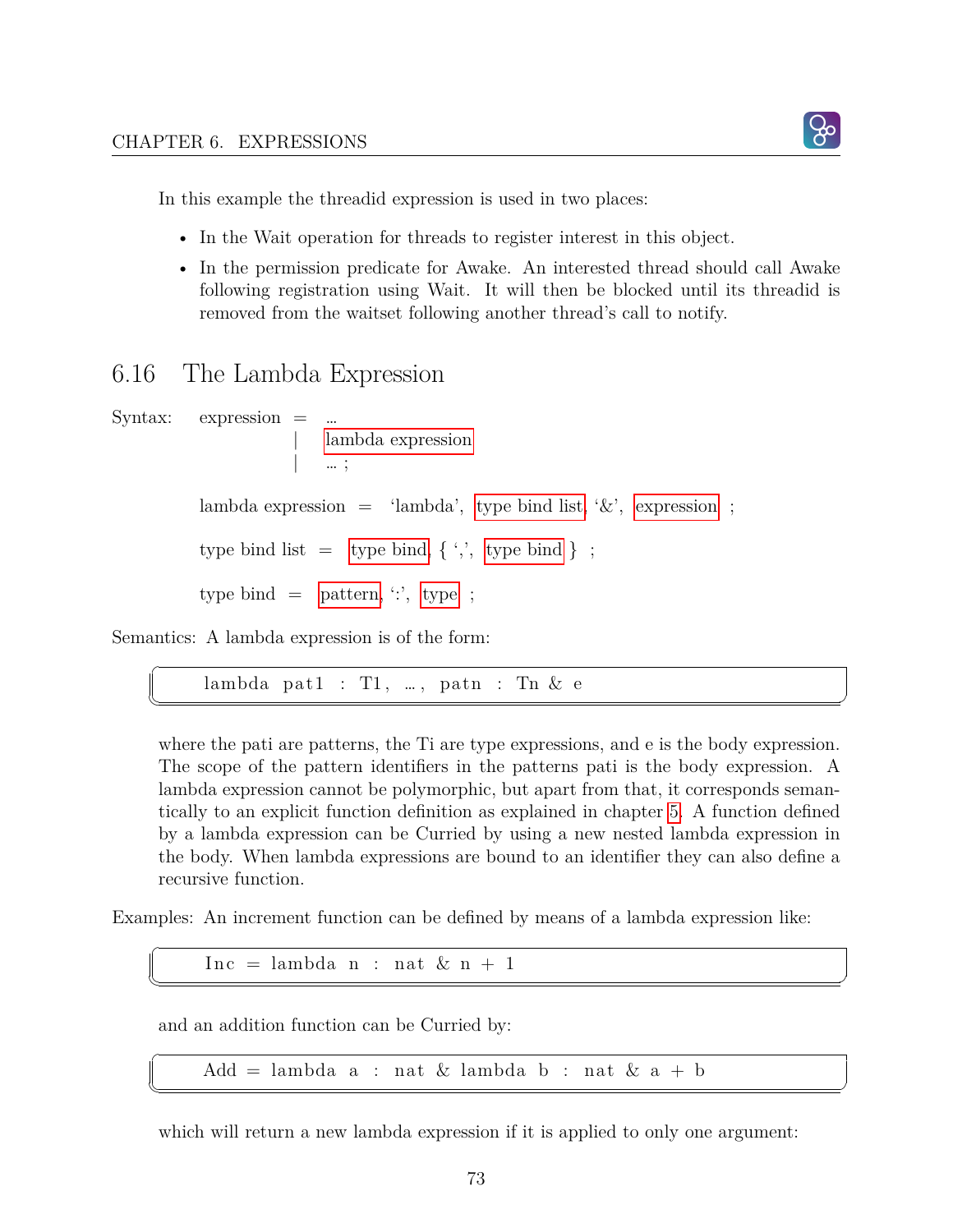

 $\overline{a}$ 

Add  $(5) \equiv$  lambda b : nat & 5 + b

Lambda expression can be useful when used in conjunction with higher-order functions. For instance using the function set filter defined on page [53:](#page-61-0)

 $\overline{\phantom{a}}$   $\overline{\phantom{a}}$   $\overline{\phantom{a}}$   $\overline{\phantom{a}}$   $\overline{\phantom{a}}$   $\overline{\phantom{a}}$   $\overline{\phantom{a}}$   $\overline{\phantom{a}}$   $\overline{\phantom{a}}$   $\overline{\phantom{a}}$   $\overline{\phantom{a}}$   $\overline{\phantom{a}}$   $\overline{\phantom{a}}$   $\overline{\phantom{a}}$   $\overline{\phantom{a}}$   $\overline{\phantom{a}}$   $\overline{\phantom{a}}$   $\overline{\phantom{a}}$   $\overline{\$ 

 $set_{\text{filter}}[\text{nat}](\text{lambda n}:\text{nat } \& \text{ n mod } 2 = 0)(\{1, ..., 10\})$  $\equiv \{2, 4, 6, 8, 10\}$  $\overline{\phantom{a}}$   $\overline{\phantom{a}}$   $\overline{\phantom{a}}$   $\overline{\phantom{a}}$   $\overline{\phantom{a}}$   $\overline{\phantom{a}}$   $\overline{\phantom{a}}$   $\overline{\phantom{a}}$   $\overline{\phantom{a}}$   $\overline{\phantom{a}}$   $\overline{\phantom{a}}$   $\overline{\phantom{a}}$   $\overline{\phantom{a}}$   $\overline{\phantom{a}}$   $\overline{\phantom{a}}$   $\overline{\phantom{a}}$   $\overline{\phantom{a}}$   $\overline{\phantom{a}}$   $\overline{\$ 

#### 6.17 Narrow Expressions

 $Syntax:$  expression  $=$ [narrow expression](#page-207-12)  $\ldots$ ;

narrow expression = 'narrow\_', '(', [expression,](#page-200-0) ',', [type,](#page-194-0) ')' ;

- Semantics: The narrow expression converts the given expression value into the given type, returning a value of that type. It is legal to downcast a class to one of its subclasses, and it is legal to narrow an expression of a union type to one of its subtypes. However, a conversions between two completely unrelated types is a type error. Note that a narrow expression does not guarantee that its argument will be of the correct type at runtime, but using narrow gives extra type information to the specification.
- Examples: In following examples, the Test() and Test'() operations should give the same results, but there is a type error in Test() which is resolved in Test' using a narrow expression.

```
\overline{a}c l a s s S
end S
class C1 is subclass of S
instance variables
public a : nat := 1;
end C1
class C2 is subclass of S
```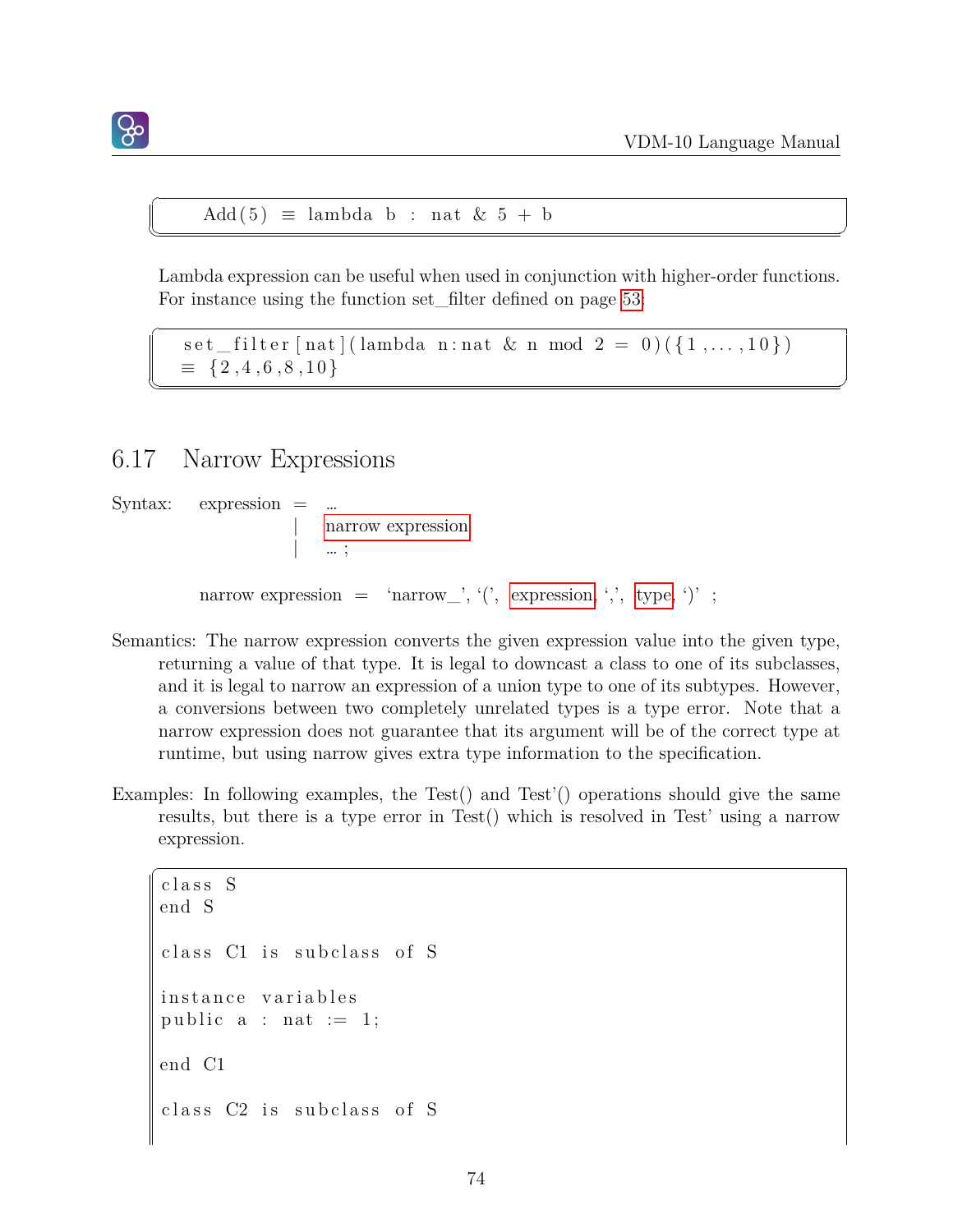

```
instance variables
public b : nat := 2;
end C2
class A
o p e r a t i o n s
public
Test: () \implies seq of nat
Test() ==let list : seq of S = \lceil \text{ new } C1(\rceil), new C2(\rceil)i n
   return \left[ let e = list(i)in cases true:
                    (i \text{softclass} (C1, e)) \Rightarrow e.a,(i s o f c l a s s (C2, e) \rightarrow e . b
                   end | i in set inds list |;
public
Test': () \implies seq of nat
Test '() ==let list : seq of S = \lceil \text{ new } C1 \rceil, new C2 \rceili n
   return \left[ let e = list(i)in cases true:
                    (isof class (C1, e)) \Rightarrow narrow_e(e, C1).a,(isof class (C2, e)) \Rightarrow narrow_e(e, C2).end | i in set inds list ];
end A
```
 $\overline{a}$ c l a s s A t y p e s public  $C1$  : : a : nat; public  $C2 :: b : nat;$ public  $S = C1$  |  $C2$ ; o p e r a t i o n s public Test : ( )  $\implies$  nat

 $\overline{\phantom{a}}$   $\overline{\phantom{a}}$   $\overline{\phantom{a}}$   $\overline{\phantom{a}}$   $\overline{\phantom{a}}$   $\overline{\phantom{a}}$   $\overline{\phantom{a}}$   $\overline{\phantom{a}}$   $\overline{\phantom{a}}$   $\overline{\phantom{a}}$   $\overline{\phantom{a}}$   $\overline{\phantom{a}}$   $\overline{\phantom{a}}$   $\overline{\phantom{a}}$   $\overline{\phantom{a}}$   $\overline{\phantom{a}}$   $\overline{\phantom{a}}$   $\overline{\phantom{a}}$   $\overline{\$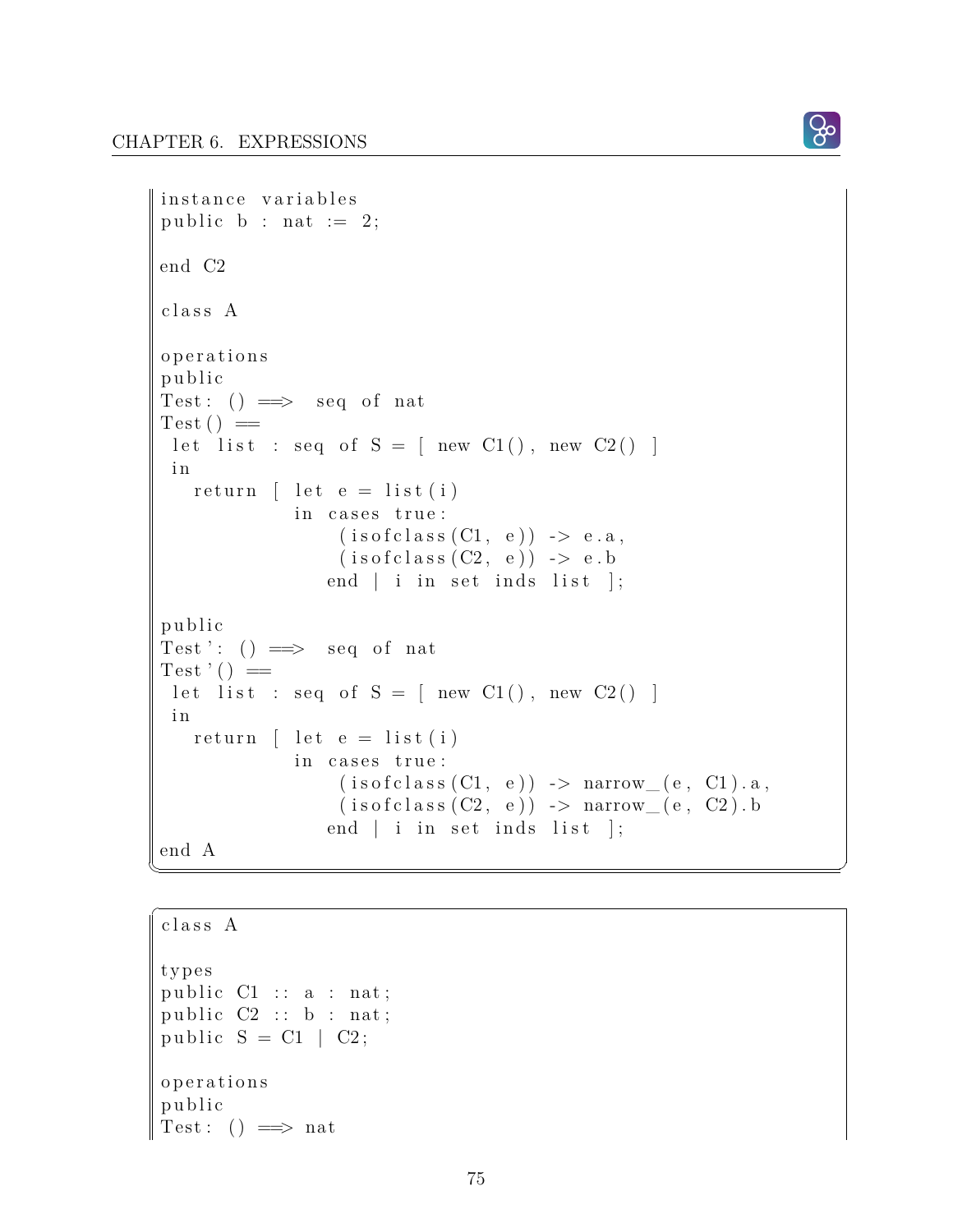```
Test() ==let \ s : S = mk_C1(1)i n
   let c : Cl = si n
     return c.a;
public
Test ': ( ) \implies nat
Test '() ==let s : S = mk_C1(1)i n
   let c : Cl = narrow_{s} (s, Cl)i n
     return c.a;
end A
```
#### 6.18 Is Expressions

ႜၛၟ

Syntax:  $\exp$ ression  $=$ | [general is expression](#page-208-0) | … ;  $general$  [is expression](#page-208-1)  $=$  is expression | [type judgement](#page-208-2) ; isexpression  $=$  'is\_', ( [name](#page-209-0) | [basic type\)](#page-194-1), '(', [expression,](#page-200-0) ')' ; type judgement = 'is\_', '(', [expression,](#page-200-0) ',', [type,](#page-194-0) ')' ;

Semantics: The is expression can be used with values that are either basic or record values (tagged values belonging to some composite type). The is expression yields true if the given value belongs to the basic type indicated or if the value has the indicated tag. Otherwise it yields false.

A type judgement is a more general form which can be used for expressions whose types cannot be statically determined. The expression is\_(e,t) is equal to true if and only if e is of type t.

 $\overline{\phantom{a}}$   $\overline{\phantom{a}}$   $\overline{\phantom{a}}$   $\overline{\phantom{a}}$   $\overline{\phantom{a}}$   $\overline{\phantom{a}}$   $\overline{\phantom{a}}$   $\overline{\phantom{a}}$   $\overline{\phantom{a}}$   $\overline{\phantom{a}}$   $\overline{\phantom{a}}$   $\overline{\phantom{a}}$   $\overline{\phantom{a}}$   $\overline{\phantom{a}}$   $\overline{\phantom{a}}$   $\overline{\phantom{a}}$   $\overline{\phantom{a}}$   $\overline{\phantom{a}}$   $\overline{\$ 

Examples: Using the record type Score defined on page [25](#page-33-0) we have: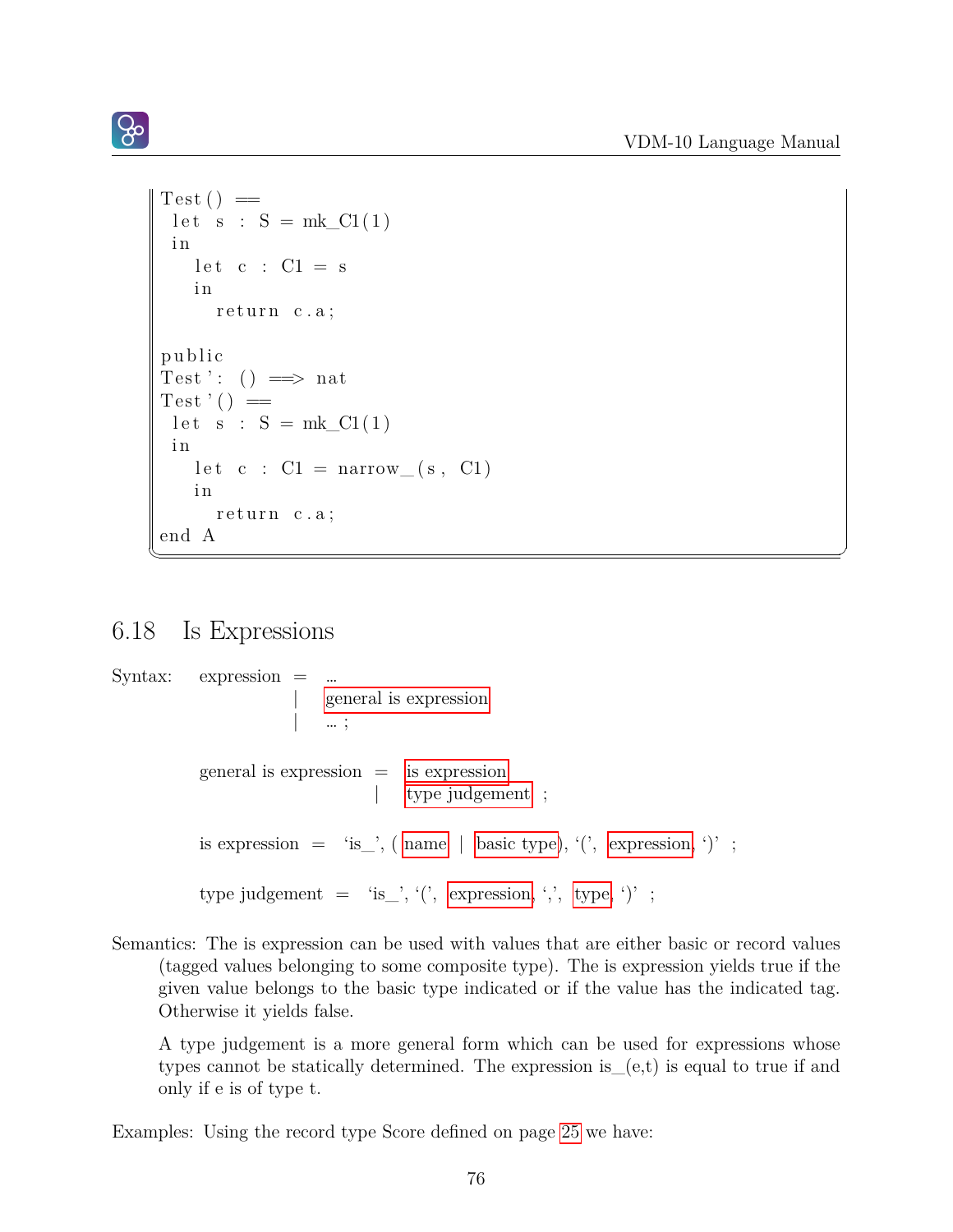

is\_Score(mk\_Score( $\leq$ France $>$ ,3,0,0,9))  $\equiv$  true is\_bool(mk\_Score( $\langle$ France $>$ ,3,0,0,9))  $\equiv$  false is real(0)  $\equiv$  true is\_nat1(0)  $\equiv$  false

An example of a type judgement:

Domain : map nat to nat | seq of  $(nat*nat)$  -> set of nat  $Domain(m) \equiv$ if is  $(m, map nat to nat)$ then dom m else  $\{d \mid mk_{d}, -\}$  in set elems m  $\overline{\phantom{a}}$   $\overline{\phantom{a}}$   $\overline{\phantom{a}}$   $\overline{\phantom{a}}$   $\overline{\phantom{a}}$   $\overline{\phantom{a}}$   $\overline{\phantom{a}}$   $\overline{\phantom{a}}$   $\overline{\phantom{a}}$   $\overline{\phantom{a}}$   $\overline{\phantom{a}}$   $\overline{\phantom{a}}$   $\overline{\phantom{a}}$   $\overline{\phantom{a}}$   $\overline{\phantom{a}}$   $\overline{\phantom{a}}$   $\overline{\phantom{a}}$   $\overline{\phantom{a}}$   $\overline{\$ 

In addition there are examples on page [27.](#page-35-0)

#### <span id="page-85-0"></span>6.19 Base Class Membership (VDM++ and VDM-RT)

Syntax:  $expression =$ | [isofbaseclass expression](#page-208-3) | … ;

isofbaseclass expression  $=$  'isofbaseclass', '(', [name,](#page-209-0) ',', [expression,](#page-200-0) ')' ;

- Semantic: The function isofbaseclass when applied to an object reference expression and a class name name yields the boolean value true if and only if name is a root superclass in the inheritance chain of the object referenced to by expression, and false otherwise.
- Examples: Suppose that BinarySearchTree is a subclass of Tree, Tree is not a subclass of any other class and Queue is not related by inheritance to either Tree or BinarySearchTree. Let t be an instance of Tree, b is an instance of BinarySearchTree and q is an instance of Queue. Then:

 $isof base class(Tree, t) \equiv true$  $isof base class(BinarySearchTree, b) \equiv false$  $isof base class(Queue, q) \equiv true$  $isof base class$ (Tree, b)  $\equiv$  true  $isof base class(Tree, q) \equiv false$ 

6.20 Class Membership

 $Syntax$  expression  $=$ | [isofclass expression](#page-208-4) | … ;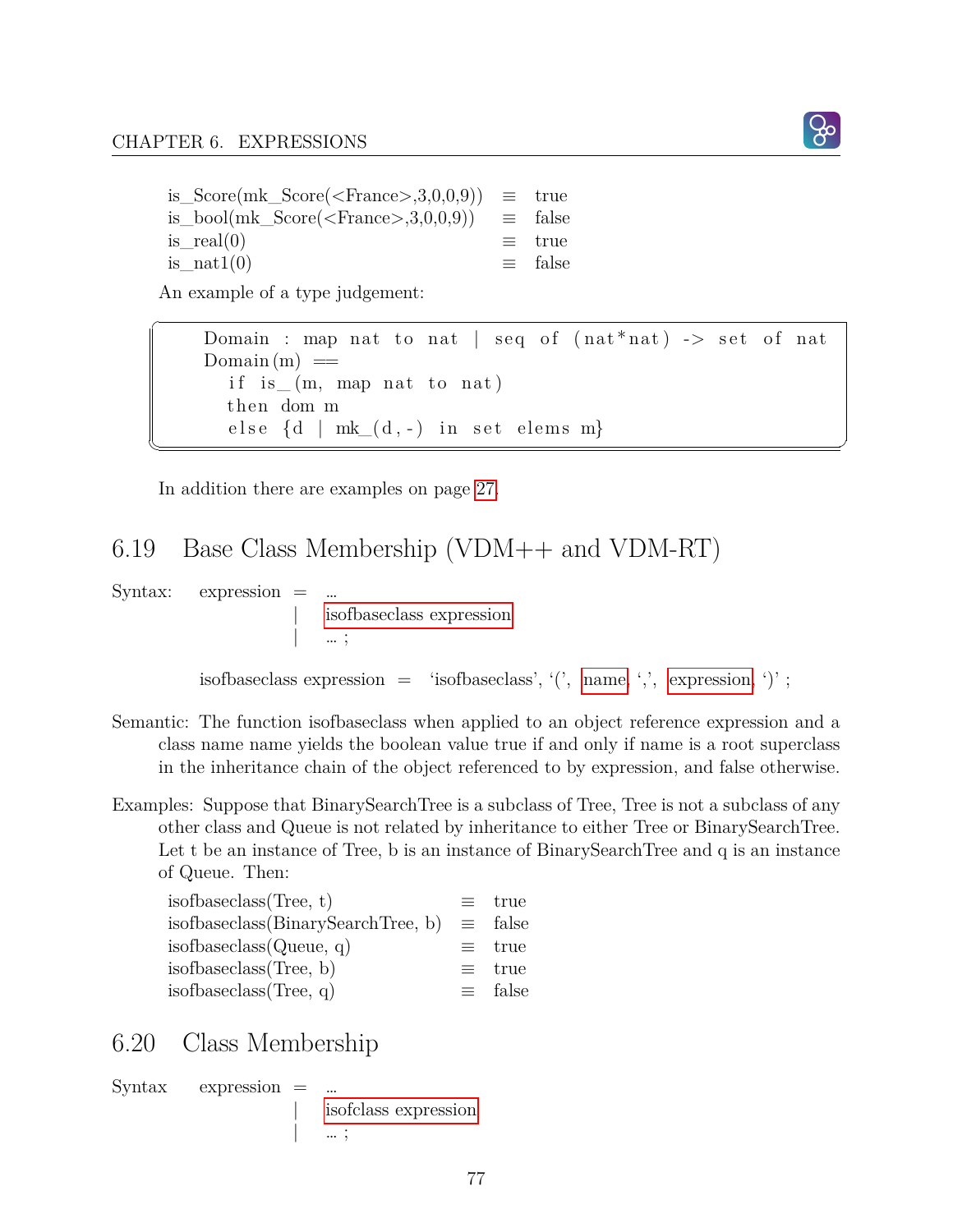

isofclass expression  $=$  'isofclass', '(', [name,](#page-209-0) ',', [expression,](#page-200-0) ')' ;

- Semantics: The function isofclass when applied to an object reference expression and a class name name yields the boolean value true if and only if expression refers to an object of class name or to an object of any of the subclasses of name, and false otherwise.
- Examples: Assuming the classes Tree, BinarySearchTree, Queue, and identifiers t, b, q as in the previous example, we have:

| is of class (Tree, t)         | 三        | true           |
|-------------------------------|----------|----------------|
| isofclass(Tree,b)             | 三        | true           |
| $isof class(\text{Tree},q)$   | $\equiv$ | false          |
| isofclass(Queue,q)            | $\equiv$ | true           |
| isofclass(BinarySearchTree,t) |          | $\equiv$ false |
| isofclass(BinarySearchTree,b) | $\equiv$ | true           |

### 6.21 Same Base Class Membership (VDM++ and VDM-RT)

 $Syntax:$  expression  $=$ | [samebaseclass expression](#page-208-5) | … ; samebaseclass expression  $=$  'samebaseclass',  $'$ (', [expression,](#page-200-0) ',', expression, ')' ;

- Semantics: The function samebaseclass when applied to object references expression1 and expression2 yields the boolean value true if and only if the objects denoted by expression1 and expression2 are instances of classes that can be derived from the same root superclass, and false otherwise.
- Examples: Assuming the classes Tree, BinarySearchTree, Queue, and identifiers t, b, q as in the previous example, suppose that AVLTree is another subclass of Tree, BalancedBST is a subclass of BinarySearchTree, a is an instance of AVLTree and bb is an instance of BalancedBST :

samebaseclass(a,b)  $\equiv$  true  $same base class(a, bb) \equiv true$ samebaseclass(b,bb)  $\equiv$  true  $same base class(t, bb) \equiv true$ samebaseclass(q,a)  $\equiv$  false

### 6.22 Same Class Membership (VDM++ and VDM-RT)

Syntax:  $\exp$  expression  $=$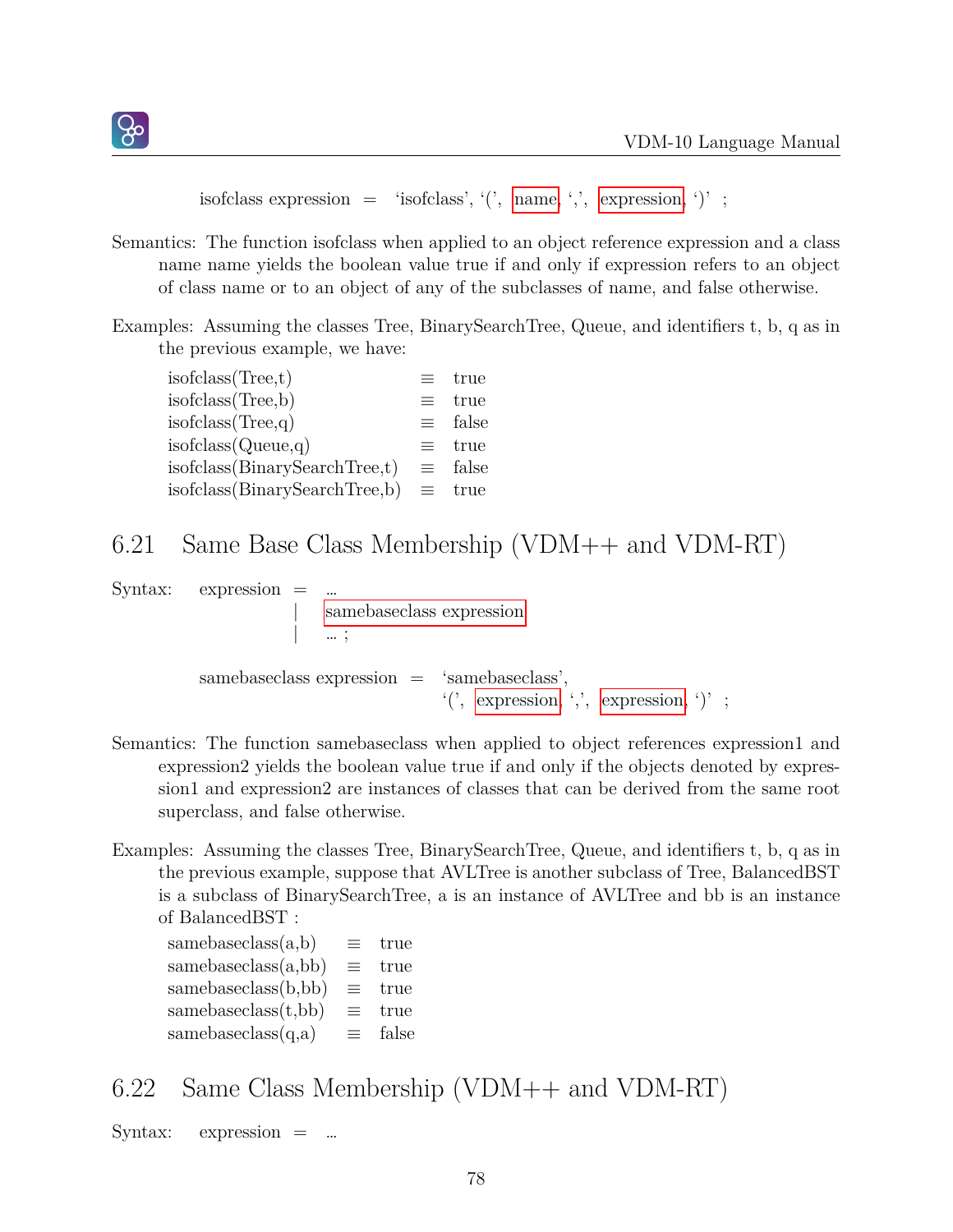

[sameclass expression](#page-208-6) | … ; sameclass expression = 'sameclass',  $'$ (', [expression,](#page-200-0) ',', expression, ')';

- Semantics: The function sameclass when applied to object references expression1 and expression2 yields the boolean value true if and only if the objects denoted by expression1 and expression2 are instances of the same class, and false otherwise.
- Examples: Assuming the classes Tree, BinarySearchTree, Queue, and identifiers t, b, q from section [6.19,](#page-85-0) and assuming b' is another instance of BinarySearchTree we have:

sameclass(b,t)  $\equiv$  false sameclass $(b,b') \equiv$  true sameclass $(q,t) \equiv$  false

## 6.23 History Expressions (VDM++ and VDM-RT)

 $Syntax:$  expression  $=$ | [act expression](#page-208-7) [fin expression](#page-208-8) | [active expression](#page-208-9) | [req expression](#page-208-10) | [waiting expression](#page-208-11) | … ; act expression  $=$  '#act', '(', [name list,](#page-209-1) ')' ; fin expression = '#fin', '(', [name list,](#page-209-1) ')' ; active expression  $=$  '#active', '(', [name list,](#page-209-1) ')' ; req expression  $=$  '#req', '(', [name list,](#page-209-1) ')' ; waiting expression  $=$  '#waiting', '(', [name list,](#page-209-1) ')' ;

- Semantics: History expressions can only be used in permission predicates (see section [14.1\)](#page-172-0). History expressions may contain one or more of the following expressions:
	- $\#act(operation name)$ . The number of times that operation name operation has been activated.
	- #fin(operation name). The number of times that the operation name operation has been completed.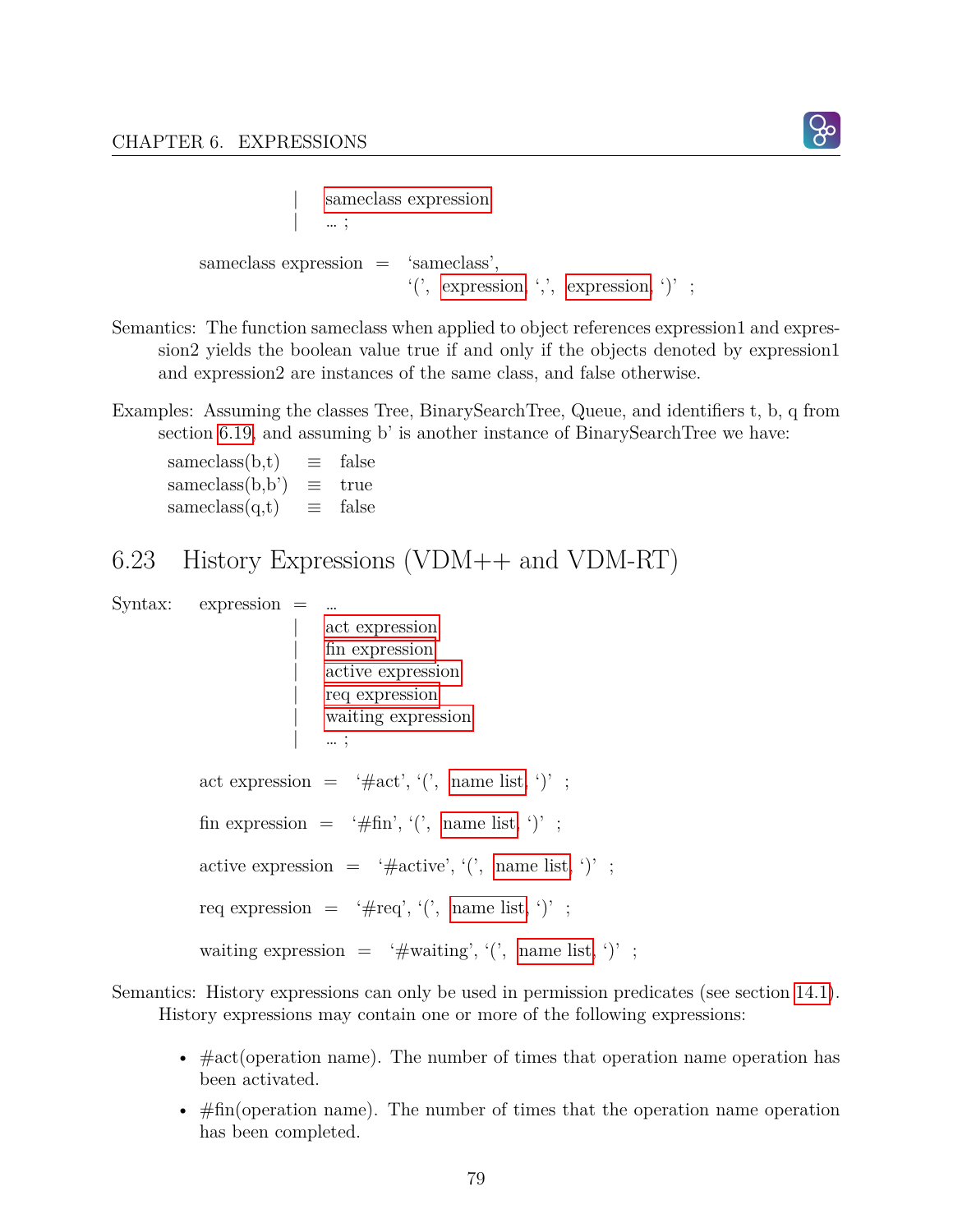- #active(operation name). The number of operation name operations that are currently active. Thus:  $\#active(operation name) = \#act(operation name) - \#fin(operation name).$
- #req(operation name). The number of requests that has been issued for the operation name operation.
- #waiting(operation name). The number of outstanding requests for the operation name operation.

Thus:  $\# \text{waiting}(\text{operation name}) = \# \text{req}(\text{operation name}) - \# \text{act}(\text{operation name}).$ 

For all of these operators, the name list version  $\#$ history op(op1,...,opN) is simply shorthand for  $\#$ history op(op1) +  $\cdots$  +  $\#$ history op(opN).

Examples: Suppose at a point in the execution of a particular thread, three operations, A, B and C may be executed. A sequence of requests, activations and completions occur during this thread. This is shown graphically in figure [6.1.](#page-88-0)



<span id="page-88-0"></span>Figure 6.1: History Expressions

Here we use the notation rA to indicate a request for an execution of operation A, aA indicates an activation of A, fA indicates completion of an execution of operation A, and likewise for operations B and C. The respective history expressions have the following values after the interval [S,T]:

 $\# \text{act}(A) = 1$   $\# \text{act}(B) = 1$   $\# \text{act}(C) = 1$   $\# \text{act}(A, B, C) = 3$  $\#\text{fin}(A) = 1$   $\#\text{fin}(B) = 1$   $\#\text{fin}(C) = 0$   $\#\text{fin}(A, B, C) = 2$  $\#\text{active}(A) = 0$   $\#\text{active}(B) = 0$   $\#\text{active}(C) = 1$   $\#\text{active}(A, B, C) = 1$  $\# \text{req}(A) = 2$   $\# \text{req}(B) = 1$   $\# \text{req}(C) = 3$   $\# \text{req}(A, B, C) = 6$  $\#\text{waiting}(A) = 1$   $\#\text{waiting}(B) = 0$   $\#\text{waiting}(C) = 2$   $\#\text{waiting}(A, B, C) = 3$ 

#### 6.24 The Time Expression (VDM-RT)

Syntax: time expression  $=$  'time';

ြမ္း

Semantics: This is simply an easy way to refer to the current time on a given CPU. The time is provided as a natural number, with a resolution of 1 nsec.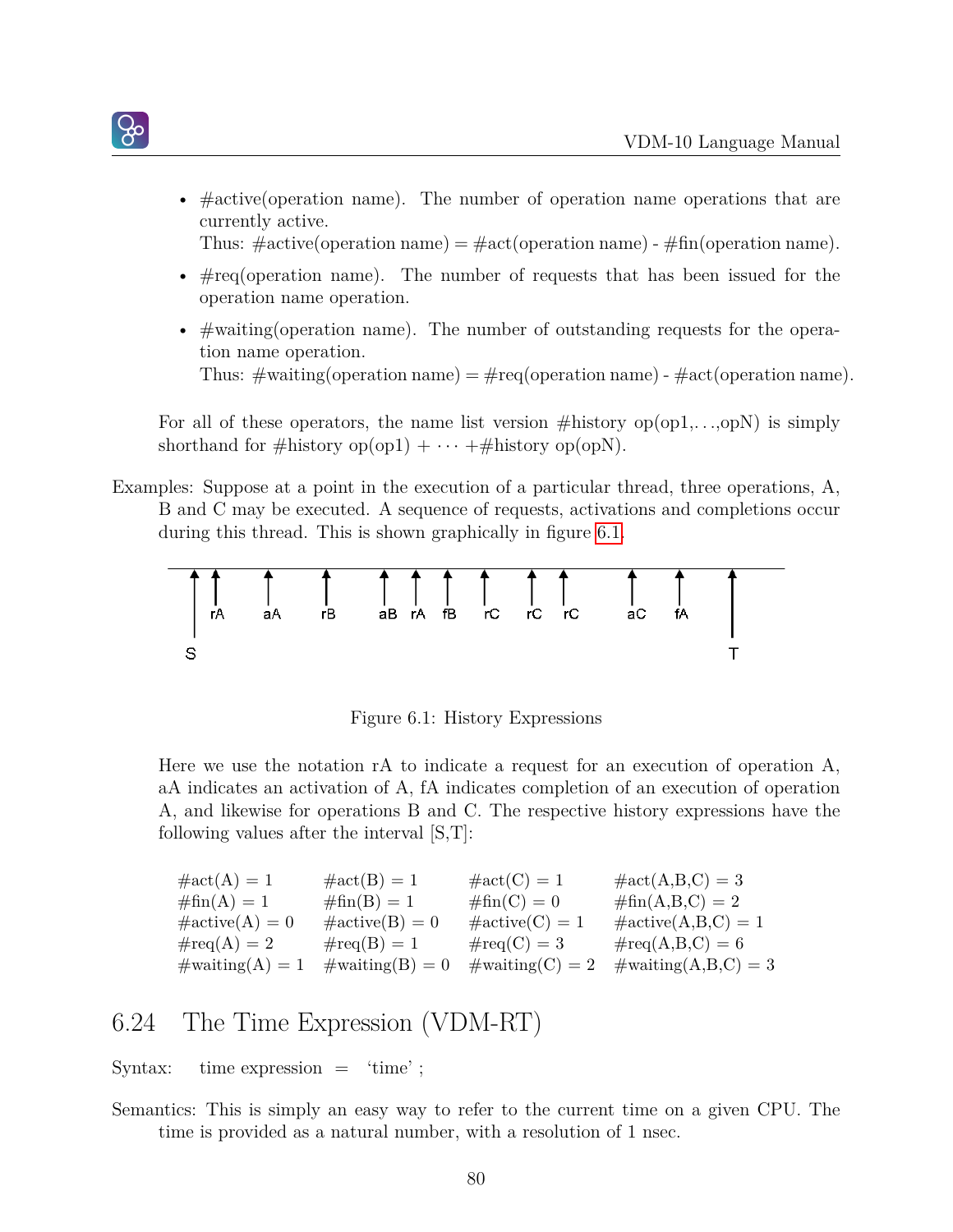

Examples: If for example one would like to log when a certain operation takes place one can create an operation such as logEnvToSys below.

public  $logEnvToSys:$  nat  $\implies$  ()  $logEnvToSys$  (pev) = e2s := e2s munion {pev |-> time};

 $\overline{\phantom{a}}$   $\overline{\phantom{a}}$   $\overline{\phantom{a}}$   $\overline{\phantom{a}}$   $\overline{\phantom{a}}$   $\overline{\phantom{a}}$   $\overline{\phantom{a}}$   $\overline{\phantom{a}}$   $\overline{\phantom{a}}$   $\overline{\phantom{a}}$   $\overline{\phantom{a}}$   $\overline{\phantom{a}}$   $\overline{\phantom{a}}$   $\overline{\phantom{a}}$   $\overline{\phantom{a}}$   $\overline{\phantom{a}}$   $\overline{\phantom{a}}$   $\overline{\phantom{a}}$   $\overline{\$ 

#### 6.25 Literals and Names

```
Syntax: expression =| name
                        | old name
                        symbolic literal
                        | … ;
         name = identifier, \lceil identifier \rceil;
          name,  name} \};
          old name = identifier, \sim ;
```
Semantics: Names and old names are used to access definitions of functions, operations, values and state components. A name has the form:

id1 ' i d 2

 $\overline{a}$ 

 $\overline{a}$ 

where id1 and id2 are simple identifiers. If a name consists of only one identifier, the identifier is defined within scope, i.e. it is defined either locally as a pattern identifier or variable, or globally within the current module as a function, operation, value or global variable. Otherwise, the identifier id1 indicates the module/class name where the construct is defined (see also section [13.1](#page-149-1) and section [13.3.1](#page-161-0) and appendix [B.](#page-215-0))

 $\overline{\phantom{a}}$ 

An old name is used to access the old value of global variables in the post condition of an operation definition (see chapter [11\)](#page-111-0) and in the post condition of specification statements (see section [12.16\)](#page-144-0). It has the form:

 $\overline{\phantom{a}}$   $\overline{\phantom{a}}$   $\overline{\phantom{a}}$   $\overline{\phantom{a}}$   $\overline{\phantom{a}}$   $\overline{\phantom{a}}$   $\overline{\phantom{a}}$   $\overline{\phantom{a}}$   $\overline{\phantom{a}}$   $\overline{\phantom{a}}$   $\overline{\phantom{a}}$   $\overline{\phantom{a}}$   $\overline{\phantom{a}}$   $\overline{\phantom{a}}$   $\overline{\phantom{a}}$   $\overline{\phantom{a}}$   $\overline{\phantom{a}}$   $\overline{\phantom{a}}$   $\overline{\$ 

 $id \sim$ 

where id is a state component.

Symbolic literals are constant values of some basic type.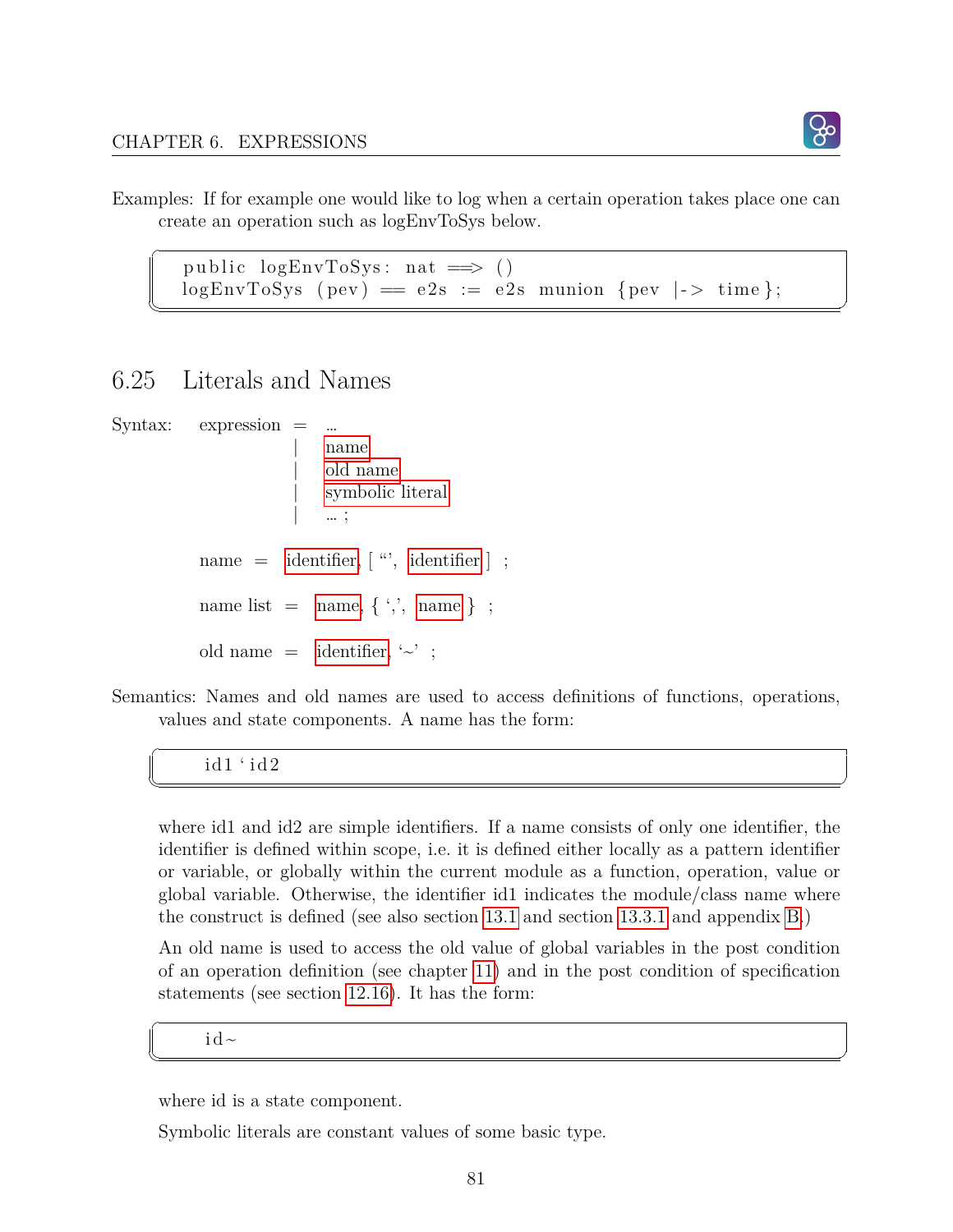

 $\overline{a}$ 

 $\overline{a}$ 

Examples: Names and symbolic literals are used throughout all examples in this document (see appendix [B.2\)](#page-217-1).

For an example of the use of old names, consider the VDM-SL state defined as:

```
\overline{a}state sigma of
  numbers : seq of nat
  index : nat
inv mk_sigma (numbers, index) =index not in set elems numbers
in it s = s = mk \sigma(|, 1)end
```
For an example of the use of old names, consider the  $VDM++/VDM-RT$  instance variables defined as:

 $\overline{\phantom{a}}$   $\overline{\phantom{a}}$   $\overline{\phantom{a}}$   $\overline{\phantom{a}}$   $\overline{\phantom{a}}$   $\overline{\phantom{a}}$   $\overline{\phantom{a}}$   $\overline{\phantom{a}}$   $\overline{\phantom{a}}$   $\overline{\phantom{a}}$   $\overline{\phantom{a}}$   $\overline{\phantom{a}}$   $\overline{\phantom{a}}$   $\overline{\phantom{a}}$   $\overline{\phantom{a}}$   $\overline{\phantom{a}}$   $\overline{\phantom{a}}$   $\overline{\phantom{a}}$   $\overline{\$ 

```
instance variables
 numbers: seq of nat := [ ];
  index : nat := 1;inv index not in set elems numbers;
```
We can define an operation that increases the variable index in an implicit manner:

 $\overline{\phantom{a}}$   $\overline{\phantom{a}}$   $\overline{\phantom{a}}$   $\overline{\phantom{a}}$   $\overline{\phantom{a}}$   $\overline{\phantom{a}}$   $\overline{\phantom{a}}$   $\overline{\phantom{a}}$   $\overline{\phantom{a}}$   $\overline{\phantom{a}}$   $\overline{\phantom{a}}$   $\overline{\phantom{a}}$   $\overline{\phantom{a}}$   $\overline{\phantom{a}}$   $\overline{\phantom{a}}$   $\overline{\phantom{a}}$   $\overline{\phantom{a}}$   $\overline{\phantom{a}}$   $\overline{\$ 

```
Inclndex ()
ext wr index : nat
post index = index \sim +1
```
The operation IncIndex manipulates the variable index, indicated with the ext wr clause. In the post condition, the new value of index is equal to the old value of index plus 1. (See more about operations in chapter [11\)](#page-111-0).

 $\overline{\phantom{a}}$   $\overline{\phantom{a}}$   $\overline{\phantom{a}}$   $\overline{\phantom{a}}$   $\overline{\phantom{a}}$   $\overline{\phantom{a}}$   $\overline{\phantom{a}}$   $\overline{\phantom{a}}$   $\overline{\phantom{a}}$   $\overline{\phantom{a}}$   $\overline{\phantom{a}}$   $\overline{\phantom{a}}$   $\overline{\phantom{a}}$   $\overline{\phantom{a}}$   $\overline{\phantom{a}}$   $\overline{\phantom{a}}$   $\overline{\phantom{a}}$   $\overline{\phantom{a}}$   $\overline{\$ 

For a simple example of module/class names, suppose that a function called build\_rel is defined (and exported) in a module/class called CGRel as follows:

```
t y p e s
     Cg = \langle A \rangle \mid \langle B \rangle \mid \langle C \rangle \mid \langle D \rangle \mid \langle E \rangle \mid \langle F \rangle \mid\langle \text{C} \rangle | \langle \text{H} \rangle | \langle \text{J} \rangle | \langle \text{K} \rangle | \langle \text{L} \rangle | \langle \text{S} \rangle;
     CompatRel = map C_g to set of C_gfunctions
```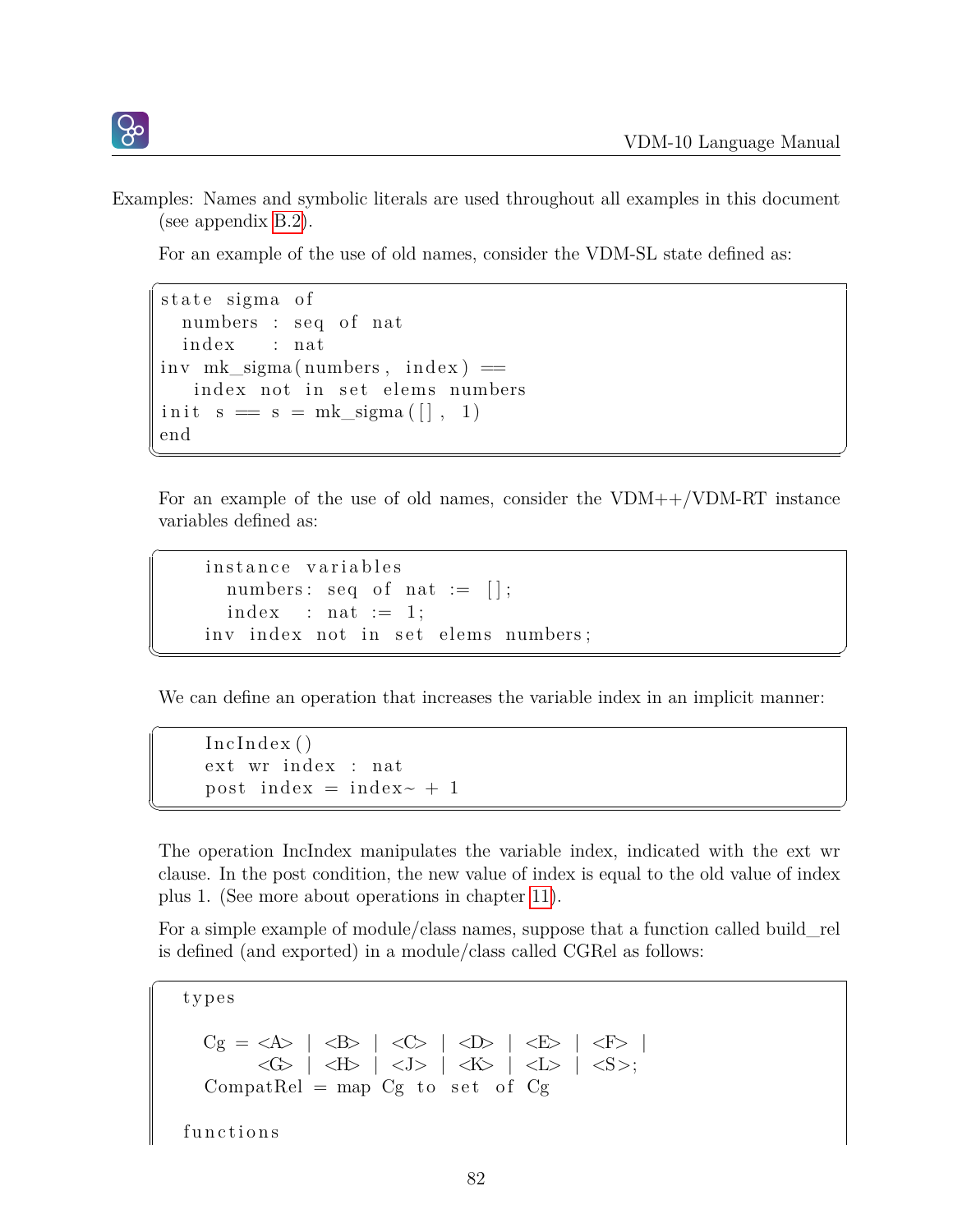$\overline{a}$ 



```
build rel : set of (Cg * Cg) -> CompatRel
                  build _{\rm rel} (s) = {|->}
\overline{\phantom{a}} \overline{\phantom{a}} \overline{\phantom{a}} \overline{\phantom{a}} \overline{\phantom{a}} \overline{\phantom{a}} \overline{\phantom{a}} \overline{\phantom{a}} \overline{\phantom{a}} \overline{\phantom{a}} \overline{\phantom{a}} \overline{\phantom{a}} \overline{\phantom{a}} \overline{\phantom{a}} \overline{\phantom{a}} \overline{\phantom{a}} \overline{\phantom{a}} \overline{\phantom{a}} \overline{\
```
In another module/class we can access this function by in VDM-SL first importing the module CGRel then by using the following call

```
CGRel' build_{rel}({mk_(<\mathbf{A}>, <\mathbf{B}>})})
```
Note that in  $VDM++$  and  $VDM-RT$  the build rel function can additionally have an access modifier allowing access to it outside the defining class.

 $\overline{\phantom{a}}$   $\overline{\phantom{a}}$   $\overline{\phantom{a}}$   $\overline{\phantom{a}}$   $\overline{\phantom{a}}$   $\overline{\phantom{a}}$   $\overline{\phantom{a}}$   $\overline{\phantom{a}}$   $\overline{\phantom{a}}$   $\overline{\phantom{a}}$   $\overline{\phantom{a}}$   $\overline{\phantom{a}}$   $\overline{\phantom{a}}$   $\overline{\phantom{a}}$   $\overline{\phantom{a}}$   $\overline{\phantom{a}}$   $\overline{\phantom{a}}$   $\overline{\phantom{a}}$   $\overline{\$ 

#### 6.26 The Undefined Expression

 $Syntax:$  expression  $=$ [undefined expression](#page-208-12) ;

undefined expression = 'undefined' ;

Semantics: The undefined expression is used to state explicitly that the result of an expression is undefined. This could for instance be used if it has not been decided what the result of evaluating the else-branch of an if-then-else expression should be. When an undefined expression is evaluated the VDM interpreters will terminate the execution and report that an undefined expression was evaluated.

Pragmatically use of undefined expressions differs from pre-conditions: use of a precondition means it is the caller's responsibility to ensure that the pre-condition is satisfied when the function is called; if an undefined expression is used it is the called function's responsibility to deal with error handling.

Examples: We can check that the type invariant holds before building Score values:

```
build_score : Team * nat * nat * nat * nat -> Score
        build score (t, w, d, l, p) =
              if 3 * w + d = pthen mk\_Score(t, w, d, l, p)else undefined
\overline{\phantom{a}} \overline{\phantom{a}} \overline{\phantom{a}} \overline{\phantom{a}} \overline{\phantom{a}} \overline{\phantom{a}} \overline{\phantom{a}} \overline{\phantom{a}} \overline{\phantom{a}} \overline{\phantom{a}} \overline{\phantom{a}} \overline{\phantom{a}} \overline{\phantom{a}} \overline{\phantom{a}} \overline{\phantom{a}} \overline{\phantom{a}} \overline{\phantom{a}} \overline{\phantom{a}} \overline{\
```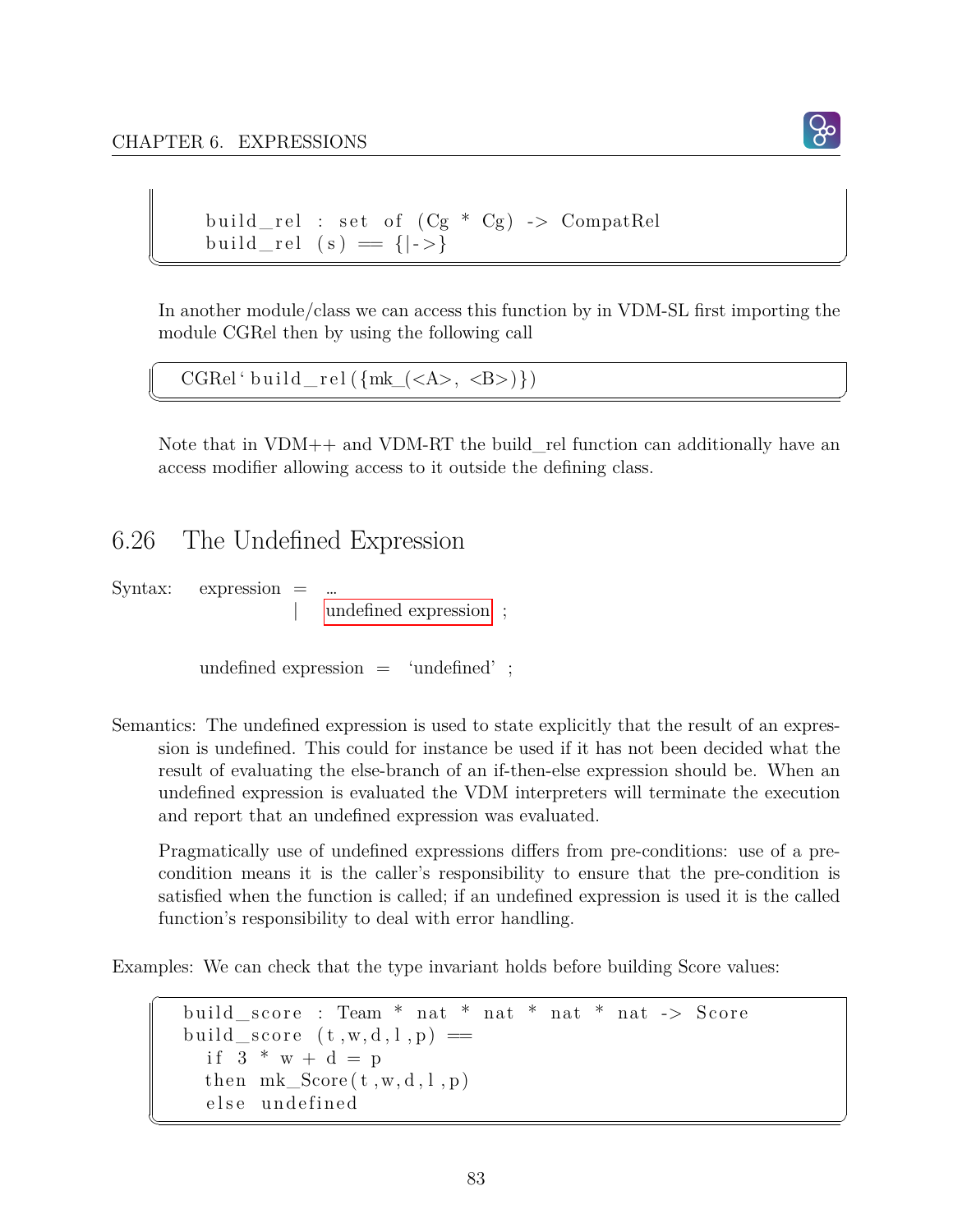

 $\overline{a}$ 

#### 6.27 The Precondition Expression

```
Syntax: expression = …
                       precondition expression ;
```
Semantics: Assuming e is of function type the expression pre $(e, e1, \ldots, en)$  is true if and only if the pre-condition of e is true for arguments e1,...,em where m is the arity of the pre-condition of e. If e is not a function or  $m > n$  then the result is true. If e has no

precondition expression  $=$  'pre $'$ , '(', [expression list,](#page-200-1) ')' ;

pre-condition then the expression equals true.

Examples: Consider the functions f and g defined below

 $f$  : nat  $*$  nat  $\rightarrow$  nat  $f(m, n) = m$  div n pre  $n \leq 0$ ;  $g$  (n: nat) sqrt: nat pre  $n \geq 0$ post sqrt  $*$  sqrt  $\leq$  n and  $(sqrt +1) * (sqrt +1) > n$  $\overline{\phantom{a}}$   $\overline{\phantom{a}}$   $\overline{\phantom{a}}$   $\overline{\phantom{a}}$   $\overline{\phantom{a}}$   $\overline{\phantom{a}}$   $\overline{\phantom{a}}$   $\overline{\phantom{a}}$   $\overline{\phantom{a}}$   $\overline{\phantom{a}}$   $\overline{\phantom{a}}$   $\overline{\phantom{a}}$   $\overline{\phantom{a}}$   $\overline{\phantom{a}}$   $\overline{\phantom{a}}$   $\overline{\phantom{a}}$   $\overline{\phantom{a}}$   $\overline{\phantom{a}}$   $\overline{\$ 

Then the expression

```
pre_(let h in set \{f, g, \text{lambda mk}(x, y) : \text{nat} * \text{nat} \& x \text{ div } y\}in h, 1,0,-1)
```
 $\overline{\phantom{a}}$ 

is equal to

- false if h is bound to f since this equates to pre $_f(1,0)$ ;
- true if h is bound to g since this equates to pre  $g(1)$ ;
- true if h is bound to lambda mk  $(x,y)$ :nat \* nat & x div y since there is no pre-condition defined for this function.

Note that however h is bound, the last argument  $(-1)$  is never used.

When a function is defined to be total, that totality is with respect to the pre-condition. Consider an alternative definition of 'f'

 $\overline{\phantom{a}}$   $\overline{\phantom{a}}$   $\overline{\phantom{a}}$   $\overline{\phantom{a}}$   $\overline{\phantom{a}}$   $\overline{\phantom{a}}$   $\overline{\phantom{a}}$   $\overline{\phantom{a}}$   $\overline{\phantom{a}}$   $\overline{\phantom{a}}$   $\overline{\phantom{a}}$   $\overline{\phantom{a}}$   $\overline{\phantom{a}}$   $\overline{\phantom{a}}$   $\overline{\phantom{a}}$   $\overline{\phantom{a}}$   $\overline{\phantom{a}}$   $\overline{\phantom{a}}$   $\overline{\$ 

 $\overline{a}$ f: nat  $*$  nat  $\rightarrow$  nat  $f(m, n) == m$  div n pre  $n \leq 0$ ;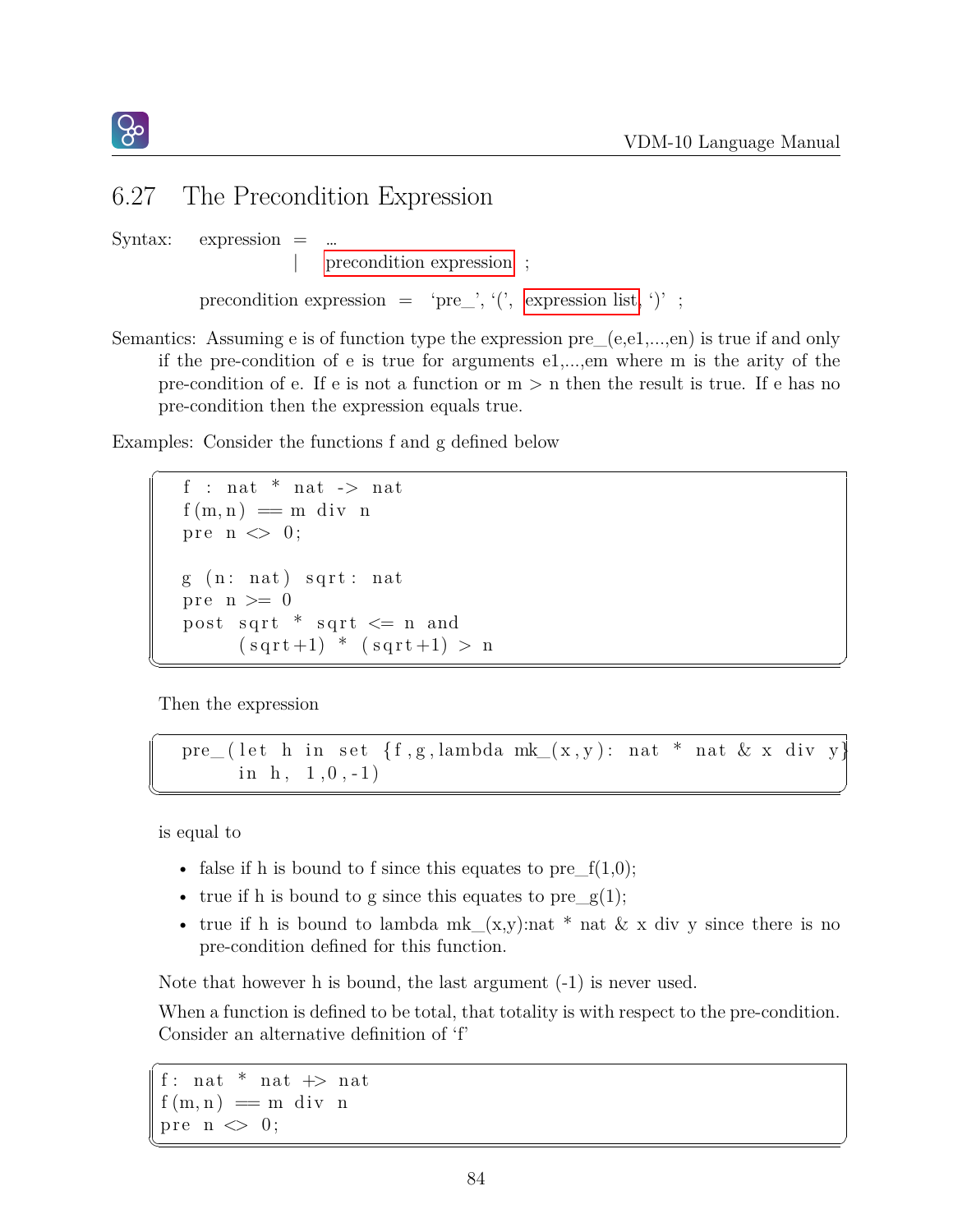

The definition states the function is total for all values of type nat\*nat where the second element of the pair is non-zero. Therefore, even though the function is not defined for values such as  $mk_{(4,0)}$  it is still a total function. On the other hand, the definition

 $\overline{\phantom{a}}$   $\overline{\phantom{a}}$   $\overline{\phantom{a}}$   $\overline{\phantom{a}}$   $\overline{\phantom{a}}$   $\overline{\phantom{a}}$   $\overline{\phantom{a}}$   $\overline{\phantom{a}}$   $\overline{\phantom{a}}$   $\overline{\phantom{a}}$   $\overline{\phantom{a}}$   $\overline{\phantom{a}}$   $\overline{\phantom{a}}$   $\overline{\phantom{a}}$   $\overline{\phantom{a}}$   $\overline{\phantom{a}}$   $\overline{\phantom{a}}$   $\overline{\phantom{a}}$   $\overline{\$ 

 $\overline{a}$ f: nat  $*$  nat  $\Rightarrow$  nat  $f(m, n) == m$  div n;

is incorrect because it is not defined for values such as mk\_(4,0) hence not total.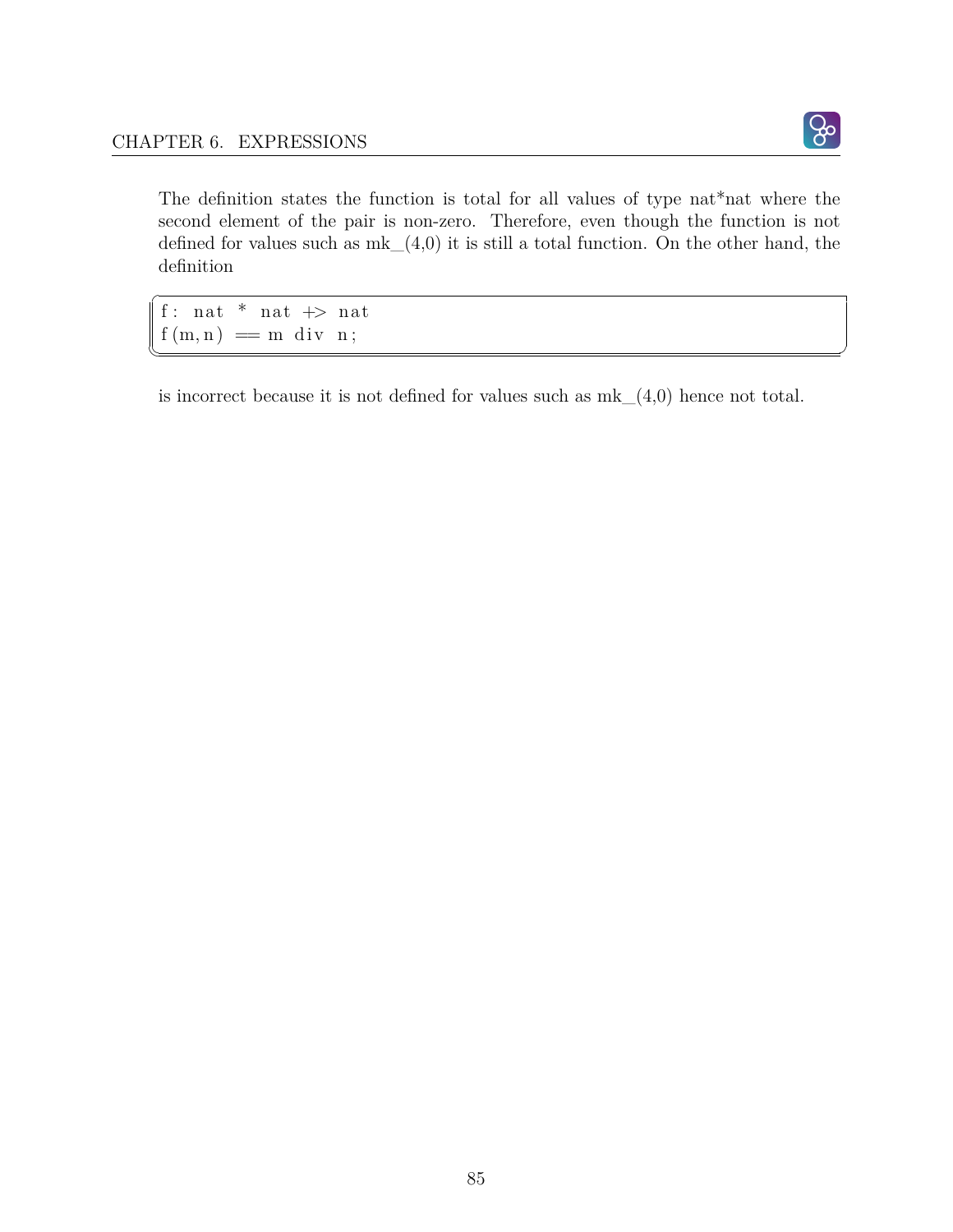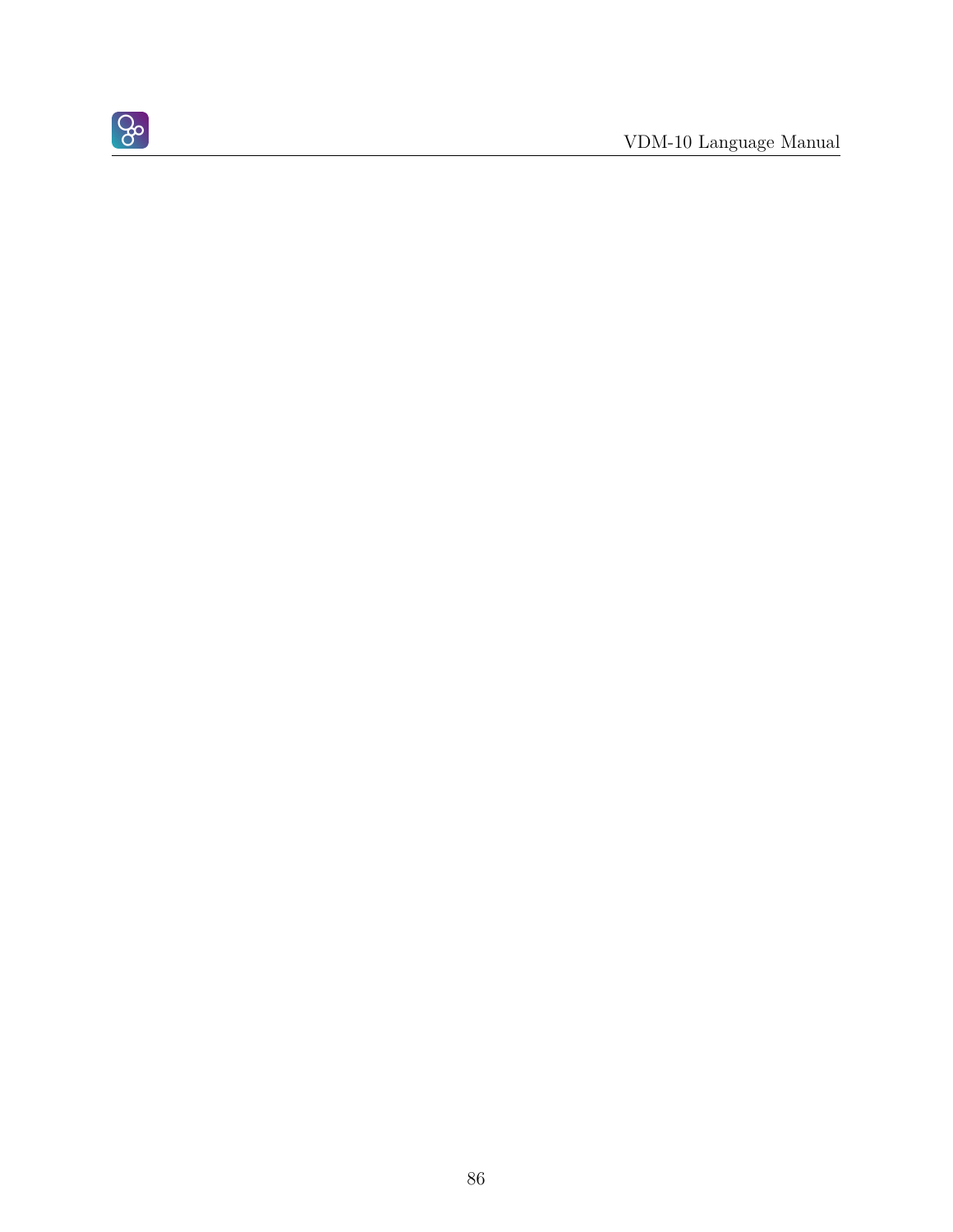## Chapter 7

## Patterns

Syntax: [pattern](#page-213-0) [bind](#page-214-3)  $=$  pattern  $\vert$  bind; pattern = [pattern identifier](#page-213-1) [match value](#page-213-2) set enum pattern [set union pattern](#page-213-3) seq enum pattern seq conc pattern | [map enumeration pattern](#page-214-4) | [map munion pattern](#page-214-5) | [tuple pattern](#page-214-6) [record pattern](#page-214-7) | [object pattern](#page-214-8) ; pattern [identifier](#page-217-0)  $=$  identifier  $| '$ ;  $% \begin{array}{lcl} {\bf \small match~ value & = & symbolic~ \end{array}$  $|\cdot|$  '(', [expression,](#page-200-0) ')' ; set enum pattern = '{',[ [pattern list\]](#page-214-9), '}' ;  $set$  union pattern = [pattern,](#page-213-0) 'union', [pattern](#page-213-0); seqenum pattern  $=$  '[', [ [pattern list\]](#page-214-9), ']' ; seq conc pattern = [pattern,](#page-213-0)  $\hat{\cdot}$ , [pattern](#page-213-0) ; mapenumeration pattern  $= \{ \langle \cdot, \cdot \rangle \}$  maplet pattern list,  $\langle \cdot \rangle$  $|\quad {\rm '}\{\rangle, \{-\rangle, \cdot\} \rangle$ ;

 $\label{eq:multi} \vspace{-0.2cm} \textbf{maplet pattern list} \ = \ \vspace{-0.2cm} \textbf{maplet pattern,} \ \{\ ``\,,\text{'}\, \textbf{maplet pattern} \ \} \hspace{0.2cm} \textbf{in} \ \vspace{-0.2cm} \textbf{in} \ \textbf{maplet pattern} \ \vspace{-0.2cm} \} \hspace{0.2cm} \textbf{in} \ \vspace{-0.2cm}$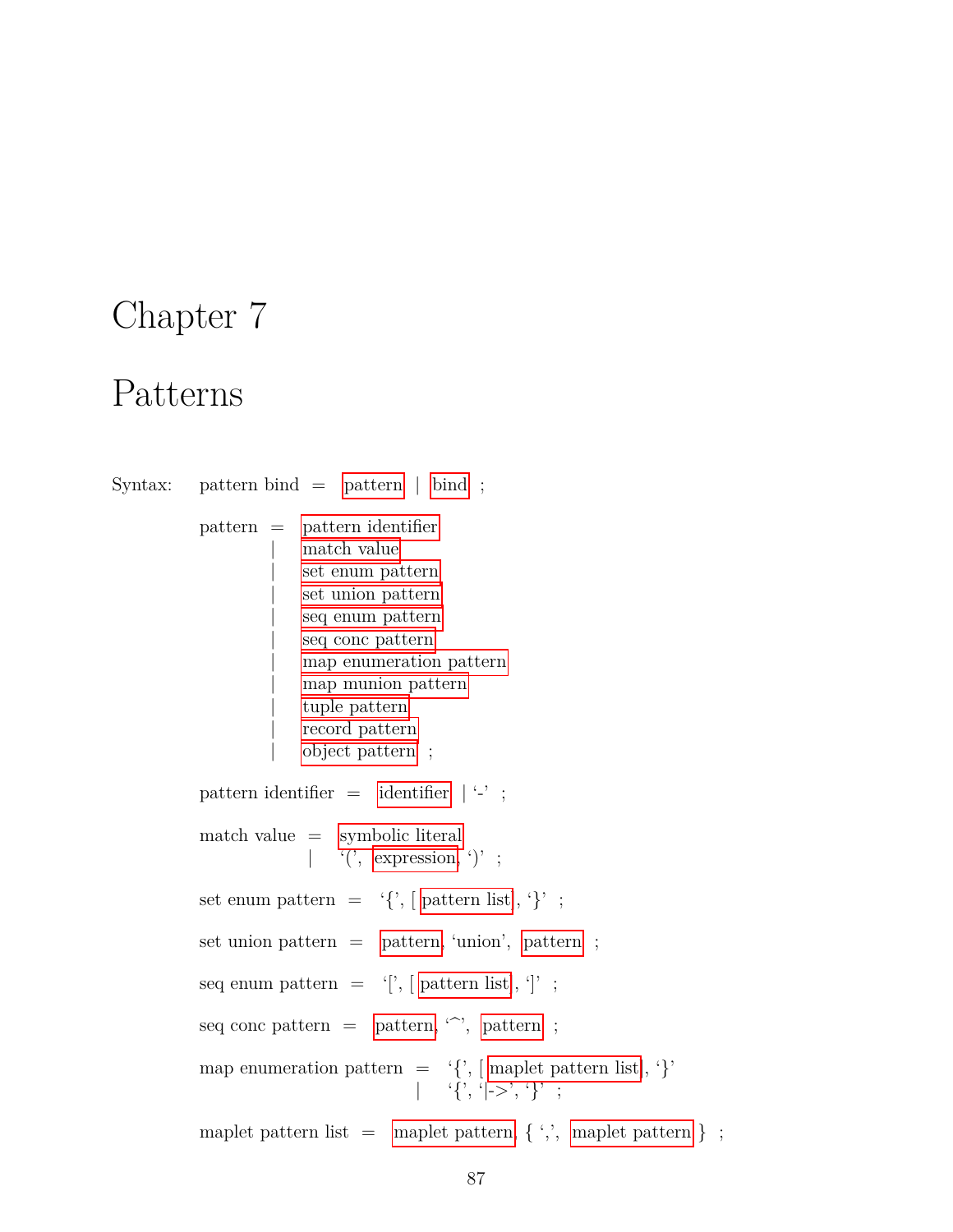```
 pattern = pattern, \langle - \rangle, pattern;
 pattern = pattern, 'munion', pattern;
tuple pattern = pattern, pattern list, ')' ;
 pattern = name, pattern list], ')' ;
 identifier, '(', \lceil field pattern list \rceil1</sup>;
 field pattern, \{\,\cdot\,,\,\cdot\,\} field pattern \};
 pattern = identifier, \langle |- \rangle, pattern;
 pattern, \{\,\cdot\,,\,\cdot\,\} pattern \};
```
Semantics: A pattern is always used in a context where it is matched to a value of a particular type. Matching consists of checking that the pattern can be matched to the value, and binding any pattern identifiers in the pattern to the corresponding values, i.e. making the identifiers denote those values throughout their scope. In some cases where a pattern can be used, a bind can be used as well (see next chapter). If a bind is used it simply means that additional information (a type or a set expression) is used to constrain the possible values which can match the given pattern.

Matching is defined as follows

- 1. A pattern identifier fits any type and can be matched to any value. If it is an identifier, that identifier is bound to the value; if it is the don't-care symbol '-', no binding occurs.
- 2. A match value can only be matched against the value of itself; no binding occurs. If a match value is not a literal like e.g. 7 or  $\langle RED \rangle$  it must be an expression enclosed in parentheses in order to discriminate it to a pattern identifier.
- 3. A set enumeration pattern fits only set values. The patterns are matched to distinct elements of a set; all elements must be matched.
- 4. A set union pattern fits only set values. The two patterns are matched to a partition of two subsets of a set. In the VDM interpreters the two subsets will always be chosen such that they are non-empty and disjoint.
- 5. A sequence enumeration pattern fits only sequence values. Each pattern is matched against its corresponding element in the sequence value; the length of the sequence value and the number of patterns must be equal.

<span id="page-96-0"></span><sup>&</sup>lt;sup>1</sup>Note: [object pattern](#page-214-8) is only be used in VDM++ and VDM-RT. The object pattern is explained in [7.1](#page-100-0)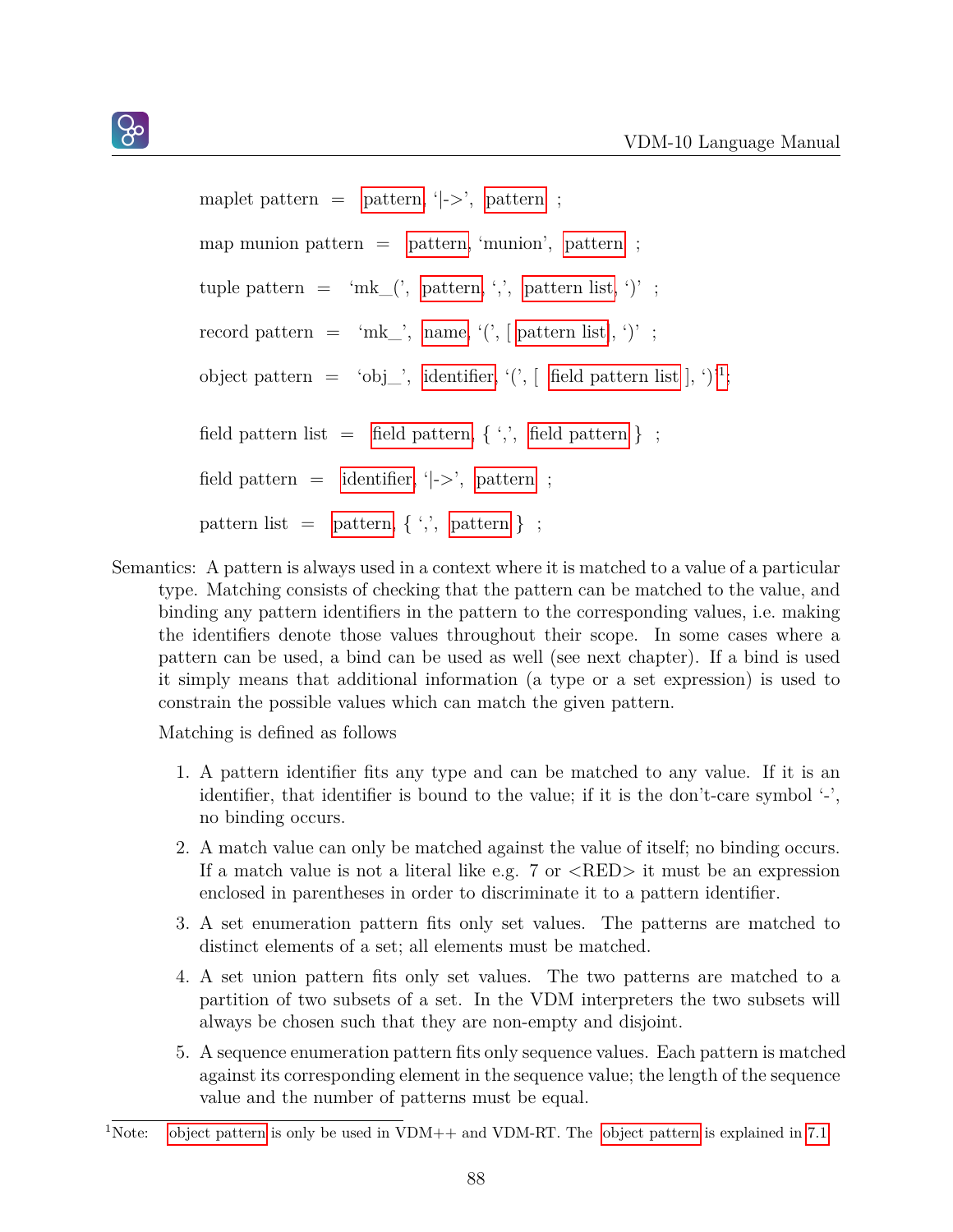

- 6. A sequence concatenation pattern fits only sequence values. The two patterns are matched against two subsequences which together can be concatenated to form the original sequence value. In the VDM interpreters the two subsequences will always be chosen so that they are non-empty.
- 7. A map enumeration pattern fits only map values.
- 8. A maplet pattern list are matched to distinct elements of a map; all elements must be matched.
- 9. A map munion pattern fits only map values. The two patterns are matched to a partition of two sub maps of a map. In the VDM interpreters the two sub maps will always be chosen such that they are non-empty and disjoint.
- 10. A tuple pattern fits only tuples with the same number of elements. Each of the patterns are matched against the corresponding element in the tuple value.
- 11. A record pattern fits only record values with the same tag. Each of the patterns are matched against the field of the record value. All the fields of the record must be matched.
- 12. An object pattern is explained in section [7.1](#page-100-0)
- Examples: The simplest kind of pattern is the pattern identifier. An example of this is given in the following let expression:

let top =  $GroupA(1)$ in top.sc

 $\overline{a}$ 

 $\overline{a}$ 

Here the identifier top is bound to the head of the sequence GroupA and the identifier may then be used in the body of the let expression.

 $\overline{\phantom{a}}$   $\overline{\phantom{a}}$   $\overline{\phantom{a}}$   $\overline{\phantom{a}}$   $\overline{\phantom{a}}$   $\overline{\phantom{a}}$   $\overline{\phantom{a}}$   $\overline{\phantom{a}}$   $\overline{\phantom{a}}$   $\overline{\phantom{a}}$   $\overline{\phantom{a}}$   $\overline{\phantom{a}}$   $\overline{\phantom{a}}$   $\overline{\phantom{a}}$   $\overline{\phantom{a}}$   $\overline{\phantom{a}}$   $\overline{\phantom{a}}$   $\overline{\phantom{a}}$   $\overline{\$ 

In the following examples we use match values:

```
let a = \langleFrance>
        in cases GroupA(1). team:
                     \langle \text{Brazil}\rangle \rightarrow "Brazil are winners",
                      (a) \longrightarrow "France are winners",
                      others -> "Neither France nor Brazil are winners"
                end ;
\overline{\phantom{a}} \overline{\phantom{a}} \overline{\phantom{a}} \overline{\phantom{a}} \overline{\phantom{a}} \overline{\phantom{a}} \overline{\phantom{a}} \overline{\phantom{a}} \overline{\phantom{a}} \overline{\phantom{a}} \overline{\phantom{a}} \overline{\phantom{a}} \overline{\phantom{a}} \overline{\phantom{a}} \overline{\phantom{a}} \overline{\phantom{a}} \overline{\phantom{a}} \overline{\phantom{a}} \overline{\
```
Match values can only match against their own values, so here if the team at the head of GroupA is  $\langle$ Brazil $\rangle$  then the first clause is matched; if the team at the head of GroupA is <France> then the second clause is matched. Otherwise the others clause is matched. Note here that the use of brackets around a forces a to be considered as a match value.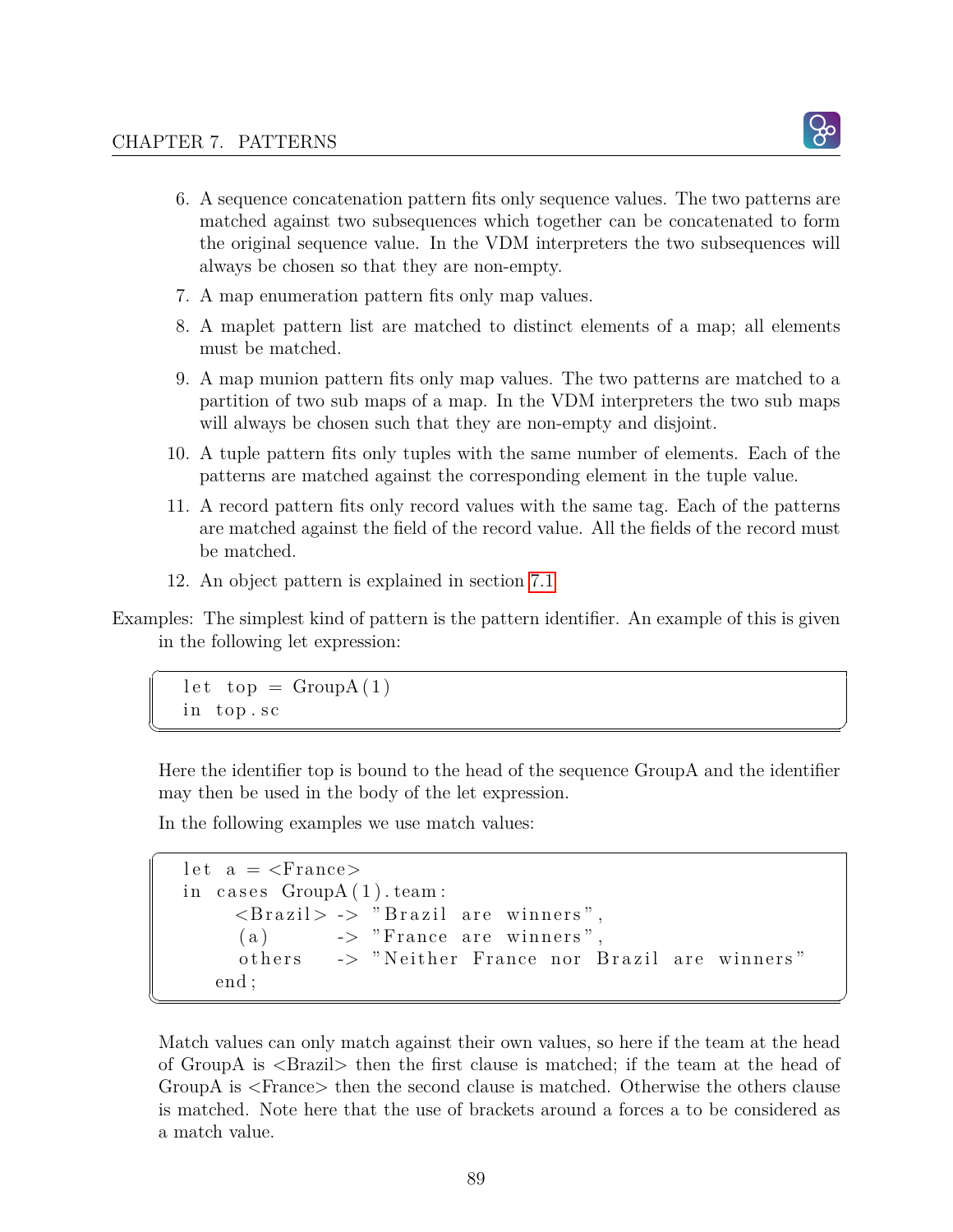Set enumerations match patterns to elements of a set. For instance in:

 $\overline{a}$ 

 $[$   $\mathcal{S}^{\circ}]$ 

```
let \{ \text{sc} 1, \text{sc} 2, \text{sc} 3, \text{sc} 4 \} = \text{elems GroupA}i n
                  \text{sc}1.\text{points} + \text{sc}2.\text{points} + \text{sc}3.\text{points} + \text{sc}4.\text{points};\overline{\phantom{a}} \overline{\phantom{a}} \overline{\phantom{a}} \overline{\phantom{a}} \overline{\phantom{a}} \overline{\phantom{a}} \overline{\phantom{a}} \overline{\phantom{a}} \overline{\phantom{a}} \overline{\phantom{a}} \overline{\phantom{a}} \overline{\phantom{a}} \overline{\phantom{a}} \overline{\phantom{a}} \overline{\phantom{a}} \overline{\phantom{a}} \overline{\phantom{a}} \overline{\phantom{a}} \overline{\
```
the identifiers sc1, sc2, sc3 and sc4 are bound to the four elements of GroupA. Note that the choice of binding is loose – for instance sc1 may be bound to any element of elems GroupA. In this case if elems GroupA does not contain precisely four elements, then the expression is not well-formed.

A set union pattern can be used to decompose a set for recursive function calls. An example of this is the function set2seq which converts a set into a sequence (with arbitrary order):

```
\overline{a}\text{set2seq} [ @elem ] : set of @elem -> seq of @elem
  set2seq(s) =cases s:
               \{\} -> [ ],{x} -> [x],
              s1 union s2 -> \left( \frac{\text{set2seq}}{\text{0elem}} \right) (s1) \left( \frac{\text{set2seq}}{\text{0elem}} \right) (set 2 seq \left[ \frac{\text{0elem}}{\text{0elem}} \right) (s2))
        end
\overline{\phantom{a}} \overline{\phantom{a}} \overline{\phantom{a}} \overline{\phantom{a}} \overline{\phantom{a}} \overline{\phantom{a}} \overline{\phantom{a}} \overline{\phantom{a}} \overline{\phantom{a}} \overline{\phantom{a}} \overline{\phantom{a}} \overline{\phantom{a}} \overline{\phantom{a}} \overline{\phantom{a}} \overline{\phantom{a}} \overline{\phantom{a}} \overline{\phantom{a}} \overline{\phantom{a}} \overline{\
```
In the third cases alternative we see the use of a set union pattern. This binds s1 and s2 to arbitrary subsets of s such that they partition s. The VDM interpreters always ensure a disjoint partition.

Sequence enumeration patterns can be used to extract specific elements from a sequence. An example of this is the function promoted which extracts the first two elements of a sequence of scores and returns the corresponding pair of teams:

 $\overline{a}$ promoted : seq of Score  $\rightarrow$  Team  $*$  Team promoted ( $[sc1, sc2]$  - ) = mk\_(sc1.team,sc2.team);

Here sc1 is bound to the head of the argument sequence, and sc2 is bound to the second element of the sequence. If promoted is called with a sequence with fewer than two elements then a runtime error occurs. Note that as we are not interested in the remaining elements of the list we use a don't care pattern for the remainder.

 $\overline{\phantom{a}}$   $\overline{\phantom{a}}$   $\overline{\phantom{a}}$   $\overline{\phantom{a}}$   $\overline{\phantom{a}}$   $\overline{\phantom{a}}$   $\overline{\phantom{a}}$   $\overline{\phantom{a}}$   $\overline{\phantom{a}}$   $\overline{\phantom{a}}$   $\overline{\phantom{a}}$   $\overline{\phantom{a}}$   $\overline{\phantom{a}}$   $\overline{\phantom{a}}$   $\overline{\phantom{a}}$   $\overline{\phantom{a}}$   $\overline{\phantom{a}}$   $\overline{\phantom{a}}$   $\overline{\$ 

The preceding example also demonstrated the use of sequence concatenation patterns. Another example of this is the function quicksort which implements a standard quicksort algorithm: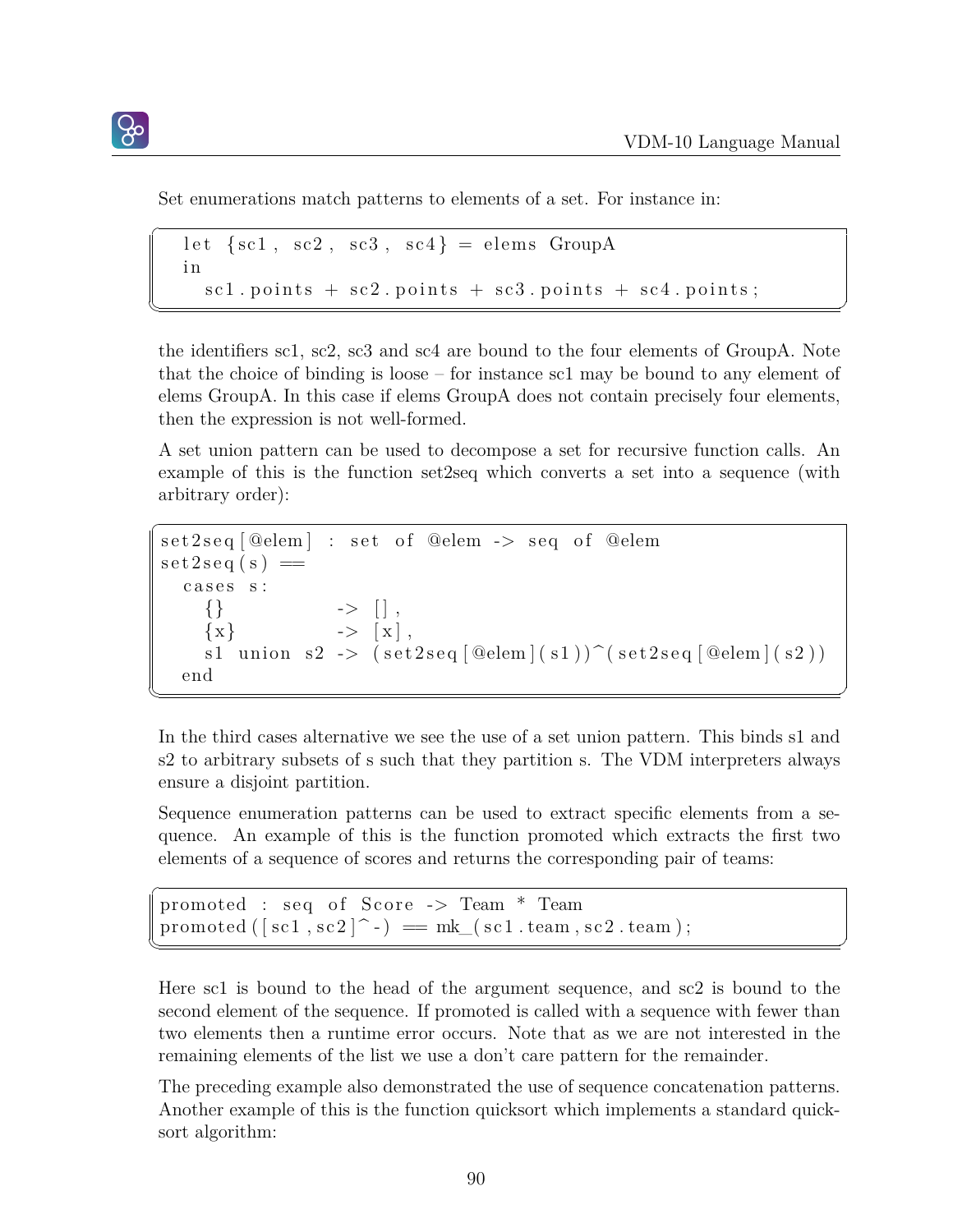

```
quicksort : seq of nat \rightarrow seq of nat
quicksort (1) =
   cases l:
       \begin{bmatrix} \end{bmatrix} \rightarrow \begin{bmatrix} \end{bmatrix},
       \lceil x \rceil \rightarrow \lceil x \rceil,
       [x, y] \rightarrow if x < y then [x, y] else [y, x],-\hat{ } |x| - ->
                   quicks ort ([l(i) \mid i \text{ in set } s] \& l(i) < x])\hat{I} \cap [ l(i) | i \text{ in set ind } s l \& l(i) = x ]quicksort ( \begin{bmatrix} 1 & i \end{bmatrix} \begin{bmatrix} i & i \end{bmatrix} i in set inds \begin{bmatrix} 1 & k & l & l & i \end{bmatrix}end
```
Here, in the second cases clause a sequence concatenation pattern is used to decompose l into an arbitrary pivot element and two subsequences. The pivot is used to partition the list into those values less than the pivot and those values greater, and these two partitions are recursively sorted.

 $\overline{\phantom{a}}$   $\overline{\phantom{a}}$   $\overline{\phantom{a}}$   $\overline{\phantom{a}}$   $\overline{\phantom{a}}$   $\overline{\phantom{a}}$   $\overline{\phantom{a}}$   $\overline{\phantom{a}}$   $\overline{\phantom{a}}$   $\overline{\phantom{a}}$   $\overline{\phantom{a}}$   $\overline{\phantom{a}}$   $\overline{\phantom{a}}$   $\overline{\phantom{a}}$   $\overline{\phantom{a}}$   $\overline{\phantom{a}}$   $\overline{\phantom{a}}$   $\overline{\phantom{a}}$   $\overline{\$ 

Maplet pattern match patterns to elements of a maplet.

 $\overline{a}$ let  $\{a \mid -> b\} = \{1 \mid -> 2\}$  in  $mk(a, b) = mk(1, 2)$ 

Maplet pattern list match patterns to elements of each maplet in a map.

 $\overline{a}$ let  $\{1 \mid -> a, a \mid -> b, b \mid -> c\} = \{1 \mid -> 4, 2 \mid -> 3, 4 \mid -> 2\}$  in  $c = 3$ 

 $\overline{\phantom{a}}$   $\overline{\phantom{a}}$   $\overline{\phantom{a}}$   $\overline{\phantom{a}}$   $\overline{\phantom{a}}$   $\overline{\phantom{a}}$   $\overline{\phantom{a}}$   $\overline{\phantom{a}}$   $\overline{\phantom{a}}$   $\overline{\phantom{a}}$   $\overline{\phantom{a}}$   $\overline{\phantom{a}}$   $\overline{\phantom{a}}$   $\overline{\phantom{a}}$   $\overline{\phantom{a}}$   $\overline{\phantom{a}}$   $\overline{\phantom{a}}$   $\overline{\phantom{a}}$   $\overline{\$ 

Map munion pattern can be used to decompose a map for recursive function calls. The following map2seq function converts a map to a seq of maplet:

 $\overline{\phantom{a}}$ 

```
\overline{a}public map2seq [QT1, QT2]:
             map \mathbb{Q}T1 to \mathbb{Q}T2 \rightarrow seq of (map \mathbb{Q}T1 to \mathbb{Q}T2)
 map2seq(m) ==cases m:
              (\{ |- \rangle \}) -> | \, | \, ,\{ - |-> - \} -> [m],m1 munion m2 ->
                         map2seq \lceil \mathcal{Q}T1, \mathcal{Q}T2 \rceil \ (ml) \ \text{map2seq} \lceil \mathcal{Q}T1, \mathcal{Q}T2 \rceil \ (ml)end ;
\overline{\phantom{a}} \overline{\phantom{a}} \overline{\phantom{a}} \overline{\phantom{a}} \overline{\phantom{a}} \overline{\phantom{a}} \overline{\phantom{a}} \overline{\phantom{a}} \overline{\phantom{a}} \overline{\phantom{a}} \overline{\phantom{a}} \overline{\phantom{a}} \overline{\phantom{a}} \overline{\phantom{a}} \overline{\phantom{a}} \overline{\phantom{a}} \overline{\phantom{a}} \overline{\phantom{a}} \overline{\
```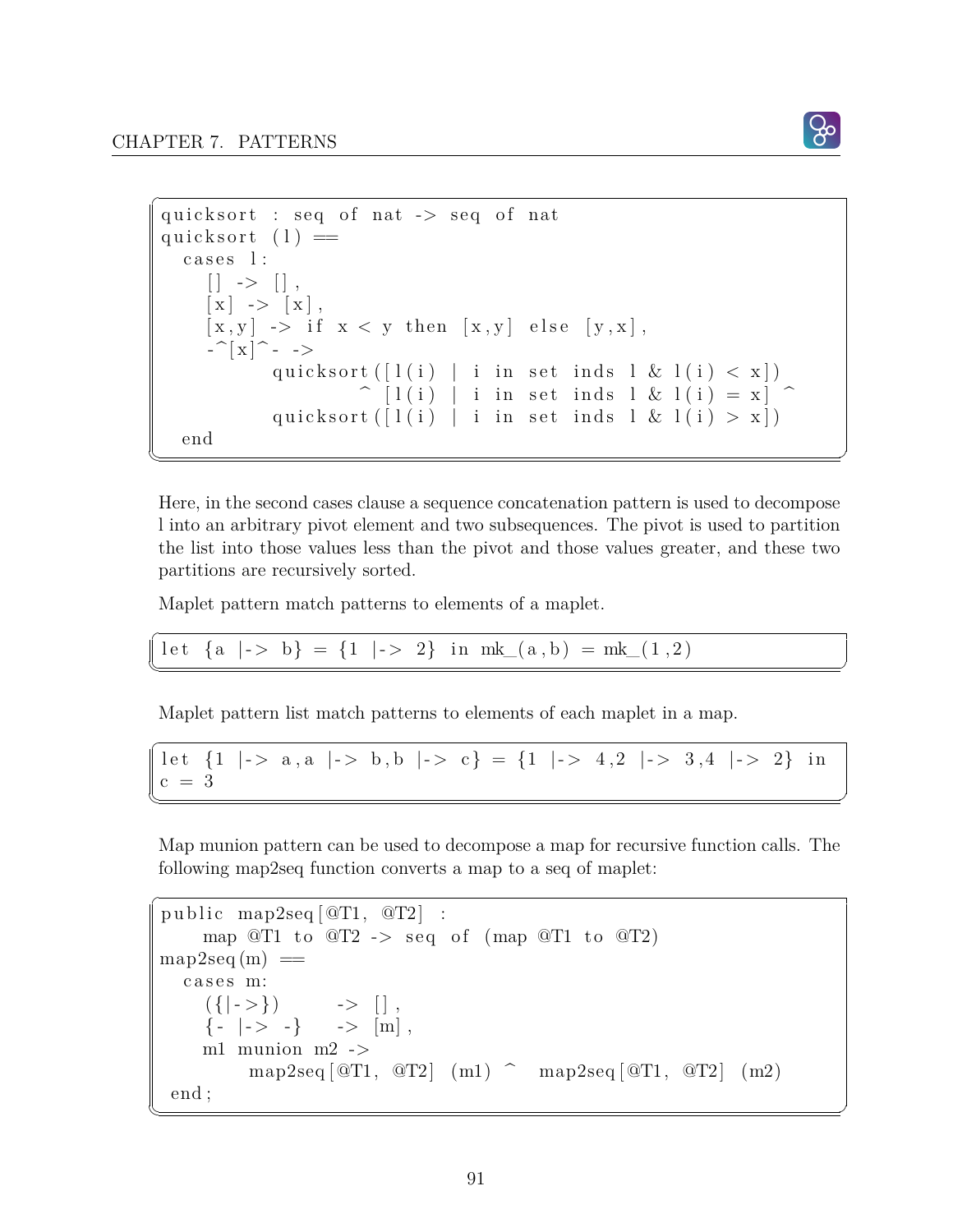

Here, in the third cases clause a map munion pattern is used to decompose m into two maps.

Tuple patterns can be used to bind tuple components to identifiers. For instance since the function promoted defined above returns a pair, the following value definition binds the winning team of GroupA to the identifier Awinner:



Record patterns are useful when several fields of a record are used in the same expression. For instance the following expression constructs a map from team names to points score:

 $t$   $\vert -\rangle$  w  $*$  3 + 1 | mk\_Score( $t, w, l, -, -$ ) in set elems GroupA]  $\overline{\phantom{a}}$ 

The function print Expr on page [58](#page-66-0) also gives several examples of record patterns.

### <span id="page-100-0"></span>7.1 Object Pattern (VDM++ and VDM-RT)

Syntax: object pattern = 'obj\_', [identifier,](#page-217-0)'(',  $\lceil$  [field pattern list](#page-214-12)  $\rceil$ , ')' ;

field pattern list = [field pattern,](#page-214-13)  $\{\, \cdot, \, \cdot, \, \text{ field pattern } \}$  $\{\, \cdot, \, \cdot, \, \text{ field pattern } \}$  $\{\, \cdot, \, \cdot, \, \text{ field pattern } \}$ ;

field [pattern](#page-213-0)  $=$  [identifier,](#page-217-0)  $\langle - \rangle$ , pattern;

Semantics: An object pattern matches object references. An object is matched to the class identified by the class name led by the prefix obj\_. If the class of the object is class identifier or any of its subclasses, separate instance variables named in an object pattern are matched against the object from left to right. It is not necessary to enumerate all the instance variables of a referenced class in an object pattern.

Object patterns may appear only where access to the instance variables named in the pattern would be permitted. So private instance variables can only be matched within operations of the same class. This also implies an object pattern may not appear in function definitions, preconditions, postconditions or invariants. The type checker will validate accessibility of each instance variable in the pattern. The value of referenced instance variables is not guaranteed to remain unchanged during matching.

Examples: Using an object pattern, an object can be matched by the values of its instance variables. The following simple example evaluates to <STUDENT> if and only if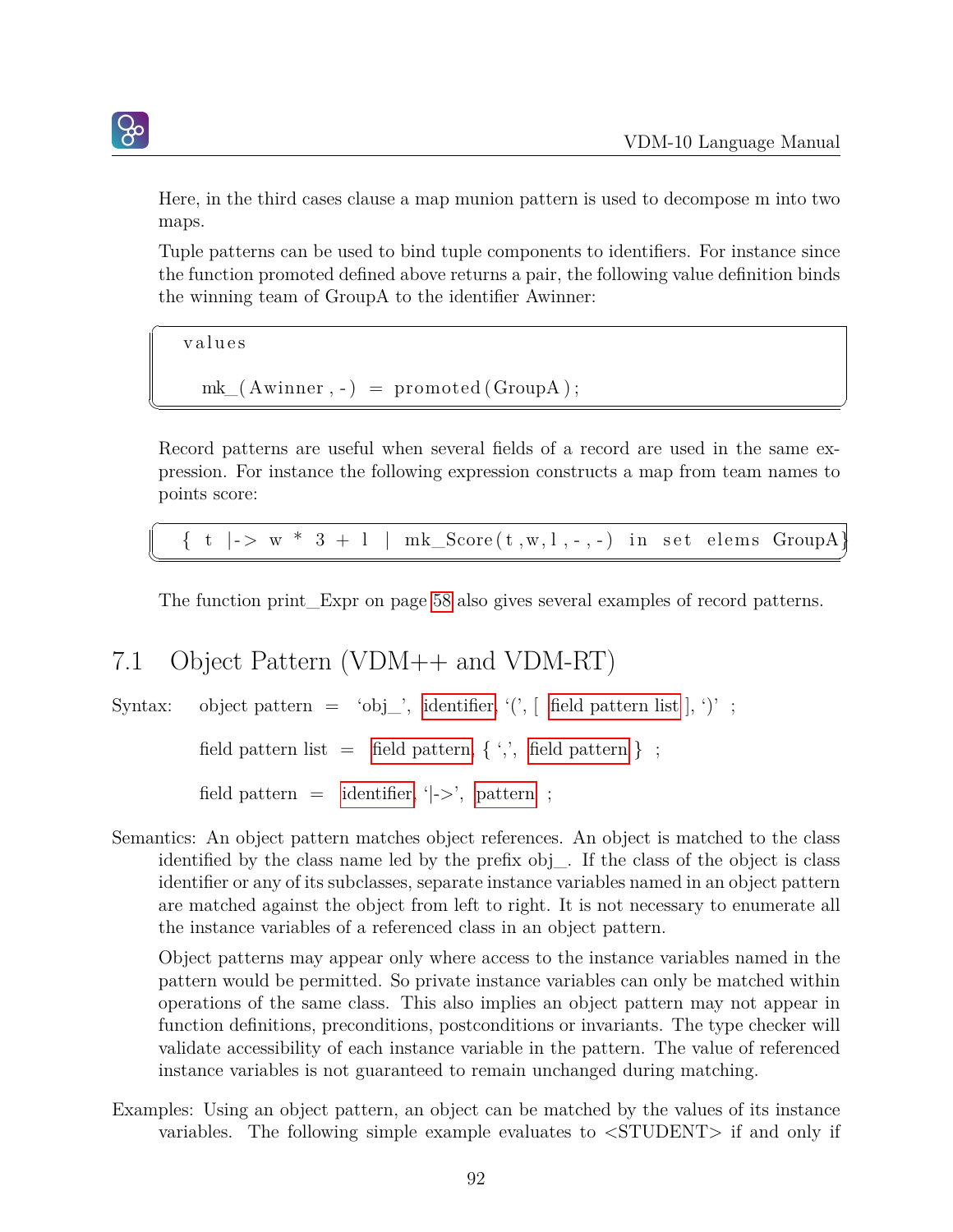

the object reference person points at an instance of the class Student or any of its subclasses, otherwise <NOT\_STUDENT>:

```
\overline{a}cases person:
               obj\_Student() \rightarrow \langle STUDENT \rangle,others -> <NOT STUDENT>
   end
\overline{\phantom{a}} \overline{\phantom{a}} \overline{\phantom{a}} \overline{\phantom{a}} \overline{\phantom{a}} \overline{\phantom{a}} \overline{\phantom{a}} \overline{\phantom{a}} \overline{\phantom{a}} \overline{\phantom{a}} \overline{\phantom{a}} \overline{\phantom{a}} \overline{\phantom{a}} \overline{\phantom{a}} \overline{\phantom{a}} \overline{\phantom{a}} \overline{\phantom{a}} \overline{\phantom{a}} \overline{\
```
The above object pattern would match any instance of the Student class, or any subclass, for example an Undergraduate if such a subclass existed. The following example matches the instance variable name against "John":

```
\overline{a}cases person:
    obj Student (name |-> "John") -> <JOHN>,
    others -> \langle NOT\_A\_STUDENT\_OR\_NOT\_JOHDend
```
An object pattern can also bind the value of instance variable. For example, the following expression binds n to the name instance variable of person if person is an instance of the class Student.

 $\overline{\phantom{a}}$   $\overline{\phantom{a}}$   $\overline{\phantom{a}}$   $\overline{\phantom{a}}$   $\overline{\phantom{a}}$   $\overline{\phantom{a}}$   $\overline{\phantom{a}}$   $\overline{\phantom{a}}$   $\overline{\phantom{a}}$   $\overline{\phantom{a}}$   $\overline{\phantom{a}}$   $\overline{\phantom{a}}$   $\overline{\phantom{a}}$   $\overline{\phantom{a}}$   $\overline{\phantom{a}}$   $\overline{\phantom{a}}$   $\overline{\phantom{a}}$   $\overline{\phantom{a}}$   $\overline{\$ 

```
cases person:
    obj\_Student(name \mid-> n) \Rightarrow n,others \rightarrow ""
end
```
An object pattern may contain another object pattern. The following expression gives the name and department concatenated by "@" for Students, and add the title for Professors.

 $\overline{\phantom{a}}$   $\overline{\phantom{a}}$   $\overline{\phantom{a}}$   $\overline{\phantom{a}}$   $\overline{\phantom{a}}$   $\overline{\phantom{a}}$   $\overline{\phantom{a}}$   $\overline{\phantom{a}}$   $\overline{\phantom{a}}$   $\overline{\phantom{a}}$   $\overline{\phantom{a}}$   $\overline{\phantom{a}}$   $\overline{\phantom{a}}$   $\overline{\phantom{a}}$   $\overline{\phantom{a}}$   $\overline{\phantom{a}}$   $\overline{\phantom{a}}$   $\overline{\phantom{a}}$   $\overline{\$ 

```
\overline{a}cases person:
    obj_S tuden t
         (name \mid > n, \text{ dept} \mid > \text{obj\_Department} (name > \text{dname}))\rightarrow n<sup>\sim"@"\simdname,</sup>
     obj_Professor(name \vert -\rangle n) \vert -\rangle "Prof. "^n,
     \text{others} -> ""
end
\overline{\phantom{a}}
```
An object pattern may appear in conjunction with other kinds of patterns. The fol-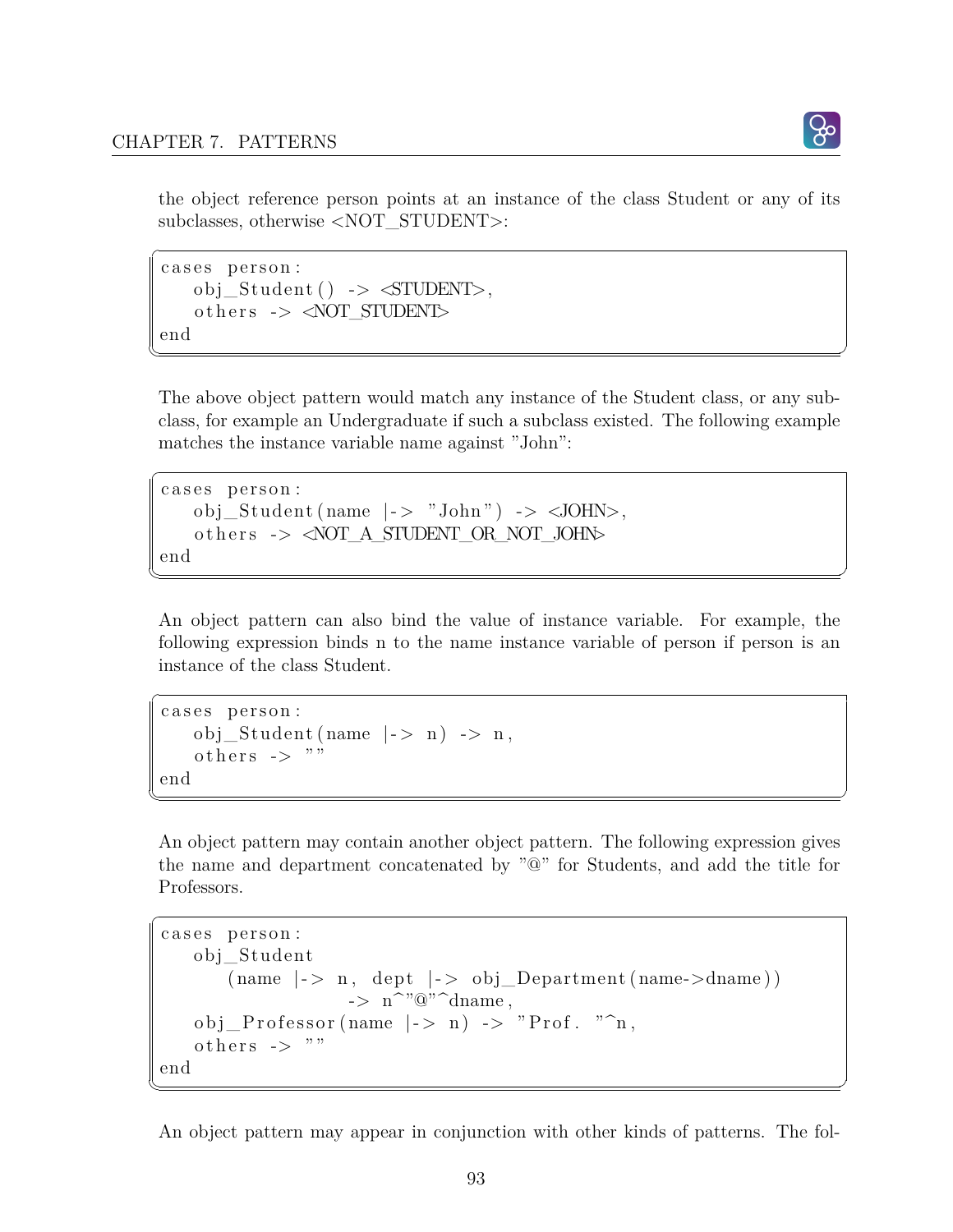

lowing operation takes a sequence of Professor objects and returns titled names sorted into initials. The first pattern of the cases expression consists of a list concatenation pattern. The first element of the list is matched against an object pattern whose instance variable name is also matched against another sequence concatenation pattern of the initial character initial and the remaining:

```
professorDict: seq of Professor
                                \implies map char to set of seq of char
\text{professorDict}(\text{ps}) = \text{return cases} ps:
  [obj\_Professor(name \mid-> [initial]<sup>-</sup>remaining)| `rest ->
     l e t
        \text{dict} = \text{professorDict}(\text{rest}),name = "\text{Prof.} "\hat{\ } [initial] \hat{\ } remaining,
        names = if initial in set dom dictthen dict (initial)
                            else \{\}i n
  dict + {initial |-> names union {name}},
  \lceil - \rceil rest -> professor Dict (rest), \lceil - \rceil -> \lceil - \rceilend ;
```
 $\overline{\phantom{a}}$ 

 $\overline{\phantom{a}}$   $\overline{\phantom{a}}$   $\overline{\phantom{a}}$   $\overline{\phantom{a}}$   $\overline{\phantom{a}}$   $\overline{\phantom{a}}$   $\overline{\phantom{a}}$   $\overline{\phantom{a}}$   $\overline{\phantom{a}}$   $\overline{\phantom{a}}$   $\overline{\phantom{a}}$   $\overline{\phantom{a}}$   $\overline{\phantom{a}}$   $\overline{\phantom{a}}$   $\overline{\phantom{a}}$   $\overline{\phantom{a}}$   $\overline{\phantom{a}}$   $\overline{\phantom{a}}$   $\overline{\$ 

For example, the call professorDict( $[new Professor("Smith"),$ new Professor("Scott"), new Professor("Adams")]) evaluates to:

 $\overline{a}$ 'A'  $\vert - \rangle$  {"Prof. Adams" }, 'S'  $\vert -\rangle$  {"Prof. Scott", "Prof. Smith"}}.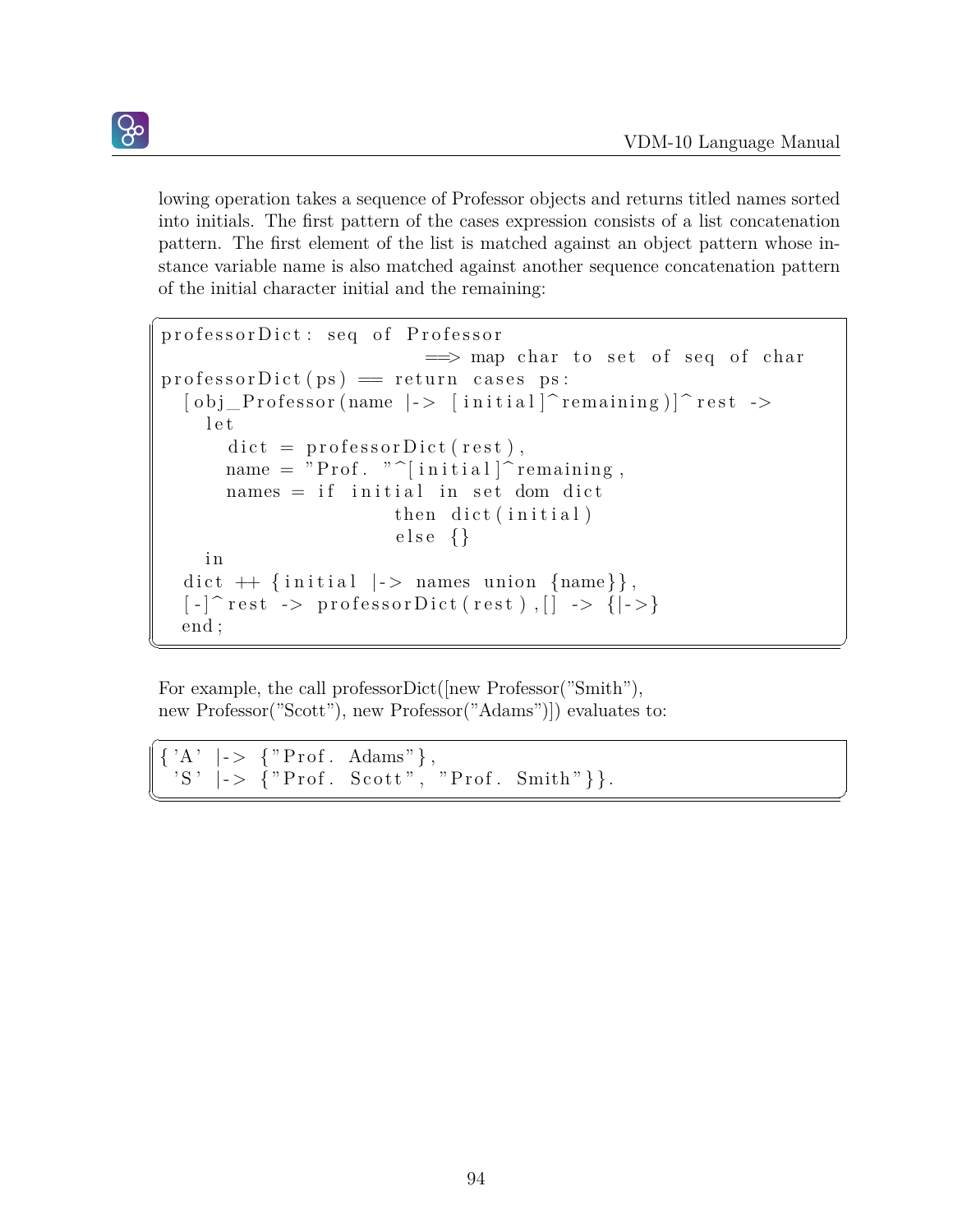# Chapter 8

# Bindings

Syntax: bind = set bind  $\vert$  seq bind  $\vert$  [type bind](#page-214-2) ; set bind  $=$  [pattern,](#page-213-0) 'in set', [expression](#page-200-0) ;  $seq$  bind  $=$  [pattern,](#page-213-0) 'in seq', [expression](#page-200-0) ; type bind  $=$  [pattern,](#page-213-0)  $\because$ ; [type](#page-194-0) ; bind list  $=$  [multiple bind,](#page-214-14)  $\{\,\cdot\,,\,\cdot\}$  [multiple bind](#page-214-14)  $\}$ ; multiple bind  $=$  [multiple set bind](#page-214-15) | [multiple seq bind](#page-214-16) | [multiple type bind](#page-214-17) ; multiple set bind  $=$  [pattern list,](#page-214-9) 'in set', [expression](#page-200-0) ; multiple seq bind  $=$  [pattern list,](#page-214-9) 'in seq', [expression](#page-200-0) ; multiple [type](#page-194-0) bind  $=$  [pattern list,](#page-214-9)  $\because$ ; type ;

- Semantics: A bind matches a pattern to a value. In a set bind the value is chosen from the set defined by the set expression of the bind. In a seq bind the value is chosen from the sequence defined by the sequence expression of the bind. In a type bind the value is chosen from the type defined by the type expression. Multiple bind is the same as bind except that several patterns are bound to the same set, sequence or type. Notice that type binds can only be executed by the VDM interpreters in case the type can be deduced to be finite statically. This would require the VDM interpreters to search through infinite domains like the natural numbers.
- Examples: Bindings are mainly used in quantified expressions and comprehensions which can be seen from these examples: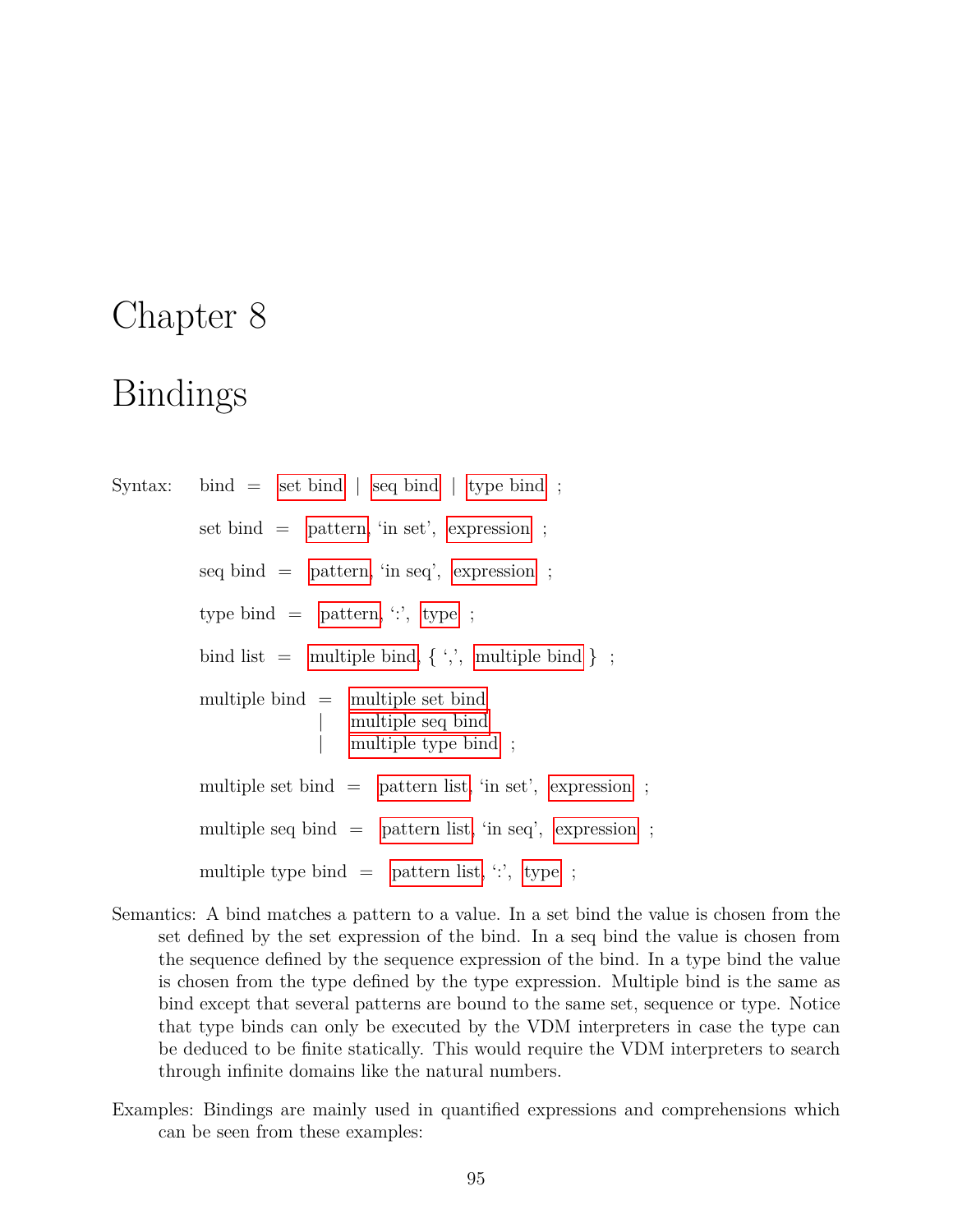```
\overline{a}for all i, j in set inds list \& i \lt j \Rightarrow list(i) \lt = list(j)
\{ \begin{array}{ccc} y & y \text{ in set } S & \& y > 2 \end{array} \}\left| \left\{ \begin{array}{c|c} y & y: \ \text{nat} \ \& \ y > 3 \end{array} \right\} \right|occurs : seq1 of char * seq1 of char -> bool
occurs ( substr, str) ==exists i, j in set inds str \& substr = str(i,...,j);
```
 $\overline{\phantom{a}}$   $\overline{\phantom{a}}$   $\overline{\phantom{a}}$   $\overline{\phantom{a}}$   $\overline{\phantom{a}}$   $\overline{\phantom{a}}$   $\overline{\phantom{a}}$   $\overline{\phantom{a}}$   $\overline{\phantom{a}}$   $\overline{\phantom{a}}$   $\overline{\phantom{a}}$   $\overline{\phantom{a}}$   $\overline{\phantom{a}}$   $\overline{\phantom{a}}$   $\overline{\phantom{a}}$   $\overline{\phantom{a}}$   $\overline{\phantom{a}}$   $\overline{\phantom{a}}$   $\overline{\$ 

80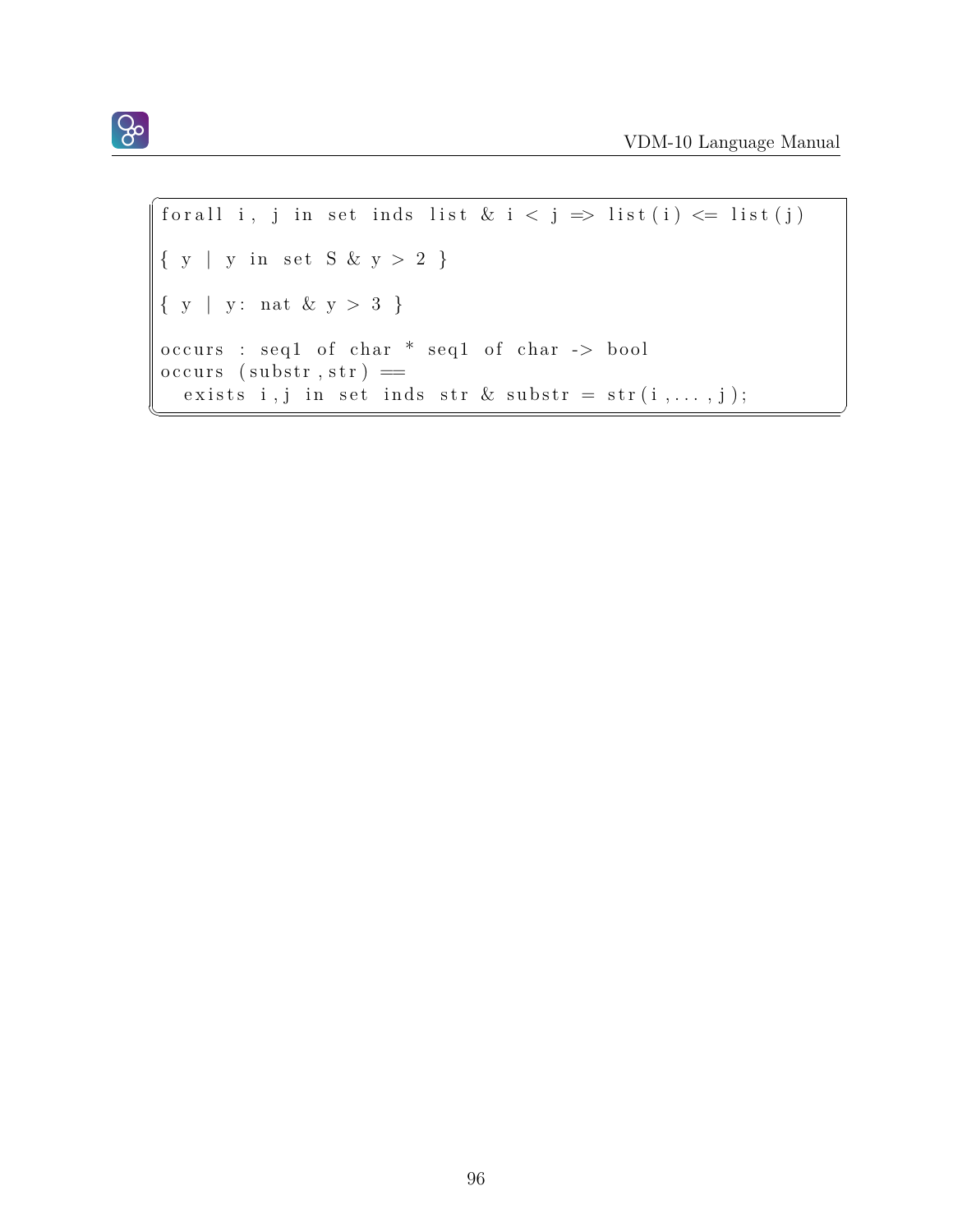## Chapter 9

 $\overline{a}$ 

# Value (Constant) Definitions

The VDM languages supports the definition of constant values. A value definition corresponds to a constant definition in traditional programming languages.

Syntax:value definitions = 'values', [ [access value definition,](#page-228-0)  $\{\ \vdots\ ;\ \right.$  [access value definition](#page-228-0)  $\},\ [\ \vdots\ ;\ ]$  ; access value definition =[ [access](#page-193-0) ], [value definition](#page-196-0) ; value definition  $=$  [pattern,](#page-213-0)  $[\cdot;\cdot]$ , [type](#page-194-0)  $], \cdot = \cdot$ , [expression](#page-200-0) ;

Semantics: The value definition has the form:

```
v a l u e s
                               access pat1 = e1;
                               …
                               access patn = en
\overline{\phantom{a}} \overline{\phantom{a}} \overline{\phantom{a}} \overline{\phantom{a}} \overline{\phantom{a}} \overline{\phantom{a}} \overline{\phantom{a}} \overline{\phantom{a}} \overline{\phantom{a}} \overline{\phantom{a}} \overline{\phantom{a}} \overline{\phantom{a}} \overline{\phantom{a}} \overline{\phantom{a}} \overline{\phantom{a}} \overline{\phantom{a}} \overline{\phantom{a}} \overline{\phantom{a}} \overline{\
```
where the access part only can be used in VDM++ and VDM-RT.

The global values (defined in a value definition) can be referenced at all levels in a VDM specification. However, in order to be able to execute a specification these values must be defined before they are used in the sequence of value definitions. This "declaration before use" principle is only used by the VDM interpreters for value definitions. Thus for instance functions can be used before they are declared. In standard VDM-SL there are not any restrictions on the order of the definitions at all. It is possible to provide a type restriction as well, and this can be useful in order to obtain more exact type information.

Details of the VDM++ and VDM-RT access specifiers can be found in section [13.3.3.](#page-166-0)

Examples: The example below, taken from [?] assigns token values to identifiers p1 and eid2, an Expert record value to e3 and an Alarm record value to a1.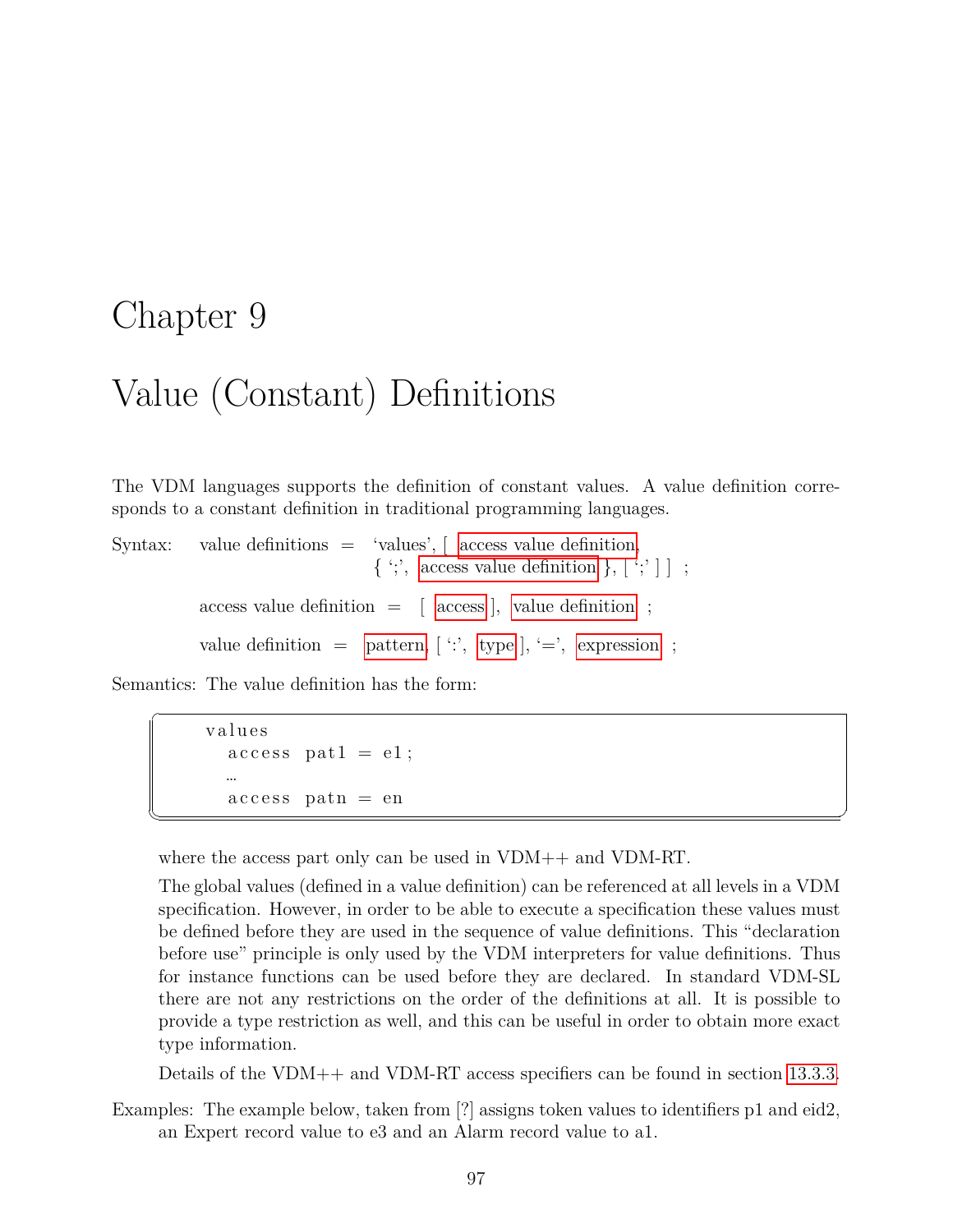

```
\overline{a}t y p e s
 Period = token;Expected = token;Expert :: expertid : ExpertId
                    quali : set of Qualification
 inv ex = ex. quali \leq \{\};\text{Qualification} = \text{<Elec} > | \text{<Mech}> | \text{<Bio}> | \text{<Chem}>;Alarm \cdots alarmtext : seq of char
                  quali : Qualification
 v a l u e s
 public p1: Period = mk_token ("Monday day");
 private eid2 : ExpertId = mk\_token(145);protected e3 : Expert = mk Expert (eid2, { <Mech>, <Chem> });
 a1 : Alarm = mk_Alarm ("CO2 detected", <Chem>)
\overline{\phantom{a}} \overline{\phantom{a}} \overline{\phantom{a}} \overline{\phantom{a}} \overline{\phantom{a}} \overline{\phantom{a}} \overline{\phantom{a}} \overline{\phantom{a}} \overline{\phantom{a}} \overline{\phantom{a}} \overline{\phantom{a}} \overline{\phantom{a}} \overline{\phantom{a}} \overline{\phantom{a}} \overline{\phantom{a}} \overline{\phantom{a}} \overline{\phantom{a}} \overline{\phantom{a}} \overline{\
```
As this example shows, a value can depend on other values which are defined previous to itself. The access modifiers private, protected and public can only be used in VDM++ and VDM-RT. A top-level VDM-SL specification can consist of specifications from a number of files or modules (see section [13.1\)](#page-149-1). It is good practice not to let a value depend on values defined in other modules as the ordering is important.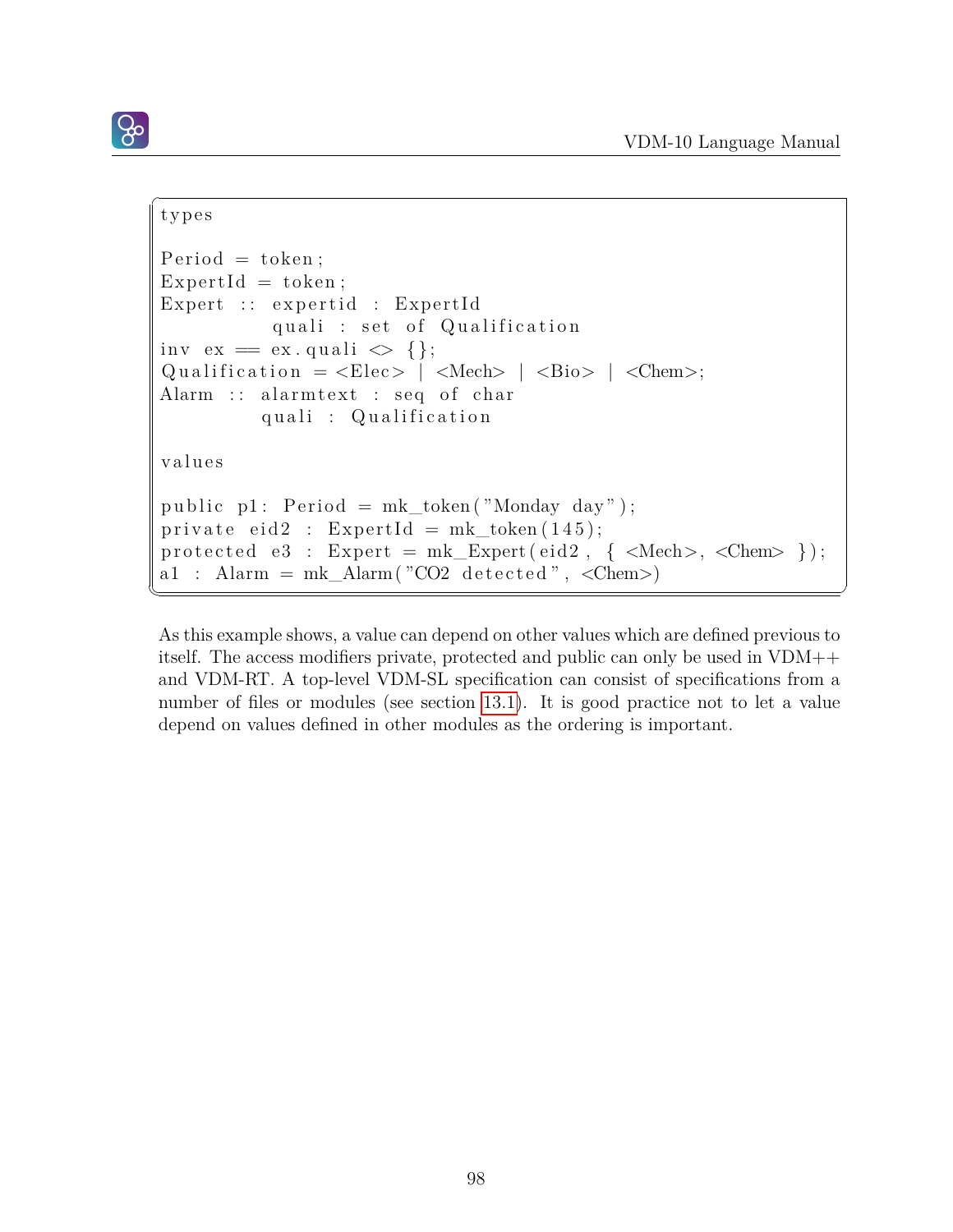## Chapter 10

# Declaration of Modifiable State Components

Syntactically the definition of state components that can be modified using VDM operations differ in VDM-SL compared with VDM++ and VDM-RT. Since VDM-SL is module based the state definition is similar to a monolitic record like construct. On the other hand VDM++ and VDM-RT are object-oriented and thus state components needs to be more flexible in order to enable inheritence of such definitions and thus they are defined in terms of instance variables. In the two sections in this chapter the two different ways of defining states is presented.

#### 10.1 Instance Variables (VDM++ and VDM-RT)

Both an object instantiated from a class description and the class itself can have an internal state, also called the instance variables of the object or class. In the case of objects, we also refer to this state as the global state of the object.

|  | Syntax: instance variable definitions $=$ 'instance', 'variables',<br>instance variable definition,<br>$\{\ \vdots\ \vdots\ \mathsf{instance}\ \text{variable definition}\ \}$ ; |
|--|----------------------------------------------------------------------------------------------------------------------------------------------------------------------------------|
|  | instance variable definition $=$ access assignment definition<br>invariant definition;                                                                                           |
|  | access assignment definition $=$ ([ access ], [ 'static' ]   [ 'static' ], [ access ]),<br>assignment definition;                                                                |
|  | assignment definition = identifier, $\therefore$ , type, $\vert :=$ , expression $\vert$ ;                                                                                       |
|  | invariant definition $=$ 'inv', expression ;                                                                                                                                     |

Semantics: The section describing the internal state is preceded by the keyword instance variables. A list of instance variable definitions and/or invariant definitions follows.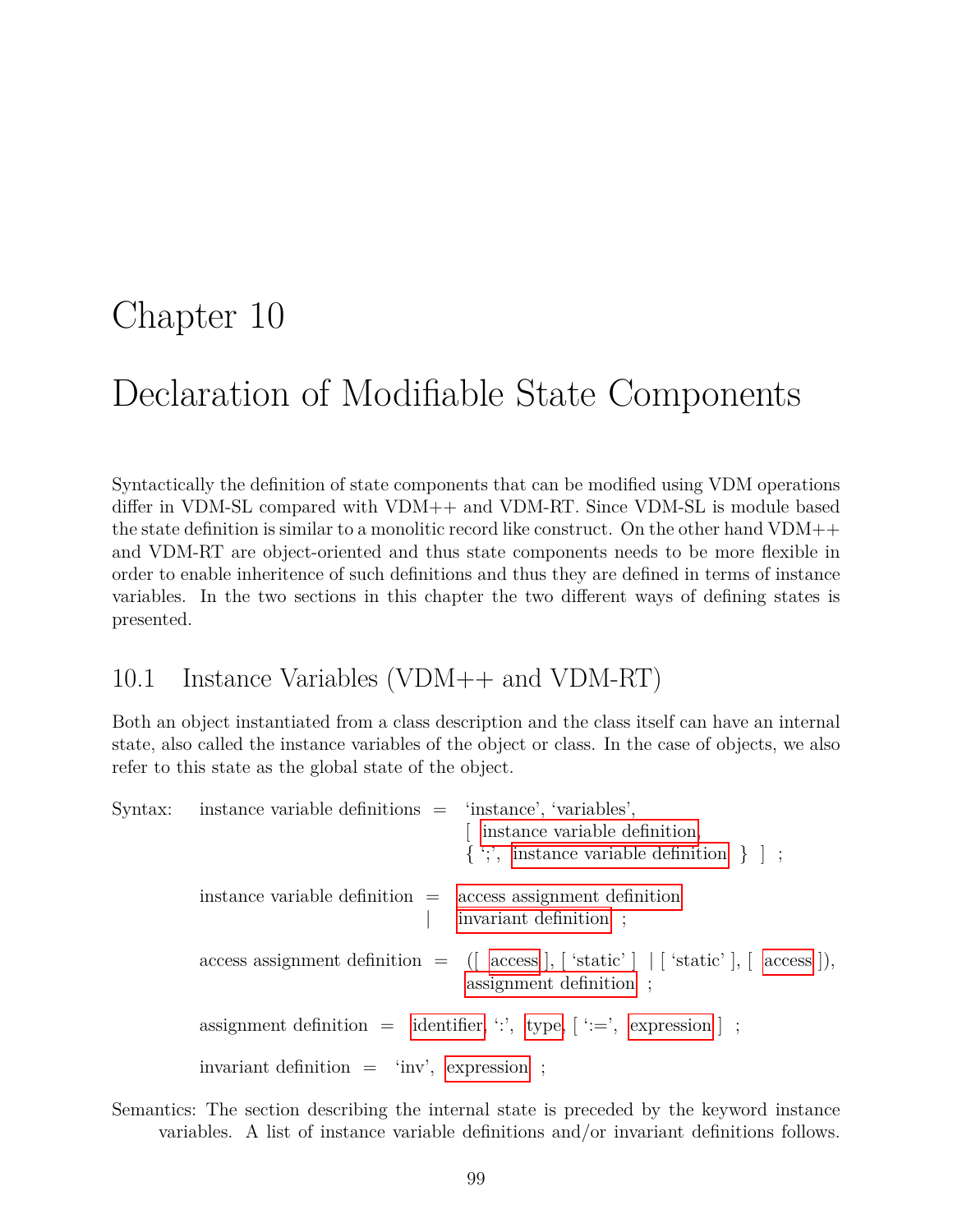

Each instance variable definition consists of an instance variable name with its corresponding type indication and may also include an initial value and access and static specifiers. Details of the access and static specifiers can be found in section [13.3.3.](#page-166-0)

It is possible to restrict the values of the instance variables by means of invariant definitions. Each invariant definition, involving one or more instance variables, may be defined over the values of the instance variables of objects of a class. All instance variables in the class including those inherited from superclasses are visible in the invariant expression. Each invariant definition must be a boolean expression that limits the values of the instance variables to those where the expression is true. All invariant expressions must be true during the entire lifetime of each object of the class.

The overall invariant expression of a class is all the invariant definitions of the class and its superclasses combined by logical and in the order that they are defined in 1) the superclasses and 2) the class itself.

Example: The following examples show instance variable definitions. The first class specifies one instance variable:

```
\overline{a}class GroupPhase
t y p e s
GroupName = \langle A \rangle | \langle B \rangle | \langle C \rangle | \langle D \rangle | \langle E \rangle | \langle F \rangle | \langle G \rangle | \langle H \rangle;
Team = ... - 25
Score::team : Team
          won : nat
          drawn : nat
          \lambda lost : nat
          points : nat;
instance variables
gps : map GroupName to set of Score;
inv for all gp in set rng gps \&\int \c{card} g p = 4 and
          for all sc in set gp & sc won + sc . lost + sc . drawn \leq 3end GroupPhase
```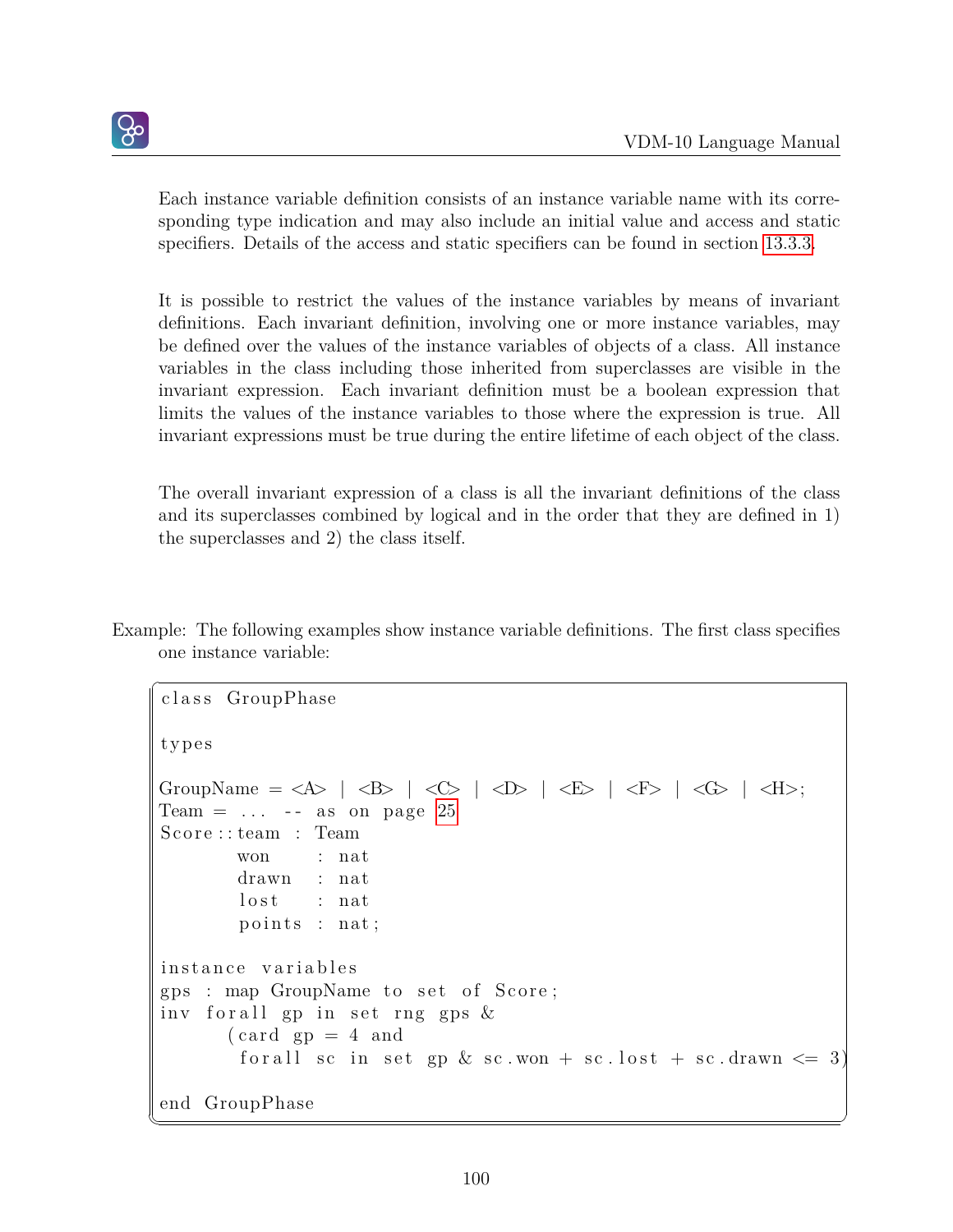

## 10.2 The State Definition (VDM-SL)

If global variables are desired in a VDM-SL specification, it is possible to make a state definition. The components of the state definition can be considered the collection of global variables which can be referenced inside operations. A state in a module is initialised before any of the operation definitions (using that state) in a module can be used by the VDM interpreters.

Syntax: state definition  $=$  'state', [identifier,](#page-217-0) 'of', [field list,](#page-194-0) [ [invariant](#page-195-0)],  $\lceil$  [initialisation](#page-195-1) ], 'end',  $\lceil$  ';'  $\rceil$  ; initialisation = 'init', [invariant initial function](#page-195-2) ; invariant initial function  $=$  [pattern,](#page-213-0)  $'=='$ , [expression](#page-200-0);

Semantics: The state definition has the form:

 $\overline{a}$ 

 $\overline{a}$ 

```
state ident of
  id1 : type1
  …
  idn: typen
inv patl = invpredinit pat2 = initpredend
```
A state identifier idn is declared of a specific type typen. The invariant invpred is a boolean expression denoting a property which must hold for the state ident at all times. initpred denotes a condition which must hold initially. It should be noticed that in order to use the VDM interpreters, it is necessary to have an initialisation predicate (if any of the operations using the state are to be executed). In addition the body of this initialisation predicate must be a binary equality expression with the name (which also must be used as the pattern) of the entire state on the left-hand side of the equality and the right-hand side must evaluate to a record value of the correct type. This enables the VDM interpreters to evaluate the initpred condition. A simple example of an initialisation predicate is shown below:

```
state St of
                 x : na t
                  y : na t
                  l: seq1 of nat
          in it s = s = mk_f(t(0, 0, 1))end
\overline{\phantom{a}} \overline{\phantom{a}} \overline{\phantom{a}} \overline{\phantom{a}} \overline{\phantom{a}} \overline{\phantom{a}} \overline{\phantom{a}} \overline{\phantom{a}} \overline{\phantom{a}} \overline{\phantom{a}} \overline{\phantom{a}} \overline{\phantom{a}} \overline{\phantom{a}} \overline{\phantom{a}} \overline{\phantom{a}} \overline{\phantom{a}} \overline{\phantom{a}} \overline{\phantom{a}} \overline{\
```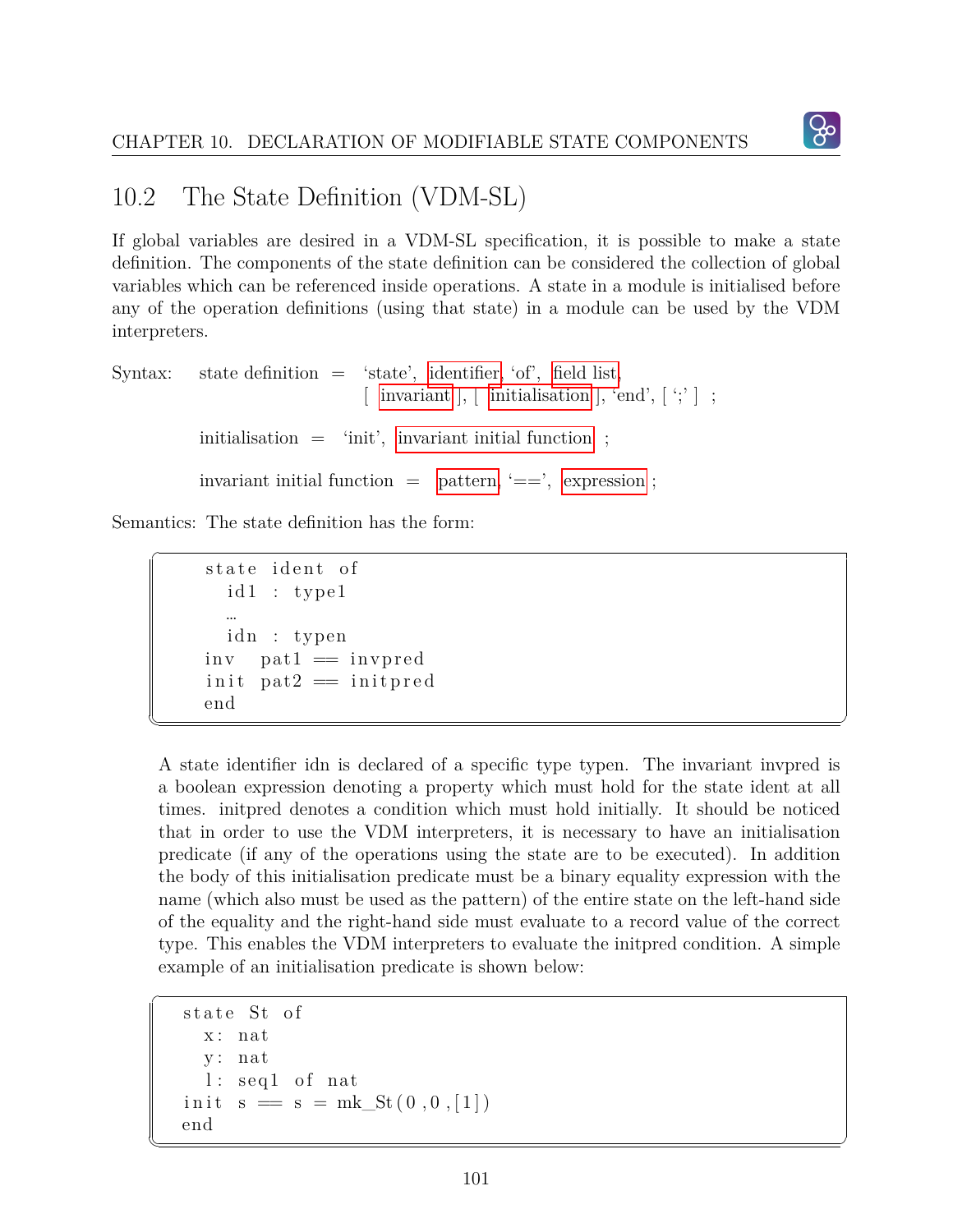

In the specification of both the invariant and the initial value the state must be manipulated as a whole, and this is done by referring to it as a record tagged with the state name (see the example). When a field in the state is manipulated in some operation, the field must however be referenced directly by the field name without pre-fixing it with the state name.

Examples: In the following example we create one state variable:

 $\overline{a}$ t y p e s GroupName =  $\langle A \rangle$  |  $\langle B \rangle$  |  $\langle C \rangle$  |  $\langle D \rangle$  |  $\langle E \rangle$  |  $\langle F \rangle$  |  $\langle G \rangle$  |  $\langle H \rangle$ state GroupPhase of gps : map GroupName to set of Score  $inv$  mk\_GroupPhase (gps)  $=$ for all gp in set rng gps  $\&$  $\arctan g$  gp = 4 and for all sc in set gp & sc won + sc . lost + sc . drawn  $\leq$  3)  $init$  gp  $=$  $gp = mk_GroupPhase({<\&A>|->init_Sc({}, **Norway>},**$  $\langle\text{Moreover}\rangle, \langle\text{Scotland}\rangle\}$  $\ldots$ }) end functions  $init\_sc$  : set of Team  $\rightarrow$  set of Score  $init\_sc$  (ts)  $=$  $\{ m k \text{ Score } ( t , 0 , 0 , 0 , 0 ) \mid t \text{ in set } ts \}$  $\overline{\phantom{a}}$   $\overline{\phantom{a}}$   $\overline{\phantom{a}}$   $\overline{\phantom{a}}$   $\overline{\phantom{a}}$   $\overline{\phantom{a}}$   $\overline{\phantom{a}}$   $\overline{\phantom{a}}$   $\overline{\phantom{a}}$   $\overline{\phantom{a}}$   $\overline{\phantom{a}}$   $\overline{\phantom{a}}$   $\overline{\phantom{a}}$   $\overline{\phantom{a}}$   $\overline{\phantom{a}}$   $\overline{\phantom{a}}$   $\overline{\phantom{a}}$   $\overline{\phantom{a}}$   $\overline{\$ 

In the invariant we state that each group has four teams, and no team plays more than three games. Initially no team has played any games.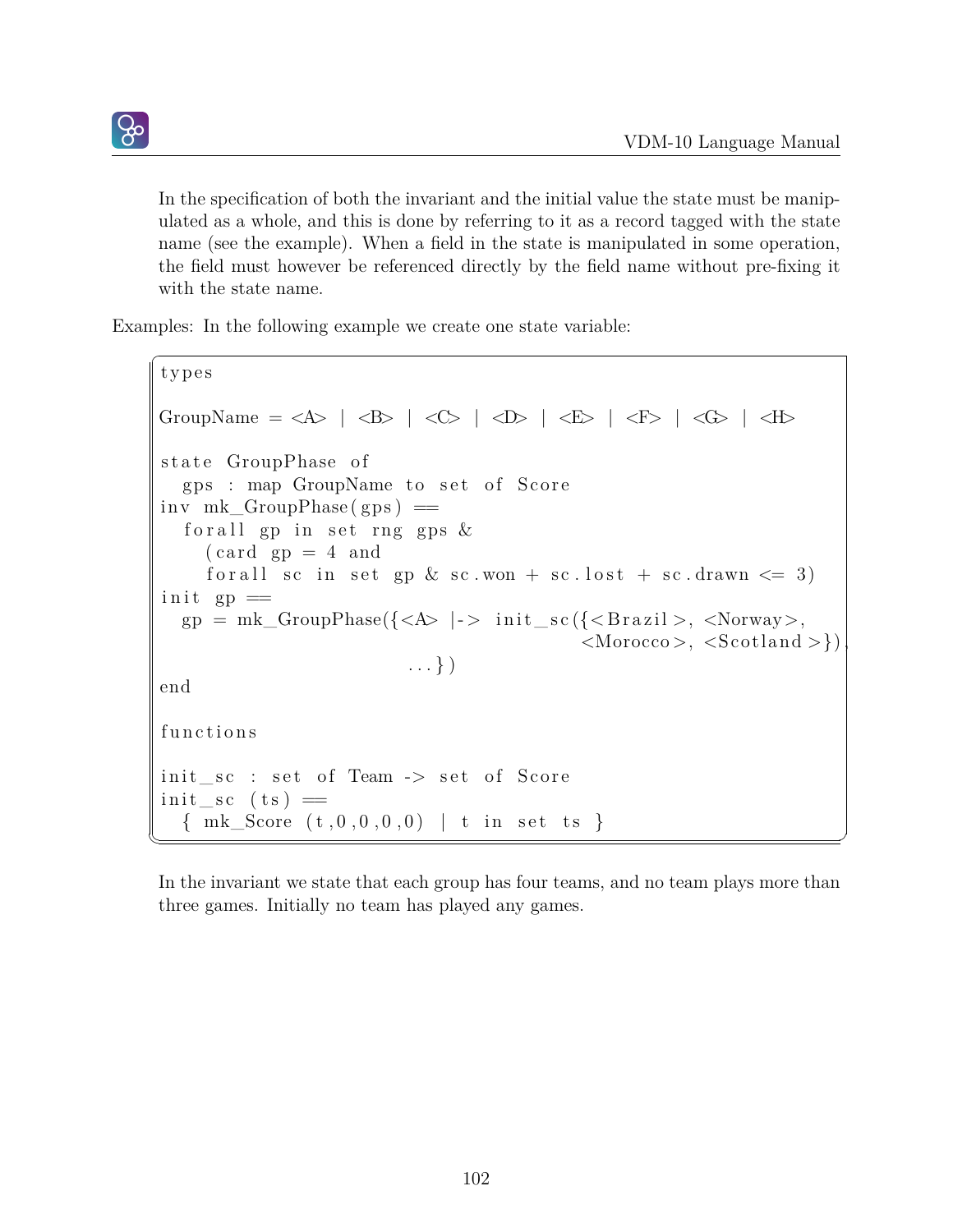# Chapter 11

# Operation Definitions

Operations have already been mentioned in chapter [4.](#page-47-0) The general form is described here and for VDM++ and VDM-RT special operations called constructors which are used for constructing instances of a class are described in section [11.1.](#page-118-0) Note that the async keyword can only be used in the VDM-RT dialect.

| Syntax: | operation definitions $=$ 'operations', $\int$ access operation definition,<br>{ ';', access operation definition } , [ ';' ] ] ;                                                                               |
|---------|-----------------------------------------------------------------------------------------------------------------------------------------------------------------------------------------------------------------|
|         | $access operation definition = \{ 'pure' \}$<br>$\begin{tabular}{c} & 'async' \\ & access \\ & 'static' \end{tabular}$<br>operation definition;                                                                 |
|         | $\alpha$ operation definition $\alpha$ = explicit operation definition<br>implicit operation definition<br>extended explicit operation definition;                                                              |
|         | explicit operation definition $=$ identifier, $\therefore$ , operation type,<br>identifier, parameters,<br>$'==',$<br>operation body,<br>$\lceil$ 'pre', expression],<br>$\lceil$ 'post', expression $\rceil$ ; |
|         | implicit operation definition $=$ identifier, parameter types,<br>identifier type pair list,<br>implicit operation body;                                                                                        |
|         | implicit operation body $=$ [externals],                                                                                                                                                                        |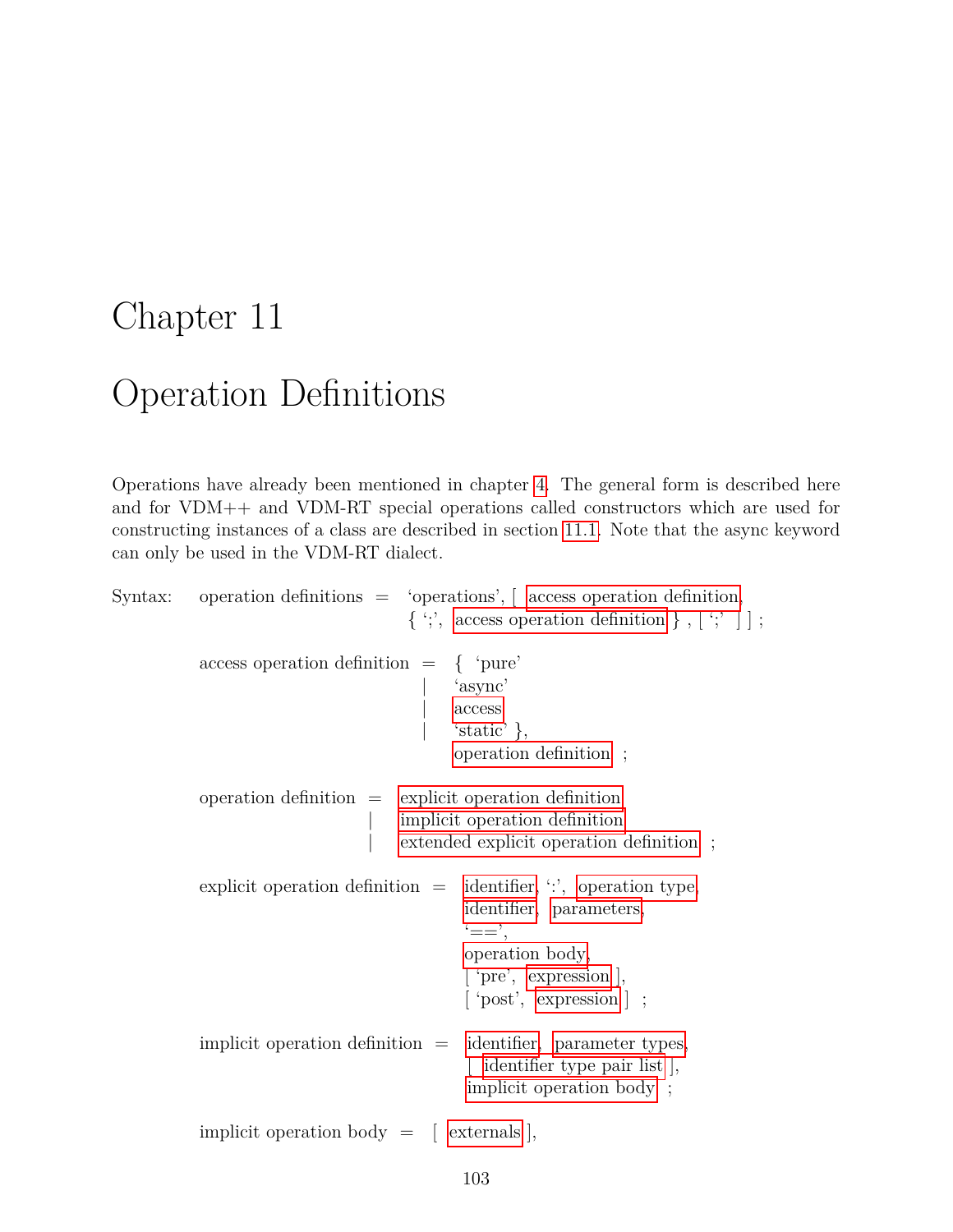

```
[ 'pre', expression ],
                              'post', expression,
                              [ exceptions ] ;
extended explicit operation definition = identifier,
                                            parameter types,
                                            [ identifier type pair list ],
                                            '==', operation body,
                                            [ externals ],
                                            [ 'pre', expression ],
                                            [ 'post', expression ],
                                            [ exceptions ] ;
operation type = discretionary type, \epsilon = \epsilon discretionary type;
 type = type | ( )' ;
 \text{parameters} \ = \ \ (^\prime\!, \ [\ \ \text{pattern list}\ ], \ ')^\prime \ \ ; pattern, \{\,\cdot\,,\,\cdot\,\} pattern \};
operation body = statement
                 | 'is not yet specified'
                 | 'is subclass responsibility' ;
externals = 'ext', var information, { var information } ;
var information = mode, name list, [ :  type ];
mode = 'rd' | 'wr' ;name list = identifier, \{\cdot,\cdot\} identifier \};
exceptions = 'errs', error list ;
 error, error},;
 identifier, expression, expression ;
```
Semantics: Operations in VDM are by default synchronous but if the keyword "async" is used in VDM-RT in front of an operation definition it means that that operation will be treated as an asynchronous operation. This means that the operation cannot have a return type and the thread calling an asynchronous operation will continue its own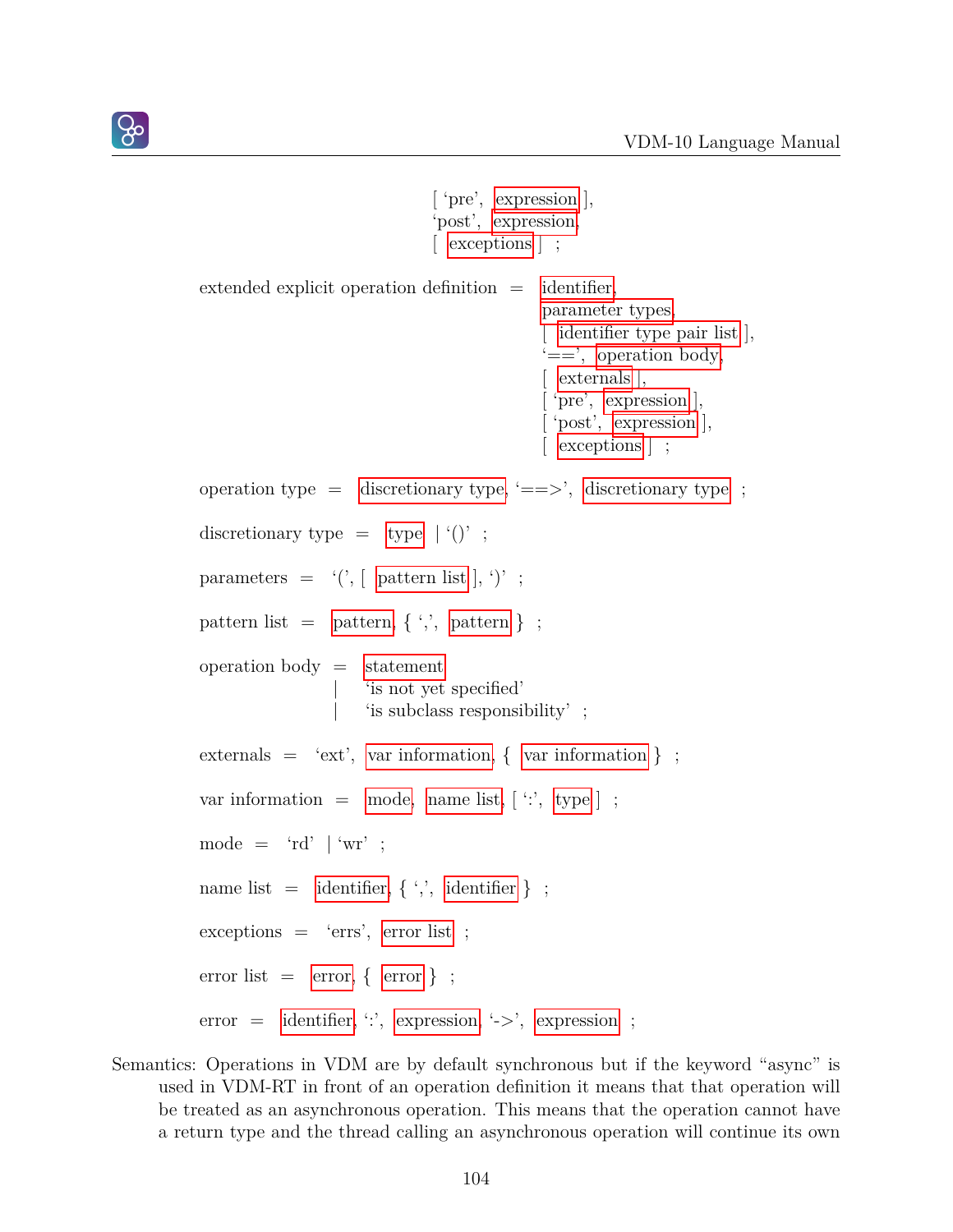

execution after having requested the invocation of the asynchronous operation. Note that constructors cannot be declared asynchronous.

If an operation is declared "pure" it means that it is executed atomically when it is called from a functional context (from functions, invariants, pre or post-conditions). Otherwise calling a pure operation is no different to calling a normal operation, except that a pure operation has various constraints. The constraints are as follows:

- A pure operation cannot update state
- A pure operation cannot call an impure operation
- A pure operation cannot have permission predicates
- An operation overriding a pure operation must also be pure
- History counters cannot be used for pure operations
- A mutex cannot refer to a pure operation
- A pure operation must return a value
- A pure operation cannot be declared async since an asynchronous operation is required to have void as return type.
- The body of a thread cannot be a pure operation
- It is not allowed to call exit in a pure operation

In both VDM++ and VDM-RT the details of the access and static specifiers can be found in section [13.3.3.](#page-166-0) Note that a static operation may not call non-static operations, and self expressions cannot be used in the definition of a static operation.

The following example of an explicit operation updates the VDM-SL state GroupPhase and the VDM++ instance variables of class GroupPhase when one team beats another.

```
\overline{a}Win : Team * Team \implies ()
 \operatorname{Win} (wt, lt) =let gp in set dom gps be st
                \{wt,lt\} subset \{sc.team \mid sc \text{ in set} _{gps}(gp)\}in gps := gps ++ { gp \vert->
                                               \{if \text{sc}.\,team = wt\}then mu(sc, won \mid > sc.won + 1,points |-> sc. points +3)else if sc. team = 1t
                                                 then mu(sc, \text{lost } |-> sc.\text{lost } + 1)e l s e s c
                                       | sc in set gps(gp)}}
 pre exists gp in set dom gps \&\{wt,lt\} subset \{sc. team \mid sc in set gps(gp)\};\overline{\phantom{a}} \overline{\phantom{a}} \overline{\phantom{a}} \overline{\phantom{a}} \overline{\phantom{a}} \overline{\phantom{a}} \overline{\phantom{a}} \overline{\phantom{a}} \overline{\phantom{a}} \overline{\phantom{a}} \overline{\phantom{a}} \overline{\phantom{a}} \overline{\phantom{a}} \overline{\phantom{a}} \overline{\phantom{a}} \overline{\phantom{a}} \overline{\phantom{a}} \overline{\phantom{a}} \overline{\
```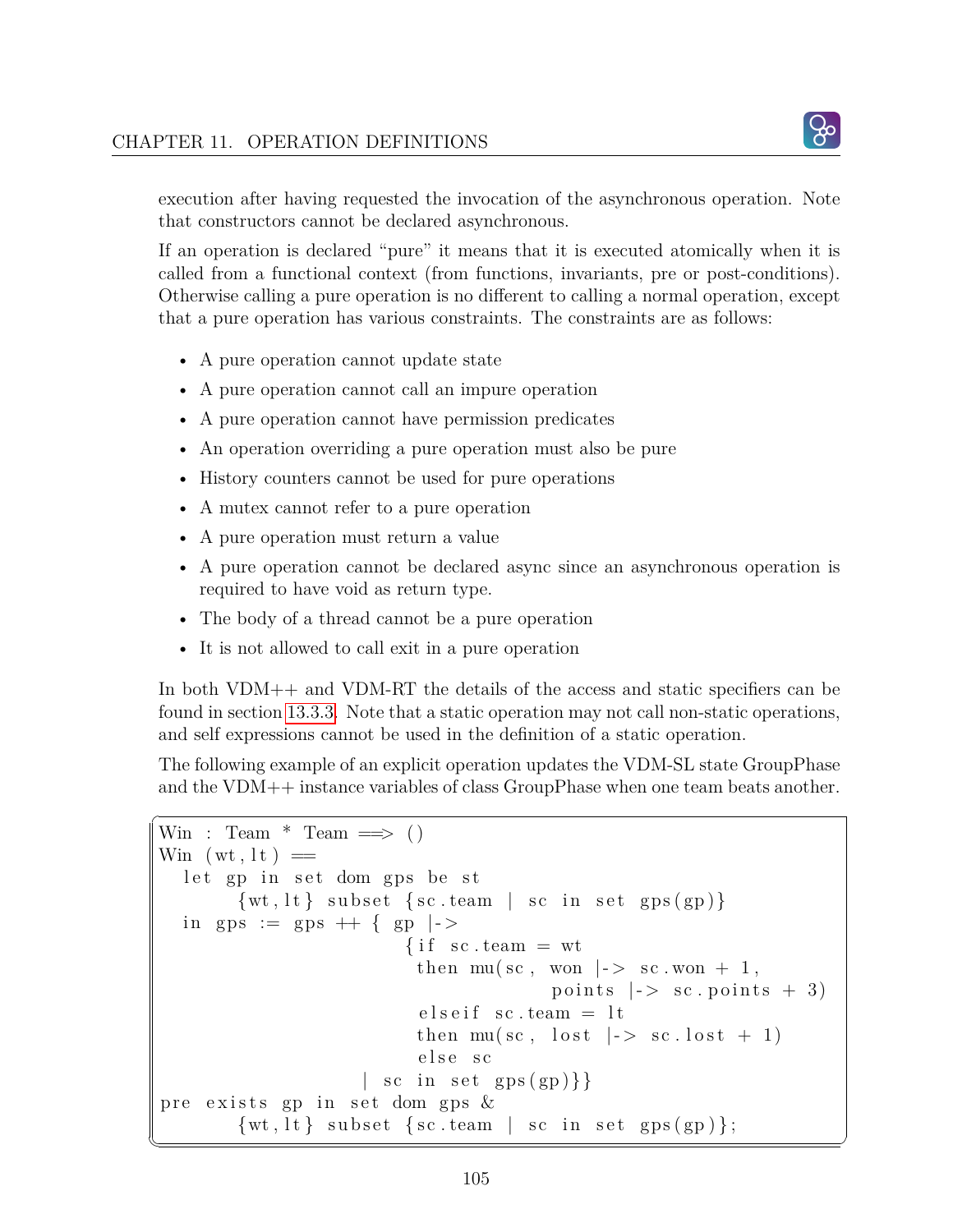An explicit operation consists of a statement (or several composed using a block statement), as described in chapter [12.](#page-119-0) The statement may access any state/instance variables it wishes, reading and writing to them as it sees fit.

An implicit operation is specified using an optional pre-condition, and a mandatory post-condition. For example we could specify the Win operation implicitly:

```
\overline{a}Win (wt, 1t : Team)ext wr gps : map GroupName to set of Score
pre exists gp in set dom gps \&\{wt,lt\} subset \{sc.team \mid sc \infty set qps(qp)\}post exists gp in set dom gps \&\{wt,lt\} subset \{sc.team \mid sc \text{ in } set \text{ gps}(gp)\}and gps = gps \sim ++\{ gp |->\{ \text{ if } \text{sc} \cdot \text{team} = \text{wt} \}then mu(sc, won \mid > sc.won + 1,points |-> sc. points +3)else if se. team = ltthen mu(sc, \text{lost } |-> sc.\text{lost } + 1)e lse sc
                            sc in set gps(gp)};
```
The externals field lists the state/instance variables that the operation will manipulate. The state/instance variables listed after the reserved word rd can only be read whereas the operation can both read and write the variables listed after wr.

 $\overline{\phantom{a}}$   $\overline{\phantom{a}}$   $\overline{\phantom{a}}$   $\overline{\phantom{a}}$   $\overline{\phantom{a}}$   $\overline{\phantom{a}}$   $\overline{\phantom{a}}$   $\overline{\phantom{a}}$   $\overline{\phantom{a}}$   $\overline{\phantom{a}}$   $\overline{\phantom{a}}$   $\overline{\phantom{a}}$   $\overline{\phantom{a}}$   $\overline{\phantom{a}}$   $\overline{\phantom{a}}$   $\overline{\phantom{a}}$   $\overline{\phantom{a}}$   $\overline{\phantom{a}}$   $\overline{\$ 

In VDM-SL the presence of such pre- and post-conditions the VDM interpreters will also create new functions as with the pre- and post-conditions of operation definitions. However, if a specification contains a global state, the state is also part of the newly created functions. Thus, functions with the following signatures are created for operations with pre- and/or post-conditions<sup>[1](#page-114-0)</sup>:

```
pre\_Op : InType * State +\gt bool
post Op : InType * OutType * State * State +> bool
```
with the following exceptions:

 $\overline{a}$ 

 $[$   $\mathcal{S}^{\circ}]$ 

• If the operation does not take any arguments, the InType part of the signature

<span id="page-114-0"></span><sup>1</sup>However, you should remember that these pre and post condition predicates for an operation are simply boolean functions and the state components are thus not changed by calling such a predicate.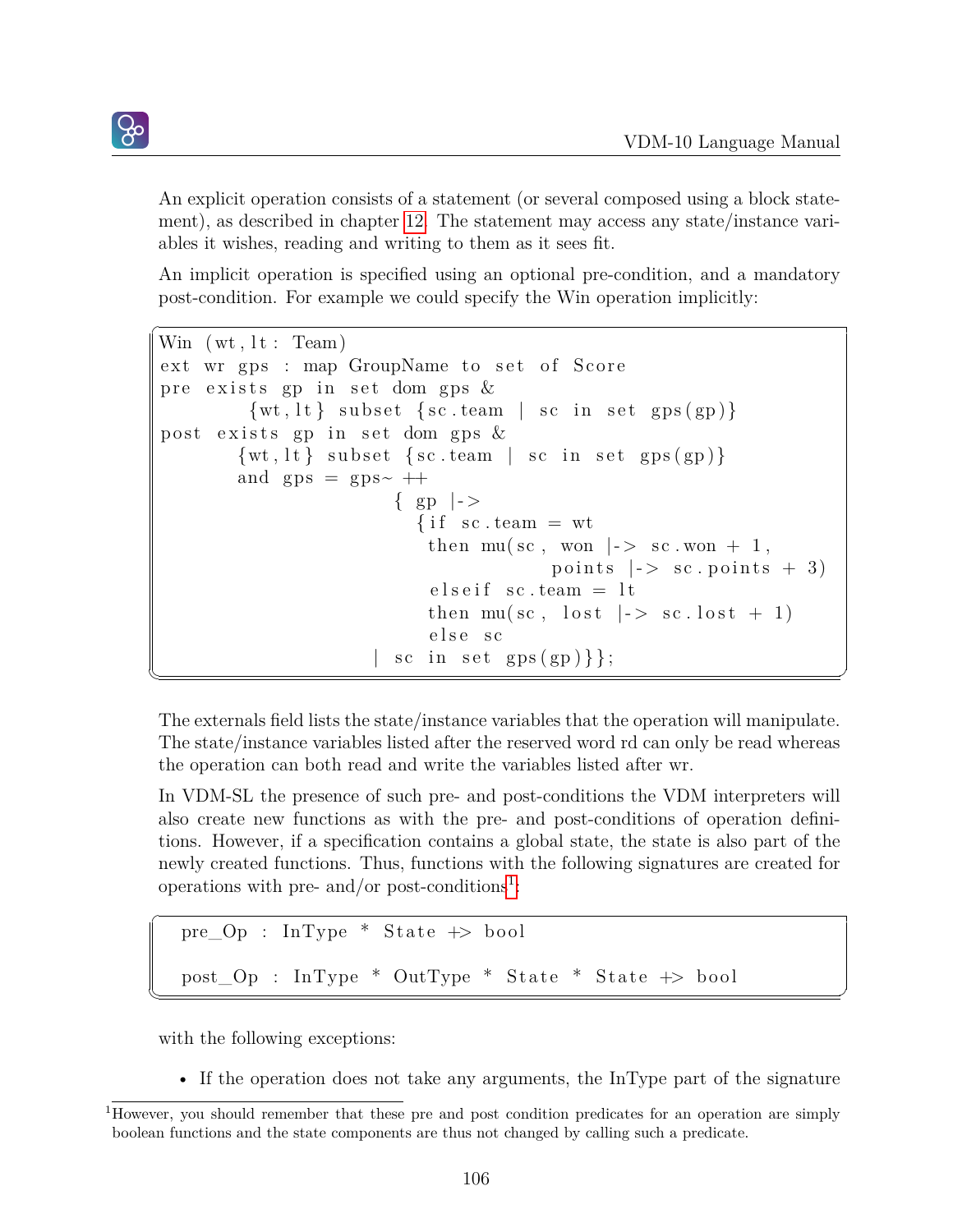

is left out in both the pre\_Op and post\_Op signatures.

- If the operation does not return a value, the OutType part is left out in the post\_Op signature.
- If the specification does not define a state, the State part(s) of both signatures are left out.

In the post\_Op signature, the first State part is for the old state, whereas the second State part is for the state after the operation call.

For instance, consider the following specifications:

```
\overline{a}module A
definitions
state St of
  n : na t
end
o p e r a t i o n s
Op1 (a : \text{nat}) b : \text{nat}pre a > 0post b = 2 * a;
Op2 () b : nat
post b = 2;
Op3 ()
post true
end A
```

```
\overline{\phantom{a}}\overline{a}module B
d e finitions
o p e r a t i o n s
Op1 (a : nat) b : natpre a > 0
```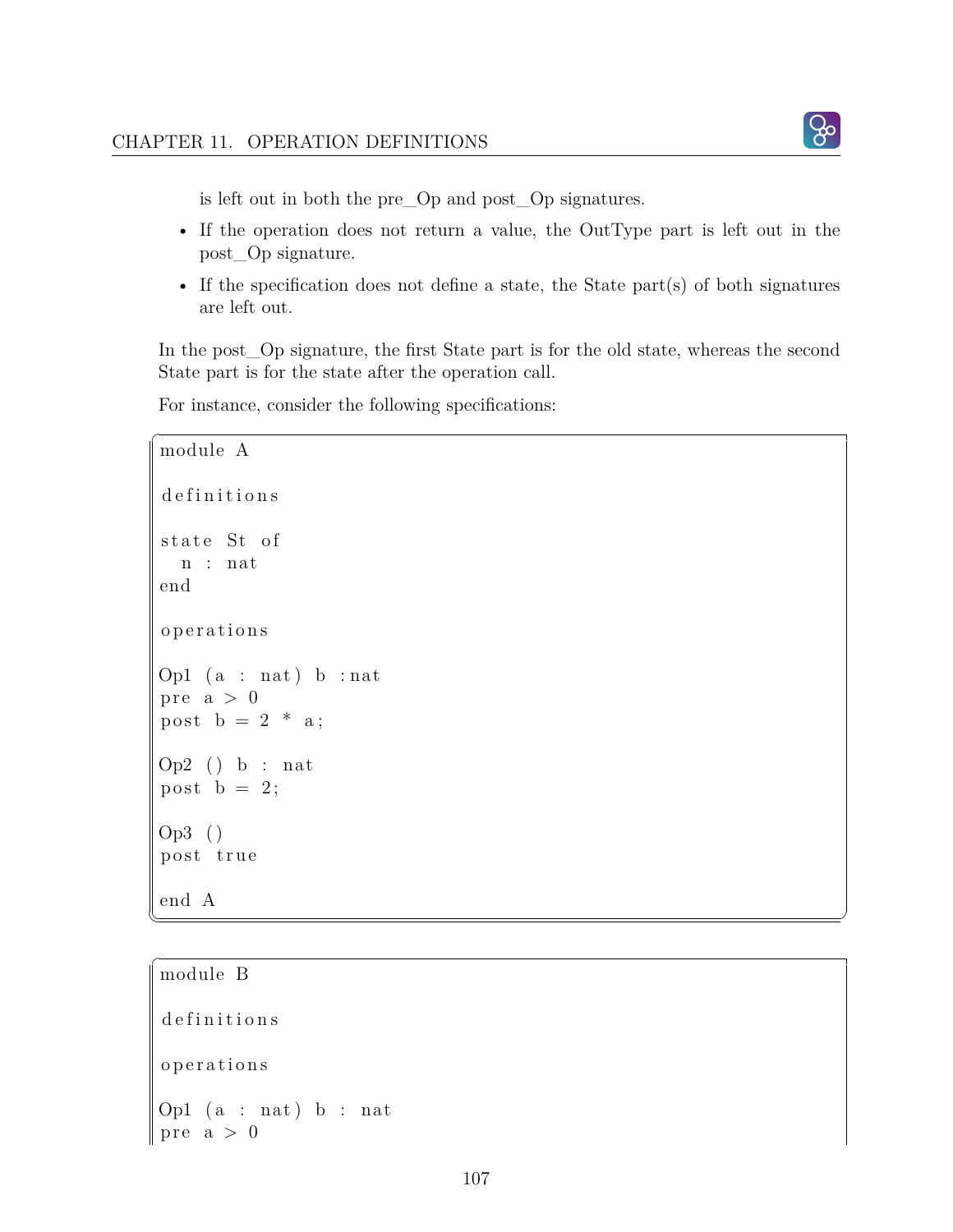```
post b = 2 * a;
Op2 () b : nat
post b = 2;
Op3 ( )
post true
end B
```
For module A we could then quote the pre and post conditions defined in this specification as illustrated below

 $\overline{\phantom{a}}$   $\overline{\phantom{a}}$   $\overline{\phantom{a}}$   $\overline{\phantom{a}}$   $\overline{\phantom{a}}$   $\overline{\phantom{a}}$   $\overline{\phantom{a}}$   $\overline{\phantom{a}}$   $\overline{\phantom{a}}$   $\overline{\phantom{a}}$   $\overline{\phantom{a}}$   $\overline{\phantom{a}}$   $\overline{\phantom{a}}$   $\overline{\phantom{a}}$   $\overline{\phantom{a}}$   $\overline{\phantom{a}}$   $\overline{\phantom{a}}$   $\overline{\phantom{a}}$   $\overline{\$ 

| Quote expression                     | Explanation                           |
|--------------------------------------|---------------------------------------|
| $pre\_Op1(1,mk\_St(2))$              | a bound to 1 in state St with n bound |
|                                      | to $2$                                |
| $post\_Op1(1,2,mk\_St(1),mk\_St(2))$ | a bound to 1, b bound to 2, state     |
|                                      | before with n bound to 1, state after |
|                                      | with n bound to 2                     |
| $post\_Op2(2,mk\_St(1), mk\_St(2))$  | b bound to 2, state before with n     |
|                                      | bound to 1, state after with n bound  |
|                                      | to $2$                                |
| $post\_Op3(mk\_St(1), mk\_St(2))$    | state before with n bound to 1, state |
|                                      | after with n bound to 2               |

For module B we can quote the pre and post conditions defined in this specification as illustrated below

| Quote expression               | Explanation                |
|--------------------------------|----------------------------|
| $\text{pre\_Op1}(1)$           | a bound to 1               |
| $\vert$ post_Op1 $(1,2)$       | a bound to 1, b bound to 2 |
| $\log_{10}$ post $\log_{2}(2)$ | $\vert$ b bound to 2       |
| $\vert$ post_Op3()             | No binding at all          |

The exceptions clause can be used to describe how an operation should deal with error situations. The rationale for having the exception clause is to give the user the ability to separate the exceptional cases from the normal cases. The specification using exceptions does not give any commitment as to how exceptions are to be signalled, but it gives the means to show under which circumstances an error situation can occur and what the consequences are for the result of calling the operation.

The exception clause has the form:

 $\overline{a}$ errs  $COMD1: c1 \rightarrow r1$ 

…

 $[$   $\%$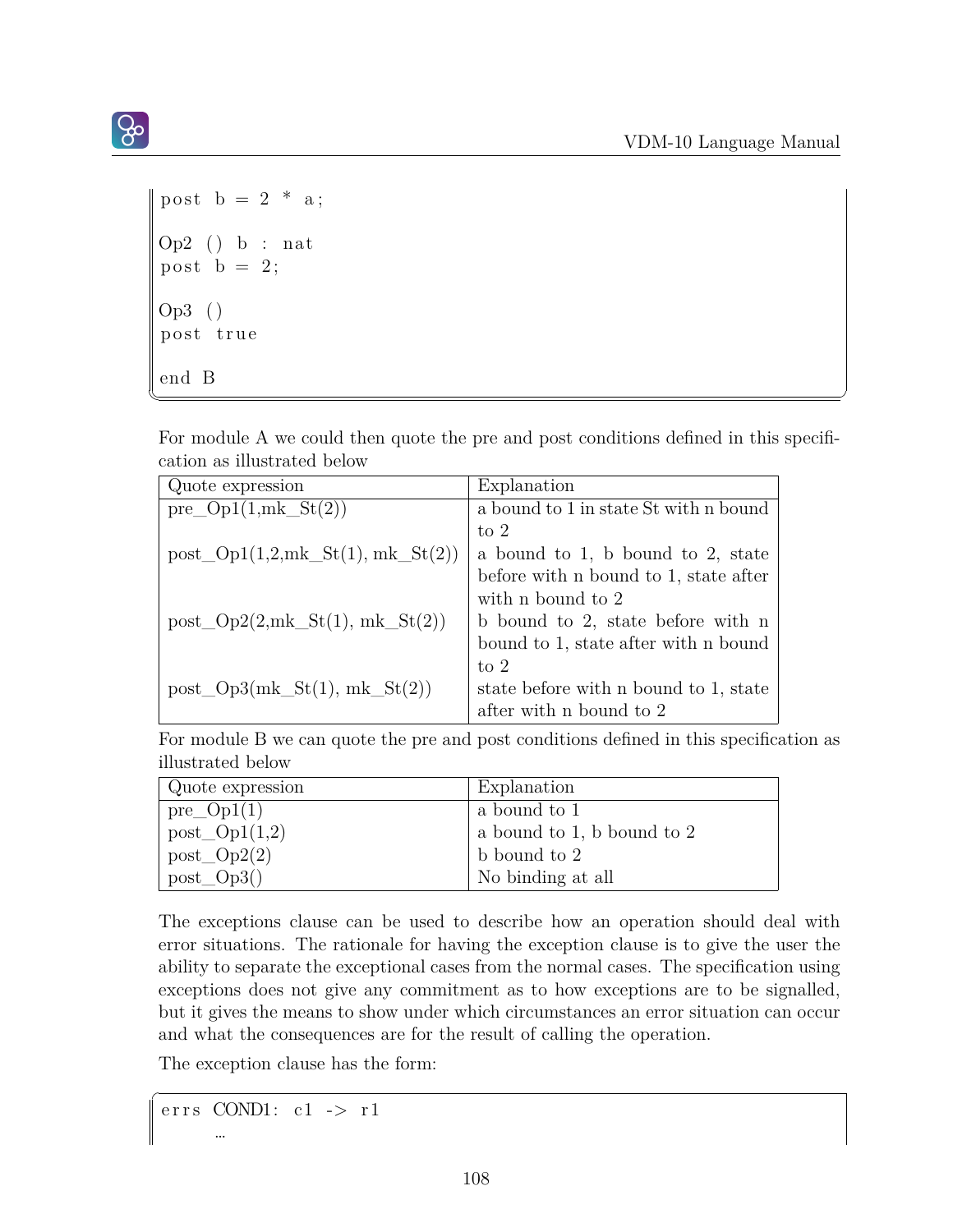

CONDn: cn -> rn  $\overline{\phantom{a}}$   $\overline{\phantom{a}}$   $\overline{\phantom{a}}$   $\overline{\phantom{a}}$   $\overline{\phantom{a}}$   $\overline{\phantom{a}}$   $\overline{\phantom{a}}$   $\overline{\phantom{a}}$   $\overline{\phantom{a}}$   $\overline{\phantom{a}}$   $\overline{\phantom{a}}$   $\overline{\phantom{a}}$   $\overline{\phantom{a}}$   $\overline{\phantom{a}}$   $\overline{\phantom{a}}$   $\overline{\phantom{a}}$   $\overline{\phantom{a}}$   $\overline{\phantom{a}}$   $\overline{\$ 

The condition names COND1, …, CONDn are identifiers that describe the kind of error which can be raised<sup>[2](#page-117-0)</sup>. The condition expressions  $c1$ , ..., cn can be considered as pre-conditions for the different kinds of errors. Thus, in these expressions the identifiers from the arguments list and the variables from the externals list can be used (they have the same scope as the pre-condition). The result expressions r1, …, rn can correspondingly be considered as post-conditions for the different kinds of errors. In these expressions the result identifier and old values of global variables (which can be written to) can also be used. Thus, the scope corresponds to the scope of the post-condition.

An operation definition making use of an errs clause essentially gets an effective precondition which is a disjunction of the original pre-condition and all the condition expressions c1, …, cn. The effective post-condition in these cases becomes a disjunction of the conjuncts (orig pre and orig post) and the c1 and r1,  $\dots$ , cn and rn.

Superficially there appears to be some redundancy between exceptions and pre-conditions here. However there is a conceptual distinction between them that dictates which should be used and when. The pre-condition specifies what callers to the operation must ensure for correct behaviour; the exception clauses indicate that the operation being specified takes responsibility for error handling when an exception condition is satisfied. Hence normally exception clauses and pre-conditions do not overlap.

The next VDM-SL example of an operation uses the following state definition:

```
state qsys of
  q : Queue
end
```
 $\overline{a}$ 

 $\overline{a}$ 

 $\overline{a}$ 

The next VDM++/VDM-RT example of an operation uses the following instance variable definition:

 $\overline{\phantom{a}}$   $\overline{\phantom{a}}$   $\overline{\phantom{a}}$   $\overline{\phantom{a}}$   $\overline{\phantom{a}}$   $\overline{\phantom{a}}$   $\overline{\phantom{a}}$   $\overline{\phantom{a}}$   $\overline{\phantom{a}}$   $\overline{\phantom{a}}$   $\overline{\phantom{a}}$   $\overline{\phantom{a}}$   $\overline{\phantom{a}}$   $\overline{\phantom{a}}$   $\overline{\phantom{a}}$   $\overline{\phantom{a}}$   $\overline{\phantom{a}}$   $\overline{\phantom{a}}$   $\overline{\$ 

 $\overline{\phantom{a}}$   $\overline{\phantom{a}}$   $\overline{\phantom{a}}$   $\overline{\phantom{a}}$   $\overline{\phantom{a}}$   $\overline{\phantom{a}}$   $\overline{\phantom{a}}$   $\overline{\phantom{a}}$   $\overline{\phantom{a}}$   $\overline{\phantom{a}}$   $\overline{\phantom{a}}$   $\overline{\phantom{a}}$   $\overline{\phantom{a}}$   $\overline{\phantom{a}}$   $\overline{\phantom{a}}$   $\overline{\phantom{a}}$   $\overline{\phantom{a}}$   $\overline{\phantom{a}}$   $\overline{\$ 

instance variables q : Queue

This example shows how exceptions with an implicit definition can be used:

 $DEQUEUE()$  e :  $[Element]$ ext wr q : Queue

<span id="page-117-0"></span><sup>&</sup>lt;sup>2</sup>Notice that these names are purely of mnemonic value, i.e. semantically they are not important.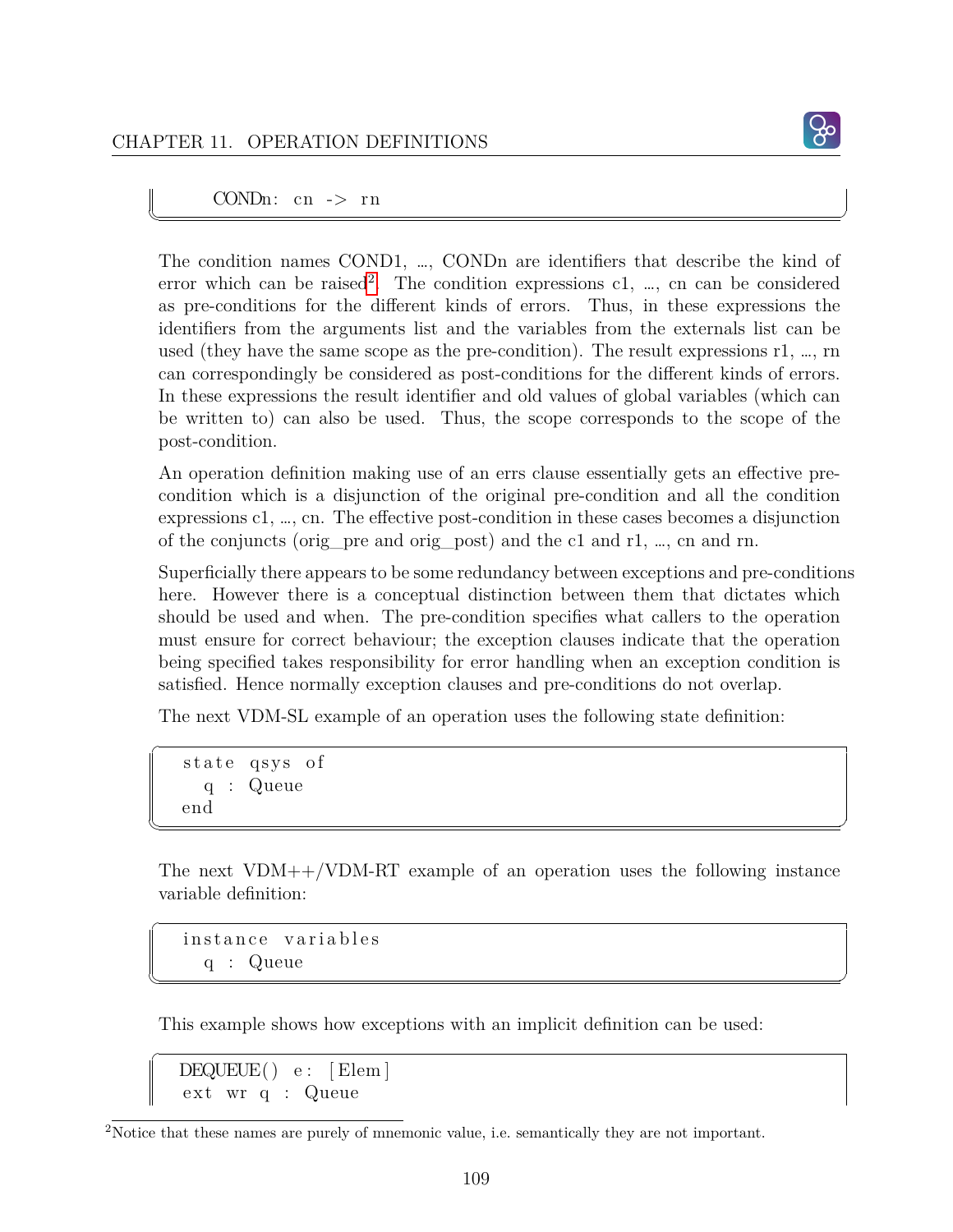

post  $q \sim$  = [e]  $\hat{q}$ errs QUEUE\_EMPTY:  $q = [] \Rightarrow q = q \sim$  and  $e = nil$  $\overline{\phantom{a}}$ 

This is a dequeue operation which uses a global variable q of type Queue to get an element e of type Elem out of the queue. The exceptional case here is that the queue in which the exception clause specifies how the operation should behave is empty.

 $\overline{\phantom{a}}$   $\overline{\phantom{a}}$   $\overline{\phantom{a}}$   $\overline{\phantom{a}}$   $\overline{\phantom{a}}$   $\overline{\phantom{a}}$   $\overline{\phantom{a}}$   $\overline{\phantom{a}}$   $\overline{\phantom{a}}$   $\overline{\phantom{a}}$   $\overline{\phantom{a}}$   $\overline{\phantom{a}}$   $\overline{\phantom{a}}$   $\overline{\phantom{a}}$   $\overline{\phantom{a}}$   $\overline{\phantom{a}}$   $\overline{\phantom{a}}$   $\overline{\phantom{a}}$   $\overline{\$ 

Note that the VDM interpreters for VDM-SL models create a function here:

post\_DEQUEUE: [Elem] \*  $qsys$  \*  $qsys$   $\rightarrow$  bool

### <span id="page-118-0"></span>11.1 Constructors (VDM++ and VDM-RT)

Constructors are operations that have the same name as the class in which they are defined and which create new instances of that class. Their return type must therefore be the same class name, and if a return value is specified this should be self though this can optionally be omitted. Finally, since a constructor is used for initialising a new instance of a class, it is not permitted to declare a constructor static.

Multiple constructors can be defined in a single class using operation overloading as described in section [13.3.1.](#page-161-0)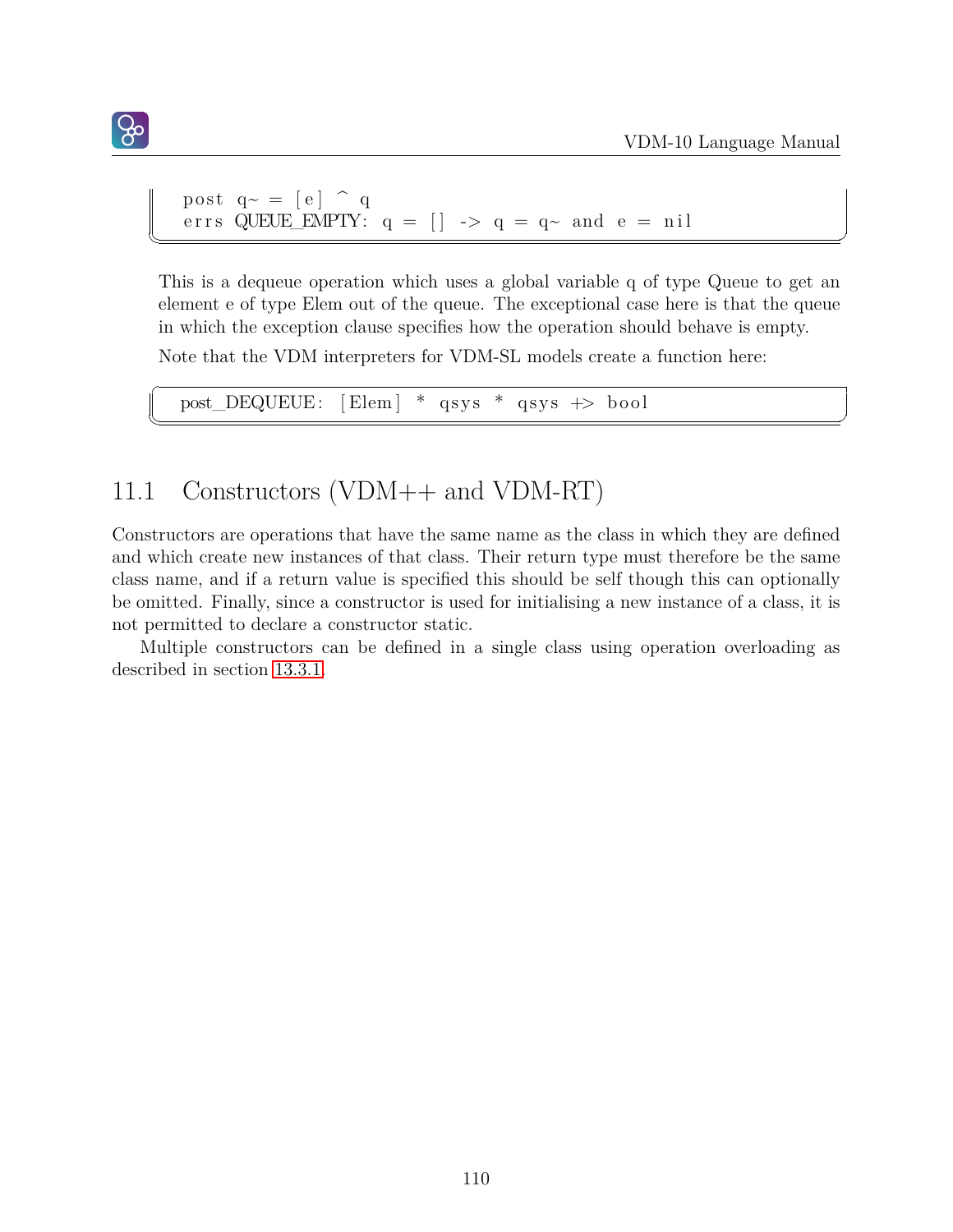# <span id="page-119-0"></span>Chapter 12

## Statements

In this chapter the different kind of statements will be described one by one. Each of them will be described by means of:

- A syntax description in BNF.
- An informal semantics description.
- An example illustrating its usage.

### 12.1 Let Statements

|  | $Syntax:$ statement = let statement<br>  let be statement<br>   ;                                             |
|--|---------------------------------------------------------------------------------------------------------------|
|  | let statement = 'let', local definition, $\{\, \cdot,\, \cdot\}$ local definition $\},\$<br>'in', statement ; |
|  | let be statement $=$ 'let', multiple bind, $\lceil$ 'be', 'st', expression $\lceil$ , 'in',<br>statement ;    |
|  | $\alpha$ local definition $=$ value definition<br>function definition;                                        |
|  | value definition = pattern, $ \cdot\rangle$ ; type $ \cdot\rangle$ ; expression;                              |

where the "function definition" component is described in chapter [5.](#page-49-0)

Semantics: The let statement and the let-be-such-that statement are similar to the corresponding let and let-be-such-that expressions except that the in part is a statement instead of an expression. Thus it can be explained as follows:

A simple let statement has the form: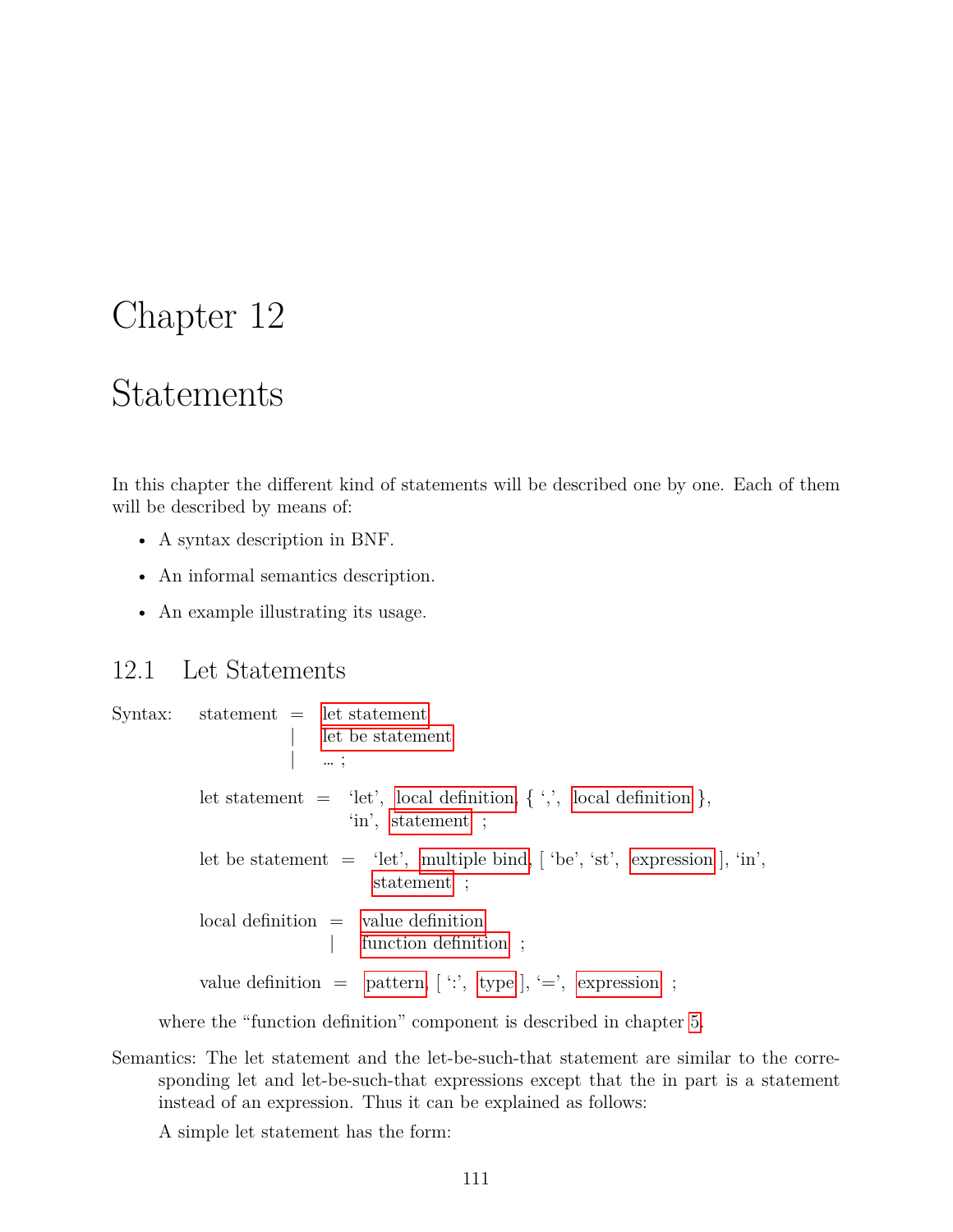

 $\overline{a}$ 

 $\overline{a}$ 

 $\overline{a}$ 

let  $p1 = e1$ , ...,  $pn = en$  in s

where p1, ..., pn are patterns, e1, ..., en are expressions which match the corresponding patterns pi, and s is a statement, of any type, involving the pattern identifiers of p1, …, pn. It denotes the evaluation of the statement s in the context in which the patterns p1, …, pn are matched against the corresponding expressions e1, …, en.

 $\overline{\phantom{a}}$   $\overline{\phantom{a}}$   $\overline{\phantom{a}}$   $\overline{\phantom{a}}$   $\overline{\phantom{a}}$   $\overline{\phantom{a}}$   $\overline{\phantom{a}}$   $\overline{\phantom{a}}$   $\overline{\phantom{a}}$   $\overline{\phantom{a}}$   $\overline{\phantom{a}}$   $\overline{\phantom{a}}$   $\overline{\phantom{a}}$   $\overline{\phantom{a}}$   $\overline{\phantom{a}}$   $\overline{\phantom{a}}$   $\overline{\phantom{a}}$   $\overline{\phantom{a}}$   $\overline{\$ 

More advanced let statements can also be made by using local function definitions. The semantics of doing that is simply that the scope of such locally defined functions is restricted to the body of the let statement.

A let-be-such-that statement has the form

let mb be st e in s

where mb is a multi-binding of one or more patterns (mostly just one pattern) to a set value (or a type), e is a boolean expression, and s is a statement, involving the pattern identifiers of the patterns from mb. The be st e part is optional. The expression denotes the evaluation of the statement s in the context where all the patterns from mb has been matched against an element in the set (or type) from  $mb<sup>1</sup>$  $mb<sup>1</sup>$  $mb<sup>1</sup>$ . If the be st expression e is present, only such bindings where e evaluates to true in the matching context are used.

 $\overline{\phantom{a}}$   $\overline{\phantom{a}}$   $\overline{\phantom{a}}$   $\overline{\phantom{a}}$   $\overline{\phantom{a}}$   $\overline{\phantom{a}}$   $\overline{\phantom{a}}$   $\overline{\phantom{a}}$   $\overline{\phantom{a}}$   $\overline{\phantom{a}}$   $\overline{\phantom{a}}$   $\overline{\phantom{a}}$   $\overline{\phantom{a}}$   $\overline{\phantom{a}}$   $\overline{\phantom{a}}$   $\overline{\phantom{a}}$   $\overline{\phantom{a}}$   $\overline{\phantom{a}}$   $\overline{\$ 

Examples: An example of a let be st statement is provided in the operation GroupWinner from the class GroupPhase which returns the winning team in a given group:

```
GroupWinner : GroupName \implies TeamGroupWinner (gp) =
            let sc in set qps(qp) be st
                        for all sc ' in set } gps (gp) \setminus {sc } &
                             (\text{sc. points} > \text{sc}'; \text{points}) or
                             (\text{sc. points} = \text{sc'.points} \text{ and } \text{sc.won} > \text{sc'.won})i n
                  return sc.team
\overline{\phantom{a}} \overline{\phantom{a}} \overline{\phantom{a}} \overline{\phantom{a}} \overline{\phantom{a}} \overline{\phantom{a}} \overline{\phantom{a}} \overline{\phantom{a}} \overline{\phantom{a}} \overline{\phantom{a}} \overline{\phantom{a}} \overline{\phantom{a}} \overline{\phantom{a}} \overline{\phantom{a}} \overline{\phantom{a}} \overline{\phantom{a}} \overline{\phantom{a}} \overline{\phantom{a}} \overline{\
```
The companion operation GroupRunnerUp gives an example of a simple let statement as well:

GroupRunnerUp\_expl : GroupName ==> Team

<span id="page-120-0"></span><sup>&</sup>lt;sup>1</sup>Remember that only the set and sequence bindings can be executed by means of the VDM interpreters.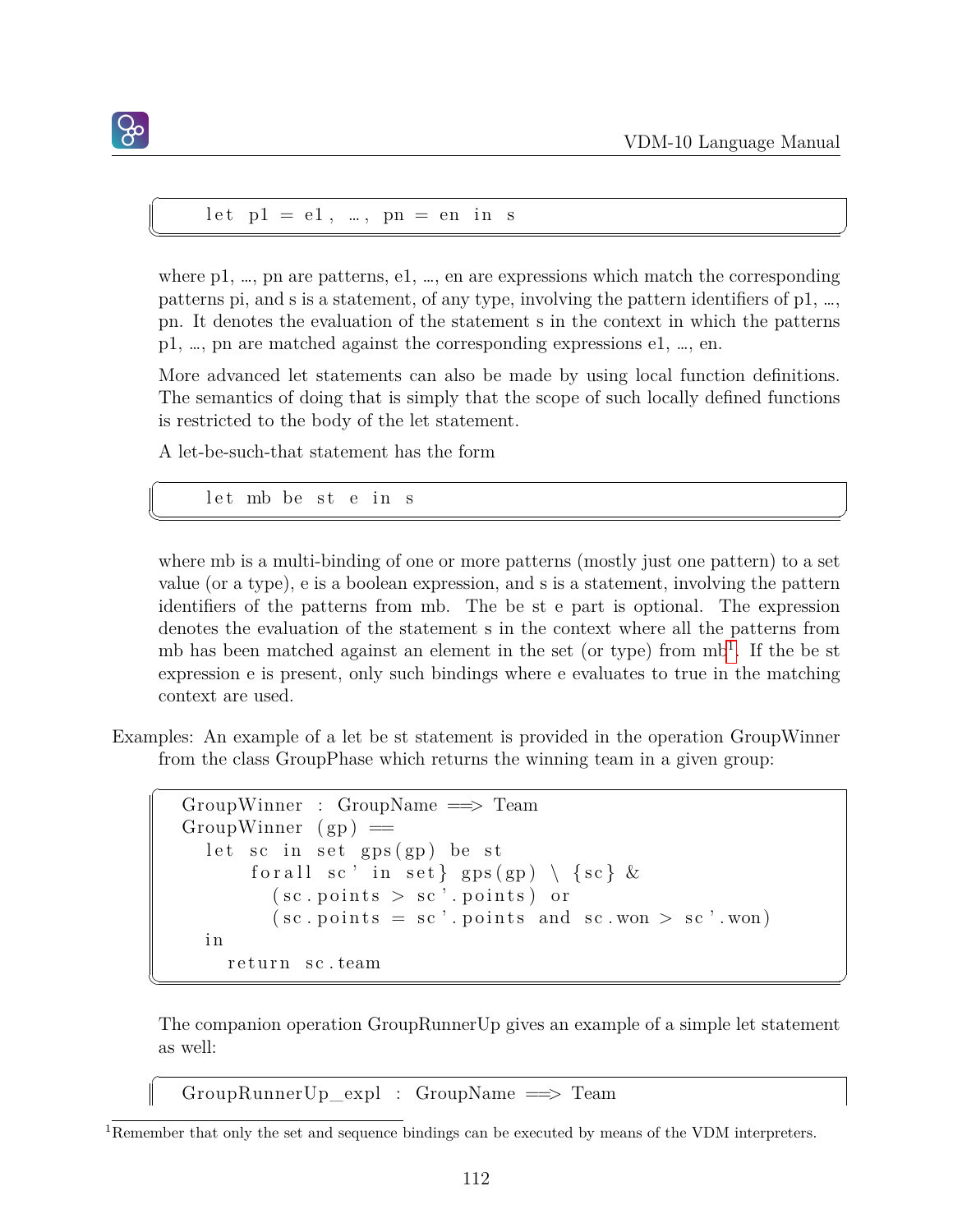

```
GroupRunnerUp \exp (gp) =\det t = \text{GroupWinner}(\text{gp})in let sct = iota sc in set qps(qp) & sc team = t
       i n
          let sc in set qps(qp) \setminus \{sct\} be st
               for all sc ' in set gps(gp) \setminus \{sc, sct\} &
               (\text{sc. points} > \text{sc}'; \text{points}) or
               (\text{sc. points} = \text{sc'.points} \text{ and } \text{sc.won} > \text{sc'.won})i n
            return sc.team
```
Note the use of the def statement (section [12.2\)](#page-121-0) here; this is used rather than a let statement since the right-hand side is an operation call, and therefore is not an expression.

 $\overline{\phantom{a}}$   $\overline{\phantom{a}}$   $\overline{\phantom{a}}$   $\overline{\phantom{a}}$   $\overline{\phantom{a}}$   $\overline{\phantom{a}}$   $\overline{\phantom{a}}$   $\overline{\phantom{a}}$   $\overline{\phantom{a}}$   $\overline{\phantom{a}}$   $\overline{\phantom{a}}$   $\overline{\phantom{a}}$   $\overline{\phantom{a}}$   $\overline{\phantom{a}}$   $\overline{\phantom{a}}$   $\overline{\phantom{a}}$   $\overline{\phantom{a}}$   $\overline{\phantom{a}}$   $\overline{\$ 

### <span id="page-121-0"></span>12.2 The Define Statement

 $Syntax:$  statement  $=$ [def statement](#page-210-3) | … ;  $\text{def statement} = \text{def}, \text{ equals definition},$  $\{\ ;\ ;\ \mathrm{equals\ definition}\ \},\ [\ ;\ ;\ \mathrm{in}\ \$ [statement](#page-209-0) ;

equals definition  $=$  [pattern bind,](#page-214-2)  $=$ , [expression](#page-200-0);

Semantics: A define statement has the form:

 $def$  pb1 =  $e1$ ; …  $pbn = en$ i n s  $\overline{\phantom{a}}$ 

 $\overline{a}$ 

The define statement corresponds to a define expression except that it is also allowed to use operation calls on the right-hand sides. Thus, operations that change the state can also be used here, and if there are more than one definition they are evaluated in the order in which they are presented. It denotes the evaluation of the statement s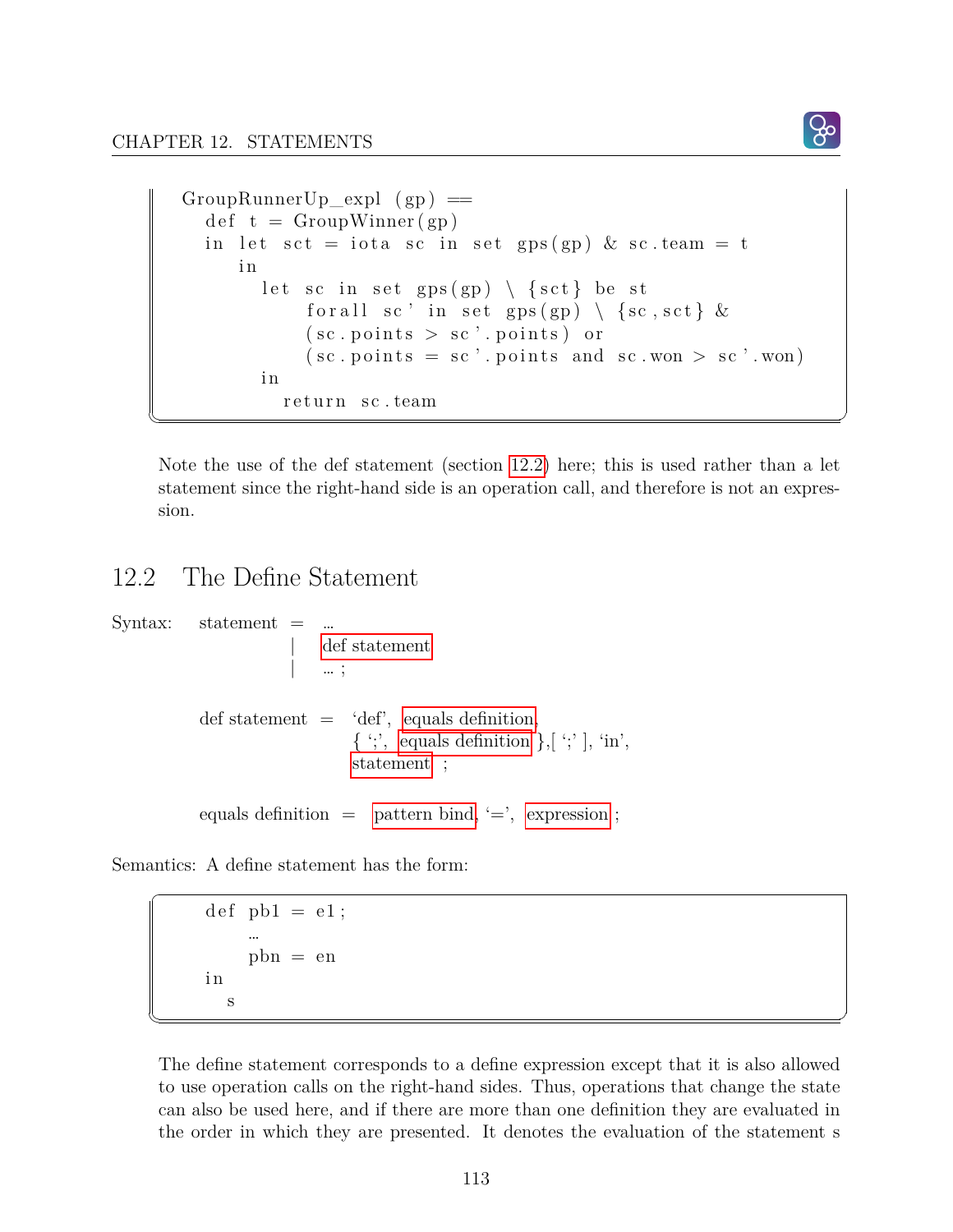

in the context in which the patterns (or binds) pb1, …, pbn are matched against the values returned by the corresponding expressions or operation calls  $e1, ..., en^2$  $e1, ..., en^2$ .

Examples: Given the following sequences:

 $secondRoundWinners = \lbrace \langle A \rangle, \langle B \rangle, \langle C \rangle, \langle D \rangle, \langle E \rangle, \langle F \rangle, \langle G \rangle, \langle H \rangle \rbrace;$ secondRoundRunnersUp = [<B>,<A>,<D>,<C>,<F>,<E>,<H>,<G>]

The operation SecondRound, in VDM++ from class GroupPhase returns the sequence of pairs representing the second round games gives an example of a def statement:

 $\overline{\phantom{a}}$   $\overline{\phantom{a}}$   $\overline{\phantom{a}}$   $\overline{\phantom{a}}$   $\overline{\phantom{a}}$   $\overline{\phantom{a}}$   $\overline{\phantom{a}}$   $\overline{\phantom{a}}$   $\overline{\phantom{a}}$   $\overline{\phantom{a}}$   $\overline{\phantom{a}}$   $\overline{\phantom{a}}$   $\overline{\phantom{a}}$   $\overline{\phantom{a}}$   $\overline{\phantom{a}}$   $\overline{\phantom{a}}$   $\overline{\phantom{a}}$   $\overline{\phantom{a}}$   $\overline{\$ 

```
\overline{a}SecondRound : () \implies seq of (Team * Team)
 SecondRound() \equivdef winners = { gp |-> GroupWinner (gp)
                                 | gp in set dom gps \};
              runners_up = { gp |-> GroupRunnerUp(gp)
                                         \{ gp in set dom gps}
      i n
          return (\lceil mk_{\text{winners}}(secondRoundWinners(i)) \rceil),
                                     runners_up ( secondRoundRunnersUp ( i ) ) )
                            | i in set \{1, \ldots, 8\}])
\overline{\phantom{a}} \overline{\phantom{a}} \overline{\phantom{a}} \overline{\phantom{a}} \overline{\phantom{a}} \overline{\phantom{a}} \overline{\phantom{a}} \overline{\phantom{a}} \overline{\phantom{a}} \overline{\phantom{a}} \overline{\phantom{a}} \overline{\phantom{a}} \overline{\phantom{a}} \overline{\phantom{a}} \overline{\phantom{a}} \overline{\phantom{a}} \overline{\phantom{a}} \overline{\phantom{a}} \overline{\
```
### 12.3 The Block Statement

 $Syntax:$  statement  $=$ | [block statement](#page-210-5) | … ; block statement  $=$  '(', { [dcl statement](#page-210-6) }, [statement,](#page-209-0)  $\{ \cdot ; \cdot \}$ , [statement](#page-209-0)  $\}, [ \cdot ; \cdot ] , \cdot \rangle'$ ; dcl statement  $=$  'dcl', [assignment definition,](#page-210-7)  $\{\ \'$ , [assignment definition](#page-210-7)  $\}$ ,  $\gamma$ ; assignment definition  $=$  [identifier,](#page-217-0)  $\therefore$ , [type,](#page-194-1)  $[ \cdot := \cdot ]$ , [expression](#page-200-0)  $]$ ;

Semantics: The block statement corresponds to block statements from traditional high-level imperative programming languages. It enables the use of locally defined variables (by

<span id="page-122-0"></span><sup>&</sup>lt;sup>2</sup>If binds are used it simply means that the values which can match the pattern are further constrained by the type or set expression as it is explained in section [7.](#page-95-0)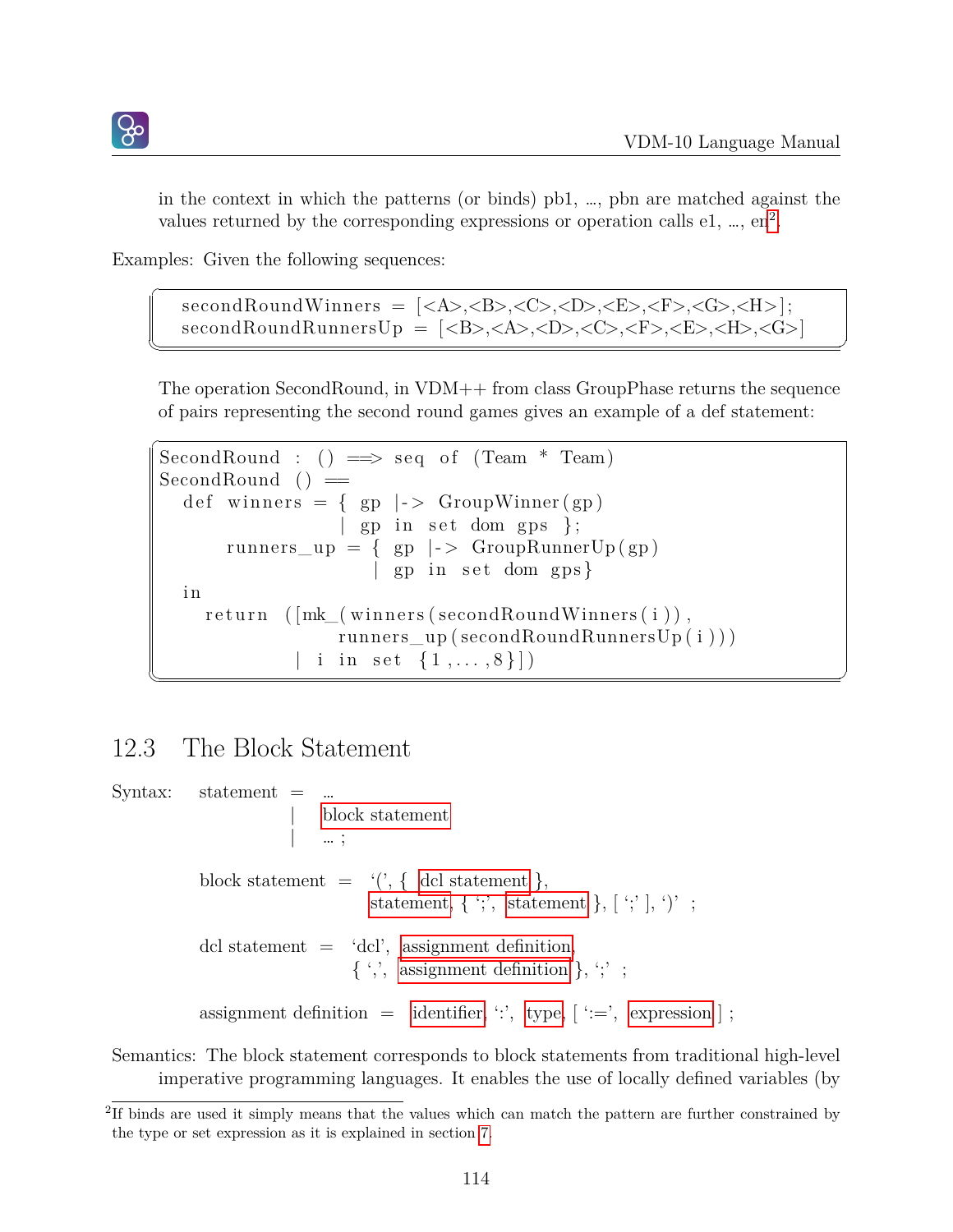

means of the declare statement) which can be modified inside the body of the block statement. It simply denotes the ordered execution of what the individual statements prescribe. The first statement in the sequence that returns a value causes the evaluation of the sequence statement to terminate. This value is returned as the value of the block statement. If none of the statements in the block returns a value, the evaluation of the block statement is terminated when the last statement in the block has been evaluated. When the block statement is left the values of the local variables are discharged. Thus, the scope of these variables is simply inside the block statement.

 $\overline{\phantom{a}}$ 

Examples: In the context of a VDM-SL state definition

```
state St of
  x : na t
  y : na t
  l: seq1 of nat
end
```
 $\overline{a}$ 

 $\overline{a}$ 

 $\overline{a}$ 

or in the context of a  $VDM++$  instance variables

```
instance variables
 x: nat;y: nat;l: seq1 of nat;
```
the operation Swap uses a block statement to swap the values of variables x and y:

<span id="page-123-0"></span> $\overline{\phantom{a}}$   $\overline{\phantom{a}}$   $\overline{\phantom{a}}$   $\overline{\phantom{a}}$   $\overline{\phantom{a}}$   $\overline{\phantom{a}}$   $\overline{\phantom{a}}$   $\overline{\phantom{a}}$   $\overline{\phantom{a}}$   $\overline{\phantom{a}}$   $\overline{\phantom{a}}$   $\overline{\phantom{a}}$   $\overline{\phantom{a}}$   $\overline{\phantom{a}}$   $\overline{\phantom{a}}$   $\overline{\phantom{a}}$   $\overline{\phantom{a}}$   $\overline{\phantom{a}}$   $\overline{\$ 

 $\overline{\phantom{a}}$ 

```
Swap : ( ) \implies ( )
Swap () ==(\text{dcl temp: nat} := x;x := y;y := temp)
```
### 12.4 The Assignment Statement

 $Syntax:$  statement  $=$ | [general assign statement](#page-210-8) | … ;

general [assign statement](#page-210-9)  $=$  assign statement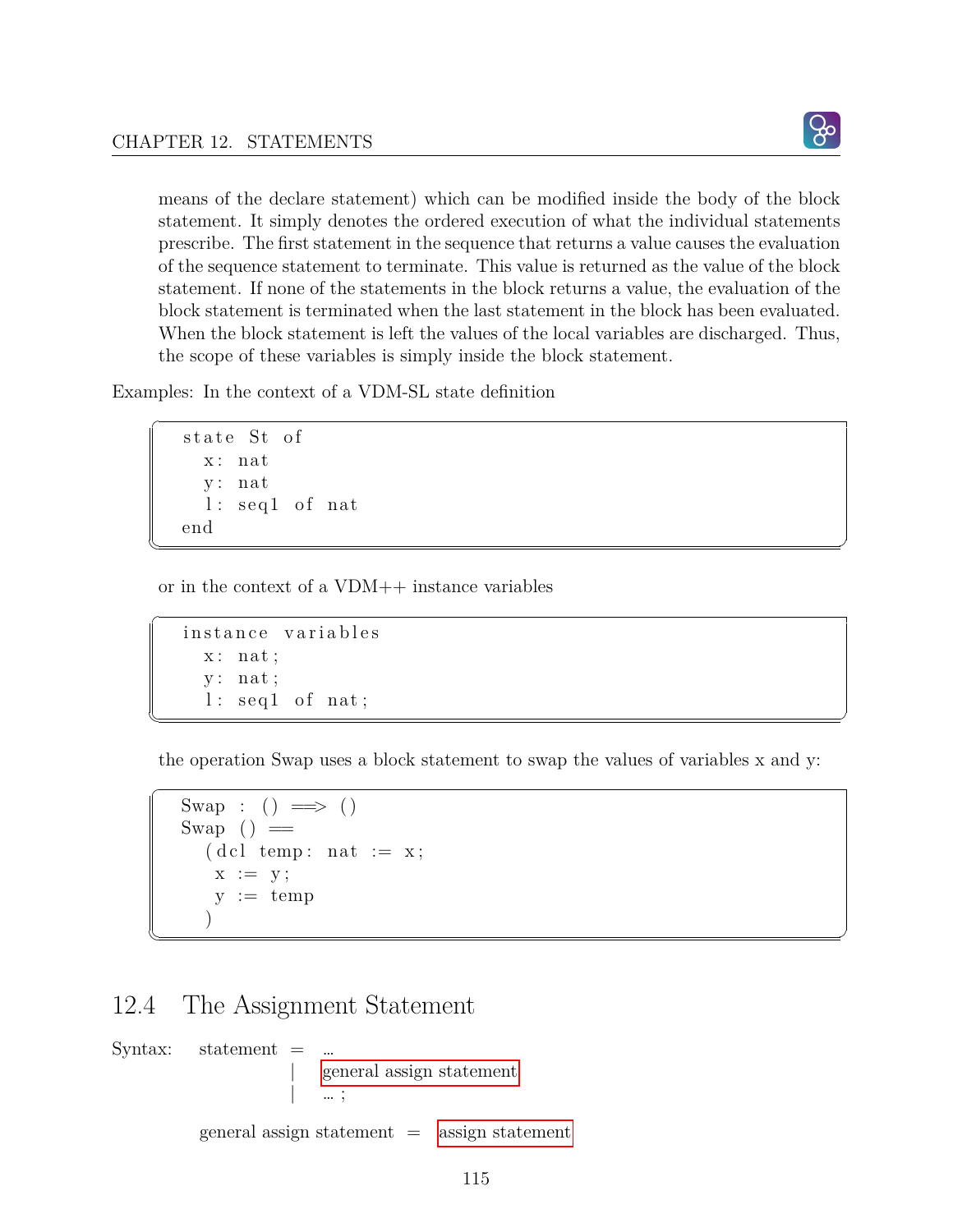

Semantics: The assignment statement corresponds to a generalisation of assignment statements from traditional high level programming languages. It is used to change the value of the global or local state. Thus, the assignment statement has side-effects on the state. However, in order to be able to simply change a part of the state, the left-hand side of the assignment can be a state designator. A state designator is either simply the name of a variable, a reference to a field of a variable, a map reference of a variable, or a sequence reference of a variable. In this way it is possible to change the value of a small component of the state. For example, if a state component is a map, it is possible to change a single entry in the map.

 $\{\ ;\, ;\,$  [assign statement](#page-210-9)  $\},\ ')'$ ;

An assignment statement has the form:

 $sd := ec$  $\overline{\phantom{a}}$ 

 $\overline{a}$ 

ႜၛၟ

 $\overline{a}$ 

where sd is a state designator, and ec is either an expression or a call of an operation. The assignment statement denotes the change to the given state component described at the right-hand side (expression or operation call). If the right-hand side is a state changing operation then that operation is executed (with the corresponding side effect) before the assignment is made.

Multiple assignment is also possible. This has the form:

```
atomic (sd1 := ec1;
                                                              . . . ;
                                                            sdN := ecN)
\overline{\phantom{a}} \overline{\phantom{a}} \overline{\phantom{a}} \overline{\phantom{a}} \overline{\phantom{a}} \overline{\phantom{a}} \overline{\phantom{a}} \overline{\phantom{a}} \overline{\phantom{a}} \overline{\phantom{a}} \overline{\phantom{a}} \overline{\phantom{a}} \overline{\phantom{a}} \overline{\phantom{a}} \overline{\phantom{a}} \overline{\phantom{a}} \overline{\phantom{a}} \overline{\phantom{a}} \overline{\
```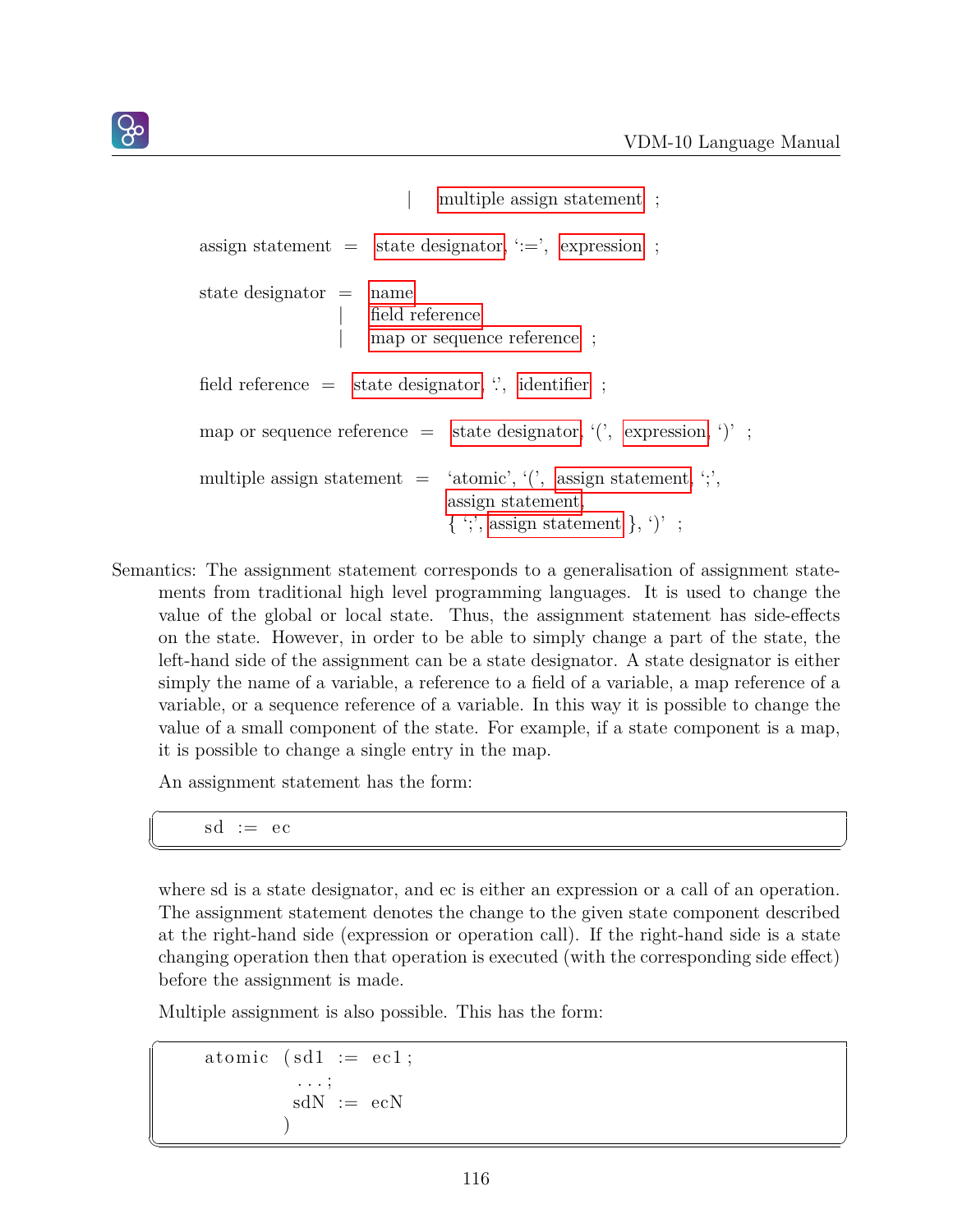

All of the expressions or operation calls on the right hand sides are executed or evaluated, and then the results are bound to the corresponding state designators. The right-hand sides are executed in the order given in the statement, and normal invariant processing and thread switching and statement durations can occur. But once all of the right-hand values have been obtained, they are assigned to the left-hand variables in one atomic step, which occurs without invariant checking, thread switching or extra duration. Given the types  $T_1, \ldots, T_N$  of the respective state designators sd1,...,sdN it is as if the atomic statement is evaluated as follows:

```
let t1 : T1 = ec1,. . .
    tN : TN = ecN in
(
    -- turn off invariants, threading and durations
    sd1 := t1;. . .
    sdN := tN:
    -- turn on invariants, threading and durations
    -- and check that invariants hold.
);
```
Examples: The operation in the previous example (Swap) illustrated normal assignment. The operation Win\_sd, a refinement of Win on page [106](#page-113-0) illustrates the use of state designators to assign to a specific map key:

 $\overline{\phantom{a}}$ 

```
\overline{a}Win\_sd : Team * Team ==>()Win sd (wt, l t) ==let gp in set dom gps be st
        \{wt,lt\} subset \{sc.team \mid sc \text{ in set } gps(gp)\}i n
     gps (gp) := \{ \text{ if } sc.\, team = wt \}then mu(sc, won |-> sc.won +1,
                                     points |-> sc. points + 3)
                      else if sc. team = 1t
                     then mu(sc, lost |\rightarrow sc. lost +1)
                      e l s e } s c
                   | sc in set gps(gp)}
pre exists gp in set dom gps \&\{wt,lt\} subset \{sc.team \mid sc \text{ in set} _{gps}(gp)\}
```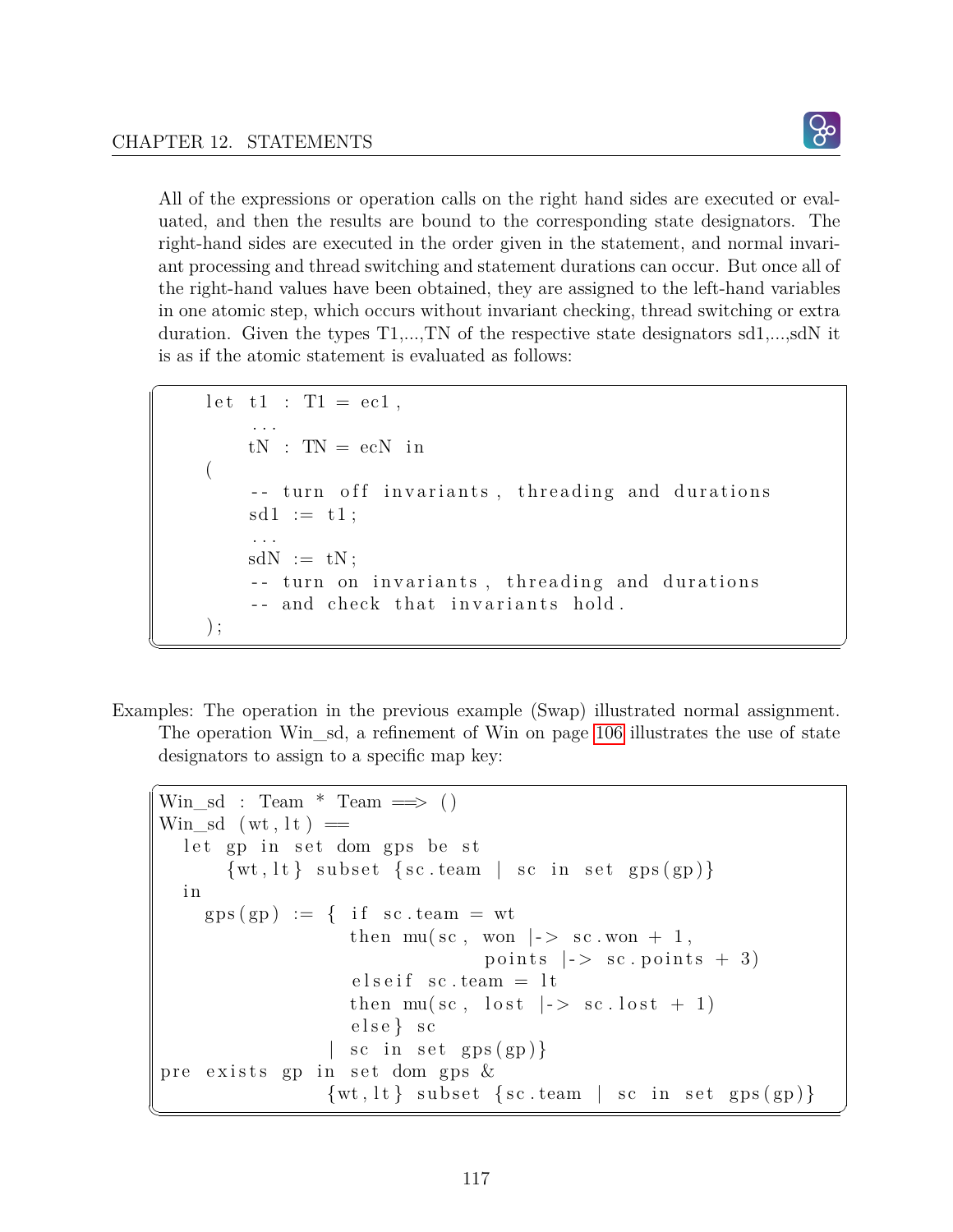

The operation SelectionSort is a state based version of the function selection\_sort on page [54.](#page-62-0) It demonstrates the use of state designators to modify the contents of a specific sequence index, using the VDM-SL state St or the VDM++ instance variables defined on page [115.](#page-123-0)

```
functions
min\_index : seq1 of nat -> natmin index ( 1 ) ==if len l = 1then 1
  else let mi = min_index(t1 1)in if l (mi+1) < hd l
             then mi+1
             else 1
o p e r a t i o n s
S^{electionSort} : nat \implies ()
S^{electionSort} (i) =\begin{minipage}{.4\linewidth} i f & i & < \text{len} \quad l \end{minipage}then (\text{dcl temp: nat};d c l mi : nat := min_index (1(i, \ldots, len 1)) + i - 1;temp := l (mi);l (mi) := l (i);
           l(i) := temp;S^{electionSort(i+1)});
```
 $\overline{\phantom{a}}$ 

The following VDM++ example illustrates multiple assignment.

class C instance variables  $size: nat;$  $l : seq of nat;$  $inv$  size = len l o p e r a t i o n s add1 : nat  $\implies$  () add1  $(x)$  =

 $\overline{a}$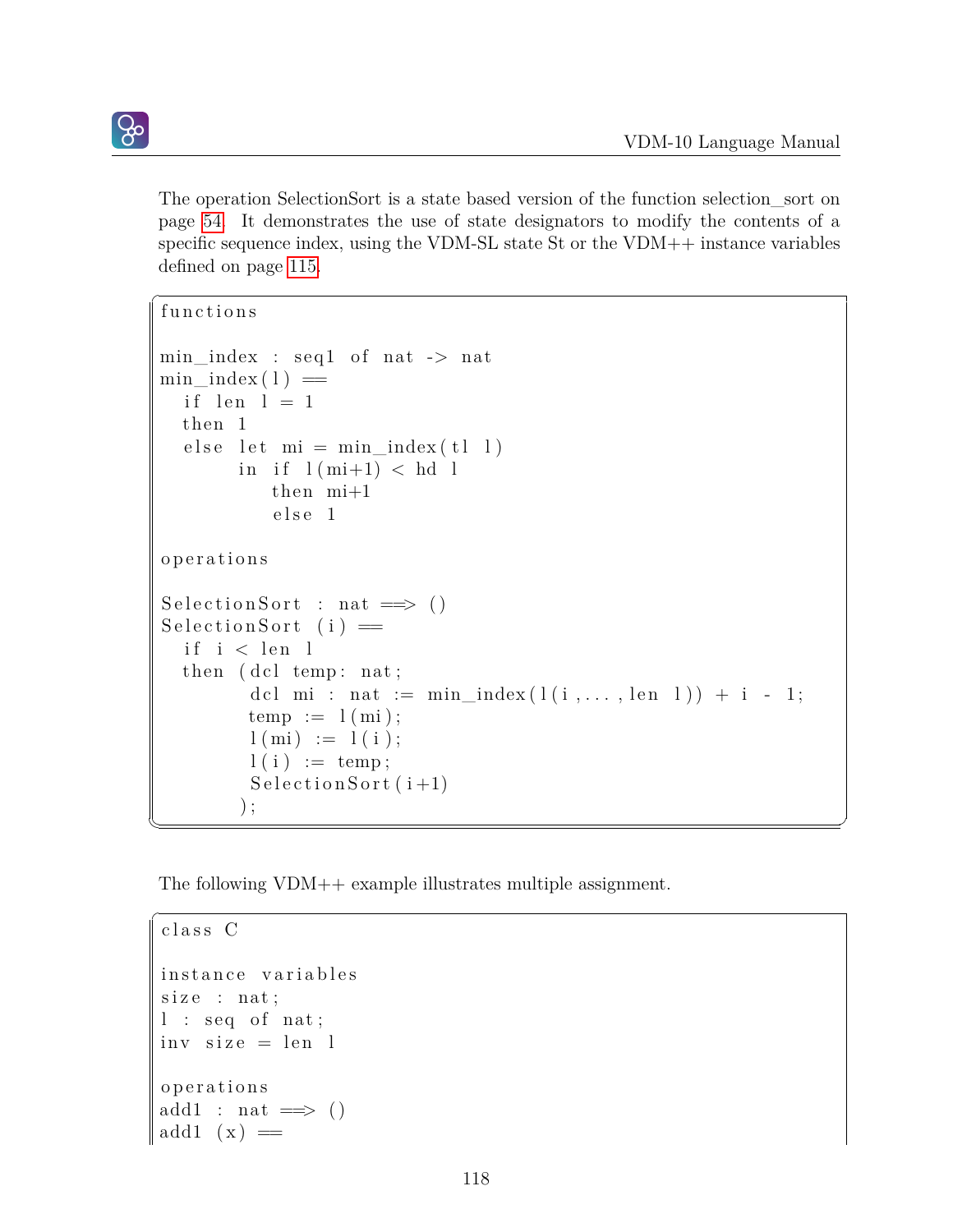```
( 1 := [x] ^{\frown} 1;size := size + 1);add2 : nat \Longrightarrow ()
   add2 (x) =atomic (1 := [x] ^ l;
                                   size := size + 1)end C
\overline{\phantom{a}} \overline{\phantom{a}} \overline{\phantom{a}} \overline{\phantom{a}} \overline{\phantom{a}} \overline{\phantom{a}} \overline{\phantom{a}} \overline{\phantom{a}} \overline{\phantom{a}} \overline{\phantom{a}} \overline{\phantom{a}} \overline{\phantom{a}} \overline{\phantom{a}} \overline{\phantom{a}} \overline{\phantom{a}} \overline{\phantom{a}} \overline{\phantom{a}} \overline{\phantom{a}} \overline{\
```
Here, in add1 the invariant on the class's instance variables is broken, whereas in add2 using the multiple assignment, the invariant is preserved.

### 12.5 Conditional Statements

Syntax: statement = … | [if statement](#page-211-0) | [cases statement](#page-211-1) | … ; if statement  $=$  'if', [expression,](#page-200-0) 'then', [statement,](#page-209-0) { [elseif statement](#page-211-2) }, [ 'else', [statement](#page-209-0) ] ; elseif statement = 'elseif', [expression,](#page-200-0) 'then', [statement](#page-209-0) ; cases statement  $=$  'cases', [expression,](#page-200-0) ":", [cases statement alternatives,](#page-211-3)  $[\ ,\cdot ,\cdot ,\ \text{others statement}\ ],\ \text{`end'}$  ; cases statement alternatives = [cases statement alternative,](#page-211-5)  $\{\ \cdot, \cdot, \ \text{ cases statement alternative } \} \hspace{0.1cm}$  $\{\ \cdot, \cdot, \ \text{ cases statement alternative } \} \hspace{0.1cm}$  $\{\ \cdot, \cdot, \ \text{ cases statement alternative } \} \hspace{0.1cm}$  ; cases [statement](#page-209-0) alternative  $=$  [pattern list,](#page-214-0)  $\div$ , statement; others [statement](#page-209-0)  $=$  'others', '->', statement ;

Semantics: The semantics of the if statement corresponds to the if expression described in section [6.4](#page-64-0) except for the alternatives which are statements (and that the else part is  $optional)^3$  $optional)^3$ .

The semantics for the cases statement corresponds to the cases expression described in section [6.4](#page-64-0) except for the alternatives which are statements.

<span id="page-127-0"></span><sup>&</sup>lt;sup>3</sup>If the else part is omitted semantically it is like using else skip.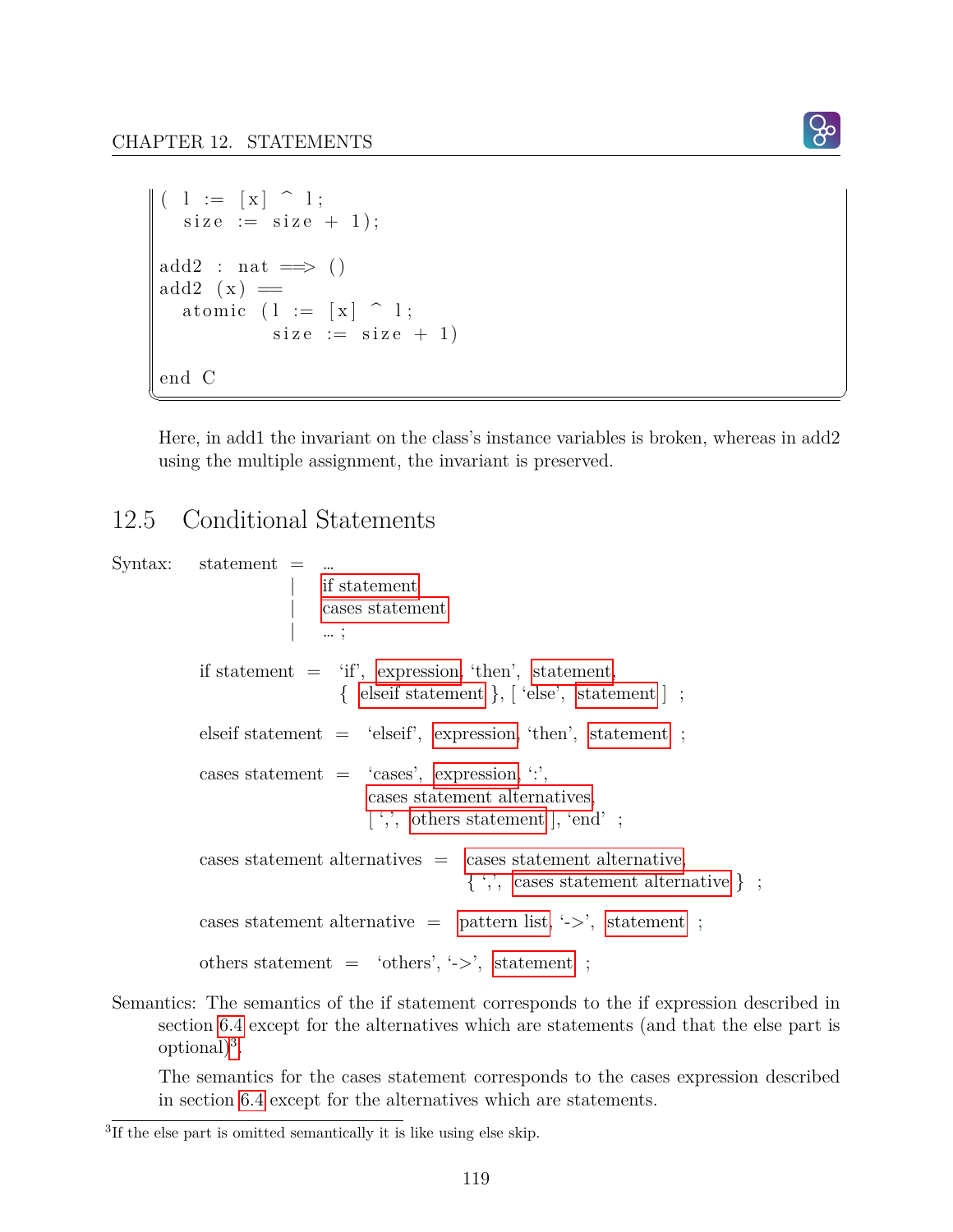Examples: Assuming functions clear\_winner and winner\_by\_more\_wins and operation RandomElement with the following signatures:

```
clear winner : set of Score \rightarrow bool
winner_by_more_wins : set of Score -> bool
RandomElement : set of Team \implies Team
```
then the operation GroupWinner\_if demonstrates the use of a nested if statement (the iota expression is presented on page [61\)](#page-69-0):

 $\overline{\phantom{a}}$   $\overline{\phantom{a}}$   $\overline{\phantom{a}}$   $\overline{\phantom{a}}$   $\overline{\phantom{a}}$   $\overline{\phantom{a}}$   $\overline{\phantom{a}}$   $\overline{\phantom{a}}$   $\overline{\phantom{a}}$   $\overline{\phantom{a}}$   $\overline{\phantom{a}}$   $\overline{\phantom{a}}$   $\overline{\phantom{a}}$   $\overline{\phantom{a}}$   $\overline{\phantom{a}}$   $\overline{\phantom{a}}$   $\overline{\phantom{a}}$   $\overline{\phantom{a}}$   $\overline{\$ 

```
\overline{a}GroupWinner if : GroupName \Longrightarrow Team
GroupWinner if (gp) =
   if clear\_winner(gps(gp))-- return unique score in qps(qp) which has more points
   -- than any other score
   then return ((iota sc in set gps (gp) \&for all sc ' in set qps(qp) \setminus \{sc\} &
                         \text{sc } \cdot \text{ points } > \text{ sc } ' \text{ points } ). \text{ team }e l s e i f winner by more wins (gps (gp) )-- return unique score in qps(qp) with maximal points
   - & has won more than other scores with maximal points
   then return ((iota sc in set gps (gp) \&for all sc ' in set gps ( gp) \setminus \{ sc \} &
                   (\text{sc. points} > \text{sc}'; \text{points}) or
                   (\text{sc. points} = \text{sc}^{\prime} \cdot \text{points} \text{ and}\text{sc won} > \text{sc}' \cdot \text{won}). team
   -- no outright winner, so choose random score
   -- from joint top scores
   else RandomElement ( {sc. team | sc in set gps(gp) &
                                  for all sc ' in set qps(qp) &
                                  sc'. points \leq sc. points \} );
```
Alternatively, we could use a cases statement with match value patterns for this operation:

 $\overline{\phantom{a}}$ 

```
\overline{a}GroupWinner cases : GroupName ==> Team
GroupWinner cases (gp) =
   cases true:
     (\text{clear\_winner}(\text{gps}(\text{gp}))) ->
            return ((iota sc in set gps (gp) \&for all sc ' in set qps(qp) \setminus \{sc\} &
```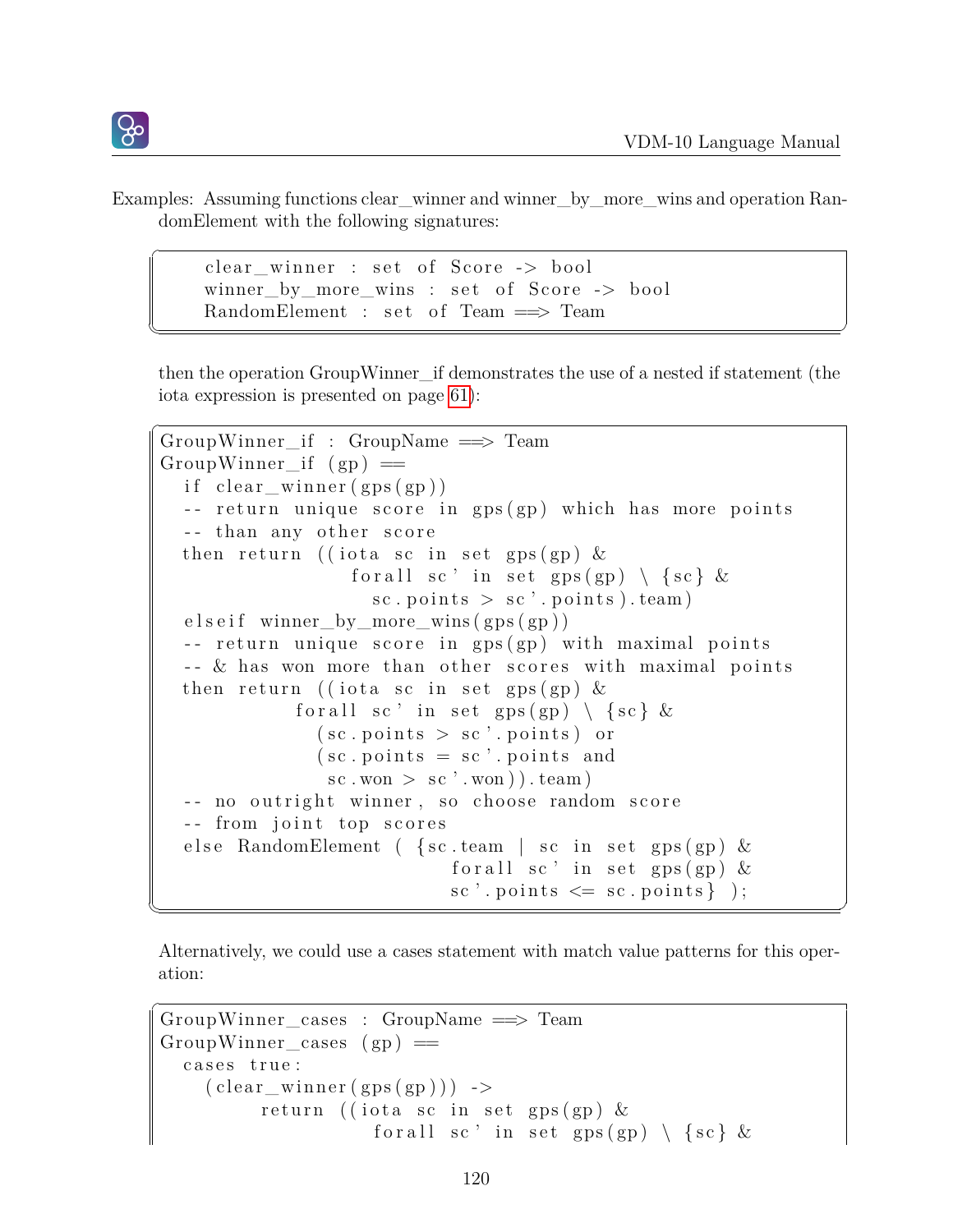

```
\text{sc } \cdot \text{ points} > \text{sc } ' \cdot \text{ points}. team ),
   (\text{winner}\_\text{by}\_\text{more}\_\text{wins}(\text{gps}(\text{gp}))) \rightarrowreturn ((iota sc in set gps (gp) \&for all sc ' in set gps(gp) \setminus \{sc\} \&(\text{sc. points} > \text{sc}'; \text{points}) or
                               (\text{sc. points} = \text{sc}, points and
                                    \text{sc won} > \text{sc}' \cdot \text{won}). team ),
   others \rightarrow RandomElement ( {sc.team | sc in set gps (gp) &
                                                 for all sc ' in set gps (gp) &
                                                   sc'. points \leq sc. points \})
end
```
 $\overline{\phantom{a}}$   $\overline{\phantom{a}}$   $\overline{\phantom{a}}$   $\overline{\phantom{a}}$   $\overline{\phantom{a}}$   $\overline{\phantom{a}}$   $\overline{\phantom{a}}$   $\overline{\phantom{a}}$   $\overline{\phantom{a}}$   $\overline{\phantom{a}}$   $\overline{\phantom{a}}$   $\overline{\phantom{a}}$   $\overline{\phantom{a}}$   $\overline{\phantom{a}}$   $\overline{\phantom{a}}$   $\overline{\phantom{a}}$   $\overline{\phantom{a}}$   $\overline{\phantom{a}}$   $\overline{\$ 

### 12.6 For-Loop Statements

Syntax: statement = … | [sequence for loop](#page-211-6) set for loop | [index for loop](#page-211-7) | … ; sequence for  $loop = 'for'$ , [pattern bind,](#page-214-2) 'in', [expression,](#page-200-0) 'do', [statement](#page-209-0) ; set for  $loop = 'for', 'all', pattern, 'in set', expression,$  $loop = 'for', 'all', pattern, 'in set', expression,$  $loop = 'for', 'all', pattern, 'in set', expression,$  $loop = 'for', 'all', pattern, 'in set', expression,$ 'do', [statement](#page-209-0) ; index for loop  $=$  'for', [identifier,](#page-217-0)  $=$ ', [expression,](#page-200-0) 'to', expression, [ 'by', [expression](#page-200-0) ], 'do', [statement](#page-209-0) ;

Semantics: There are three kinds of for-loop statements. The for-loop using an index is known from most high-level programming languages. In addition, there are two forloops for traversing sets and sequences. These are especially useful if access to all elements from a set (or sequence) is needed one by one.

An index for-loop statement has the form:

 $\overline{a}$ 

for  $id = e1$  to  $e2$  by  $e3$  do s

where id is an identifier, e1 and e2 are integer expressions indicating the lower and upper bounds for the loop, e3 is an integer expression indicating the step size, and s

 $\overline{\phantom{a}}$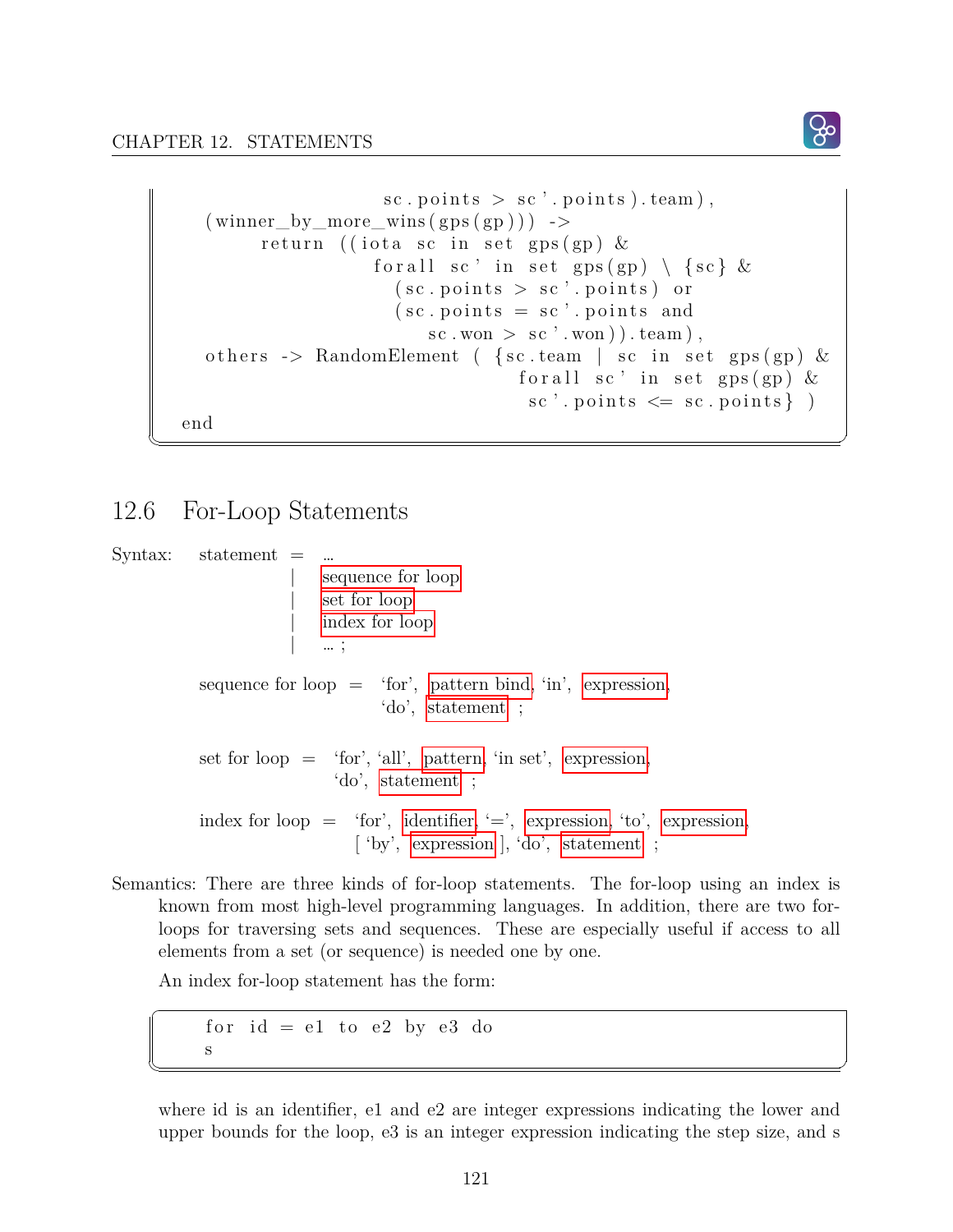

 $\overline{a}$ 

 $\overline{a}$ 

 $\overline{a}$ 

is a statement where the identifier id can be used. It denotes the evaluation of the statement s as a sequence statement where the current context is extended with a binding of id. Thus, the first time s is evaluated id is bound to the value returned from the evaluation of the lower bound e1 and so forth until the upper bound is reached i.e. until  $s > e$ . Note that  $e$ 1,  $e$ 2 and  $e$ 3 are evaluated before entering the loop.

A set for-loop statement has the form:

```
for all e in set S do
s
```
where S is a set expression. The statement s is evaluated in the current environment extended with a binding of e to subsequent values from the set S.

 $\overline{\phantom{a}}$ 

A sequence for-loop statement has the form:

```
for e in 1 do
                          s
\overline{\phantom{a}} \overline{\phantom{a}} \overline{\phantom{a}} \overline{\phantom{a}} \overline{\phantom{a}} \overline{\phantom{a}} \overline{\phantom{a}} \overline{\phantom{a}} \overline{\phantom{a}} \overline{\phantom{a}} \overline{\phantom{a}} \overline{\phantom{a}} \overline{\phantom{a}} \overline{\phantom{a}} \overline{\phantom{a}} \overline{\phantom{a}} \overline{\phantom{a}} \overline{\phantom{a}} \overline{\
```
where l is a sequence expression. The statement s is evaluated in the current environment extended with a binding of e to subsequent values from the sequence l.

Examples: The operation Remove demonstrates the use of a sequence-for loop to remove all occurences of a given number from a sequence of numbers:

```
Remove : (seq of nat) * nat \implies seq of nat
Remove (k, z) ==(\text{dcl nk : seq of nat :=})for elem in k do
    if elem \langle z \rangle z
   then nk := nk^{\frown}[elem ];
 return nk
) ;
```
<span id="page-130-0"></span>A set-for loop can be exploited to return the set of winners of all groups:

```
GroupWinners: () \implies set of Team
GroupWinners ( ) =(\text{dcl winners : set of Team := } \{\};for all gp in set dom gps do
   (\text{dcl winner: Team} := \text{GroupWinner(gp)};winners := winners union \{ winner \}
```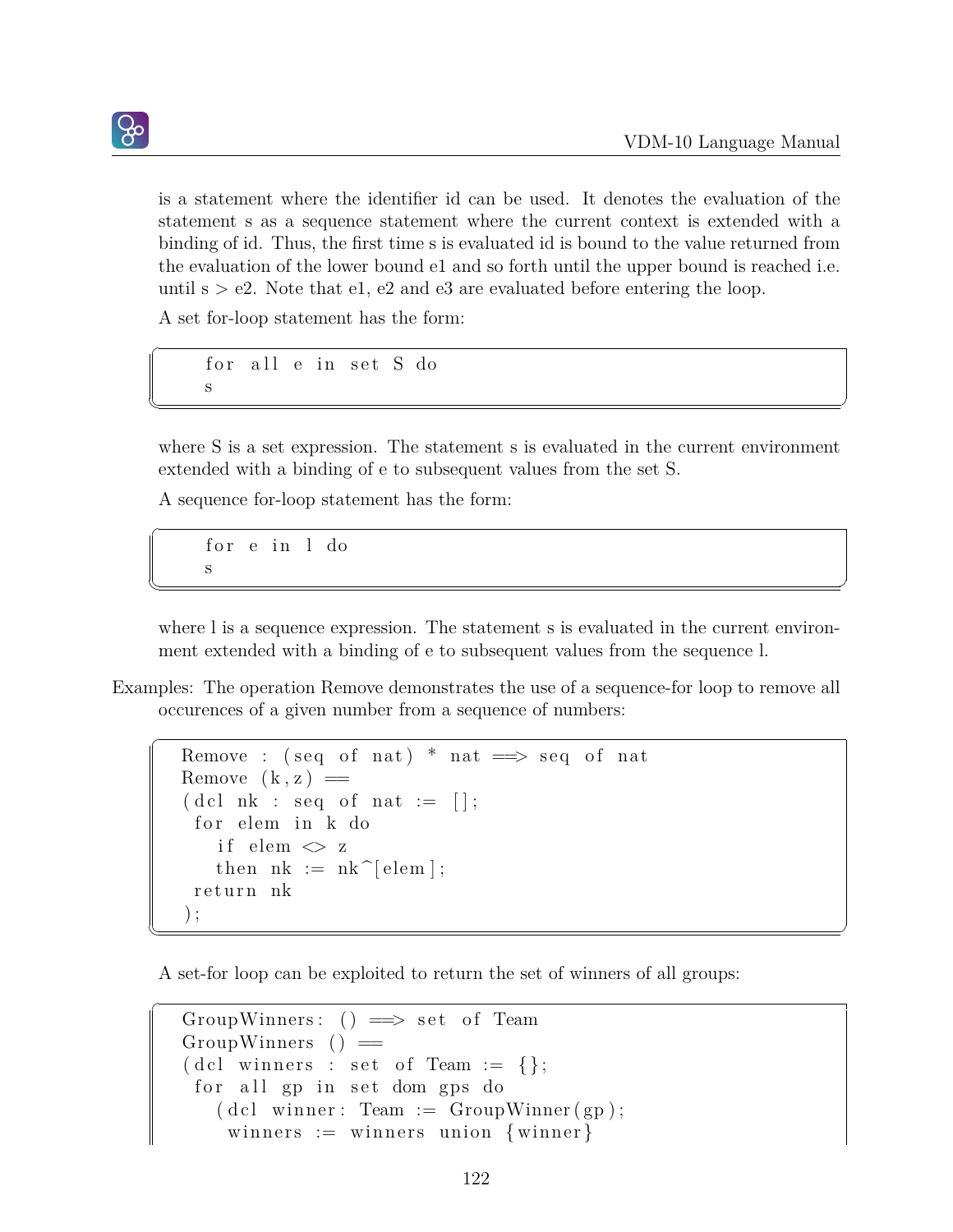

 $)$  : return winners  $)$  ;

An example of a index-for loop is the classic bubblesort algorithm:

 $\overline{\phantom{a}}$   $\overline{\phantom{a}}$   $\overline{\phantom{a}}$   $\overline{\phantom{a}}$   $\overline{\phantom{a}}$   $\overline{\phantom{a}}$   $\overline{\phantom{a}}$   $\overline{\phantom{a}}$   $\overline{\phantom{a}}$   $\overline{\phantom{a}}$   $\overline{\phantom{a}}$   $\overline{\phantom{a}}$   $\overline{\phantom{a}}$   $\overline{\phantom{a}}$   $\overline{\phantom{a}}$   $\overline{\phantom{a}}$   $\overline{\phantom{a}}$   $\overline{\phantom{a}}$   $\overline{\$ 

 $\overline{\phantom{a}}$   $\overline{\phantom{a}}$   $\overline{\phantom{a}}$   $\overline{\phantom{a}}$   $\overline{\phantom{a}}$   $\overline{\phantom{a}}$   $\overline{\phantom{a}}$   $\overline{\phantom{a}}$   $\overline{\phantom{a}}$   $\overline{\phantom{a}}$   $\overline{\phantom{a}}$   $\overline{\phantom{a}}$   $\overline{\phantom{a}}$   $\overline{\phantom{a}}$   $\overline{\phantom{a}}$   $\overline{\phantom{a}}$   $\overline{\phantom{a}}$   $\overline{\phantom{a}}$   $\overline{\$ 

```
BubbleSort : seq of nat \implies seq of nat
BubbleSort (k) =(\text{dcl sorted\_list : seq of nat := k};for i = len k to 1 by -1 do
     for j = 1 to i - 1 do
       if sorted list(j) > sorted\_list(j+1)then (dcl temp: nat := sorted list (j);
              sorted\_list(j) := sorted\_list(j+1);sorted\_list(j+1) := temp):
   return sorted_list
   \lambda
```
### 12.7 The While-Loop Statement

 $Syntax:$  statement  $=$ [while loop](#page-211-8) | … ; while loop  $=$  'while', [expression,](#page-200-0) 'do', [statement](#page-209-0) ;

Semantics: The semantics for the while statement corresponds to the while statement from traditional programming languages. The form of a while loop is:

> while e do s

 $\overline{a}$ 

where e is a boolean expression and s a statement. As long as the expression e evaluates to true the body statement s is evaluated.

 $\overline{\phantom{a}}$   $\overline{\phantom{a}}$   $\overline{\phantom{a}}$   $\overline{\phantom{a}}$   $\overline{\phantom{a}}$   $\overline{\phantom{a}}$   $\overline{\phantom{a}}$   $\overline{\phantom{a}}$   $\overline{\phantom{a}}$   $\overline{\phantom{a}}$   $\overline{\phantom{a}}$   $\overline{\phantom{a}}$   $\overline{\phantom{a}}$   $\overline{\phantom{a}}$   $\overline{\phantom{a}}$   $\overline{\phantom{a}}$   $\overline{\phantom{a}}$   $\overline{\phantom{a}}$   $\overline{\$ 

Examples: The while loop can be illustrated by the following example which uses Newton's method to approximate the square root of a real number r within relative error e.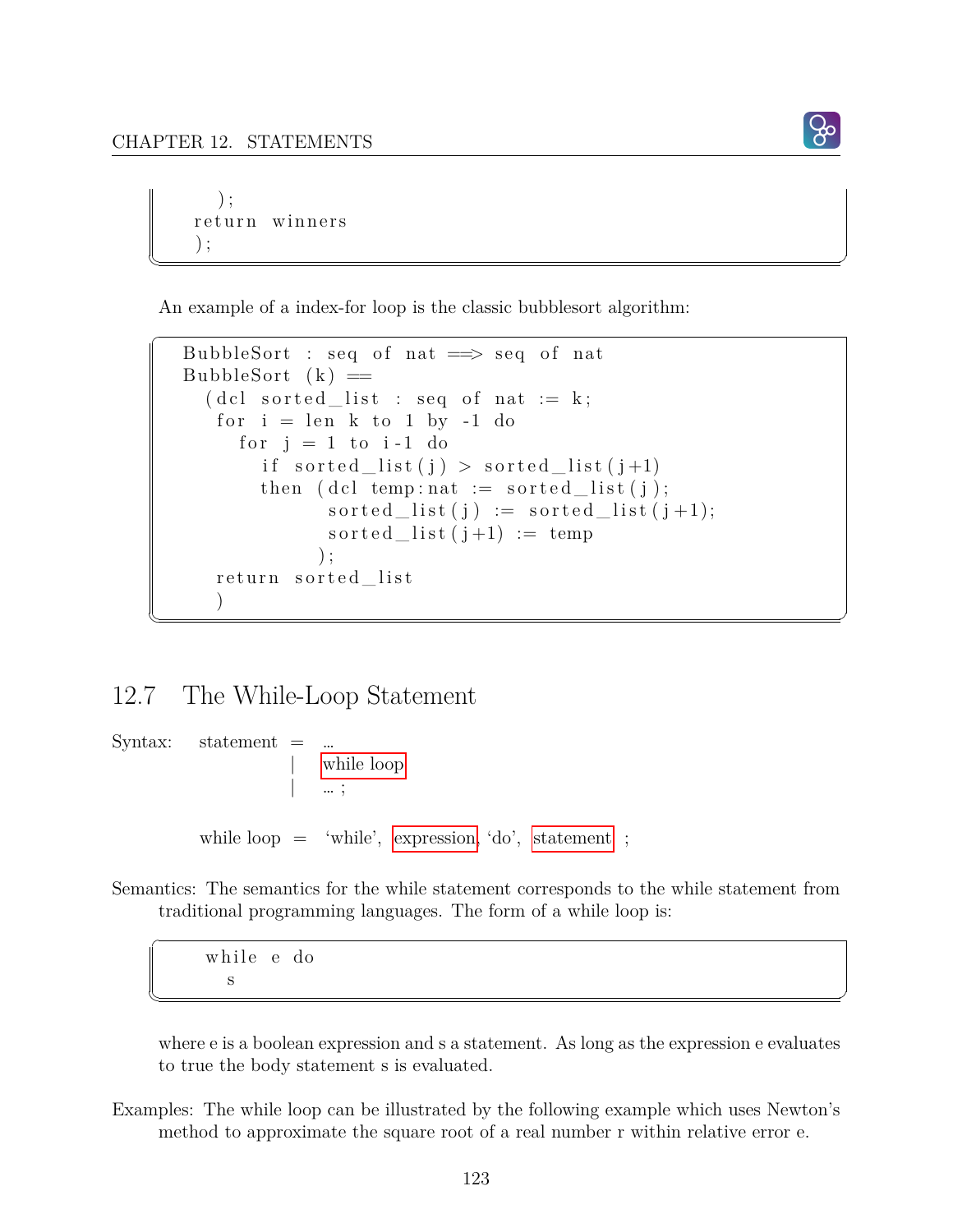

 $\overline{a}$ 

 $\overline{a}$ 

```
SquareRoot : real * real \implies real
SquareRoot (r, e) =(\text{dcl x: real} := 1,nextx: real := r;while abs (x - \text{next} x) \geq e^* x do
      (x := \text{next} x);nextx := ((r / x) + x) / 2;) ;
   return nextx
  ) ;
```
### 12.8 The Nondeterministic Statement

```
Syntax: statement = …
                          | nondeterministic statement
                          | … ;
          nondeterministic statement = statement,
                                           \{\cdot,\cdot\} statement \},\cdot)';
```
Semantics: The nondeterministic statement has the form:

 $||$  (stmt1, stmt2, ..., stmtn)

and it represents the execution of the component statements stmti in an arbitrary (non-deterministic) order. However, it should be noted that the component statements are not executed simultaneously. Notice that the VDM interpreters will use an underdetermined<sup>[4](#page-132-0)</sup> semantics even though this construct is called a non-deterministic statement.

 $\overline{\phantom{a}}$   $\overline{\phantom{a}}$   $\overline{\phantom{a}}$   $\overline{\phantom{a}}$   $\overline{\phantom{a}}$   $\overline{\phantom{a}}$   $\overline{\phantom{a}}$   $\overline{\phantom{a}}$   $\overline{\phantom{a}}$   $\overline{\phantom{a}}$   $\overline{\phantom{a}}$   $\overline{\phantom{a}}$   $\overline{\phantom{a}}$   $\overline{\phantom{a}}$   $\overline{\phantom{a}}$   $\overline{\phantom{a}}$   $\overline{\phantom{a}}$   $\overline{\phantom{a}}$   $\overline{\$ 

<span id="page-132-1"></span> $\overline{\phantom{a}}$ 

Examples: Using the VDM-SL state definition

```
state St of
  x : na t
  y : na t
  l : seq1 of nat
end
```
<span id="page-132-0"></span><sup>4</sup>Even though the user of the VDM interpreters does not know the order in which these statements are executed they are always executed in the same order unless the seed option is used.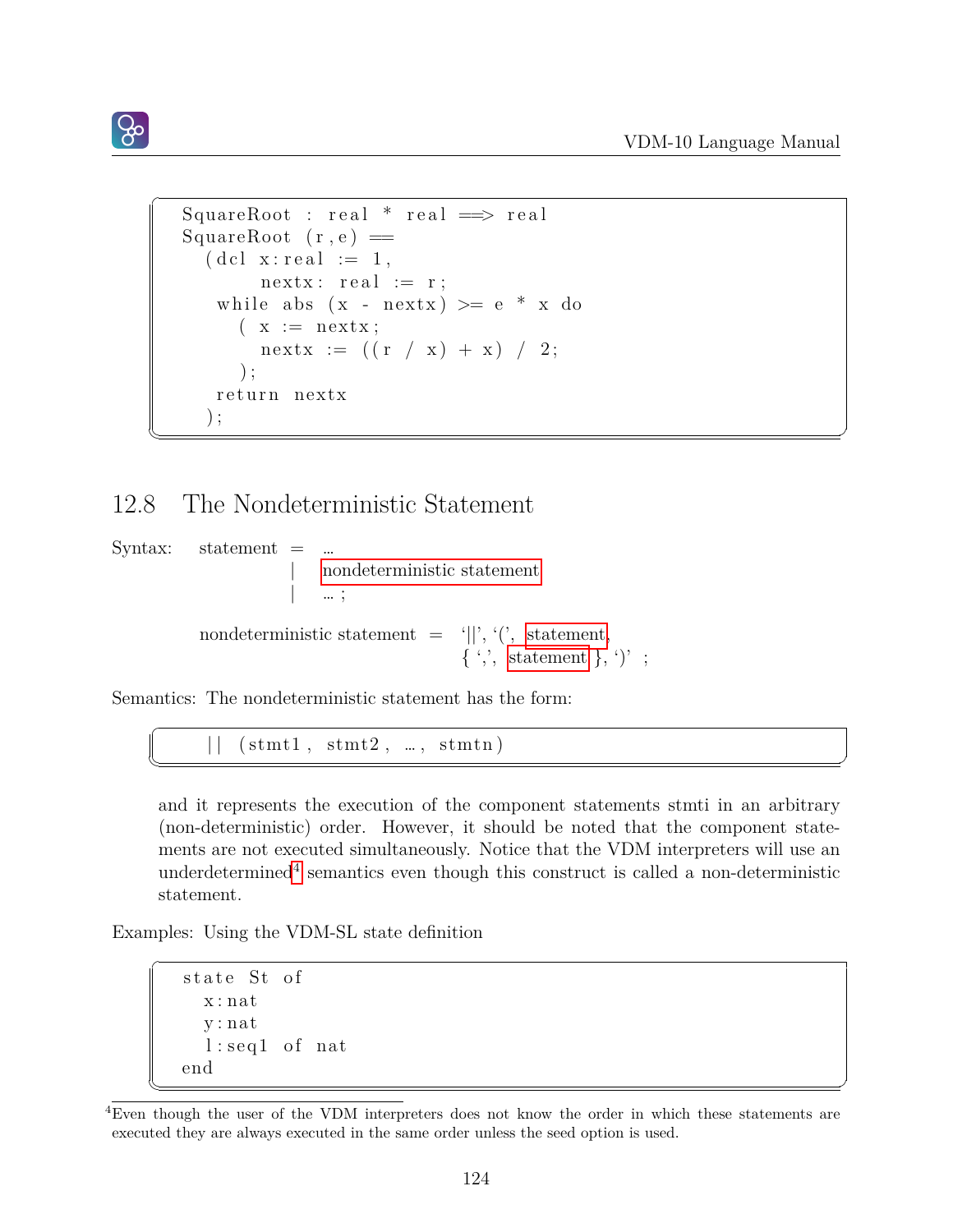$\overline{a}$ 

 $\overline{a}$ 

 $\overline{a}$ 



or the VDM++ instance variables

```
instance variables
  x : nat;y : nat;l : seq1 of nat;
```
we can use the non-deterministic statement to effect a bubble sort:

```
Sort : ( ) \implies ( )
  Sort () =while x < y do
      || ( \text{BubbleMin}() , \text{BubbleMax}() );\overline{\phantom{a}}
```
Here BubbleMin "bubbles" the minimum value in the subsequence  $l(x,...,y)$  to the head of the subsequence and BubbleMax "bubbles" the maximum value in the subsequence  $l(x,...,y)$  to the last index in the subsequence. BubbleMin works by first iterating through the subsequence to find the index of the minimum value. The contents of this index are then swapped with the contents of the head of the list,  $l(x)$ .

 $\overline{\phantom{a}}$   $\overline{\phantom{a}}$   $\overline{\phantom{a}}$   $\overline{\phantom{a}}$   $\overline{\phantom{a}}$   $\overline{\phantom{a}}$   $\overline{\phantom{a}}$   $\overline{\phantom{a}}$   $\overline{\phantom{a}}$   $\overline{\phantom{a}}$   $\overline{\phantom{a}}$   $\overline{\phantom{a}}$   $\overline{\phantom{a}}$   $\overline{\phantom{a}}$   $\overline{\phantom{a}}$   $\overline{\phantom{a}}$   $\overline{\phantom{a}}$   $\overline{\phantom{a}}$   $\overline{\$ 

```
BubbleMin : () \implies ()BubbleMin () =(\text{dcl } z : \text{nat } := x;d c l m: \ keyw { nat } := l(z);
   -- find min val in l(x \dots y)for i = x to y do
      if l(i) < mthen ( m := l(i);
              z := i );
   -- move min val to index x
   (dcl temp: nat;
    temp := l(x);l(x) := l(z);l(z) := temp;x := x + 1);
```
BubbleMax operates in a similar fashion. It iterates through the subsequence to find the index of the maximum value, then swaps the contents of this index with the contents of the last element of the subsequence.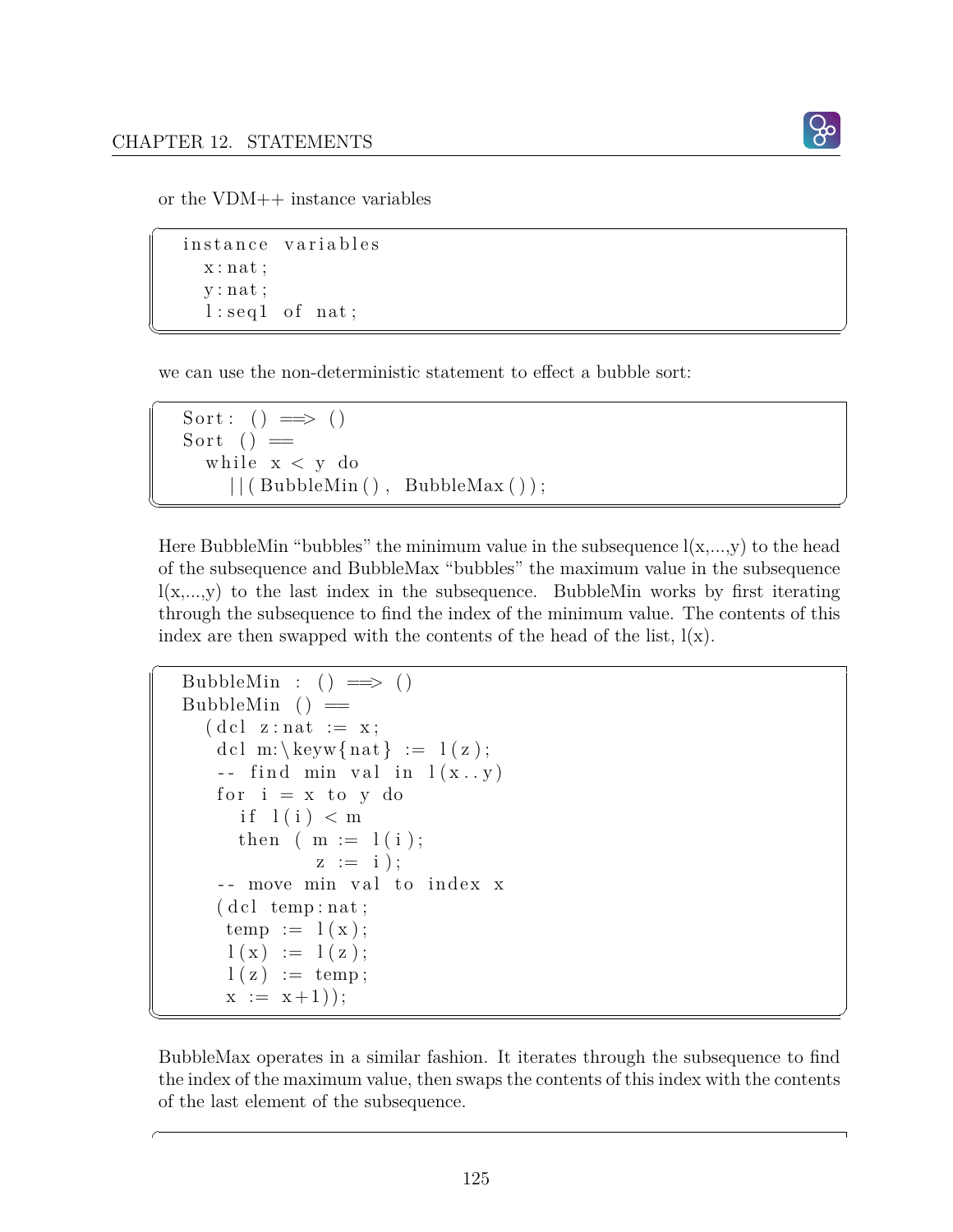

```
BubbleMax : () \implies ()BubbleMax () ==(\text{dcl } z:\text{nat } := x;d c l m: nat := l(z);
             -- find max val in l(x \tcdot y)for i = x to y do
                  if l(i) > mthen ( m := l(i);
                                  z := i );
             -- move max val to index y
             (dcl temp: nat;
               temp := l(y);
               l(y) := l(z);
               l(z) := \text{temp};y := y - 1) ;
\overline{\phantom{a}} \overline{\phantom{a}} \overline{\phantom{a}} \overline{\phantom{a}} \overline{\phantom{a}} \overline{\phantom{a}} \overline{\phantom{a}} \overline{\phantom{a}} \overline{\phantom{a}} \overline{\phantom{a}} \overline{\phantom{a}} \overline{\phantom{a}} \overline{\phantom{a}} \overline{\phantom{a}} \overline{\phantom{a}} \overline{\phantom{a}} \overline{\phantom{a}} \overline{\phantom{a}} \overline{\
```
### 12.9 The Call Statement

Syntax: statement = … | [call statement](#page-211-10) | … ;

For VDM-SL call statements are defined as:

callstatement  $=$  [name,](#page-209-3)  $\langle \cdot, [$  [expression list](#page-200-1)  $], \cdot \rangle'$ ;

For VDM++ and VDM-RT call statements are defined as:

callstatement  $=$  [ [object designator,](#page-212-0)  $\degree$ ], name,  $'$ (', $\lceil$  [expression list](#page-200-1)  $\rceil$ , ')', ;

object designator = [name](#page-209-3)

[self expression](#page-207-0) | [new expression](#page-207-1) [object field reference](#page-212-1) | [object apply](#page-212-2) ;

object field reference  $=$  [object designator,](#page-212-0)  $\therefore$ , [identifier](#page-217-0) ;

```
 apply = object designator, \langle \cdot, \cdot \rangle expression list , \cdot \rangle ;
```
Semantics: In VDM-SL the call statement has the form: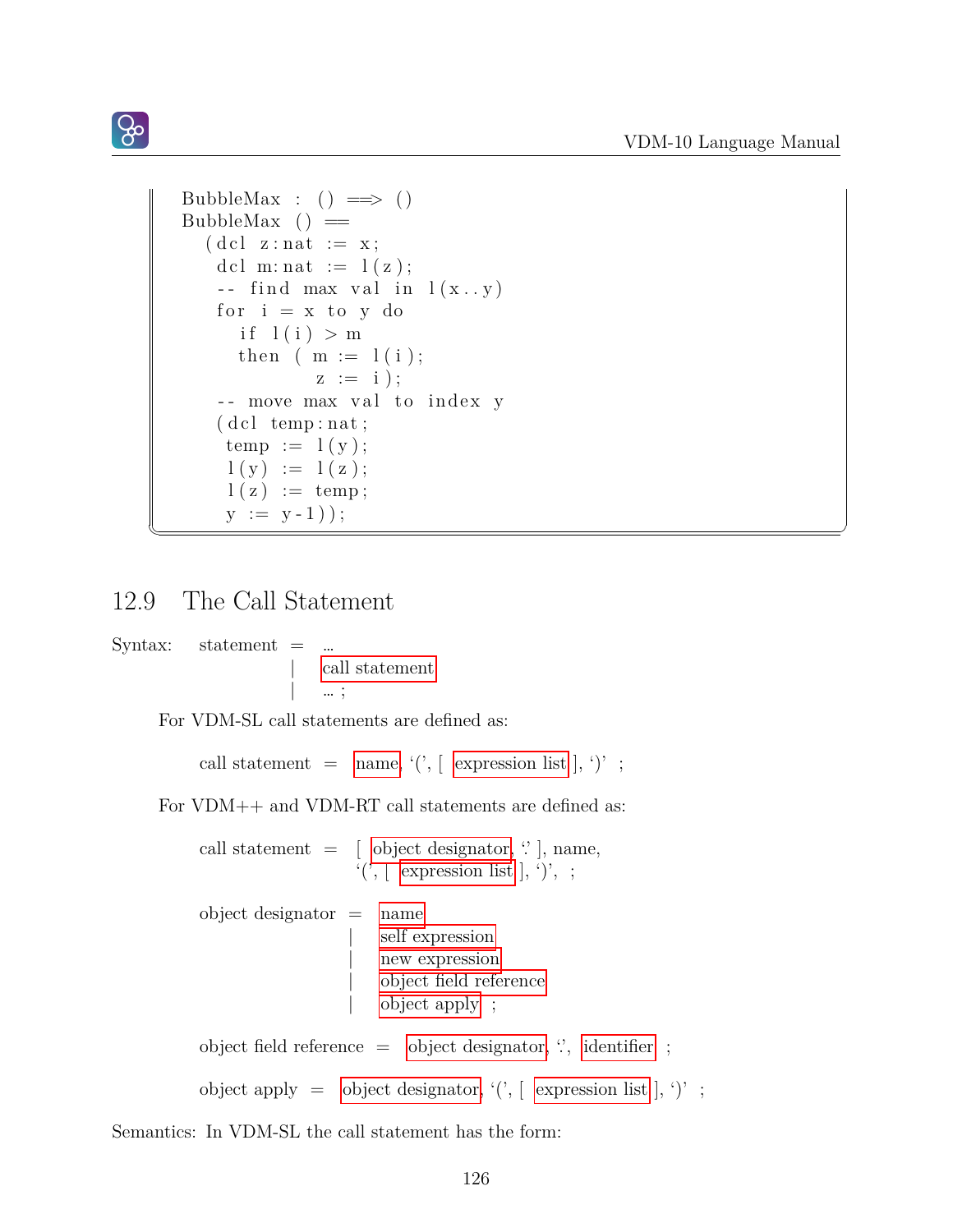

 $\overline{a}$ opname ( param1 , param2 , … , paramn )

In  $VDM++$  and  $VDM+RT$  the call statement can additionally have the form:

 $\overline{a}$ o bj e c t . opname ( param1 , param2 , … , paramn )

The call statement calls an operation, opname, (in a VDM++ and VDM-RT context it can also be on a specific object, object), and returns the result of evaluating the operation. Because operations can manipulate global variables a call statement does not necessarily have to return a value as function call do.

 $\overline{\phantom{a}}$   $\overline{\phantom{a}}$   $\overline{\phantom{a}}$   $\overline{\phantom{a}}$   $\overline{\phantom{a}}$   $\overline{\phantom{a}}$   $\overline{\phantom{a}}$   $\overline{\phantom{a}}$   $\overline{\phantom{a}}$   $\overline{\phantom{a}}$   $\overline{\phantom{a}}$   $\overline{\phantom{a}}$   $\overline{\phantom{a}}$   $\overline{\phantom{a}}$   $\overline{\phantom{a}}$   $\overline{\phantom{a}}$   $\overline{\phantom{a}}$   $\overline{\phantom{a}}$   $\overline{\$ 

 $\overline{\phantom{a}}$   $\overline{\phantom{a}}$   $\overline{\phantom{a}}$   $\overline{\phantom{a}}$   $\overline{\phantom{a}}$   $\overline{\phantom{a}}$   $\overline{\phantom{a}}$   $\overline{\phantom{a}}$   $\overline{\phantom{a}}$   $\overline{\phantom{a}}$   $\overline{\phantom{a}}$   $\overline{\phantom{a}}$   $\overline{\phantom{a}}$   $\overline{\phantom{a}}$   $\overline{\phantom{a}}$   $\overline{\phantom{a}}$   $\overline{\phantom{a}}$   $\overline{\phantom{a}}$   $\overline{\$ 

In VDM++ and VDM-RT if an object designator is specified it must yield an object reference to an object of a class in which the operation opname is defined, and then the operation must be specified as public. If no object designator is specified the operation will be called in the current object. If the operation is defined in a superclass, it must have been defined as public or protected.

 $\overline{\phantom{a}}$ 

 $\overline{\phantom{a}}$ 

Examples: In VDM-SL the operation ResetStack given below does not have any parameter and does not return a value whereas the operation PopStack returns the top element of the stack.

> ResetStack(); . . .  $top := PopStack()$ ;

 $\overline{a}$ 

 $\overline{a}$ 

 $\overline{a}$ 

where PopStack could be defined as:

```
PopStack: () \implies \text{Elem}PopStack() \equivdef res = hd stack in
    (\text{stack} := t1 \text{ stack};return res)
pre stack \leq |post stack \sim = [RESULT] \hat{\sim} stack
```
where stack is a global variable.

In VDM++ and VDM-RT this Stack example can be made like:

class Stack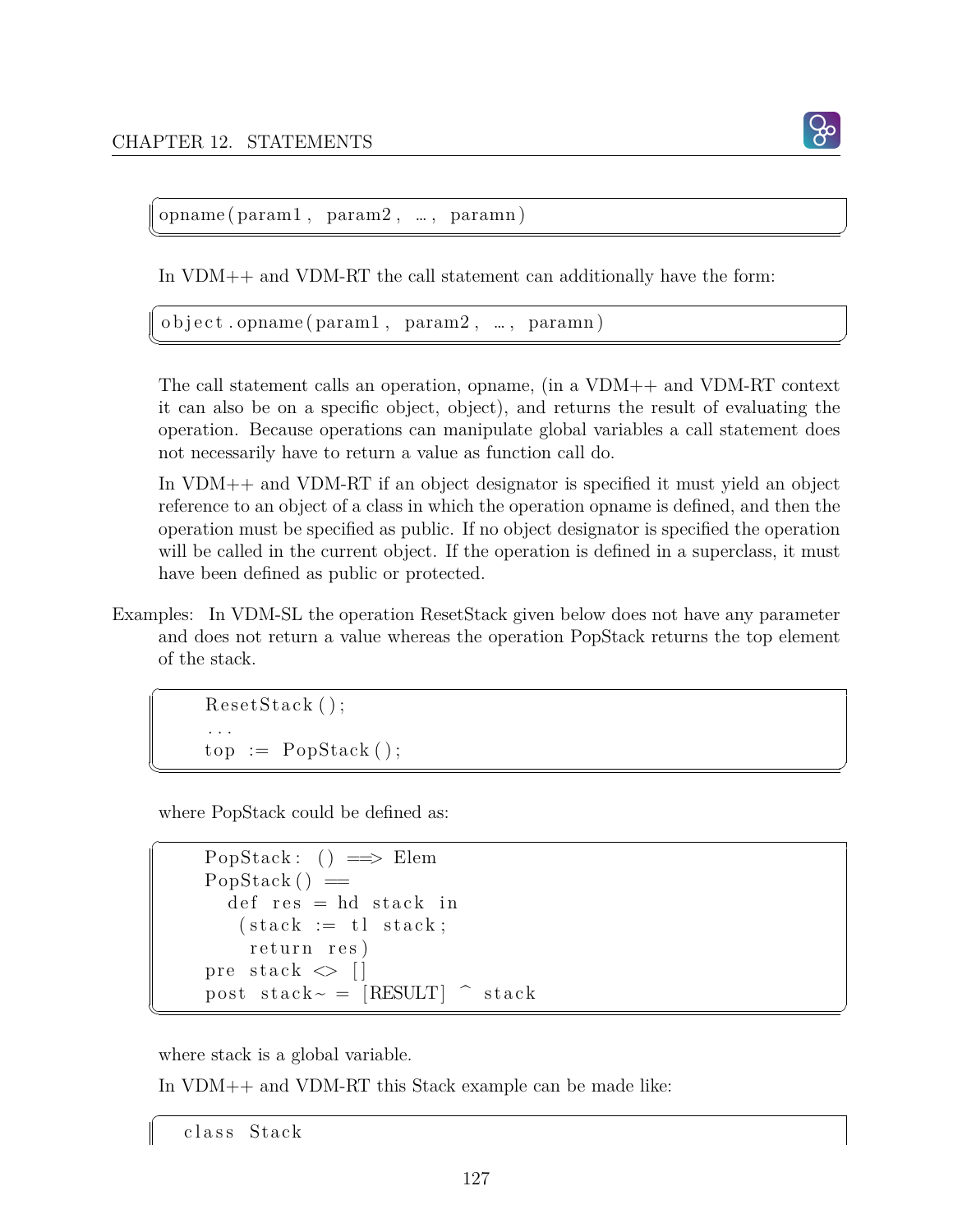```
instance variables
  stack: seq of Elem := [ ];
o p e r a t i o n s
  public Reset: () \implies ()
  \text{Reset}() ==\text{stack} := [];
  public Pop: () \implies Elem
  Pop() ==def res = hd stack in
      (\text{stack} := \text{tl state})return res)
  pre stack \leq |post stack \sim = [RESULT] \hat{ } stack
end Stack
```
In the example the operation Reset does not have any parameters and does not return a value whereas the operation Pop returns the top element of the stack. The stack could be used as follows:

 $\overline{\phantom{a}}$   $\overline{\phantom{a}}$   $\overline{\phantom{a}}$   $\overline{\phantom{a}}$   $\overline{\phantom{a}}$   $\overline{\phantom{a}}$   $\overline{\phantom{a}}$   $\overline{\phantom{a}}$   $\overline{\phantom{a}}$   $\overline{\phantom{a}}$   $\overline{\phantom{a}}$   $\overline{\phantom{a}}$   $\overline{\phantom{a}}$   $\overline{\phantom{a}}$   $\overline{\phantom{a}}$   $\overline{\phantom{a}}$   $\overline{\phantom{a}}$   $\overline{\phantom{a}}$   $\overline{\$ 

 $\overline{\phantom{a}}$ 

```
\left(\begin{array}{c}\mathrm{d}\mathrm{c}\mathrm{l} \;\mathrm{stack}\; :=\; \mathrm{new}\;\mathrm{Stack}\; (\mathrm{)}\, ;\end{array}\right.stack. Reset ();. . . .
     top := stack.Pop();)
```
Inside class Stack the operations can be called as shown below:

```
\text{Reset}(\cdot);. . . .
                         top := Pop();\overline{\phantom{a}} \overline{\phantom{a}} \overline{\phantom{a}} \overline{\phantom{a}} \overline{\phantom{a}} \overline{\phantom{a}} \overline{\phantom{a}} \overline{\phantom{a}} \overline{\phantom{a}} \overline{\phantom{a}} \overline{\phantom{a}} \overline{\phantom{a}} \overline{\phantom{a}} \overline{\phantom{a}} \overline{\phantom{a}} \overline{\phantom{a}} \overline{\phantom{a}} \overline{\phantom{a}} \overline{\
```
 $\overline{a}$ 

 $[$ % $]$ 

 $\overline{a}$ 

 $\overline{a}$ 

Or using the self reference: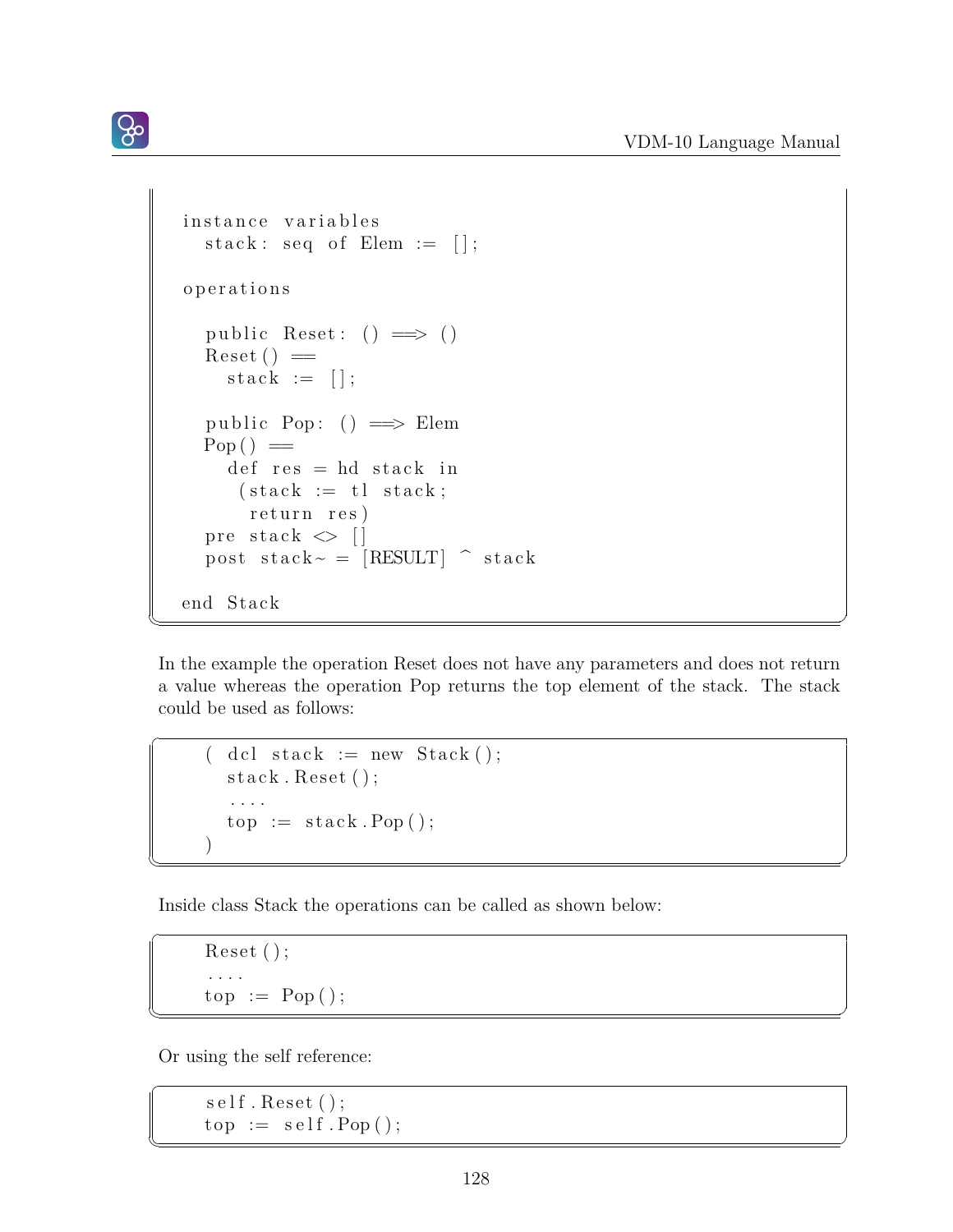

#### 12.10 The Return Statement

Syntax: statement = … | [return statement](#page-212-3) | … ;

return statement = 'return',[ [expression](#page-200-0) ] ;

Semantics: The return statement returns the value of an expression inside an operation. The value is evaluated in the given context. If an operation does not return a value, the expression must be omitted. A return statement has the form:

 $\overline{\phantom{a}}$   $\overline{\phantom{a}}$   $\overline{\phantom{a}}$   $\overline{\phantom{a}}$   $\overline{\phantom{a}}$   $\overline{\phantom{a}}$   $\overline{\phantom{a}}$   $\overline{\phantom{a}}$   $\overline{\phantom{a}}$   $\overline{\phantom{a}}$   $\overline{\phantom{a}}$   $\overline{\phantom{a}}$   $\overline{\phantom{a}}$   $\overline{\phantom{a}}$   $\overline{\phantom{a}}$   $\overline{\phantom{a}}$   $\overline{\phantom{a}}$   $\overline{\phantom{a}}$   $\overline{\$ 

 $\overline{\phantom{a}}$   $\overline{\phantom{a}}$   $\overline{\phantom{a}}$   $\overline{\phantom{a}}$   $\overline{\phantom{a}}$   $\overline{\phantom{a}}$   $\overline{\phantom{a}}$   $\overline{\phantom{a}}$   $\overline{\phantom{a}}$   $\overline{\phantom{a}}$   $\overline{\phantom{a}}$   $\overline{\phantom{a}}$   $\overline{\phantom{a}}$   $\overline{\phantom{a}}$   $\overline{\phantom{a}}$   $\overline{\phantom{a}}$   $\overline{\phantom{a}}$   $\overline{\phantom{a}}$   $\overline{\$ 

return e

or

 $\overline{a}$ 

 $\overline{a}$ 

 $\overline{a}$ 

r e turn

where expression e is the return value of the operation.

Examples: In the following example OpCall is an operation call whereas FunCall is a function call. As the if statement only accepts statements in the two branches FunCall is "converted" to a statement by using the return statement.

if test then OpCall ( ) else return FunCall()

For instance in VDM++, we can extend the stack class from the previous section with an operation which examines the top of the stack:

 $\overline{\phantom{a}}$ 

 $\overline{a}$ public Top :  $() \implies$  Elem  $Top() =$  $return (hd stack)$ pre stack  $\leq$  [];  $\overline{\phantom{a}}$   $\overline{\phantom{a}}$   $\overline{\phantom{a}}$   $\overline{\phantom{a}}$   $\overline{\phantom{a}}$   $\overline{\phantom{a}}$   $\overline{\phantom{a}}$   $\overline{\phantom{a}}$   $\overline{\phantom{a}}$   $\overline{\phantom{a}}$   $\overline{\phantom{a}}$   $\overline{\phantom{a}}$   $\overline{\phantom{a}}$   $\overline{\phantom{a}}$   $\overline{\phantom{a}}$   $\overline{\phantom{a}}$   $\overline{\phantom{a}}$   $\overline{\phantom{a}}$   $\overline{\$ 

### 12.11 Exception Handling Statements

Syntax: statement = …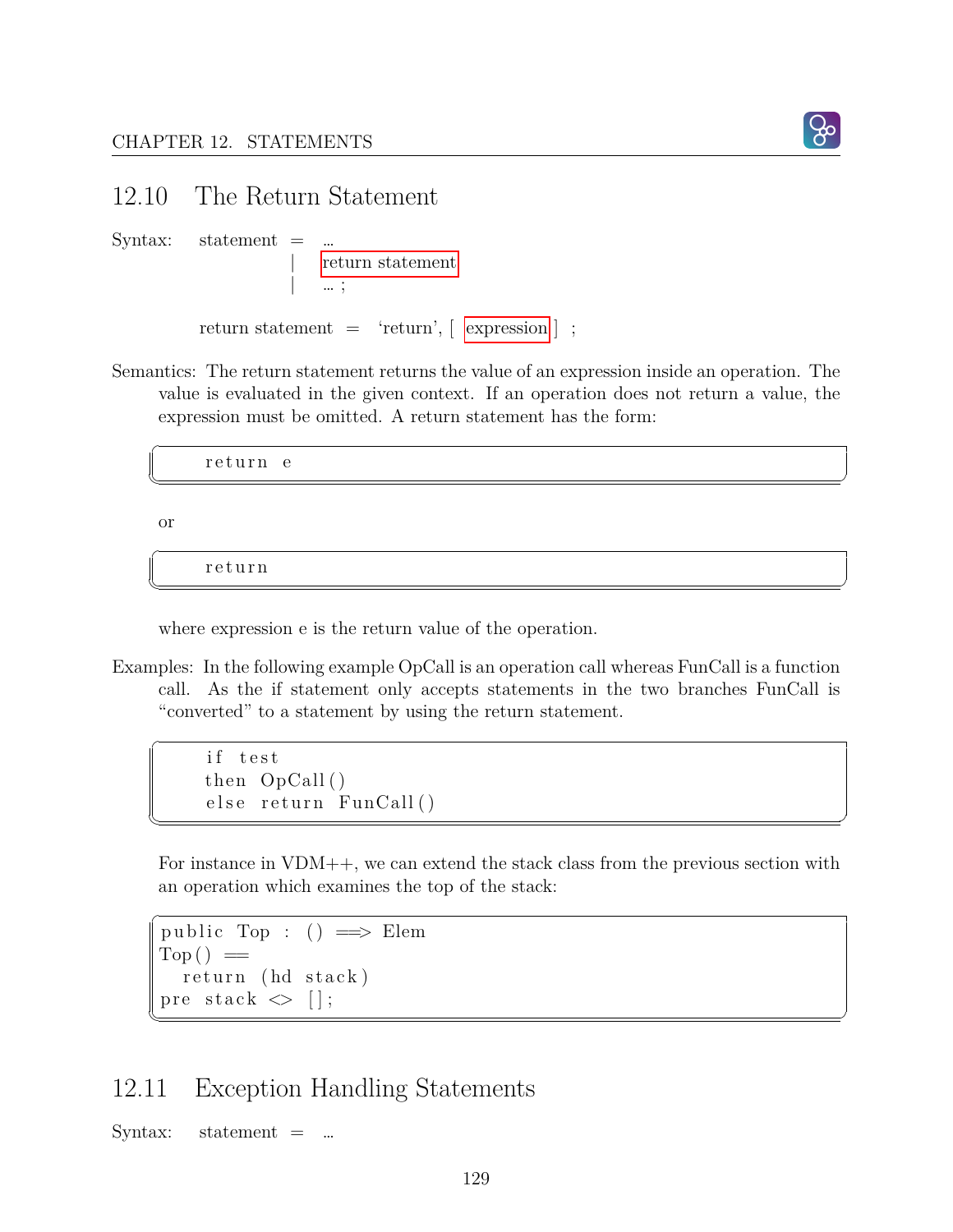

```
| always statement
              | trap statement
              | recursive trap statement
              | exit statement
              | … ;
always statement = 'always', statement, 'in', statement ;
trap statement = 'trap', pattern bind, 'with', statement, 'in',
                   statement ;
 statement = traps, 'in', statement ;
traps = pattern bind, statement,
           pattern bind, statement <math>\{\quad\}'</math>; statement = 'exit', \lceil expression \rceil;
```
Semantics: The exception handling statements are used to control exception errors in a specification. This means that we have to be able to signal an exception within a specification. This can be done with the exit statement, and has the form:

exit e

or

 $\overline{a}$ 

 $\overline{a}$ 

 $\overline{a}$ 

e x i t

where e is an expression which is optional. The expression e can be used to signal what kind of exception is raised.

 $\overline{\phantom{a}}$   $\overline{\phantom{a}}$   $\overline{\phantom{a}}$   $\overline{\phantom{a}}$   $\overline{\phantom{a}}$   $\overline{\phantom{a}}$   $\overline{\phantom{a}}$   $\overline{\phantom{a}}$   $\overline{\phantom{a}}$   $\overline{\phantom{a}}$   $\overline{\phantom{a}}$   $\overline{\phantom{a}}$   $\overline{\phantom{a}}$   $\overline{\phantom{a}}$   $\overline{\phantom{a}}$   $\overline{\phantom{a}}$   $\overline{\phantom{a}}$   $\overline{\phantom{a}}$   $\overline{\$ 

 $\overline{\phantom{a}}$   $\overline{\phantom{a}}$   $\overline{\phantom{a}}$   $\overline{\phantom{a}}$   $\overline{\phantom{a}}$   $\overline{\phantom{a}}$   $\overline{\phantom{a}}$   $\overline{\phantom{a}}$   $\overline{\phantom{a}}$   $\overline{\phantom{a}}$   $\overline{\phantom{a}}$   $\overline{\phantom{a}}$   $\overline{\phantom{a}}$   $\overline{\phantom{a}}$   $\overline{\phantom{a}}$   $\overline{\phantom{a}}$   $\overline{\phantom{a}}$   $\overline{\phantom{a}}$   $\overline{\$ 

The always statement has the form:

always s1 in s2

where s1 and s2 are statements. First statement s2 is evaluated, and regardless of any exceptions raised, statement s1 is also evaluated. The result value of the complete always statement is determined by the evaluation of statement s1: if this raises an exception, this value is returned, otherwise the result of the evaluation of statement s2 is returned.

 $\overline{\phantom{a}}$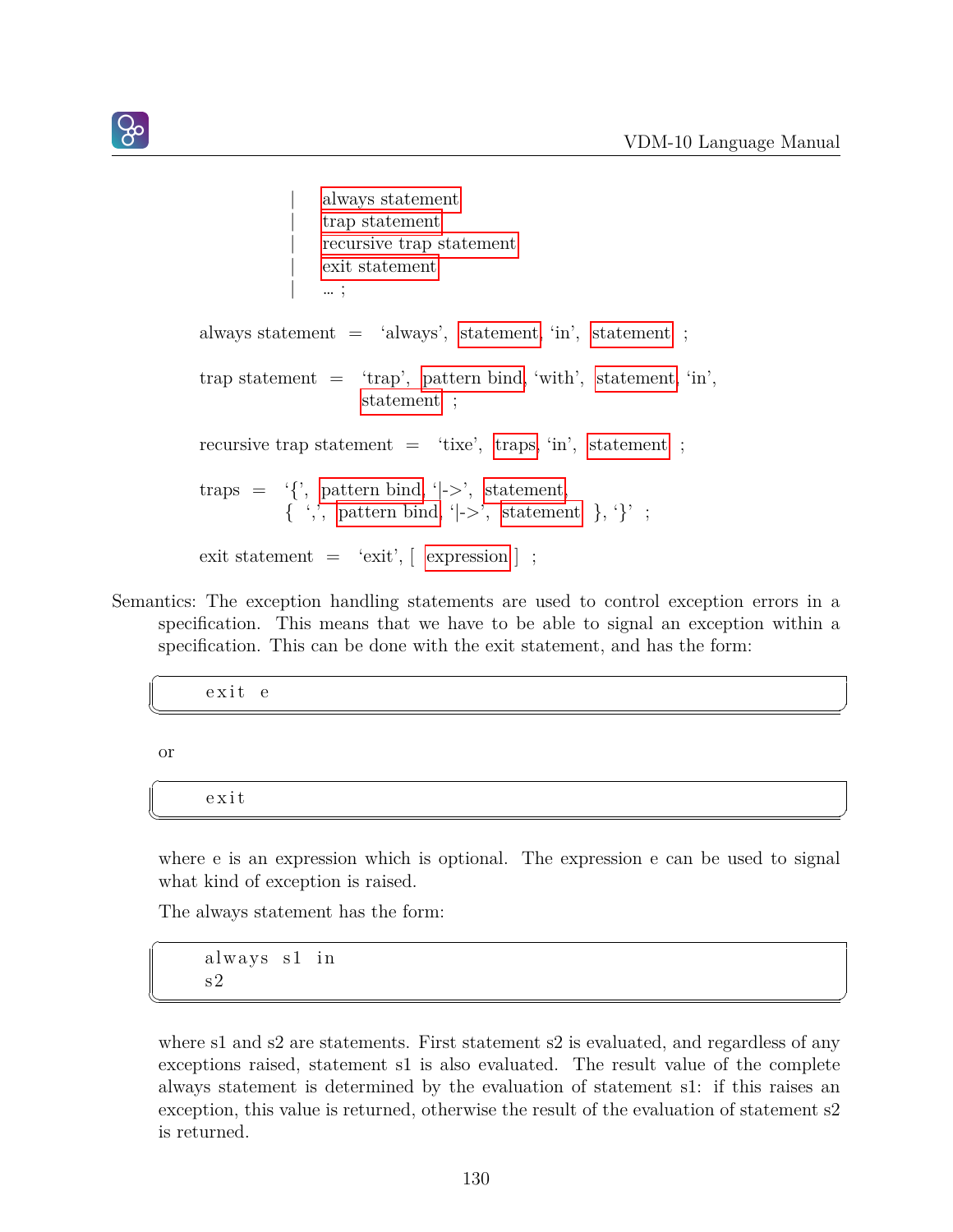$\overline{a}$ 

 $\overline{a}$ 



The trap statement only evaluates the handler statement, s1, when certain conditions are fulfilled. It has the form:

 $\overline{\phantom{a}}$   $\overline{\phantom{a}}$   $\overline{\phantom{a}}$   $\overline{\phantom{a}}$   $\overline{\phantom{a}}$   $\overline{\phantom{a}}$   $\overline{\phantom{a}}$   $\overline{\phantom{a}}$   $\overline{\phantom{a}}$   $\overline{\phantom{a}}$   $\overline{\phantom{a}}$   $\overline{\phantom{a}}$   $\overline{\phantom{a}}$   $\overline{\phantom{a}}$   $\overline{\phantom{a}}$   $\overline{\phantom{a}}$   $\overline{\phantom{a}}$   $\overline{\phantom{a}}$   $\overline{\$ 

```
trap pat with s1 in s2
```
where pat is a pattern or bind used to select certain exceptions, s1 and s2 are statements. First, we evaluate statement s2, and if no exception is raised, the result value of the complete trap statement is the result of the evaluation of s2. If an exception is raised, the value of s2 is matched against the pattern pat. If there is no matching, the exception is returned as result of the complete trap statement, otherwise, statement s1 is evaluated and the result of this evaluation is also the result of the complete trap statement.

The recursive trap statement has the form:

```
t i x e \rightarrowpat1 |-> s1,
                                 . . .
                                patn |-> sn
                             in s
\overline{\phantom{a}} \overline{\phantom{a}} \overline{\phantom{a}} \overline{\phantom{a}} \overline{\phantom{a}} \overline{\phantom{a}} \overline{\phantom{a}} \overline{\phantom{a}} \overline{\phantom{a}} \overline{\phantom{a}} \overline{\phantom{a}} \overline{\phantom{a}} \overline{\phantom{a}} \overline{\phantom{a}} \overline{\phantom{a}} \overline{\phantom{a}} \overline{\phantom{a}} \overline{\phantom{a}} \overline{\
```
where pat1,  $\ldots$ , patn are patterns or binds, s, s1,  $\ldots$ , sn are statements. First, statement s is evaluated, and if no exception is raised, the result is returned as the result of the complete recursive trap statement. Otherwise, the value is matched in order against each of the patterns pati. When a match cannot be found, the exception is returned as the result of the recursive trap statement. If a match is found, the corresponding statement si is evaluated. If this does not raise an exception, the result value of the evaluation of si is returned as the result of the recursive trap statement. Otherwise, the matching starts again, now with the new exception value (the result of the evaluation of si).

Examples: In many programs, we need to allocate memory for a single operation. After the operation is completed, the memory is not needed anymore. This can be done with the always statement:

```
d c l mem : Memory;
                         always Free (mem) in
                         ( mem := Allocate ();
                                Command(mem, … )
                          )
                  )
\overline{\phantom{a}} \overline{\phantom{a}} \overline{\phantom{a}} \overline{\phantom{a}} \overline{\phantom{a}} \overline{\phantom{a}} \overline{\phantom{a}} \overline{\phantom{a}} \overline{\phantom{a}} \overline{\phantom{a}} \overline{\phantom{a}} \overline{\phantom{a}} \overline{\phantom{a}} \overline{\phantom{a}} \overline{\phantom{a}} \overline{\phantom{a}} \overline{\phantom{a}} \overline{\phantom{a}} \overline{\
```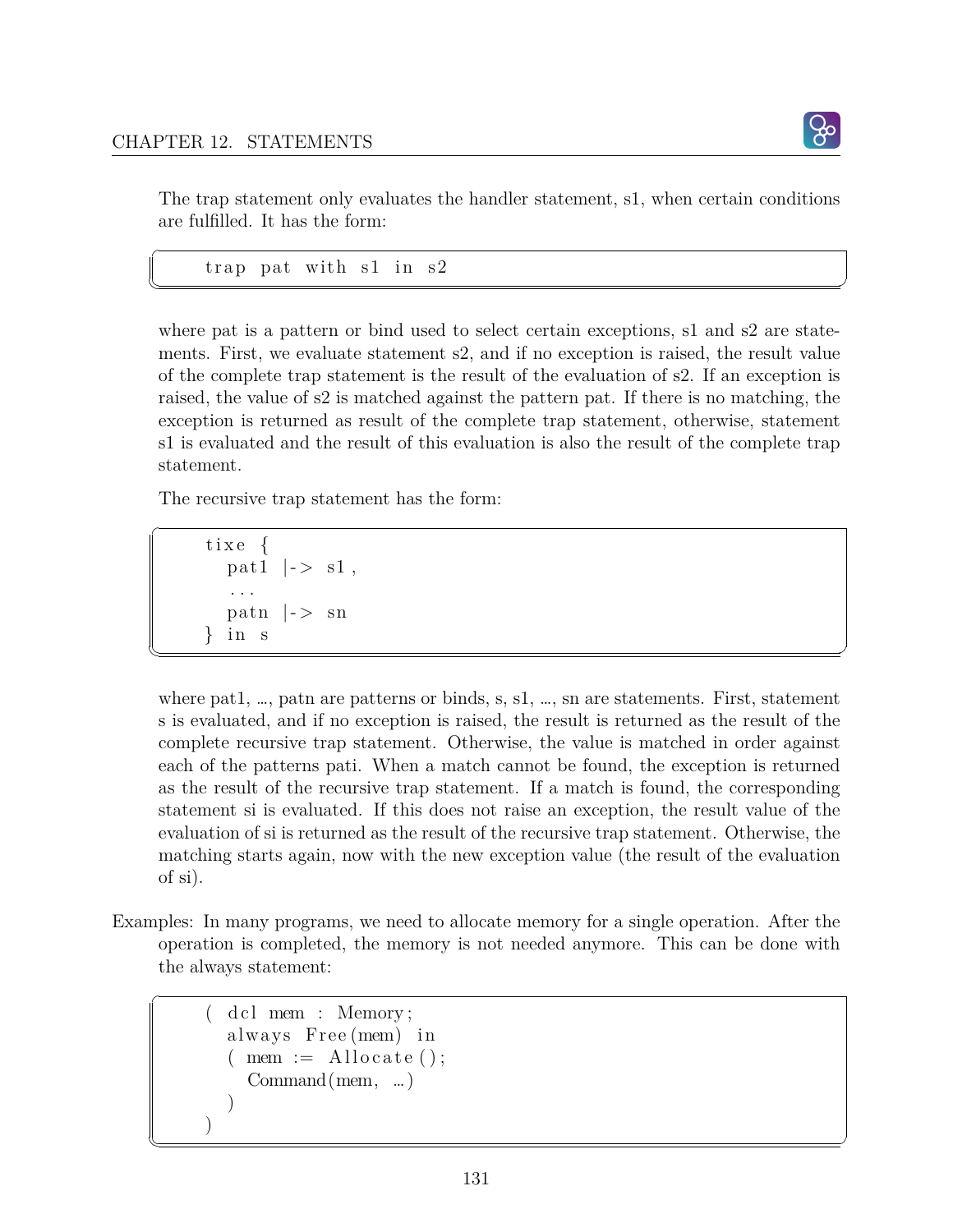

 $\overline{a}$ 

In the above example, we cannot act upon a possible exception raised within the body statement of the always statement. By using the trap statement we can catch these exceptions:

```
trap pat with ErrorAction(pat) in
\left(\begin{array}{c} dcl \end{array} \right. mem : Memory;
  always Free (mem) in
   ( mem := Allocate ();
     Command(mem, … )
   )
)
```
Now all exceptions raised within the always statement are captured by the trap statement. If we want to distinguish between several exception values, we can use either nested trap statements or the recursive trap statement:

 $\overline{\phantom{a}}$   $\overline{\phantom{a}}$   $\overline{\phantom{a}}$   $\overline{\phantom{a}}$   $\overline{\phantom{a}}$   $\overline{\phantom{a}}$   $\overline{\phantom{a}}$   $\overline{\phantom{a}}$   $\overline{\phantom{a}}$   $\overline{\phantom{a}}$   $\overline{\phantom{a}}$   $\overline{\phantom{a}}$   $\overline{\phantom{a}}$   $\overline{\phantom{a}}$   $\overline{\phantom{a}}$   $\overline{\phantom{a}}$   $\overline{\phantom{a}}$   $\overline{\phantom{a}}$   $\overline{\$ 

```
DoCommand : () \implies intDoCommand () =\left(\begin{array}{c}\text{d c1 mem : Memory}\right);always Free (mem) in
   ( mem := Allocate ( );
      Command(mem, … )
   )
);
Example : () \implies \text{int}Example () ==t i x e
\{\n\exists \text{COMEM} > |-> \text{return -1},\\langle \text{BUSY} \rangle \rightarrow DoCommand (),
   err |-> return -2 }
i n
   DoCommand ( )
```
In operation DoCommand we use the always statement in the allocation of memory, and all exceptions raised are captured by the recursive trap statement in operation Example. An exception with value <NOMEM> results in a return value of -1 and no exception raised. If the value of the exception is  $\langle BUSY \rangle$  we try to perform the operation DoCommand again. If this raises an exception, this is also handled by the recursive trap statement. All other exceptions result in the return of the value -2.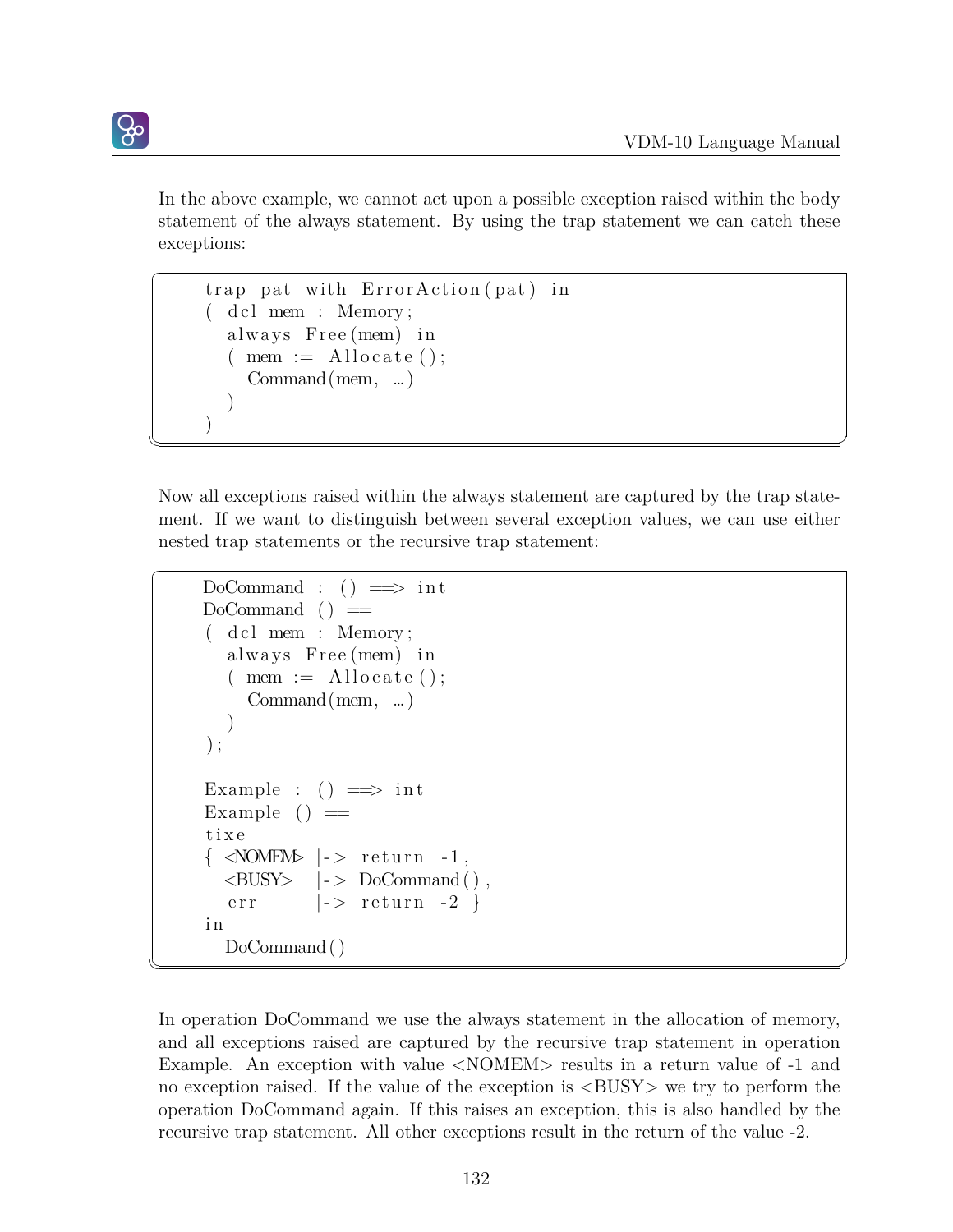

#### 12.12 The Error Statement

 $Syntax:$  statement  $=$ | [error statement](#page-213-6) | … ;

 $error statement = 'error':$ 

Semantics: The error statement corresponds to the undefined expression. It is used to state explicitly that the result of a statement is undefined and because of this an error has occurred. When an error statement is evaluated the VDM interpreters will terminate the execution of the specification and report that an error statement was evaluated.

Pragmatically use of error statements differs from pre-conditions as was the case with undefined expressions: use of a pre-condition means it is the caller's responsibility to ensure that the pre-condition is satisfied when the operation is called; if an error statement is used it is the called operation's responsibility to deal with error handling.

Examples: The operation SquareRoot on page [124](#page-132-1) does not exclude the possibility that the number to be square rooted might be negative. If we do not wish this to be a pre-condition we can remedy this in the operation SquareRootErr:

```
SquareRootErr : real * real == > realSquareRootErr (r, e) ==if r < 0then error
  e l s e
     (\text{del } x:\text{real } := 1;dcl nextx: real := r;
      while abs (x - \text{next} x) \geq e^* x do
        (x := \text{next} x);nextx := ((r / x) + x) / 2;) :
      return nextx
     )
```
#### 12.13 The Identity Statement

Syntax: statement = … [identity statement](#page-213-7) ;

identity statement = 'skip' ;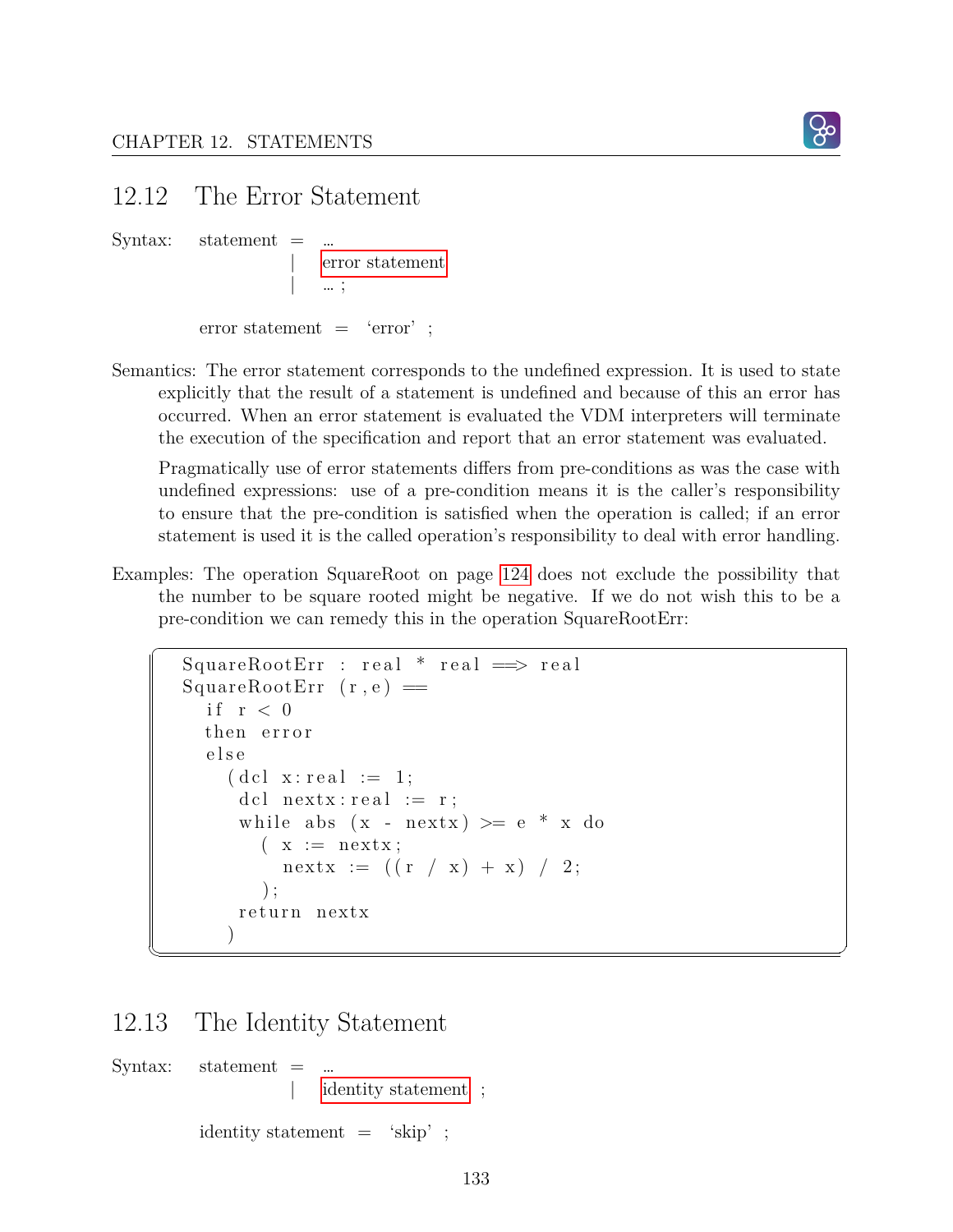



 $\overline{a}$ 

Semantics: The identity statement is used to signal that no evaluation takes place.

Examples: In the operation Remove in section [12.6](#page-130-0) the behaviour of the operation within the for loop if elem=z is not explicitly stated. Remove2 below does this.

```
Remove2 : (seq of nat) * nat \implies seq of nat
Remove2 (k, z) ==(\text{dcl nk : seq of nat := []};for elem in k do
      if elem \langle z \rangle z
      then nk := nk^{\frown}[elem]
      else skip;
   return nk
  ) ;
```
Here, we explicitly included the else-branch to illustrate the identity statement, however, in most cases the else-branch will not be included and the identity statement is implicitly assumed.

 $\overline{\phantom{a}}$   $\overline{\phantom{a}}$   $\overline{\phantom{a}}$   $\overline{\phantom{a}}$   $\overline{\phantom{a}}$   $\overline{\phantom{a}}$   $\overline{\phantom{a}}$   $\overline{\phantom{a}}$   $\overline{\phantom{a}}$   $\overline{\phantom{a}}$   $\overline{\phantom{a}}$   $\overline{\phantom{a}}$   $\overline{\phantom{a}}$   $\overline{\phantom{a}}$   $\overline{\phantom{a}}$   $\overline{\phantom{a}}$   $\overline{\phantom{a}}$   $\overline{\phantom{a}}$   $\overline{\$ 

## 12.14 Start and Start List Statements (VDM++ and VDM-RT)

Syntax: statement = … | [start statement](#page-212-4) [start list statement](#page-212-5) ; start statement  $=$  'start', '(', [expression,](#page-200-0) ')'; start list statement  $=$  'startlist', '(', [expression,](#page-200-0) ')' ;

Semantics: The start and start list statements have the form:

s t a r t ( aRef ) startlist (aRef\_s)

If a class description includes a thread (see chapter [15\)](#page-179-0), each object created from this class will have the ability to operate as a stand-alone virtual machine, or in other terms: the object has its own processing capability. In this situation, a new expression creates the 'process' leaving it in a waiting state. For such objects VDM++ and VDM-RT has a mechanism to change the waiting state into an active state<sup>[5](#page-142-0)</sup> in terms of a predefined operation, which can be invoked through a start statement.

<span id="page-142-0"></span><sup>&</sup>lt;sup>5</sup>When an object is in an active state, its behaviour can be described using a thread (see chapter [15\)](#page-179-0).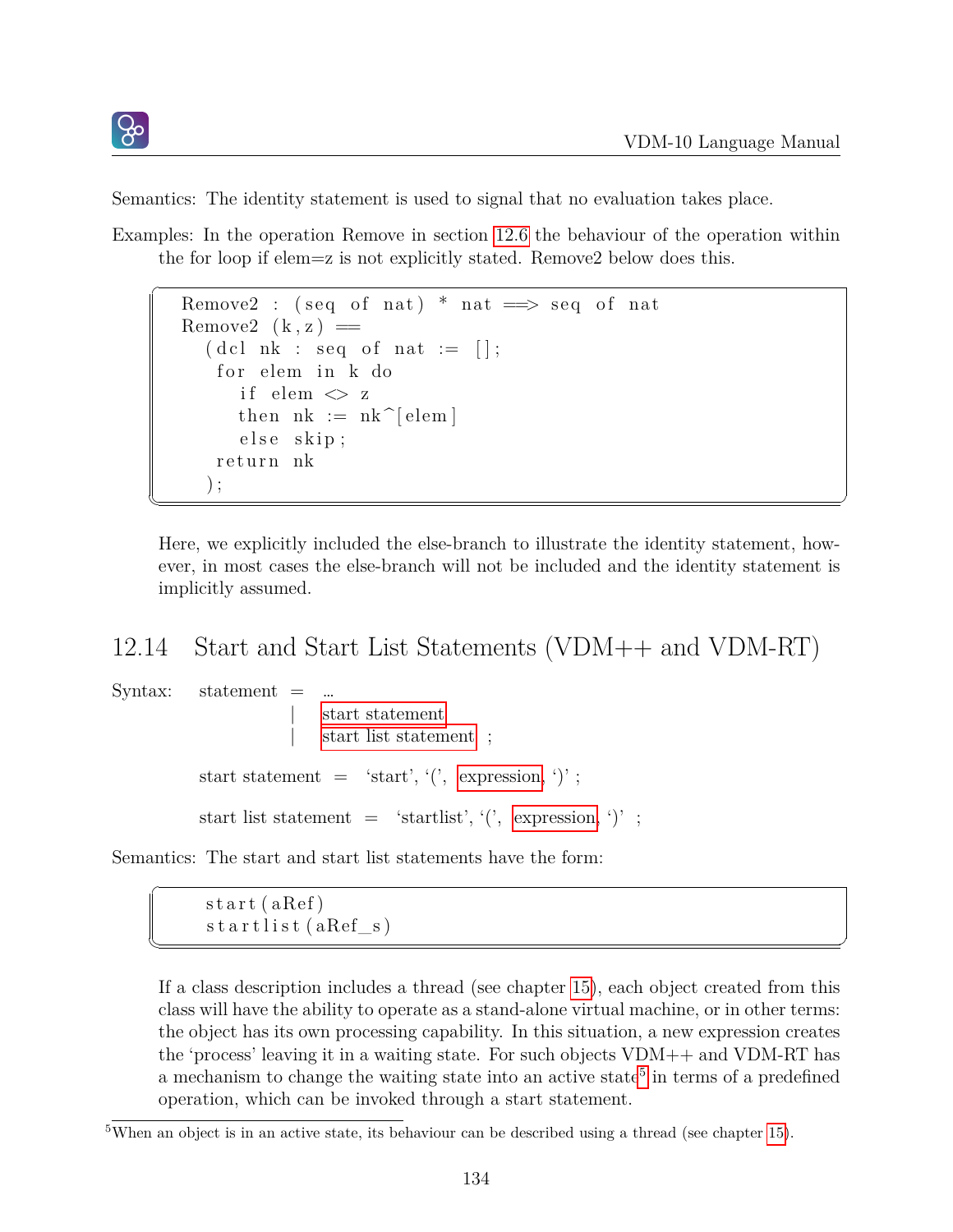

The explicit separation of object creation and start provides the possibility to complete the initialisation of a (concurrent) system before the objects start exhibiting their described behaviour, in this way avoiding problems that may arise when objects are referred to that are not yet created and/or connected.

A syntactic variant of the start statement is available to start up a number of active objects in arbitrary order: the start list statement. The parameter aRef\_s to startlist must be a set of object references to objects instantiated from classes containing a thread.

Examples: Consider the specification of an operating system. A component of this would be the daemons and other processes started up during the boot sequence. From this perspective, the following definitions are relevant:

```
t y p e s
   runLevel = nat;Process = Kernel d | Ftpd | Syslogd | Lpd | Httpd
  instance variables
    p Init : map runLevel to set of Process
\overline{\phantom{a}}
```
where Kerneld is an object reference type specified elsewhere, and similarly for the other processes listed.

We can then model the boot sequence as an operation:

```
\overline{a}bootSequence : runLevel \implies ()bootSequence(r1) \equivfor all p in set pInit(rl) do
    start(p);\overline{\phantom{a}}
```
Alternatively we could use the startlist statement here:

```
\overline{a}bootSequenceList : runLevel \implies ()bootSequenceList(r1) ==\text{startlist}(\text{plnit}(\text{rl}))\overline{\phantom{a}} \overline{\phantom{a}} \overline{\phantom{a}} \overline{\phantom{a}} \overline{\phantom{a}} \overline{\phantom{a}} \overline{\phantom{a}} \overline{\phantom{a}} \overline{\phantom{a}} \overline{\phantom{a}} \overline{\phantom{a}} \overline{\phantom{a}} \overline{\phantom{a}} \overline{\phantom{a}} \overline{\phantom{a}} \overline{\phantom{a}} \overline{\phantom{a}} \overline{\phantom{a}} \overline{\
```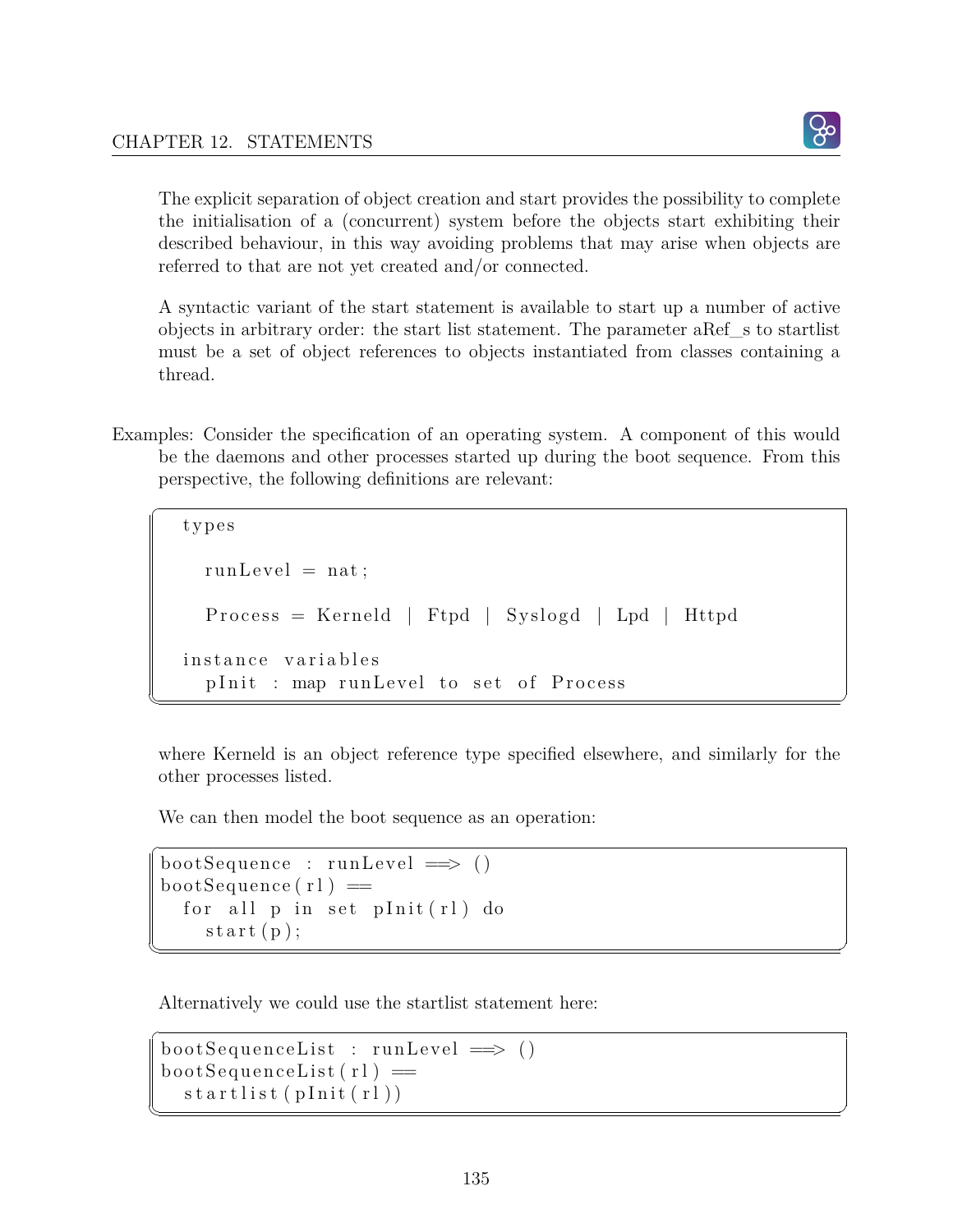# 12.15 Stop and Stop List Statements (VDM++ and VDM-RT)

```
Syntax: statement =| stop statement
                     stop list statement ;
        stop statement = expression, ')';
        stop list statement = expression, ')';
```
Semantics: The stop and stop list statements have the following form:

stop (aRef) stoplist (aRef\_s)

 $\overline{a}$ 

 $\left[ 3\right]$ 

The stop statement can be used to terminate a thread or to prevent a periodic thread from being invoked again, whereby a thread is identified by the object reference aRef. The stop list statement is available to stop a number of active objects, in arbitrary order. The parameter aRef\_s to stoplist must be a set of object references. A few additional remarks can be made:

 $\overline{\phantom{a}}$ 

- 1. 'self' can be passed as an argument to stop or stoplist, effectively killing the current thread
- 2. Note that thread identifiers can not be passed as an argument
- 3. in contrast to start and startlist, stop and stoplist will block until the thread(s), identified by their object identifiers that are passed as an argument, are dead; if 'self' is part of the set, it will be stopped last
- 4. passing the object identifier of a task that has never been started or is already dead, will yield a run-time error
- 5. objects can be restarted by calling start and startlist again, which will create a fresh and unique thread identifier for each thread.
- 6. it is only possible to stop threads that are running on the same CPU

## 12.16 The Specification Statement

 $Syntax:$  statement  $=$ 

[specification statement](#page-212-2) ;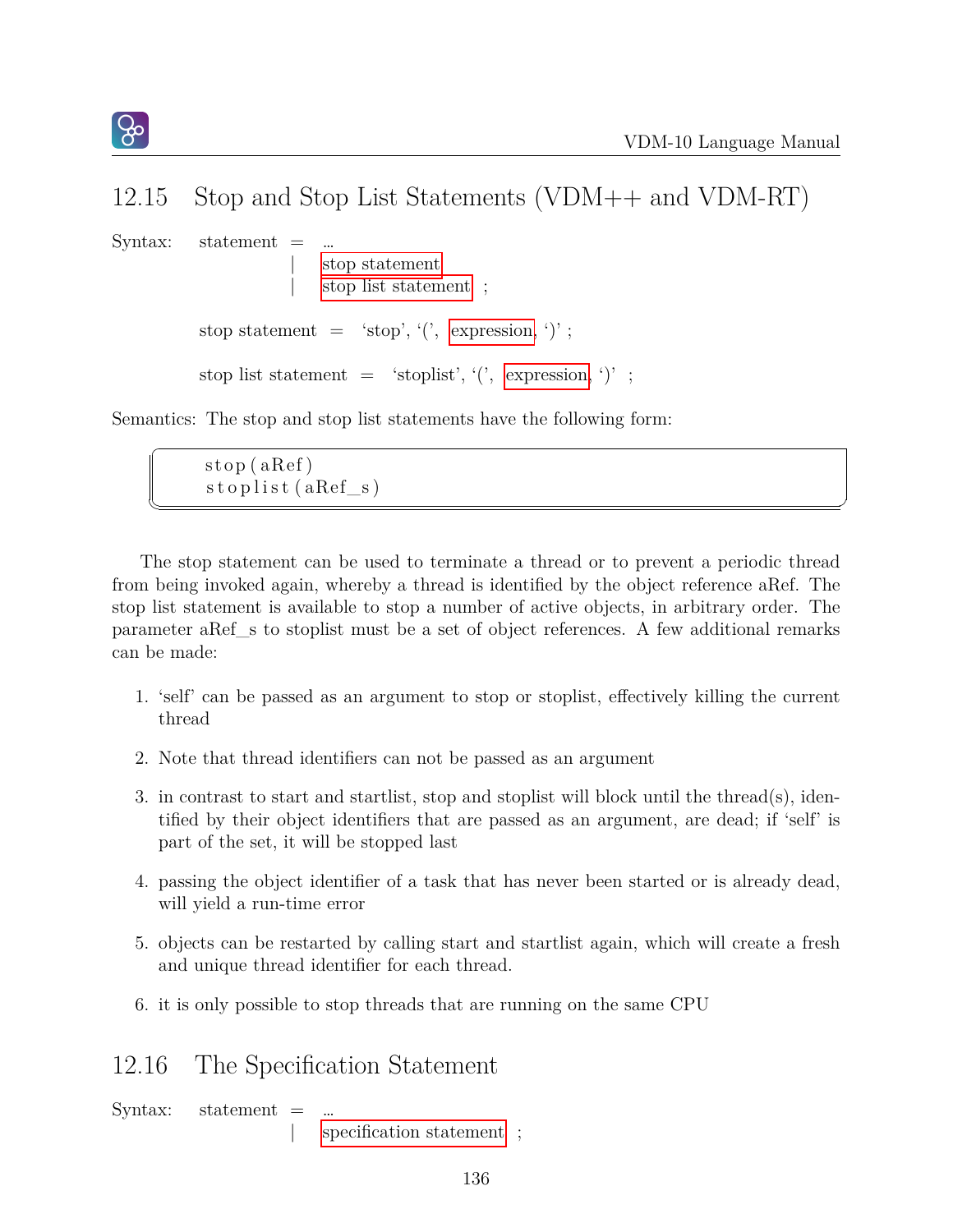

specification statement  $=$  '[', [implicit operation body,](#page-197-0) ']';

- Semantics: The specification statement can be used to describe a desired effect a statement in terms of a pre- and a post-condition. Thus, it captures the abstraction of a statement, permitting it to have an abstract (implicit) specification without being forced to an operation definition. The specification statement is equivalent with the body of an implicitly defined operation (see chapter [11\)](#page-111-0). Thus specification statements can not be executed.
- Examples: We can use a specification statement to specify a bubble maximum part of a bubble sort:

```
\overline{a}Sort2 : () \implies ()Sort2 () =
   while x < y do
     || (BubbleMin (),
          [ ext wr ] : seq1 of nat
                wr y : nat
                rd x : nat
           pre x < ypost y < y \sim and
                 permutation (1-(x, \ldots, y))(1(x, \ldots, y)) and
                  for all i in set \{x, ..., y\} & l(i) < l(y \sim)]
         )
```
(permutation is an auxiliary function taking two sequences which returns true iff one sequence is a permutation of the other.)

 $\overline{\phantom{a}}$   $\overline{\phantom{a}}$   $\overline{\phantom{a}}$   $\overline{\phantom{a}}$   $\overline{\phantom{a}}$   $\overline{\phantom{a}}$   $\overline{\phantom{a}}$   $\overline{\phantom{a}}$   $\overline{\phantom{a}}$   $\overline{\phantom{a}}$   $\overline{\phantom{a}}$   $\overline{\phantom{a}}$   $\overline{\phantom{a}}$   $\overline{\phantom{a}}$   $\overline{\phantom{a}}$   $\overline{\phantom{a}}$   $\overline{\phantom{a}}$   $\overline{\phantom{a}}$   $\overline{\$ 

## 12.17 The Duration Statement (VDM-RT)

```
Syntax: statement = …
```
[duration statement](#page-212-3) ;

duration [statement](#page-209-0)  $=$  'duration', '(', [expression,](#page-200-0) ')', statement ;

Semantics: The duration statement is a runtime directive to the VDM interpreters telling it that when incrementing the internal clock for the enclosed statement, the value (an expression that must yield a natural number as its return type, otherwise causing a run-time error) given in the duration statement should be used instead of the increment which would normally be computed for that statement. Thus the duration statement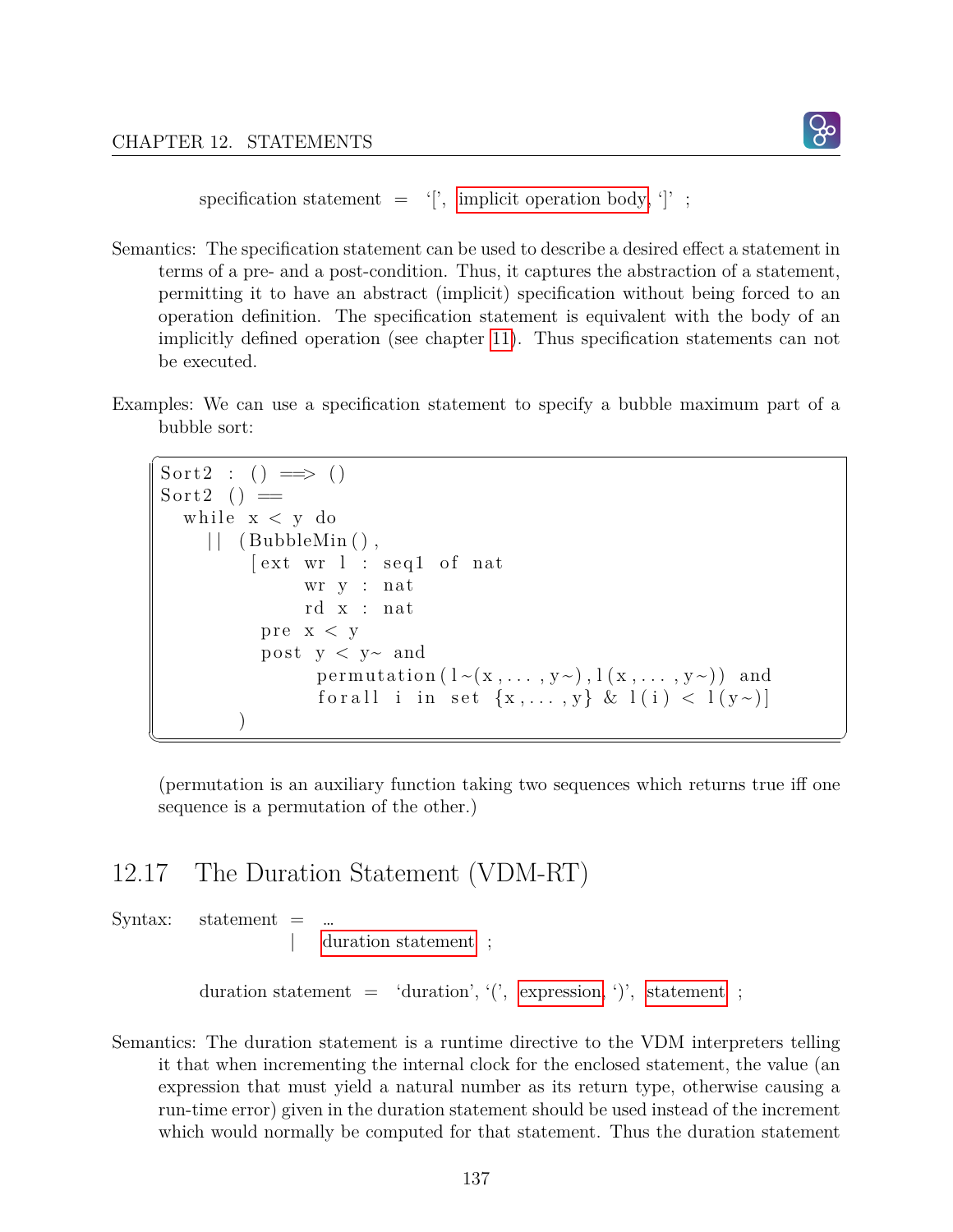

 $\overline{a}$ 

 $\overline{a}$ 

provides a mechanism to override the VDM interpreter's default execution time computation. Note that the execution of the expression is done in zero time and cannot cause thread switches.

Example: First a simple example:

while  $n < 10$  do duration (10)  $n := n + 1$ ;

In this example, assuming that this loop is not executed in the context of an enclosing duration statement, on each iteration of the loop the VDM interpreters will increment its internal clock by 10 time units (nanoseconds), rather than computing the amount of time required to execute the statement  $n := n + 1$ .

 $\overline{\phantom{a}}$ 

If duration statements are nested, the outermost one takes precedence and the remainder are ignored. For instance

```
duration (30)(n := 1);
  while n < 10 do
    duration (10) n := n + 1;
)
```
The outer duration statement takes precedence, so assuming this is not executed in the context of an enclosing duration statement, the VDM interpreters would increment its internal clock by 30 time units when executing this statement.

 $\overline{\phantom{a}}$ 

Note that nesting can occur due to operation calls. Consider the following example:

```
\text{op1} : nat \implies nat
  op1(m) ==duration (20) return m + 1;
  op2: () \implies natop2() =\left(\begin{array}{rcl} \text{dcl} & \text{n} \\ \text{mol} & \text{n} \end{array}\right) : nat := 3;
         duration (10) n := op1(1);
         return n)\overline{\phantom{a}} \overline{\phantom{a}} \overline{\phantom{a}} \overline{\phantom{a}} \overline{\phantom{a}} \overline{\phantom{a}} \overline{\phantom{a}} \overline{\phantom{a}} \overline{\phantom{a}} \overline{\phantom{a}} \overline{\phantom{a}} \overline{\phantom{a}} \overline{\phantom{a}} \overline{\phantom{a}} \overline{\phantom{a}} \overline{\phantom{a}} \overline{\phantom{a}} \overline{\phantom{a}} \overline{\
```
When executing op2, if the call to op1 is executed, the duration statement in op1 will be overridden by the duration statement in the environment of the call. Thus in op2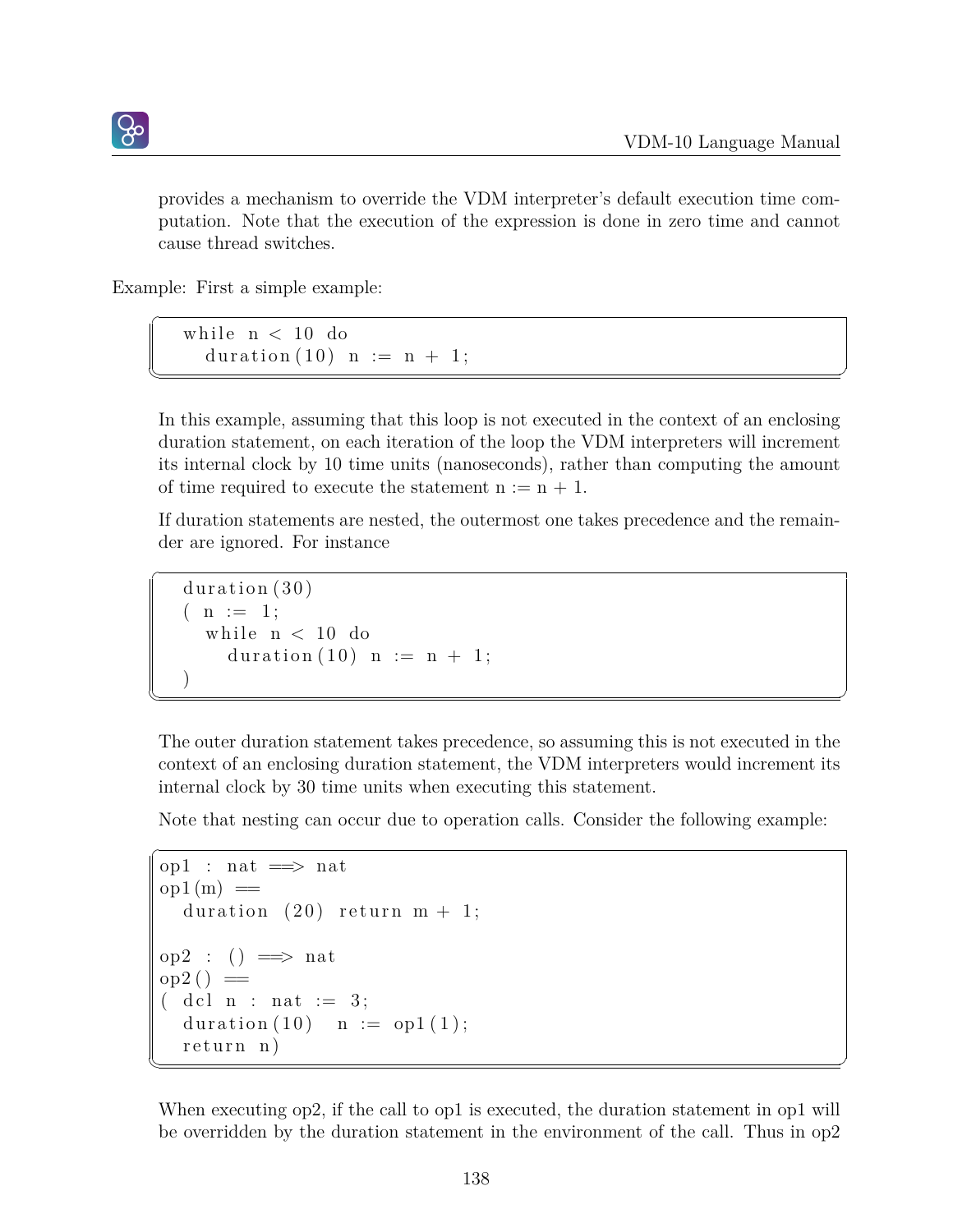

following execution of the statement  $n := op1(1)$ ; the internal clock is incremented by 10 time units only.

```
(n := 1; \text{ while } n < 10 \text{ do duration}(n) \text{ n } := n + 1)
```
The final example demonstrates the use of a general expression as the argument to the duration statement, whereby the consecutive executions of the body of the while loop take more time as  $n$  increases.

 $\overline{\phantom{a}}$   $\overline{\phantom{a}}$   $\overline{\phantom{a}}$   $\overline{\phantom{a}}$   $\overline{\phantom{a}}$   $\overline{\phantom{a}}$   $\overline{\phantom{a}}$   $\overline{\phantom{a}}$   $\overline{\phantom{a}}$   $\overline{\phantom{a}}$   $\overline{\phantom{a}}$   $\overline{\phantom{a}}$   $\overline{\phantom{a}}$   $\overline{\phantom{a}}$   $\overline{\phantom{a}}$   $\overline{\phantom{a}}$   $\overline{\phantom{a}}$   $\overline{\phantom{a}}$   $\overline{\$ 

# 12.18 The Cycles Statement (VDM-RT)

Syntax: statement = … | [cycles statement](#page-212-4) ;

cycles [statement](#page-209-0)  $=$  'cycles', '(', [expression,](#page-200-0) ')', statement ;

Semantics: The cycles statement is a runtime directive to the VDM interpreters telling it that when incrementing the internal clock for the enclosed statement, the value (an expression that must yield a natural number as its return type, otherwise causing a run-time error) given in the cycles statement should be used as an indication of how many clock cycles that the enclosed statement should be incremented by instead of the increment which would normally be computed for that statement. Thus the cycles statement provides a mechanism to override the VDM interpreter's default execution time computation similar to the duration statement but in a way that is relative to the speed of the CPU that the computation is carried out on. Note that the execution of the expression is done in zero time and cannot cause thread switches.

Example: First a simple example:

 $\overline{a}$ 

while  $n < 10$  do cycles (1000)  $n := n + 1$ ;

In this example, assuming that this loop is not executed in the context of an enclosing cycles statement, on each iteration of the loop the VDM interpreters will increment its internal clock by the time it will take to process 1000 instructions on the given CPU (relative to its capacity), rather than computing the amount of time required to execute the statement  $n := n + 1$ .

 $\overline{\phantom{a}}$ 

If cycles statements are nested, the outermost one takes precedence and the remainder are ignored. For instance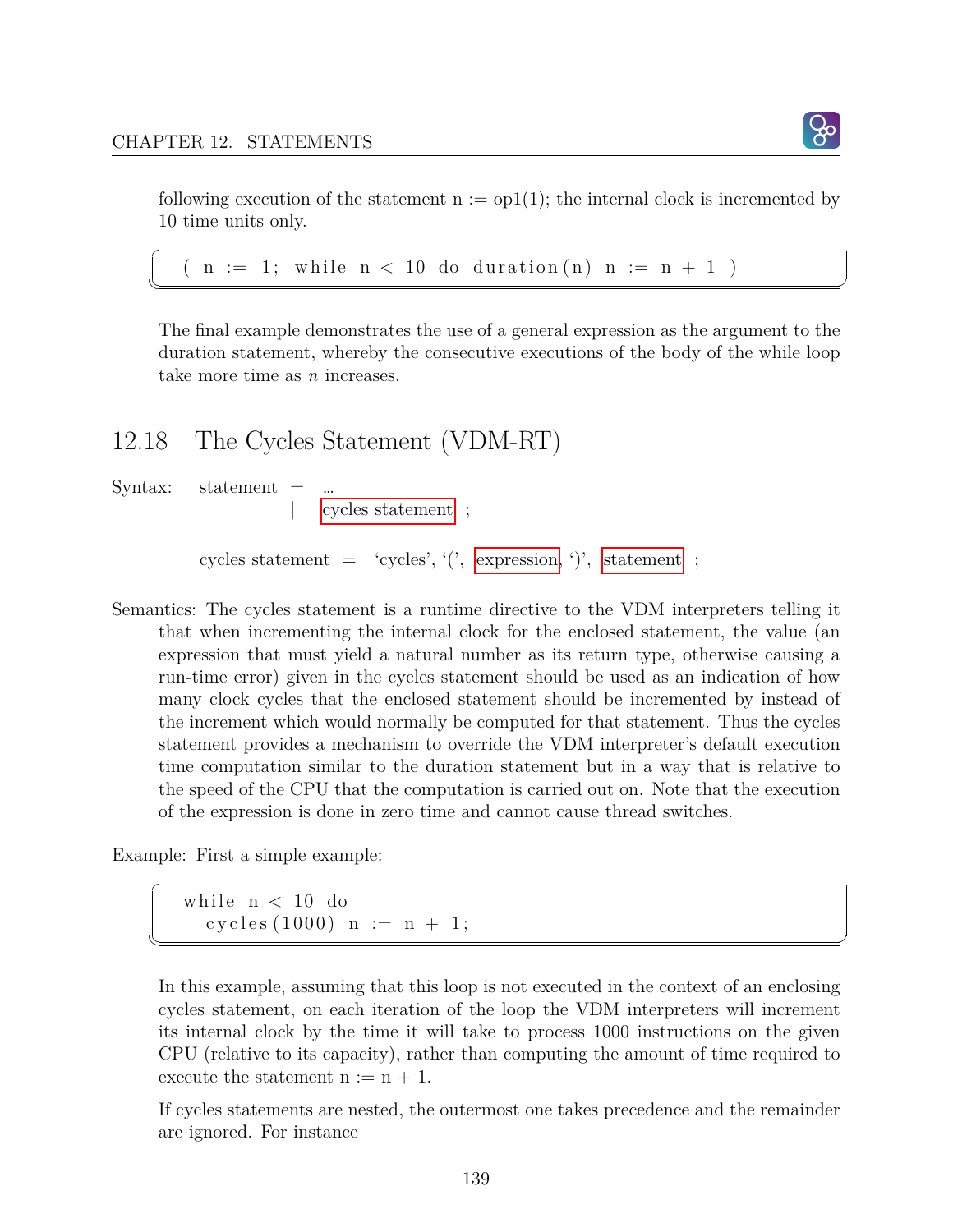$\overline{a}$ 

 $\overline{a}$ 

```
c y c l e s ( 3 0 0 0 ) (
       n := 1;
        while n < 10 do
            cycles (1000) n := n + 1;
        \lambda
```
The outer cycles statement takes precedence, so assuming this is not executed in the context of an enclosing cycles statement, the interpreter would increment its internal clock by the time it takes to process 3000 instructions on the given CPU when executing this statement.

 $\overline{\phantom{a}}$   $\overline{\phantom{a}}$   $\overline{\phantom{a}}$   $\overline{\phantom{a}}$   $\overline{\phantom{a}}$   $\overline{\phantom{a}}$   $\overline{\phantom{a}}$   $\overline{\phantom{a}}$   $\overline{\phantom{a}}$   $\overline{\phantom{a}}$   $\overline{\phantom{a}}$   $\overline{\phantom{a}}$   $\overline{\phantom{a}}$   $\overline{\phantom{a}}$   $\overline{\phantom{a}}$   $\overline{\phantom{a}}$   $\overline{\phantom{a}}$   $\overline{\phantom{a}}$   $\overline{\$ 

Note that nesting can occur due to operation calls. Consider the following example:

```
\text{op1} : nat \implies nat
                    op1(m) ==cycles (2000) return m + 1;
                    \text{op2} : () \implies nat
                    op2() ==(\text{dcl } n : \text{nat} := 3;c y c l e s (1000) n := op1(1);
                        return n)\overline{\phantom{a}} \overline{\phantom{a}} \overline{\phantom{a}} \overline{\phantom{a}} \overline{\phantom{a}} \overline{\phantom{a}} \overline{\phantom{a}} \overline{\phantom{a}} \overline{\phantom{a}} \overline{\phantom{a}} \overline{\phantom{a}} \overline{\phantom{a}} \overline{\phantom{a}} \overline{\phantom{a}} \overline{\phantom{a}} \overline{\phantom{a}} \overline{\phantom{a}} \overline{\phantom{a}} \overline{\
```
When executing op2, if the call to op1 is executed, the cycles statement in op1 will be overridden by the cycles statement in the environment of the call. Thus in op2 following execution of the statement  $n := op1(1)$ ; the internal clock is incremented by the time it takes to process 1000 instructions on the given CPU only.

 $(n := 1; \text{ while } n < 10 \text{ do cycles} (n) n := n + 1)$ 

The final example demonstrates the use of a general expression as the argument to the cycles statement, whereby the consecutive executions of the body of the while loop take more time as  $n$  increases.

 $\overline{\phantom{a}}$   $\overline{\phantom{a}}$   $\overline{\phantom{a}}$   $\overline{\phantom{a}}$   $\overline{\phantom{a}}$   $\overline{\phantom{a}}$   $\overline{\phantom{a}}$   $\overline{\phantom{a}}$   $\overline{\phantom{a}}$   $\overline{\phantom{a}}$   $\overline{\phantom{a}}$   $\overline{\phantom{a}}$   $\overline{\phantom{a}}$   $\overline{\phantom{a}}$   $\overline{\phantom{a}}$   $\overline{\phantom{a}}$   $\overline{\phantom{a}}$   $\overline{\phantom{a}}$   $\overline{\$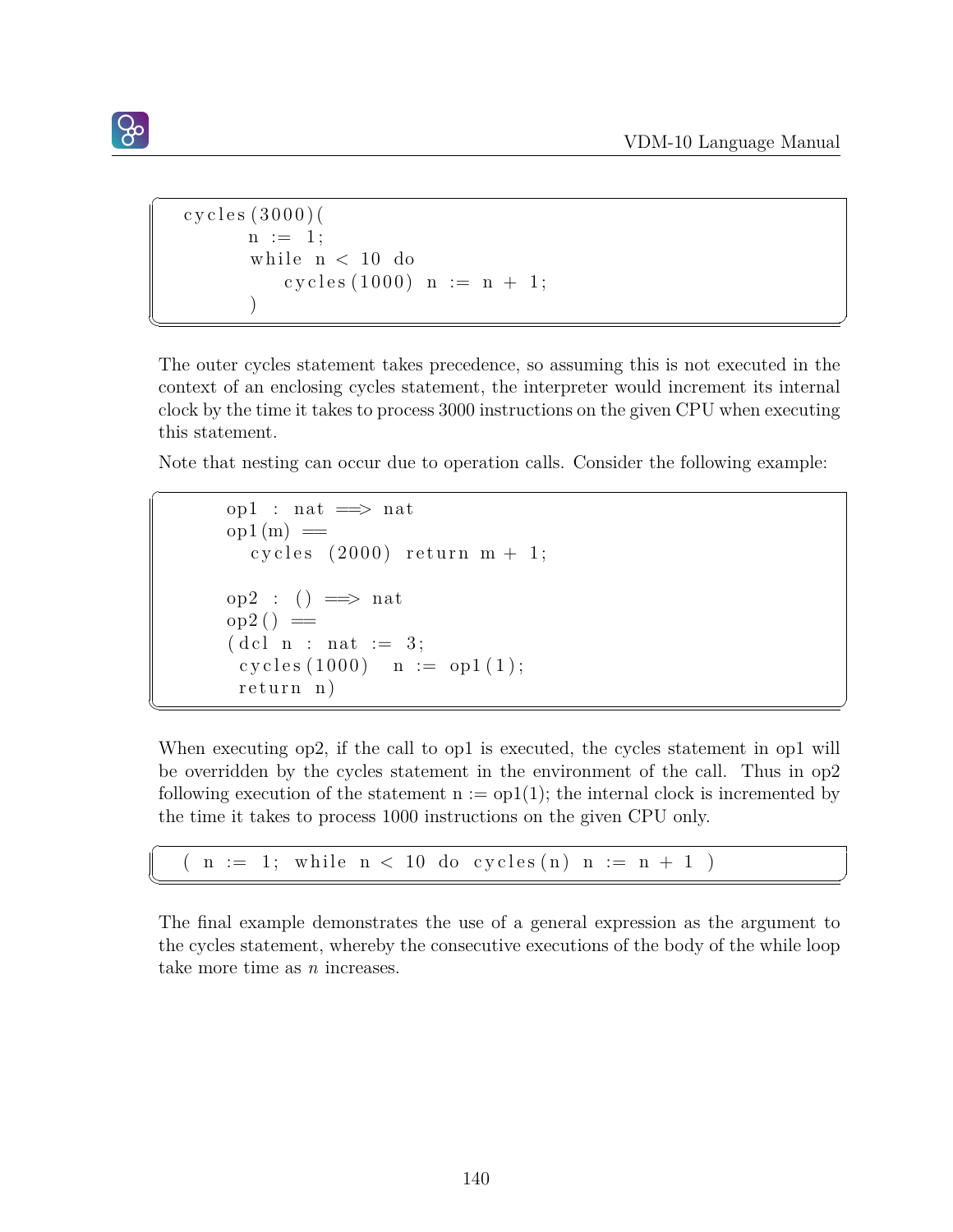# Chapter 13

# Top-level Specification in VDM

The top-level specification structure differs significantly between the VDM-SL approach and the VDM++ and VDM-RT approach. In VDM-SL the ISO standard prescribes a flatlanguage but here a modular extension is also enabled using imports and exports primitives. In VDM++ and VDM-RT structuring is done using object-oriented classes that can inherit constructs between them controlled by access modifiers. These two different approaches are explained in the two sections in this chapter.

#### 13.1 Top-level Specification in VDM-SL

In the previous chapters all the VDM-SL constructs such as types, expressions, statements, functions and operations have been described. A number of these constructs can constitute a top-level VDM-SL specification. A top-level specification can be created in two ways:

- 1. The specification is split into a number of modules which are specified separately, but can depend on each other.
- 2. The specification is specified in a flat manner, i.e. no modules are used (note that in VDM-10 it is possible to have access to standard modules also from a flat VDM-SL specification).

Thus, a complete specification, or document, has the following syntax.

Syntax: document = [module,](#page-191-0)  $\{$  [module](#page-191-0)  $\}$ [definition block,](#page-193-0)  $\{$  [definition block](#page-193-0)  $\}$  ;

#### 13.1.1 A Flat Specification

As said, a flat specification does not use modules. This means that all constructs can be used throughout the specification. In the flat case, a document has a syntax of: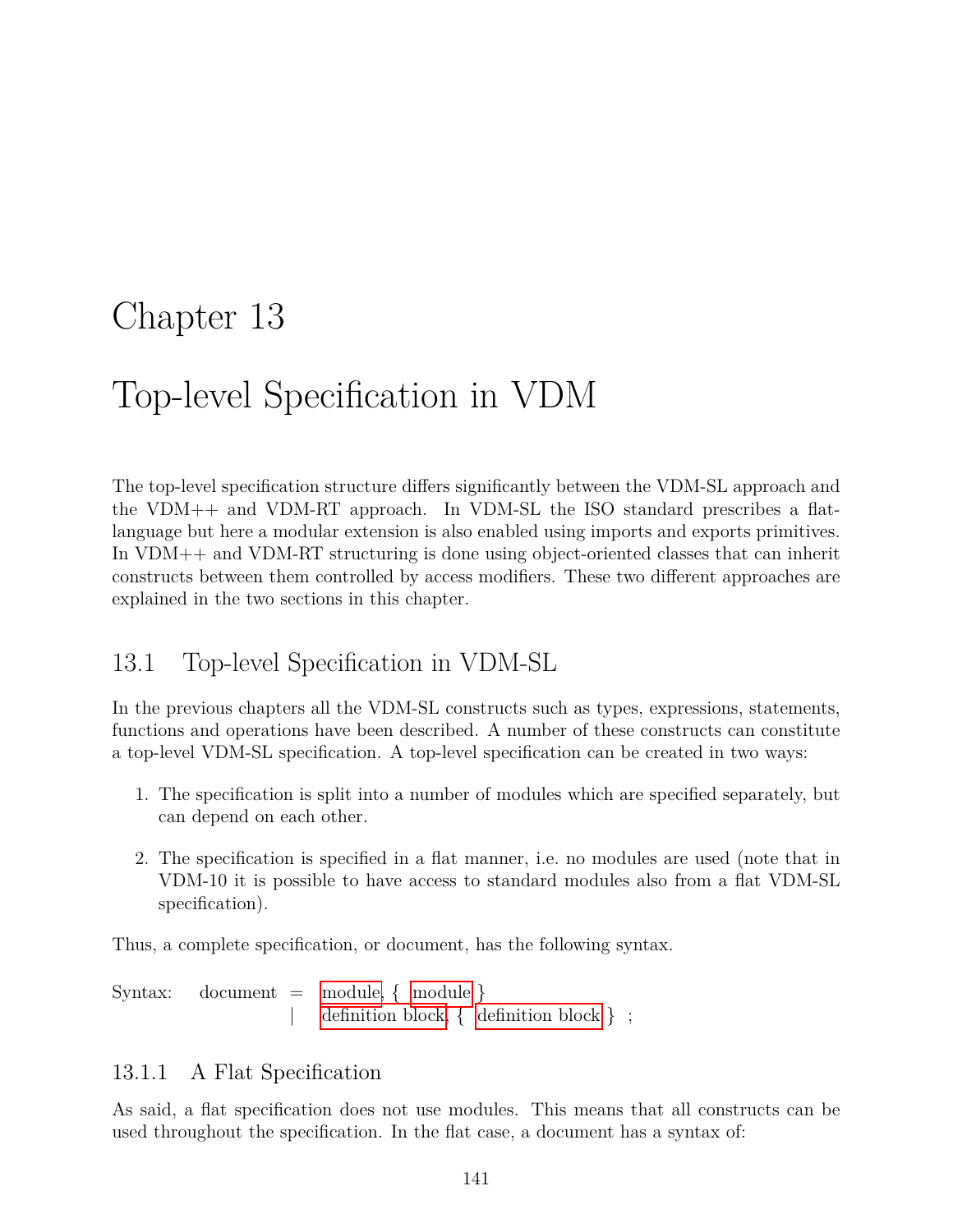

```
document =definition block, definition block } ;
 type definitionsstate definition
                   value definitions
                   function definitions
                   | operation definitions
                   traces definitions ;
```
Thus, a flat specification is made up of several definition blocks. However, only one state definition is allowed. The following is an example of a flat top-level specification:

```
v a l u e s
  \text{st} 1 = \text{mk} \ \text{St} ([ 3, 2, -9, 11, 5, 3] )state St of
  list : seq1 of natend
functions
  min\_index : seq1 of nat \rightarrow nat
  min\_index( \text{plist}) ==if len plist = 1then 1
     else let mi = min_index(t1 \text{ plist})i n
              if plist(mi+1) < hd plistthen mi+1
              else 1
o p e r a t i o n s
  S^{electionSort} : nat \implies ()
  S^{electionSort} (i) =if i < len list
     then (\text{dcl temp: nat};d c l mi : nat := min_index (1(i, \ldots, len \text{ list })) + i - 1;temp := list(mi);list (mi) := list (i);
```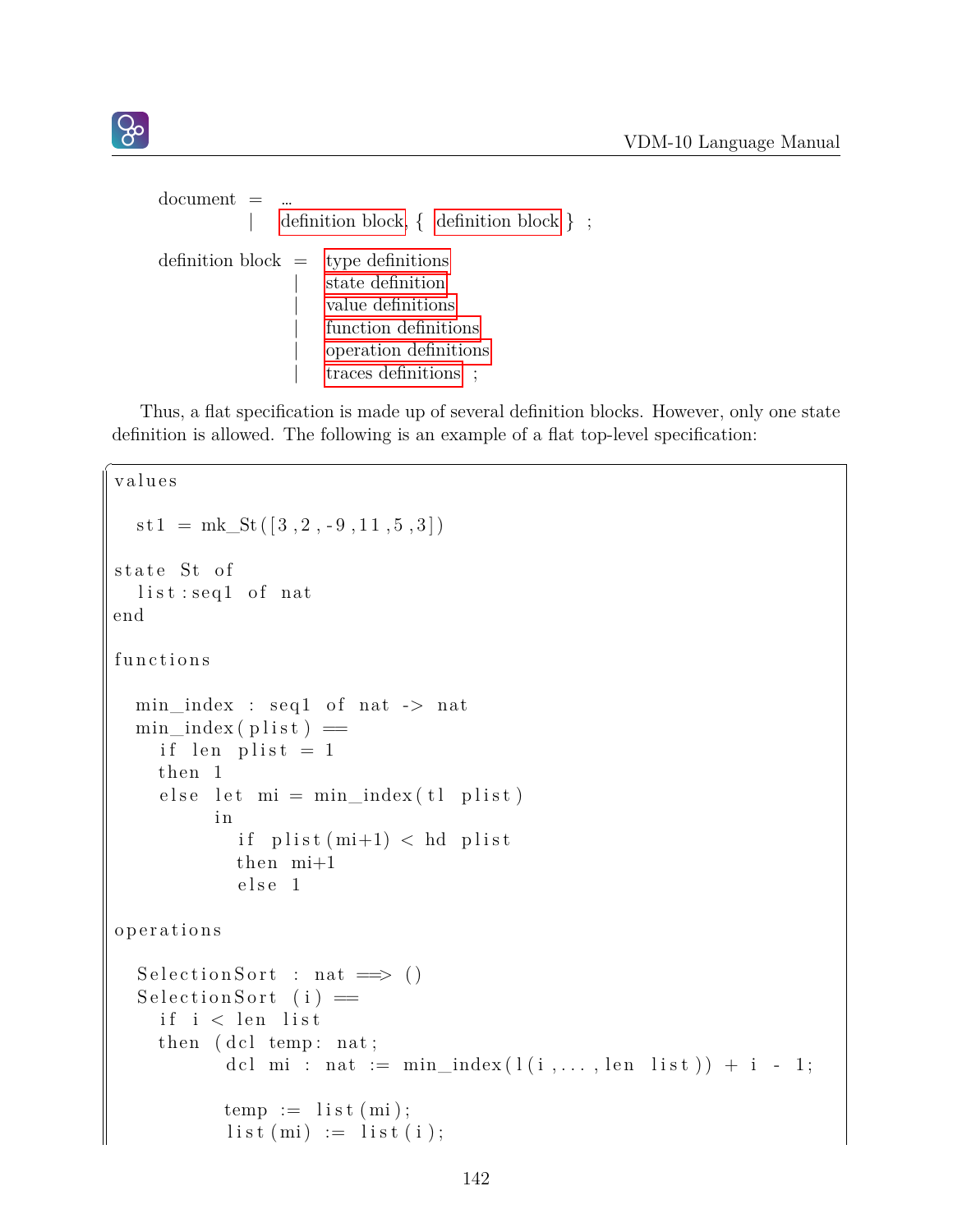

```
list (i) := temp;S^{electionSort(i+1)})
```
#### 13.1.2 A Structured Specification

As an extension to the standard VDM-SL language, it is possible to structure an VDM-SL specification using modules. In this section, the use of modules to create the top-level specification will be described. With the structuring facilities offered by VDM-SL it is possible to:

 $\overline{\phantom{a}}$   $\overline{\phantom{a}}$   $\overline{\phantom{a}}$   $\overline{\phantom{a}}$   $\overline{\phantom{a}}$   $\overline{\phantom{a}}$   $\overline{\phantom{a}}$   $\overline{\phantom{a}}$   $\overline{\phantom{a}}$   $\overline{\phantom{a}}$   $\overline{\phantom{a}}$   $\overline{\phantom{a}}$   $\overline{\phantom{a}}$   $\overline{\phantom{a}}$   $\overline{\phantom{a}}$   $\overline{\phantom{a}}$   $\overline{\phantom{a}}$   $\overline{\phantom{a}}$   $\overline{\$ 

- Export constructs from a module.
- Import constructs from a module.
- Rename constructs upon import.
- Define a state in a module.

The Layout of a Module

Before the actual facilities are described, the general layout of a module is described. A module consists of three parts: a module declaration, an interface section, and a definitions section. It is possible to leave out the definitions part in the early development of a module specification.

In the module declaration, the module is named. The name must be a unique module name within the complete specification. The second part, the interface section, defines the relation of a module with other modules and consists of two sections. These sections are:

- An imports section. In the imports section, all the constructs that are going to be used from other modules are described. If constructs are going to be renamed it has to be done in the imports section.
- An exports section. Here all the constructs that are going to be used in other modules are defined. If no exports section is present the module cannot be used from any other modules.

The third part of a module declaration, the definitions section, contains all the definitions of the module. Thus, in general, the syntax of a module is:

Syntax: module = 'module', [identifier,](#page-217-0) [interface,](#page-191-1) [ [module body](#page-193-2) ], 'end', [identifier](#page-217-0) ;

module body = 'definitions', [definition block,](#page-193-0)  $\{$  definition block  $\}$ ;

Note that the identifier after module and end should be identical.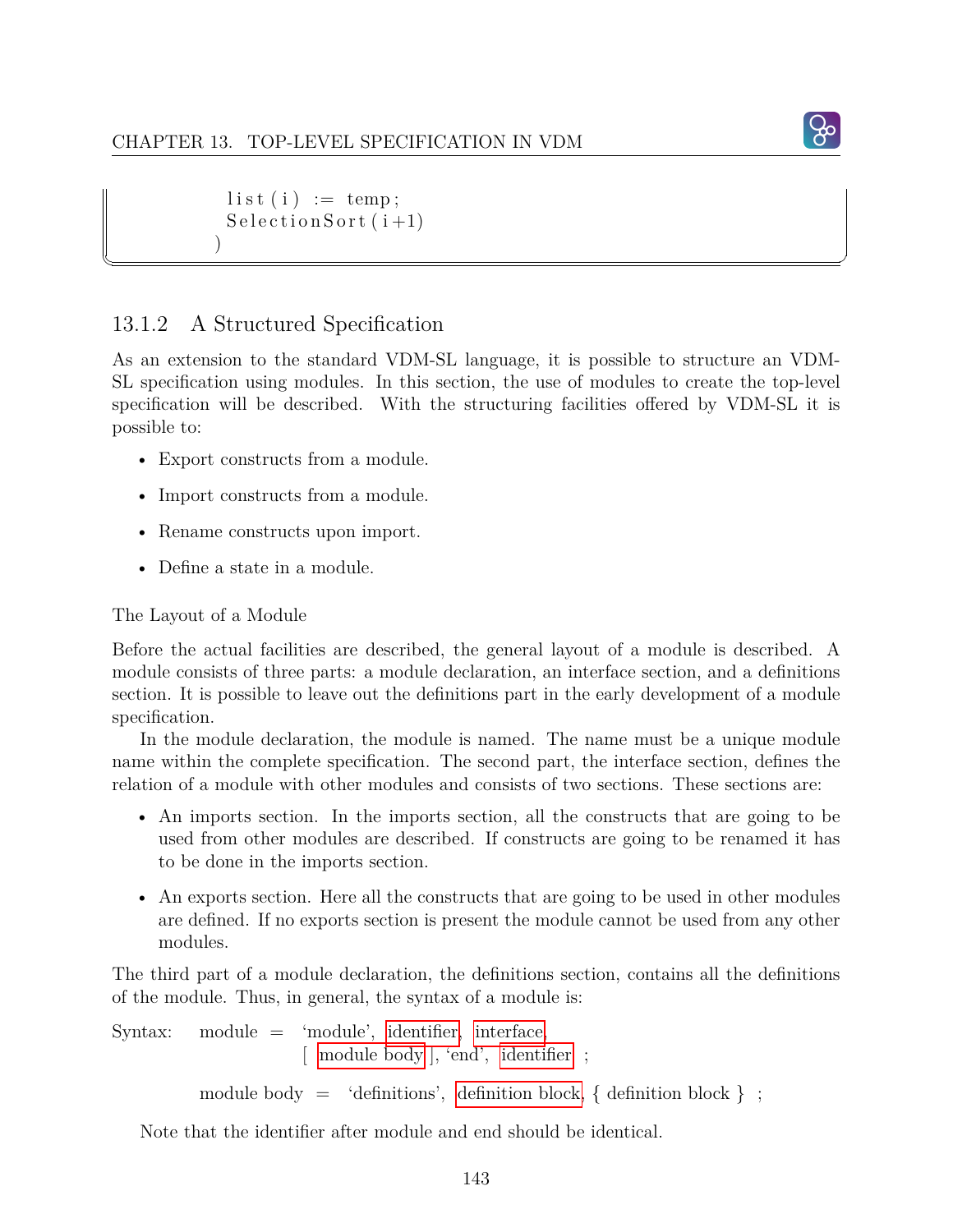

The Exports Section

```
 interface = import definition list],
                           export definition ;
            export definition = 'exports', export module signature ;
            \alpha export module signature \alpha 'all'
                                            | export signature,
                                            { export signature } ;
           \alpha export signature = export types signature
                               | export values signature
                               export functions signature<br>| export on the signature
                                   export operations signature ;
           \alpha export types signature = type export,
                                          \{\ \vdots\} type export \}, [\ \vdots\ ] ;
            type export = name;
            \alpha export values signature = value signature,
                                          \{\ ;\right\} value signature \}, [\ ;\right);
            value signature = name list, \because type ;
            \alpha export functions signature = function signature,
                                              \{\ \vdots\ ;\ \} function signature \},\ [\ \vdots\ ;\ ];
             signature = name list, \lceil type variable list \lceil, \lceil.
                                     function type ;
            \alpha export operations signature = operation signature,
                                               \{\ \ ;\ \ ,\ \ \text{operation signature}\ \},\ [\ \ ;\ ]\ \ ;operation signature = name list, \therefore operation type;
```
Semantics: The exports section must be used to make constructs visible to other modules. Some or all of the defined constructs from a module can be exported. In the latter case, the keyword all is used. However, imported constructs are not exported from the module. If only part of the constructs are exported, the visible constructs with the appropriate signatures are stated.

Normally, if a construct is visible to another module, that construct can be considered to be defined inside the module. However, with types and operations there are some exceptions: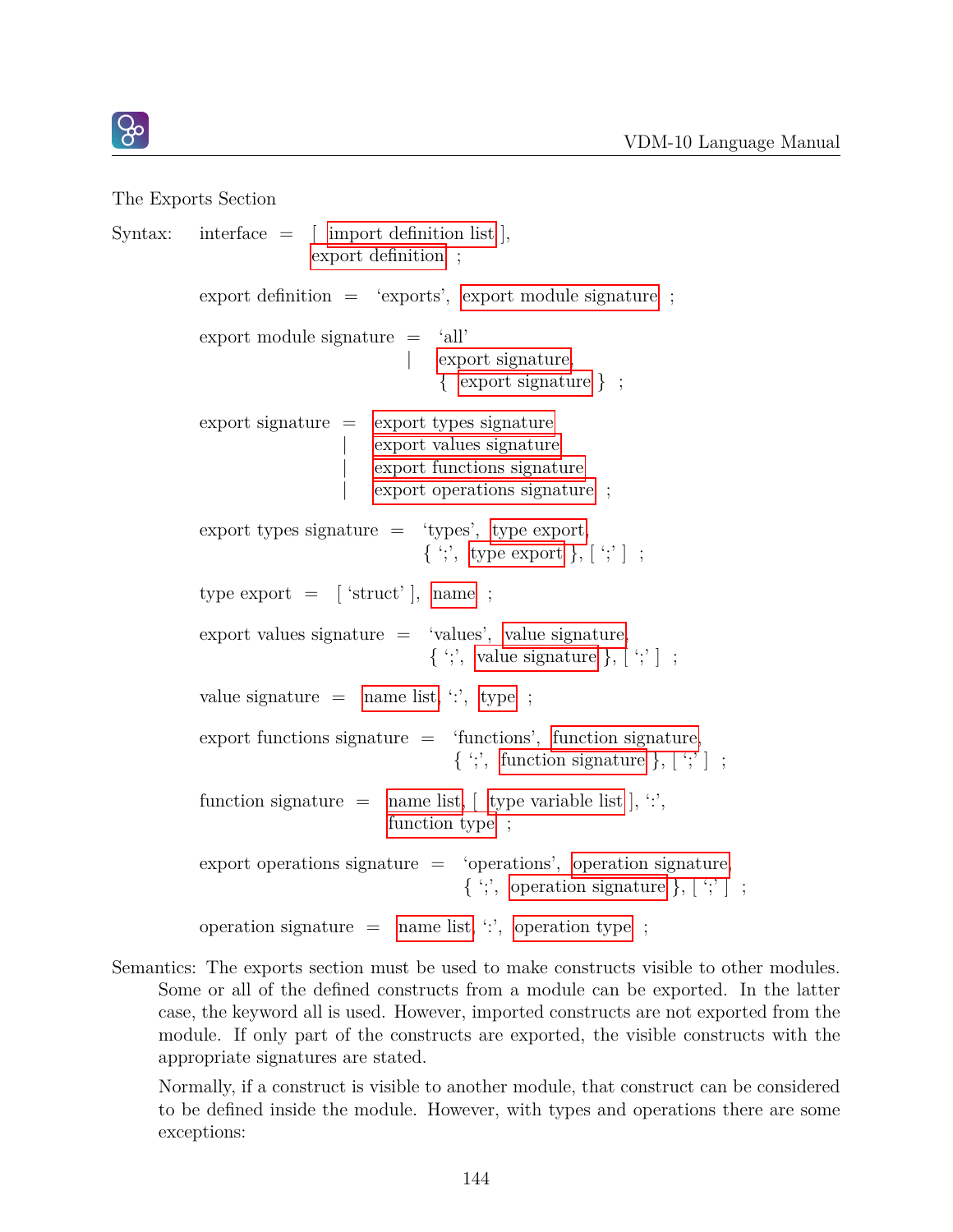

- Types: If a type T is defined in module A and this type is also going to be used in module B, the type from module A has to be exported. This can be done in two ways:
	- 1. The name of the type is exported.
	- 2. The structure of the type is exported.

If only the name of the type is exported, the other module cannot create values of type T. This means that the exporting module (A) must provide functions and/or operations to directly create and manipulate values of type T by means of the constructors related to the representation of T.

If we export the structure of the type by using the keyword struct, the other module can create and manipulate values of type T (it can also use the mk\_ keyword and the is\_ keyword for this type if it is a record type).

If the type also defines an invariant, the invariant predicate function is only exported if the structure of the type is exported.

Operations: In a module, a state that is global for the module can be defined. All operations within the module can manipulate that state. If operations are exported from a module, they manipulate the state in the exporting module, i.e. the state in the module where they are defined.

If an exported function or an operation defines a pre- and/or post-condition, the corresponding predicate functions (see chapter [5\)](#page-49-0) are also exported.

Examples: Consider a model of a bank account. An account is characterised by the name of the holder, the account number, the bank branch at which the account is maintained, the balance, and an encrypted PIN code for the ATM card. We might model this as follows:

 $\overline{a}$ module BankAccount

```
exports types digit; account
         functions digval: digit \rightarrow nat;
                    deposit: account * real -> account;withdrawal: account * real -> account;is Pin: account * nat -> bool;requestWithout a wall: account * nat -> boold e finitions
t y p e s
  \text{digit} = nat
  inv d = d < 10;
```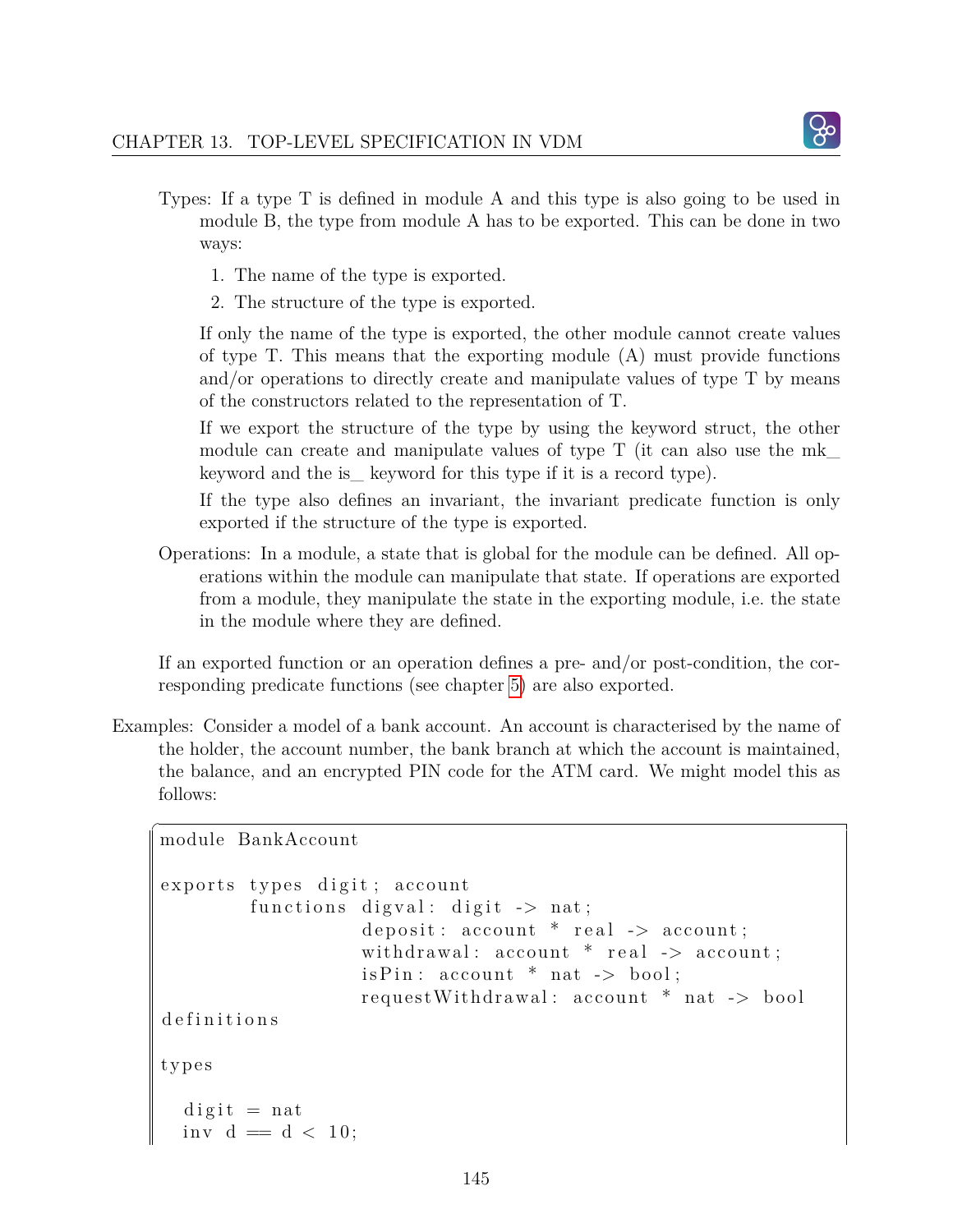```
account :: \quad holder : seq1 of charnumber : seq1 of digit
                 branchcode : seq1 of digit
                 balance: real
                 epin: nat
  inv mk_account(holder, number, branchcode,-,-) ==
     len number = 8 and len branchcode = 6functions
     \text{digital : digit } \rightarrow \text{nat}\text{digval}\left(\text{d}\right) \rightleftharpoons \text{d};
     deposit: account * real -> account\text{deposit}(\text{acc}, \text{r}) =mu( acc, balance | -> acc. balance + r );
     withdrawal : account * real \rightarrow accountwithdrawal (\text{acc}, r) \equivmu( acc, balance | -> acc. balance - r );is Pin : account * nat -> boolis Pin (acc, ep) \equivep = acc . epin ;requestWithdrawal : account * nat -> bool
     requestWithout a wall (acc, amt) =\mathrm{acc} \cdot \mathrm{balance} > \mathrm{amt}end BankAccount
```
In this module we export two types and five functions. Note that since we have enumerated the entities we are exporting, but have not exported digit or account using the struct keyword, the internals of account values may not be accessed by other modules, neither may the invariant for digit. If such access is necessary, the types should be exported with the struct keyword, or all constructs in the module should be exported using the exports all clause.

 $\overline{\phantom{a}}$ 

The module Keypad given below models the keypad interface of an ATM machine. The state variable maintains a buffer of data typed at the keypad by the user.

 $\overline{a}$ 

 $8<sup>o</sup>$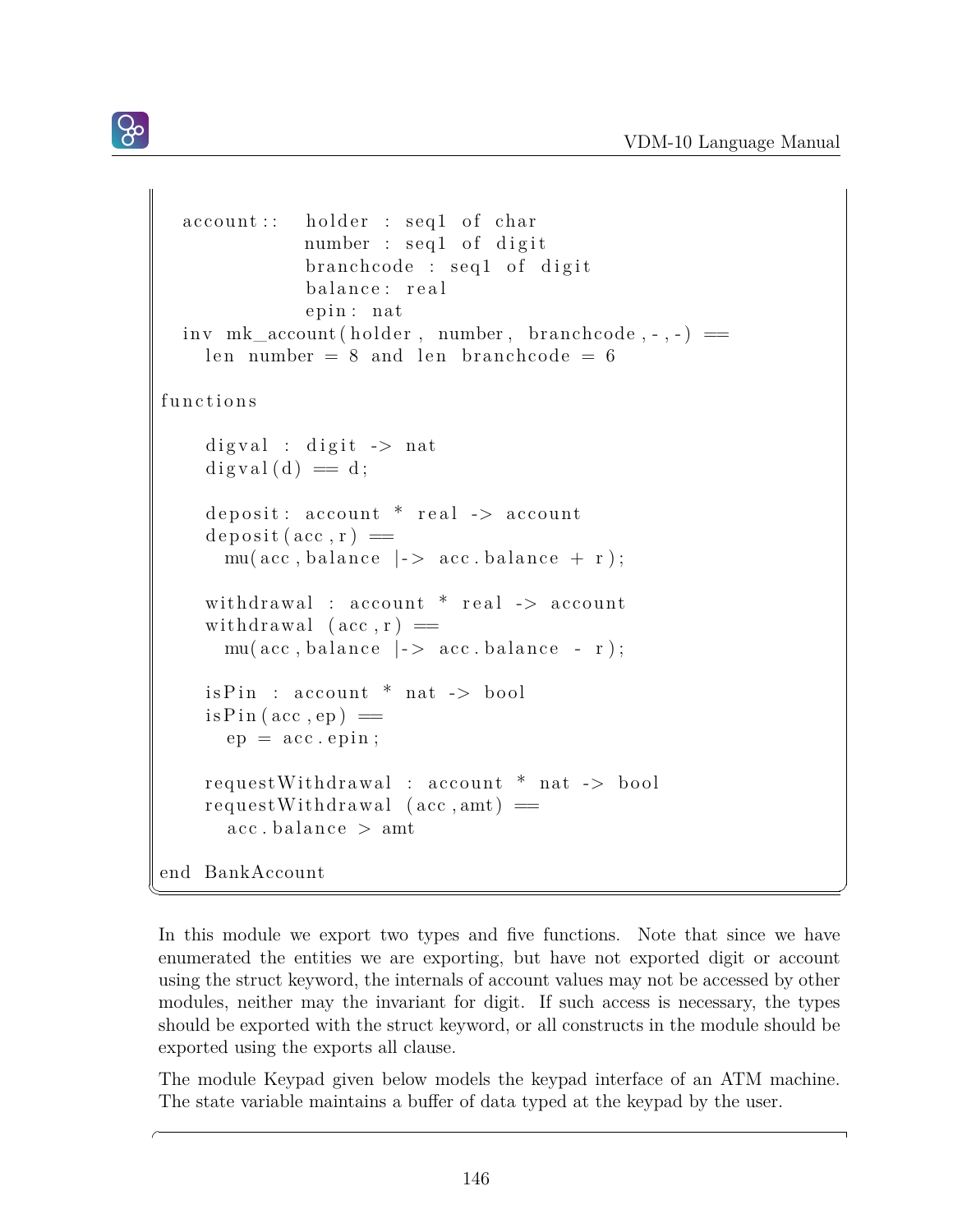

```
module Keypad
imports
from BankAccount types digit
exports all
d e finitions
state buffer of
  data : seq of BankAccount digit
end
o p e r a t i o n s
    DataAvailable : () \implies bool
    Data Available() ==return (data \leq | );
    ReadData : () \implies seq of BankAccount 'digitReadData () =return (data);WriteData : seq of BankAccount digit \implies ()
    WriteData (d) =
      data := data^dend Keypad
```
In this module all constructs are exported. Since the only entities defined are the state and operations on it, this means that all of the operations may be accessed by an importing module. The state is not accessible to importing modules, but remains private to this module. However the state constructor mk\_Keypad'buffer is accessible.

 $\overline{\phantom{a}}$   $\overline{\phantom{a}}$   $\overline{\phantom{a}}$   $\overline{\phantom{a}}$   $\overline{\phantom{a}}$   $\overline{\phantom{a}}$   $\overline{\phantom{a}}$   $\overline{\phantom{a}}$   $\overline{\phantom{a}}$   $\overline{\phantom{a}}$   $\overline{\phantom{a}}$   $\overline{\phantom{a}}$   $\overline{\phantom{a}}$   $\overline{\phantom{a}}$   $\overline{\phantom{a}}$   $\overline{\phantom{a}}$   $\overline{\phantom{a}}$   $\overline{\phantom{a}}$   $\overline{\$ 

The Imports Section

Syntax:interface  $=$  [ [import definition list](#page-191-2)], [export definition](#page-192-0) ; import definition list  $=$  'imports', [import definition,](#page-191-3)  $\{\, \cdot\, , \, \text{ import definition } \}$  $\{\, \cdot\, , \, \text{ import definition } \}$  $\{\, \cdot\, , \, \text{ import definition } \}$  ;  $\text{import definition} = \text{`from'}, \text{ identifier}, \text{import module signature } ;$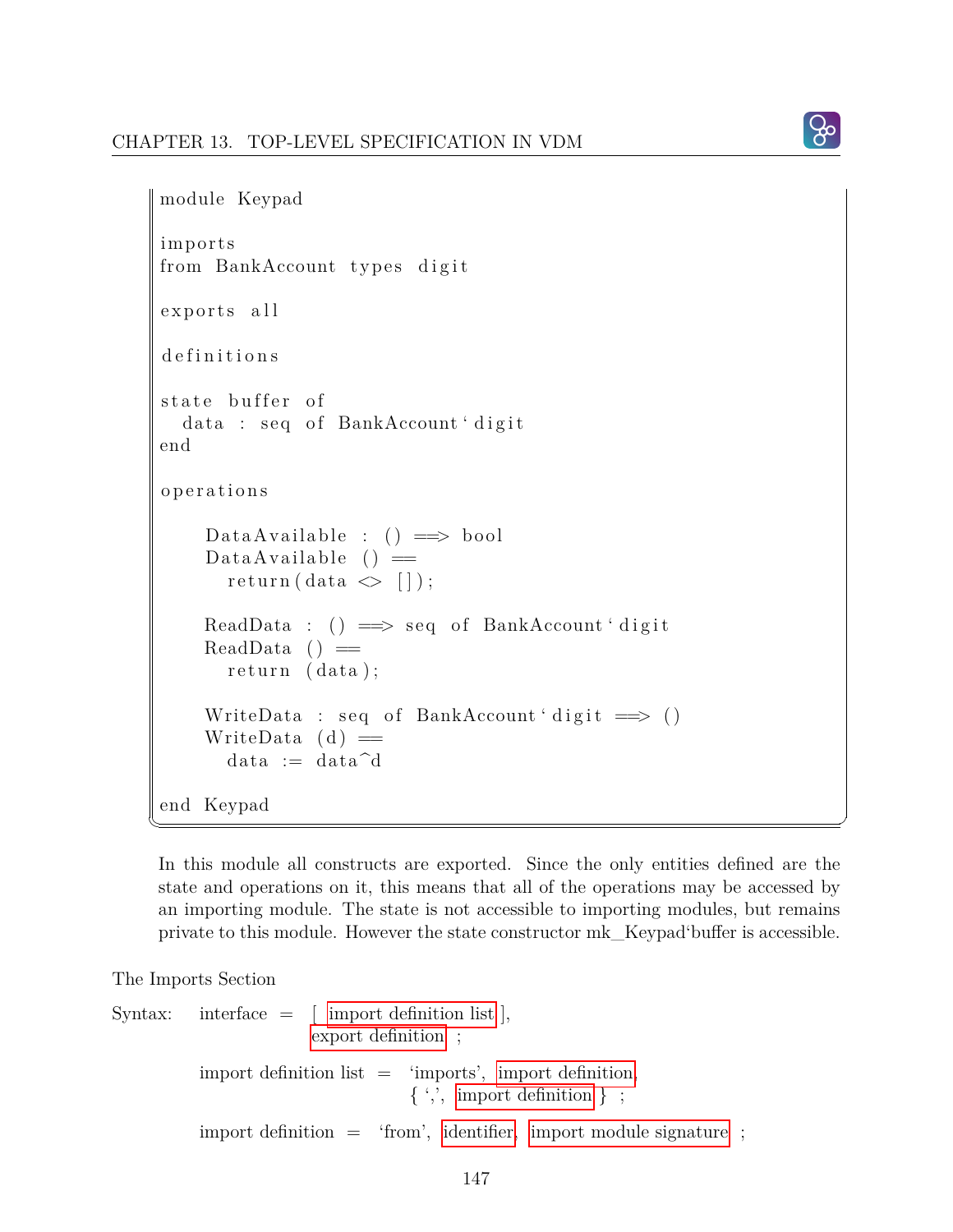

 $\text{import module signature} = \text{`all'}$ | [import signature,](#page-191-5) { [import signature](#page-191-5) } ;  $import$  signature  $=$  [import types signature](#page-191-6) | [import values signature](#page-192-11) [import functions signature](#page-192-12) [import operations signature](#page-192-13); import types signature = 'types', [type import,](#page-192-14)  $\{\ ;\ ;\ \text{type import }\}, [\ ;\ ;\ ]$ ; type import  $=$  [name,](#page-209-1)  $\lceil$  'renamed', [name](#page-209-1) | [type definition,](#page-194-1) [ 'renamed', [name](#page-209-1) ] ; import values signature  $=$  'values', [value import,](#page-192-15)  $\{\ ;\ \ ;\$  [value import](#page-192-15)  $\}, \ [\ ;\ ]$ ; value import  $=$  [name,](#page-209-1)  $[$  : ; [type](#page-194-0)  $]$ ,  $[$  'renamed', [name](#page-209-1)  $]$ ; import functions signature  $=$  'functions', [function import,](#page-192-16)  $\{\ ;\ ;\ \$  [function import](#page-192-16)  $\}, [\ ;\ ;\ ]$ ; function import = [name,](#page-209-1) $\left[ \begin{array}{cc} \end{array} \right]$  [ [type variable list](#page-196-2) ],  $\therefore$  [function type](#page-195-1) ], [ 'renamed', [name](#page-209-1) ] ; import operations signature = 'operations', [operation import,](#page-192-17)  $\{\ \ ;\ \ ,\ \ \text{operation import}\ \},\ [\ \ ;\ ]\ \ ;$ operation import  $=$  [name,](#page-209-1)  $[$  :  $]$ , [operation type](#page-198-0)  $]$ , [ 'renamed', [name](#page-209-1) ] ;

Semantics: The imports section is used to state what constructs are used from other modules with the restriction that only visible constructs can be imported. If all the visible constructs from a module are going to be used, the keyword all is used, unless one or more constructs are going to be renamed. With renaming, an imported construct is given a new name which can be used instead of the original name preceded by the exporting module name. In general this has the form:

name renamed new\_name

 $\overline{a}$ 

 $\overline{\phantom{a}}$   $\overline{\phantom{a}}$   $\overline{\phantom{a}}$   $\overline{\phantom{a}}$   $\overline{\phantom{a}}$   $\overline{\phantom{a}}$   $\overline{\phantom{a}}$   $\overline{\phantom{a}}$   $\overline{\phantom{a}}$   $\overline{\phantom{a}}$   $\overline{\phantom{a}}$   $\overline{\phantom{a}}$   $\overline{\phantom{a}}$   $\overline{\phantom{a}}$   $\overline{\phantom{a}}$   $\overline{\phantom{a}}$   $\overline{\phantom{a}}$   $\overline{\phantom{a}}$   $\overline{\$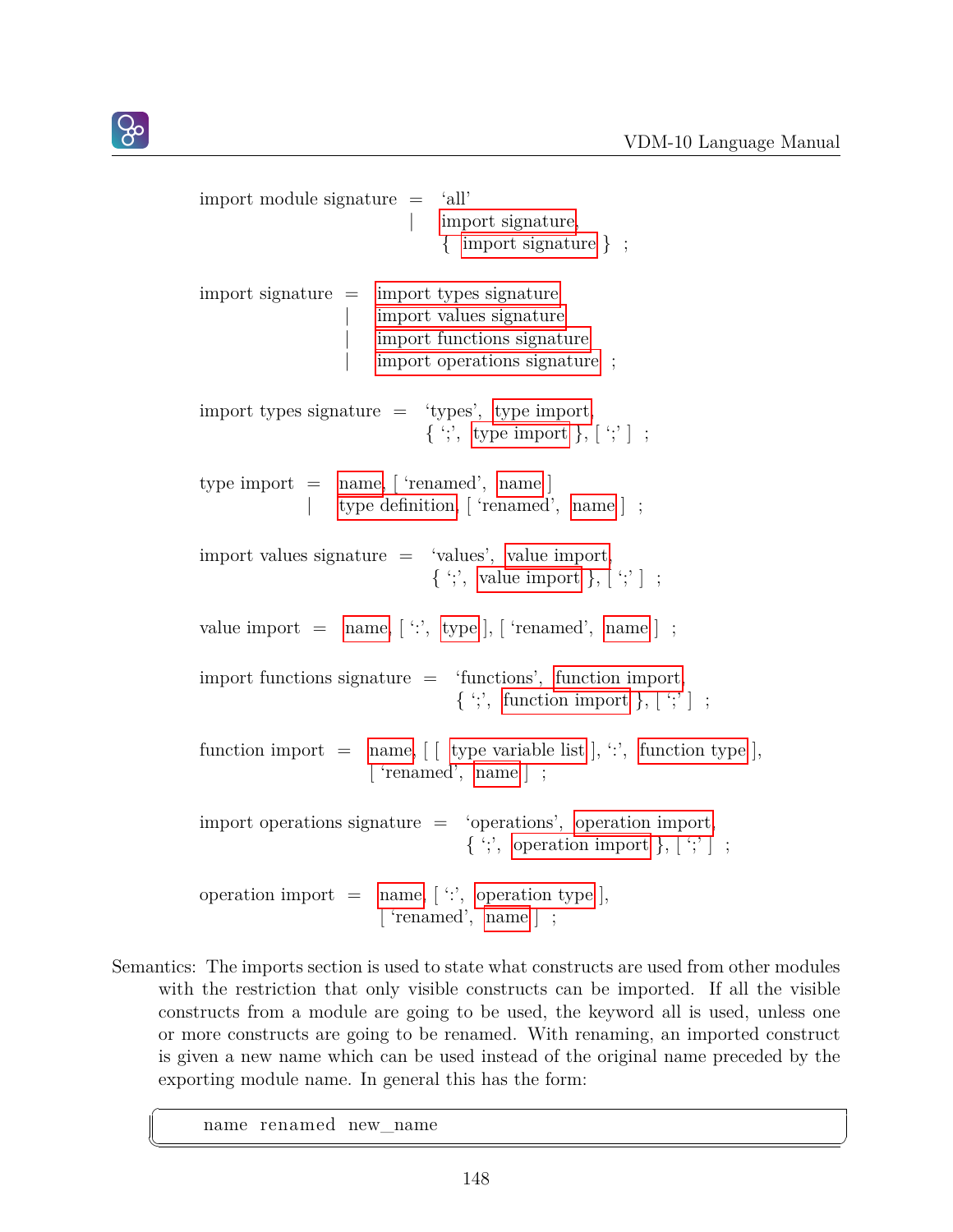

where name is the name of the imported construct, and new name is the new name for the construct. This way, more meaningful names can be given to constructs. Note that in the importing module it is not possible to refer to DefModule'name (where DefModule is the name of the defining module) any longer but only to newname.

It is possible to include type information in the imports section, such that this information will only be used by the static semantics check of the complete module. If no type information is given, the static semantics can also find this information in the exporting module.

A module that imports a type may only access the internal structure of that type if it was exported with the struct keyword; this includes invoking the type constructor and using the selector functions. If the type was exported without the struct keyword then the importing module may refer to the type, and call functions from the imported module that create elements of the type, but it cannot invoke the type constructor, or use the selector functions.

When a composite type is exported with struct then its constructor is referred to, in the importing module, by mk\_ExportingMod'RecordName. If the composite type is renamed on import, to ImportedRecName say, then the constructor is referred to by mk ImportedRecName.

Examples: We can model an ATM card as consisting of a card number and an expiry date. This requires the digit type defined in the module BankAccount. It also uses the function digval from the same module.

```
\overline{a}module ATMCard
imports
from BankAccount types digit
                     functions digval renamed atmc_digval
exports all
d e finitions
t y p e s
     \text{digit} = \text{BankAccount} \cdot \text{digit}atmc:: cardnumber : seq1 of digit
              expiry : digit * digit * digit * digit
     inv mk atmc (card number, mk (m1, m2, - , -)) ==let m = \text{atmc\_digyal} (ml) * 10 + \text{atmc\_digyal} (m2)in m > 0 and m \le 12 and len cardnumber \ge 8
```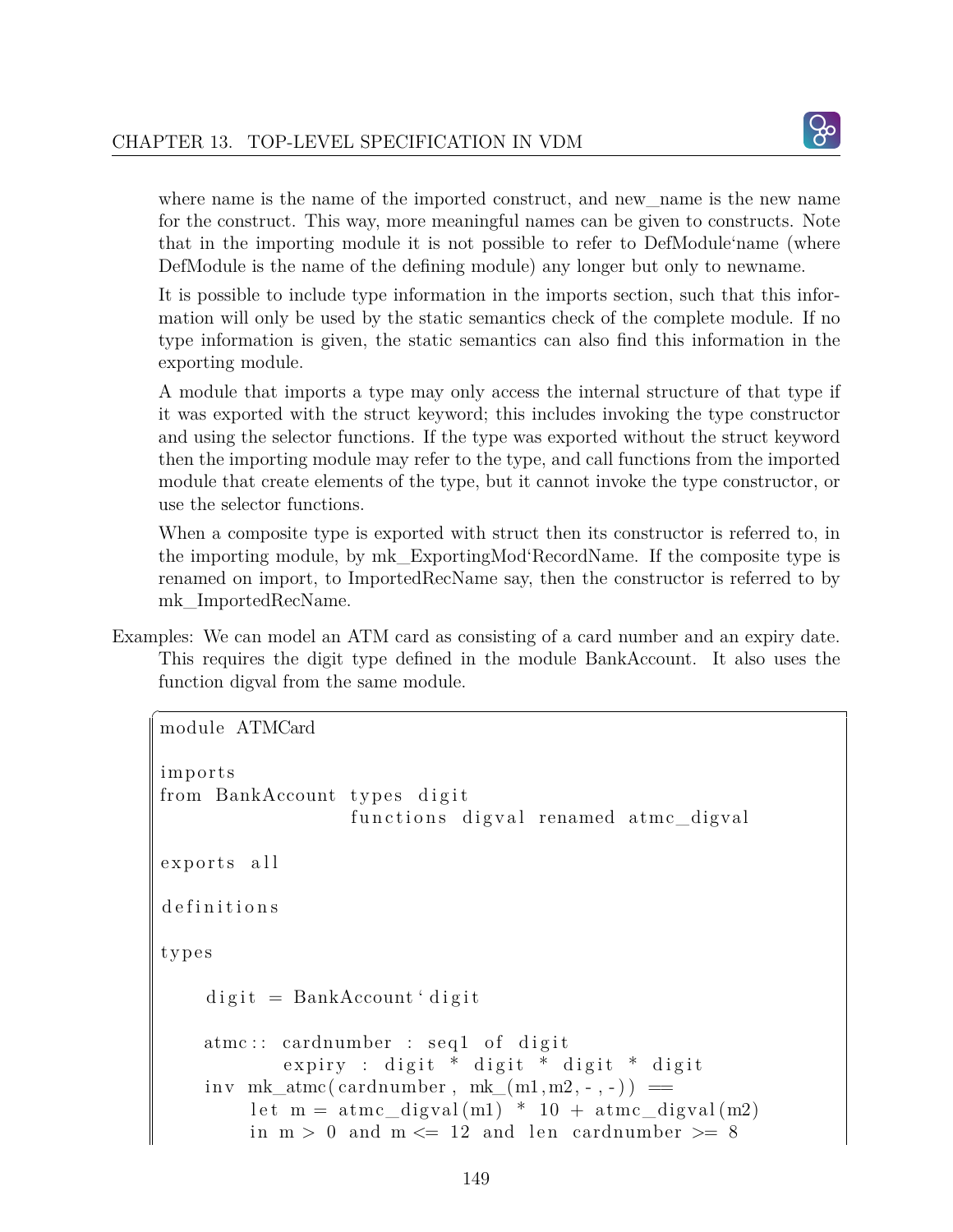

Here the invariant on the type atmc states that expiry dates must represent valid dates, and card numbers must be at least 8 digits long. Note that since digit is not exported with the struct keyword from the module BankAccount, we cannot access the invariant for digit in module ATMCard. This notwithstanding, all values of type digit manipulated in ATMCard must satisfy the invariant.

# 13.2 Top-level Specification in VDM++ and VDM-RT

In the previous chapters VDM constructs such as types, expressions, statements, functions and operations have been described. A number of these constructs can constitute the definitions inside a class definition. A top-level specification, or document, is composed of one or more class definitions. Note that only in VDM-RT it is possible to have a system class.

Syntax:document =  $( class \mid system)$  $( class \mid system)$  $( class \mid system)$  $( class \mid system)$ ,  ${ class \mid system }$  ${ class \mid system }$  ${ class \mid system }$ ;

# 13.3 System (VDM-RT)

ႜၛၟ

In order to be able to describe distributed systems VDM-RT includes a notion of a system that describes how different parts of the system modelled are deployed to different Core Processing Units (CPUs) and communication busses connecting the CPUs together. Syntactically the system is described exactly like ordinary classes described below in Section [13.3.1,](#page-161-0) except that the keyword "system" instead of the keyword "class" is used.

Syntax: system = 'system', [identifier,](#page-217-0) [ [class body](#page-193-5) ], 'end', [identifier](#page-217-0) ; class body = [definition block,](#page-193-0)  $\{$  [definition block](#page-193-0)  $\}$ ;  $definition block = type definitions$  $definition block = type definitions$ [value definitions](#page-196-0) [function definitions](#page-196-1)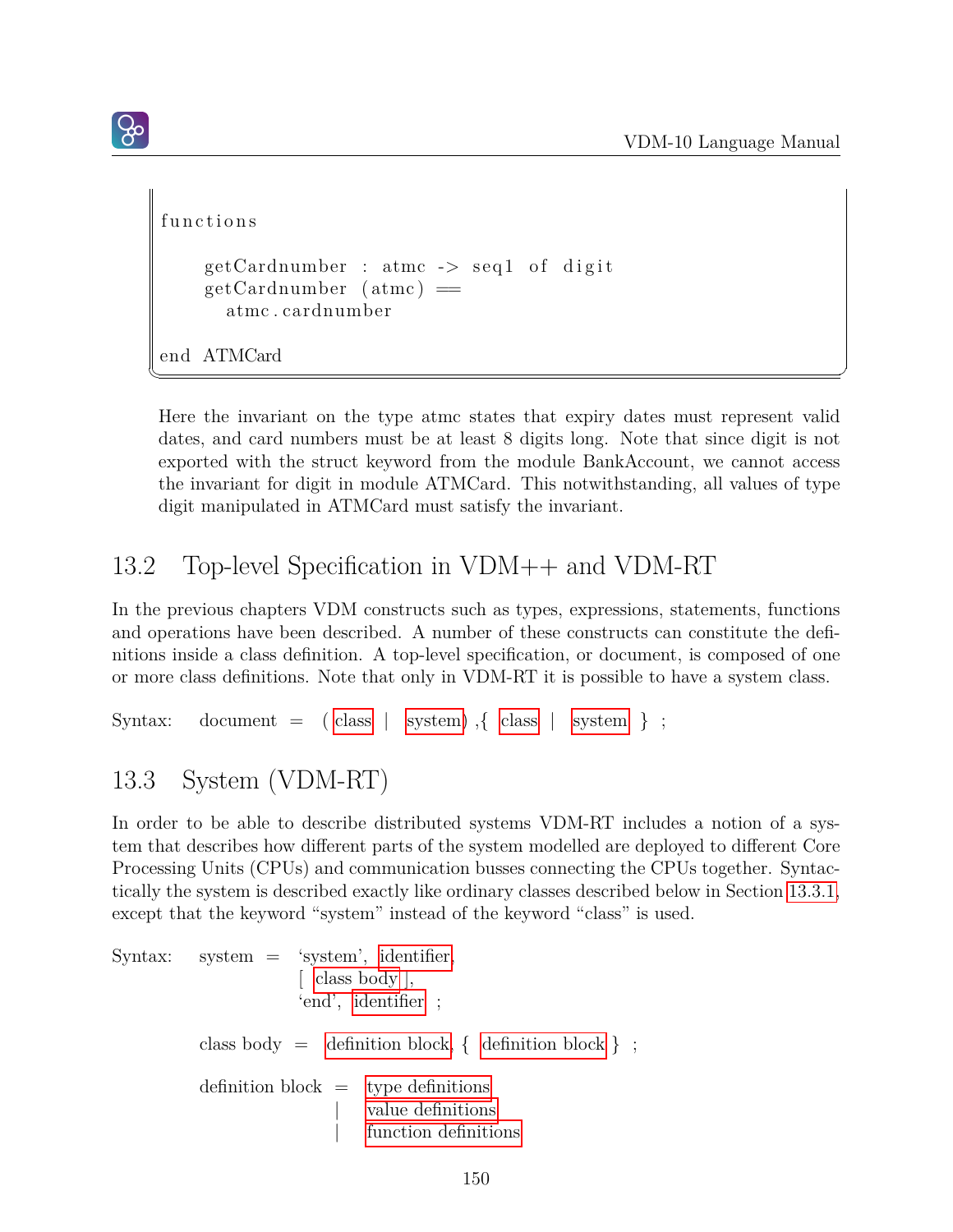

| [operation definitions](#page-197-1) [instance variable definitions](#page-198-1) | [synchronization definitions](#page-199-0) | [thread definitions](#page-179-0) ;

Semantics: Each system description has the following parts:

- A system header with the system name.
- An optional system body.
- A system tail.

The system name as given in the system header is the defining occurrence of the name of the class. A system name is globally visible, i.e. visible in all other classes/systems in the specification.

The system name in the class header must be the same as the system name in the system tail. Furthermore, defining system names must be unique throughout the specification.

The special thing about the system is that it can make use of special implicitly defined classes called CPU and BUS. It is not possible to create instances of the system, but instances made of CPU and BUS will be created at initialisation time. Note that CPU and BUS cannot be used outside the system definition.

The instances of CPU and BUS must be made as instance variables and the definition must use constructors. The constructor for the CPU class takes two parameters: the first one indicates the primary scheduling policy used for the CPU whereas the second parameter provides the capacity of the CPU (indicated as number of instructions Per Second or Hz – NB. the (time unit) step size of time is 1 nanosecond). The constructor for the BUS class takes three parameters. The first one indicates the kind of bus, the second one the capacity of the bus (its band width in bytes per second) and finally the third parameter gives a set of CPU instances connected together by the given BUS instance.

The currently supported primary scheduling policies for the CPU are:

<FP>: Fixed Priority

<FCFS>: First Come First Served

The currently supported primary scheduling policy for the BUS is:

<FCFS>: First Come First Served

The CPU class has member operations called deploy and setPriority. The deploy operation takes one significant parameter which must be an object that is declared as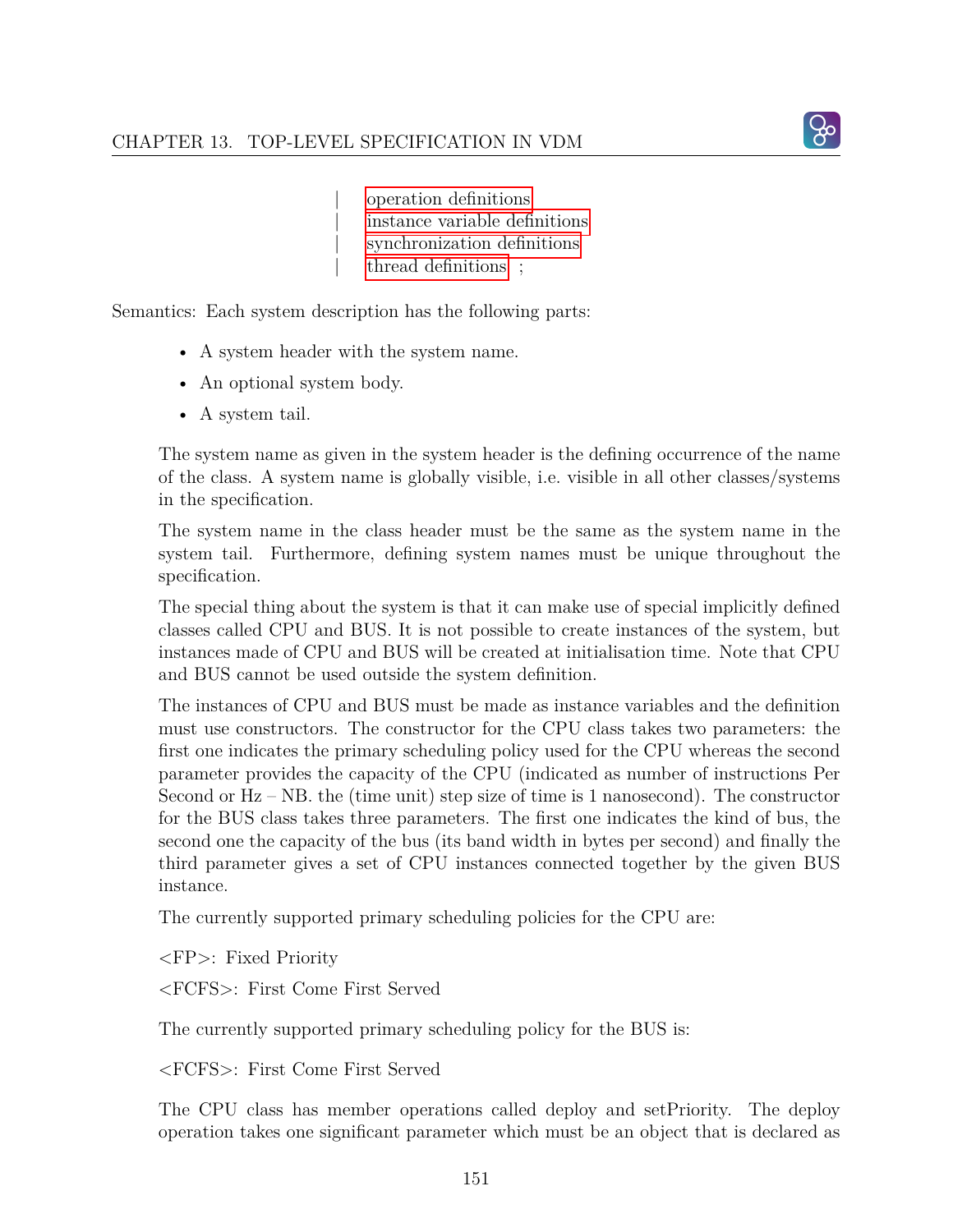

a static instance variable inside the system<sup>[1](#page-160-0)</sup>. The semantics of the deploy operation is that execution of all functionality inside this object will take place on the CPU that it has been deployed to. The setPriority operation takes two parameters where the first must be the name of a public operation that has been deployed to the CPU and the second parameter is a natural number. The semantics of the setPriority operation is that the given operation is assigned the given priority (the second parameter). This will be used when fixed priority scheduling is used on the given CPU. Per default operations that are not explicitly assigned a priority using the setPriority operation are assigned a default priority of 1.

The system "class" is limited in the way that it can only contain:

- Instance variables: The only instances that can be declared in the system "class" is of the special classes CPU and BUS as well as static instances of the different system components that one wishes to allocate to different CPU's.
- Constructor: The actual deployment of instances to CPU's and setting of priorities for the different operations is set inside the constructor which is the only operation that can be placed in the system "class". The only kind of statement that can be used inside this constructor is a block statement with a sequence of invocations of the special deploy and setPriority operations.

In addition there are limitations with respect to the use of static declarations for instances that are deployed to different CPU's. Basically the user should ensure that only one instance is deployed to a CPU if the class the instance comes from contains any static operations or functions. In case a static instance variable is used it is accessed directly (without any communication over the busses), so this in essence not proper from a distribution standpoint. Thus, all instance variables of instances to be deployed should only be accessed through the use of operations.

Example: The system class could for example be defined as:

```
system Simple
instance variables
  static public a : A := new A();
  static public b : B := new B();
  -- define the first CPU with fixed priority scheduling
  - - and 22E6 Hz
 \text{CPU1: CPU} := \text{ new CPU} (\text{ <FP>}, \text{ 22E6});static public c : C := new C();
```
<span id="page-160-0"></span><sup>&</sup>lt;sup>1</sup>It is also allowed to take a string as a second parameter for future extensions but that is ignored at the moment.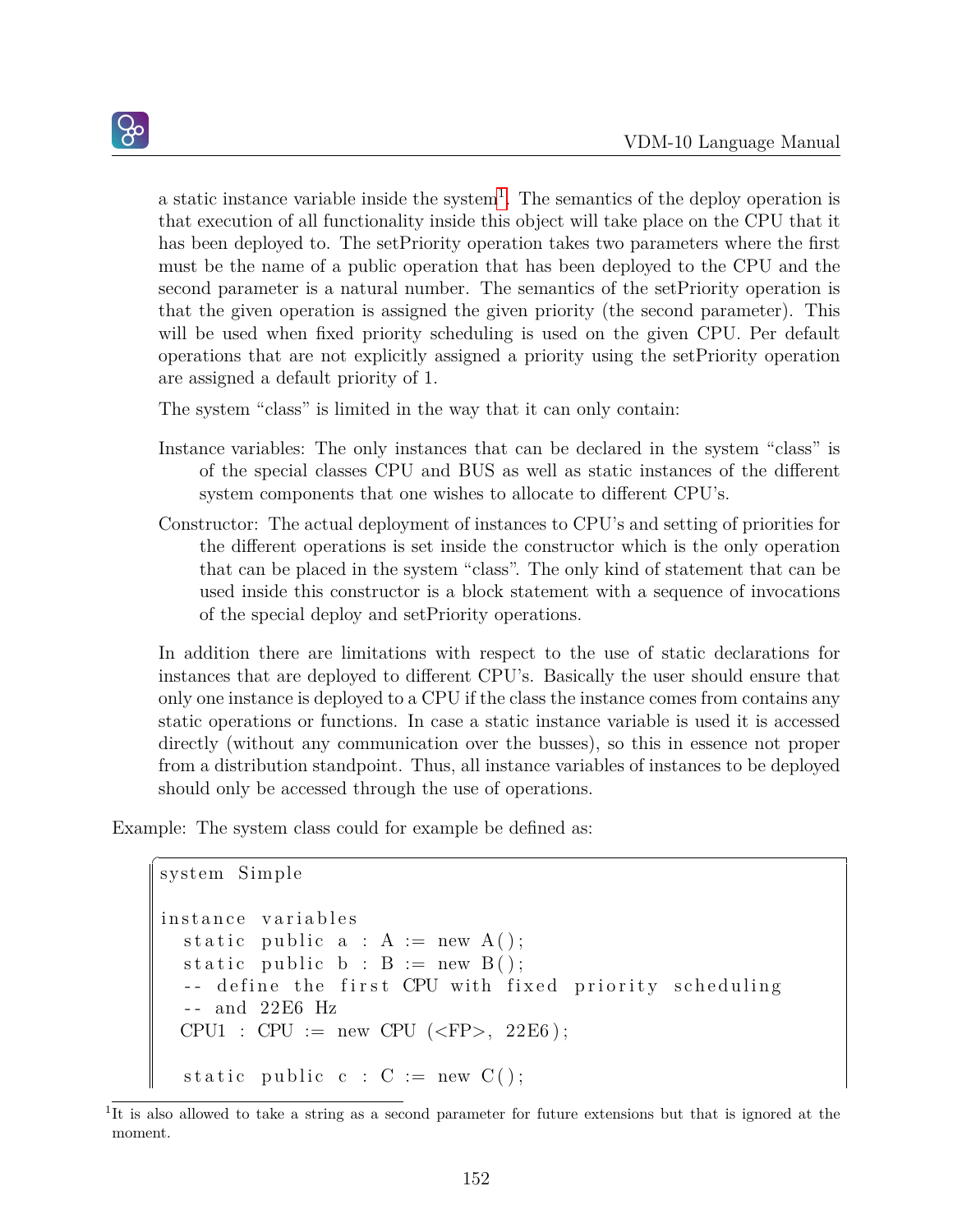

```
-- define the second CPU with fixed priority scheduling
  - - and 11E6 Hz
  CPU2 : CPU := new CPU (<FP>, 11E6);
  -- create a communication bus that links the three
   -- CPU's together
  BUS1 : BUS := new BUS (<b>CSMACD</b>), 72E3, {CPU1, CPU2}o p e r a t i o n s
  public Simple: () \implies Simple
  Simple () =( -- deploy a on CPU1
      CPU1.\text{ deploy}(a);-- deploy b on CPU1
      CPU1.\text{ deploy } (b);
       -- deploy c on CPU2
      CPU2.\text{ deploy}(c, "CT");
       - "CT" is a label here which is ignored
     ) ;
end Simple
\overline{\phantom{a}}
```
where A, B and C all are defined as classes.

#### <span id="page-161-0"></span>13.3.1 Classes

Compared to the standard VDM-SL language, VDM++ and VDM-RT have been extended with classes. In this section, the use of classes to create and structure a top-level specification will be described. With the object oriented facilities offered by  $VDM++$  and  $VDM-RT$  it is possible to:

- Define classes and create objects.
- Define associations and create links between objects.
- Make generalisation and specialisation through inheritance.
- Describe the functional behaviour of the objects using functions and operations.
- Describe the dynamic behaviour of the system through threads and synchronisation constraints.

Before the actual facilities are described, the general layout of a class is described.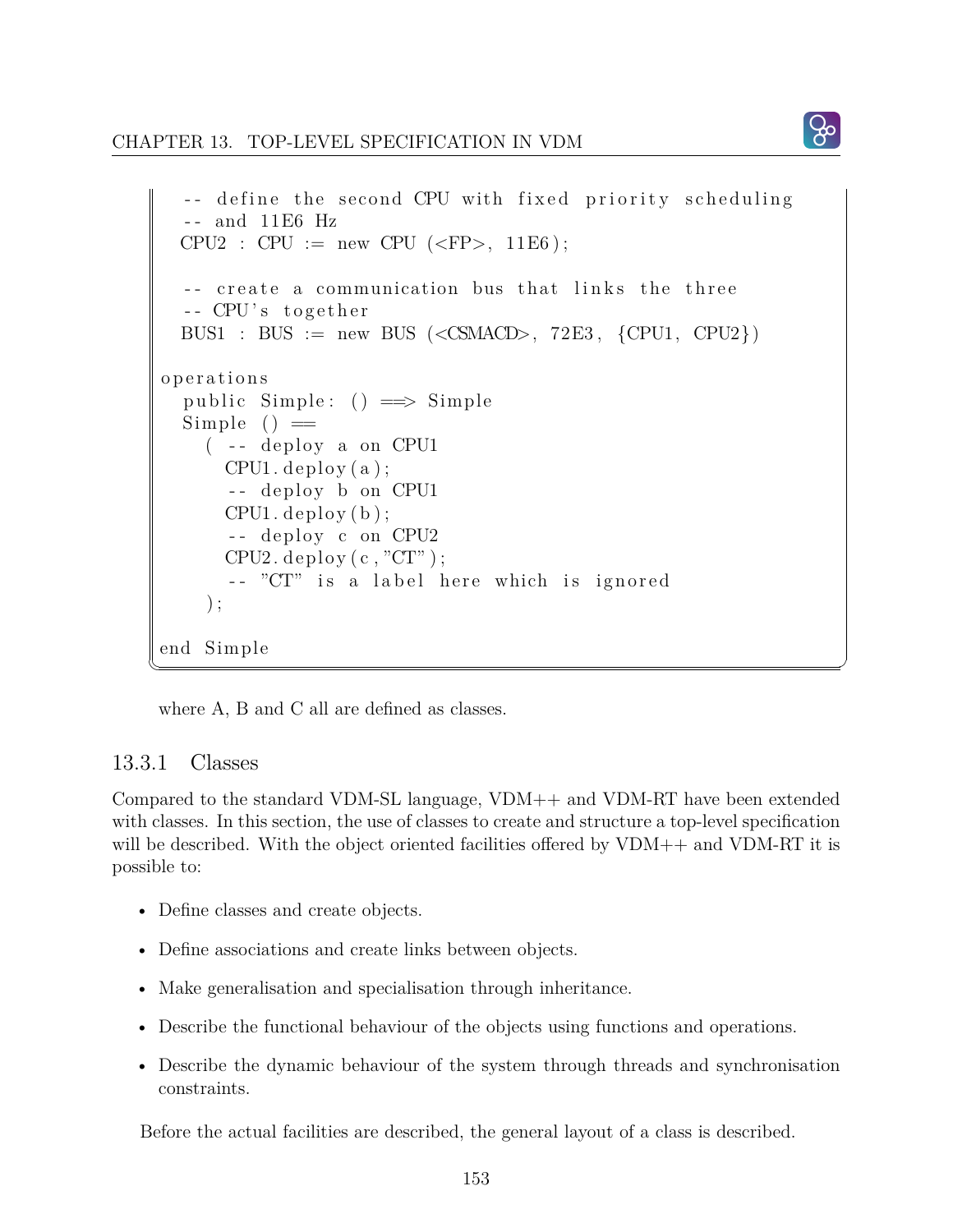Syntax:class  $=$  'class', [identifier,](#page-217-0)  $\lceil$  [inheritance clause](#page-193-6)  $\rceil$ , [ [class body](#page-193-5) ], 'end', [identifier](#page-217-0) ; inheritance clause  $=$  'is subclass of', [identifier,](#page-217-0)  $\{\cdot,\cdot\}$ , [identifier](#page-217-0)  $\}$ ; class body = [definition block,](#page-193-0)  $\{$  [definition block](#page-193-0)  $\}$ ;  $definition block = type definitions$  $definition block = type definitions$ [value definitions](#page-196-0) [function definitions](#page-196-1) | [operation definitions](#page-197-1) | [instance variable definitions](#page-198-1) [synchronization definitions](#page-199-0) | [thread definitions](#page-179-0) | [traces definitions](#page-187-0) ;

Semantics: Each class description has the following parts:

- A class header with the class name and an optional inheritance clause.
- An optional class body.
- A class tail.

 $[$   $\mathcal{S}^{\circ}]$ 

The class name as given in the class header is the defining occurrence of the name of the class. A class name is globally visible, i.e. visible in all other classes in the specification.

The class name in the class header must be the same as the class name in the class tail. Furthermore, defining class names must be unique throughout the specification.

The (optional) class body may consist of:

- A set of value definitions (constants).
- A set of type definitions.
- A set of function definitions.
- A set of instance variable definitions describing the internal state of an object instantiated from the class. State invariant expressions are encouraged but are not mandatory.
- A set of operation definitions that can act on the internal state.
- A set of the synchronization definitions, specified either in terms of permission predicates or using mutex constraints.
- A set of thread definitions that describe the thread of control for active objects.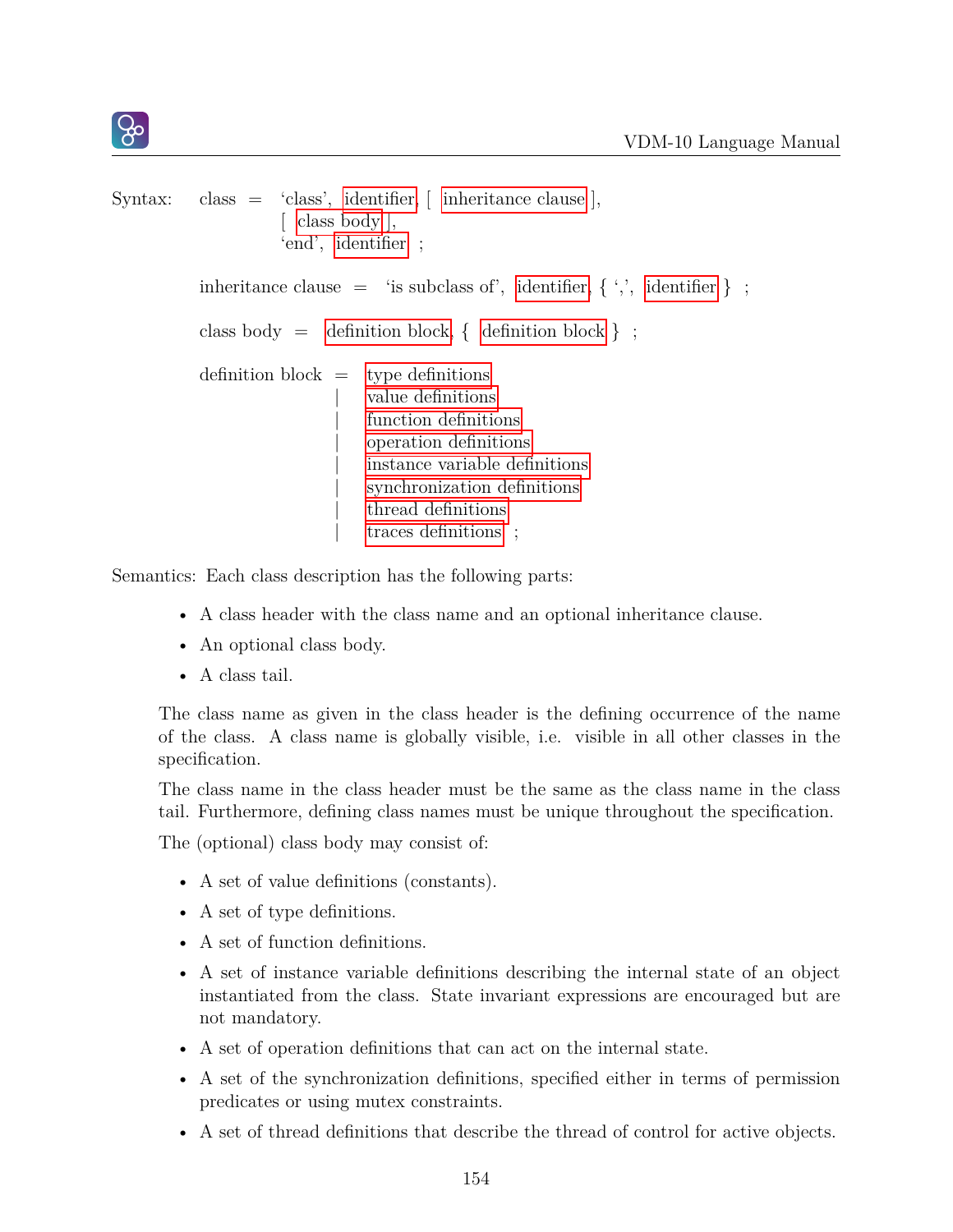

• A set of traces that are used to indicate the sequences of operation calls for which test cases are desired to be produced automatically.

In general, all constructs defined within a class must have a unique name, e.g. it is not allowed to define an operation and a type with the same name. However, it is possible to overload function and operation names (i.e. it is possible to have two or more functions with the same name and two or more operations with the same name) subject to the restriction that the types of their input parameters should not overlap. That is, it should be possible using static type checking alone to determine uniquely and unambiguously which function/operation definition corresponds to each function/operation call. Note that this applies not only to functions and operations defined in the local interface of a class but also to those inherited from superclasses. Thus, for example, in a design involving multiple inheritance a class C may inherit a function from a class A and a function with the same name from a class B and all calls involving this function name must be resolvable in class C.

#### 13.3.2 Inheritance

The concept of inheritance is essential to object orientation. When one defines a class as a subclass of an already existing class, the definition of the subclass introduces an extended class, which is composed of the definitions of the superclass together with the definitions of the newly defined subclass.

Through inheritance, a subclass inherits from the superclass:

- Its instance variables. This also includes all invariants and their restrictions on the allowed modifications of the state.
- Its operation and function definitions.
- Its value and type definitions.
- Its synchronization definitions as described in section [14.2.](#page-177-0)
- Its thread definitions as described in chapter [15.](#page-179-1)

A name conflict occurs when two constructs of the same kind and with the same name are inherited from different superclasses. Name conflicts must be explicitly resolved through name qualification, i.e. prefixing the construct with the name of the superclass and a '-sign (back-quote).

Example: In the first example, we see that inheritance can be exploited to allow a class definition to be used as an abstract interface which subclasses must implement: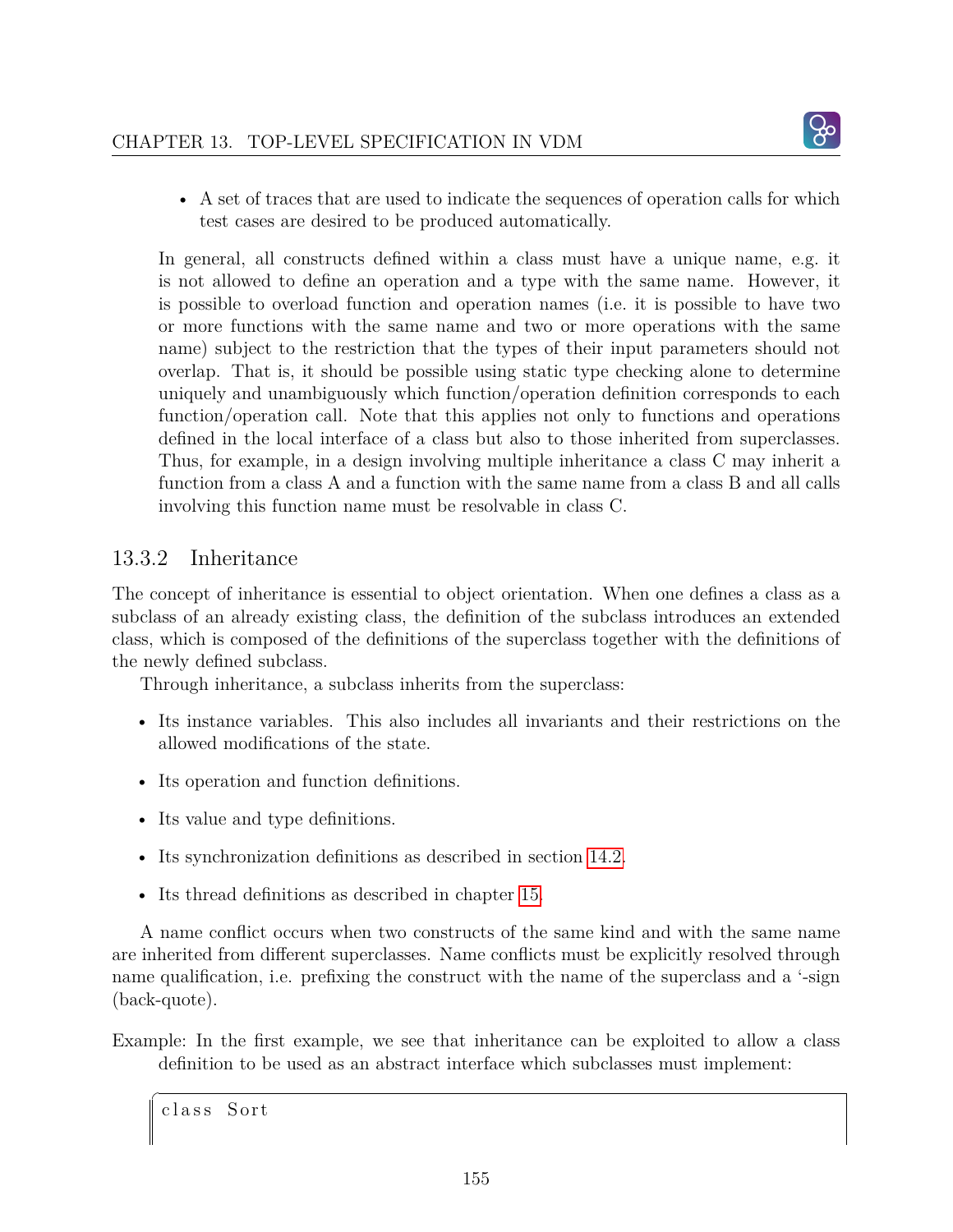```
instance variables
    protected data : seq of int
  o p e r a t i o n s
    initial\_data : seq of int \implies ()initial\_data (list) =data := list;
    sort\_ascending : () \implies ()sort_ascending () = is subclass responsibility;
end Sort
class SelectionSort is subclass of Sort
  functions
    min_index : seq1 of nat -> nat
    min\_index( list ) ==if len list = 1then 1
      else let mi = min\_index(t1 list)i n
              if list (mi+1) < hd list
              then mi+1
              else 1o p e r a t i o n s
    sort\_ascending : () \implies ()sort\_ascending () = selectSort(1);selectSort : nat \implies ()
    selectSort (i) =if i < len datathen (\text{dcl temp: nat};dcl mi: nat := min_index (data (i, \ldots, len data)) +
                            i - 1;
            temp := data(mi);data ( mi) := data ( i );data(i) := temp;
```
ႜၛၟ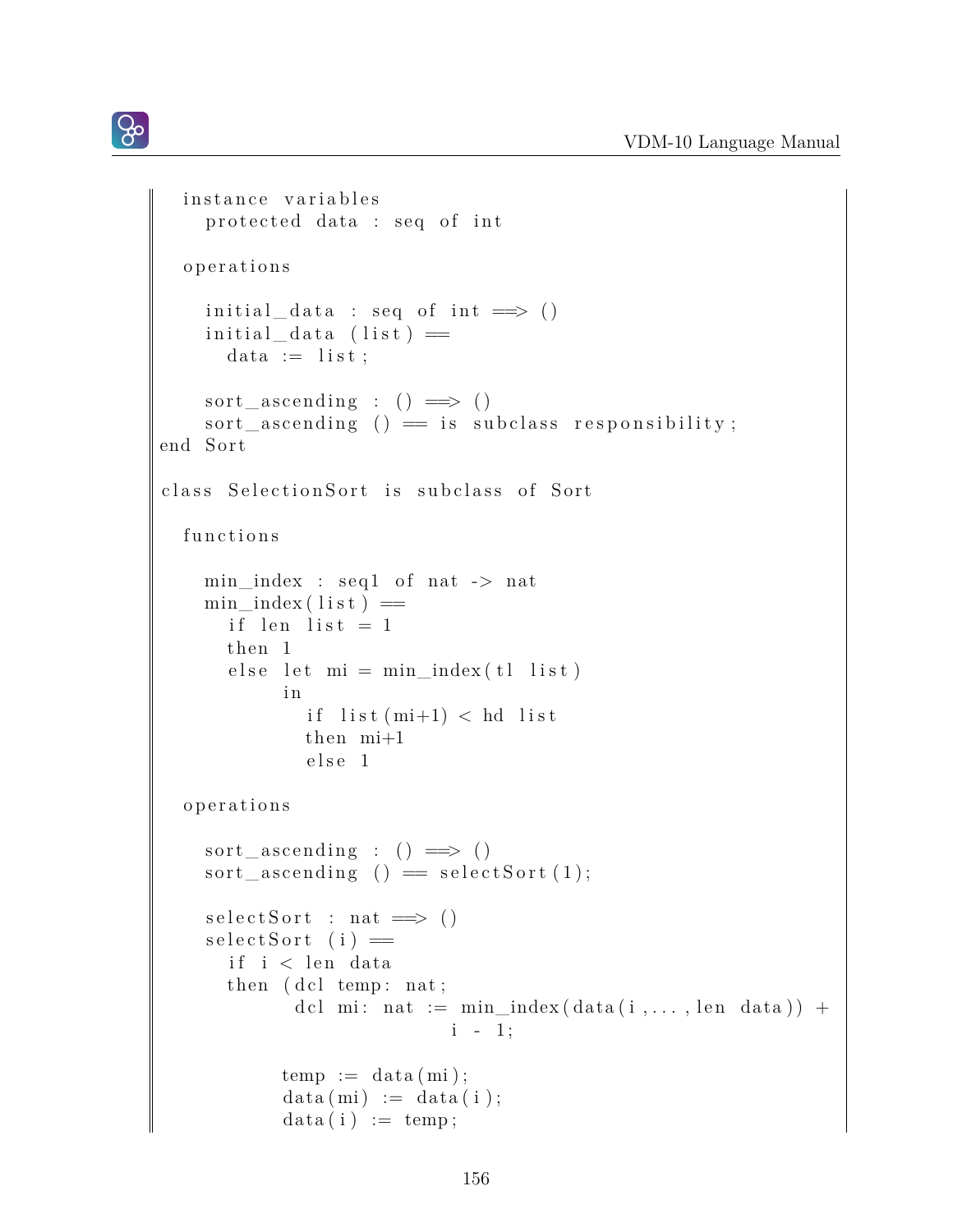

 $selectSort(i+1)$ )

end SelectionSort

 $\overline{a}$ 

Here the class Sort defines an abstract interface to be implemented by different sorting algorithms. One implementation is provided by the SelectionSort class.

 $\overline{\phantom{a}}$ 

The next example clarifies how name space clashes are resolved.

```
c l a s s A
instance variables }
  i : int := 1;j : int := 2;
end A
class B is subclass of A
end B
class C is subclass of A
instance variables
  i : int := 3;end C
class D is subclass of B, Co p e r a t i o n s
  GetValues: () \implies seq of int
  GetValues() ==return [
        A' i , -- equal to 1
        B' i , -- equal to 1 (A' i )
        C' i , -- equal to 3
         j -- equal to 2(A^{i} j)]
 end D
```
In the example objects of class D have 3 instance variables: A'i, A'j and C'j. Note that objects of class D will have only one copy of the instance variables defined in class A even though this class is a common super class of both class B and C. Thus, in class D the names  $B'$ j,  $C'$ j,  $D'$ j and j are all referring to the same variable,  $A'$ j. It should also be noticed that the variable name i is ambiguous in class D as it refers to different variables in class B and

 $\overline{\phantom{a}}$   $\overline{\phantom{a}}$   $\overline{\phantom{a}}$   $\overline{\phantom{a}}$   $\overline{\phantom{a}}$   $\overline{\phantom{a}}$   $\overline{\phantom{a}}$   $\overline{\phantom{a}}$   $\overline{\phantom{a}}$   $\overline{\phantom{a}}$   $\overline{\phantom{a}}$   $\overline{\phantom{a}}$   $\overline{\phantom{a}}$   $\overline{\phantom{a}}$   $\overline{\phantom{a}}$   $\overline{\phantom{a}}$   $\overline{\phantom{a}}$   $\overline{\phantom{a}}$   $\overline{\$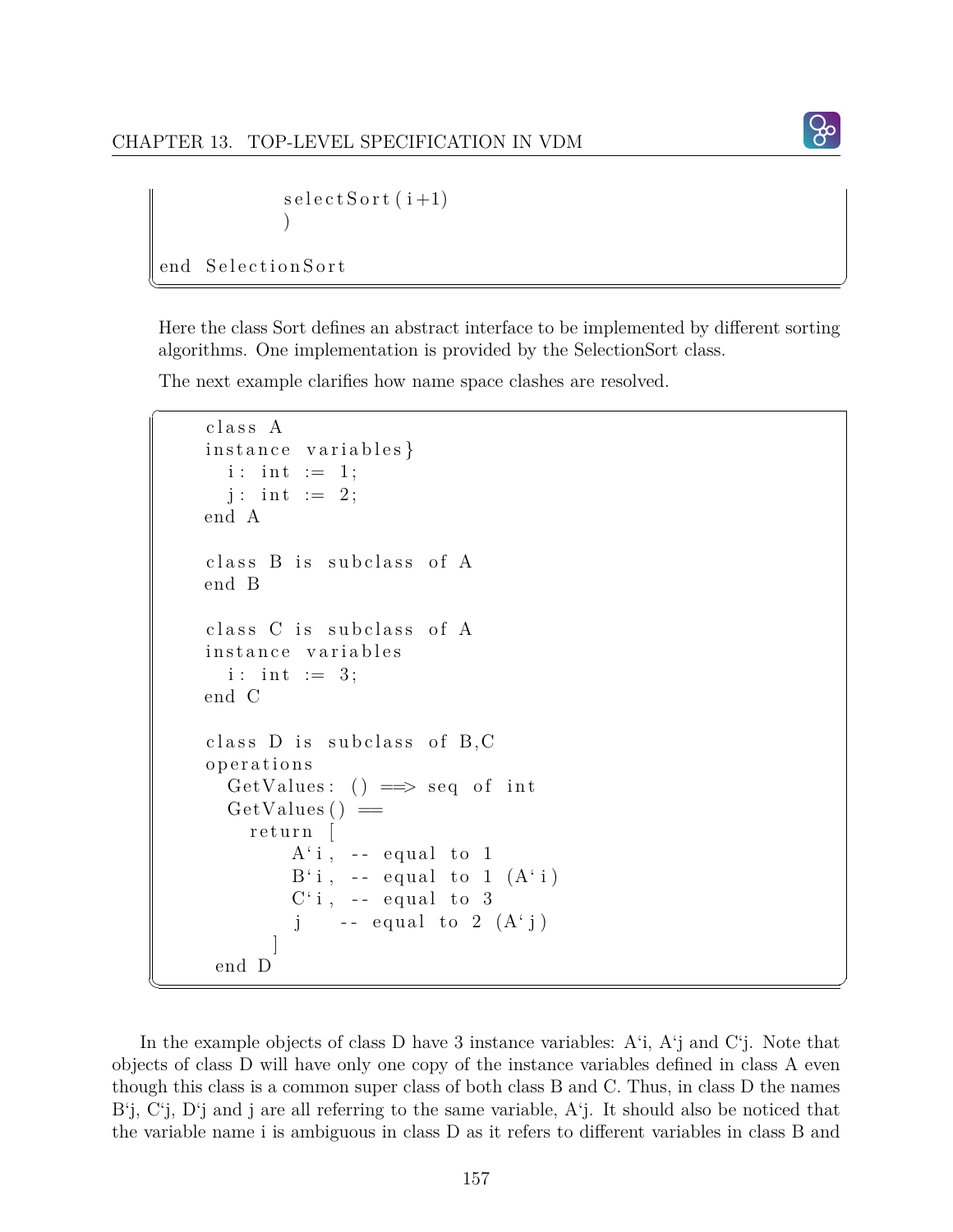class C.

 $[$ % $]$ 

#### 13.3.3 Interface and Availability of Class Members

In VDM++ and VDM-RT definitions inside a class are distinguished between:

- Class attribute: an attribute of a class for which there exists exactly one incarnation no matter how many instances (possibly zero) of the class may eventually be created. Class attributes in VDM++ and VDM-RT correspond to static class members in languages like C++ and Java. Class (static) attributes can be referenced by prefixing the name of the attribute with the name of the class followed by a '-sign (back-quote), so that, for example, ClassName'val refers to the value val defined in class ClassName.
- Instance attribute: an attribute for which there exists one incarnation for each instance of the class. Thus, an instance attribute is only available in an object and each object has its own copy of its instance attributes. Instance (non-static) attributes can be referenced by prefixing the name of the attribute with the name of the object followed by a dot, so that, for example, object.op() invokes the operation op in the object denoted by object (provided that op is visible to object).

Functions, operations, instance variables and constants<sup>[2](#page-166-0)</sup> in a class may be either class attributes or instance attributes. This is indicated by the keyword static: if the declaration is preceded by the keyword static then it represents a class attribute, otherwise it denotes an instance attribute.

Other class components are by default always either class attributes or instance attributes as follows:

- Type definitions are always class attributes.
- Thread definitions are always instance attributes. Thus, each active object has its own thread(s).
- Synchronization definitions are always instance attributes. Thus, each object has its own "history" when it has been created.

In addition, the interface or accessibility of a class member may be explicitly defined using an access specifier: one of public, private or protected. The meaning of these specifiers is:

public: Any class may use such members

protected: Only subclasses of the current class may use such members

<span id="page-166-0"></span> ${}^{2}$ In practice, constants will generally be static – a non-static constant would represent a constant whose value may vary from one instance of the class to another which would be more naturally represented by an instance variable.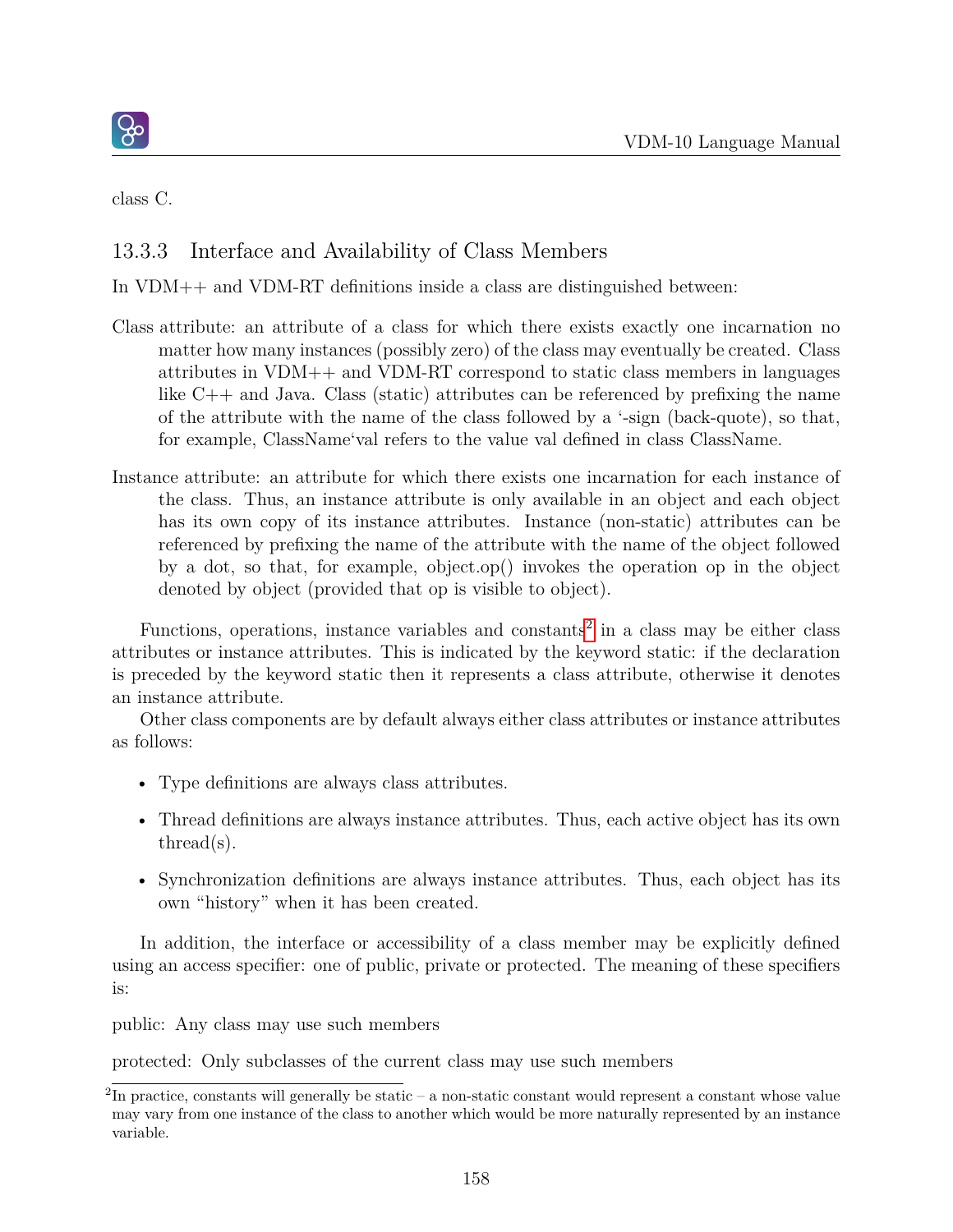

|                                | public   protected   private |  |
|--------------------------------|------------------------------|--|
| Within the class               |                              |  |
| In a subclass                  |                              |  |
| In an arbitrary external class |                              |  |

<span id="page-167-0"></span>

|  | Table 13.1: Summary of Access Specifier Semantics |  |  |
|--|---------------------------------------------------|--|--|
|  |                                                   |  |  |

private: No other class may use such members - they may only be used in the class in which they are specified.

The default access to any class member is private. That is, if no access specifier is given for a member it is private.

This is summarized in table [13.1.](#page-167-0) A few provisos apply here:

- Granting access to instance variables (i.e. through a public or protected access specifier) gives both read and write access to these instance variables.
- Public instance variables may be read (but not written) using the dot (for object instance variables) or back-quote (for class instance variables) notation e.g. a public instance variable v of an object o may be accessed as o.v.
- Access specifiers may only be used with type, value, function, operation and instance variable definitions; they cannot be used with thread or synchronization definitions.
- It is not possible to convert a class attribute into an instance attribute, or vice-versa.
- For inherited classes, the interface to the subclass is the same as the interface to its superclasses extended with the new definitions within the subclass.
- Access to an inherited member cannot be made more restrictive e.g. a public instance variable in a superclass cannot be redeclared as a private instance variable in a subclass.
- Example In the example below use of the different access specifiers is demonstrated, as well as the default access to class members. Explanation is given in the comments within the definitions.

```
\overline{a}c l a s s A
t y p e s
public Atype =\langle A \rangle | \langle B \rangle | \langle C \ranglev a l u e s
 public Avalue = 10;
```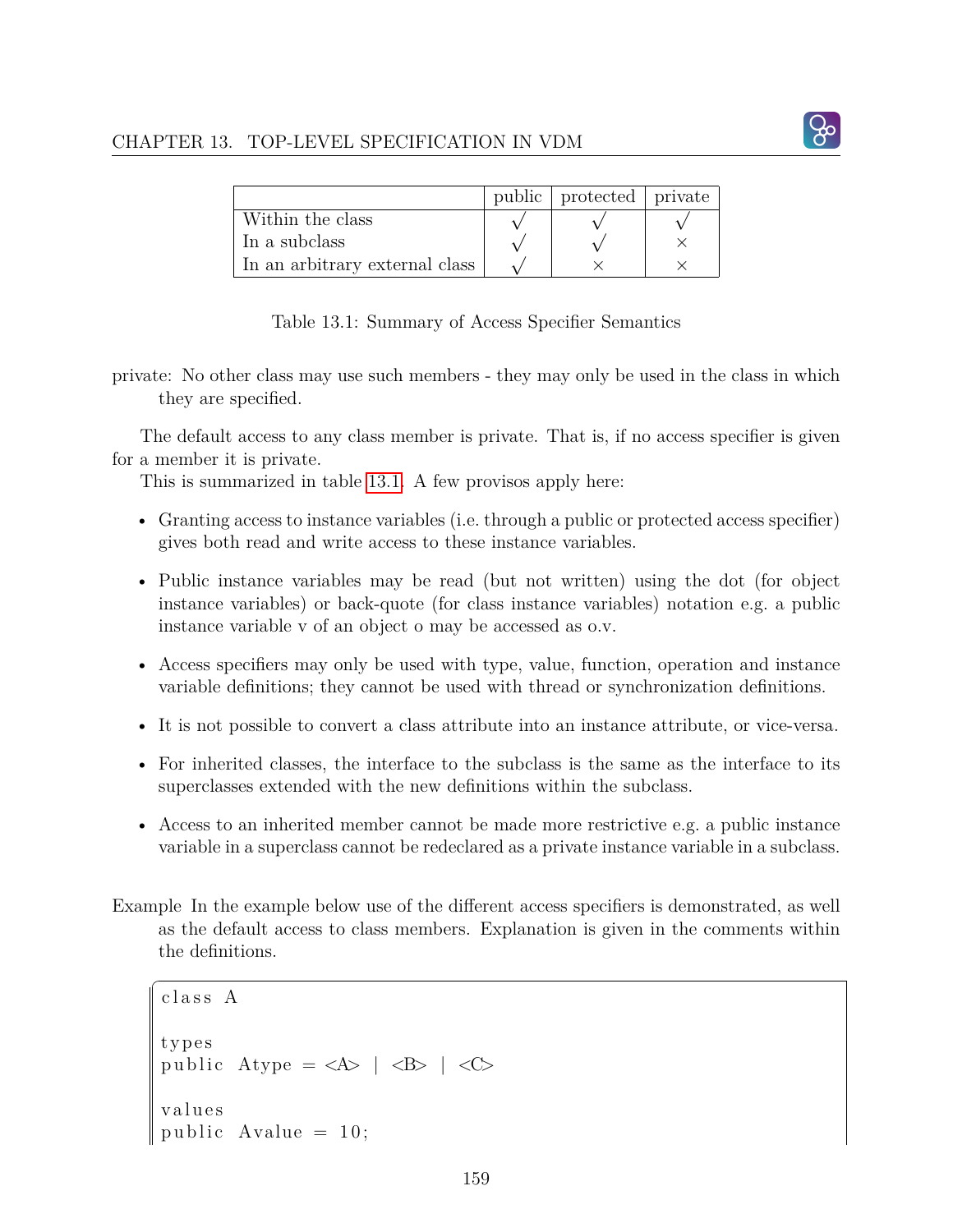```
functions
public compare : nat -> Atype
compact(x) ==if x < Avaluethen \langle A \rangleelse if x = Availablethen \langle B \rangleelse <c>instance variables
public v1: nat;
private v2: bool := false;
protected v3: real := 3.14;
o p e r a t i o n s
protected AInit : nat * bool * real =\Rightarrow ()
A Init (n, b, r) =
  (v1 := n;v2 := b:
   v3 := rend A
class B is subclass of A
instance variables
v4 : Atype --inherited from A
o p e r a t i o n s
BInit: () \implies ()
BInit() ==(AInit(1, true, 2.718)); --OK: can access protected members
                            --in superclass
   v4 := \text{compare}(v1); \quad -\text{OK since } v1 \text{ is public}v3 := 3.5; -OK \text{ since } v3 \text{ protected and this}-- is a subclass of A
   v2 := false --illegal since v2 is private to A
  \left( \right)end B
```
 $8<sup>o</sup>$ 

```
160
```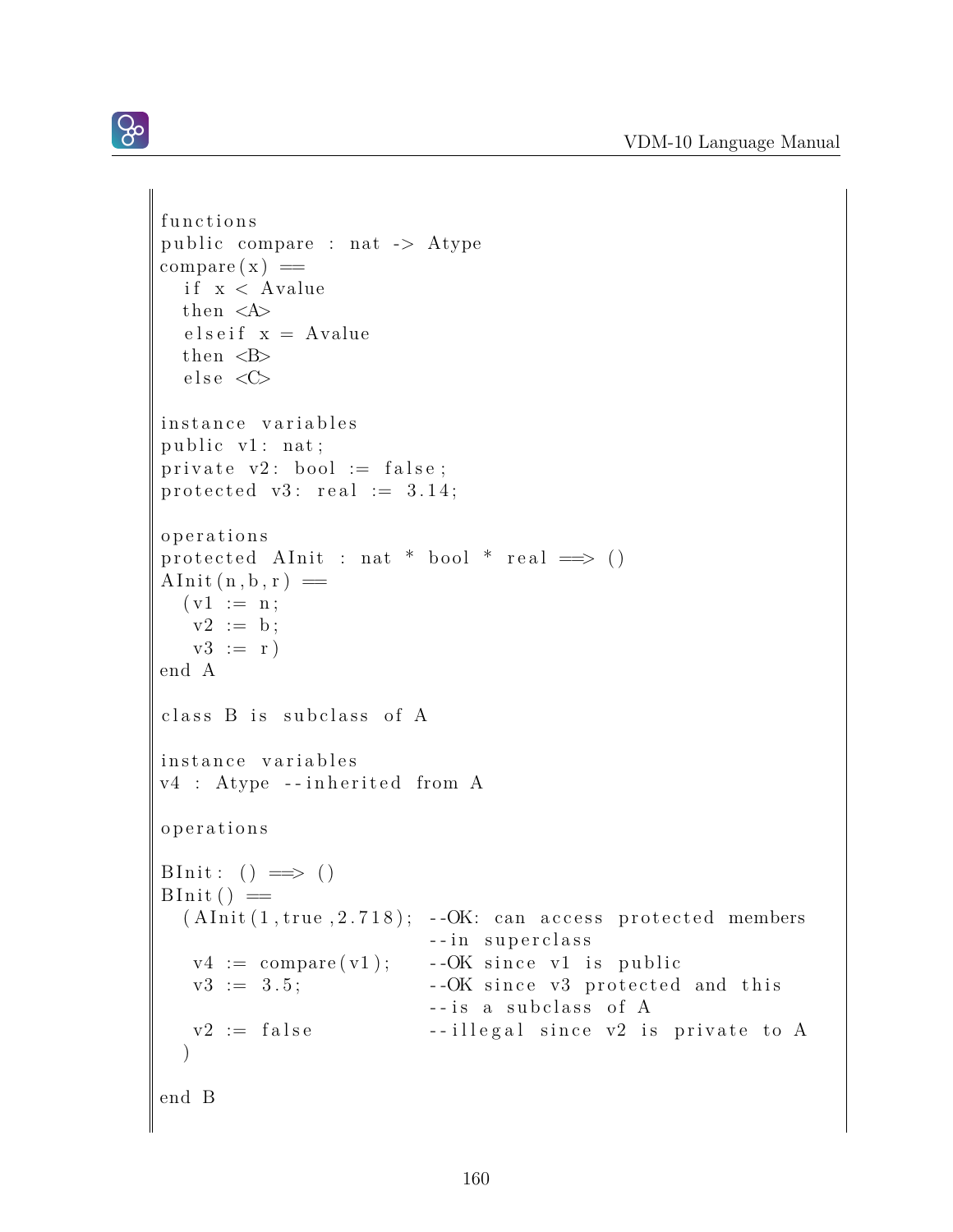

```
class C
instance variables
a: A := new A();b: B := new B();
o p e r a t i o n s
CInit: () \Longrightarrow A' Atype --types are class attributes
CInit() ==(a. AInit (3, false, 1.1);-- illegal since AInit is protected
   b. B Init (); --illegal since B Init is (by default)
                        - - p r i v a t e
   let - = a. compare (b \cdot v3) in skip;
                        -- illegal since C is not subclass
                        - - of A so b \cdot v3 is not available
   return b. compare (B'Avalue)
                        --OK since compare is a public instance
                        --attribute and Avalue is public class
                        --attribute in B
  )
end C
```
 $\overline{\phantom{a}}$   $\overline{\phantom{a}}$   $\overline{\phantom{a}}$   $\overline{\phantom{a}}$   $\overline{\phantom{a}}$   $\overline{\phantom{a}}$   $\overline{\phantom{a}}$   $\overline{\phantom{a}}$   $\overline{\phantom{a}}$   $\overline{\phantom{a}}$   $\overline{\phantom{a}}$   $\overline{\phantom{a}}$   $\overline{\phantom{a}}$   $\overline{\phantom{a}}$   $\overline{\phantom{a}}$   $\overline{\phantom{a}}$   $\overline{\phantom{a}}$   $\overline{\phantom{a}}$   $\overline{\$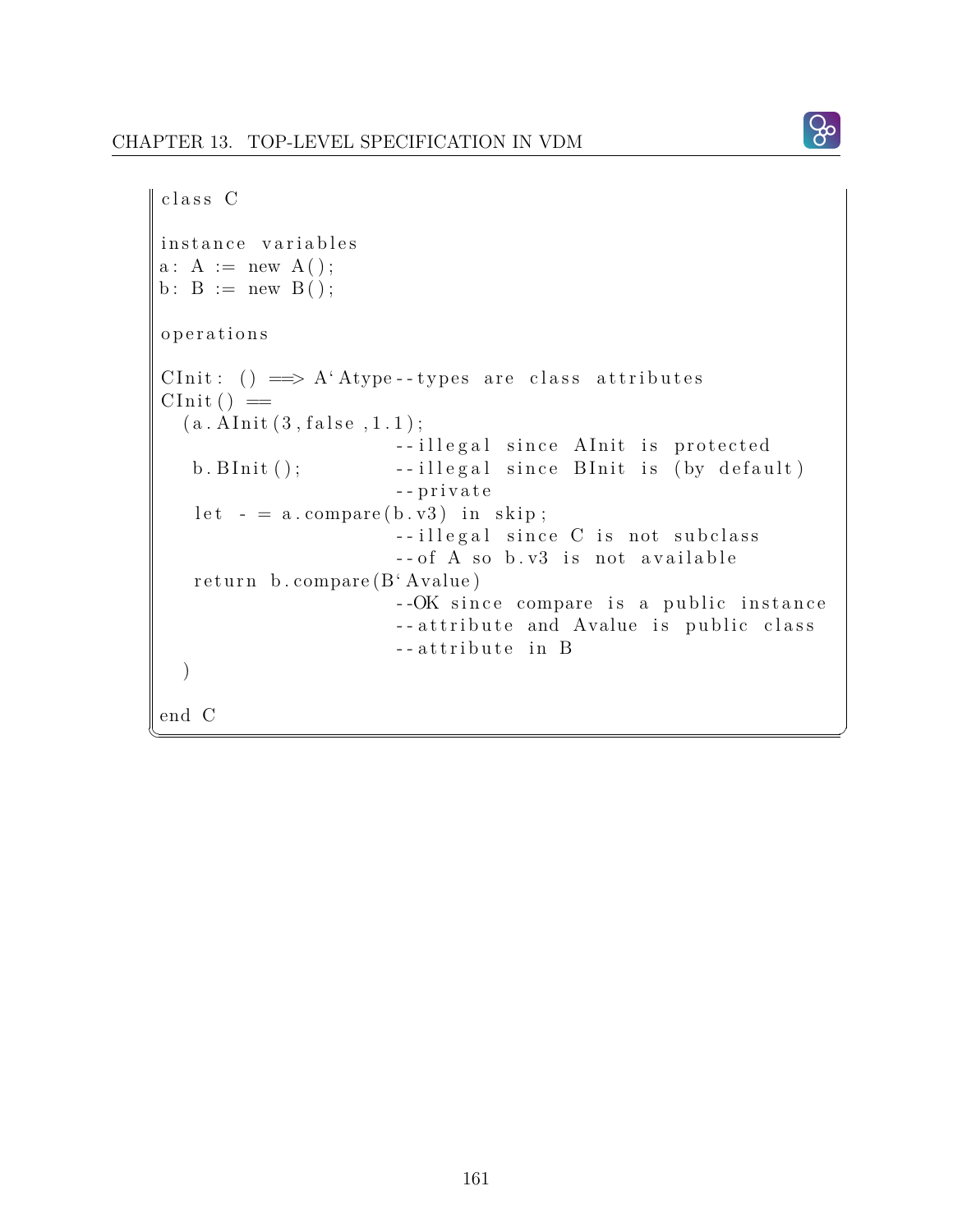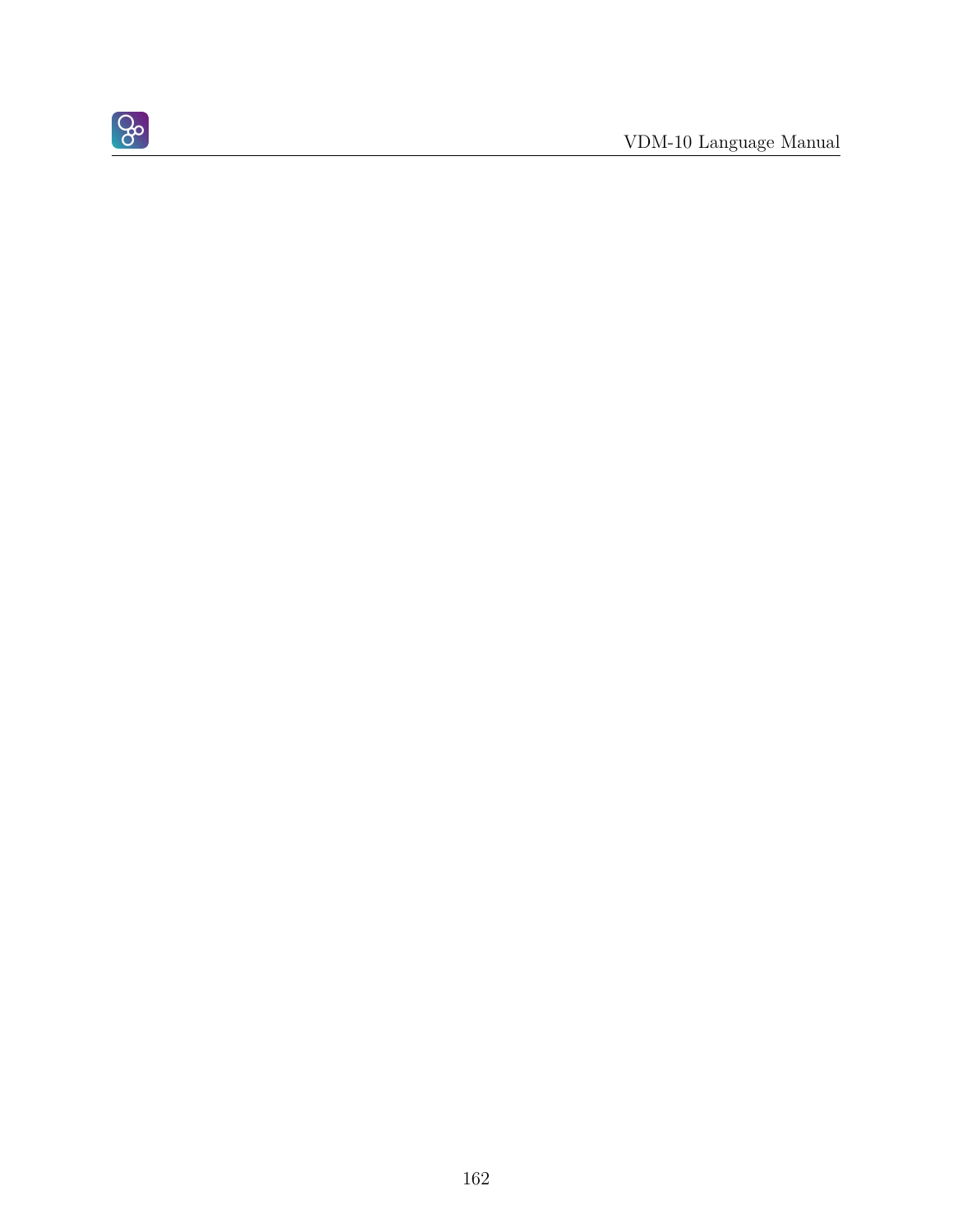# <span id="page-171-0"></span>Chapter 14

# Synchronization Constraints (VDM++ and VDM-RT)

In general a complete system contains objects of a passive nature (which only react when their operations are invoked) and active objects which 'breath life' into the system. These active objects behave like virtual machines with their own processing thread of control and after start up they do not need interaction with other objects to continue their activities. In another terminology a system could be described as consisting of a number of active clients requesting services of passive or active servers. In such a parallel environment the server objects need synchronization control to be able to guarantee internal consistency, to be able to maintain their state invariants. Therefore, in a parallel world, a passive object needs to behave like a Hoare monitor with its operations as entries.

If a sequential system is specified (in which only one thread of control is active at a time) only a special case of the general properties is used and no extra syntax is needed. However, in the course of development from specification to implementation more differences are likely to appear.

The following default synchronization rules for each object apply in VDM++ and VDM-RT:

- operations are to be viewed as though they are atomic, from the point of the caller;
- operations which have no corresponding permission predicate are subject to no restrictions at all;
- synchronization constraints apply equally to calls within an object (i.e. one operation within an object calls another operation within that object) and outside an object (i.e. an operation from one object calls an operation in another object);
- operation invocations have the semantics of a rendez-vous (as in Ada, see [?]) in case two active objects are involved. Thus if an object  $O_1$  calls an operation  $o$  in object  $O_2$ , if  $O_2$  is currently unable to start operation  $o$  then  $O_1$  blocks until the operation may be executed. Thus invocation occurs when both the calling object and the called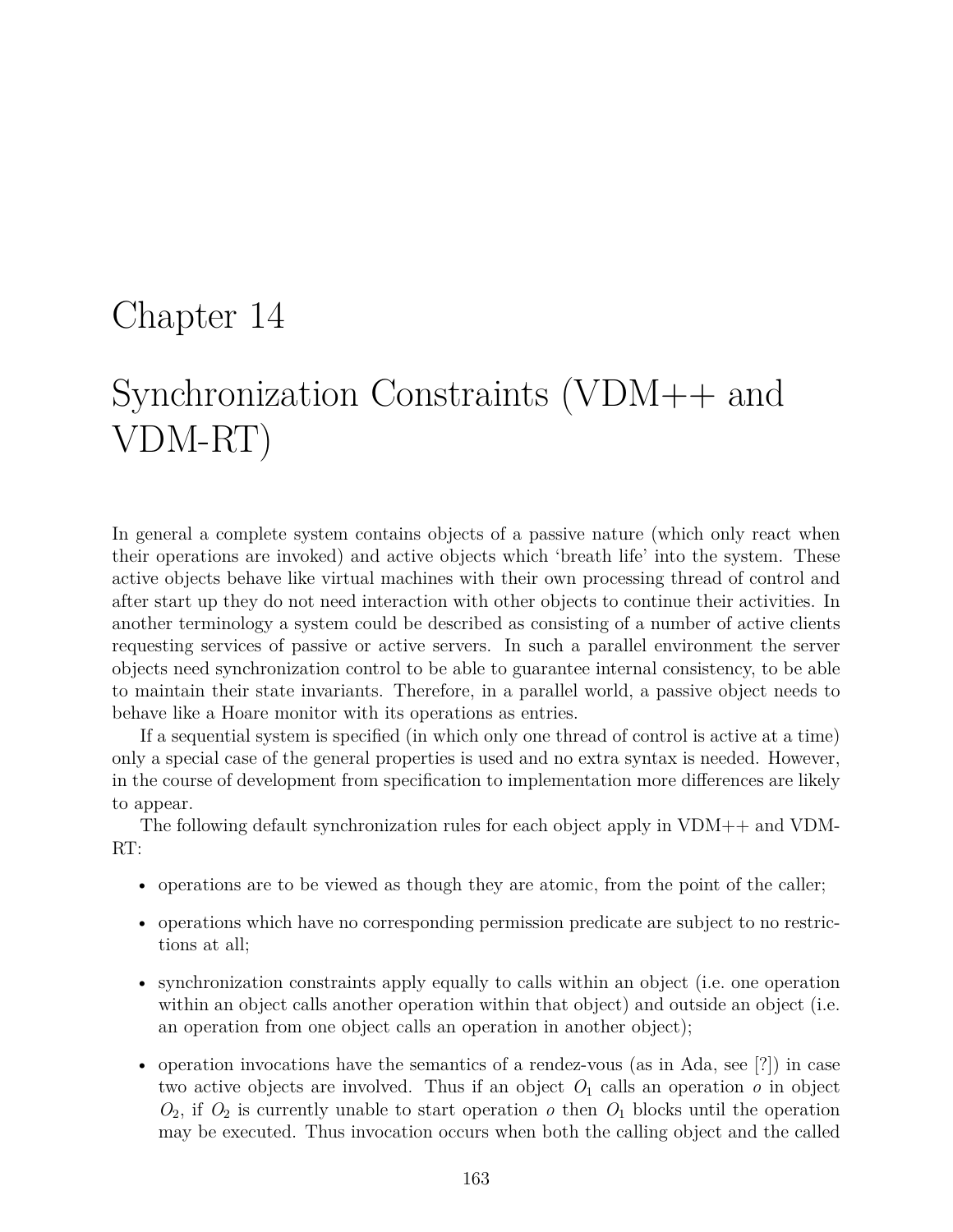object are ready. (Note here a slight difference from the semantics of Ada: in Ada both parties to the rendez-vous are active objects; in VDM++ and VDM-RT only the calling party is active).

The synchronization definition blocks of the class description provide the user with ways to override the defaults described above.

Syntax:synchronization definitions  $=$  'sync',  $\lceil$  [synchronization](#page-199-1)  $\rceil$ ;

synchronization = [permission predicates](#page-199-2) ;

Semantics: Synchronization is specified in VDM++ and VDM-RT using permission predicates.

## 14.1 Permission Predicates

The following gives the syntax used to state rules for accepting the execution of concurrently callable operations. Some notes are given explaining these features.

Syntax: permission predicates = [permission predicate,](#page-199-3)  $\{\cdot,\cdot\}$ [permission predicate](#page-199-3) } ; permission predicate = 'per', [name,](#page-209-1) '=>', [expression](#page-200-0) | [mutex predicate](#page-199-4) ; mutex predicate  $=$  'mutex', '(', ('all' | [name list,](#page-209-2) ')';

Semantics: Permission to accept execution of a requested operation depends on a guard condition in a (deontic) permission predicate of the form:

per operation name  $\Rightarrow$  guard condition

The use of implication to express the permission means that truth of the guard condition (expression) is a necessary but not sufficient condition for the invocation. The permission predicate is to be read as stating that if the guard condition is false then there is non-permission. Expressing the permission in this way allows further similar constraints to be added without risk of contradiction through inheritance for the subclasses. There is a default for all operations:

```
per operation name \Rightarrow true
```
but when a permission predicate for an operation is specified this default is overridden. Guard conditions can be conceptually divided into: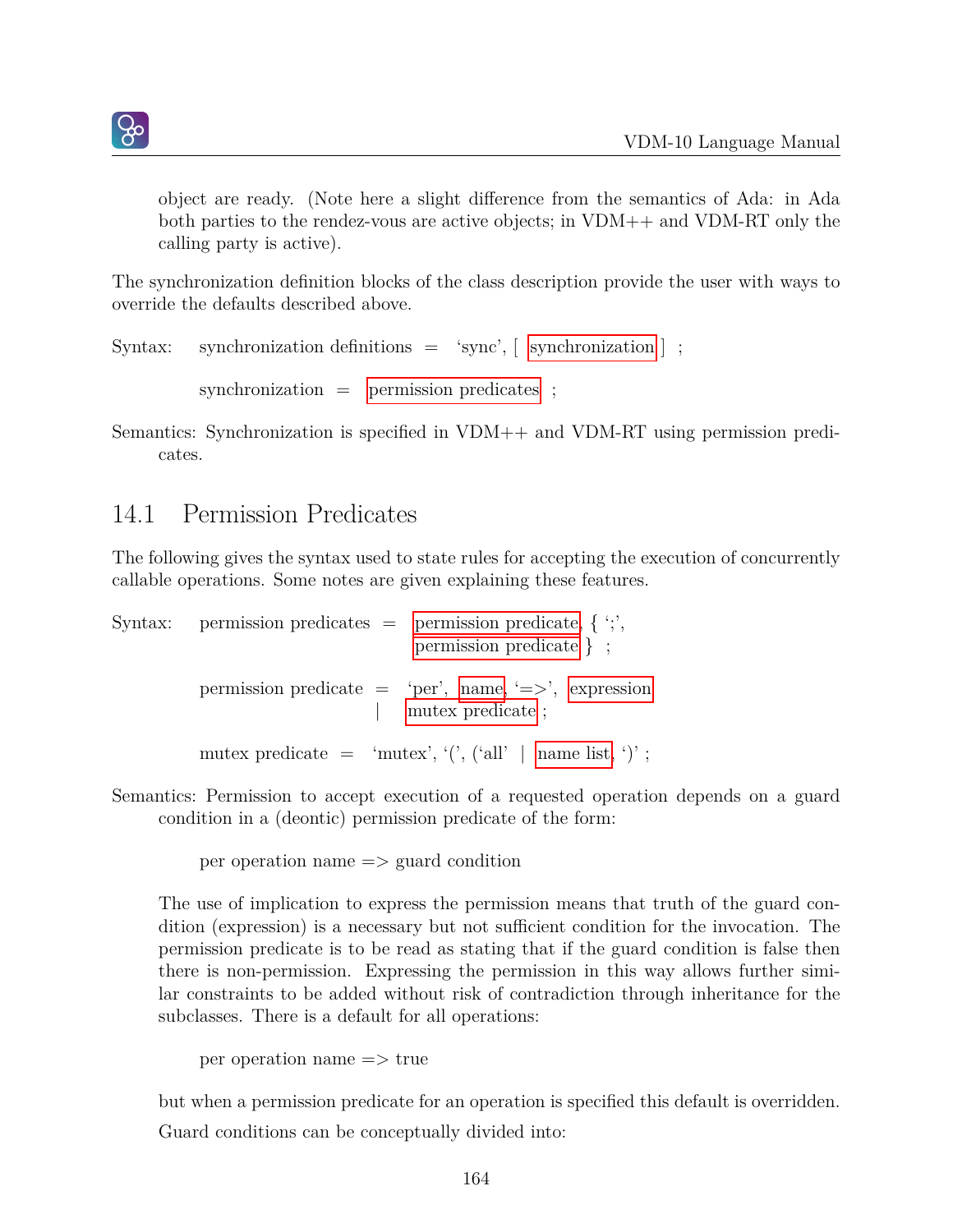- a history guard defining the dependence on events in the past;
- an object state guard, which depends on the instance variables of the object, and

8

• a queue condition guard, which depends on the states of the queues formed by operation invocations (messages) awaiting service by the object.

These guards can be freely mixed. Note that there is no syntactic distinction between these guards - they are all expressions. However they may be distinguished at the semantic level.

A mutex predicate allows the user to specify either that all operations of the class are to be executed mutually exclusive, or that a list of operations are to be executed mutually exclusive to each other. Operations that appear in one mutex predicate are allowed to appear in other mutex predicates as well, and may also be used in the usual permission predicates. Each mutex predicate will implicitly be translated to permission predicates using history guards for each operation mentioned in the name list. For instance,

```
\overline{a}sync
          mutex(opA, opB);mutex(opB, opC, opD);per opD \implies someVariable > 42;
\overline{\phantom{a}} \overline{\phantom{a}} \overline{\phantom{a}} \overline{\phantom{a}} \overline{\phantom{a}} \overline{\phantom{a}} \overline{\phantom{a}} \overline{\phantom{a}} \overline{\phantom{a}} \overline{\phantom{a}} \overline{\phantom{a}} \overline{\phantom{a}} \overline{\phantom{a}} \overline{\phantom{a}} \overline{\phantom{a}} \overline{\phantom{a}} \overline{\phantom{a}} \overline{\phantom{a}} \overline{\
```
would be translated to the following permission predicates:

```
\overline{a}sync
    per opA \Rightarrow \text{\#active (opB)} = 0;
    per opB \Rightarrow #active (opA) = 0 and
                      \# \text{active} (\text{op} C) + \# \text{active} (\text{op} D) = 0;per opC \Rightarrow \# \text{active} (\text{op} B) + \# \text{active} (\text{op} D) = 0;per opD \Rightarrow #active (opB) + #active (opC) = 0 and
                      someVariable > 42;
```
Note that it is only permitted to have one "stand-alone" permission predicate for each operation. It is also important to note that if permission predicates are made over operations that are overloaded (see Section [13.3.1\)](#page-161-0) then it will incorporate all of their history counters as the same operation. The #active operator is explained below.

 $\overline{\phantom{a}}$   $\overline{\phantom{a}}$   $\overline{\phantom{a}}$   $\overline{\phantom{a}}$   $\overline{\phantom{a}}$   $\overline{\phantom{a}}$   $\overline{\phantom{a}}$   $\overline{\phantom{a}}$   $\overline{\phantom{a}}$   $\overline{\phantom{a}}$   $\overline{\phantom{a}}$   $\overline{\phantom{a}}$   $\overline{\phantom{a}}$   $\overline{\phantom{a}}$   $\overline{\phantom{a}}$   $\overline{\phantom{a}}$   $\overline{\phantom{a}}$   $\overline{\phantom{a}}$   $\overline{\$ 

A mutex(all) constraint specifies that all of the operations specified in that class and any superclasses are to be executed mutually exclusively.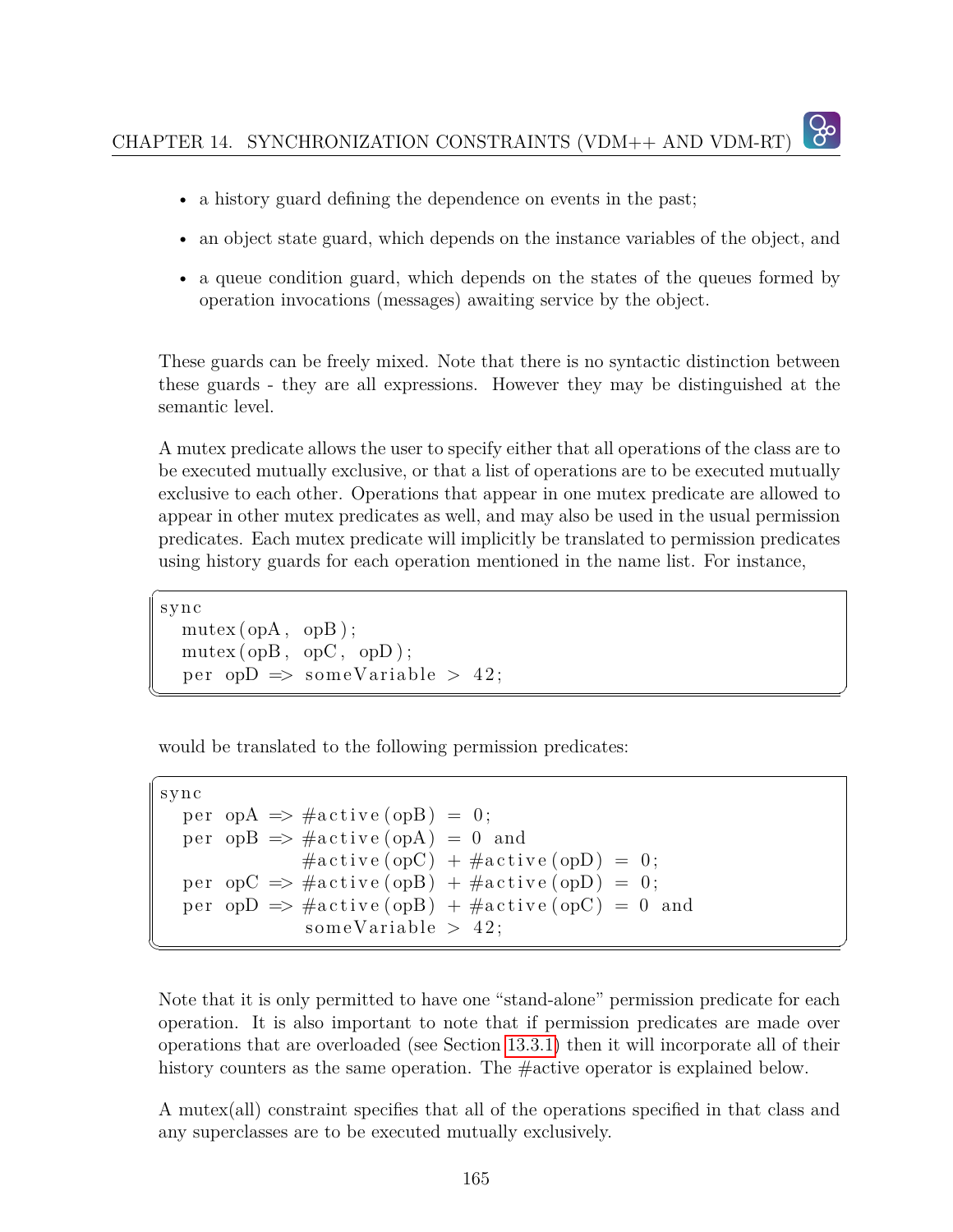

 $[$   $\%$ 

Semantics: A history guard is a guard which depends on the sequence of earlier invocations of the operations of the object expressed in terms of history expressions (see section [6.23\)](#page-87-0). History expressions denotes the number of activations and completions of the operations, given as functions

 $\#$ act and  $\#$ fin, respectively.

#act: operation name  $\rightarrow \mathbb{N}$  $\#\text{fin}$ : operation name  $\rightarrow \mathbb{N}$ 

Furthermore, a derived function #active is available such that  $\# \text{active}(A) = \# \text{act}(A)$ .  $\#\text{fin}(A)$ , giving the number of currently active instances of A. Another history function  $-$  #req – is defined in section [14.1.3.](#page-175-0)

Examples: Consider a Web server that is capable of supporting 10 simultaneous connections and can buffer a further 100 requests. In this case we have one instance variable, representing the mapping from URLs to local filenames:

 $\overline{a}$ instance variables site\_map : map URL to Filename :=  $\{->\}$  $\overline{\phantom{a}}$   $\overline{\phantom{a}}$   $\overline{\phantom{a}}$   $\overline{\phantom{a}}$   $\overline{\phantom{a}}$   $\overline{\phantom{a}}$   $\overline{\phantom{a}}$   $\overline{\phantom{a}}$   $\overline{\phantom{a}}$   $\overline{\phantom{a}}$   $\overline{\phantom{a}}$   $\overline{\phantom{a}}$   $\overline{\phantom{a}}$   $\overline{\phantom{a}}$   $\overline{\phantom{a}}$   $\overline{\phantom{a}}$   $\overline{\phantom{a}}$   $\overline{\phantom{a}}$   $\overline{\$ 

The following operations are defined in this class (definitions omitted for brevity):

|                  | $\text{ExecuteCGI:} \quad \text{URL} == > \text{File}$  | Execute a CGI script on the server |
|------------------|---------------------------------------------------------|------------------------------------|
|                  | $\text{RetrieveURL:} \quad \text{URL} == > \text{File}$ | Transmit a page of html            |
| UploadFile:      | File * URL ==> $()$                                     | Upload a file onto the server      |
| ServerBusy:      | $() == > File$                                          | Transmit a "server busy" page      |
| $\rm DeleteURL:$ | $URL == > ()$                                           | Remove an obsolete file            |

Since the server can support only 10 simultaneous connects, we can only permit an execute or retrieve operation to be activated if the number already active is less than 10:

per RetrieveURL  $\Rightarrow$  #active (RetrieveURL) +  $\# \text{active}(\text{ExecuteCGI}) < 10;$ per ExecuteCGI  $\Rightarrow$  #active (RetrieveURL) +  $\# \text{active}(\text{ExecuteCGI}) < 10;$  $\overline{\phantom{a}}$   $\overline{\phantom{a}}$   $\overline{\phantom{a}}$   $\overline{\phantom{a}}$   $\overline{\phantom{a}}$   $\overline{\phantom{a}}$   $\overline{\phantom{a}}$   $\overline{\phantom{a}}$   $\overline{\phantom{a}}$   $\overline{\phantom{a}}$   $\overline{\phantom{a}}$   $\overline{\phantom{a}}$   $\overline{\phantom{a}}$   $\overline{\phantom{a}}$   $\overline{\phantom{a}}$   $\overline{\phantom{a}}$   $\overline{\phantom{a}}$   $\overline{\phantom{a}}$   $\overline{\$ 

#### 14.1.2 The object state guard

 $\overline{a}$ 

Semantics: The object state guard is a boolean expression which depends on the values of one (or more) instance variable(s) of the object itself. Object state guards differ from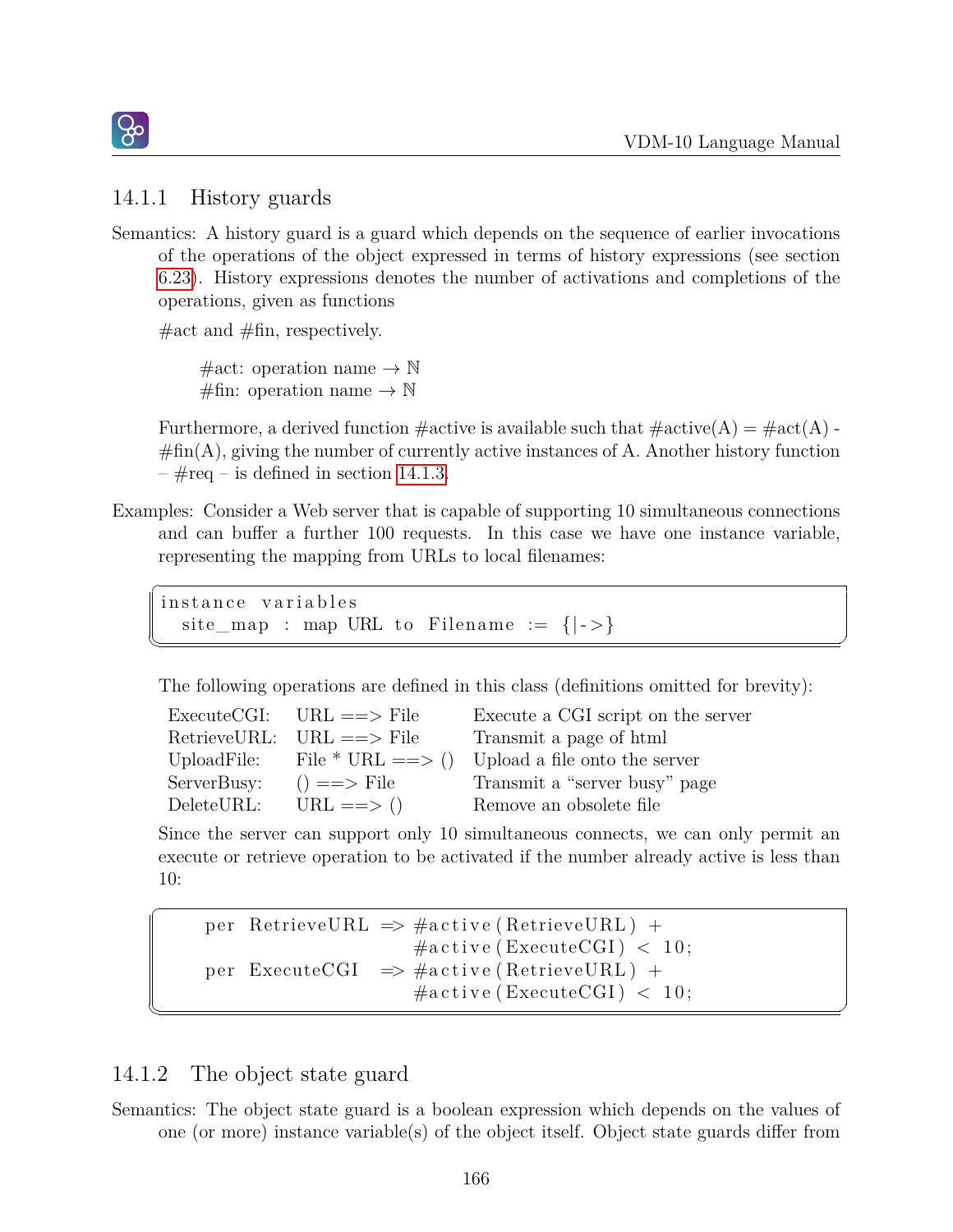$8<sup>o</sup>$ 

operation pre-conditions in that a call to an operation whose permission predicate is false results in the caller blocking until the predicate is satisfied, whereas a call to an operation whose pre-condition is false means the operation's behaviour is unspecified.

Examples: Using the web server example again, we can only allow file removal if some files already exist:

```
per DeleteURL \Rightarrow dom site map \langle \rangle
```
Constraints for safe execution of the operations Push and Pop in a stack object can be expressed using an object state guard as:

 $\overline{\phantom{a}}$   $\overline{\phantom{a}}$   $\overline{\phantom{a}}$   $\overline{\phantom{a}}$   $\overline{\phantom{a}}$   $\overline{\phantom{a}}$   $\overline{\phantom{a}}$   $\overline{\phantom{a}}$   $\overline{\phantom{a}}$   $\overline{\phantom{a}}$   $\overline{\phantom{a}}$   $\overline{\phantom{a}}$   $\overline{\phantom{a}}$   $\overline{\phantom{a}}$   $\overline{\phantom{a}}$   $\overline{\phantom{a}}$   $\overline{\phantom{a}}$   $\overline{\phantom{a}}$   $\overline{\$ 

```
\overline{a}per Push \Rightarrow length \lt maxsize;
per Pop \Rightarrow length > 0
```
 $\overline{a}$ 

 $\overline{a}$ 

where maxsize and length are instance variables of the stack object.

It is often possible to express such constraints as a consequence of the history, for example the empty state of the stack:

 $\overline{\phantom{a}}$   $\overline{\phantom{a}}$   $\overline{\phantom{a}}$   $\overline{\phantom{a}}$   $\overline{\phantom{a}}$   $\overline{\phantom{a}}$   $\overline{\phantom{a}}$   $\overline{\phantom{a}}$   $\overline{\phantom{a}}$   $\overline{\phantom{a}}$   $\overline{\phantom{a}}$   $\overline{\phantom{a}}$   $\overline{\phantom{a}}$   $\overline{\phantom{a}}$   $\overline{\phantom{a}}$   $\overline{\phantom{a}}$   $\overline{\phantom{a}}$   $\overline{\phantom{a}}$   $\overline{\$ 

 $\text{length} = 0 \iff \# \text{fin} (\text{Push}) = \# \text{fin} (\text{Pop})$ 

However, the size is a property which is better regarded as a property of the particular stack instance, and in such cases it is more elegant to use available instance variables which store the effects of history.

 $\overline{\phantom{a}}$   $\overline{\phantom{a}}$   $\overline{\phantom{a}}$   $\overline{\phantom{a}}$   $\overline{\phantom{a}}$   $\overline{\phantom{a}}$   $\overline{\phantom{a}}$   $\overline{\phantom{a}}$   $\overline{\phantom{a}}$   $\overline{\phantom{a}}$   $\overline{\phantom{a}}$   $\overline{\phantom{a}}$   $\overline{\phantom{a}}$   $\overline{\phantom{a}}$   $\overline{\phantom{a}}$   $\overline{\phantom{a}}$   $\overline{\phantom{a}}$   $\overline{\phantom{a}}$   $\overline{\$ 

## <span id="page-175-0"></span>14.1.3 Queue condition guards

- Semantics: A queue condition guard acts on requests waiting in the queues for the execution of the operations. This requires use of a third history function #req such that  $\#req(A)$ counts the number of messages which have been received by the object requesting execution of operation A. Again it is useful to introduce the function  $\#$  waiting such that:  $\#\text{waiting}(A) = \#\text{req}(A) - \#\text{act}(A)$ , which counts the number of items in the queue.
- Examples: Once again, with the web server we can only activate the ServerBusy operation if 100 or more connections are waiting:

 $\overline{a}$ per ServerBusy  $\Rightarrow$  #waiting (RetrieveURL) +  $\#$ waiting (ExecuteCGI) >= 100;  $\overline{\phantom{a}}$   $\overline{\phantom{a}}$   $\overline{\phantom{a}}$   $\overline{\phantom{a}}$   $\overline{\phantom{a}}$   $\overline{\phantom{a}}$   $\overline{\phantom{a}}$   $\overline{\phantom{a}}$   $\overline{\phantom{a}}$   $\overline{\phantom{a}}$   $\overline{\phantom{a}}$   $\overline{\phantom{a}}$   $\overline{\phantom{a}}$   $\overline{\phantom{a}}$   $\overline{\phantom{a}}$   $\overline{\phantom{a}}$   $\overline{\phantom{a}}$   $\overline{\phantom{a}}$   $\overline{\$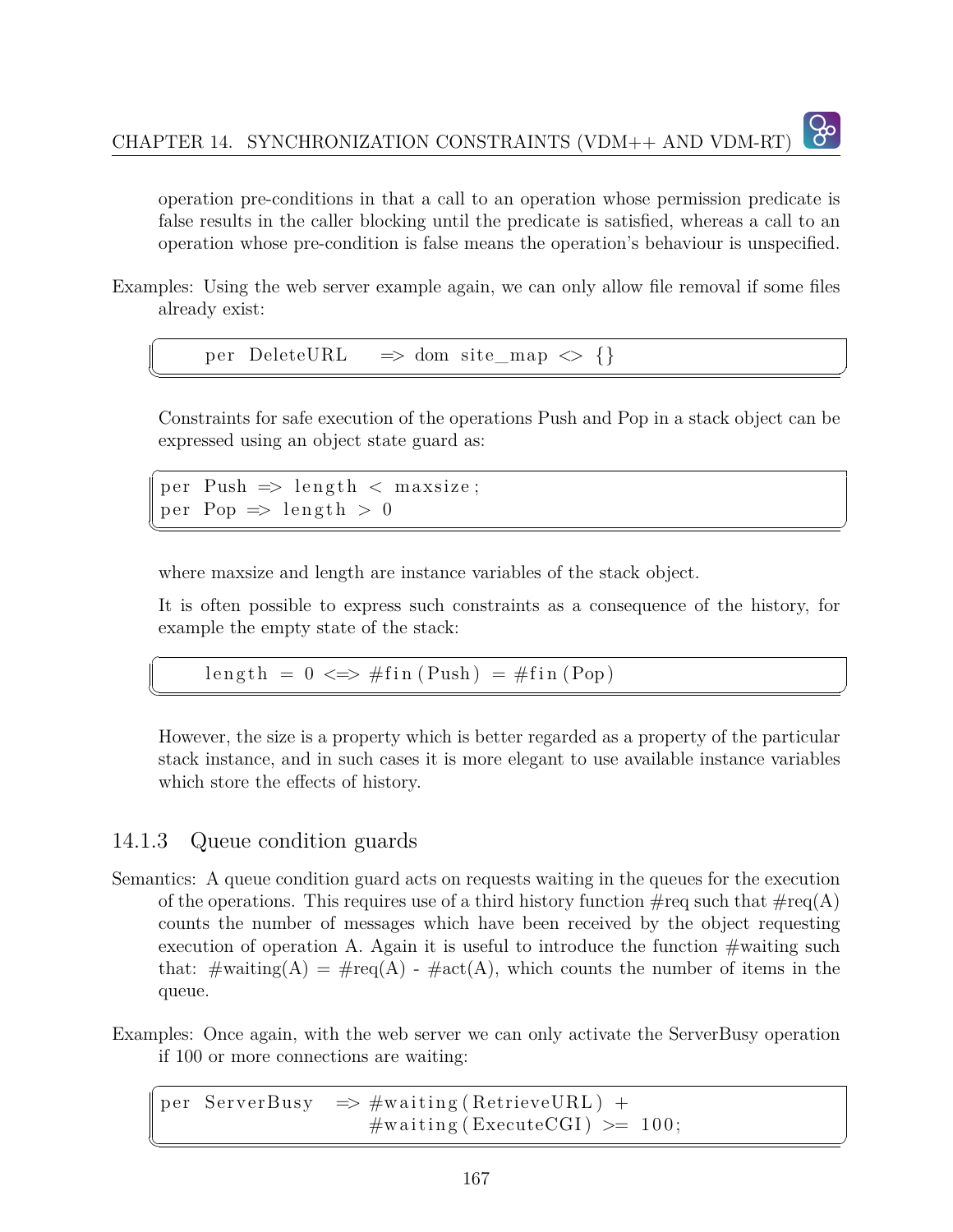The most important use of such expressions containing queue state functions is for expressing priority between operations. The protocol specified by:

 $\overline{\phantom{a}}$   $\overline{\phantom{a}}$   $\overline{\phantom{a}}$   $\overline{\phantom{a}}$   $\overline{\phantom{a}}$   $\overline{\phantom{a}}$   $\overline{\phantom{a}}$   $\overline{\phantom{a}}$   $\overline{\phantom{a}}$   $\overline{\phantom{a}}$   $\overline{\phantom{a}}$   $\overline{\phantom{a}}$   $\overline{\phantom{a}}$   $\overline{\phantom{a}}$   $\overline{\phantom{a}}$   $\overline{\phantom{a}}$   $\overline{\phantom{a}}$   $\overline{\phantom{a}}$   $\overline{\$ 

 $\overline{a}$ per  $B \Rightarrow #$ waiting  $(A) = 0$ 

 $[$   $\%$ 

gives priority to waiting requests for activation of A. There are, however, many other situations when operation dispatch depends on the state of waiting requests. Full description of the queuing requirements to allow specification of operation selection based on request arrival times or to describe 'shortest job next' behaviour will be a future development.

Note that  $\#\text{req}(A)$  have value 1 at the time of evaluation of the permission predicate for the first invocation of operation A. That is,

 $\overline{\phantom{a}}$   $\overline{\phantom{a}}$   $\overline{\phantom{a}}$   $\overline{\phantom{a}}$   $\overline{\phantom{a}}$   $\overline{\phantom{a}}$   $\overline{\phantom{a}}$   $\overline{\phantom{a}}$   $\overline{\phantom{a}}$   $\overline{\phantom{a}}$   $\overline{\phantom{a}}$   $\overline{\phantom{a}}$   $\overline{\phantom{a}}$   $\overline{\phantom{a}}$   $\overline{\phantom{a}}$   $\overline{\phantom{a}}$   $\overline{\phantom{a}}$   $\overline{\phantom{a}}$   $\overline{\$ 

 $\overline{a}$ per  $A \Rightarrow \# \mathrm{req}(A) = 0$ 

would always block.

#### 14.1.4 Evaluation of Guards

Using the previous example, consider the following situation: the web server is handling 10 RetrieveURL requests already. While it is dealing with these requests, two further RetrieveURL requests (from objects  $O_1$  and  $O_2$ ) and one ExecuteCGI request (from object  $O_3$ ) are received. The permission predicates for these two operations are false since the number of active RetrieveURL operations is already 10. Thus these objects block.

Then, one of the active RetrieveURL operations reaches completion. The permission predicate so far blocking  $O_1$ ,  $O_2$  and  $O_3$  will become "true" simultaneously. This raises the question: which object is allowed to proceed? Or even all of them?

Guard expressions are only reevaluated when an event occurs (in this case the completion of a RetrieveURL operation). In addition to that the test of a permission predicate by an object and its (potential) activation is an atomic operation. This means, that when the first object evaluates its guard expression, it will find it to be true and activate the corresponding operation (RetrieveURL or ExecuteCGI in this case). The other objects evaluating their guard expressions afterwards will find that  $\# \text{active}(\text{RetrieveURL}) + \# \text{active}(\text{ExecuteCGI})$  $= 10$  and thus remain blocked. Which object is allowed to evaluate the guard expression first is undefined.

It is important to understand that the guard expression need only evaluate to true at the time of the activation. In the example as soon as  $O_1$ ,  $O_2$  or  $O_3$ 's request is activated its guard expression becomes false again.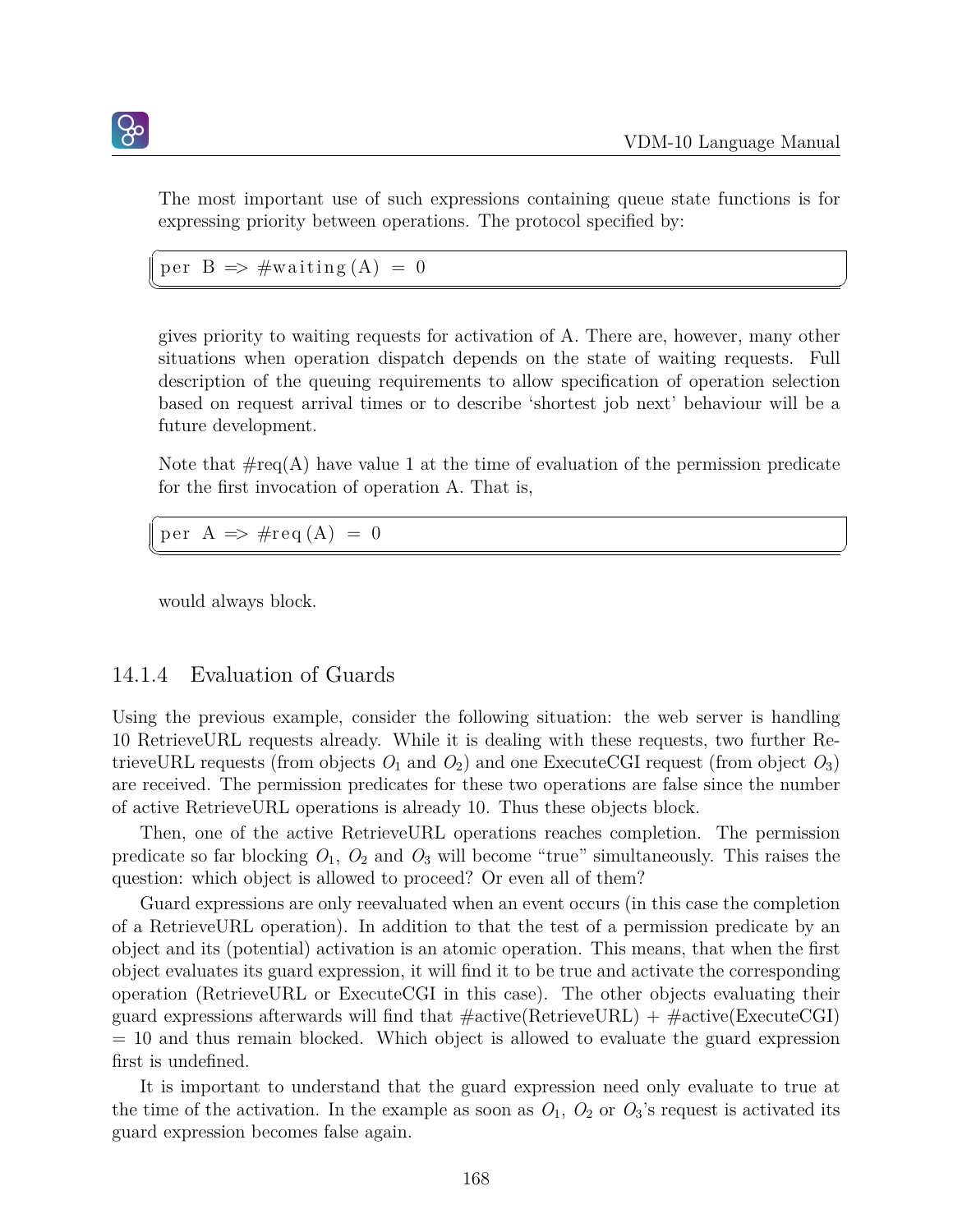ထိ

## <span id="page-177-0"></span>14.2 Inheritance of Synchronization Constraints

Synchronization constraints specified in a superclass are inherited by its subclass(es). The manner in which this occurs depends on the kind of synchronization.

#### 14.2.1 Mutex constraints

Mutex constraints from base classes and derived classes are simply added. If the base class and derived class have the mutex definitions  $M_A$  and  $M_B$ , respectively, then the derived class simply has both mutex constraints  $M_A$ , and  $M_B$ . The binding of operation names to actual operations is always performed in the class where the constraint is defined. Therefore a mutex(all) constraint defined in a superclass and inherited by a subclass only makes the operations from the base class mutually exclusive and does not affect operations of the derived class.

Inheritance of mutex constraints is completely analogous to the inheritance scheme for permission predicates. Internally mutex constraints are always expanded into appropriate permission predicates which are added to the existing permission predicates as a conjunction. This inheritance scheme ensures that the result (the final permission predicate) is the same, regardless of whether the mutex definitions are expanded in the base class and inherited as permission predicates or are inherited as mutex definitions and only expanded in the derived class.

The intention for inheriting synchronization constraints in the way presented is to ensure, that any derived class at least satisfies the constraints of the base class. In addition to that it must be possible to strengthen the synchronization constraints. This can be necessary if the derived class adds new operations as in the following example:

```
\overline{a}class A
```

```
o p e r a t i o n s
  writer: ( ) \implies ( )
  writer () == is not yet specifiedreader: ( ) \implies ( )
  \text{reader}() == \text{ is not yet specified}sync
  per reader \Rightarrow #active (writer) = 0;
  per writer \Rightarrow #active (reader, writer) = 0;
end A
class B is subclass of A
o p e r a t i o n s
```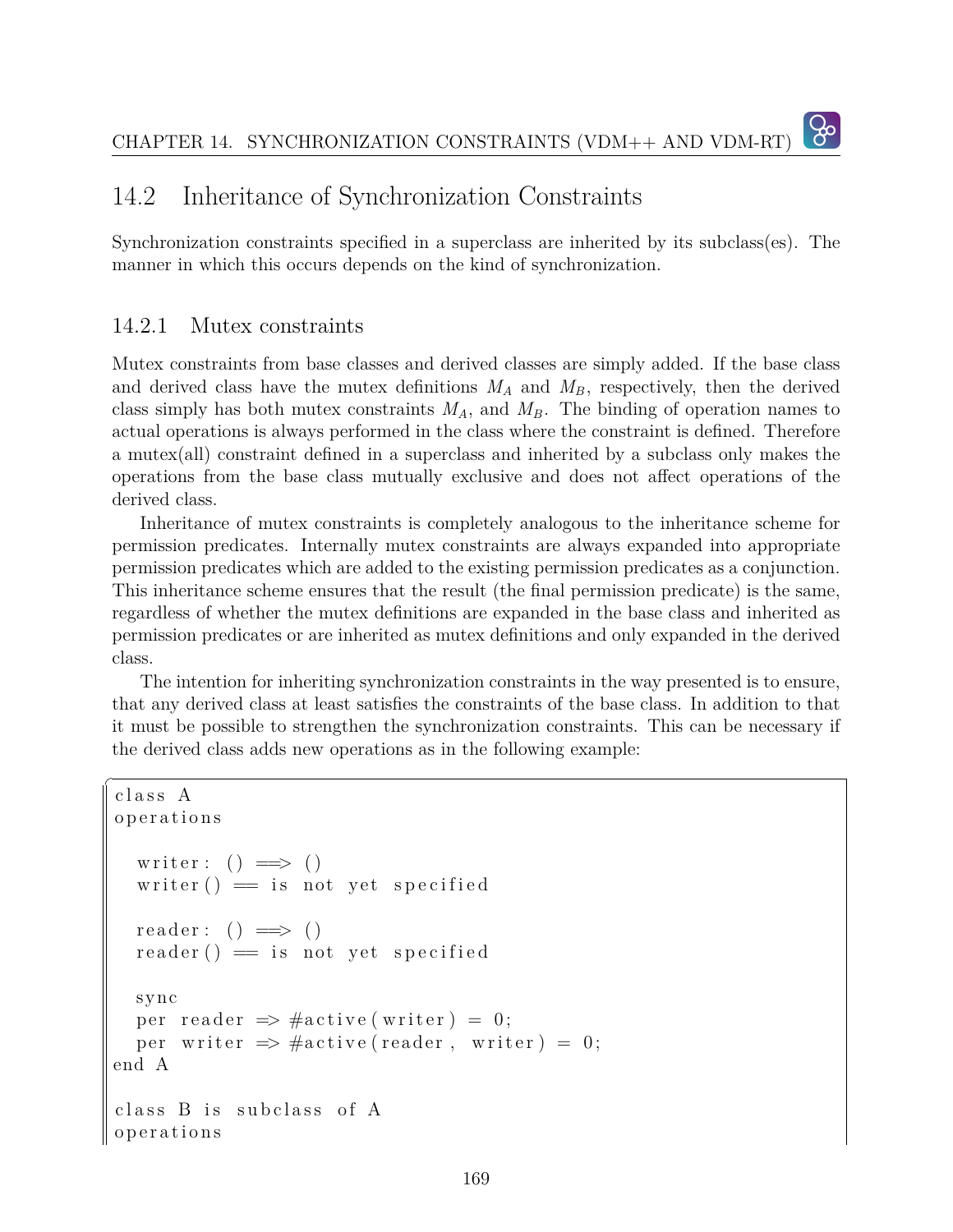```
ႜၛၟ
```

```
newWriter: () \implies ()newWriter() == is not yet specifiedsync
  per reader \Rightarrow #active (newWriter) = 0;
  per writer \Rightarrow #active (newWriter) = 0;
  per newWriter \Rightarrow #active (reader, writer, newWriter) = 0;
end B
```
Class A implements reader and writer operations with the permission predicates specifying the multiple readers-single writer protocol. The derived class B adds newWriter. In order to ensure deterministic behaviour B also has to add permission predicates for the inherited operations.

 $\overline{\phantom{a}}$   $\overline{\phantom{a}}$   $\overline{\phantom{a}}$   $\overline{\phantom{a}}$   $\overline{\phantom{a}}$   $\overline{\phantom{a}}$   $\overline{\phantom{a}}$   $\overline{\phantom{a}}$   $\overline{\phantom{a}}$   $\overline{\phantom{a}}$   $\overline{\phantom{a}}$   $\overline{\phantom{a}}$   $\overline{\phantom{a}}$   $\overline{\phantom{a}}$   $\overline{\phantom{a}}$   $\overline{\phantom{a}}$   $\overline{\phantom{a}}$   $\overline{\phantom{a}}$   $\overline{\$ 

The actual permission predicates in the derived class are therefore:

| per reader $\Rightarrow$ #active (writer)=0 and #active (newWriter)=0;    |
|---------------------------------------------------------------------------|
| per writer => $\#$ active(reader, writer)=0 and $\#$ active(newWriter)=0; |
| per newWriter $\Rightarrow$ #active (reader, writer, newWriter)=0;        |
|                                                                           |

A special situation arises when a subclass overrides an operation from the base class. The overriding operation is treated as a new operation. It has no permission predicate (and in particular inherits none) unless one is defined in the subclass.

The semantics of inheriting mutex constraints for overridden operations is completely analogous: newly defined overriding operations are not restricted by mutex definitions for equally named operations in the base class. The mutex(all) shorthand makes all inherited and locally defined operations mutually exclusive. Overridden operations (defined in a base class) are not affected. In other words, all operations, that can be called with an unqualified name ("locally visible operations") will be mutex to each other.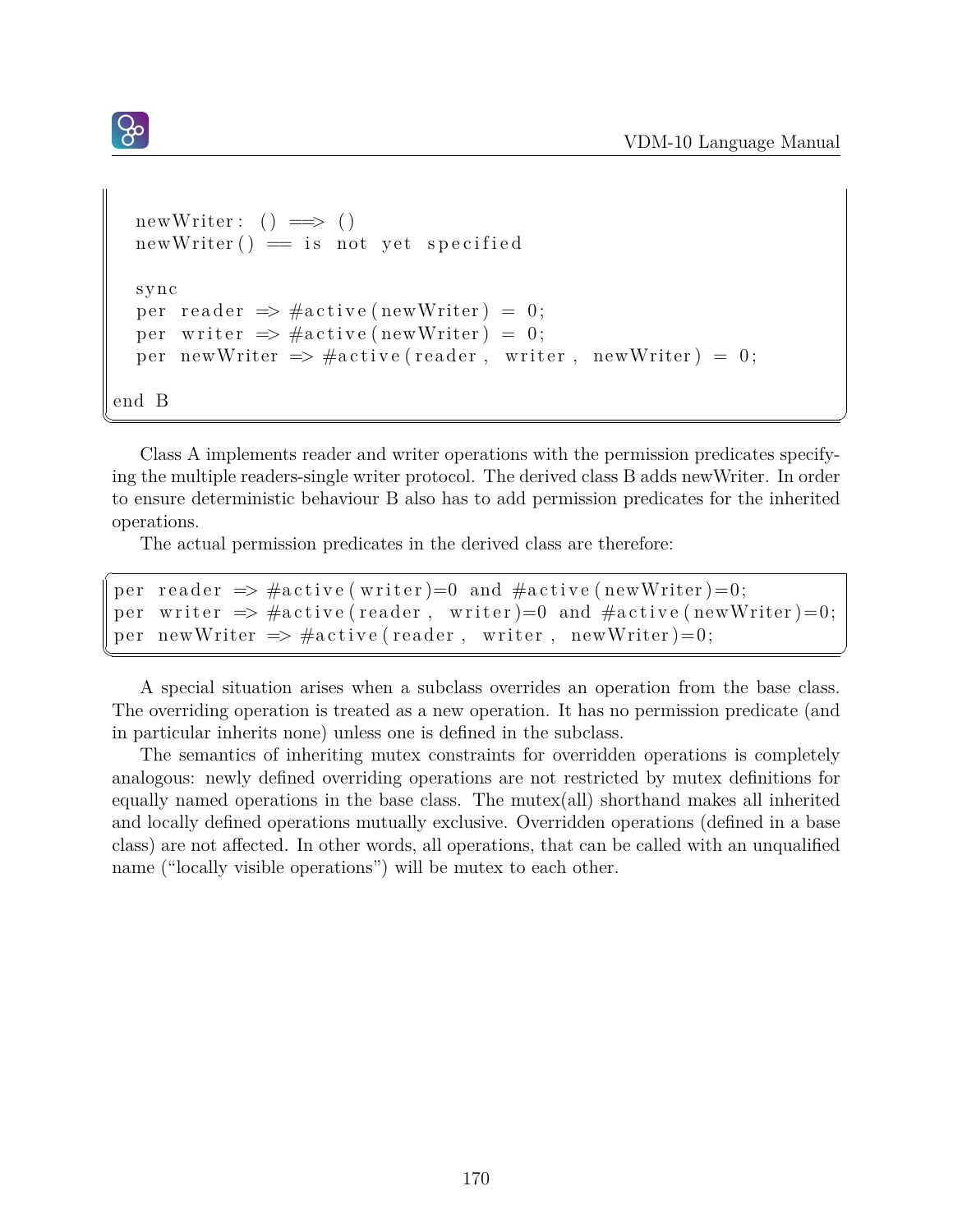# <span id="page-179-1"></span>Chapter 15

# Threads (VDM++ and VDM-RT)

Objects instantiated from a class with a thread part are called active objects. The scope of the instance variables and operations of the current class is considered to extend to the thread specification. Note that from a tool perspective the thread for the expression a user would like to evaluate in relation to a VDM model is called a debug thread. This thread has a special role in the sense that when it is finished the entire execution is completed (and thus all other threads ready to be scheduled in or running will be thrown away and aborted). If a session where a series of expressions are being evaluated this is not true (in this case the other threads will be continued when the next expression is executed, see [?] for more details about "sessions"). Thus if one would like to ensure a specific number of such other threads to be completed before stopping the execution one needs to block the debug thread using a synchronisation as explained in Chapter [14.](#page-171-0)

<span id="page-179-0"></span>Syntax:thread definitions  $=$  'thread',  $\lceil$  [thread definition](#page-228-0)  $\rceil$ ;  $th read definition = periodic thread definition$  $th read definition = periodic thread definition$ | [procedural thread definition](#page-183-0) ; periodic thread definition  $=$  [periodic obligation](#page-180-0) | [sporadic obligation](#page-182-0) ;

<span id="page-179-2"></span>Subclasses inherit threads from superclasses. If a class inherits from several classes only one of these may declare its own thread (possibly through inheritance). Furthermore, explicitly declaring a thread in a subclass will override any inherited thread.

## 15.1 Periodic Thread Definitions (VDM-RT)

The periodic obligation can be regarded as the way of describing repetitive activities in a class. As the 'period' implies a explicit notion of time, this construct is only available in VDM-RT.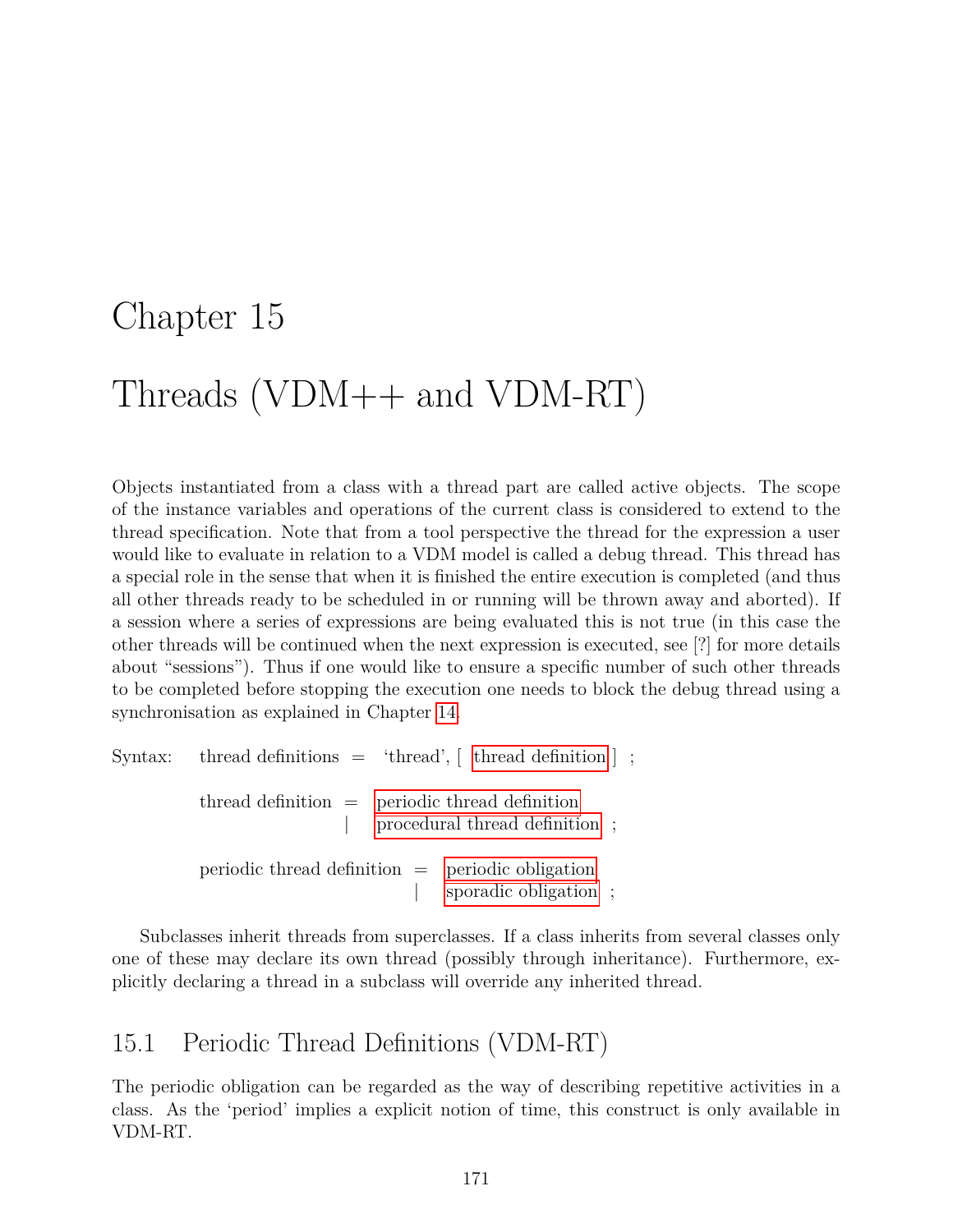

ႜၛၟ

<span id="page-180-0"></span>Figure 15.1: Period (p), jitter (j), delay (d) and offset (o)

<span id="page-180-1"></span>Syntax(VDM-RT): Time is explicit in VDM-RT, using a discrete clock with a 1 nsec resolution, where the periodic obligation looks like:

periodic obligation = 'periodic', ' $($ ',  $4 *$  [expression,](#page-200-0) ' $)$ ', ' $($ ', [name,](#page-209-0) ' $)$ ';

- Semantics (VDM-RT): The type of the expressions should all yield a natural number (as we use a natural number valued wall-clock in the VDM-RT interpreter), otherwise a run-time error will occur. Note that the evaluation of the expressions also causes time to elapse whenever the 'start' or 'start\_list' statement is executed. The expressions all denote a time value with a resolution of 1 nsec. For each periodic obligation, four different numbers are used. They are, in order of appearance (also illustrated in Figure [15.1\)](#page-180-0):
	- 1. period: This is a non-negative, non-zero value that describes the length of the time interval between two adjacent events in a strictly periodic event stream (where jitter  $= 0$ ). Hence, a value of 1E9 denotes a period of 1 second.
	- 2. jitter: This is a non-negative value that describes the amount of time variance that is allowed around a single event. We assume that the interval is balanced [-j, j]. Note that jitter is allowed to be bigger than the period to characterize so-called event bursts.
	- 3. delay: This is a non-negative value smaller than the period which is used to denote the minimum inter arrival distance between two adjacent events.
	- 4. offset: This is a non-negative value which is used to denote the absolute time value at which the first period of the event stream starts. Note that the first event occurs in the interval  $|offset, offset + jitter|$ .

Given a defined time resolution  $\Delta T$ , a thread with a periodic obligation invokes the mentioned operation at the beginning of each time interval with length period. This creates the periodic execution of the operation simulating the discrete equivalent of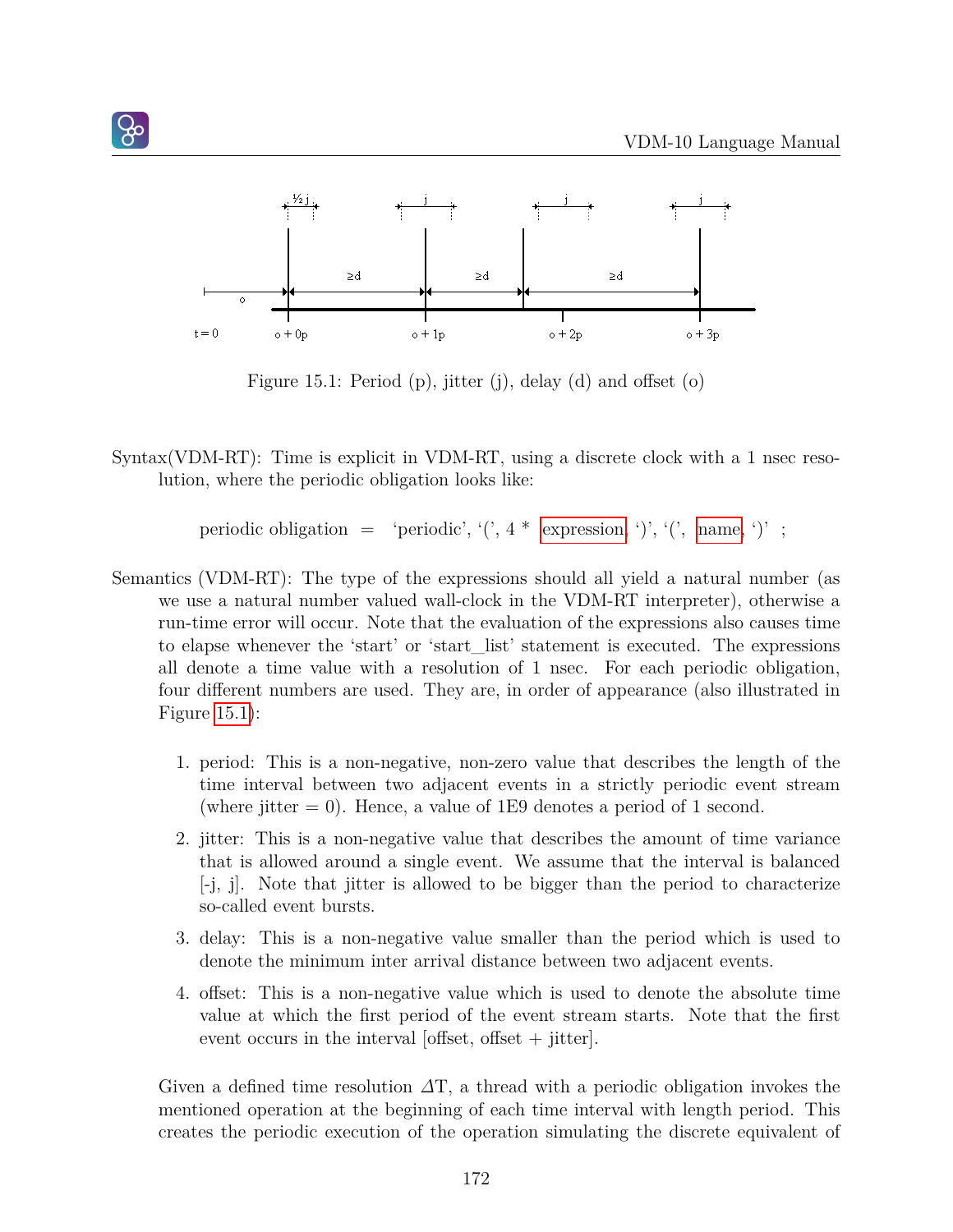

continuous relations which have to be maintained between instance variables, parameter values and possibly other external values obtained through operation invocations. It is not possible to dynamically change the length of the interval.

Periodic obligations are intended to describe e.g. analogue physical relations between values in formulas (e.g. transfer functions) and their discrete event simulation. It is a requirement on the implementation to guarantee that the execution time of the operation is at least smaller than the used periodic time length. If other operations are present the user has to guarantee that the fairness criteria for the invocation of these other operations are maintained by reasoning about the time slices used internally and available for external invocations.

Note that a periodic thread is neither created nor started when an instance of the corresponding class is created. Instead, as with procedural threads, 'start' (or 'start\_list') statements should be used with periodic threads.

Examples: Consider a timer class which periodically increments its clock in its own thread. It provides operations for starting, and stopping timing, and reading the current time.

 $\overline{a}$ class Timer v a l u e s  $PERIOD : nat = 1000$ 

The Timer has two instance variables the current time and a flag indicating whether the Timer is active or not (the current time is only incremented if the Timer is active).

 $\overline{\phantom{a}}$   $\overline{\phantom{a}}$   $\overline{\phantom{a}}$   $\overline{\phantom{a}}$   $\overline{\phantom{a}}$   $\overline{\phantom{a}}$   $\overline{\phantom{a}}$   $\overline{\phantom{a}}$   $\overline{\phantom{a}}$   $\overline{\phantom{a}}$   $\overline{\phantom{a}}$   $\overline{\phantom{a}}$   $\overline{\phantom{a}}$   $\overline{\phantom{a}}$   $\overline{\phantom{a}}$   $\overline{\phantom{a}}$   $\overline{\phantom{a}}$   $\overline{\phantom{a}}$   $\overline{\$ 

```
\overline{a}instance variables
   curTime : nat := 0;
   \text{acti} : bool := false;
```
The Timer provides straightforward operations which need no further explanation.

 $\overline{\phantom{a}}$   $\overline{\phantom{a}}$   $\overline{\phantom{a}}$   $\overline{\phantom{a}}$   $\overline{\phantom{a}}$   $\overline{\phantom{a}}$   $\overline{\phantom{a}}$   $\overline{\phantom{a}}$   $\overline{\phantom{a}}$   $\overline{\phantom{a}}$   $\overline{\phantom{a}}$   $\overline{\phantom{a}}$   $\overline{\phantom{a}}$   $\overline{\phantom{a}}$   $\overline{\phantom{a}}$   $\overline{\phantom{a}}$   $\overline{\phantom{a}}$   $\overline{\phantom{a}}$   $\overline{\$ 

```
\overline{a}o p e r a t i o n s
   public Start : () \implies ()Start() ==(a c t i := true;curTime := 0 ;
   public Stop : () \implies ()\text{Stop}() ==\text{acti} := \text{false};
```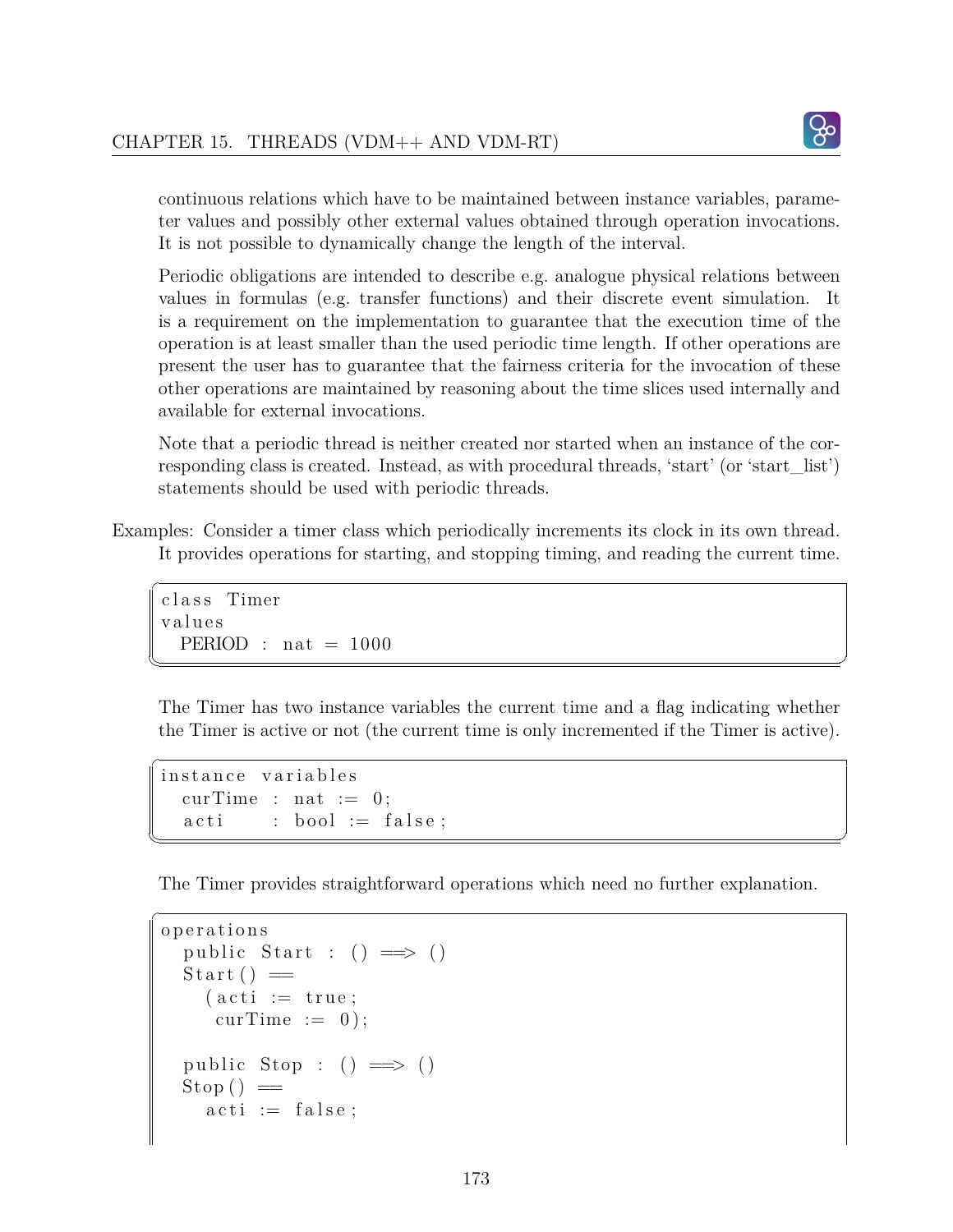```
ြမ္း
```

```
public GetTime : () \implies nat
        \operatorname{GetTime}() =return curTime;
        IncTime: () \implies ()
        IncTime() =if acti
               then curTime := curTime + 100;
\overline{\phantom{a}} \overline{\phantom{a}} \overline{\phantom{a}} \overline{\phantom{a}} \overline{\phantom{a}} \overline{\phantom{a}} \overline{\phantom{a}} \overline{\phantom{a}} \overline{\phantom{a}} \overline{\phantom{a}} \overline{\phantom{a}} \overline{\phantom{a}} \overline{\phantom{a}} \overline{\phantom{a}} \overline{\phantom{a}} \overline{\phantom{a}} \overline{\phantom{a}} \overline{\phantom{a}} \overline{\
```
The Timer's thread ensures that the current time is incremented. The period with which this is done is 1000 time units (nanoseconds). The allowed jitter is 10 time units and the minimal distance between two instances is 200 time units and finally no offset has been used.

```
\overline{a}t h r ea d
           periodic (PERIOD, PERIOD/100, PERIOD/5, 0) (IncTime)
  end Timer
\overline{\phantom{a}} \overline{\phantom{a}} \overline{\phantom{a}} \overline{\phantom{a}} \overline{\phantom{a}} \overline{\phantom{a}} \overline{\phantom{a}} \overline{\phantom{a}} \overline{\phantom{a}} \overline{\phantom{a}} \overline{\phantom{a}} \overline{\phantom{a}} \overline{\phantom{a}} \overline{\phantom{a}} \overline{\phantom{a}} \overline{\phantom{a}} \overline{\phantom{a}} \overline{\phantom{a}} \overline{\
```
# 15.2 Sporadic Thread Definitions (VDM-RT)

The sporadic obligation can be regarded as the way of describing stochastic activities in a class.

<span id="page-182-0"></span>Syntax: (VDM-RT):

```
sporadic obligation = 'sporadic', '(', 3 * expression, ')', '(', name, ')';
```
- Semantics: (VDM-RT) The type of the expressions should all yield a natural number (as we use a natural number valued wall-clock in the VDM-RT interpreter), otherwise a run-time error will occur. Note that the evaluation of the expressions also causes time to elapse whenever the 'start' or 'start\_list' statement is executed. The expressions all denote a time value with a resolution of 1 nsec. For each sporadic obligation, three different numbers are used. They are, in order of appearance:
	- 1. delay: This value is used to denote the minimum inter arrival distance between two adjacent thread invocations.
	- 2. bound: This value, greater than delay, is the maximum inter arrival distance between two adjacent thread invocations.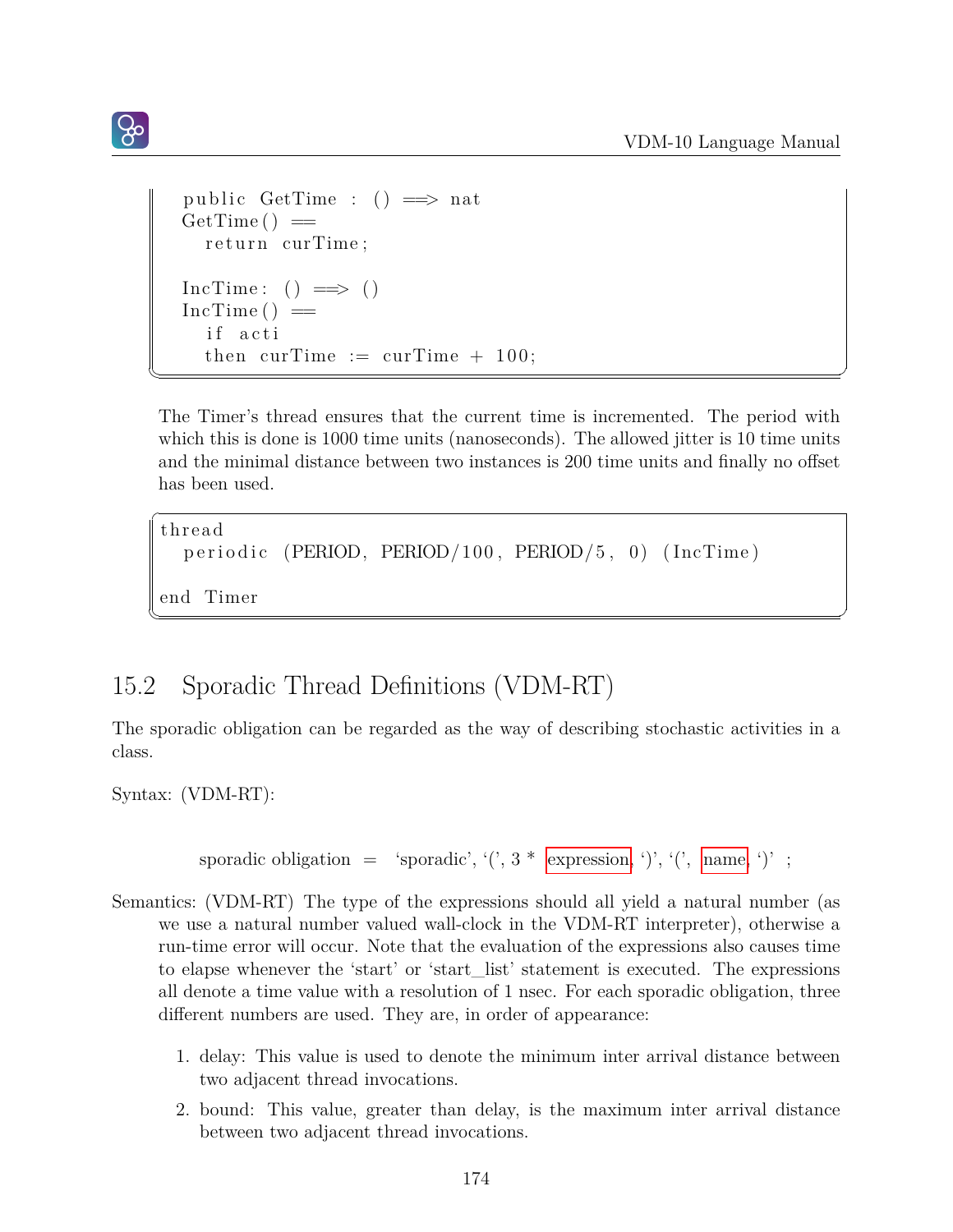

3. offset: This is a non-negative value which is used to denote the absolute time value at which the first period starts, randomly in the interval  $[offset, offset + bound].$ 

Given these definitions, and assuming the last thread was invoked at  $t_0$  then the next invocation is randomly scheduled in the interval  $[t_0 + delay, t_0 + bound].$ 

Examples: Analogous to the example in 'periodic' for the Timer class, the sporadic definition could be as follows:

```
\overline{a}class Timer
 . . .
t h r ea d
   sporadic (100, 1000, 0) (IncTime)
end Timer
```
## 15.3 Procedural Thread Definitions (VDM++ and VDM-RT)

A procedural thread provides a mechanism to explicitly define the external behaviour of an active object through the use of statements, which are executed when the object is started (see section  $12.14$ ).

 $\overline{\phantom{a}}$   $\overline{\phantom{a}}$   $\overline{\phantom{a}}$   $\overline{\phantom{a}}$   $\overline{\phantom{a}}$   $\overline{\phantom{a}}$   $\overline{\phantom{a}}$   $\overline{\phantom{a}}$   $\overline{\phantom{a}}$   $\overline{\phantom{a}}$   $\overline{\phantom{a}}$   $\overline{\phantom{a}}$   $\overline{\phantom{a}}$   $\overline{\phantom{a}}$   $\overline{\phantom{a}}$   $\overline{\phantom{a}}$   $\overline{\phantom{a}}$   $\overline{\phantom{a}}$   $\overline{\$ 

<span id="page-183-0"></span>Syntax: procedural thread definition = [statement](#page-209-1) ;

- Semantics: A procedural thread is scheduled for execution following the application of a start statement to the object owning the thread. The statements in the thread are then executed sequentially, and when execution of the statements is complete, the thread dies. Synchronization between multiple threads is achieved using permission predicates on shared objects.
- Examples: The example below demonstrates procedural threads by using them to compute the factorial of a given integer concurrently.

```
\overline{a}class Factorial
instance variables
   result : nat := 5;
o p e r a t i o n s
public factorial : nat \implies nat
factorial(n) ==
```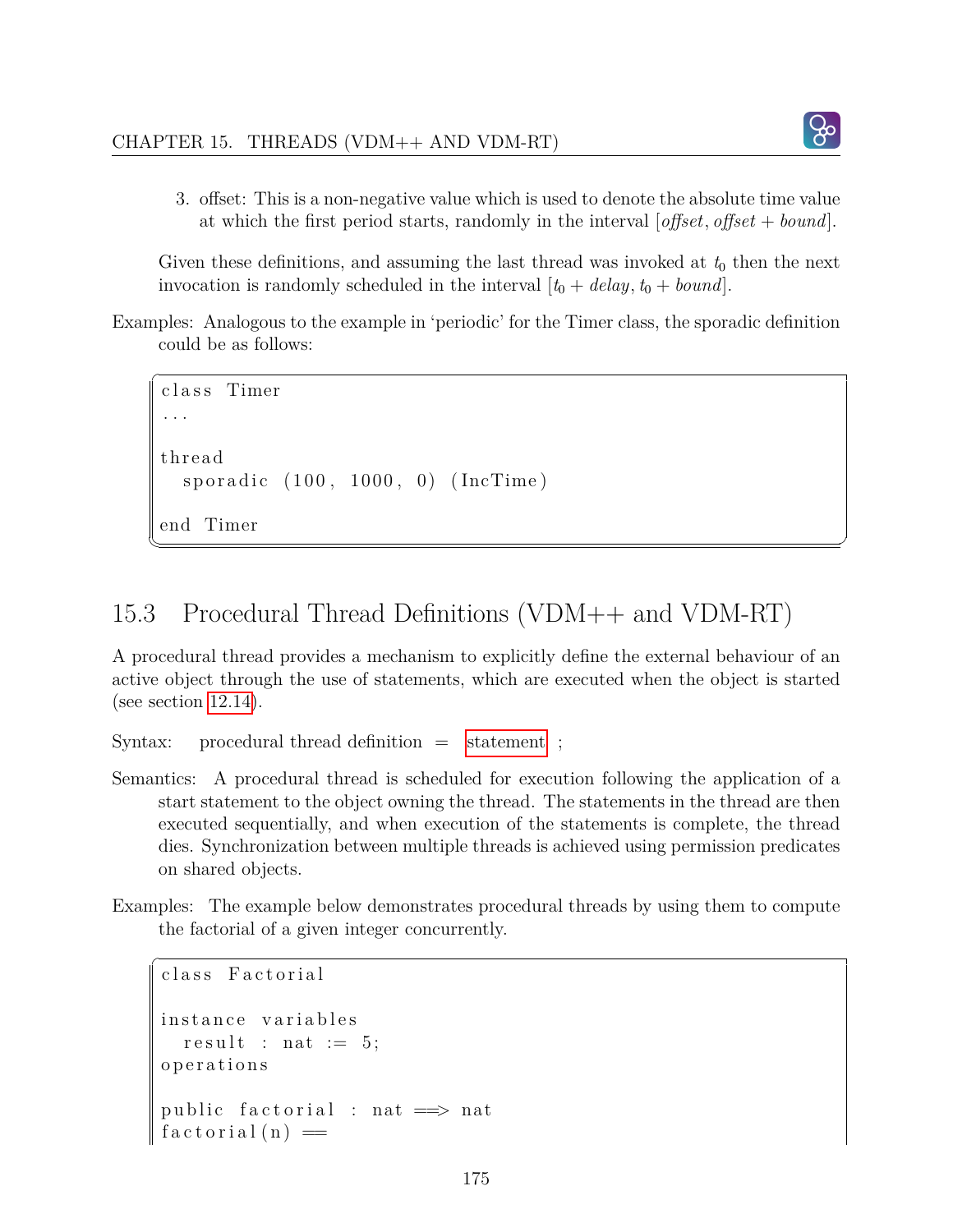```
if n = 0then return 1
  else (dcl m : Multiplier;
         m := new Multiplier();
         m. calculate (1, n);
         \text{start}(m);result := m. give Result();
         return result
       \left( \right)end Factorial
class Multiplier
instance variables
 i : \text{nat1};j : \text{nat1};k : nat1;r e sult : nat1
o perations
public calculate : nat1 * nat1 = \gg ()
cal cutate (first, last) =(i := first; j := last);doit : ( ) \implies ( )
dot() ==(i \text{ if } i = j)then result := ielse (dcl p : Multiplier;
         d c l q : Multiplier;
         p := new Multiplier();
         q := new Multiplier ();\text{start}(p);
         \text{start}(q);
         k := (i + j) div 2;
         -- division with rounding down
         p. calculate (i, k);q. calculate (k+1,j);
         r e sult := p. g i v e R e sult () * q. g i v e R e sult ())
```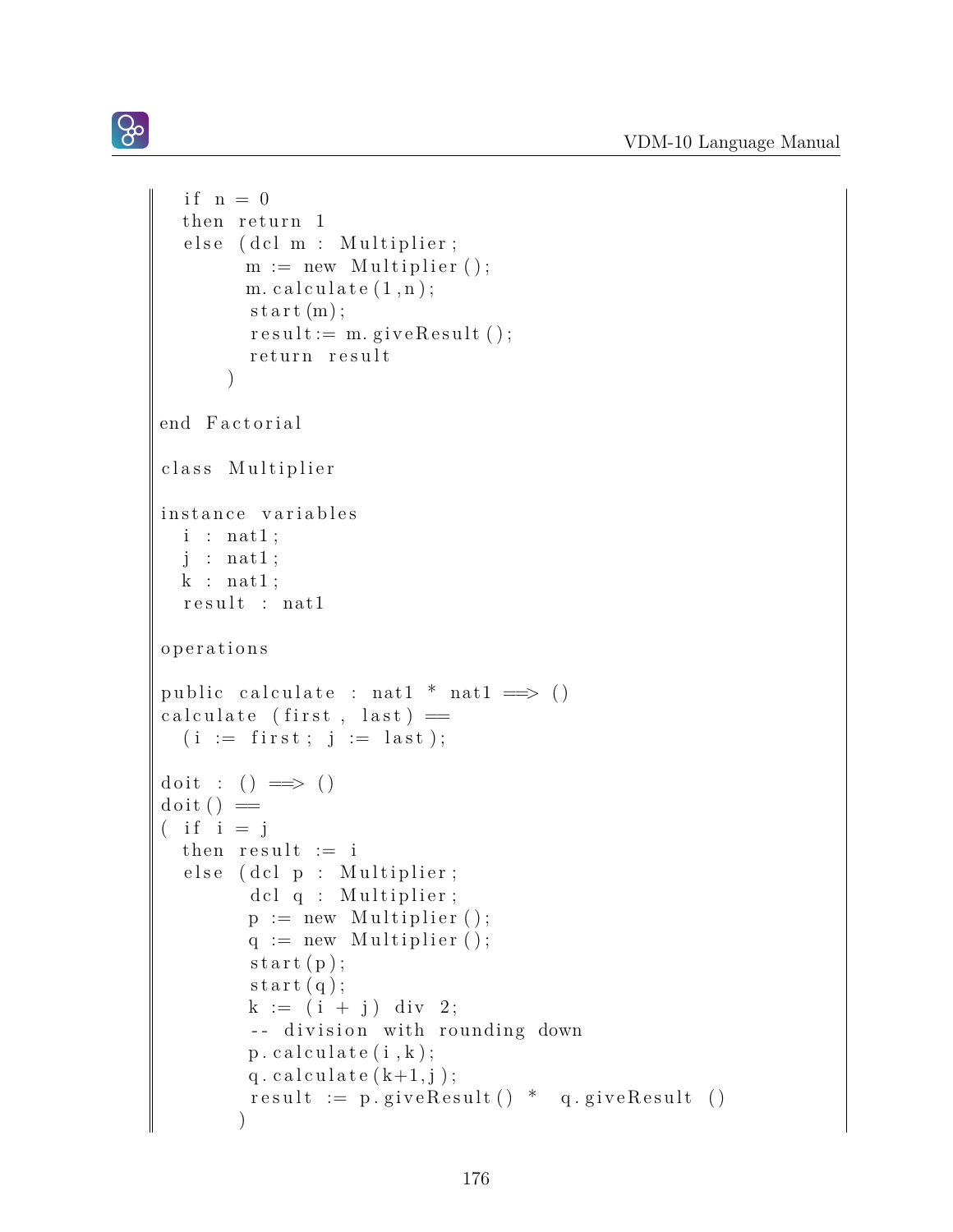

```
\vert);
 public giveResult : () \implies nat1
 give Result() ==return result;
 sync
 -- cyclic constraints allowing only the
 -- sequence calculate; doit; giveResult
 per doit \Rightarrow #fin (calculate) > #act(doit);
 per giveResult \Rightarrow #fin (doit) > #act (giveResult);
 per calculate \Rightarrow #fin (giveResult) = #act (calculate)
 t h r ea d
     dot( );end Multiplier
\overline{\phantom{a}} \overline{\phantom{a}} \overline{\phantom{a}} \overline{\phantom{a}} \overline{\phantom{a}} \overline{\phantom{a}} \overline{\phantom{a}} \overline{\phantom{a}} \overline{\phantom{a}} \overline{\phantom{a}} \overline{\phantom{a}} \overline{\phantom{a}} \overline{\phantom{a}} \overline{\phantom{a}} \overline{\phantom{a}} \overline{\phantom{a}} \overline{\phantom{a}} \overline{\phantom{a}} \overline{\
```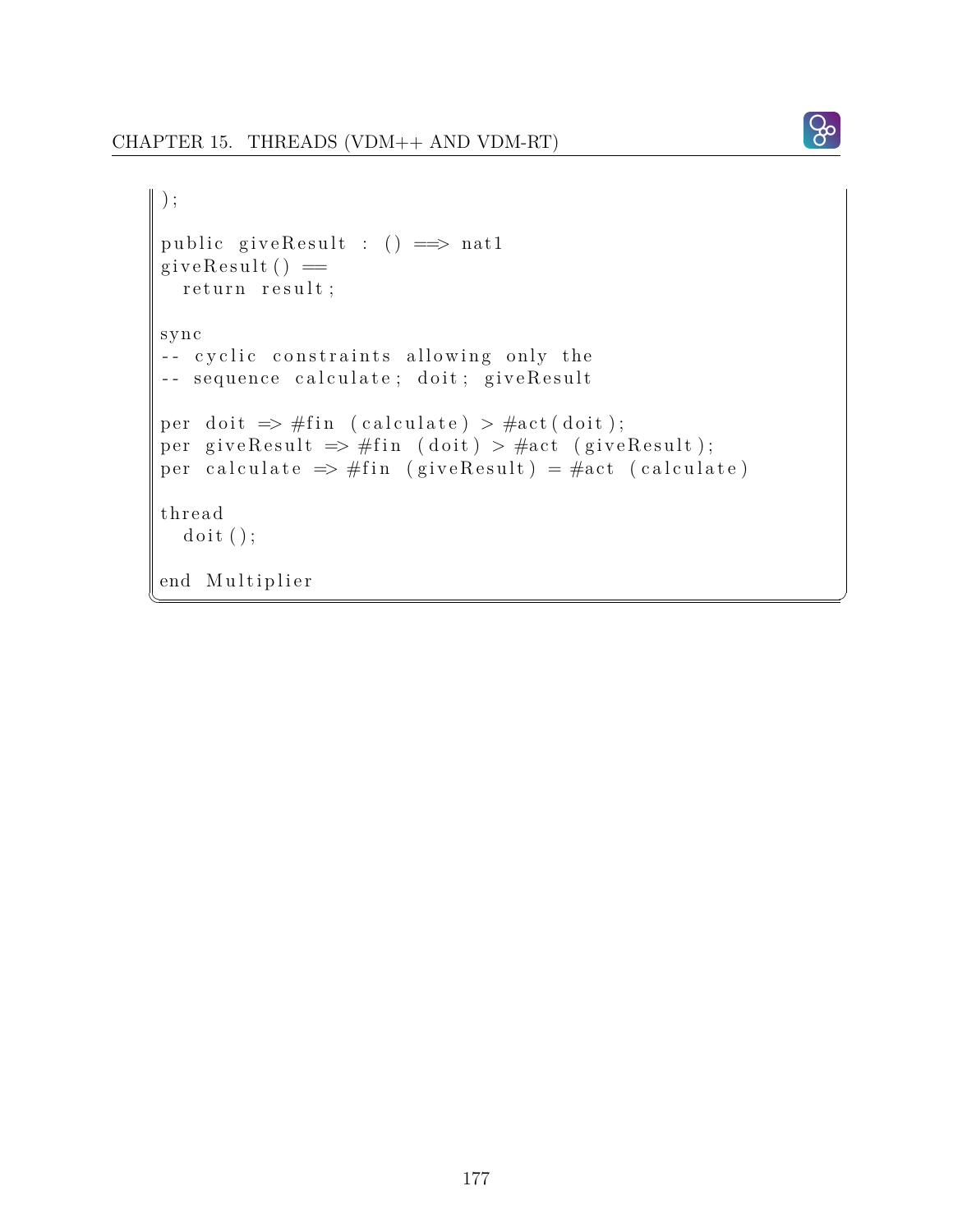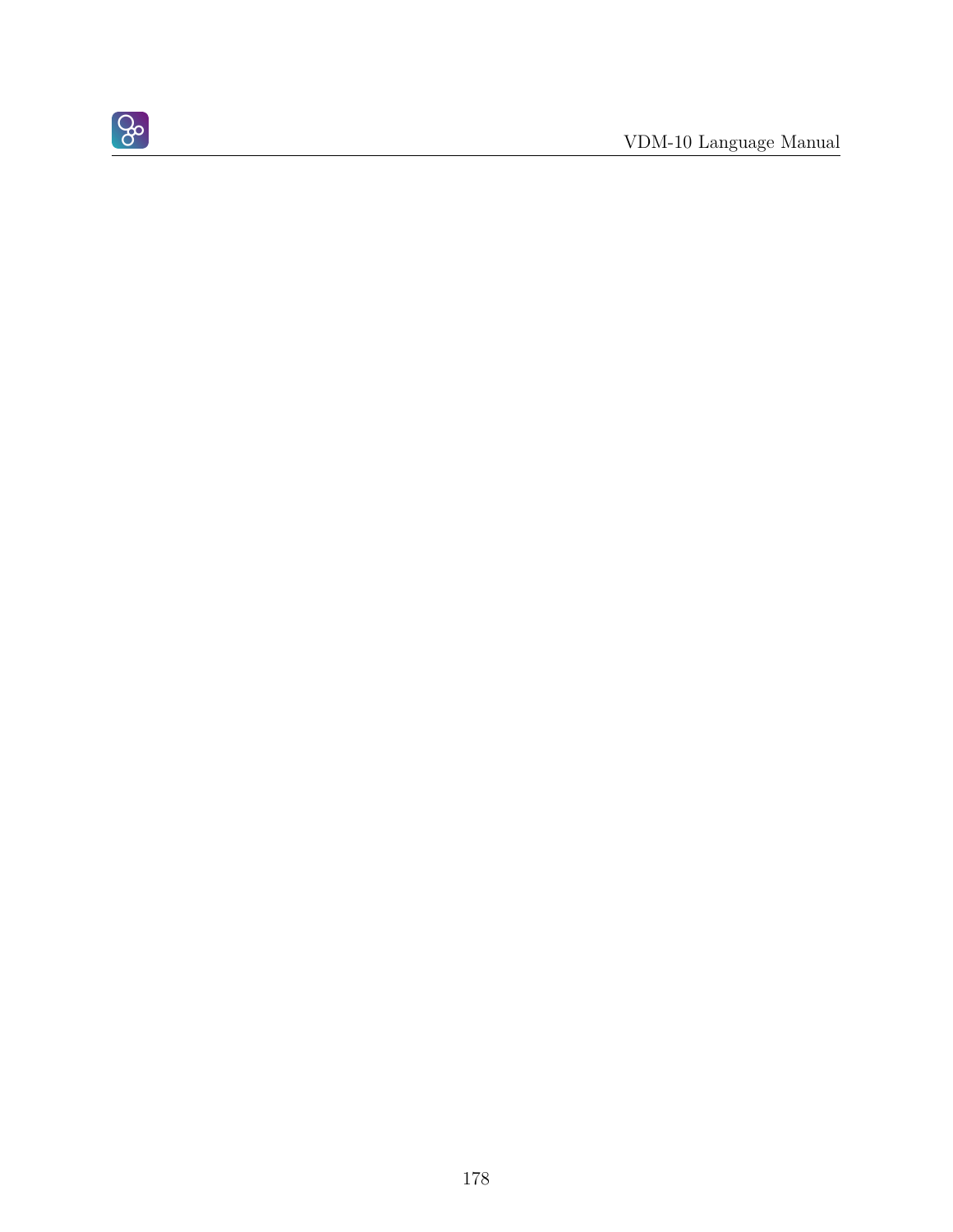# Chapter 16

# Trace Definitions

In order to automate the testing process VDM-10 contains a notation enabling the expression of the traces that one would like to have tested exhaustively. Such traces are used to express combinations of sequences of operations that wish to be tested in all possible combinations. In a sense this is similar to model checking limitations except that this is done with real and not symbolic values. However, errors in test cases are filtered away so other test cases with the same prefix will be skipped automatically.

<span id="page-187-8"></span><span id="page-187-7"></span><span id="page-187-6"></span><span id="page-187-5"></span><span id="page-187-4"></span><span id="page-187-3"></span><span id="page-187-2"></span><span id="page-187-1"></span><span id="page-187-0"></span>

| Syntax: | traces definitions = 'traces', $[$ named trace, $\{\,\cdot\,;\,\cdot\,\}$ named trace $\}$ $]$ ;        |
|---------|---------------------------------------------------------------------------------------------------------|
|         | named trace = identifier, $\{\ '\'$ , identifier $\},\ '$ ; trace definition list;                      |
|         | trace definition list $=$ trace definition term, $\{ \cdot; \cdot \}$ , trace definition term $\}$ ;    |
|         | trace definition term $=$ trace definition, $\{ \cdot   \cdot \}$ , trace definition $\}$ ;             |
|         | trace definition $=$ trace binding definition<br>trace repeat definition;                               |
|         | trace binding definition $=$ trace let def binding<br>trace let best binding ;                          |
|         | trace let def binding $=$ 'let', local definition, {',', local definition },<br>'in', trace definition; |
|         | trace let best binding $=$ 'let', multiple bind, ['be', 'st', expression],<br>'in', trace definition;   |
|         | trace repeat definition $=$ trace core definition, $\lceil$ trace repeat pattern $\rceil$ ;             |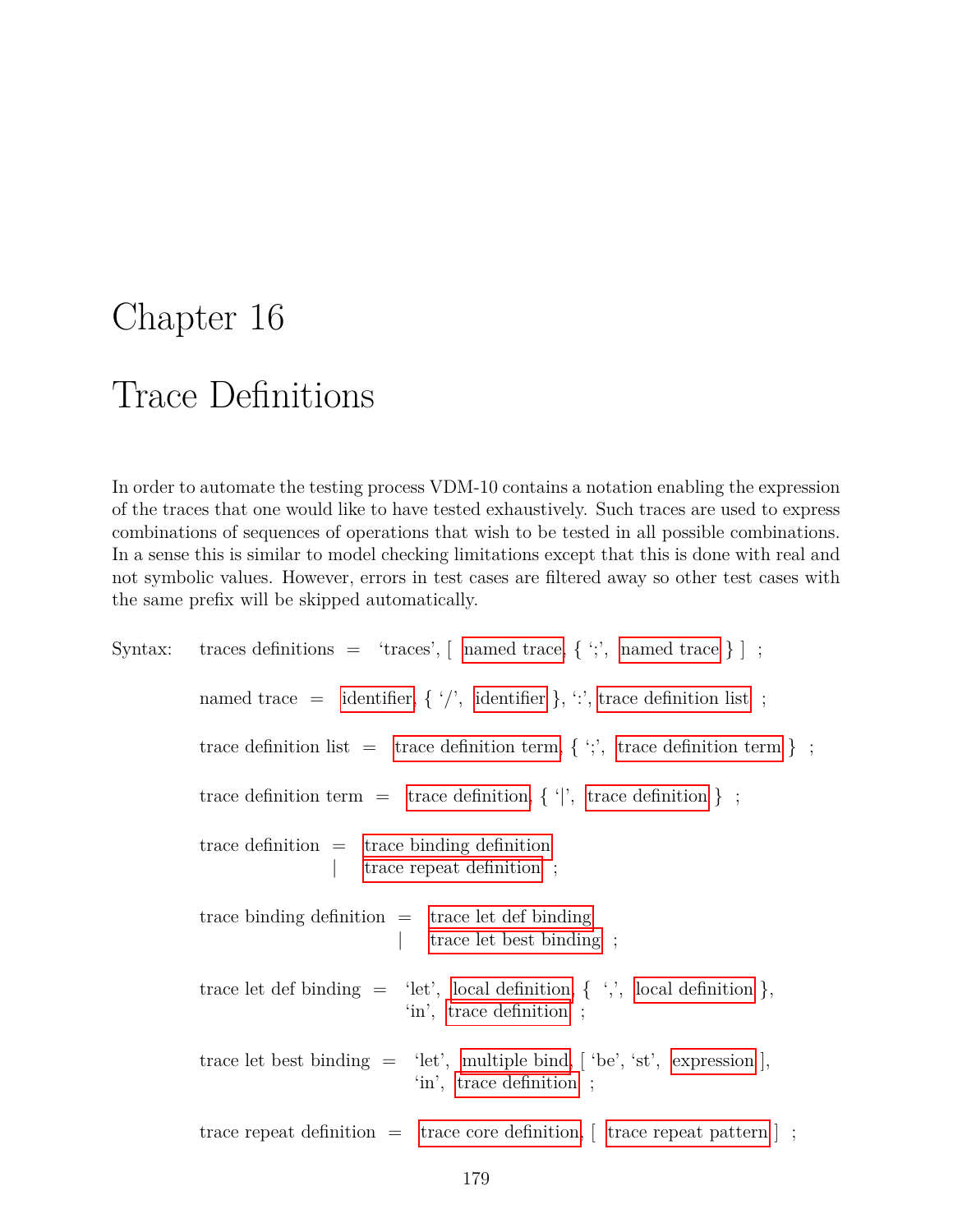

```
trace repeat pattern =| '+'
                     | '?'
                         {'}{ numeric literal, [ ',', numeric literal, '{'}' ] ;
trace core definition = trace apply expression
                     | trace concurrent expression
                     | trace bracketed expression ;
trace apply expression = call statement ;
trace concurrent expression = trace definition,
                                ',', trace definition,
                                \{\ \' trace definition \}, \ ')';
trace bracketed expression = trace definition list, ')' ;
```
<span id="page-188-0"></span>Semantics: Semantically the trace definitions provided in a class have no effect. These definitions are simply used to enhance testing of a VDM specification using principles from combinatorial testing (also called all-pairs testing). So each trace definition can be considered as a regular expression describing the test sequences in which different operations should be executed to test the VDM specification. Inside the trace definitions, bindings may appear and for each possible binding a particular test case can be automatically derived. So one trace definition expands into a set of test cases. In this sense a test case is a sequence of operation calls executed after each other. Between each test case the VDM specification is initialised so they become entirely independent. From a static semantics perspective it is important to note that the expressions used inside trace definitions must be executed in the expansion process. This means that it cannot directly refer to instance variables, because these could be changed during the execution.

So here it makes sense to explain what kind of expansion the different kinds of trace definitions gives rise to.

The trace definition lists simply use a semicolon  $(\tilde{\cdot},\tilde{\cdot})$  and this results in sequencing between the trace definition terms used inside it.

In the trace definition term it is possible to introduce alternatives using the bar  $($ "|") operator. This results in test cases for all alternatives.

The trace binding definition exists in two forms where the trace let def binding simply enables the binding introduced to be used after the 'in' in the same way as in letexpressions. Alternatively the trace let best binding can be used and this will expand to test cases with all the different possible bindings.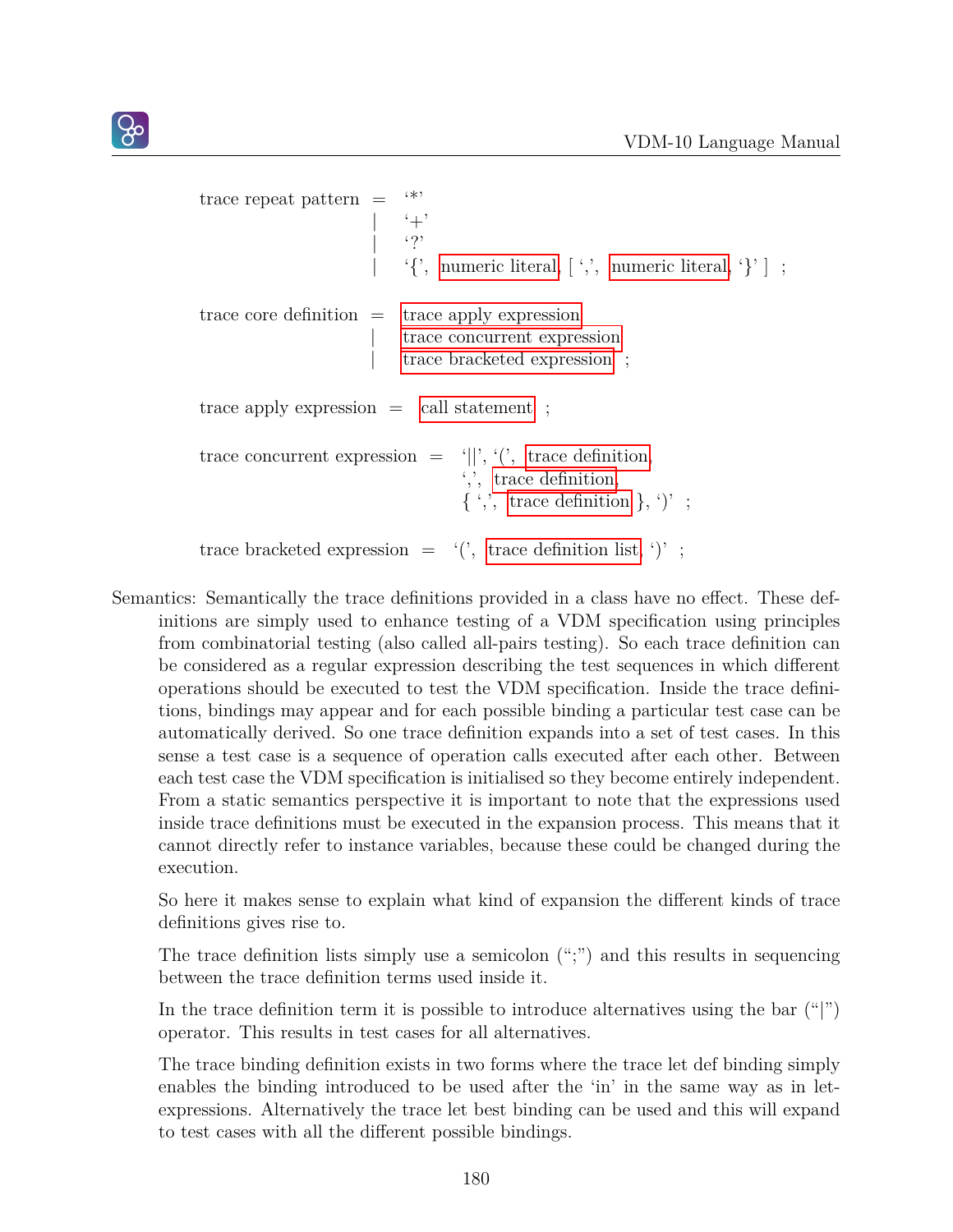

The trace repeat definition is used to introduce the possibility of having repetitions of the operation calls used in the trace. The different kinds of repeat patterns have the following meanings:

- '\*' means 0 to n occurences (n is tool specific).
- $\bullet$   $\leftrightarrow$  means 1 to n occurences (n is tool specific).
- '?' means 0 or 1 occurences.
- $\{\,$ , n,  $\}$ ' means n occurences.
- ${\S}$ , n,  ${\S}$ , m ${\S}$  means between n and m occurences.

The trace core definitions have three possibilities. These are ordinary operation calls, trace concurrency expressions and bracketed trace definitions respectively. The trace concurrency expressions are similar to the nondeterministic statements in the sense that the trace definition lists inside it will be executed in all possible permulations of the elements. This is particular useful for concurrent VDM++ models where potential deadlocks can occur under some circumstances.

Examples: In an example like the one below test cases will be generated in all possible combination starting with a call of Reset followed by one to four Pushes of values onto the stack followed again by one to three Pops from the stack.

```
\overline{a}class Stack
instance variables
     stack : seq of int := [ ];
o p e r a t i o n s
      public Reset : () \implies ()\text{Reset} ( ) =
        \text{stack} := [];
      public Pop : () \implies intPop() ==def res = hd stack in
           (\text{stack} := t1 \text{ stack};return res)
     pre stack \leq |post stack \sim = [RESULT] \hat{\ } stack;
      public Push: int \implies ()
```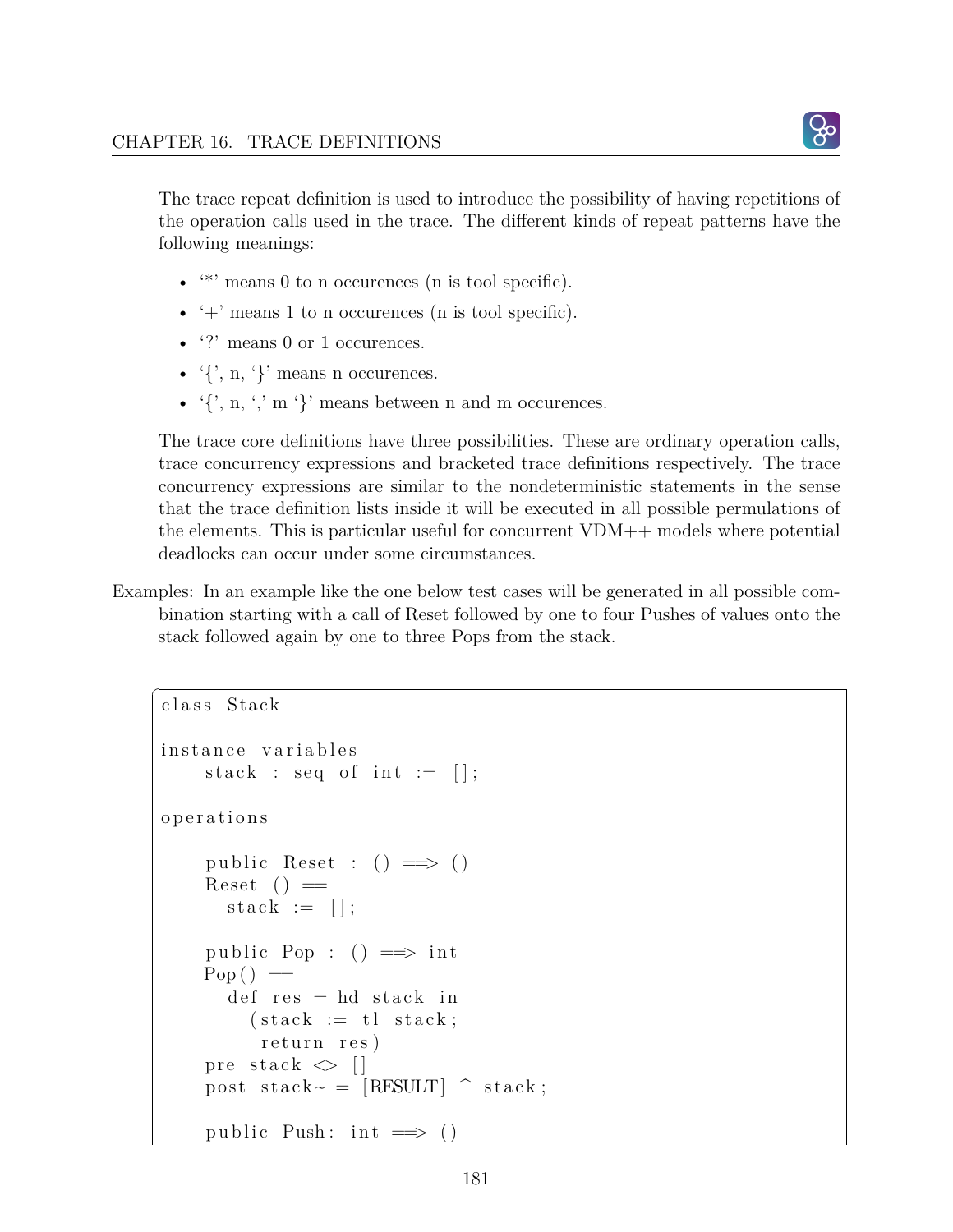```
Push ( elem) ==stack := stack ^{^{\frown}} [elem];
    public Top : () \implies int
    Top() ==return (hd stack);
end Stack
class UseStack
instance variables
  s : Stack := new Stack();
t r a c e s
  PushBeforePop : s. Reset ();
                     ( let x in set \{1,2\} in s. Push(x) ) \{1,4\};
                     s . Pop() { 1, 3}
end UseStack
```
80

 $\overline{\phantom{a}}$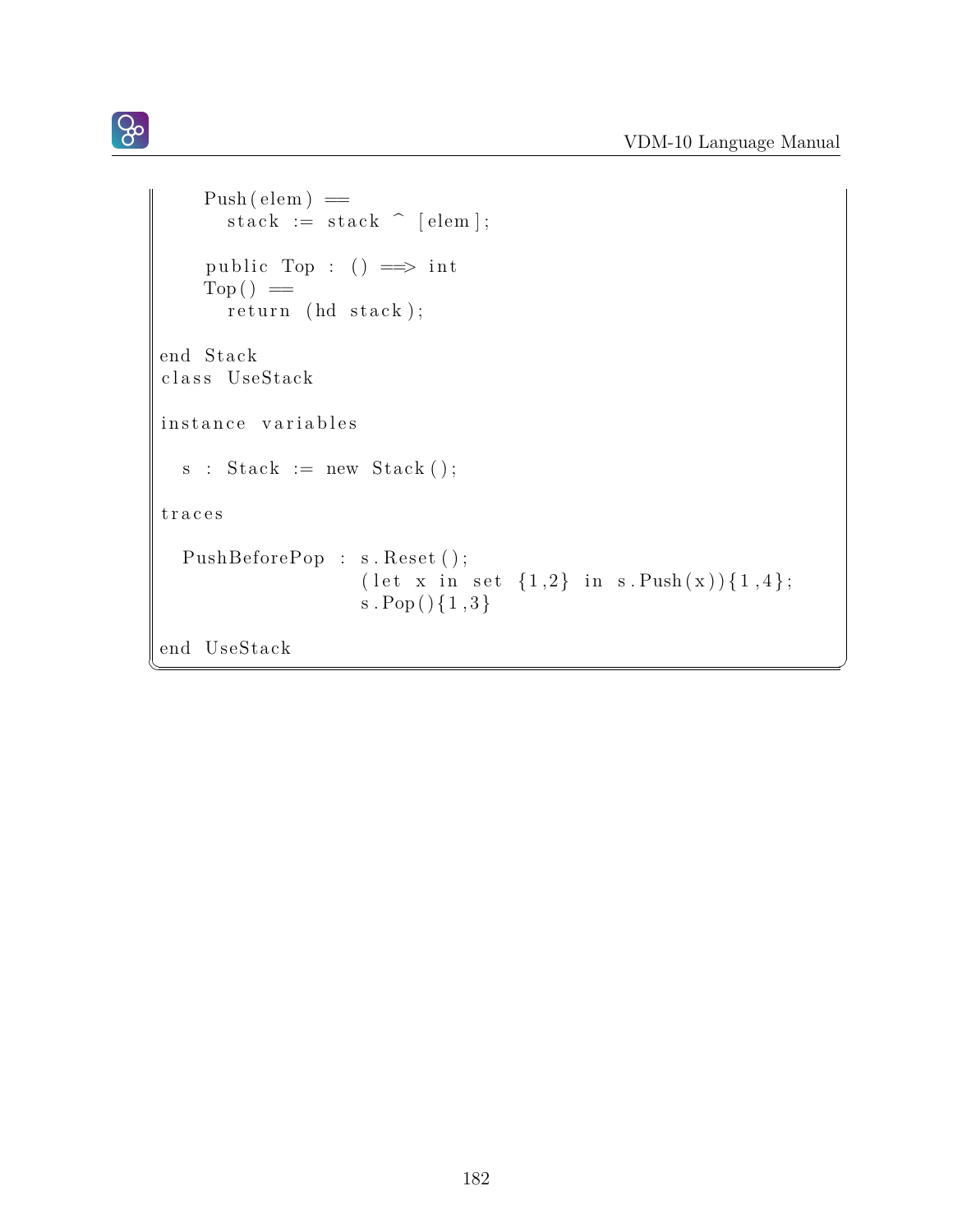# Appendix A

# The Syntax of the VDM Languages

This appendix specifies the complete syntax for the VDM languages.

# A.1 VDM-SL Document

 $document = module, { model}$  $document = module, { model}$  $document = module, { model}$ [definition block,](#page-193-0) { [definition block](#page-193-0) } ;

#### A.1.1 Modules

<span id="page-191-0"></span>This entire subsection is not present in the current version of the VDM-SL standard.

<span id="page-191-6"></span><span id="page-191-5"></span><span id="page-191-4"></span><span id="page-191-3"></span><span id="page-191-2"></span><span id="page-191-1"></span>module = 'module', [identifier,](#page-217-0) [interface,](#page-191-1) [ [module body](#page-193-1) ], 'end', [identifier](#page-217-0) ; interface $=$  [ [import definition list](#page-191-2)], [export definition](#page-192-0) ; import definition list  $=$  'imports', [import definition,](#page-191-3)  $\{\ \'$ , [import definition](#page-191-3)  $\}$ ; import definition = 'from', [identifier,](#page-217-0) [import module signature](#page-191-4) ; import module signature  $=$  'all' | [import signature,](#page-191-5)  $\{$  [import signature](#page-191-5)  $\}$ ; import signature = [import types signature](#page-191-6) | [import values signature](#page-192-1) [import functions signature](#page-192-2)  $\quad$ [import operations signature](#page-192-3) ;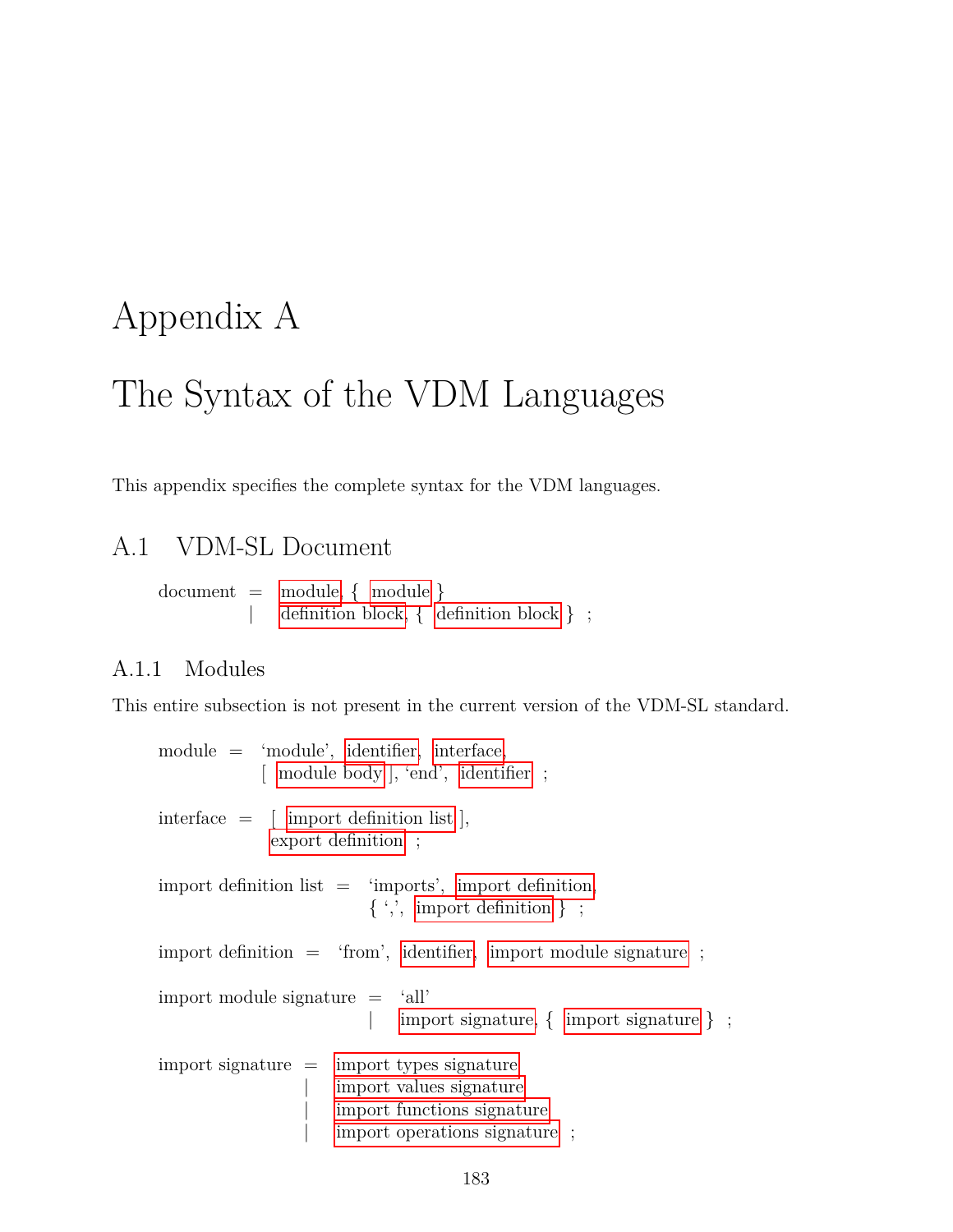

<span id="page-192-17"></span><span id="page-192-16"></span><span id="page-192-15"></span><span id="page-192-14"></span><span id="page-192-13"></span><span id="page-192-12"></span><span id="page-192-11"></span><span id="page-192-10"></span><span id="page-192-9"></span><span id="page-192-8"></span><span id="page-192-7"></span><span id="page-192-6"></span><span id="page-192-5"></span><span id="page-192-4"></span><span id="page-192-3"></span><span id="page-192-2"></span><span id="page-192-1"></span><span id="page-192-0"></span>import types signature  $=$  'types', [type import,](#page-192-4)  $\{\ ;\, ;\, \text{ type import } \}, \, [\ ;\, \cdot] \; ;$  $\{\ ;\, ;\, \text{ type import } \}, \, [\ ;\, \cdot] \; ;$  $\{\ ;\, ;\, \text{ type import } \}, \, [\ ;\, \cdot] \; ;$ type import  $=$  [name,](#page-209-0)  $\lceil$  'renamed', [name](#page-209-0)  $\rceil$ | [type definition,](#page-194-0)  $\lceil$  'renamed', [name](#page-209-0)  $\rceil$ ; import values signature  $=$  'values', [value import,](#page-192-5)  $\{\ \vdots\}$ , [value import](#page-192-5)  $\}, [\ \vdots\ ]$  ; value import  $=$  [name,](#page-209-0)  $[$   $\cdot$ ;  $]$  [type](#page-194-1)  $]$ ,  $[$  'renamed', [name](#page-209-0)  $]$ ; import functions signature  $=$  'functions', [function import,](#page-192-6)  $\{\ \ ;\ \ \text{function import } \}, \ [\ \ : \ \ \text{if } \ \ \text{if } \ \ \text{if } \ \ \text{if } \ \ \text{if } \ \ \text{if } \ \ \text{if } \ \ \text{if } \ \ \text{if } \ \ \text{if } \ \ \text{if } \ \ \text{if } \ \ \text{if } \ \ \text{if } \ \ \text{if } \ \ \text{if } \ \ \text{if } \ \ \text{if } \ \ \text{if } \ \ \text{if } \ \ \text{if } \ \ \text{if } \ \ \text{if } \ \ \text{if } \ \ \text{if } \ \ \text{if } \ \ \text{if } \ \ \text{if } \ \ \text{if$ function import  $=$  [name,](#page-209-0)  $\left[ \begin{array}{cc} \n\end{array} \right]$  [type variable list ],  $\cdot$ ; [function type](#page-195-0) ], [ 'renamed', [name](#page-209-0) ] ; import operations signature = 'operations', [operation import,](#page-192-7)  $\{\ ;\ ;\$  [operation import](#page-192-7)  $\}, [\ ;\ ;\ ]$ ; operation import  $=$  [name,](#page-209-0)  $[$  ":", [operation type](#page-198-0)  $],$   $[$  "renamed", [name](#page-209-0)  $]$ ; export definition = 'exports', [export module signature](#page-192-8) ;  $\text{export module signature} = 'all'$ | [export signature,](#page-192-9) { [export signature](#page-192-9) } ; export signature = [export types signature](#page-192-10)  $|\qquad \text{export values signature}|\qquad \text{export functions}$  $|\qquad \text{export values signature}|\qquad \text{export functions}$  $|\qquad \text{export values signature}|\qquad \text{export functions}$ | [export functions signature](#page-192-12) [export operations signature](#page-192-13) ; export types signature  $=$  'types', [type export,](#page-192-14)  $\{\ \vdots\}$ , [type export](#page-192-14)  $\}, [\ \vdots\}]$ ; type export  $=$  [ 'struct'], [name](#page-209-0) ;  $\alpha$  export values signature  $=$  'values', [value signature,](#page-192-15)  $\{\ ;\right\}$ , [value signature](#page-192-15)  $\}, [\ ;\right)$ ; value signature  $=$  [name list,](#page-209-2)  $\lq\lq$ ; [type](#page-194-1) ;  $\alpha$  export functions signature  $=$  'functions', [function signature,](#page-192-16)  $\{\ \vdots\ ;\ \}$ , [function signature](#page-192-16)  $\}, [\ \vdots\ ;\ ]$ ; functionsignature  $=$  [name list,](#page-209-2)  $\lceil$  [type variable list](#page-196-0)  $\lceil$ ,  $\cdot \cdot \cdot \rceil$ , [function type](#page-195-0) ; export operations signature  $=$  'operations', [operation signature,](#page-192-17)  $\{\ ;\ ;\$  [operation signature](#page-192-17)  $\}, [\ ;\ ;\ ]$ ; operation signature  $=$  [name list,](#page-209-2)  $\therefore$ , [operation type](#page-198-0) ;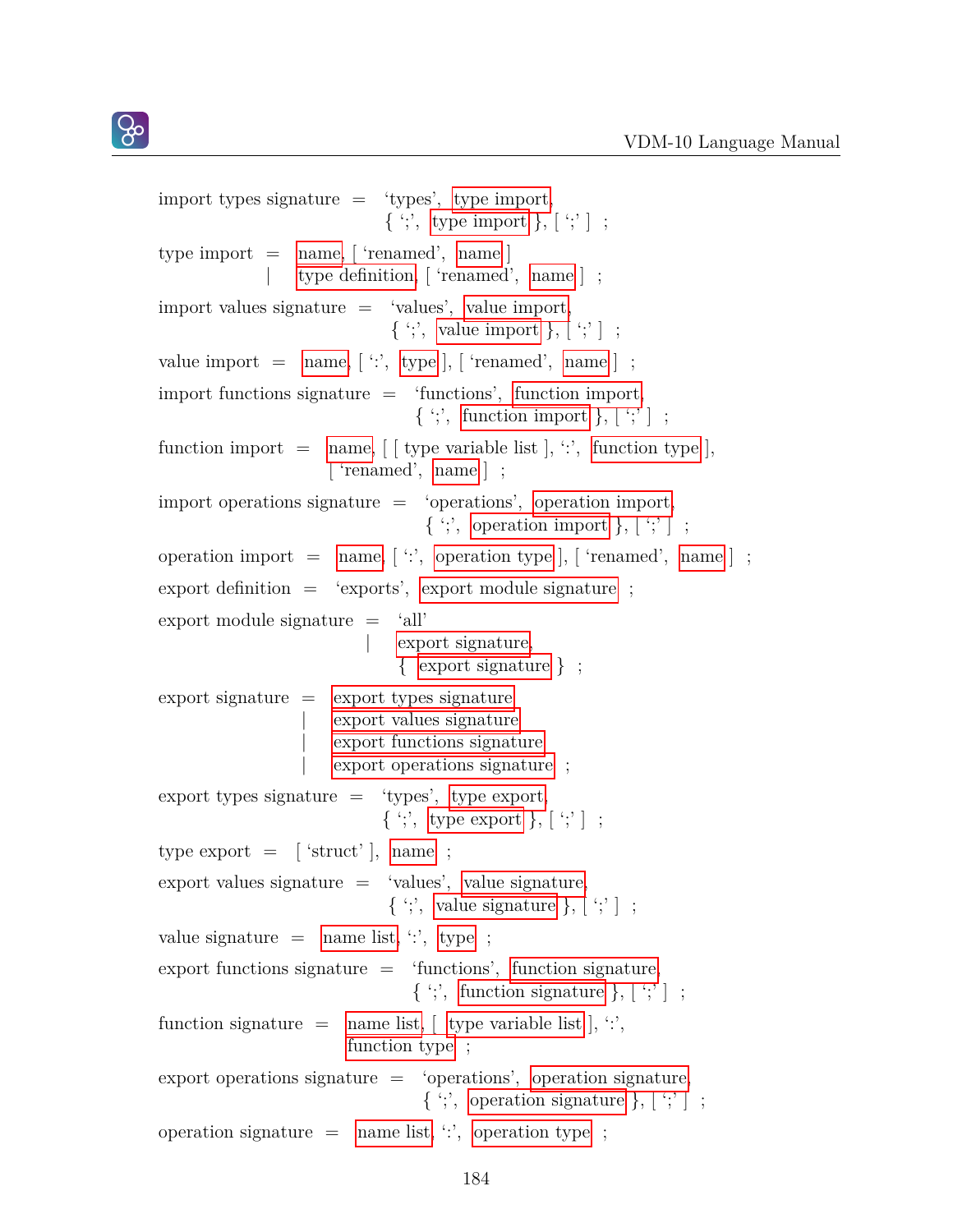

 $document = (class | system), { class | system };$  $document = (class | system), { class | system };$  $document = (class | system), { class | system };$  $document = (class | system), { class | system };$  $document = (class | system), { class | system };$  $document = (class | system), { class | system };$  $document = (class | system), { class | system };$ 

<span id="page-193-3"></span>A.3 System (VDM-RT)

system = 'system', [identifier,](#page-217-0) [ [class body](#page-193-4) ], 'end', [identifier](#page-217-0) ;

<span id="page-193-2"></span>A.3.1 Classes

class = 'class', [identifier,](#page-217-0)[ [inheritance clause](#page-193-5) ], [ [class body](#page-193-4) ], 'end', [identifier](#page-217-0) ;

<span id="page-193-5"></span>inheritance clause  $=$  'is subclass of', [identifier,](#page-217-0)  $\{\cdot,\cdot\}$ , [identifier](#page-217-0)  $\}$ ;

## <span id="page-193-4"></span>A.4 Definitions

class body = [definition block,](#page-193-0)  $\{$  [definition block](#page-193-0)  $\}$ ;

<span id="page-193-1"></span>module body = 'definitions', [definition block,](#page-193-0)  $\{$  [definition block](#page-193-0)  $\}$ ;

<span id="page-193-0"></span> $definition block = type definitions$  $definition block = type definitions$ [state definition](#page-195-1) [value definitions](#page-196-1) [function definitions](#page-196-2) | [operation definitions](#page-197-0) [instance variable definitions](#page-198-1) [synchronization definitions](#page-199-0) | [thread definitions](#page-179-0) [traces definitions](#page-187-8) ;

#### <span id="page-193-6"></span>A.4.1 Type Definitions

typedefinitions  $=$  'types',  $[$  [access type definition](#page-193-7),  $\{\ \';\ \text{access type definition }\},\ [\ \!\! \lvert\ \!\! \lvert\ \!\! \rvert\ ]\ \}$ 

<span id="page-193-7"></span>accesstype definition  $=$  ([ [access](#page-193-8) ], [ 'static' ] | [ 'static' ], [ access ]), [type definition](#page-194-0) ;

<span id="page-193-8"></span>The access part is only possible in VDM++ and VDM-RT.

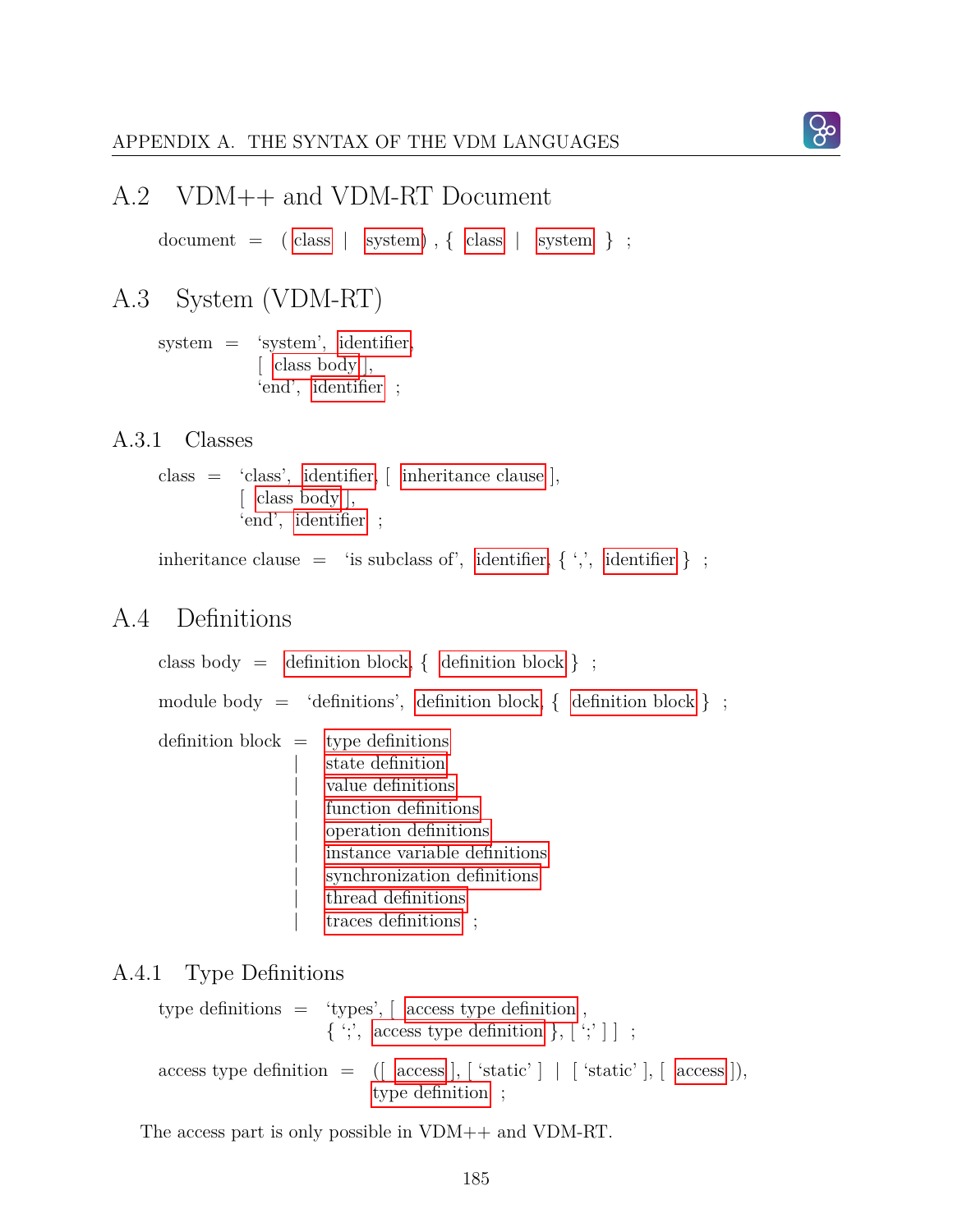

<span id="page-194-11"></span><span id="page-194-10"></span><span id="page-194-9"></span><span id="page-194-8"></span><span id="page-194-7"></span><span id="page-194-6"></span><span id="page-194-5"></span><span id="page-194-4"></span><span id="page-194-3"></span><span id="page-194-2"></span><span id="page-194-1"></span><span id="page-194-0"></span> $\mathrm{access} = \mathrm{'public'}$ | 'private' | 'protected' ; typedefinition  $=$  [identifier,](#page-217-0)  $=$ , [type,](#page-194-1)  $\lceil$  [invariant](#page-195-2)  $\rceil$ ,  $\lceil$  [eq clause](#page-195-3)  $\rceil$ ,  $\lceil$  [ord clause](#page-195-4)  $\rceil$ | [identifier,](#page-217-0) '::', [field list,](#page-194-2) $\lceil$  [invariant](#page-195-2)  $\rceil$ ,  $\lceil$  [eq clause](#page-195-3)  $\rceil$ ,  $\lceil$  [ord clause](#page-195-4)  $\rceil$ ; type = [bracketed type](#page-194-3) | [basic type](#page-194-4) [quote type](#page-194-5) | [composite type](#page-194-6) [union type](#page-194-7) | [product type](#page-194-8) | [optional type](#page-194-9) | [set type](#page-194-10) | seq type | [map type](#page-195-5) [function type](#page-195-0) [type name](#page-195-6) | [type variable](#page-195-7) ; bracketed type  $=$  '(', [type,](#page-194-1) ')' ; basic type  $=$  'bool' | 'nat' | 'nat1' | 'int' | 'rat' | 'real' | 'char' | 'token' ; quote type = [quote literal](#page-218-1) ; composite type  $=$  'compose', [identifier,](#page-217-0) 'of', [field list,](#page-194-2) 'end'; field list  $= \{$  [field](#page-194-11)  $\}$  ; field $=$  [ [identifier,](#page-217-0)  $\because$  ], [type](#page-194-1) |  $\lbrack$  [identifier,](#page-217-0) ':-'  $\rbrack$ , [type](#page-194-1) ; union type = [type,](#page-194-1) '|', [type](#page-194-1),  $\{$  '|', type  $\}$  ; product type = [type,](#page-194-1)  $\langle$ \*', [type](#page-194-1),  $\{\rangle$  '\*', type  $\}$ ; optional type  $=$  '[', [type,](#page-194-1) ']';  $set type = set0 type$ | set1 type ;  $set0$  [type](#page-194-1)  $=$  'set of', type ;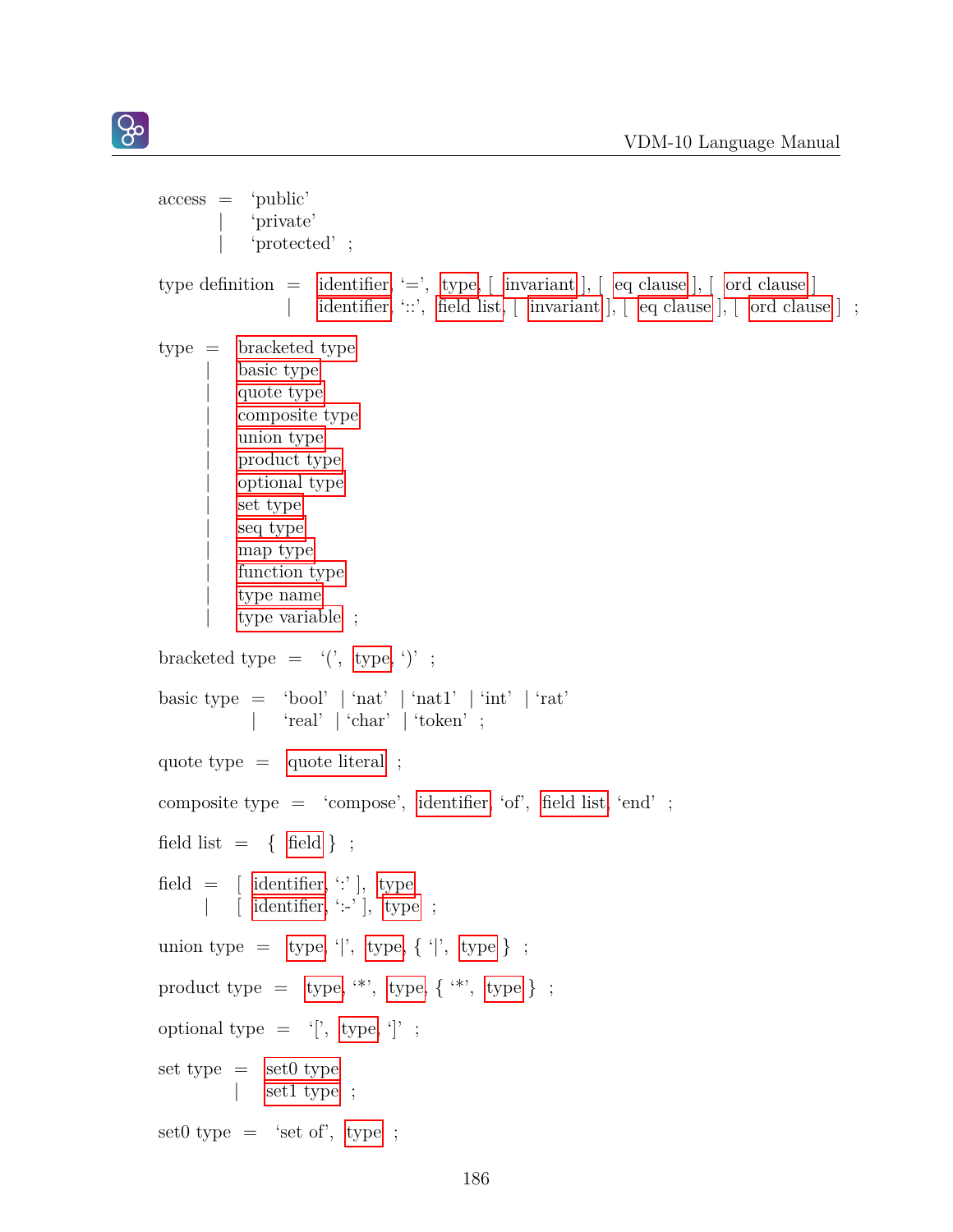

<span id="page-195-12"></span><span id="page-195-11"></span><span id="page-195-10"></span><span id="page-195-9"></span><span id="page-195-8"></span><span id="page-195-5"></span><span id="page-195-0"></span>set1 [type](#page-194-1)  $=$  'set1 of', type ;  $seq type = seq0 type$  $seq type = seq0 type$ | [seq1 type](#page-195-9) ;  $seq0$  [type](#page-194-1)  $=$  'seq of', type ;  $seq1 type = 'seq1 of', type ;$  $seq1 type = 'seq1 of', type ;$  $seq1 type = 'seq1 of', type ;$  $map type = general map type$  $map type = general map type$ [injective map type](#page-195-11) ; general map [type](#page-194-1)  $=$  'map', [type,](#page-194-1) 'to', type; injective map [type](#page-194-1)  $=$  'inmap', [type,](#page-194-1) 'to', type ; function type  $=$  [partial function type](#page-195-12) | [total function type](#page-195-13) ; partial function [type](#page-194-1)  $=$  [discretionary type,](#page-195-14)  $\div$ , type ; total function [type](#page-194-1)  $=$  [discretionary type,](#page-195-14)  $\leftrightarrow$ , type; discretionary type = [type](#page-194-1)  $|$  '(', ')' ; type [name](#page-209-0)  $=$  name; type variable  $=$  [type variable identifier](#page-217-1) ;  $invariant = 'inv', invariant initial function ;$  $invariant = 'inv', invariant initial function ;$  $invariant = 'inv', invariant initial function ;$ invariant initial function  $=$  [pattern,](#page-213-0)  $=$ , [expression](#page-200-0); eq clause = 'eq', [pattern,](#page-213-0) '=', pattern, '==', [expression](#page-200-0) ; ord clause  $=$  'ord', [pattern,](#page-213-0) ' $\lt$ ', pattern, ' $==$ ', [expression](#page-200-0);

#### <span id="page-195-15"></span><span id="page-195-14"></span><span id="page-195-13"></span><span id="page-195-7"></span><span id="page-195-6"></span><span id="page-195-4"></span><span id="page-195-3"></span><span id="page-195-2"></span><span id="page-195-1"></span>A.4.2 The VDM-SL State Definition

state definition  $=$  'state', [identifier,](#page-217-0) 'of', [field list,](#page-194-2)  $\lceil$  [invariant](#page-195-2) $\lceil$ ,  $\lceil$  [initialisation](#page-195-16)  $\lceil$ , 'end',  $\lceil$ ';'  $\rceil$  ;

<span id="page-195-16"></span>initialisation = 'init', [invariant initial function](#page-195-15) ;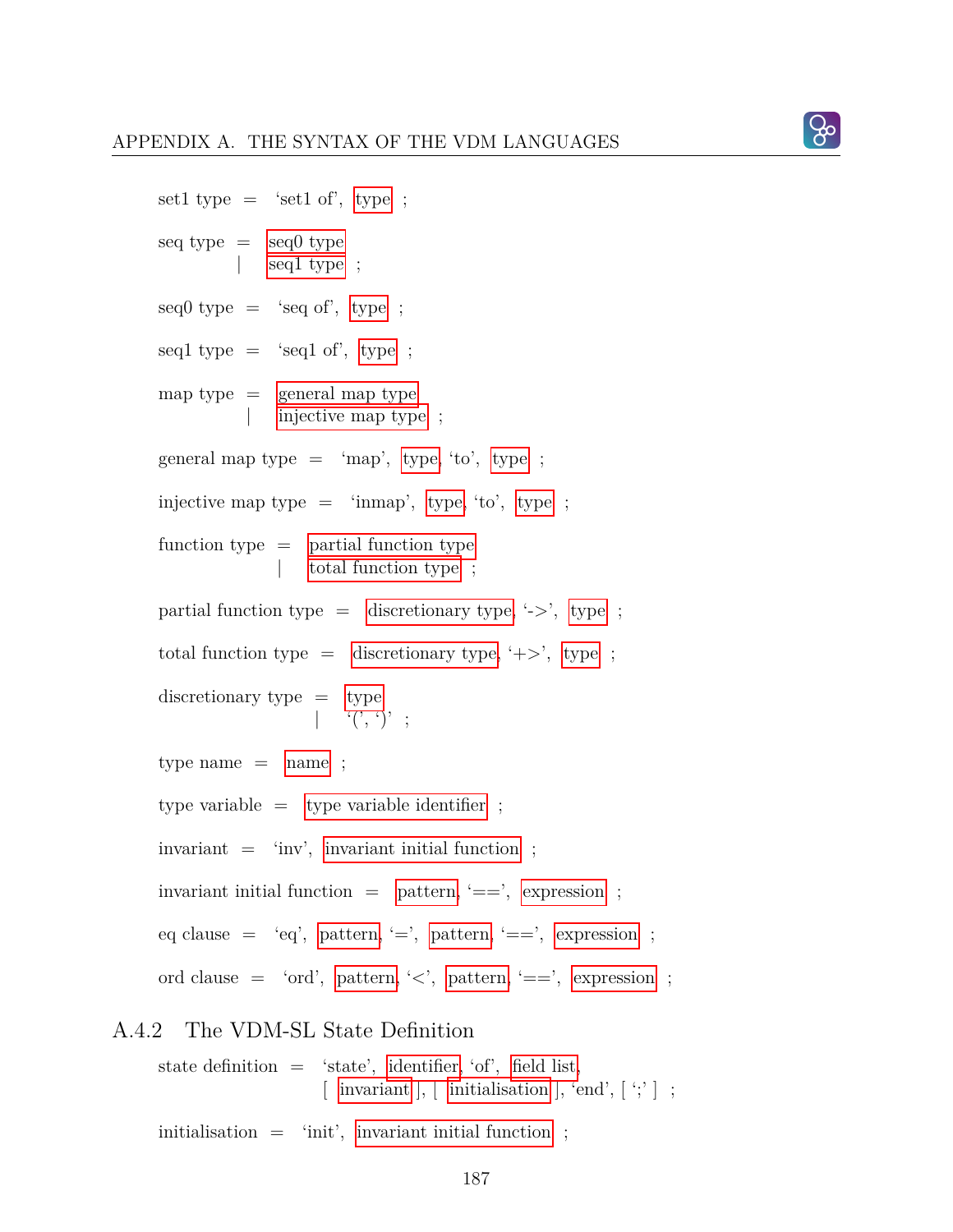

### A.4.3 Value Definitions

<span id="page-196-5"></span><span id="page-196-4"></span><span id="page-196-3"></span><span id="page-196-2"></span><span id="page-196-1"></span>value definitions = 'values',[ [access value definition,](#page-228-0)  $\{\ ;\ ;\ \text{ access value definition }\}, \ [\ ;\ ]\ \}$  $\{\ ;\ ;\ \text{ access value definition }\}, \ [\ ;\ ]\ \}$  $\{\ ;\ ;\ \text{ access value definition }\}, \ [\ ;\ ]\ \}$ accessvalue definition  $=$  [ [access](#page-193-8) ], [value definition](#page-196-3) ; value definition  $=$  [pattern,](#page-213-0)  $[$  ":", [type](#page-194-1)  $]$ ,  $=$ ", [expression](#page-200-0) ; A.4.4 Function Definitions functiondefinitions  $=$  'functions',  $\int$  [access function definition,](#page-228-0)  $\{\ \vdots\ ;\ \}$  [access function definition](#page-228-0)  $\}, [\ \vdots\ ;\ ]$  ;  $access$ function definition  $=$  [ $access$ ], [function definition](#page-196-4) ; function definition = [explicit function definition](#page-196-5) | [implicit function definition](#page-196-6) [extended explicit function definition](#page-196-7); explicitfunction definition  $=$  [identifier,](#page-217-0)  $\lceil$  [type variable list](#page-196-0)  $\rceil$ ,  $\cdot \cdot \cdot$ , [function type,](#page-195-0) [identifier,](#page-217-0) [parameters list,](#page-197-1)  $'=='$ , [function body,](#page-197-2) [ 'pre', [expression](#page-200-0) ] , [ 'post', [expression](#page-200-0) ], ['measure', [measure body](#page-197-3) ] ; implicitfunction definition  $=$  [identifier,](#page-217-0)  $|$  [type variable list](#page-196-0)  $|$ , [parameter types,](#page-197-4) [identifier type pair list,](#page-197-5) [ 'pre', [expression](#page-200-0) ], 'post', [expression](#page-200-0) ; extendedexplicit function definition  $=$  [identifier,](#page-217-0)  $\lceil$  [type variable list](#page-196-0)  $\rceil$ , [parameter types,](#page-197-4) [identifier type pair list,](#page-197-5) '==', [function body,](#page-197-2) [ 'pre', [expression](#page-200-0) ], [ 'post', [expression](#page-200-0) ], ['measure', [measure body](#page-197-3) ] ; type variable list  $=$  '[', [type variable identifier,](#page-217-1)

<span id="page-196-8"></span><span id="page-196-7"></span><span id="page-196-6"></span><span id="page-196-0"></span> $\{\, \cdot\, ,\, \, \text{type variable identifier } \}, \, \cdot\,]$ ';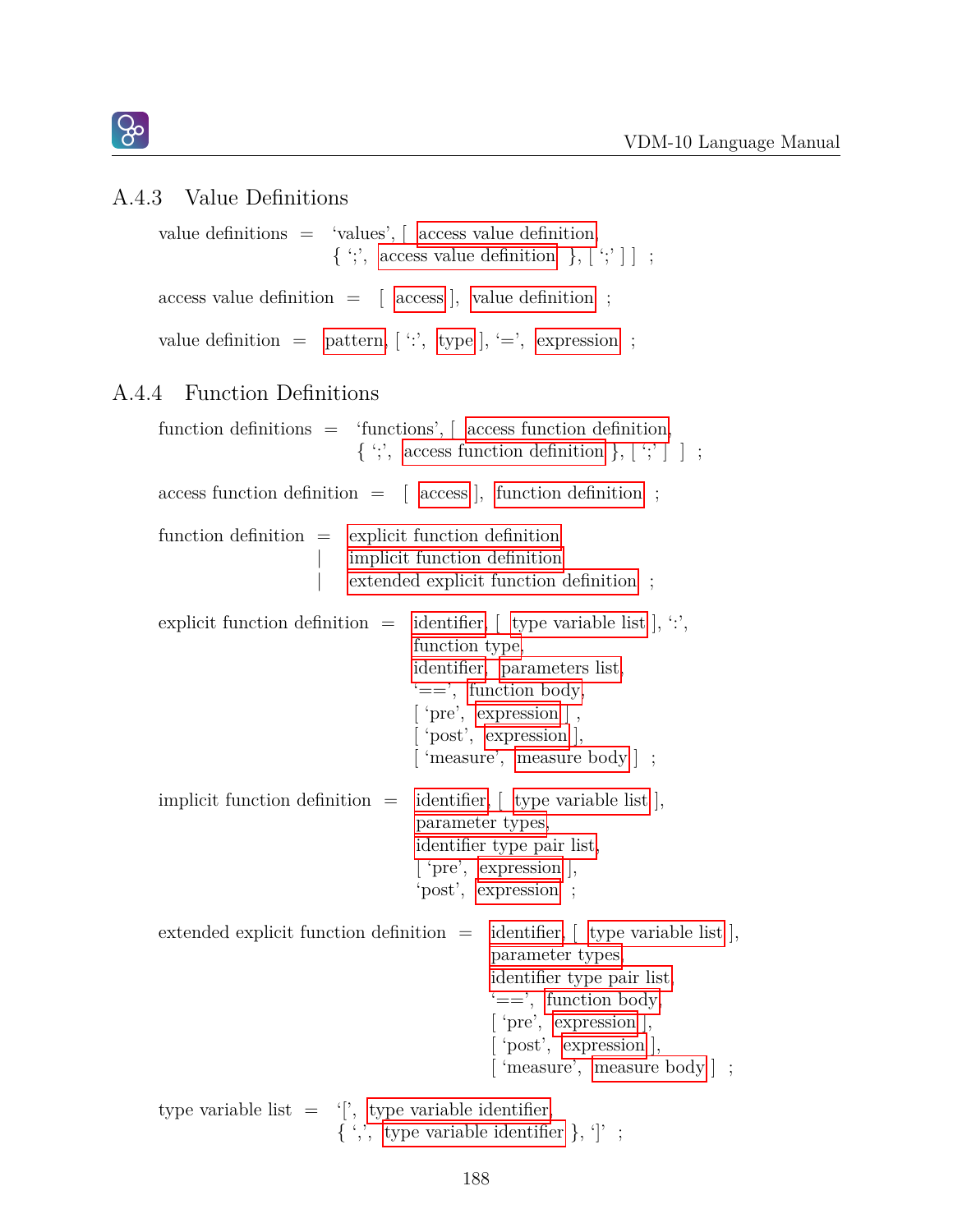

<span id="page-197-6"></span><span id="page-197-5"></span><span id="page-197-4"></span><span id="page-197-1"></span>identifier [type](#page-194-1) pair  $=$  [identifier,](#page-217-0)  $\therefore$  type ; parametertypes  $=$  '(', [ [pattern type pair list](#page-197-6) ], ')' ; identifier type pair list  $=$  [identifier type pair,](#page-196-8)  $\{\cdot,\cdot\}$ , [identifier type pair](#page-196-8)  $\}$ ; pattern type pair list  $=$  [pattern list,](#page-214-1)  $\cdot$ ; [type,](#page-194-1)  $\{\ \ddots\}$ , [pattern list,](#page-214-1)  $\vdots$ , [type](#page-194-1)  $\}$ ; parameters list = [parameters,](#page-197-7) { [parameters](#page-197-7) } ; parameters $=$  '(', [ [pattern list](#page-214-1) ], ')' ; function body = [expression](#page-200-0) | 'is subclass responsibility' | 'is not yet specified' ;  $measure body = expression$  $measure body = expression$ | 'is not yet specified';

## <span id="page-197-7"></span><span id="page-197-3"></span><span id="page-197-2"></span><span id="page-197-0"></span>A.4.5 Operation Definitions

<span id="page-197-12"></span><span id="page-197-11"></span><span id="page-197-10"></span><span id="page-197-9"></span><span id="page-197-8"></span>operation definitions = 'operations',[ [access operation definition,](#page-197-8)  $\{\ ;\ ;\$ , [access operation definition](#page-197-8)  $\}$ ,  $[\ ;\ ;\ ]$ ; access operation definition = { 'pure' | 'async' | [access](#page-193-8) | 'static' }, [operation definition](#page-197-9) ;  $operation definition = explicit operation definition$  $operation definition = explicit operation definition$ | [implicit operation definition](#page-197-11) | [extended explicit operation definition](#page-198-2) ; explicit operation definition  $=$  [identifier,](#page-217-0)  $\therefore$ , [operation type,](#page-198-0) [identifier,](#page-217-0) [parameters,](#page-197-7) '==', [operation body,](#page-198-3) [ 'pre', [expression](#page-200-0) ], [ 'post', [expression](#page-200-0) ] ; implicit operation definition  $=$  [identifier,](#page-217-0) [parameter types,](#page-197-4) [ [identifier type pair list](#page-197-5) ], [implicit operation body](#page-197-12) ;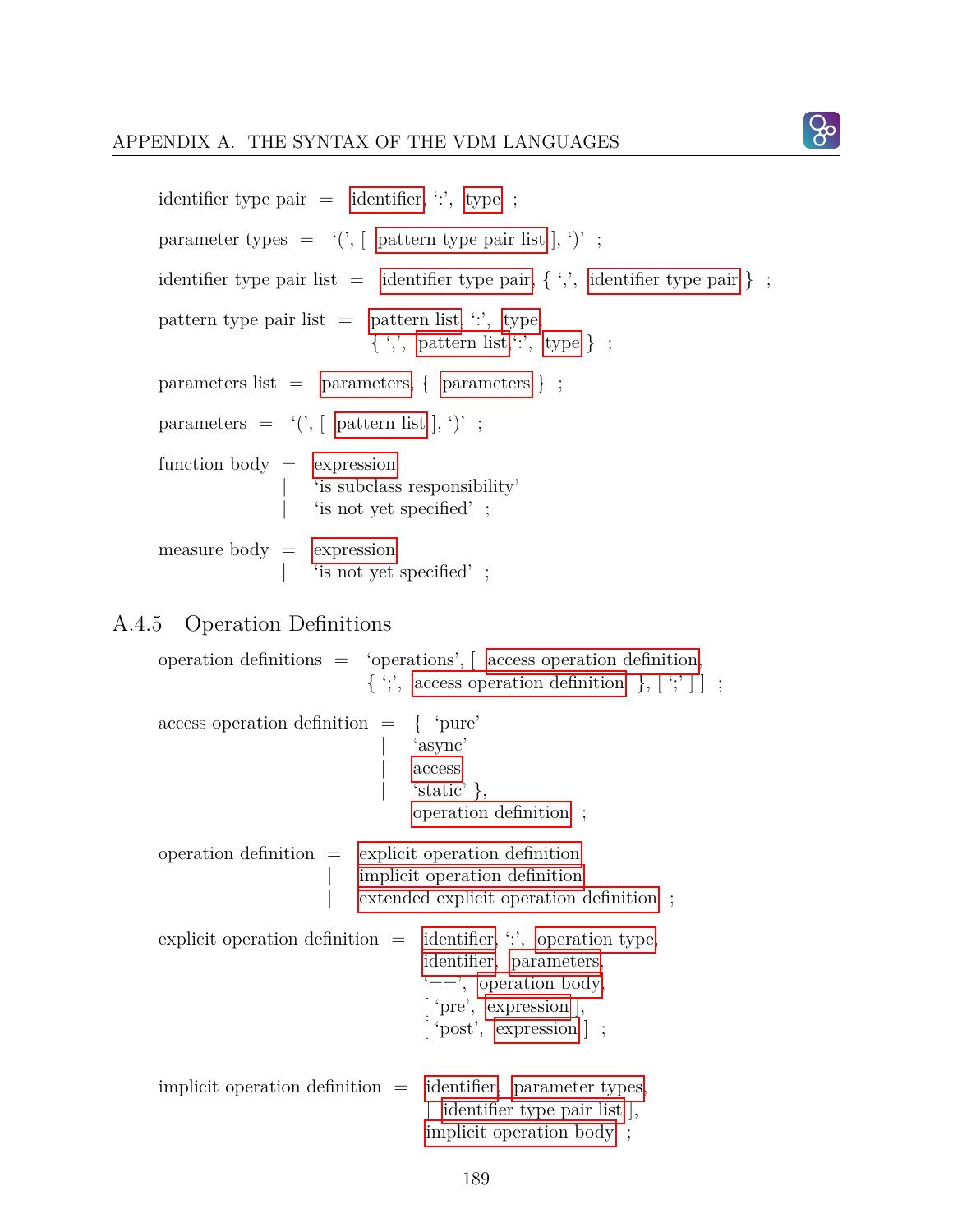

```
 operation body = externals ],
                                [ 'pre', expression ],
                                'post', expression,
                                [ exceptions ] ;
      identifier, parameter types,[ identifier type pair list ],
                                             '==', operation body,
                                             [ externals ],
                                             [ 'pre', expression ],
                                             [ 'post', expression ],
                                             [ exceptions ] ;
     operation type = discretionary type, \epsilon = \epsilon discretionary type;
     operation body = statement
                     | 'is subclass responsibility'
                     | 'is not yet specified' ;
     externals = var information, \{ var information \};
     var information = mode, name list, [ type ];
     mode = 'rd' | 'wr' ;exceptions = 'errs', error list ;
     error list = error, { error } ;
      identifier, expression, expression ;A.4.6 Instance Variable Definitions (VDM++ and VDM-RT)
     instance variable definitions = 'instance', 'variables',
                                    [ instance variable definition,
                                    \{\ \vdots\ ;\ \} instance variable definition \ \} | ;
     instance variable definition = access assignment definition
                                   invariant definition;
      assignment definition = access ], [ 'static' ] | [ 'static' ], [ access ]),
                                    assignment definition ;
     invariant definition = 'inv', expression ;
```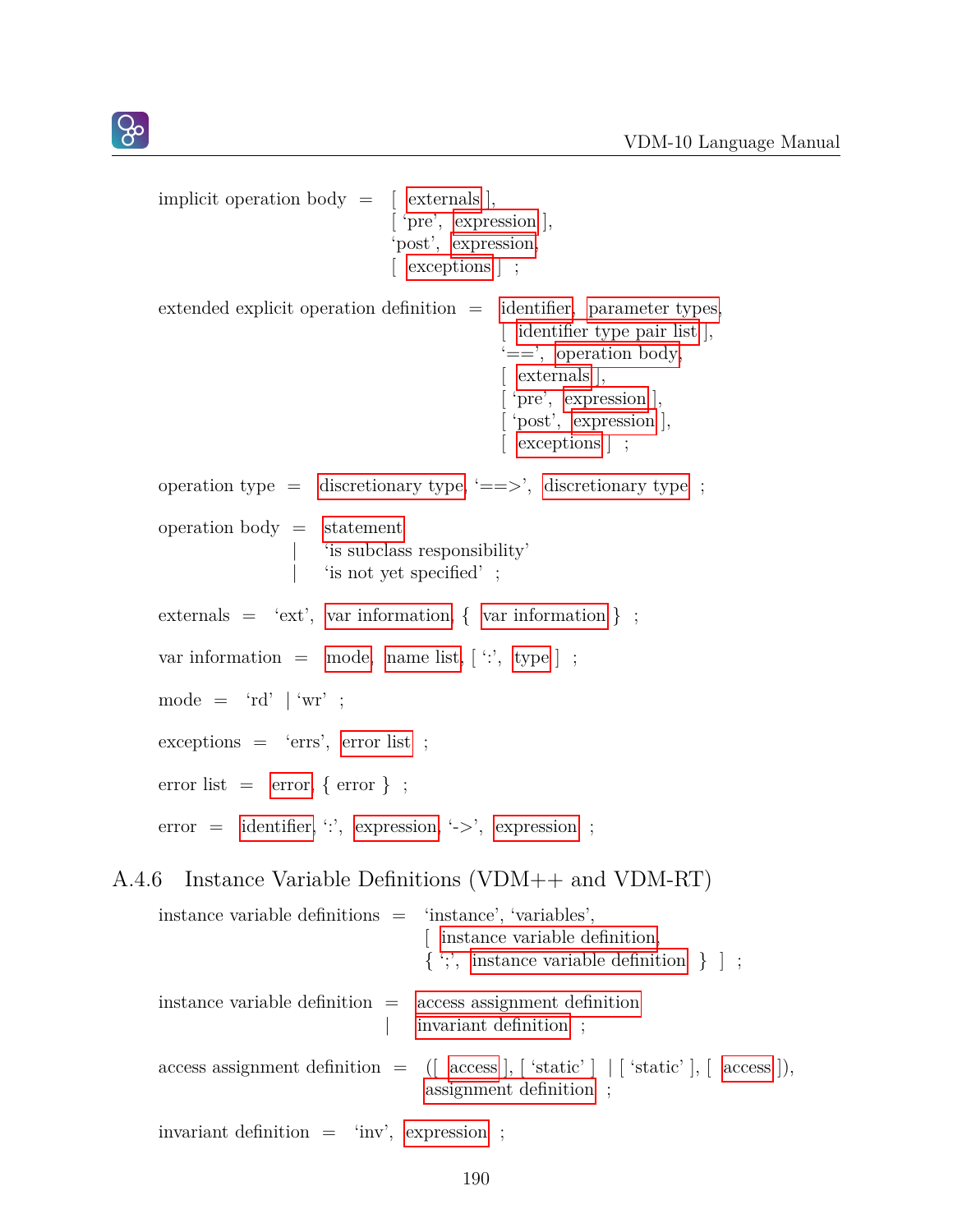

<span id="page-199-4"></span><span id="page-199-3"></span><span id="page-199-2"></span><span id="page-199-1"></span><span id="page-199-0"></span>A.4.7 Synchronization Definitions (VDM++ and VDM-RT) synchronizationdefinitions  $=$  'sync',  $\lceil$  [synchronization](#page-199-1)  $\rceil$ ; synchronization = [permission predicates](#page-199-2) ; permission predicates = [permission predicate,](#page-199-3)  $\{ \cdot ; \cdot \}$ , [permission predicate](#page-199-3)  $\}$ ; permission predicate  $=$  'per', [name,](#page-209-0)  $\le$ ', [expression](#page-200-0) [mutex predicate](#page-199-4); mutex predicate  $=$  'mutex', '(', ('all' | [name list\)](#page-209-2), ')' ; A.4.8 Thread Definitions (VDM++ and VDM-RT) threaddefinitions  $=$  'thread',  $\lceil$  [thread definition](#page-228-0)  $\rceil$ ;  $th read definition = periodic thread definition$  $th read definition = periodic thread definition$ | [procedural thread definition](#page-183-0) ; periodic thread definition  $=$  [periodic obligation](#page-180-1) | [sporadic obligation](#page-182-0) ; For VDM-RT where time is explicit, it looks like: periodic obligation = 'periodic', '(',  $4 *$  [expression,](#page-200-0) ')', '(', [name,](#page-209-0) ')';  $\label{eq:22} \mbox{sporadic obligation}\ =\ \mbox{``sporadic''},\ \mbox{``(', 3 * expression, ')}',\ \mbox{``(', name, ')}'\ ;$  $\label{eq:22} \mbox{sporadic obligation}\ =\ \mbox{``sporadic''},\ \mbox{``(', 3 * expression, ')}',\ \mbox{``(', name, ')}'\ ;$  $\label{eq:22} \mbox{sporadic obligation}\ =\ \mbox{``sporadic''},\ \mbox{``(', 3 * expression, ')}',\ \mbox{``(', name, ')}'\ ;$  $\label{eq:22} \mbox{sporadic obligation}\ =\ \mbox{``sporadic''},\ \mbox{``(', 3 * expression, ')}',\ \mbox{``(', name, ')}'\ ;$  $\label{eq:22} \mbox{sporadic obligation}\ =\ \mbox{``sporadic''},\ \mbox{``(', 3 * expression, ')}',\ \mbox{``(', name, ')}'\ ;$ For both  $VDM++$  and  $VDM-RT$ , we can define: procedural thread definition = [statement](#page-209-1) ; A.4.9 Trace Definitions tracesdefinitions  $=$  'traces',  $[$  [named trace,](#page-187-0)  $\{$  ';', [named trace](#page-187-0)  $\}$   $]$  ; named trace  $=$  [identifier,](#page-217-0)  $\{ \cdot \rangle$ , [identifier](#page-217-0)  $\}, \cdot \cdot \cdot$ , [trace definition list](#page-187-1);

trace definition list = [trace definition term,](#page-187-2)  $\{\quad \ddots \right)$ ; [trace definition term](#page-187-2)  $\}$ ;

trace definition term  $=$  [trace definition,](#page-228-0)  $\{ \cdot | \cdot \}$ , [trace definition](#page-228-0)  $\}$ ;

trace definition  $=$  [trace binding definition](#page-187-3) [trace repeat definition](#page-187-4);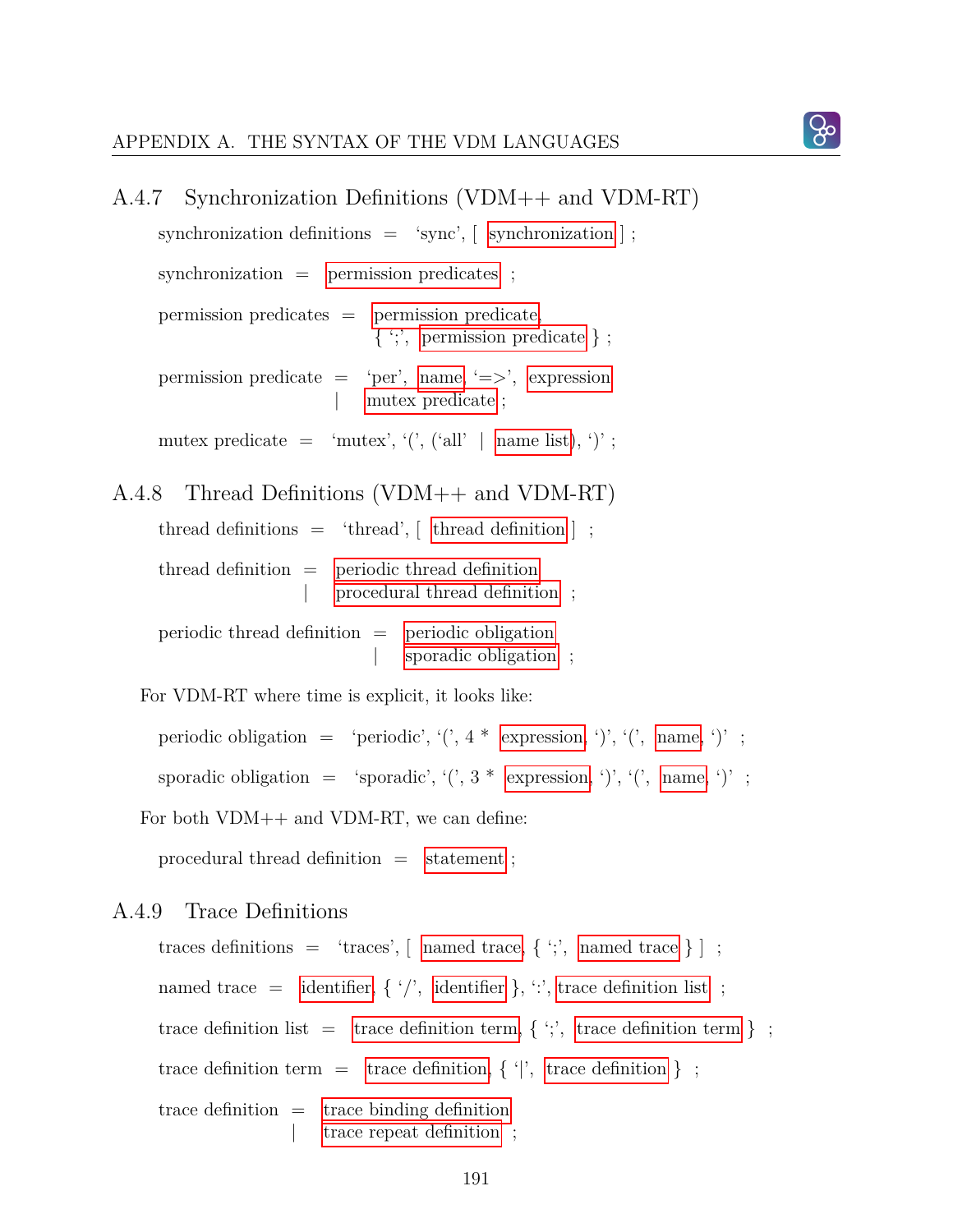

trace binding definition  $=$  [trace let def binding](#page-187-5) [trace let best binding](#page-187-6) ; trace let def binding  $=$  'let', [local definition,](#page-210-0) { ',', [local definition](#page-210-0) }, 'in', [trace definition](#page-228-0) ; trace let best binding  $=$  'let', [multiple bind,](#page-214-0) ['be', 'st', [expression](#page-200-0)], 'in', [trace definition](#page-228-0) ; tracerepeat definition  $=$  [trace core definition,](#page-228-0)  $\lceil$  [trace repeat pattern](#page-187-7)  $\rceil$ ; trace repeat pattern  $=$ | '+' | '?' | '{', [numeric literal,](#page-218-0)  $[\cdot]$ ', [numeric literal](#page-218-0)  $], \cdot$ }' ; trace core definition  $=$  [trace apply expression](#page-228-0) [trace concurrent expression](#page-228-0) | [trace bracketed expression](#page-188-0) ; trace apply expression  $=$  [call statement](#page-211-0) ; trace concurrent expression  $=$  '||', '(', [trace definition,](#page-228-0) ',', [trace definition,](#page-228-0)  $\{\ \'$ , [trace definition](#page-228-0)  $\}, \ \'$ ; trace bracketed expression  $=$  '(', [trace definition list,](#page-187-1) ')' ; A.5 Expressions

<span id="page-200-1"></span><span id="page-200-0"></span>

| expression list = expression, $\{\cdot, \cdot, \text{ expression}\}$ ; |                |
|------------------------------------------------------------------------|----------------|
| expression = bracketed expression                                      | let expression |
| let be expression                                                      |                |
| def expression                                                         |                |
| if expression                                                          |                |
| cases expression                                                       |                |
| unary expression                                                       |                |
| quantity expression                                                    |                |
| equantified expression                                                 |                |
| set enumeration                                                        |                |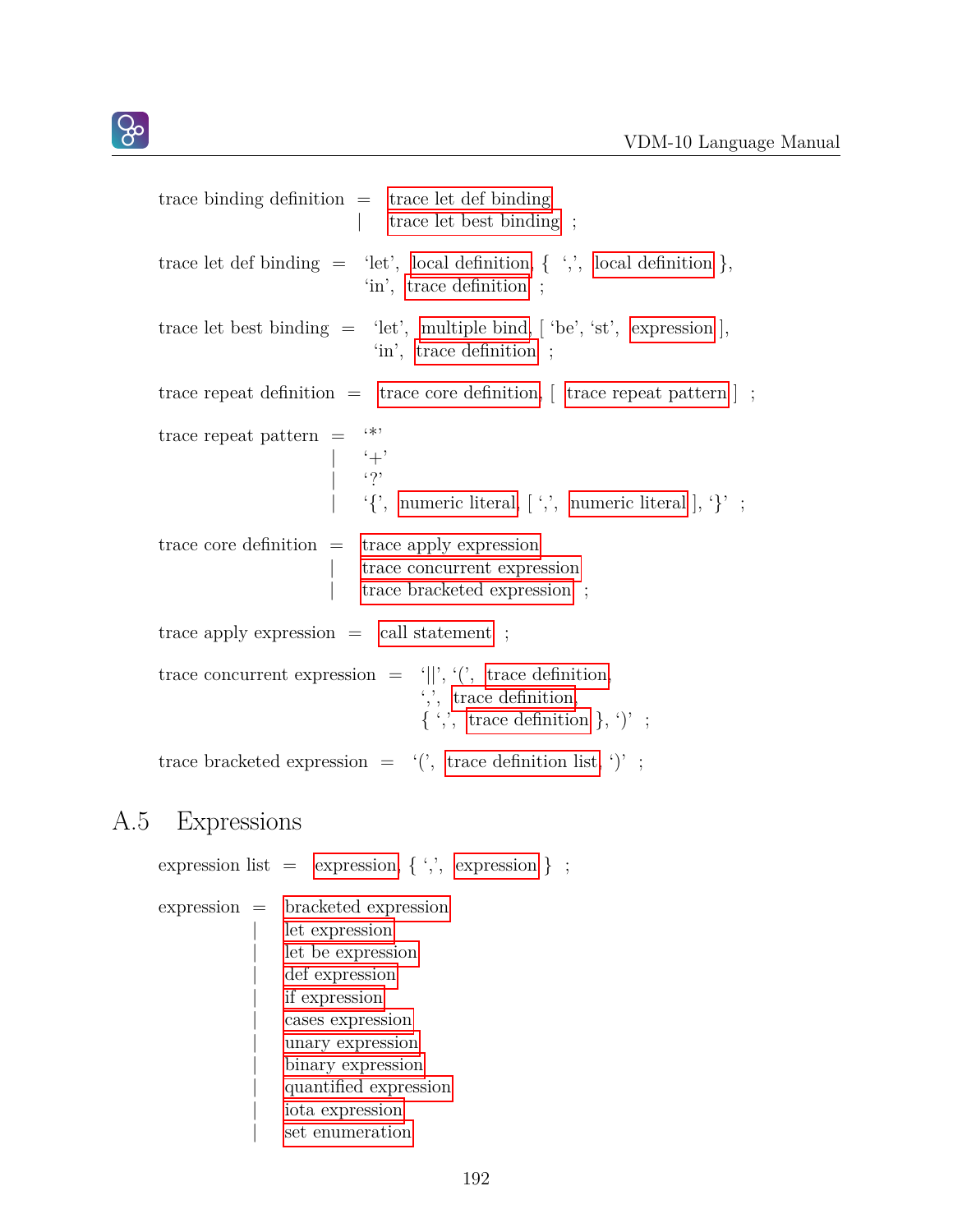

set comprehension | [set range expression](#page-206-2) [sequence enumeration](#page-206-3) [sequence comprehension](#page-206-4) [subsequence](#page-206-5) | [map enumeration](#page-206-6) | [map comprehension](#page-206-7) [tuple constructor](#page-207-0) | [record constructor](#page-207-1) [record modifier](#page-207-2) | [apply](#page-207-3) [field select](#page-207-4) [tuple select](#page-207-5) [function type instantiation](#page-207-6) | [lambda expression](#page-207-7) | [narrow expression](#page-207-8) [new expression](#page-207-9) [self expression](#page-207-10) | [threadid expression](#page-207-11) | [general is expression](#page-208-0) | [undefined expression](#page-208-1) | [precondition expression](#page-208-2) | [isofbaseclass expression](#page-208-3) | [isofclass expression](#page-208-4) [samebaseclass expression](#page-208-5) [sameclass expression](#page-208-6) [act expression](#page-208-7) [fin expression](#page-208-8) | [active expression](#page-208-9) | [req expression](#page-208-10) | [waiting expression](#page-208-11) [time expression](#page-209-3) | [name](#page-209-0) | [old name](#page-209-4) [symbolic literal](#page-218-2) ;

#### <span id="page-201-0"></span>A.5.1 Bracketed Expressions

bracketed expression  $=$   $($ , [expression,](#page-200-0)  $')'$ ;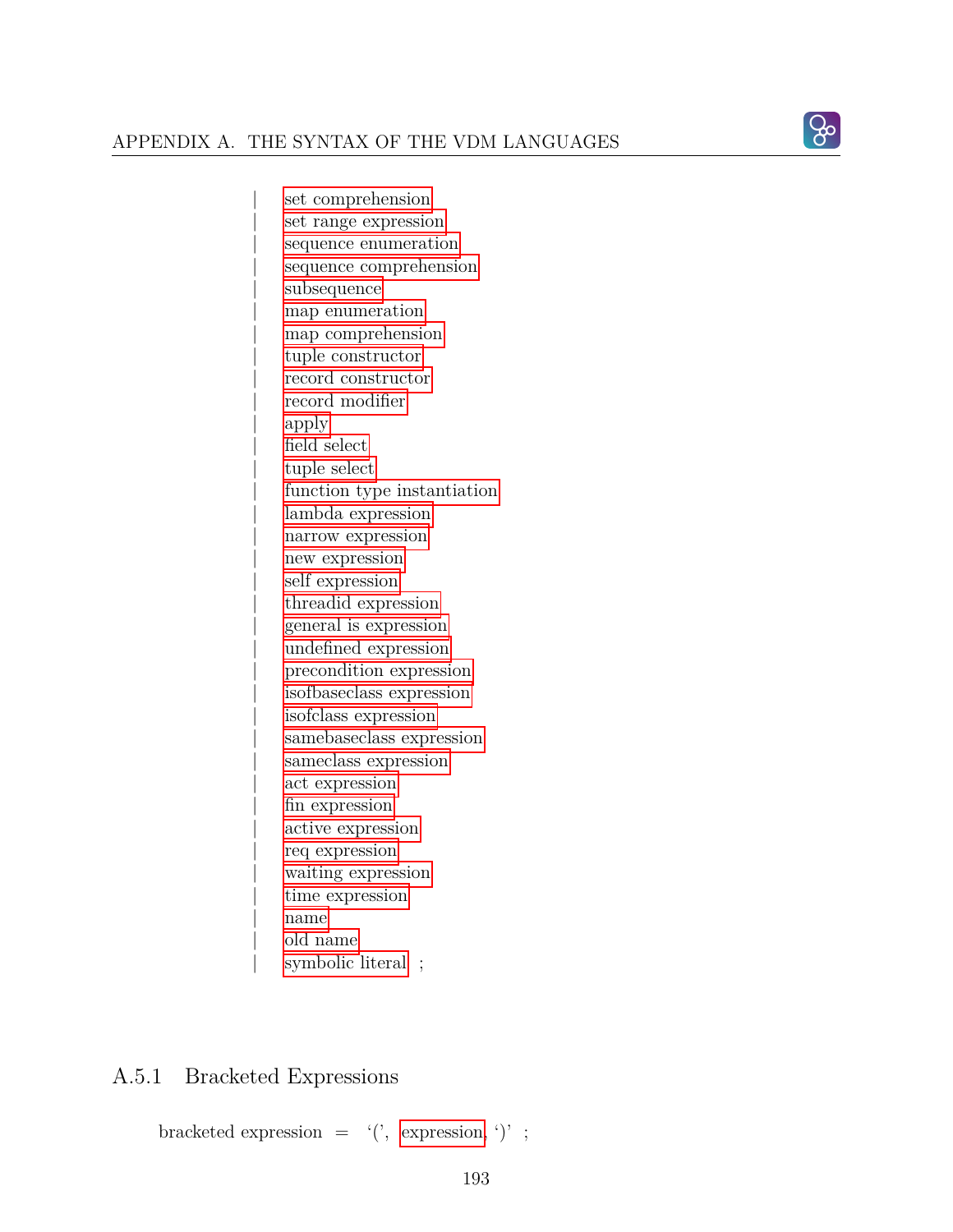### <span id="page-202-0"></span>A.5.2 Local Binding Expressions

 $\left( \frac{1}{2} \right)$ 

<span id="page-202-1"></span>

| let expression $=$ 'let', local definition, $\{\cdot,\cdot\}$ local definition $\},$<br>'in', expression ;                                                                                             |
|--------------------------------------------------------------------------------------------------------------------------------------------------------------------------------------------------------|
| let be expression $=$ 'let', multiple bind, $\lceil$ 'be', 'st', expression $\lceil$ , 'in',<br>expression ;                                                                                           |
| def expression $=$ 'def', pattern bind, $=$ ', expression,<br>$\{\ \vdots\ \vdots\ \mathsf{pattern}\ \mathsf{bind},\ \vdots\ =\ \mathsf{expression}\ \},\ [\ \vdots\ \vdots\ ],$<br>'in', expression ; |

### <span id="page-202-3"></span><span id="page-202-2"></span>A.5.3 Conditional Expressions

<span id="page-202-6"></span><span id="page-202-4"></span>if expression = 'if', [expression,](#page-200-0) 'then', [expression,](#page-200-0) { [elseif expression](#page-202-6) }, 'else', [expression](#page-200-0) ; elseif expression = 'elseif', [expression,](#page-200-0) 'then', [expression](#page-200-0) ; cases expression = 'cases', [expression,](#page-200-0) ':', [cases expression alternatives,](#page-202-7) [',', [others expression](#page-202-8) ], 'end' ;  $cases$  expression alternatives  $=$  [cases expression alternative,](#page-202-9) { ',', [cases expression alternative](#page-202-9) } ; cases [expression](#page-200-0) alternative  $=$  [pattern list,](#page-214-1)  $\div$ , expression; others [expression](#page-200-0)  $=$  'others', ' $\rightarrow$ ', expression ;

### <span id="page-202-9"></span><span id="page-202-8"></span><span id="page-202-7"></span><span id="page-202-5"></span>A.5.4 Unary Expressions

<span id="page-202-11"></span><span id="page-202-10"></span>

| $\mu$ unary expression $=$ prefix expression | map inverse ;                                     |
|----------------------------------------------|---------------------------------------------------|
|                                              | prefix expression $=$ unary operator, expression; |
|                                              |                                                   |
| unary operator $=$ unary plus                |                                                   |
|                                              | unary minus                                       |
|                                              | arithmetic abs                                    |
|                                              | floor                                             |
|                                              | not                                               |
|                                              | set cardinality                                   |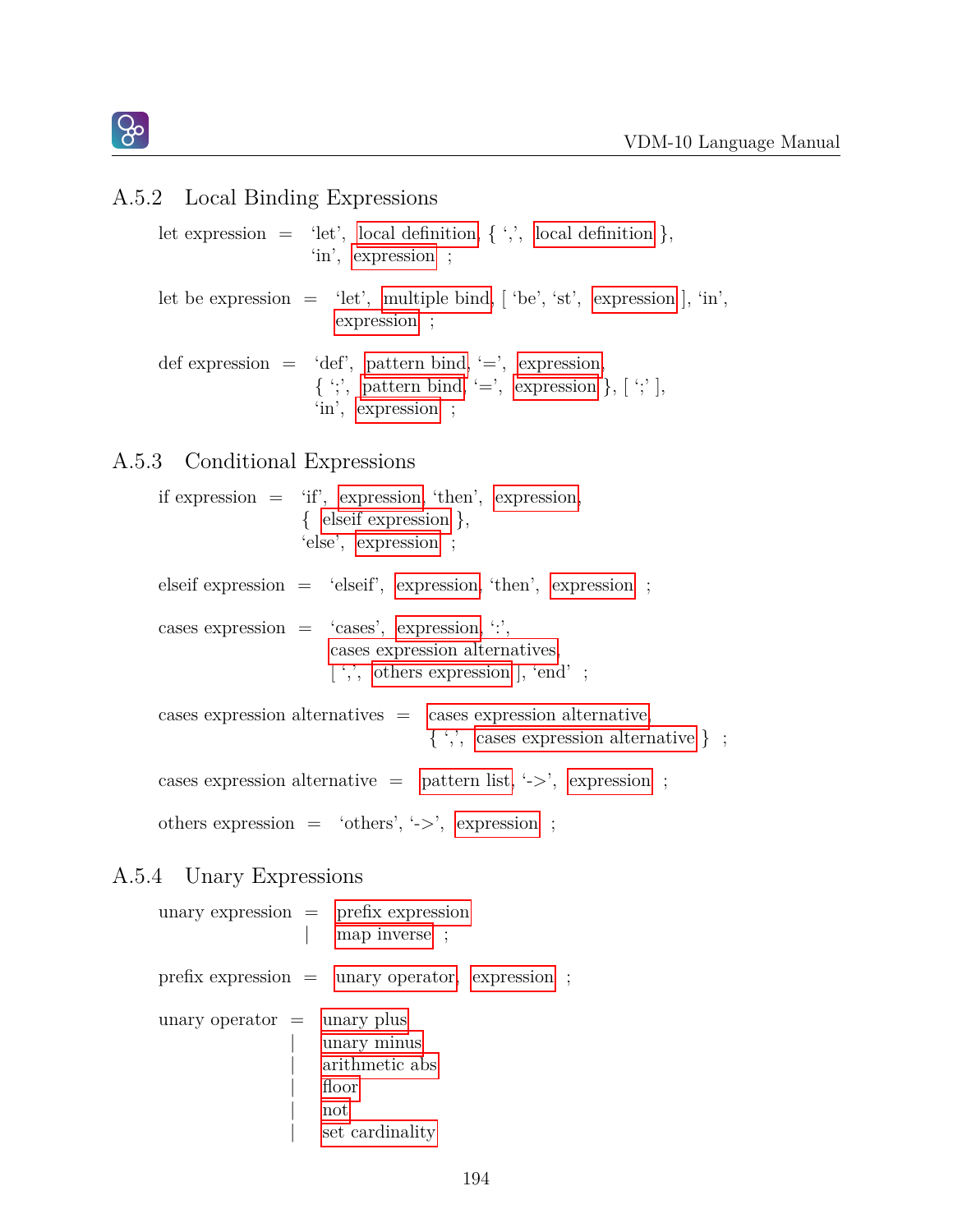

<span id="page-203-18"></span><span id="page-203-17"></span><span id="page-203-16"></span><span id="page-203-15"></span><span id="page-203-14"></span><span id="page-203-13"></span><span id="page-203-12"></span><span id="page-203-11"></span><span id="page-203-10"></span><span id="page-203-9"></span><span id="page-203-8"></span><span id="page-203-7"></span><span id="page-203-6"></span><span id="page-203-5"></span><span id="page-203-4"></span><span id="page-203-3"></span><span id="page-203-2"></span><span id="page-203-1"></span><span id="page-203-0"></span>[finite power set](#page-203-6) [distributed set union](#page-203-7) | [distributed set intersection](#page-203-8) [sequence head](#page-203-9) [sequence tail](#page-203-10) [sequence length](#page-203-11) [sequence elements](#page-203-12) [sequence indices](#page-203-13) [sequence reverse](#page-203-14) [distributed sequence concatenation](#page-203-15) | [map domain](#page-203-16) | [map range](#page-203-17) [distributed map merge](#page-203-18) ; unary plus  $=$  '+' ; unary minus  $=$   $\cdot$   $\cdot$  ; arithmetic abs  $=$  'abs' ; floor  $=$  'floor' ;  $not = 'not'$ ; set cardinality  $=$  'card' ; finite power set  $=$  'power' ; distributed set union = 'dunion' ; distributed set intersection = 'dinter' ; sequence head  $=$  'hd' ; sequence tail  $=$  'tl' ; sequence length  $=$  'len' ; sequence elements  $=$  'elems' ; sequence indices  $=$  'inds'; sequence reverse = 'reverse' ; distributed sequence concatenation = 'conc' ;  $map domain = 'dom'$ ; map range  $=$  'rng' ; distributed map merge = 'merge' ; map inverse  $=$  'inverse', [expression](#page-200-0) ;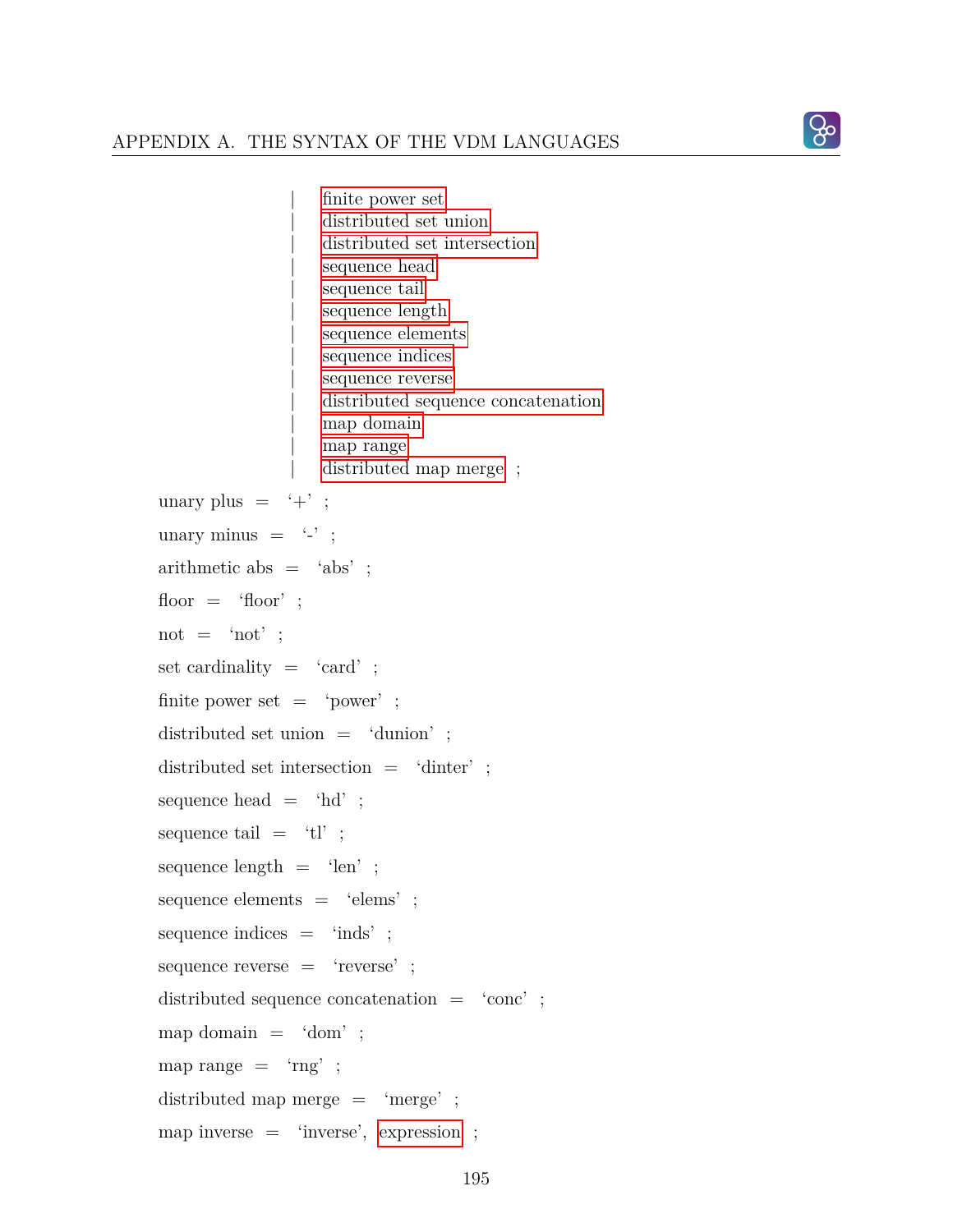# <span id="page-204-0"></span>A.5.5 Binary Expressions

80

binary expression = [expression,](#page-200-0) [binary operator,](#page-204-1) [expression](#page-200-0) ;

<span id="page-204-1"></span>

| binary operator $=$      |  | arithmetic plus             |  |  |  |  |
|--------------------------|--|-----------------------------|--|--|--|--|
|                          |  | arithmetic minus            |  |  |  |  |
|                          |  | arithmetic multiplication   |  |  |  |  |
|                          |  | arithmetic divide           |  |  |  |  |
|                          |  | arithmetic integer division |  |  |  |  |
|                          |  | arithmetic rem              |  |  |  |  |
|                          |  | arithmetic mod              |  |  |  |  |
|                          |  | less than                   |  |  |  |  |
|                          |  | less than or equal          |  |  |  |  |
|                          |  | greater than                |  |  |  |  |
|                          |  | greater than or equal       |  |  |  |  |
|                          |  | equal                       |  |  |  |  |
|                          |  | not equal                   |  |  |  |  |
|                          |  | <b>or</b>                   |  |  |  |  |
|                          |  | and                         |  |  |  |  |
|                          |  | imply                       |  |  |  |  |
|                          |  | logical equivalence         |  |  |  |  |
|                          |  | in set                      |  |  |  |  |
|                          |  | not in set                  |  |  |  |  |
|                          |  | subset                      |  |  |  |  |
|                          |  | proper subset               |  |  |  |  |
|                          |  | set union                   |  |  |  |  |
|                          |  | set difference              |  |  |  |  |
|                          |  | set intersection            |  |  |  |  |
|                          |  | sequence concatenate        |  |  |  |  |
|                          |  | map or sequence modify      |  |  |  |  |
|                          |  | map merge                   |  |  |  |  |
|                          |  | map domain restrict to      |  |  |  |  |
|                          |  | map domain restrict by      |  |  |  |  |
|                          |  | map range restrict to       |  |  |  |  |
|                          |  | map range restrict by       |  |  |  |  |
|                          |  | composition                 |  |  |  |  |
|                          |  | iterate ;                   |  |  |  |  |
|                          |  |                             |  |  |  |  |
| arithmetic plus $=$ '+'; |  |                             |  |  |  |  |
| $arithmetic minus =$     |  |                             |  |  |  |  |

<span id="page-204-5"></span><span id="page-204-4"></span><span id="page-204-3"></span><span id="page-204-2"></span>arithmetic multiplication  $=$  '\*';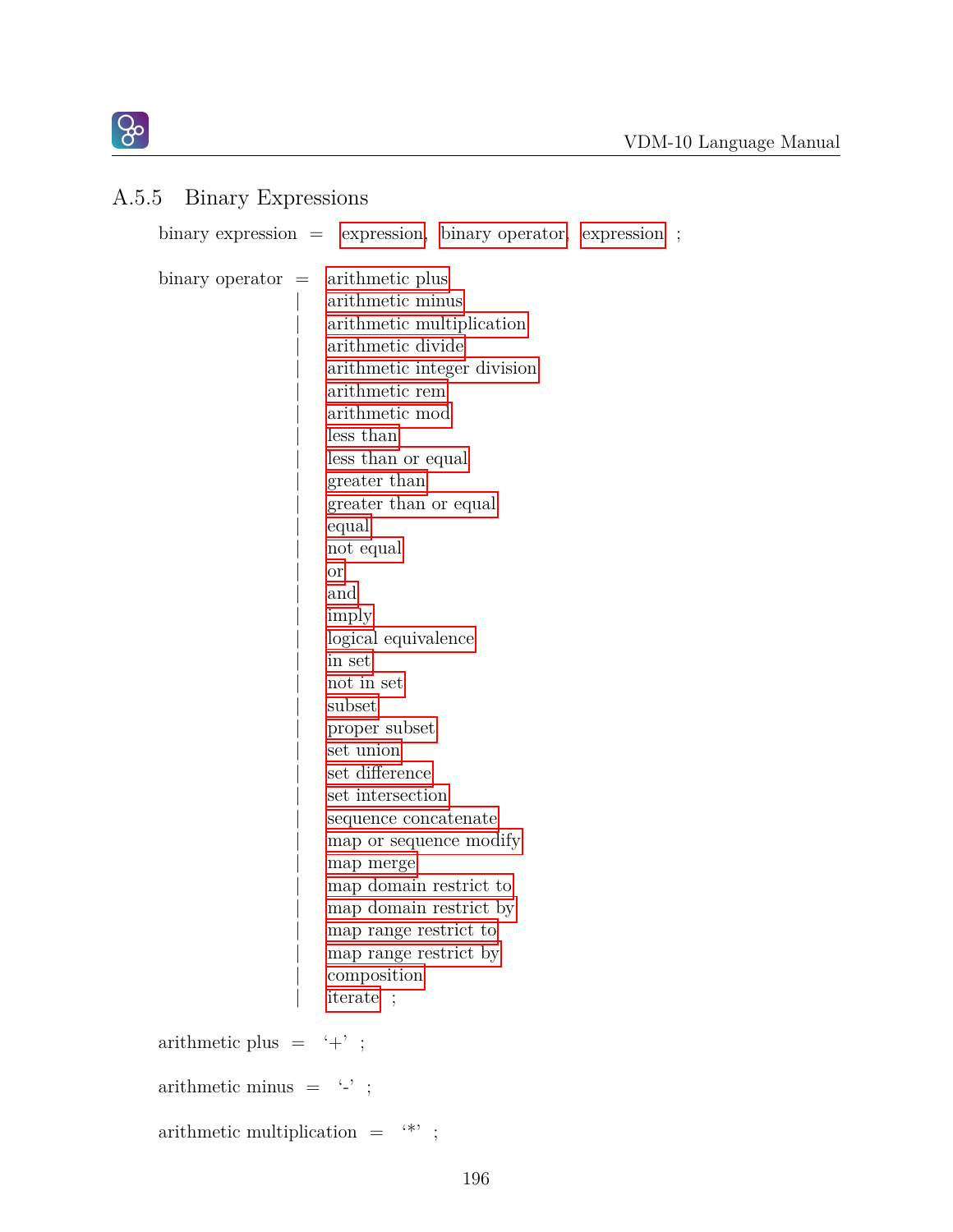<span id="page-205-27"></span><span id="page-205-26"></span><span id="page-205-25"></span><span id="page-205-24"></span><span id="page-205-23"></span><span id="page-205-22"></span><span id="page-205-21"></span><span id="page-205-20"></span><span id="page-205-19"></span><span id="page-205-18"></span><span id="page-205-17"></span><span id="page-205-16"></span><span id="page-205-15"></span><span id="page-205-14"></span><span id="page-205-13"></span><span id="page-205-12"></span><span id="page-205-11"></span><span id="page-205-10"></span><span id="page-205-9"></span><span id="page-205-8"></span><span id="page-205-7"></span><span id="page-205-6"></span><span id="page-205-5"></span><span id="page-205-4"></span><span id="page-205-3"></span><span id="page-205-2"></span><span id="page-205-1"></span><span id="page-205-0"></span>

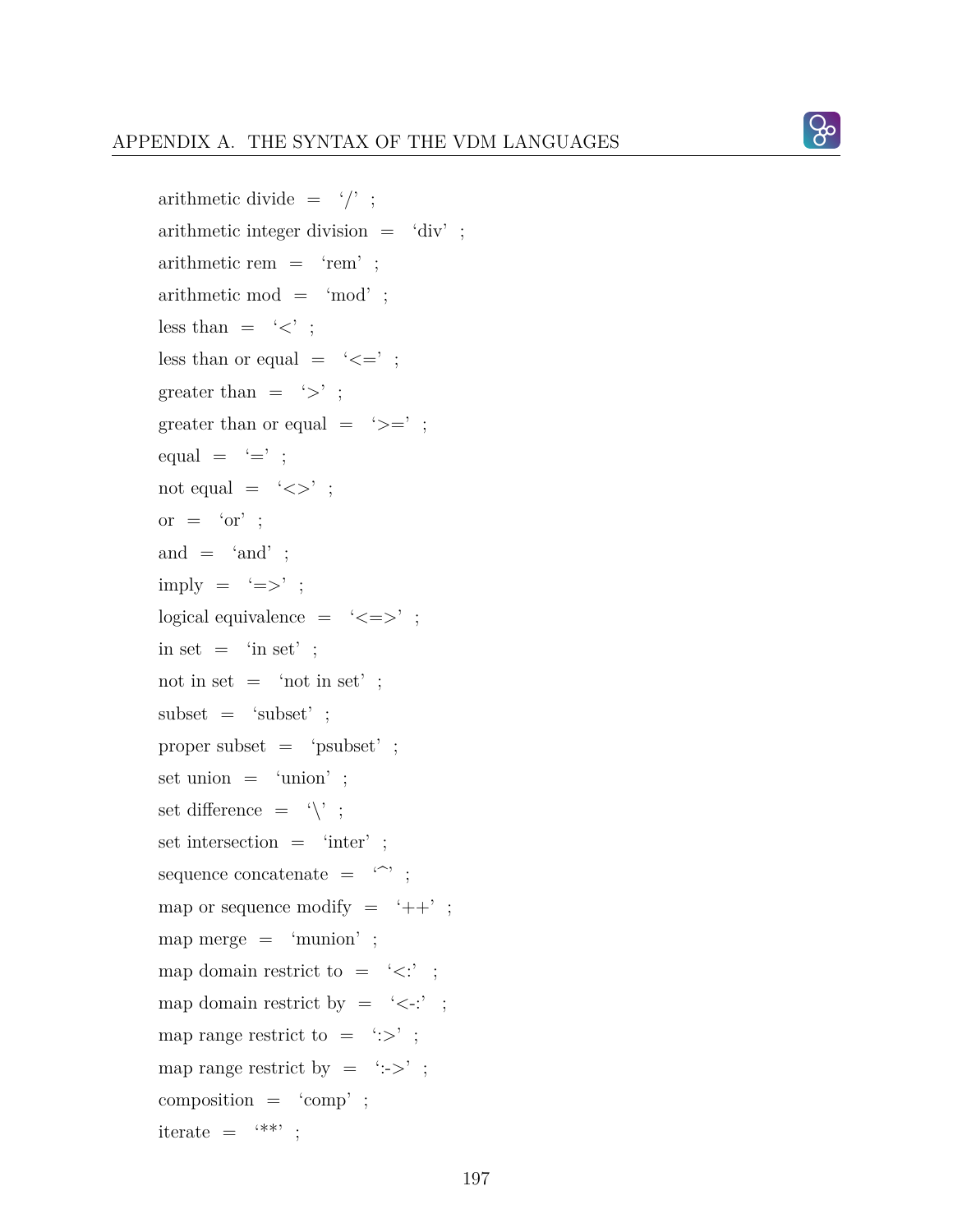

#### <span id="page-206-0"></span>A.5.6 Quantified Expressions

quantified expression = [all expression](#page-206-8) [exists expression](#page-206-9) [exists unique expression](#page-206-10) ;

<span id="page-206-8"></span>all [expression](#page-200-0)  $=$  'forall', [bind list,](#page-214-3) ' $\&$ ', expression ;

<span id="page-206-9"></span>exists [expression](#page-200-0)  $=$  'exists', [bind list,](#page-214-3) ' $\&$ ', expression ;

<span id="page-206-10"></span>exists unique [expression](#page-200-0)  $=$  'exists1', [bind,](#page-214-4) '&', expression;

<span id="page-206-1"></span>A.5.7 The Iota Expression

iota [expression](#page-200-0)  $=$  'iota', [bind,](#page-214-4) ' $\&$ ', expression;

#### A.5.8 Set Expressions

setenumeration  $= \{ \{ \}$ ,  $[$  [expression list](#page-200-1)  $], \{ \}$ ' ;

set comprehension  $=$  '{', [expression,](#page-200-0) '|', [bind list,](#page-214-3)  $[\,\mathscr{C}\,]$ , [expression](#page-200-0)  $], \{\}$ ';

<span id="page-206-2"></span>set range expression =  $\iota$ '{', [expression,](#page-200-0) ',', '...', ',', [expression,](#page-200-0) '}' ;

#### <span id="page-206-3"></span>A.5.9 Sequence Expressions

sequenceenumeration  $=$  '[', [ [expression list](#page-200-1) ], ']' ;

<span id="page-206-4"></span>sequence comprehension  $=$  '[', [expression,](#page-200-0) '|', [bind,](#page-214-4)  $[$  ' $\&$ ', [expression](#page-200-0)  $],$  ']' ;

<span id="page-206-5"></span>subsequence = [expression,](#page-200-0)  $\langle \cdot, \cdot \rangle$  expression,  $\langle \cdot, \cdot \rangle$ ,  $\langle \cdot, \cdot \rangle$ ,  $\langle \cdot \rangle$ , expression,  $\langle \cdot \rangle$  ;

### <span id="page-206-6"></span>A.5.10 Map Expressions

map enumeration  $=$  '{', [maplet,](#page-206-11) {',', [maplet](#page-206-11) }, '}'  $|\quad {\rm '}\{\rangle, \{-\rangle, \cdot\} \rangle$ ;

<span id="page-206-11"></span> $maplet = expression, '|->', expression ;$  $maplet = expression, '|->', expression ;$  $maplet = expression, '|->', expression ;$  $maplet = expression, '|->', expression ;$  $maplet = expression, '|->', expression ;$ 

<span id="page-206-7"></span>map comprehension  $=$  '{', [maplet,](#page-206-11) '|', [bind list,](#page-214-3)  $[\,\,$ ' &', [expression](#page-200-0)  $], \,$ ' }' ;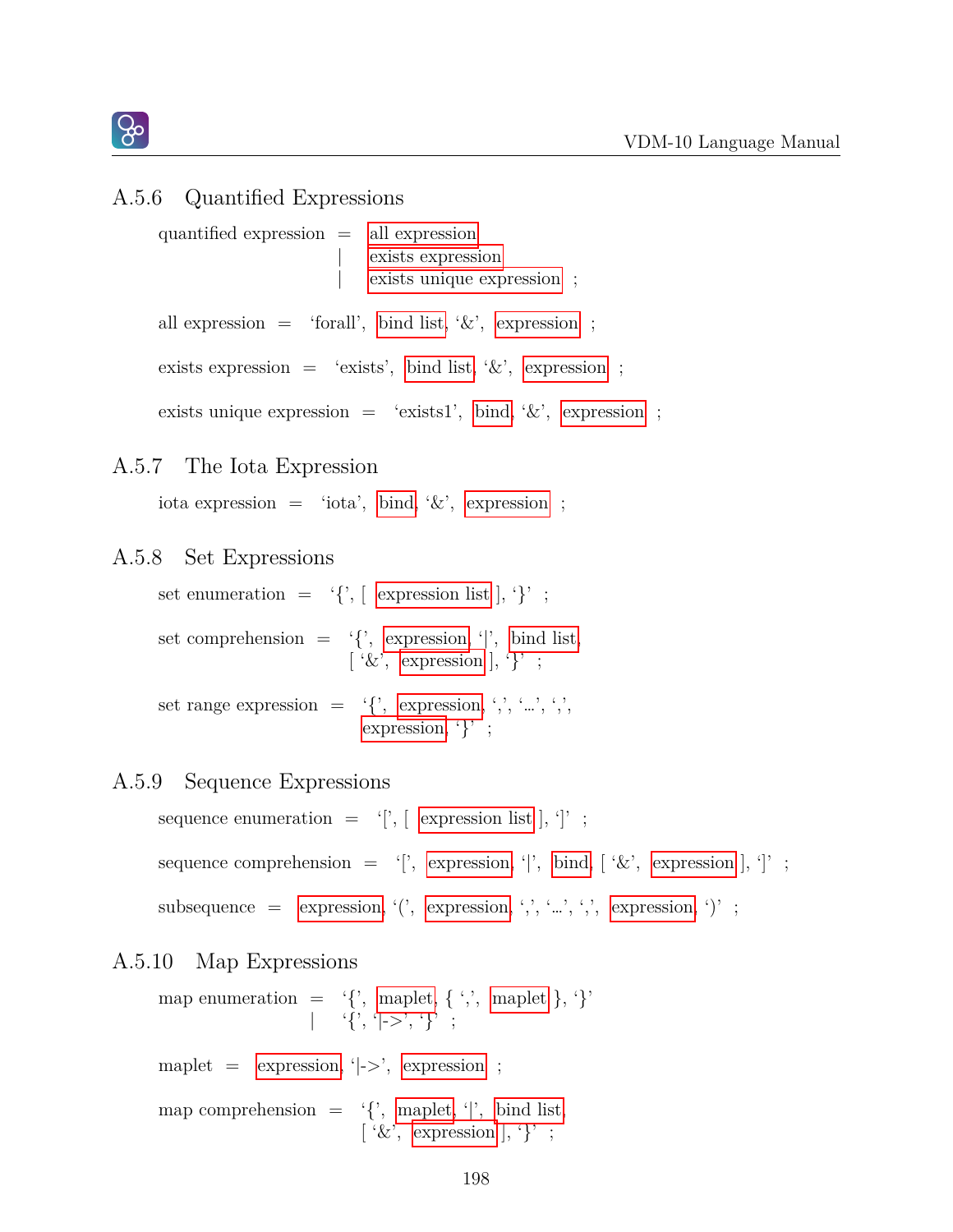

#### <span id="page-207-0"></span>A.5.11 The Tuple Constructor Expression

tuple constructor = 'mk\_', '(', [expression,](#page-200-0) ',', [expression list,](#page-200-1) ')' ;

#### <span id="page-207-1"></span>A.5.12 Record Expressions

record constructor = 'mk\_',<sup>[1](#page-207-12)</sup> [name,](#page-209-0)'(', [ [expression list](#page-200-1) ], ')' ;

<span id="page-207-2"></span>record modifier  $=$  'mu', '(', [expression,](#page-200-0) ',', [record modification,](#page-207-13)  $\{\quad\cdot, \cdot\}$ , [record modification](#page-207-13)  $\}, \cdot)$ ';

<span id="page-207-13"></span>record modification  $=$  [identifier,](#page-217-0)  $\langle - \rangle$ , [expression](#page-200-0);

#### <span id="page-207-3"></span>A.5.13 Apply Expressions

<span id="page-207-5"></span><span id="page-207-4"></span>apply = [expression,](#page-200-0) $\langle \cdot, \cdot \rangle$  [expression list](#page-200-1)  $\langle \cdot, \cdot \rangle$  ; field select  $=$  [expression,](#page-200-0)  $\therefore$ , [identifier](#page-217-0) ; tuple select  $=$  [expression,](#page-200-0)  $\div \#$ , [numeral](#page-218-3) ; function [type](#page-194-1) instantiation  $=$  [name,](#page-209-0) '[', [type,](#page-194-1) { ',', type }, ']' ;

#### <span id="page-207-7"></span><span id="page-207-6"></span>A.5.14 The Lambda Expression

lambda [expression](#page-200-0)  $=$  'lambda', [type bind list,](#page-214-5) ' $\&$ ', expression ;

#### <span id="page-207-8"></span>A.5.15 The narrow Expression

narrow expression = 'narrow\_', '(', [expression,](#page-200-0) ',', [type,](#page-194-1) ')' ;

- <span id="page-207-9"></span>A.5.16 The New Expression (VDM++ and VDM-RT) newexpression  $=$  'new', [name,](#page-209-0) '(',  $[$  [expression list](#page-200-1)  $],$  ')' ;
- <span id="page-207-10"></span>A.5.17 The Self Expression (VDM++ and VDM-RT)  $self expression = 'self'$ ;
- <span id="page-207-11"></span>A.5.18 The Threadid Expression (VDM++ and VDM-RT) threadid expression = 'threadid' ;

<span id="page-207-12"></span><sup>&</sup>lt;sup>1</sup>Note: no delimiter is allowed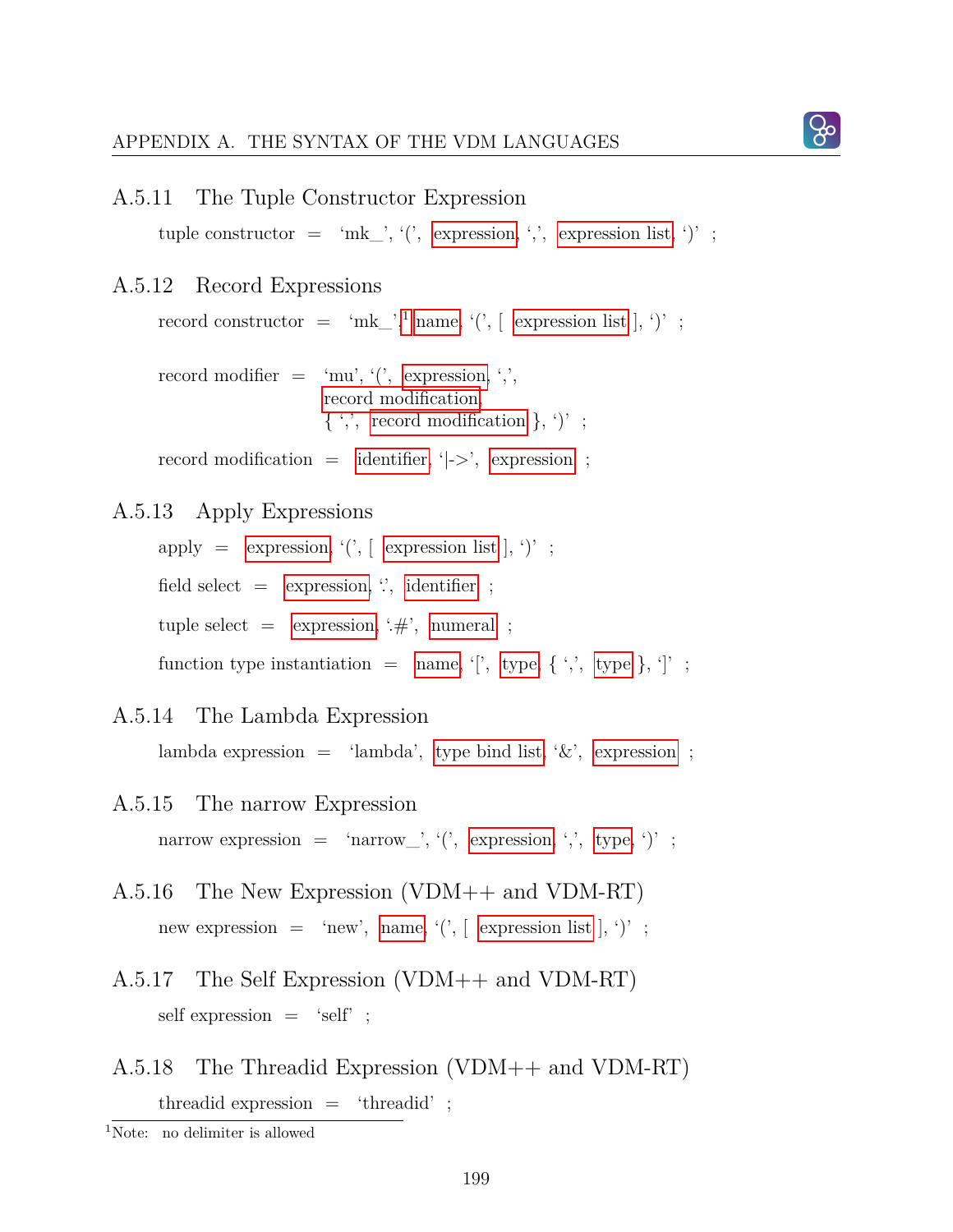

#### <span id="page-208-0"></span>A.5.19 The Is Expression

<span id="page-208-12"></span>general is expression = [is expression](#page-208-12) | [type judgement](#page-208-13) ; is expression  $=$  'is\_',<sup>[2](#page-208-14)</sup>( [name](#page-209-0) | [basic type\)](#page-194-4), '(', [expression,](#page-200-0) ')'; type judgement = 'is\_', '(', [expression,](#page-200-0) ',', [type,](#page-194-1) ')' ;

- <span id="page-208-13"></span><span id="page-208-1"></span>A.5.20 The Undefined Expression undefined expression = 'undefined' ;
- <span id="page-208-2"></span>A.5.21 The Precondition Expression precondition expression  $=$  'pre\_', '(', [expression list,](#page-200-1) ')' ;
- <span id="page-208-3"></span>A.5.22 Base Class Membership (VDM++ and VDM-RT) isofbaseclass expression  $=$  'isofbaseclass', '(', [name,](#page-209-0) ',', [expression,](#page-200-0) ')' ;
- <span id="page-208-4"></span>A.5.23 Class Membership (VDM++ and VDM-RT) isofclass expression  $=$  'isofclass', '(', [name,](#page-209-0) ',', [expression,](#page-200-0) ')';
- <span id="page-208-5"></span>A.5.24 Same Base Class Membership (VDM++ and VDM-RT) samebaseclass expression  $=$  'samebaseclass', '(', [expression,](#page-200-0) ',', [expression,](#page-200-0)  $'$ ;
- <span id="page-208-6"></span>A.5.25 Same Class Membership (VDM++ and VDM-RT) sameclass expression  $=$  'sameclass', '(', [expression,](#page-200-0) ',', [expression,](#page-200-0)  $\prime$ )' ;
- <span id="page-208-8"></span><span id="page-208-7"></span>A.5.26 History Expressions (VDM++ and VDM-RT) act expression  $=$  '#act', '(', [name list,](#page-209-2) ')' ; fin expression  $=$  '#fin', '(', [name list,](#page-209-2) ')' ; active expression  $=$  '#active', '(', [name list,](#page-209-2) ')' ; req expression  $=$  '#req', '(', [name list,](#page-209-2) ')' ; waiting expression  $=$  '#waiting', '(', [name list,](#page-209-2) ')' ;

<span id="page-208-14"></span><span id="page-208-11"></span><span id="page-208-10"></span><span id="page-208-9"></span><sup>2</sup>Note: no delimiter is allowed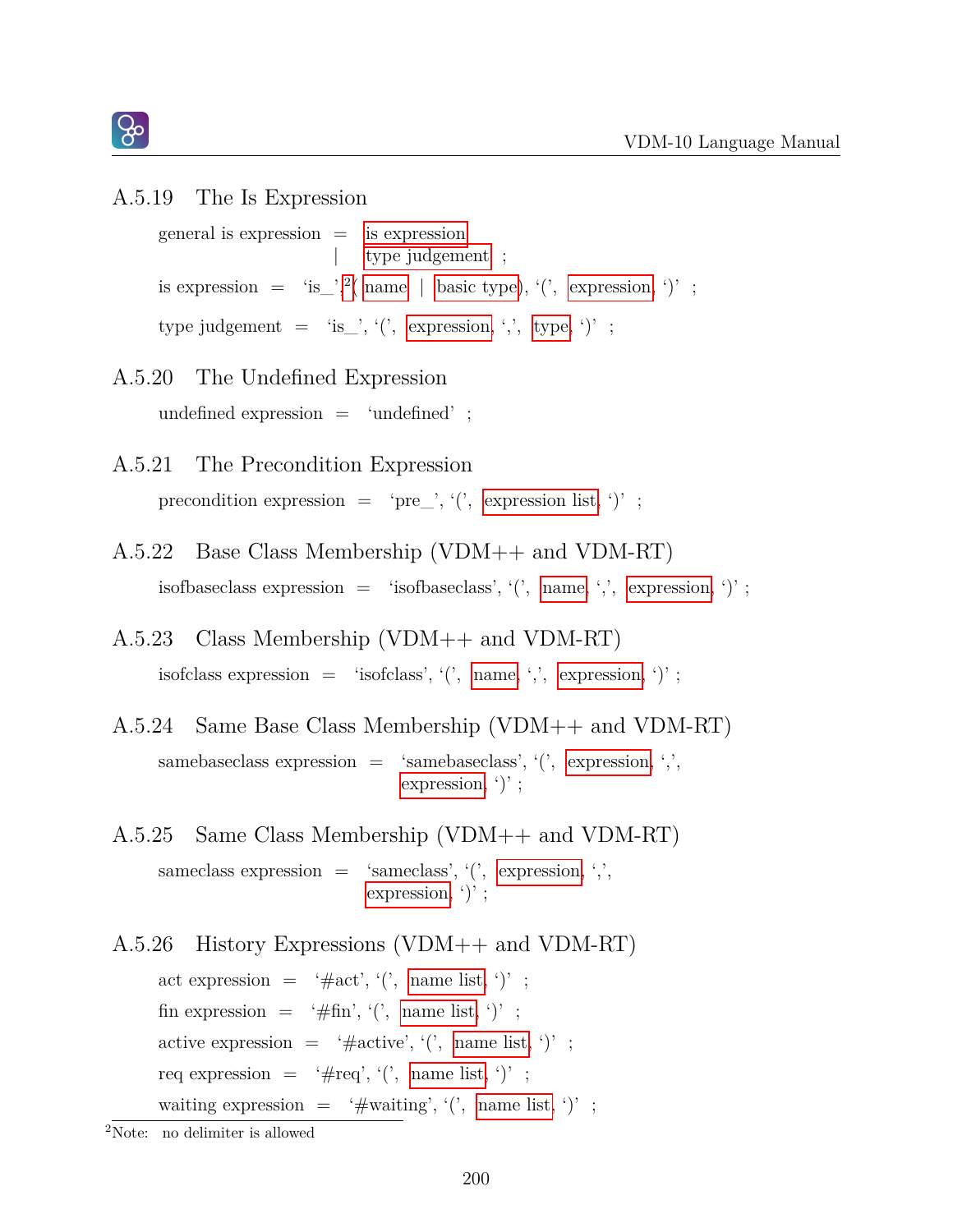

#### <span id="page-209-3"></span>A.5.27 Time Expressions (VDM-RT)

 $time$  expression  $=$   $time$ ;

#### <span id="page-209-0"></span>A.5.28 Names

name = [identifier,](#page-217-0)  $\left[ \begin{array}{c} w \\ v \end{array} \right]$  ;

<span id="page-209-2"></span>name list = [name,](#page-209-0)  $\{ \cdot, \cdot, \text{ name} \}$  $\{ \cdot, \cdot, \text{ name} \}$  $\{ \cdot, \cdot, \text{ name} \}$ ;

<span id="page-209-4"></span>old name  $=$  [identifier,](#page-217-0)  $\sim$  ;

## <span id="page-209-7"></span>A.6 State Designators

state designator = [name](#page-209-0) [field reference](#page-209-5) [map or sequence reference](#page-209-6);

<span id="page-209-5"></span>field reference  $=$  [state designator,](#page-209-7)  $\therefore$  [identifier](#page-217-0) ;

<span id="page-209-6"></span>map or sequence reference  $=$  [state designator,](#page-209-7) '(', [expression,](#page-200-0) ')' ;

## <span id="page-209-1"></span>A.7 Statements

statement = [let statement](#page-210-2) [let be statement](#page-210-3) [def statement](#page-210-4) | [block statement](#page-210-5) | [general assign statement](#page-210-6) | [if statement](#page-211-1) | [cases statement](#page-211-2) [sequence for loop](#page-211-3) set for loop | [index for loop](#page-211-4) | [while loop](#page-211-5) | [nondeterministic statement](#page-211-6) | [call statement](#page-211-0) | [specification statement](#page-212-0) | [start statement](#page-212-1) | [start list statement](#page-212-2) | [stop statement](#page-212-3) | [stop list statement](#page-212-4)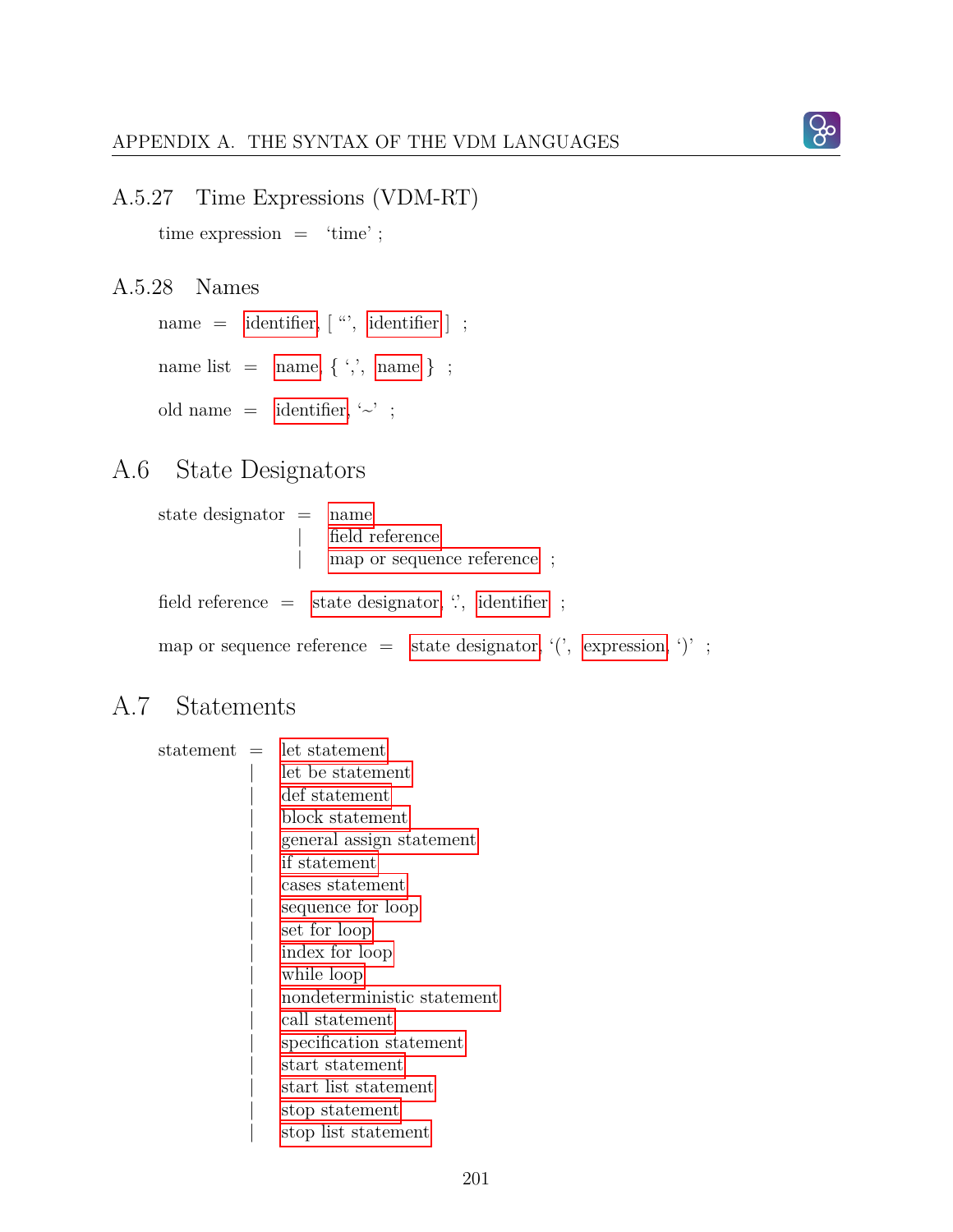

- | [duration statement](#page-212-5)
- | [cycles statement](#page-212-6)
- | [return statement](#page-212-7)
- | [always statement](#page-213-1)
- | [trap statement](#page-213-2)
- | [recursive trap statement](#page-213-3)
- | [exit statement](#page-213-4)
- | [error statement](#page-213-5)
- [identity statement](#page-213-6) ;

## A.7.1 Local Binding Statements

<span id="page-210-10"></span><span id="page-210-9"></span><span id="page-210-8"></span><span id="page-210-7"></span><span id="page-210-6"></span><span id="page-210-5"></span><span id="page-210-4"></span><span id="page-210-3"></span><span id="page-210-2"></span><span id="page-210-1"></span><span id="page-210-0"></span>let statement = 'let', [local definition,](#page-210-0)  $\{\cdot,\cdot\}$ , [local definition](#page-210-0)  $\},$ 'in', [statement](#page-209-1) ;  $local definition = value definition$  $local definition = value definition$ [function definition](#page-196-4); let be statement  $=$  'let', [multiple bind,](#page-214-0)  $[$  'be', 'st', [expression](#page-200-0)  $]$ , 'in', [statement](#page-209-1) ;  $\text{def statement} = \text{`def'}, \text{ equals definition},$  $\{\ \cdot, \cdot\} \neq \mathbb{Q}$  , [equals definition](#page-210-7)  $\},$  [  $\ \cdot, \cdot \ ]$  ], 'in', [statement](#page-209-1) ; equals definition  $=$  [pattern bind,](#page-214-2)  $=$ , [expression](#page-200-0); A.7.2 Block and Assignment Statements block statement  $=$  '(', { [dcl statement](#page-210-8) }, [statement,](#page-209-1)  $\{\ ;\ ;\$  [statement](#page-209-1)  $\}, [\ ;\ ;\ ],\ ')$ ; dcl statement  $=$  'dcl', [assignment definition,](#page-210-1)  $\{\ \'$ , [assignment definition](#page-210-1)  $\}, \ '$ ; ; assignment definition  $=$  [identifier,](#page-217-0)  $\therefore$ , [type,](#page-194-1)  $[ \cdot := \cdot$ , [expression](#page-200-0)  $]$ ;  $general$  [assign statement](#page-210-9)  $=$  assign statement [multiple assign statement](#page-210-10) ; assign statement  $=$  [state designator,](#page-209-7)  $:=$ , [expression](#page-200-0); multiple assign statement  $=$  'atomic', '(', [assign statement,](#page-210-9) ';', [assign statement,](#page-210-9)  $\{\ \vdots\ \vdots\ \text{assign statement } \}, \ \vdots\ \}$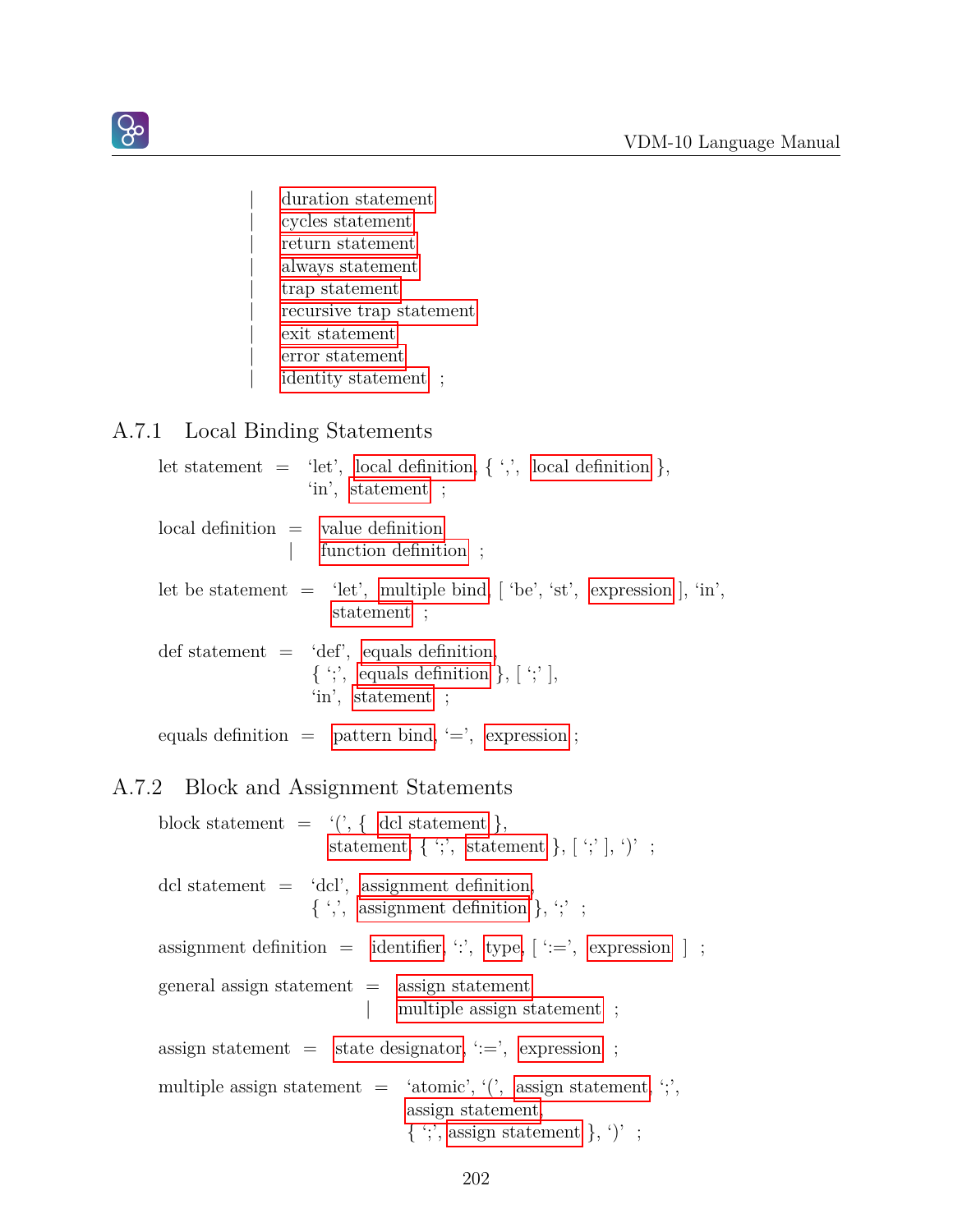#### <span id="page-211-1"></span>A.7.3 Conditional Statements

<span id="page-211-7"></span><span id="page-211-2"></span>if statement  $=$  'if', [expression,](#page-200-0) 'then', [statement,](#page-209-1) { [elseif statement](#page-211-7) }, [ 'else', [statement](#page-209-1) ] ; elseif statement = 'elseif', [expression,](#page-200-0) 'then', [statement](#page-209-1) ; cases statement  $=$  'cases', [expression,](#page-200-0) ":', [cases statement alternatives,](#page-211-8)  $[\, \cdot\, ,\, \cdot\,$  [others statement](#page-211-9)  $], \, \text{`end'}$ ; cases statement alternatives = [cases statement alternative,](#page-211-10) { ',', [cases statement alternative](#page-211-10) } ; cases [statement](#page-209-1) alternative  $=$  [pattern list,](#page-214-1)  $\div$ , statement; others [statement](#page-209-1)  $=$  'others', '->', statement ;

 $\infty$ 

#### <span id="page-211-10"></span><span id="page-211-9"></span><span id="page-211-8"></span><span id="page-211-3"></span>A.7.4 Loop Statements

sequence for  $loop = 'for'$ , [pattern bind,](#page-214-2) 'in', [expression,](#page-200-0) 'do', [statement](#page-209-1) ; set for  $loop = 'for', 'all', pattern, 'in set', expression,$  $loop = 'for', 'all', pattern, 'in set', expression,$  $loop = 'for', 'all', pattern, 'in set', expression,$  $loop = 'for', 'all', pattern, 'in set', expression,$ 'do', [statement](#page-209-1) ;

<span id="page-211-4"></span>index for loop  $=$  'for', [identifier,](#page-217-0)  $=$ ', [expression,](#page-200-0) 'to', expression, [ 'by', [expression](#page-200-0) ], 'do', [statement](#page-209-1) ;

<span id="page-211-5"></span>while loop  $=$  'while', [expression,](#page-200-0) 'do', [statement](#page-209-1) ;

<span id="page-211-6"></span>A.7.5 The Nondeterministic Statement

nondeterministic statement  $=$  '||', '(', [statement,](#page-209-1)  $\{\ \'$ , [statement](#page-209-1)  $\}, \ \'$  ;

#### A.7.6 Call and Return Statements

In VDM-SL a call statement looks like:

<span id="page-211-0"></span>call statement  $=$  [name,](#page-209-0)  $\langle \cdot \rangle$ ,  $\lceil$  [expression list](#page-200-1)  $\lceil$ , ')' ;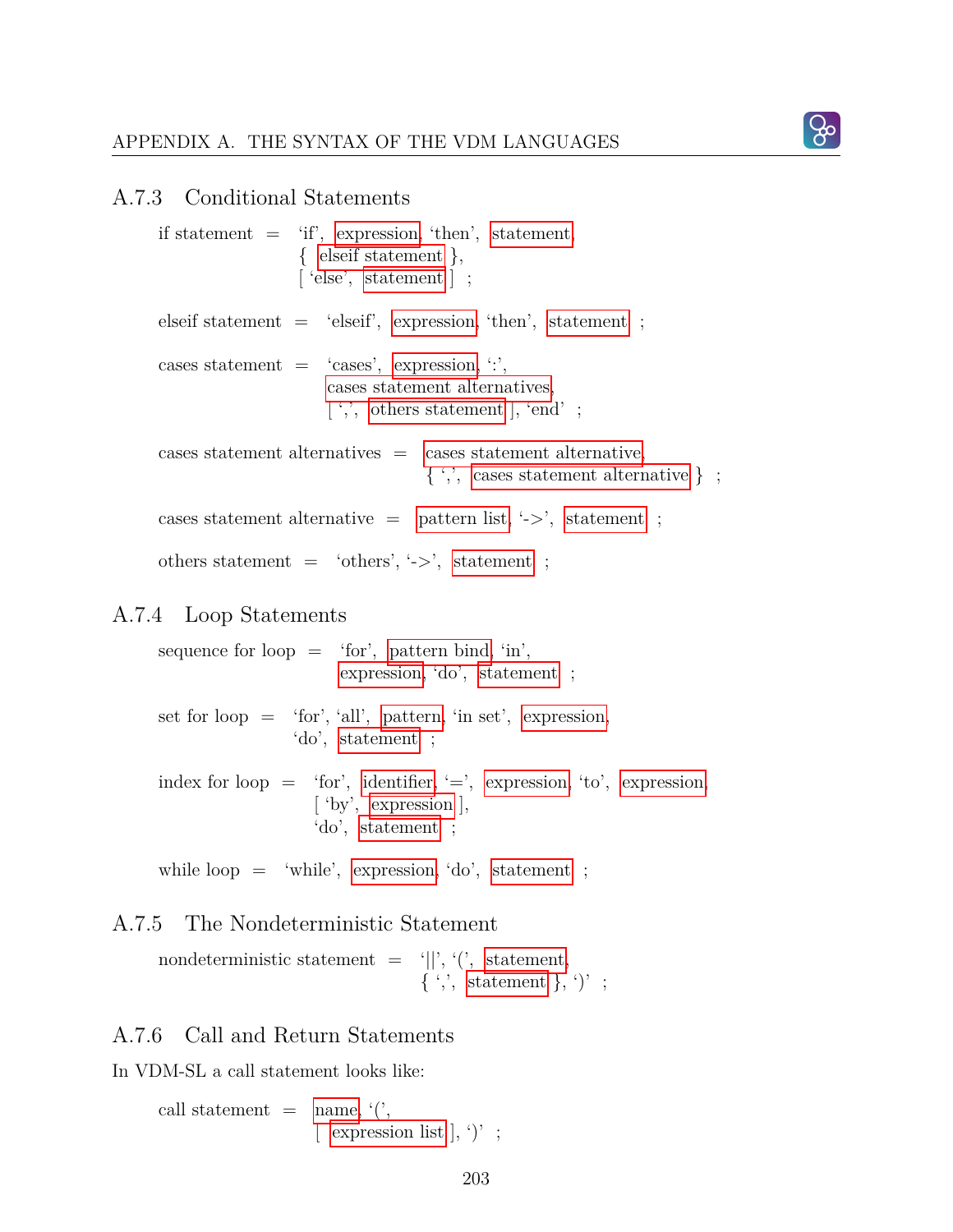

In VDM++ and VDM-RT a call statement looks like:

<span id="page-212-8"></span>callstatement  $=$  [ [object designator,](#page-212-8)  $\degree$ ], [name,](#page-209-0) $\langle \cdot \rangle$ , [ [expression list](#page-200-1) ],  $\langle \cdot \rangle$  ; object designator = [name](#page-209-0) [self expression](#page-207-10) [new expression](#page-207-9) [object field reference](#page-212-9) | [object apply](#page-212-10) ; object field reference  $=$  [object designator,](#page-212-8)  $\therefore$  [identifier](#page-217-0) ; objectapply  $=$  [object designator,](#page-212-8)  $($ ',  $[$  [expression list](#page-200-1)  $], '$ ' ; return statement = 'return',[ [expression](#page-200-0) ] ;

#### <span id="page-212-10"></span><span id="page-212-9"></span><span id="page-212-7"></span><span id="page-212-0"></span>A.7.7 The Specification Statement

specification statement  $=$  '[', [implicit operation body,](#page-197-12) ']';

<span id="page-212-1"></span>A.7.8 Start and Start List Statements (VDM++ and VDM-RT) start statement  $=$  'start', '(', [expression,](#page-200-0) ')';

<span id="page-212-2"></span>start list statement  $=$  'startlist', '(', [expression,](#page-200-0) ')';

<span id="page-212-3"></span>A.7.9 Stop and Stop List Statements (VDM++ and VDM-RT) stop statement  $=$  'stop', '(', [expression,](#page-200-0) ')';

<span id="page-212-4"></span>stop list statement  $=$  'stoplist', '(', [expression,](#page-200-0) ')';

- <span id="page-212-6"></span><span id="page-212-5"></span>A.7.10 The Duration and Cycles Statements (VDM-RT) duration statement  $=$  'duration', '(', [expression,](#page-200-0) ')', [statement](#page-209-1) ;
	- cycles statement  $=$  'cycles', '(', [expression,](#page-200-0) ')', [statement](#page-209-1) ;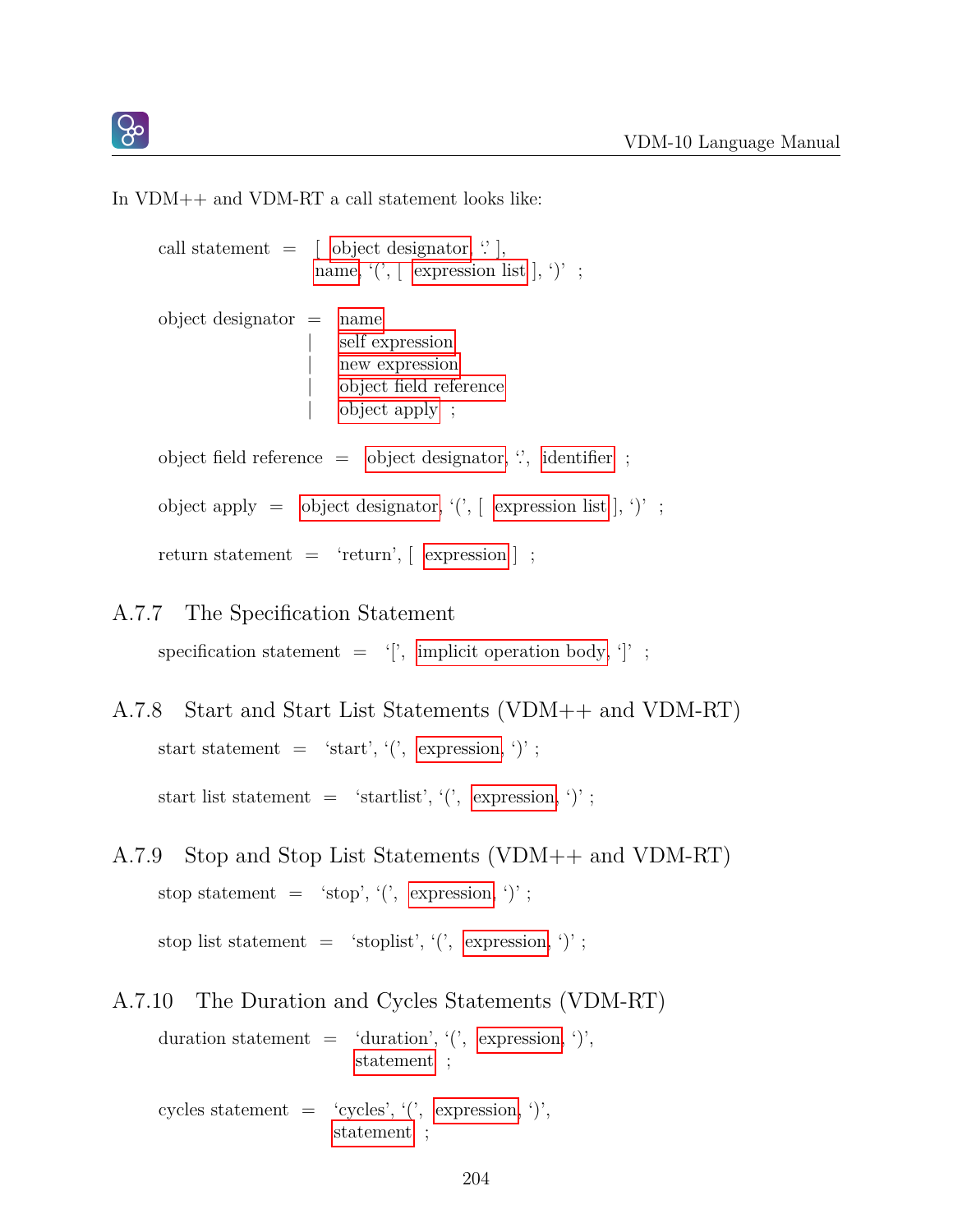$\left[ 3\right]$ 

#### <span id="page-213-1"></span>A.7.11 Exception Handling Statements

<span id="page-213-3"></span><span id="page-213-2"></span>always statement = 'always', [statement,](#page-209-1) 'in', [statement](#page-209-1) ; trap statement = 'trap', [pattern bind,](#page-214-2) 'with', [statement,](#page-209-1) 'in', [statement](#page-209-1) ; recursive trap [statement](#page-209-1)  $=$  'tixe', [traps,](#page-213-7) 'in', statement ; traps  $=$  '{', [pattern bind,](#page-214-2) '|->', [statement,](#page-209-1)  $\{\ \'$ , [pattern bind,](#page-214-2)  $\{-\}$ , [statement](#page-209-1)  $\}, \ \'$ ;

<span id="page-213-7"></span><span id="page-213-4"></span>exit statement = 'exit',[ [expression](#page-200-0) ] ;

#### <span id="page-213-5"></span>A.7.12 The Error Statement

error statement = 'error' ;

<span id="page-213-6"></span>A.7.13 The Identity Statement

identity statement = 'skip' ;

# A.8 Patterns and Bindings

<span id="page-213-0"></span>A.8.1 Patterns

```
pattern = pattern identifier
              match value
              set enum pattern
              set union pattern
              seq enum pattern
              seq conc pattern
              | map enumeration pattern
              | map munion pattern
              | tuple pattern
              | object pattern
              record pattern;
 identifier = identifier \vert '-';
match value = \langle \cdot, \cdot \rangle expression, \langle \cdot \rangle| symbolic literal ;
set enum pattern = '{', [ pattern list ], '}' ;
```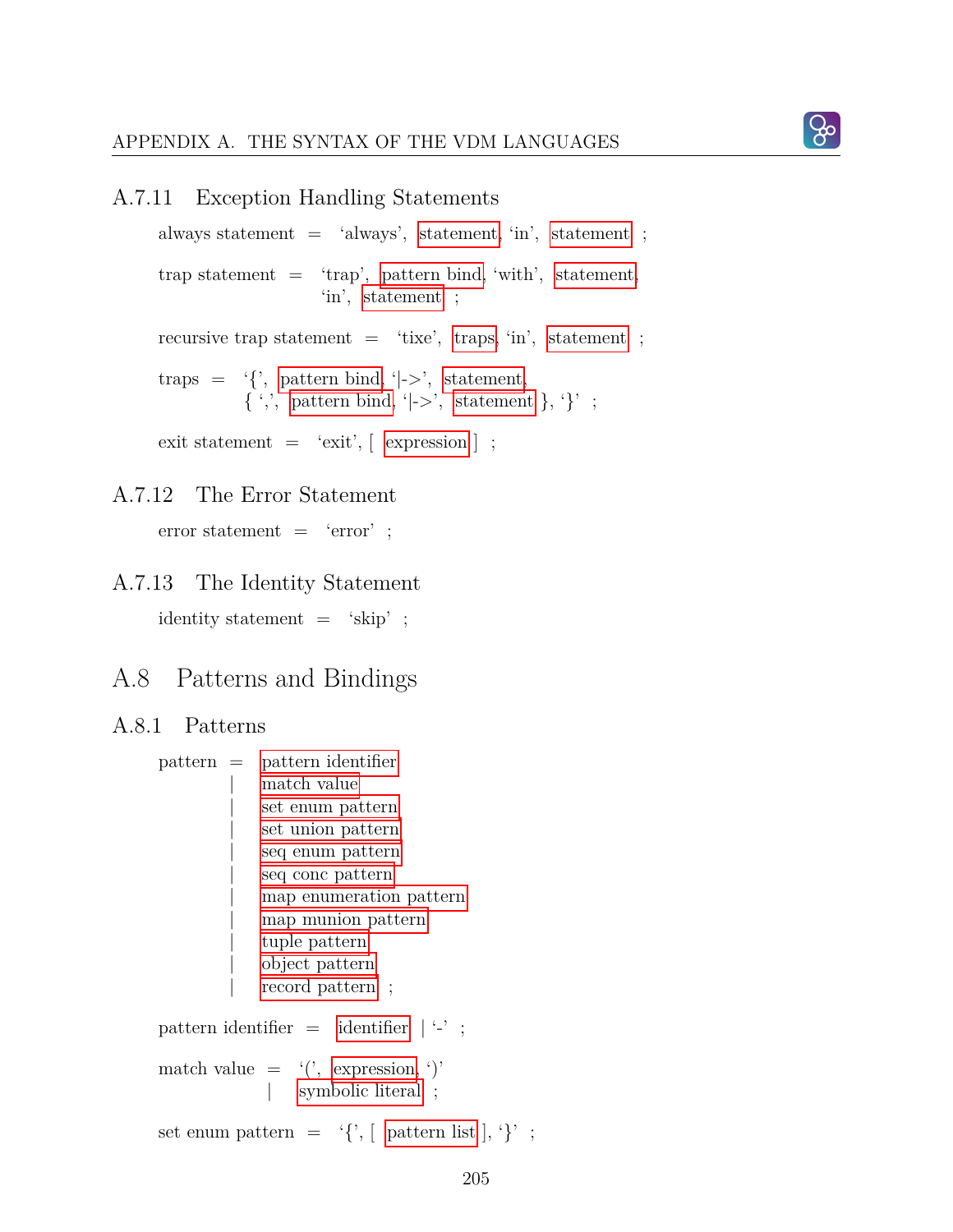<span id="page-214-12"></span><span id="page-214-11"></span><span id="page-214-7"></span><span id="page-214-6"></span> $set$  union pattern = [pattern,](#page-213-0) 'union', [pattern](#page-213-0); seqenum pattern  $=$  '[', [ [pattern list](#page-214-1) ], ']' ; seq conc pattern = [pattern,](#page-213-0)  $\hat{ }$ , [pattern](#page-213-0) ; map enumeration pattern  $= \{ \langle \cdot, \rangle \}$  [maplet pattern list,](#page-214-11)  $\langle \cdot \rangle$  $|\quad {\rm '}\{\rangle, \{-\rangle, \cdot\} \rangle$ ; maplet pattern list  $=$  [maplet pattern,](#page-214-12)  $\{\cdot,\cdot\}$ , [maplet pattern](#page-214-12)  $\}$ ; maplet [pattern](#page-213-0)  $=$  [pattern,](#page-213-0)  $\langle$ ->', pattern; map munion [pattern](#page-213-0)  $=$  [pattern,](#page-213-0) 'munion', pattern ; tuple pattern = 'mk\_', '(', [pattern,](#page-213-0) ',', [pattern list,](#page-214-1) ')' ; record pattern = 'mk\_',<sup>[3](#page-214-13)</sup> [name,](#page-209-0)'(', [ [pattern list](#page-214-1) ], ')' ; object pattern = 'obj\_', [identifier,](#page-217-0)'(',  $\lceil$  [field pattern list](#page-214-14)  $\rceil$ , ')<sup>'[4](#page-214-15)</sup>; field pattern list  $=$  [field pattern,](#page-214-16)  $\{\,\cdot\,,\,\cdot\}$  [field pattern](#page-214-16)  $\}$ ; field [pattern](#page-213-0)  $=$  [identifier,](#page-217-0)  $\langle - \rangle$ , pattern; pattern list = [pattern,](#page-213-0)  $\{\,\cdot\,,\,\cdot\,\}$  [pattern](#page-213-0)  $\}$ ;

### <span id="page-214-16"></span><span id="page-214-14"></span><span id="page-214-10"></span><span id="page-214-9"></span><span id="page-214-8"></span><span id="page-214-2"></span><span id="page-214-1"></span>A.8.2 Bindings

<span id="page-214-17"></span><span id="page-214-4"></span><span id="page-214-3"></span><span id="page-214-0"></span> $pattern \; bind = pattern \; | \; bind ;$  $pattern \; bind = pattern \; | \; bind ;$  $pattern \; bind = pattern \; | \; bind ;$  $pattern \; bind = pattern \; | \; bind ;$  $pattern \; bind = pattern \; | \; bind ;$  $bind = set bind | seq bind | type bind ;$  $bind = set bind | seq bind | type bind ;$  $bind = set bind | seq bind | type bind ;$ set bind  $=$  [pattern,](#page-213-0) 'in set', [expression](#page-200-0) ;  $seq$  bind  $=$  [pattern,](#page-213-0) 'in seq', [expression](#page-200-0) ; type bind  $=$  [pattern,](#page-213-0)  $\because$ ; [type](#page-194-1) ; bind list  $=$  [multiple bind,](#page-214-0)  $\{\cdot,\cdot\}$ , [multiple bind](#page-214-0)  $\}$ ; multiple bind  $=$  [multiple set bind](#page-214-18) | [multiple seq bind](#page-214-19) | [multiple type bind](#page-214-20) ; multiple set bind  $=$  [pattern list,](#page-214-1) 'in set', [expression](#page-200-0) ; multiple seq bind  $=$  [pattern list,](#page-214-1) 'in seq', [expression](#page-200-0) ; multiple [type](#page-194-1) bind  $=$  [pattern list,](#page-214-1)  $\cdot$ ; type ; type bind list  $=$  [type bind,](#page-214-17)  $\{\cdot, \cdot\}$ , [type bind](#page-214-17)  $\}$ ;

<span id="page-214-20"></span><span id="page-214-19"></span><span id="page-214-18"></span><span id="page-214-13"></span><span id="page-214-5"></span><sup>3</sup>Note: no delimiter is allowed

<span id="page-214-15"></span><sup>&</sup>lt;sup>4</sup>Note: [object pattern](#page-214-9) is only be used in VDM++ and VDM-RT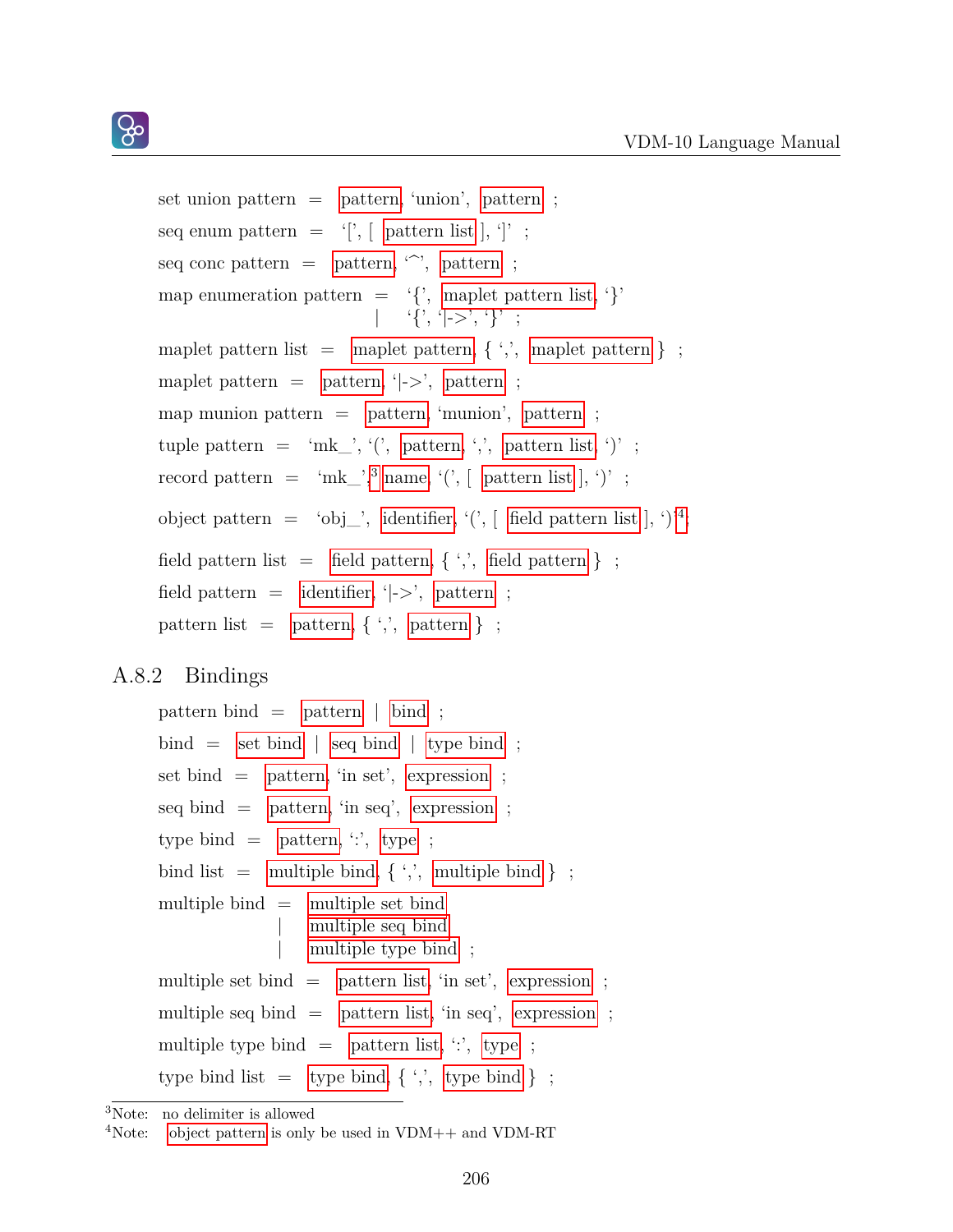# Appendix B

# Lexical Specification

## B.1 Characters

The characters that comprise a valid VDM specification are defined in terms of Unicode codepoints. The actual character encoding of a VDM source file (for example UTF-8, ISO-Latin-1 or Shift-JIS) is not defined, and the tool support is responsible for converting whatever encoding is used into Unicode during the parse of the file.

All VDM keywords and delimiter tokens are composed of characters from the Basic Latin block ("ASCII" codepoints less than  $U+0080$ ). On the other hand, user identifiers (variable names, function names and so on) can be composed of a rich variety of Unicode codepoints, reflecting the need for fully internationalized specifications.

All Unicode codepoints have a "category". Certain categories are entirely excluded from the set of codepoints that are permitted in identifiers. This prevents, say, punctuation characters from being used. On the other hand, to provide a degree of compatibility with the original VDM ISO standard, and for backward compatibility, there are different rules for the formation of user identifiers that only use ASCII characters. For example, the underscore is permitted in identifiers  $(U+005F)$ , even though this is in the connecting punctuation category, which would not normally be allowed.

See<http://www.fileformat.info/info/unicode/category/index.htm> for more information about categories.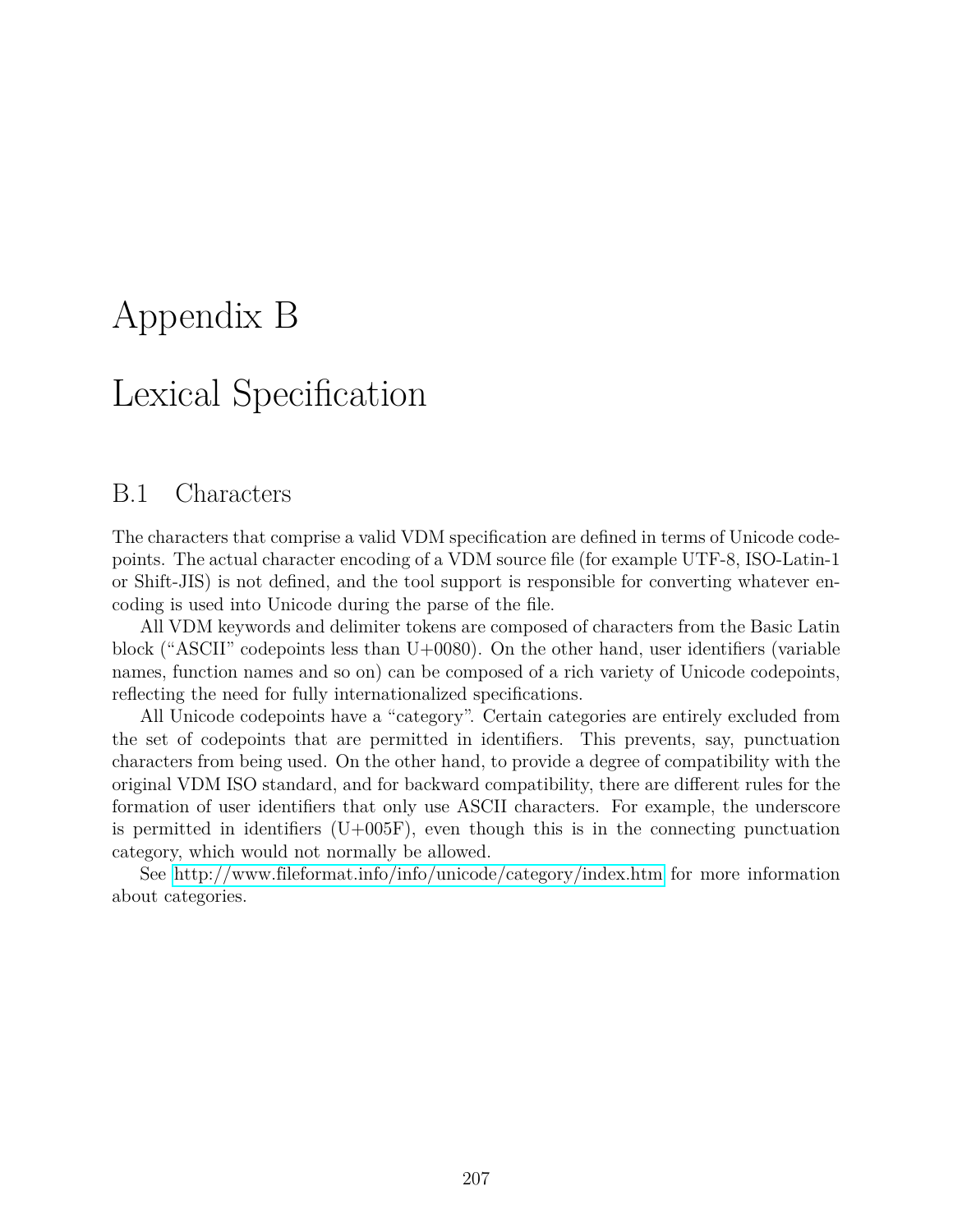

|                          | initial letter:    |                                                                            |                               |                 |   |             |                |   |                                                                          |
|--------------------------|--------------------|----------------------------------------------------------------------------|-------------------------------|-----------------|---|-------------|----------------|---|--------------------------------------------------------------------------|
| if                       |                    | $\text{codepoint} < U + 0100$                                              |                               |                 |   |             |                |   |                                                                          |
| then                     |                    | Any character in categories Ll, Lm, Lo, Lt, Lu or $U+0024$ (a dollar sign) |                               |                 |   |             |                |   |                                                                          |
| else                     |                    | Any character except categories Cc, Zl, Zp, Zs, Cs, Cn, Nd, Pc             |                               |                 |   |             |                |   |                                                                          |
|                          |                    |                                                                            |                               |                 |   |             |                |   |                                                                          |
|                          | following letter:  |                                                                            |                               |                 |   |             |                |   |                                                                          |
| if                       |                    |                                                                            | $\text{codepoint} < U + 0100$ |                 |   |             |                |   |                                                                          |
| then                     |                    |                                                                            |                               |                 |   |             |                |   | Any character in categories Ll, Lm, Lo, Lt, Lu, Nd or $U+0024$ (a dollar |
|                          |                    |                                                                            |                               |                 |   |             |                |   | sign) or $U+005F$ (underscore) or $U+0027$ (apostrophe)                  |
| else                     |                    |                                                                            |                               |                 |   |             |                |   | Any character except categories Cc, Zl, Zp, Zs, Cs, Cn                   |
|                          |                    |                                                                            |                               |                 |   |             |                |   |                                                                          |
| digit:                   |                    |                                                                            |                               |                 |   |             |                |   |                                                                          |
| $\overline{0}$<br>1      | $\overline{2}$     | 3                                                                          | $\overline{4}$                | $5\qquad 6$     |   | 7           | 8              | 9 |                                                                          |
|                          |                    |                                                                            |                               |                 |   |             |                |   |                                                                          |
|                          | hexadecimal digit: |                                                                            |                               |                 |   |             |                |   |                                                                          |
| $\mathbf{1}$<br>$\theta$ | $2^{\circ}$        | 3                                                                          | 4                             | $5\overline{)}$ |   | $6^{\circ}$ | $\overline{7}$ | 8 | 9                                                                        |
| A                        | B C                | $\overline{D}$                                                             | Ε                             | $\mathbf F$     |   |             |                |   |                                                                          |
| $\mathbf b$<br>a         | $\mathbf{c}$       | $\mathbf d$                                                                | $\overline{e}$                | f               |   |             |                |   |                                                                          |
|                          |                    |                                                                            |                               |                 |   |             |                |   |                                                                          |
| octal digit:             |                    |                                                                            |                               |                 |   |             |                |   |                                                                          |
| 1<br>$\theta$            | 2                  | 3                                                                          | 4                             | 5               | 6 | 7           |                |   |                                                                          |

<span id="page-216-0"></span>

| Table B.1: Character set |  |  |
|--------------------------|--|--|
|--------------------------|--|--|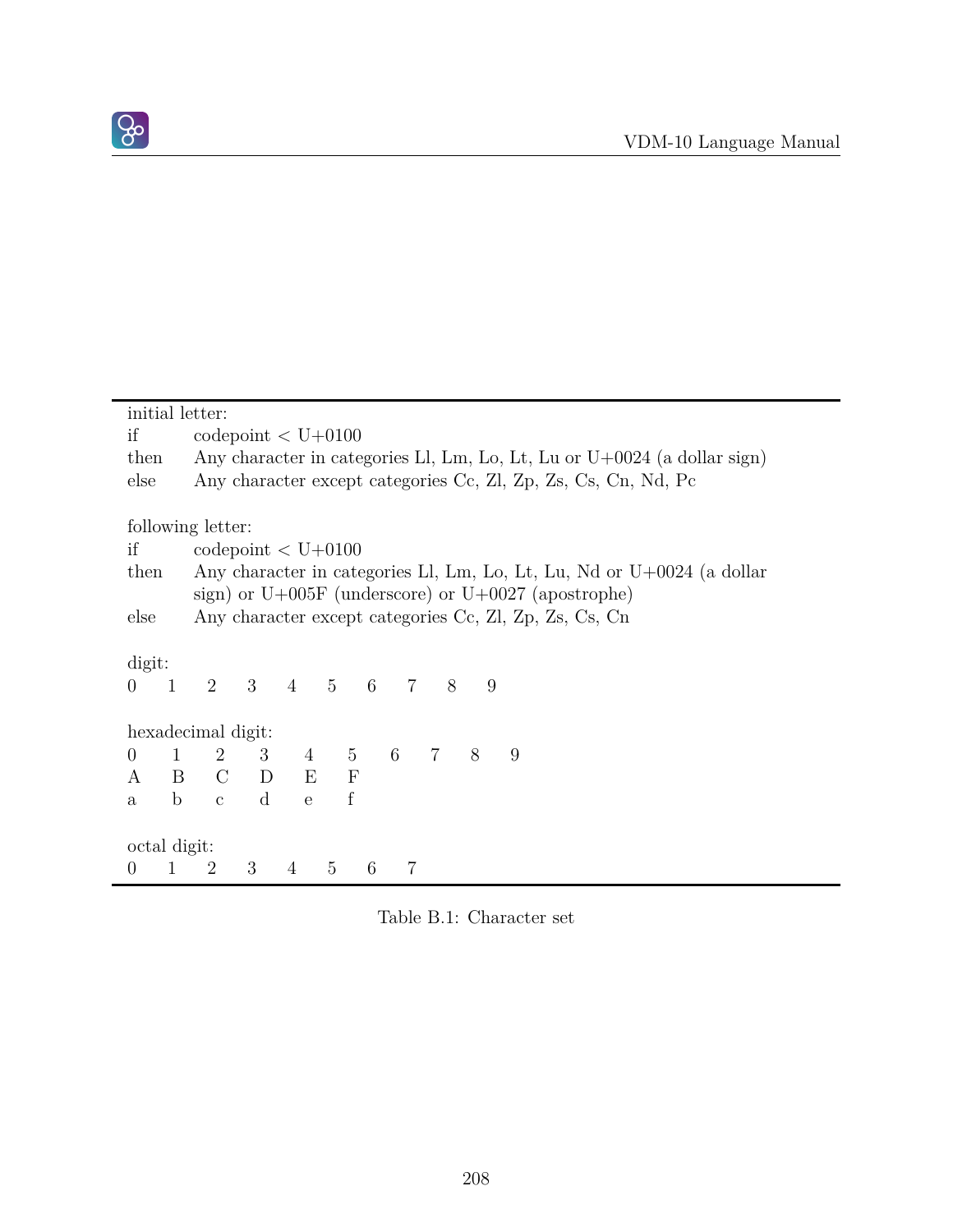

#### B.2 Symbols

The following kinds of symbols exist: keywords, delimiters, symbolic literals, and comments. The transformation from characters to symbols is given by the following rules; these use the same notation as the syntax definition but differ in meaning in that no separators may appear between adjacent terminals. Where ambiguity is possible otherwise, two consecutive symbols must be separated by a separator.

| keyword = '#act'   '#active'   '#fin'   '#req'   '#waiting'   'abs'               |
|-----------------------------------------------------------------------------------|
| 'all'   'always'   'and'   'as'   'async'   'atomic'   'be'                       |
| 'bool' $\vert$ 'by' $\vert$ 'card' $\vert$ 'cases' $\vert$ 'char' $\vert$ 'class' |
| 'comp'   'compose'   'conc'   'cycles'   'del'   'def'                            |
| 'definitions'   'dinter'   'div'   'dlmodule'   'do'                              |
| 'dom'   'dunion'   'duration'   'elems'   'else'   'elseif'                       |
| 'end'   'eq'   'error'   'errs'   'exists'   'exists1'   'exit'                   |
| 'exports'   'ext'   'false'   'floor'                                             |
| 'for'   'forall'   'from'   'functions'   'hd'   'if'   'in'                      |
| 'inds'   'inmap'   'instance'   'int'   'inter'                                   |
| 'imports'   'init'   'inv'   'inverse'   'iota'   'is'                            |
| 'isofbaseclass'   'isofclass'   'lambda'   'len'   'let'                          |
| 'map'   'measure'   'merge'   'mod'   'module'   'mu'                             |
| 'munion'   'mutex'   'nat'   'nat1'   'new'   'nil'   'not'   'of'                |
| 'operations'   'or'   'ord'   'others'   'per'   'periodic'   'post'              |
| 'power'   'pre'   'private'   'protected'   'psubset'                             |
| 'public'   'pure'   'rat'   'rd'   'real'   'rem'   'renamed'                     |
| 'responsibility'   'return'   'reverse'   'rng'                                   |
| 'samebaseclass'   'sameclass'   'self'   'seq'   'seq1'                           |
| 'set'   'set1'   'skip'   'specified'   'sporadic'   'st'   'start'               |
| 'startlist'   'state'   'stop'   'stoplist'                                       |
| 'struct'   'subclass'   'subset'   'sync'                                         |
| 'system'   'then'   'thread'   'threadid'   'time'   'tixe'                       |
| 'tl'   'to'   'token'   'traces'   'trap'   'true'   'types'                      |
| 'undefined'   'union'   'uselib'   'values'                                       |
| 'variables'   'while'   'with'   'wr'   'yet'   'RESULT';                         |
|                                                                                   |

<span id="page-217-0"></span>identifier  $=$  [initial letter,](#page-228-0) { following letter } ;

Note that in VDM-RT the CPU and BUS classes are reserved and cannot be redefined by the user. These two predefined classes contain the functionality described in Section [13.3](#page-158-0) above.

All identifiers beginning with one of the reserved prefixes are reserved: init\_, inv\_, is\_, mk\_, post\_ and pre\_.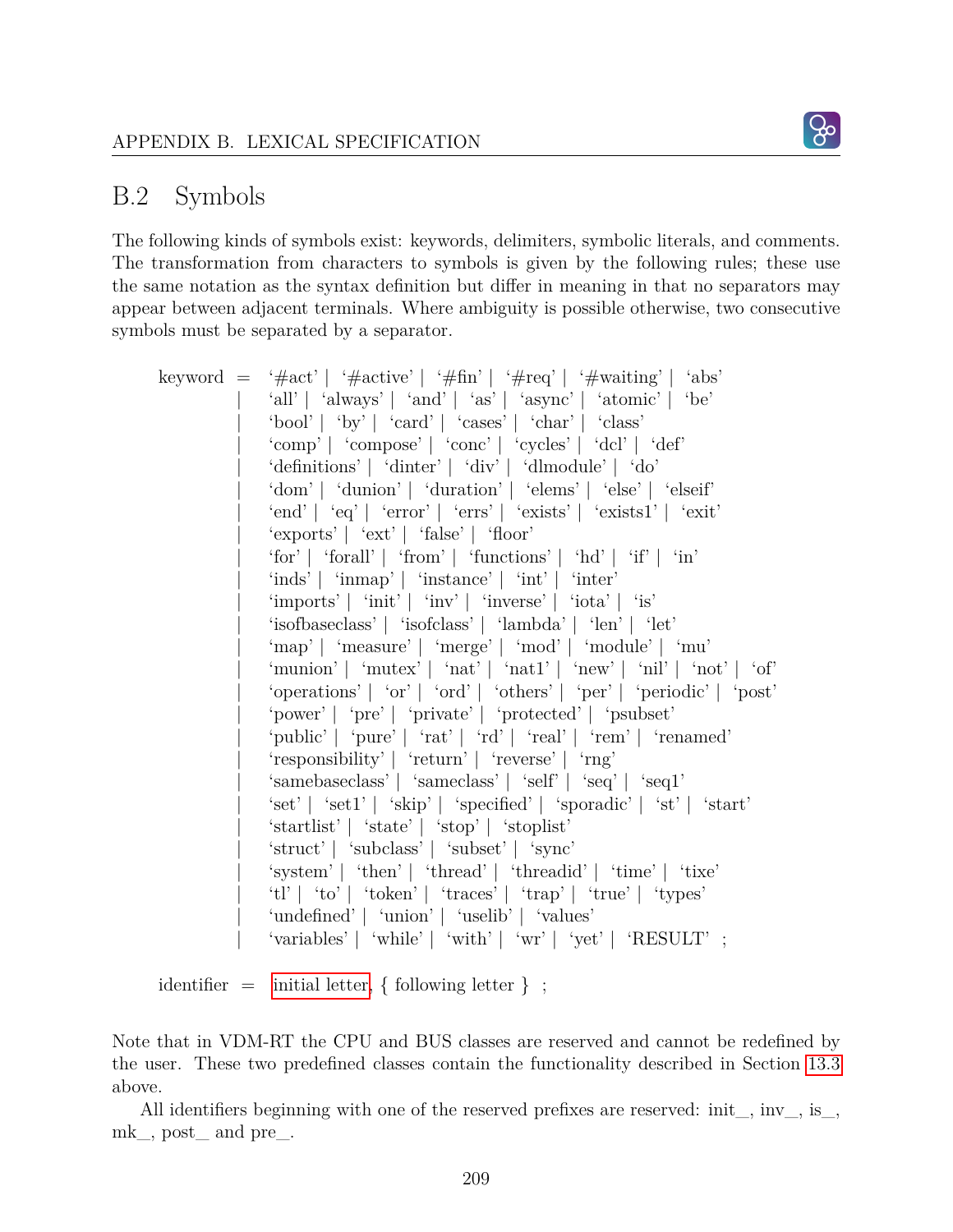

<span id="page-218-7"></span><span id="page-218-6"></span><span id="page-218-2"></span><span id="page-218-1"></span><span id="page-218-0"></span>type variable [identifier](#page-217-0)  $=$  ' $\mathbb{Q}$ ', identifier ; symbolic literal = [numeric literal](#page-218-0) | [boolean literal](#page-218-1) | [nil literal](#page-218-2) | [character literal](#page-218-3) | [text literal](#page-218-4) | [quote literal](#page-218-5) ; numeral  $=$  [digit,](#page-216-0)  $\{$  [digit](#page-216-0)  $\}$ ; numeric literal = [decimal literal](#page-216-0) | [hexadecimal literal](#page-216-0) ; exponent =  $(\mathbf{E}' | \mathbf{e}'), [\mathbf{H}' + \mathbf{H}'']$ , [numeral](#page-218-6) ; decimalliteral  $=$  [numeral,](#page-218-6)  $[$   $\,$   $\,$  [numeral](#page-218-6)  $]$ ,  $[$  [exponent](#page-218-7)  $]$ ; hexadecimalliteral  $=$  ('0x' | '0X'), [hexadecimal digit,](#page-216-0) { [hexadecimal digit](#page-216-0) } ; boolean literal  $=$  'true' | 'false' ; nil literal = 'nil' ; characterliteral  $=$  ''', ( [character](#page-228-0) | [escape sequence\)](#page-218-8), ''' ; escape sequence = '\\' | '\r' | '\n' | '\t' | '\f' | '\e' | '\a' | $\langle x, 2 \rangle$  [hexadecimal digit](#page-216-0) | $\forall u$ ', 4 \* [hexadecimal digit](#page-216-0) |  $\langle c \rangle$ , [character](#page-228-0) | $\langle \cdot \rangle$ , 3  $*$  [octal digit](#page-216-0)  $|\wedge$ "'  $|\wedge$ "; text literal = '"', { '\"' | [character](#page-228-0) | [escape sequence](#page-218-8) }, '"' ; quote literal  $=$  '<', [identifier,](#page-217-0) '>' ; single line comment  $=$   $\dot{-}$ , { [character](#page-228-0) – newline }, newline ; multiple line comment  $\ =\ \ '/\ast\text{'},$  { [character](#page-228-0) },  $\lq\ast\text{/'}$  ;

<span id="page-218-8"></span><span id="page-218-5"></span><span id="page-218-4"></span><span id="page-218-3"></span>Note that multiple line comments will be parsed in a single level without nesting, but tools may provide different strategies of parsing comments, e.g. it is possible for tools to optionally parse nested comments.

The escape sequences given above are to be interpreted as follows: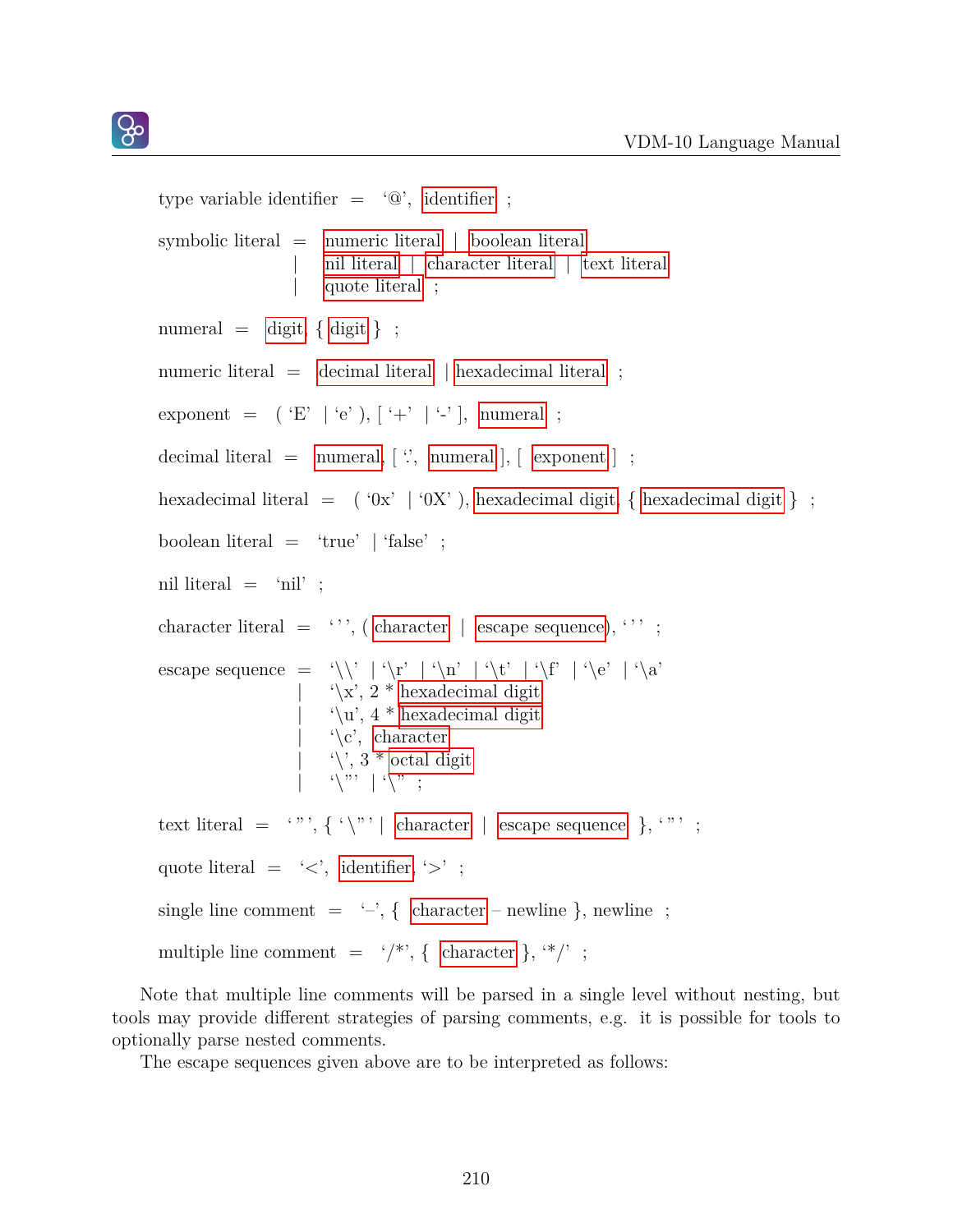

| Sequence                                                              | Interpretation                                |
|-----------------------------------------------------------------------|-----------------------------------------------|
| $\langle \setminus \rangle$                                           | $U+005C$ (backslash character)                |
| $\mathbf{r}'$                                                         | $U+000D$ (return character)                   |
| $\mathbb{R}^n$                                                        | $U+000A$ (newline character)                  |
| $\hat{t}$                                                             | $U+0009$ (tab character)                      |
| $\hat{f}$                                                             | $U+000C$ (formfeed character)                 |
| $\lq\lq e$                                                            | $U+001B$ (escape character)                   |
| $\alpha$                                                              | $U+0007$ (alarm (bell))                       |
| $\sqrt{x}$ hexadecimal digit, hexadecimal digit                       | $U+00xy$ (hex representation of character     |
|                                                                       | $(e.g. \x41 is 'A'))$                         |
| $\sqrt{u}$ , 4 * hexadecimal digit                                    | $U + abcd$ (hex representation of character   |
|                                                                       | $(e.g. \u0041 \text{ is 'A'})$                |
| $\langle c \rangle$ , character                                       | $U+00$ nn (control character)                 |
|                                                                       | $(e.g. \setminus cA \equiv \setminus x01)$    |
| $\langle \cdot \rangle$ , 3 $*$ octal digit                           | $U+00$ nn (octal representation of character) |
| $\left\langle \cdot \right\rangle$ $\left\langle \cdot \right\rangle$ | $U+0022$ (double quote)                       |
|                                                                       | $U+0027$ (apostrophe)                         |

Table B.2: Escape sequences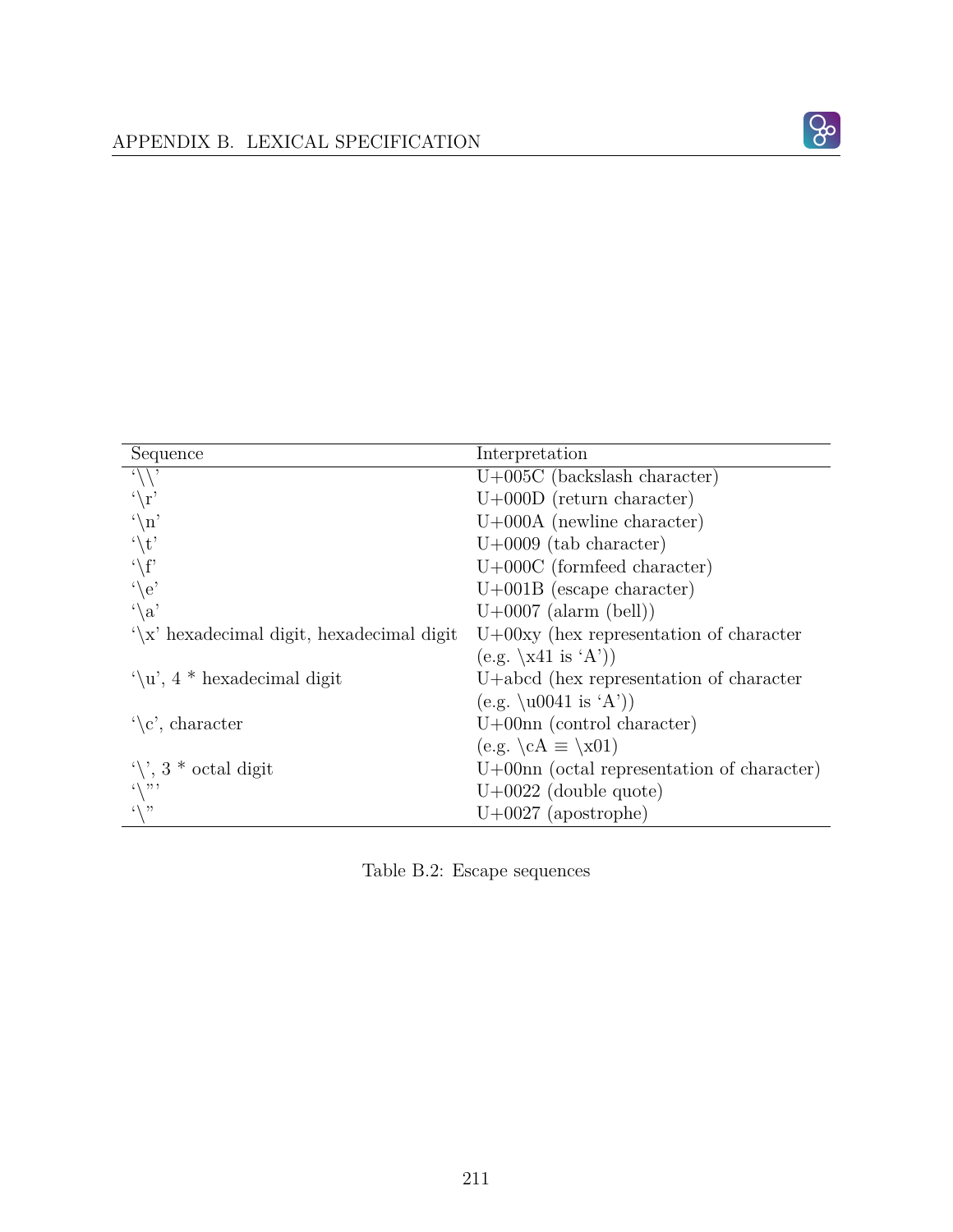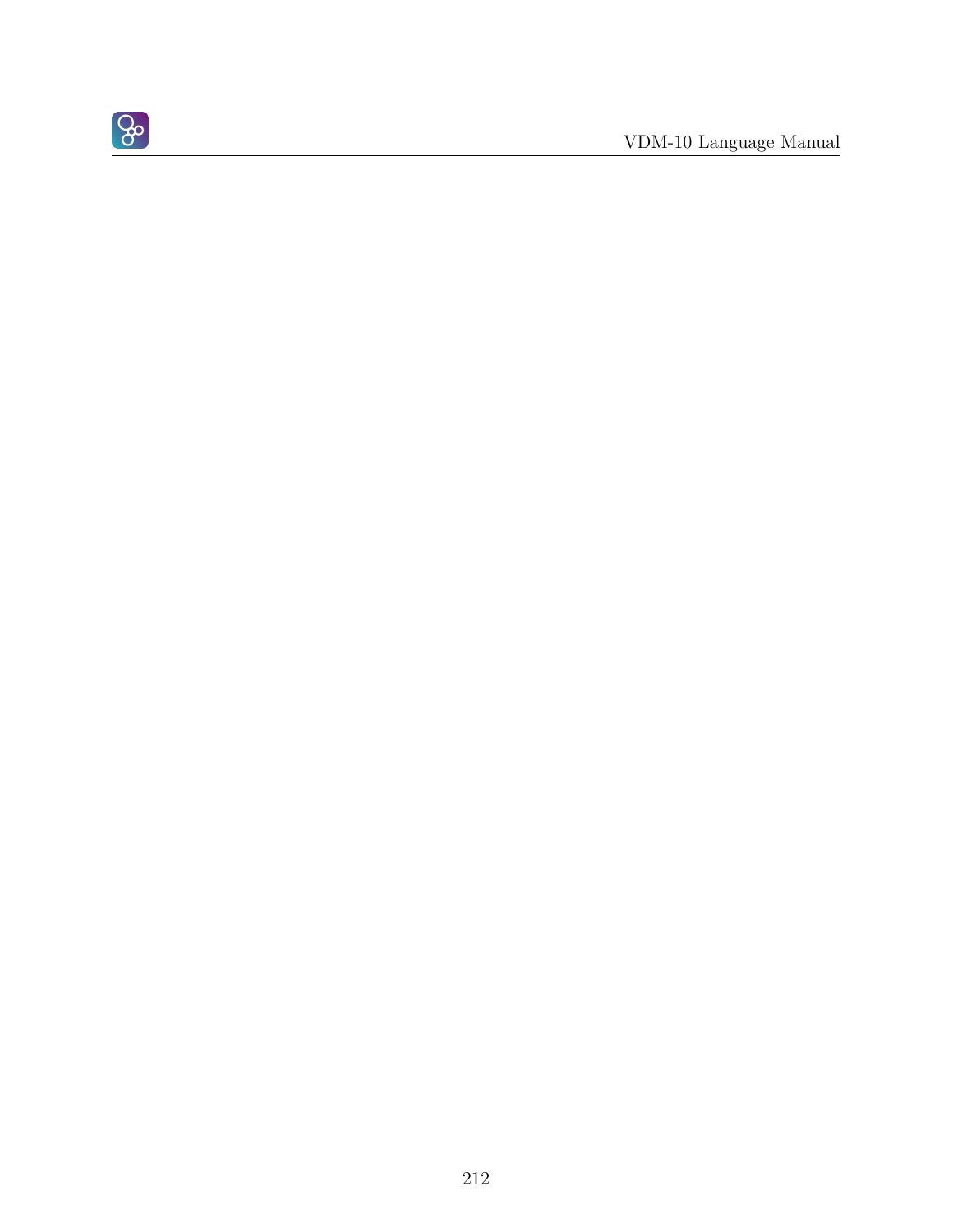## Appendix C

## Operator Precedence

The precedence ordering for operators in the concrete syntax is defined using a two-level approach: operators are divided into families, and an upper-level precedence ordering, >, is given for the families, such that if families  $F_1$  and  $F_2$  satisfy

#### $F_1 > F_2$

then every operator in the family  $F_1$  is of a higher precedence than every operator in the family  $F_2$ .

The relative precedences of the operators within families is determined by considering type information, and this is used to resolve ambiguity. The type constructors are treated separately, and are not placed in a precedence ordering with the other operators.

There are six families of operators, namely Combinators, Applicators, Evaluators, Relations, Connectives and Constructors:

Combinators: Operations that allow function and mapping values to be combined, and function, mapping and numeric values to be iterated.

Applicators: Function application, field selection, sequence indexing, etc.

Evaluators: Operators that are non-predicates.

Relations: Operators that are relations.

Connectives: The logical connectives.

Constructors: Operators that are used, implicitly or explicitly, in the construction of expressions; e.g. if-then-elseif-else,  $\langle$  ->',  $\langle$  ...', etc.

The precedence ordering on the families is:

 $combinations > applications > evaluations > relations > connections > constructs$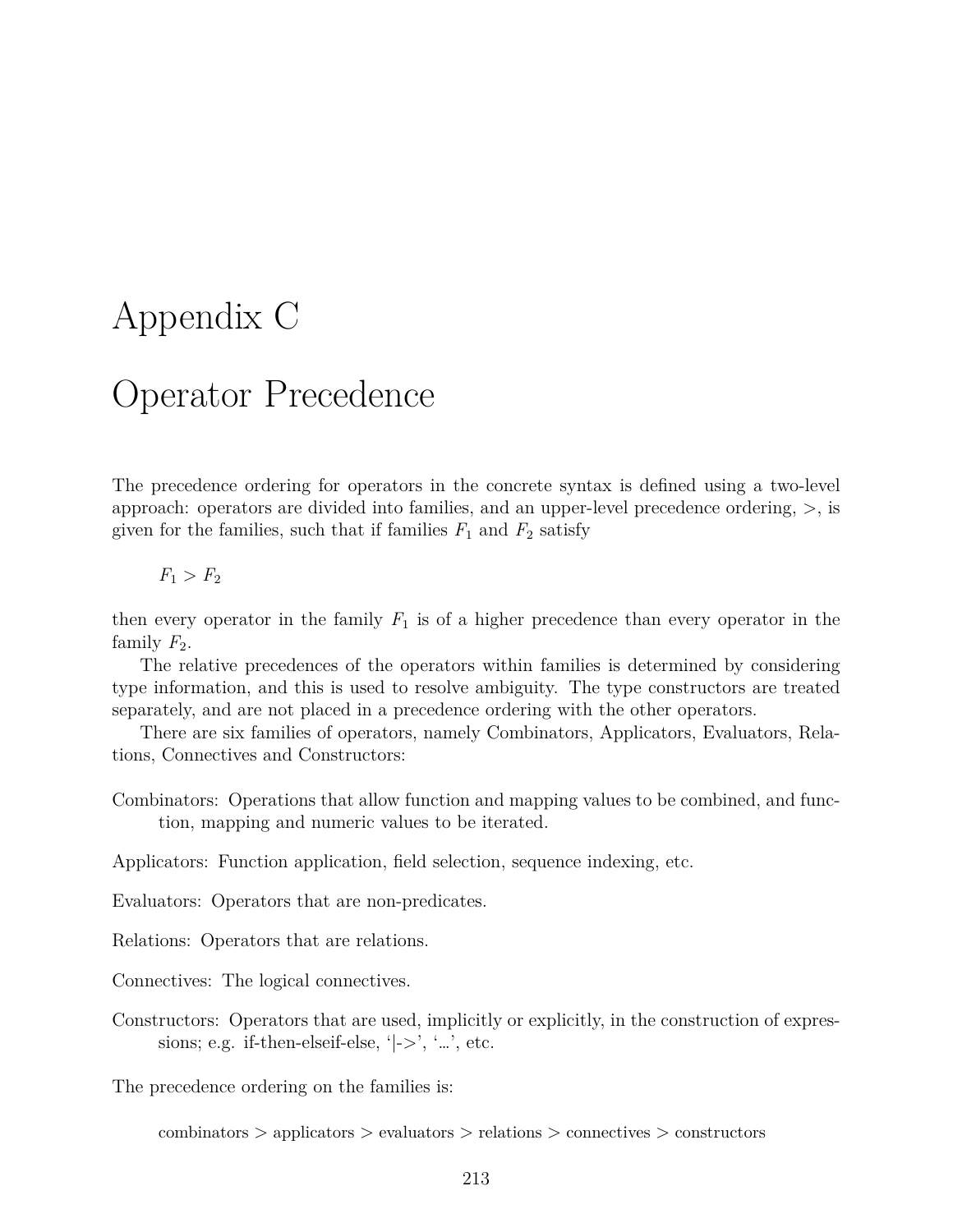

 $\left[ 8\right]$ 

These combinators have the highest family priority.

```
combinator = iterate | composition ;
iterate = '**' ;
composition = 'comp' ;
```

| precedence level combinator |         |
|-----------------------------|---------|
|                             | comp    |
|                             | iterate |

### C.2 The Family of Applicators

All applicators have equal precedence.

applicator = [subsequence](#page-206-0) | [apply](#page-207-0) [function type instantiation](#page-207-1) [field select](#page-207-2) ; subsequence = [expression,](#page-200-0)  $\langle \cdot, \cdot \rangle$  expression,  $\langle \cdot, \cdot \rangle \langle \cdot \rangle$ , [expression,](#page-200-0)  $\langle$ )' ; apply = [expression,](#page-200-0) $\langle \cdot, [$  [expression list](#page-200-1)  $], \cdot \rangle'$ ; function type instantiation = [expression,](#page-200-0) '[', [type,](#page-194-0)  $\{\cdot\cdot\}$ , [type](#page-194-0)  $\}$ , ']' ; field select  $=$  [expression,](#page-200-0)  $\therefore$  [identifier](#page-217-0) ;

#### C.3 The Family of Evaluators

The family of evaluators is divided into nine groups, according to the type of expression they are used in.

<span id="page-222-0"></span>evaluator = [arithmetic prefix operator](#page-222-0) | [set prefix operator](#page-223-0) | [sequence prefix operator](#page-223-1) | [map prefix operator](#page-223-2) | [arithmetic infix operator](#page-223-3) set infix operator | [sequence infix operator](#page-223-4) [map infix operator](#page-223-5) ;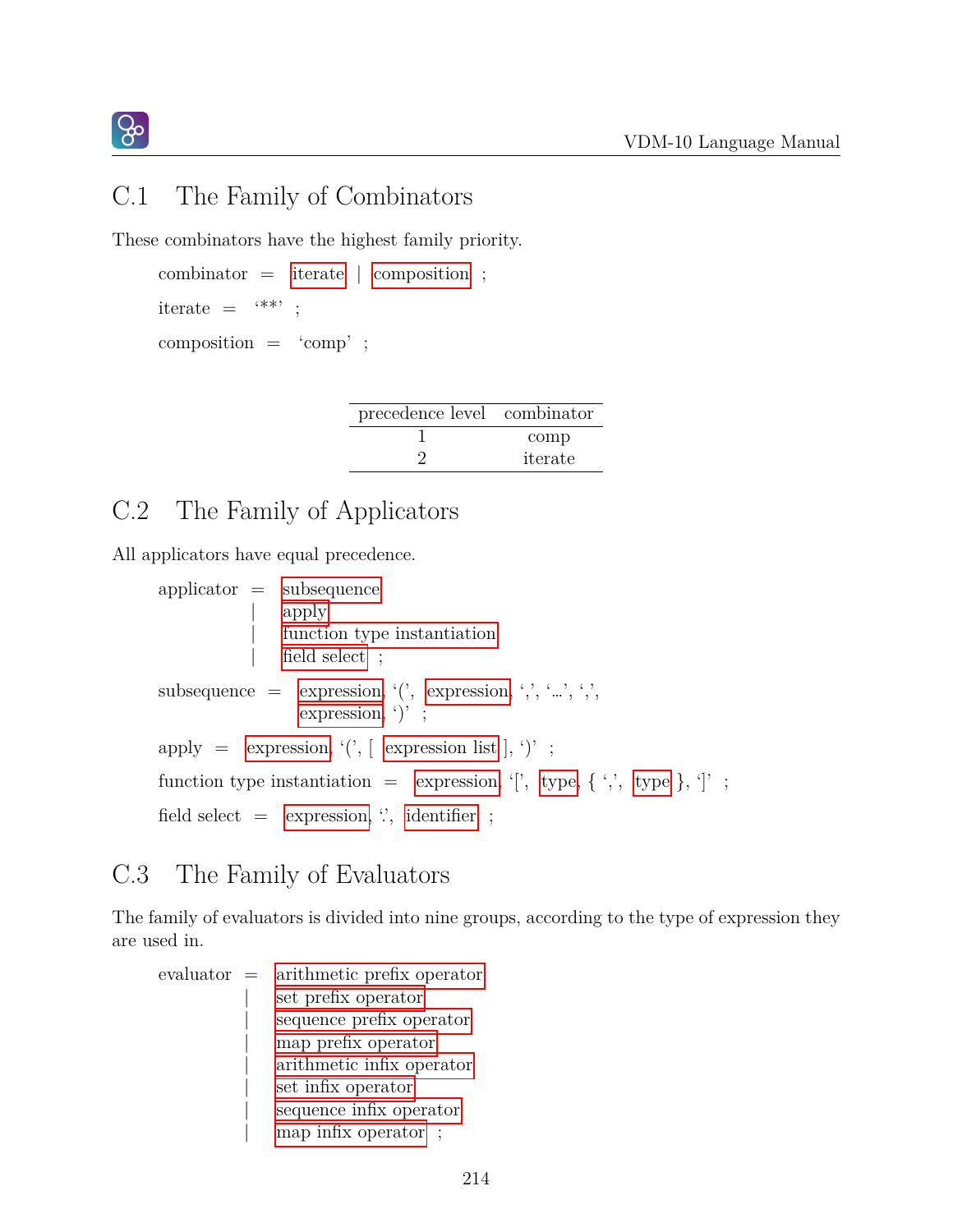

```
arithmetic prefix operator = '+' | '-' | 'abs' | 'floor' ;
set prefix operator = 'card' | 'power' | 'dunion' | 'dinter' ;
sequence prefix operator = 'hd' | 'tl' | 'len'
                            | 'inds' | 'elems' | 'conc' | 'reverse' ;
map prefix operator = 'dom' | 'rng' | 'merge' | 'inverse' ;
arithmetic infix operator = '+' | '-' | '*' | '/' | 'rem' | 'mod' | 'div' ;
set infix operator = 'union' | 'inter' |\rangle' ;
sequence infix operator = \curvearrowright;
map infix operator = 'munion' |\uparrow + +' | \uparrow < \cdot' |\uparrow < \cdot' |\uparrow >' | \uparrow >';
```
<span id="page-223-5"></span><span id="page-223-4"></span><span id="page-223-3"></span>The precedence ordering follows a pattern of analogous operators. The family is defined in the following table.

| precedence level arithmetic |                 | set               | map               | sequence |
|-----------------------------|-----------------|-------------------|-------------------|----------|
| 1                           |                 | union $\setminus$ | $munion$ ++       |          |
| $\overline{2}$              | $\ast$          | inter             |                   |          |
|                             | rem             |                   |                   |          |
|                             | mod             |                   |                   |          |
|                             | div             |                   |                   |          |
| 3                           |                 |                   | inverse           |          |
| 4                           |                 |                   | $\lt:~\lt$ -:     |          |
| 5                           |                 |                   | $\Rightarrow$ :-> |          |
| 6                           | $($ unary $)+$  | card              | dom               | len      |
|                             | $($ unary $)$ - | power             | rng               | elems    |
|                             | abs             | dinter            | merge             | hd tl    |
|                             | floor           | dunion            |                   | conc     |
|                             |                 |                   |                   | inds     |
|                             |                 |                   |                   | reverse  |

Table C.1: Operator precedence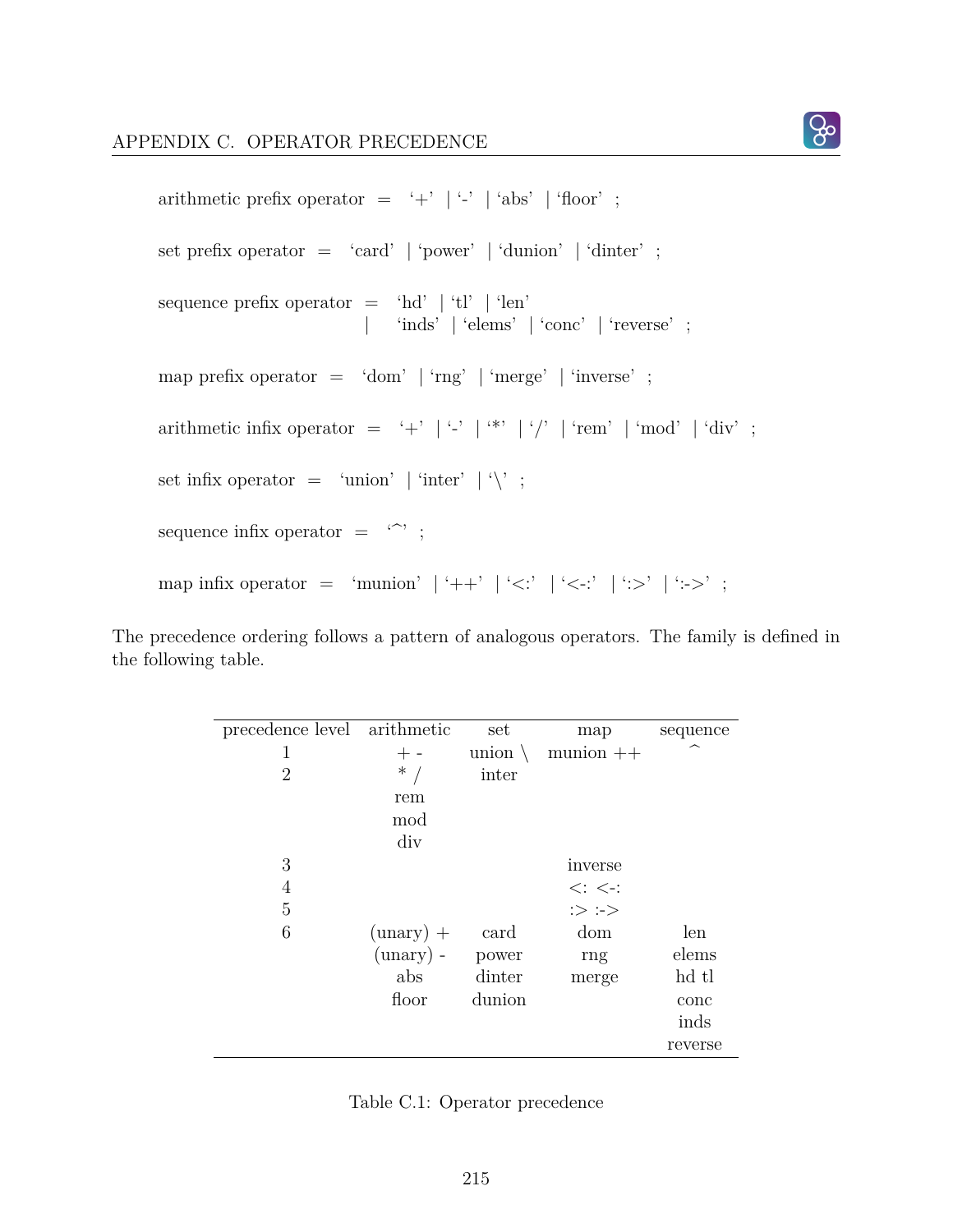### C.4 The Family of Relations

This family includes all the relational operators whose results are of type bool.

relation = [relational infix operator](#page-224-0) | [set relational operator](#page-224-1) ;

<span id="page-224-0"></span>relational infix operator = '=' | '<>' | '<' | '<=' | '>' | '>=' ;

<span id="page-224-1"></span>set relational operator  $=$  'subset' | 'psubset' | 'in set' | 'not in set' ;

| precedence level relation |        |            |
|---------------------------|--------|------------|
|                           | $<=$   | ∈          |
|                           |        |            |
|                           |        | CD.        |
|                           | subset | psubset    |
|                           | in set | not in set |

All operators in the Relations family have equal precedence. Typing dictates that there is no meaningful way of using them adjacently.

#### C.5 The Family of Connectives

This family includes all the logical operators whose result is of type bool.

 $\text{connective} = \text{logical prefix operator} \mid \text{logical infra operator} ;$ 

<span id="page-224-2"></span> $logical prefix operator = 'not' ;$ 

<span id="page-224-3"></span> $\label{eq:10} \mbox{logical infix operator} \ = \ \mbox{ `and' }\ | \mbox{ `or' }\ | \mbox{ `=>}'\ | \mbox{ `<->}'\ ;$ 

| precedence level connective |           |
|-----------------------------|-----------|
|                             | $\ll=\gt$ |
| $\mathcal{D}$               | $=$ $>$   |
| 3                           | $\alpha$  |
|                             | and       |
| 5                           | not       |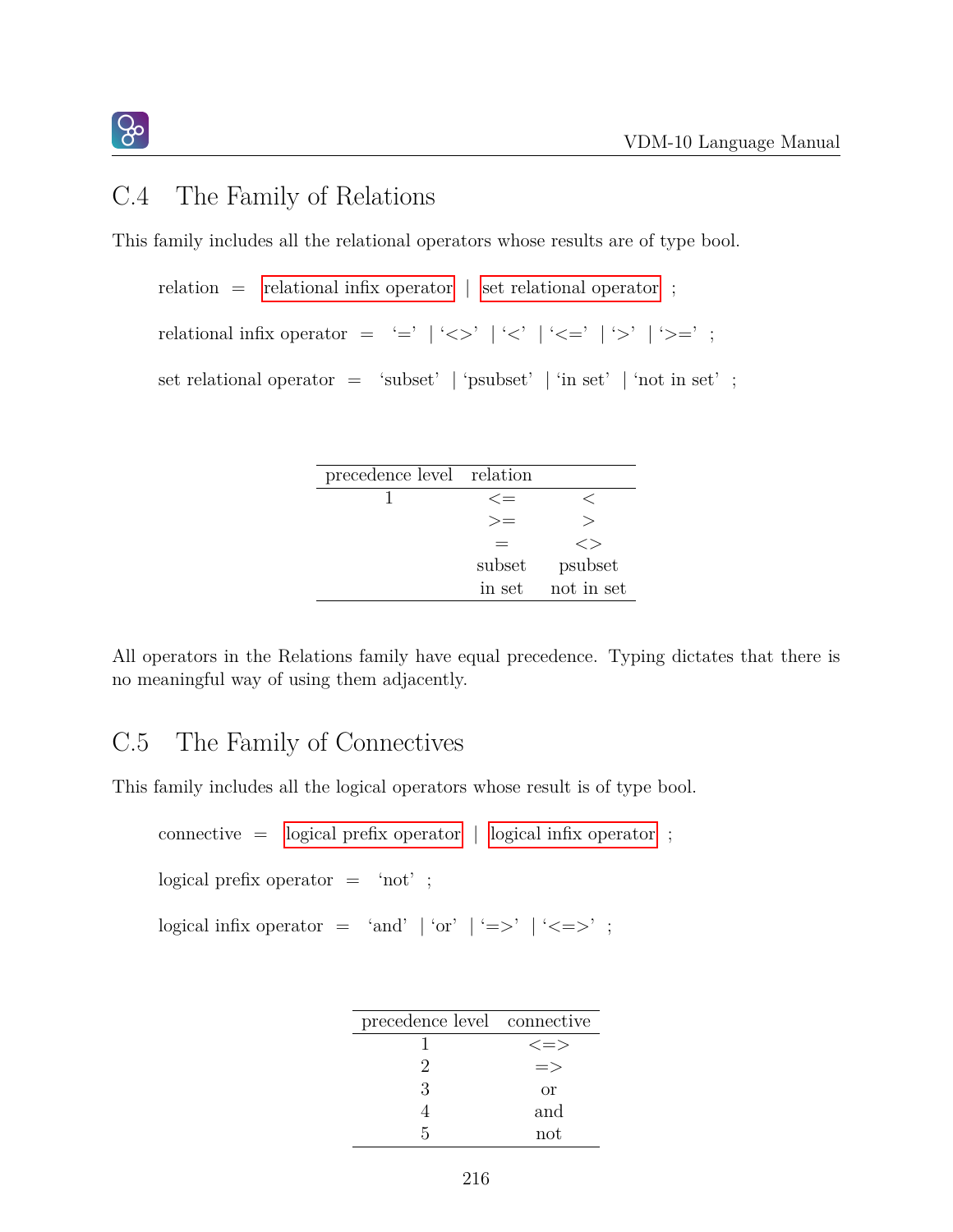

#### C.6 The Family of Constructors

This family includes all the operators used to construct a value. Their priority is given either by brackets, which are an implicit part of the operator, or by the syntax.

#### C.7 Grouping

The grouping of operands of the binary operators are as follows:

|            | Combinators: Right grouping.                                                                                                                               |
|------------|------------------------------------------------------------------------------------------------------------------------------------------------------------|
|            | Applicators: Left grouping.                                                                                                                                |
|            | Connectives: The $\epsilon$ = >' operator has right grouping. The other operators are associative<br>and therefore right and left grouping are equivalent. |
|            | Evaluators: Left grouping <sup>1</sup> .                                                                                                                   |
| Relations: | No grouping, as it has no meaning.                                                                                                                         |
|            | Constructors: No grouping, as it has no meaning.                                                                                                           |

Note: the  $=$  operator is in the Relations family, which does not have specified grouping. However, it is possible to construct a meaningful expression with a chain of  $=$  operators comparing Boolean values, such as true  $= 3 = 3$ . This is parsed as true  $= (3 = 3) - i.e.$  the '=' operator has right grouping.

The '\*\*' operator is always treated as an iterator for the purpose of grouping, and is therefore a member of the Combinators family and has right grouping.

#### C.8 The Type Operators

Type operators have their own separate precedence ordering, as follows:

- 1. Function types:  $\rightarrow$ ,  $\rightarrow$  (right grouping).
- 2. Union type: | (left grouping).
- 3. Other binary type operators: \* (no grouping).
- 4. Map types: map …to …and inmap …to … (right grouping).
- 5. Unary type operators: seq of, seq1 of, set of, set1 of.

<span id="page-225-0"></span><sup>&</sup>lt;sup>1</sup>Except the "map domain restrict to" and the "map domain restrict by" operators which have a right grouping. This is not standard.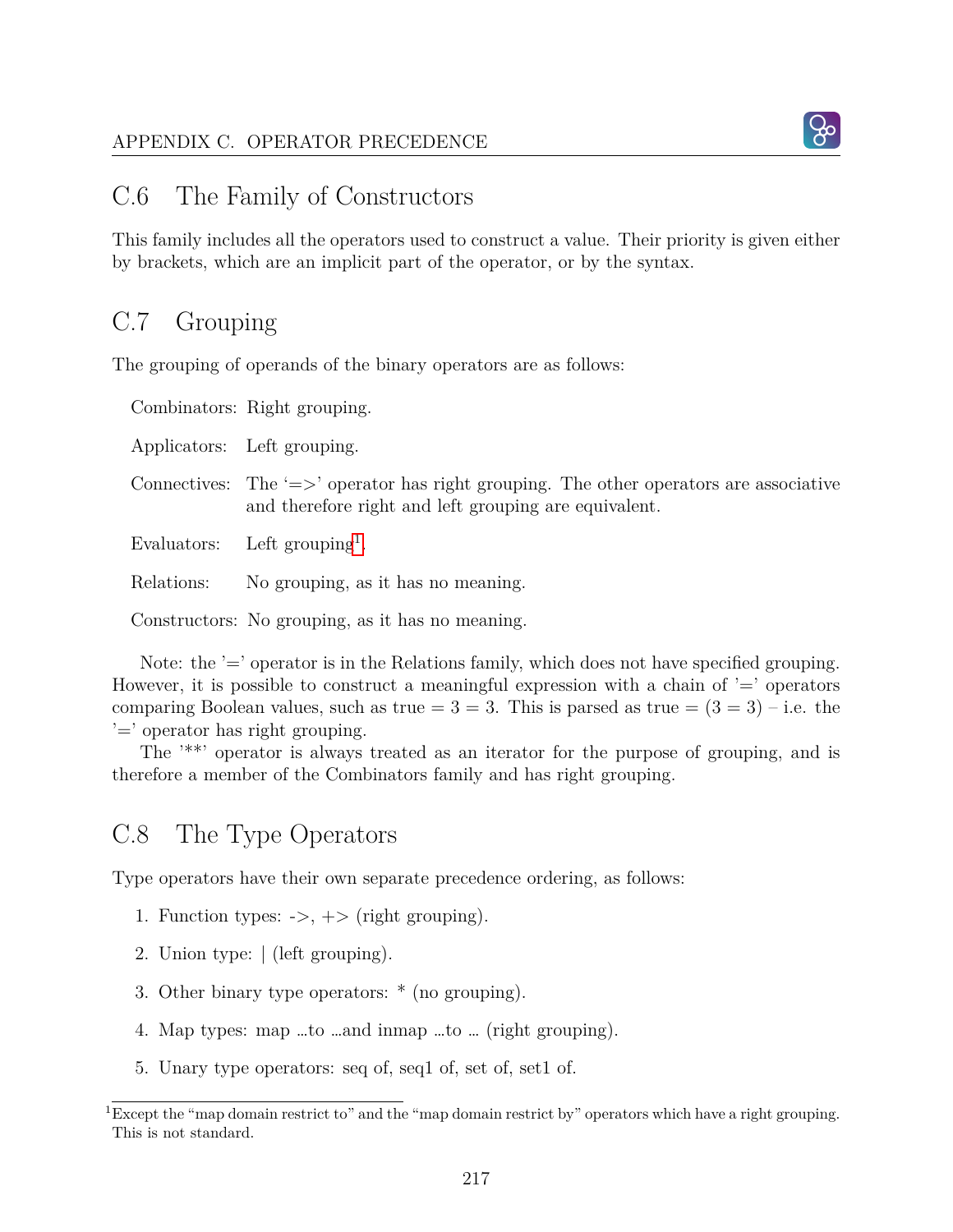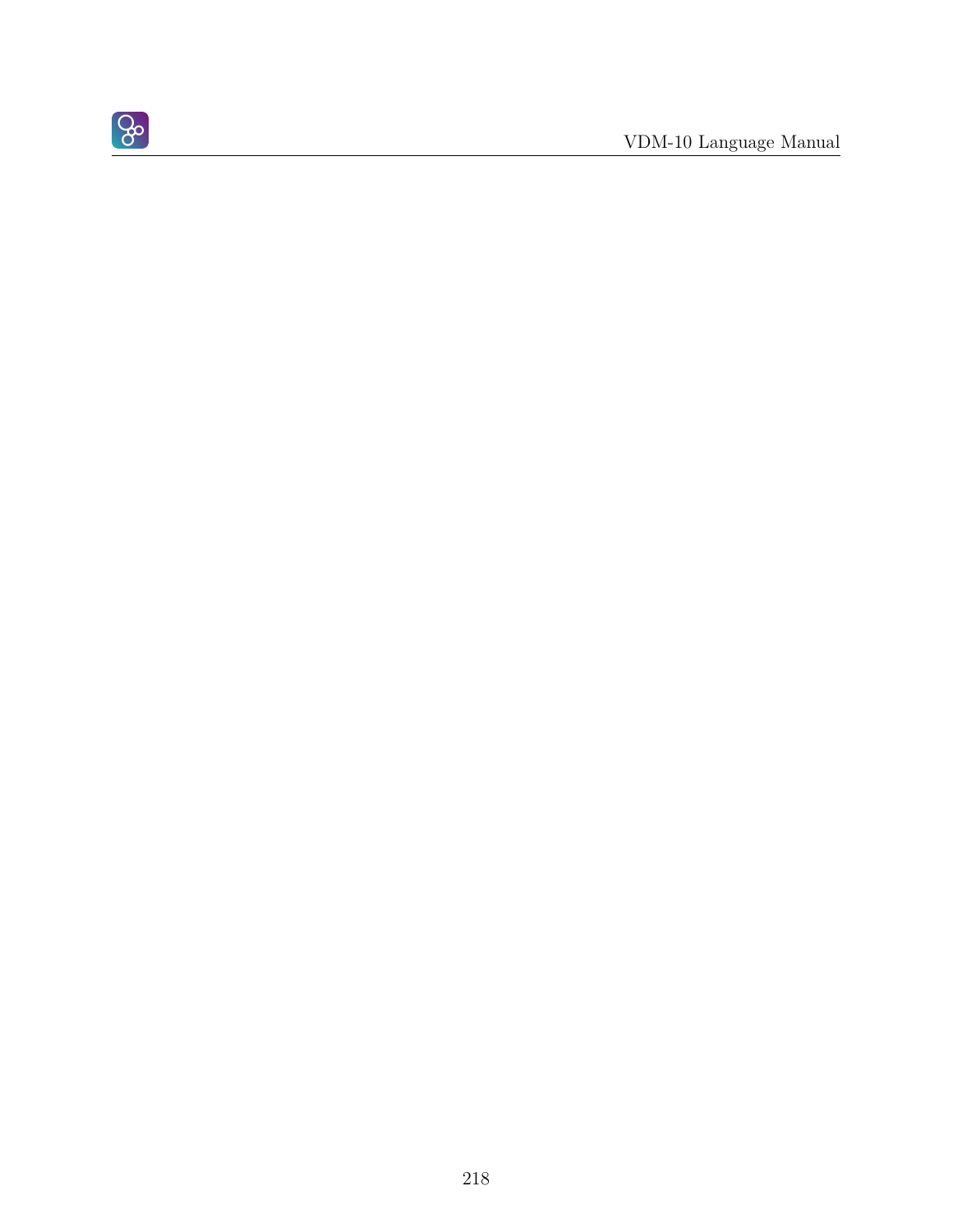# Appendix D

## Differences between the Concrete Syntaxes

When VDM was originally developed a mathematical syntax was used and this have also been retained in the ISO/VDM-SL standard. However, most VDM tools today mainly use an ASCII syntax. Below is a list of the symbols which are different in the mathematical syntax and the ASCII syntax:

| Mathematical syntax                                                                                   | ASCII syntax            |
|-------------------------------------------------------------------------------------------------------|-------------------------|
|                                                                                                       | &                       |
|                                                                                                       | $\ast$                  |
| $\times$ $\times$ $\times$ $\times$ $\times$ $\times$ $\times$ $\times$                               | $\leq$                  |
|                                                                                                       | $\geq$ =                |
|                                                                                                       |                         |
|                                                                                                       | $=$ $=$ $>$             |
|                                                                                                       | $\rightarrow$           |
| $\begin{array}{ccc} \Rightarrow & \Rightarrow \\ \Rightarrow & \Leftrightarrow \\ \bot & \end{array}$ | $\Rightarrow$           |
|                                                                                                       | $\texttt{<=}\texttt{>}$ |
|                                                                                                       | $\mid$ - $>$            |
|                                                                                                       |                         |
| ↑                                                                                                     | $**$                    |
|                                                                                                       | $++$                    |
|                                                                                                       | munion                  |
|                                                                                                       | $<:$                    |
|                                                                                                       | $\Rightarrow$           |
|                                                                                                       | $\lt$ -:                |
|                                                                                                       | $:=$                    |
|                                                                                                       | psubset                 |
| ナリク マク マク クロ                                                                                          | subset                  |
|                                                                                                       |                         |
| ∩<br>U                                                                                                | dinter                  |
|                                                                                                       | dunion                  |